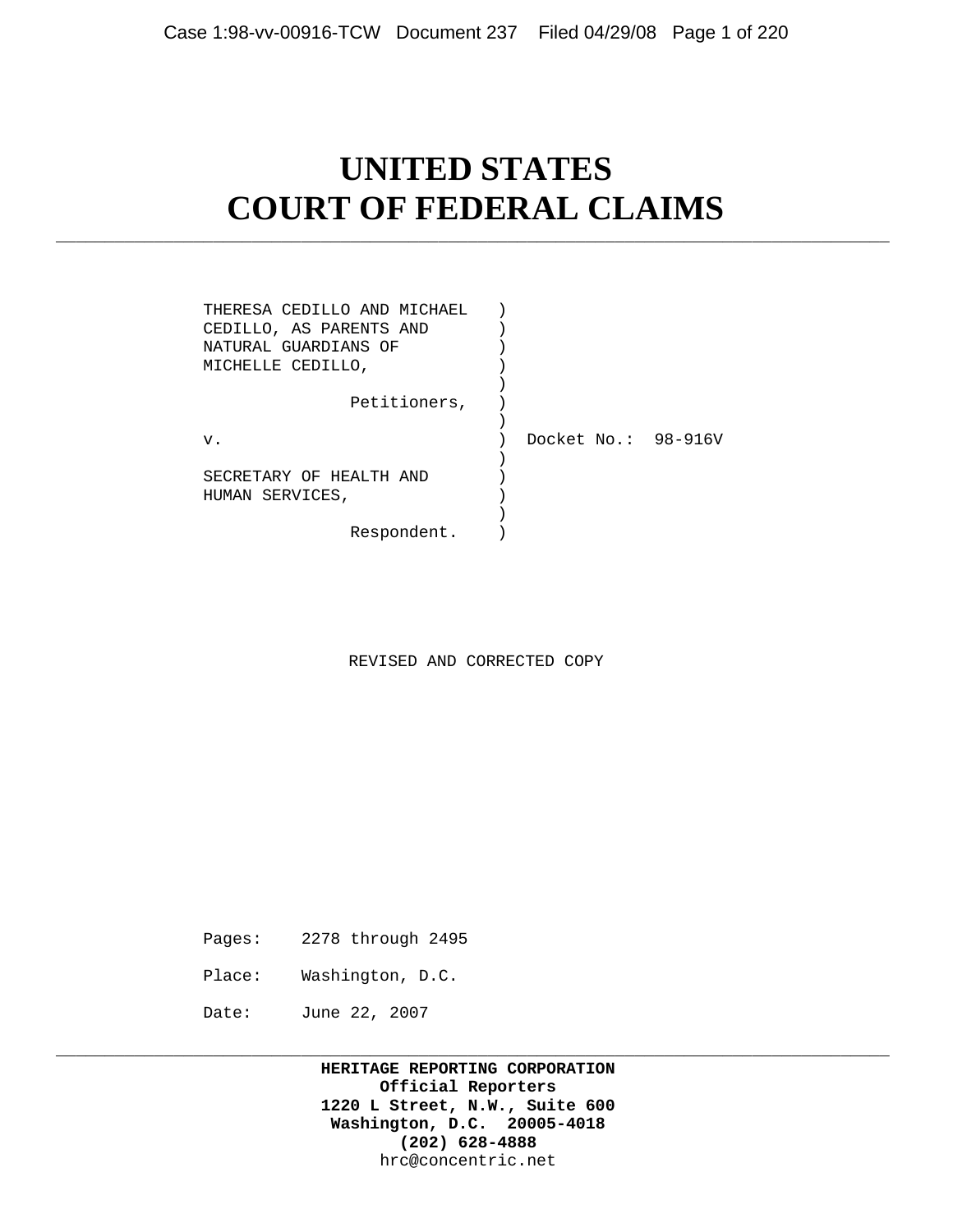2278 and the contract of the contract of the contract of the contract of the contract of the contract of the contract of the contract of the contract of the contract of the contract of the contract of the contract of the c IN THE UNITED STATES COURT OF FEDERAL CLAIMS THERESA CEDILLO AND MICHAEL )<br>CEDILLO, AS PARENTS AND ) CEDILLO, AS PARENTS AND )<br>NATURAL GUARDIANS OF ) NATURAL GUARDIANS OF  $\qquad$  )<br>MICHELLE CEDILLO, MICHELLE CEDILLO,  $)$  $)$ Petitioners, )  $)$ v. ) Docket No.: 98-916V<br>) ) and the contract of  $\mathcal{L}$  SECRETARY OF HEALTH AND ) HUMAN SERVICES,  $)$ ) and the contract of  $\mathcal{L}$  Respondent. ) Ceremonial Courtroom National Courts Building 717 Madison Place NW Washington, D.C. Friday, June 22, 2007 The parties met, pursuant to notice of the Court, at 9:00 a.m. BEFORE: HONORABLE GEORGE L. HASTINGS, JR. HONORABLE PATRICIA CAMPBELL-SMITH HONORABLE DENISE VOWELL Special Masters APPEARANCES: For the Petitioners: SYLVIA CHIN-CAPLAN, Esquire KEVIN CONWAY, Esquire Conway, Homer & Chin-Caplan, P.C. 16 Shawmut Street Boston, Massachusetts 02116 (617) 695-1990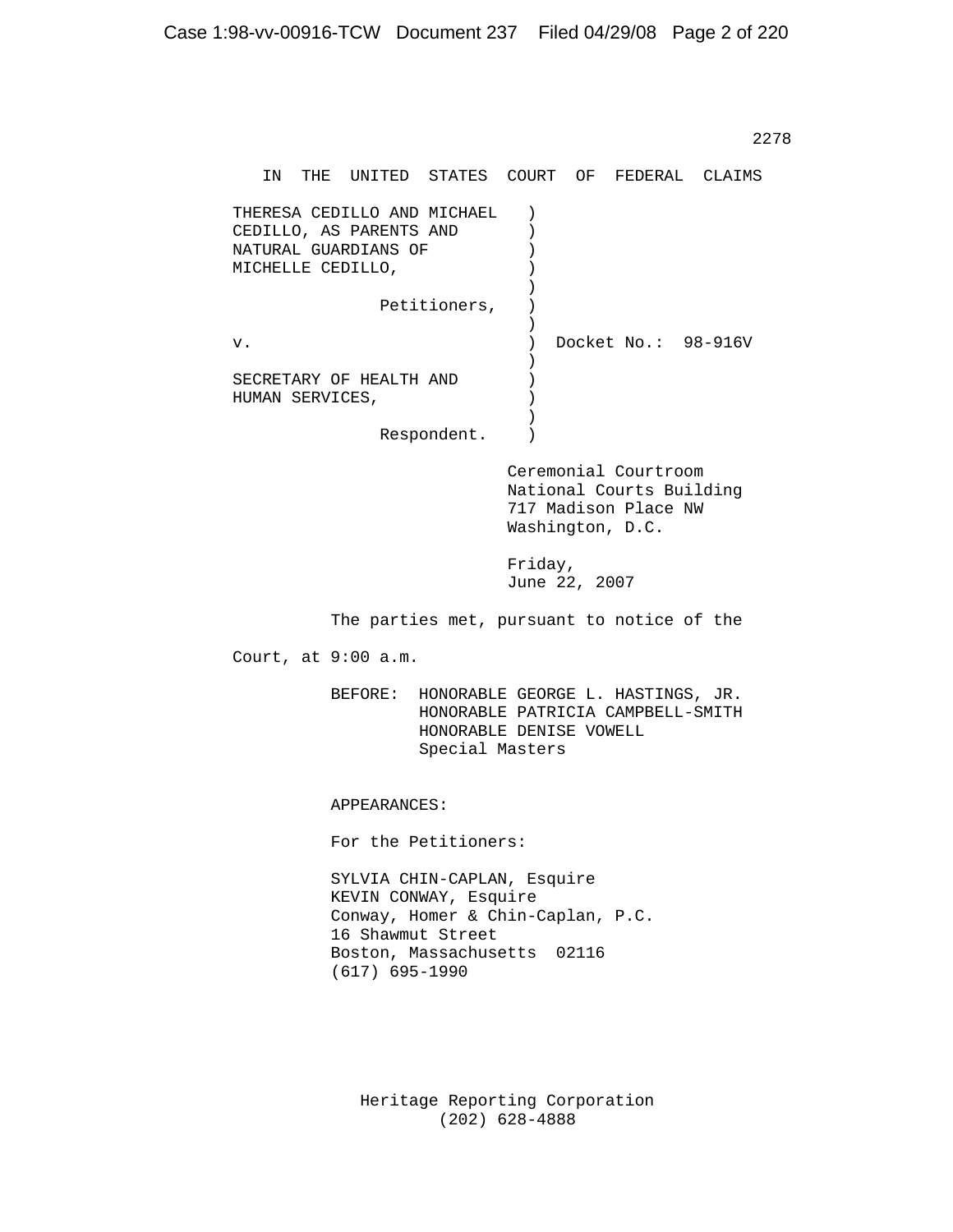APPEARANCES: (Cont'd.) Also for the Petitioners: CLIFFORD J. SHOEMAKER, Esquire Shoemaker & Associates 9711 Meadowlark Road Vienna, Virginia 22812 (703) 281-6395 For the Respondent: VINCENT J. MATANOSKI, Esquire TRACI R. PATTON, Esquire LINDA S. RENZI, Esquire U.S. Department of Justice Civil Division Torts Branch P.O. Box 146 Ben Franklin Station Washington, D.C. 20044-0146 (202) 616-4122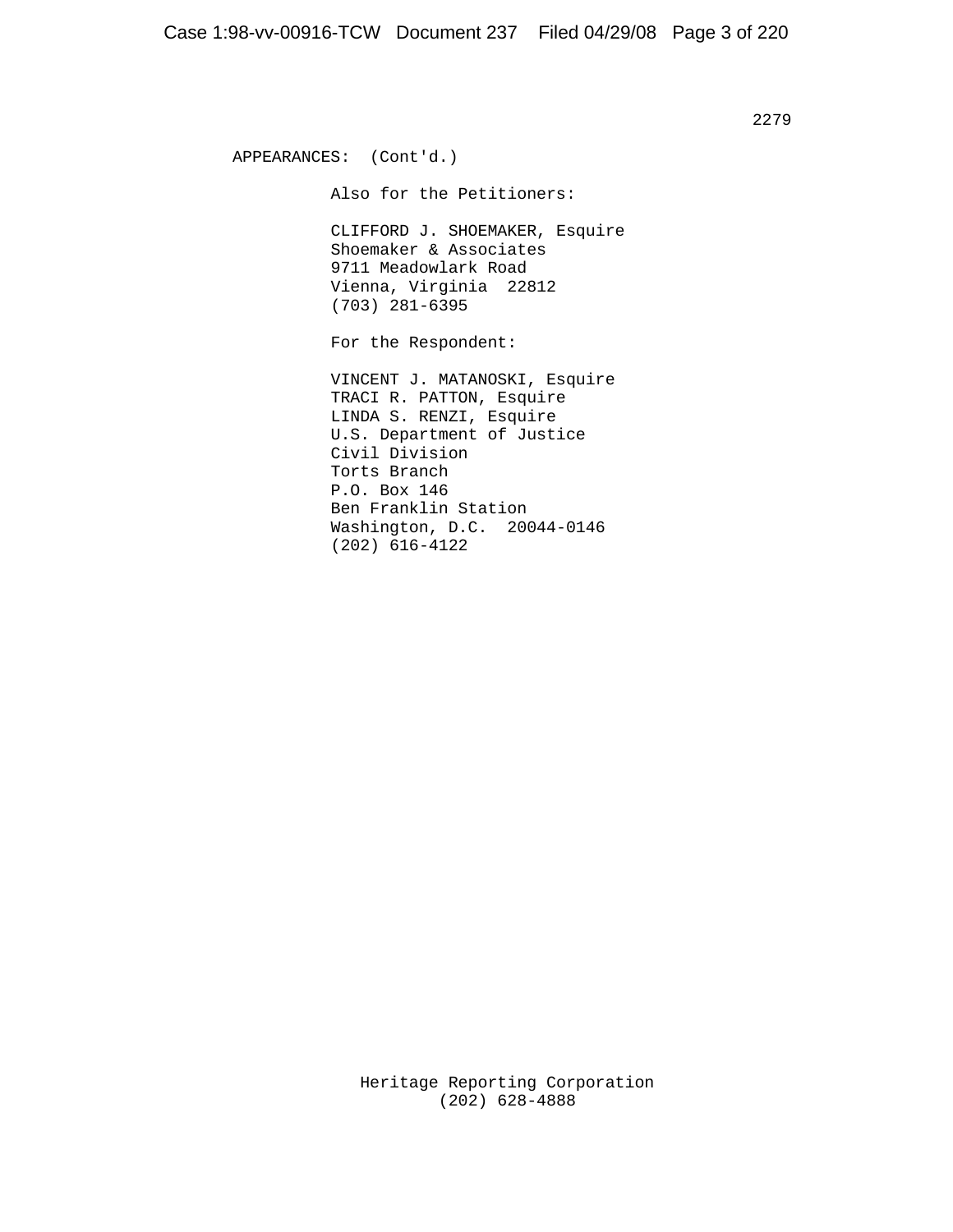2280<br>2280

# C O N T E N T S

| WITNESSES:          | DIRECT | CROSS | REDIRECT | RECROSS | VOIR<br><b>DIRE</b> |
|---------------------|--------|-------|----------|---------|---------------------|
| For the Respondent: |        |       |          |         |                     |
| Nicholas Chadwick   | 2282   | 2290  | $- -$    |         |                     |
| Jeffrey Brent       | 2295   | 2372  | 2491     |         |                     |
|                     |        | 2438  |          |         |                     |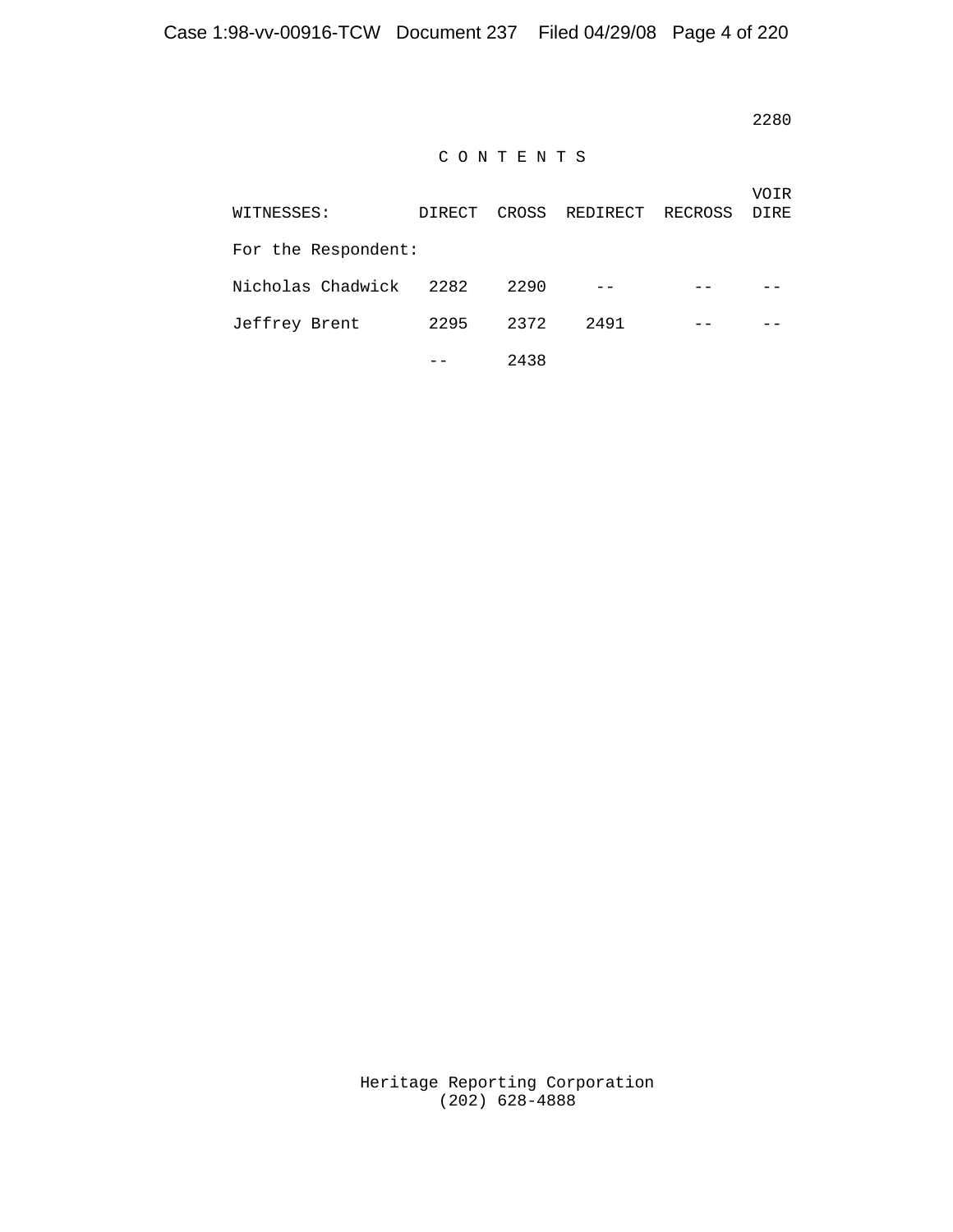2281 1 P R O C E E D I N G S 2 (9:00 a.m.) 3 SPECIAL MASTER HASTINGS: Good morning to 4 all in the courtroom and if there are any of you 5 listening in at home. 6 We had a technical breakthrough in the last 7 few hours, and we were able to work the system so that 8 we can be on phone conferencing this morning for the 9 testimony of the witness coming in by telephone from 10 England, Dr. Chadwick. 11 I apologize for the information I gave out 12 yesterday that the phone conferencing wouldn't be 13 available, but I'm glad that it is for those who are 14 able to listen. 15 With that, we've got Dr. Chadwick on the 16 line. Dr. Chadwick, can you hear me? Dr. Chadwick, 17 can you hear me? 18 DR. CHADWICK: I can, yes. 19 SPECIAL MASTER HASTINGS: Yes. This is 20 Special Master Hastings. 21 DR. CHADWICK: Hi. 22 SPECIAL MASTER HASTINGS: Hello. Good 23 morning to you. 24 DR. CHADWICK: Good morning. 25 SPECIAL MASTER HASTINGS: Or afternoon Heritage Reporting Corporation (202) 628-4888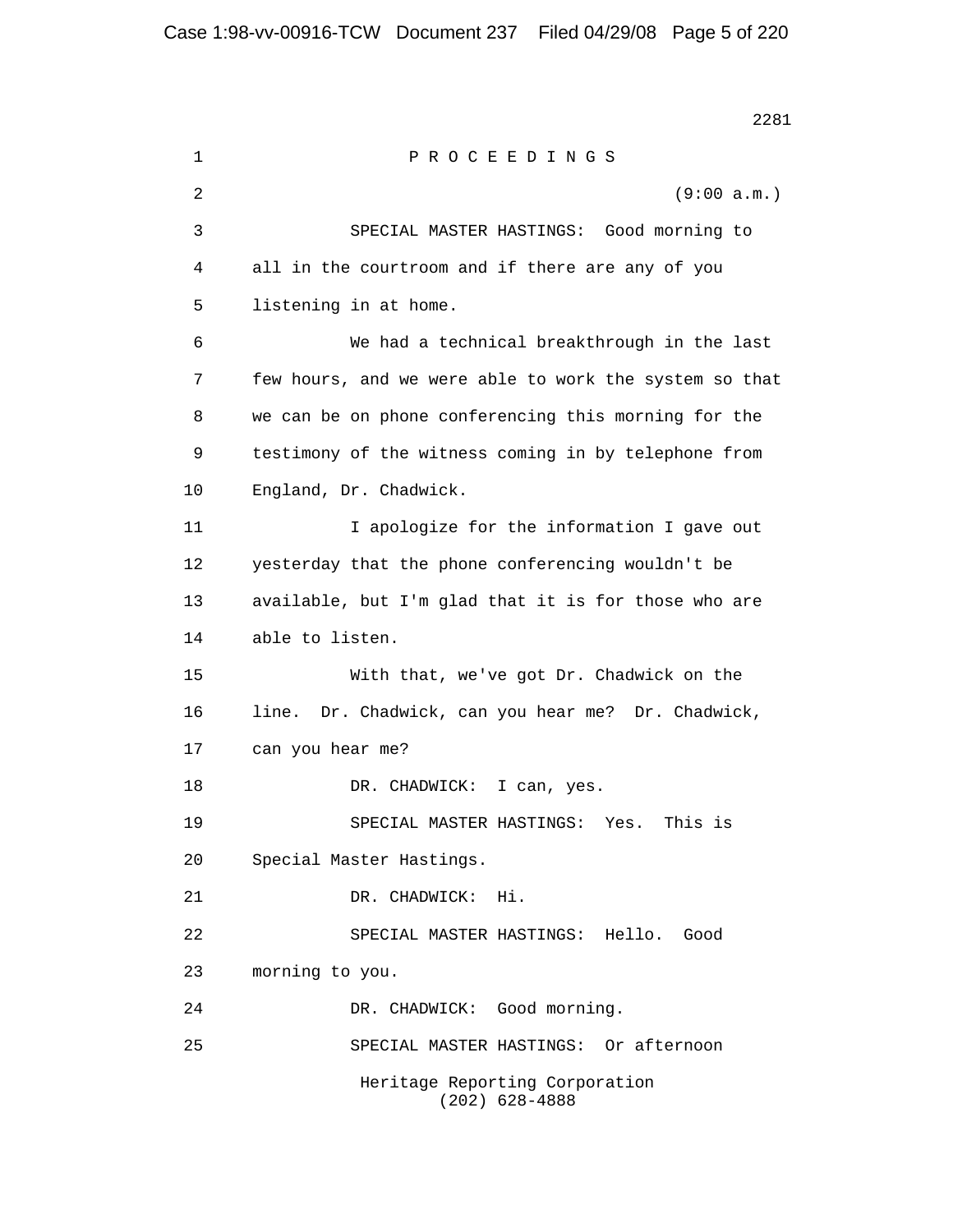$2282A$ CHADWICK - DIRECT 1 perhaps where you are. 2 DR. CHADWICK: Yes. 3 SPECIAL MASTER HASTINGS: I'm going to ask 4 you, please. We're going to give you the oath for 5 testifying here. I'm going to ask you to raise your 6 right hand. 7 Whereupon, 8 NICHOLAS C. CHADWICK 9 having been duly sworn, was called as a 10 witness and was examined and testified as follows: 11 SPECIAL MASTER HASTINGS: All right. Who 12 will be doing the questioning? 13 MS. PATTON: I will be. 14 SPECIAL MASTER HASTINGS: Ms. Patton will be 15 doing the initial questioning. 16 DIRECT EXAMINATION 17 BY MS. PATTON: 18 0 Good afternoon, Dr. Chadwick. 19 A Hi. 20 Q Can you please state your name for the 21 record? 22 A Yes. Nicholas Chadwick. Nicholas Charles 23 Chadwick. 24 Q And do you recall writing a declaration for 25 this case, which you signed on May 23, 2007? Heritage Reporting Corporation (202) 628-4888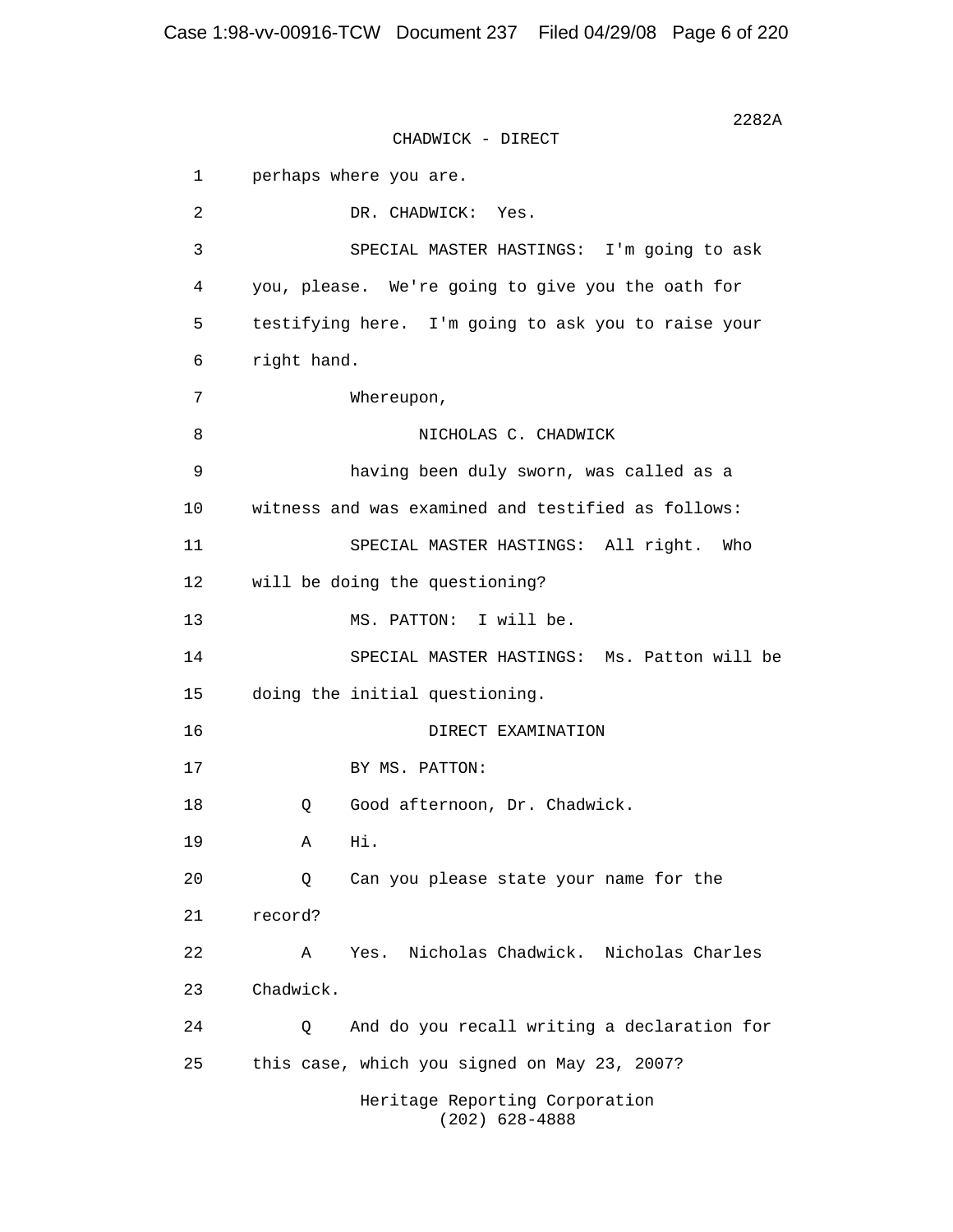1 A Yes, I do. 2 MS. PATTON: For the record, we'll be 3 referring to Respondent's Exhibit QQ, which was filed 4 on May 25, 2007. 5 BY MS. PATTON: 6 Q Dr. Chadwick, do you swear under penalty of 7 perjury that the contents in that declaration are true 8 to the best of your knowledge? 9 A Yes, I do. 10 Q We're not going to go through the entirety 11 of your declaration, but I'm going to ask you a couple 12 questions about several portions of that declaration 13 that we'd like the Court to pay particular attention 14 to. 15 A Okay. 16 Q You stated in there that you began working 17 in Dr. Wakefield's lab at the Royal Free in 1994. Is 18 that right? 19 A Yes, that's right. 20 Q And the lab started focusing on samples and 21 testing from autistic patients in 1996? 22 A Yes. Yes. 23 Q In your affidavit you state that you were 24 present in the operating room -- I think the operating 25 theater is what it's called over there -- during Heritage Reporting Corporation (202) 628-4888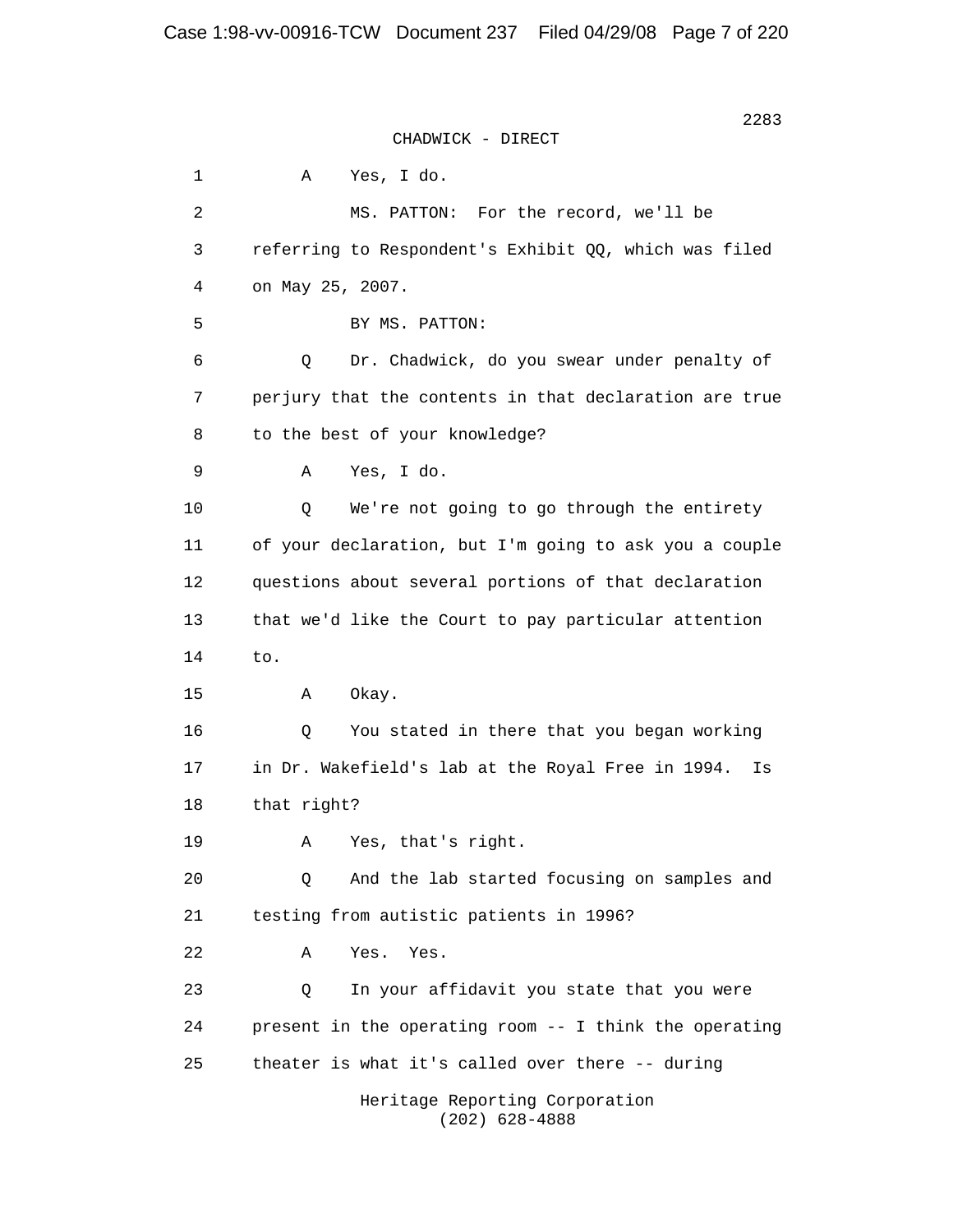2284 CHADWICK - DIRECT 1 collection of gut biopsy material and cerebral spinal 2 fluid. Is that right? 3 A Yes, that's right. It was an endoscopy 4 suite rather than an operating theater. 5 Q And what was your role in the collection of 6 the material? 7 A My role was to take the material, bring it 8 to the lab and process it by extract RNA and then look 9 for evidence of measles RNA. 10 Q Okay. Did you personally test the gut 11 biopsy samples for measles RNA? 12 A Yes. 13 Q What tests did you perform? 14 A A PCR test, a polymerase chain reaction. 15 Q What results did you receive from the gut 16 biopsy materials for measles RNA? 17 A They were all negative. 18 Q They were always negative? 19 A Yes. There were a few cases of false 20 positive results, which I used a method to see whether 21 they were real positive results or false positive, and 22 in every case they turned out to be false positive 23 results. Essentially all the samples tested were 24 negative. 25 Q So when you say you got a positive and it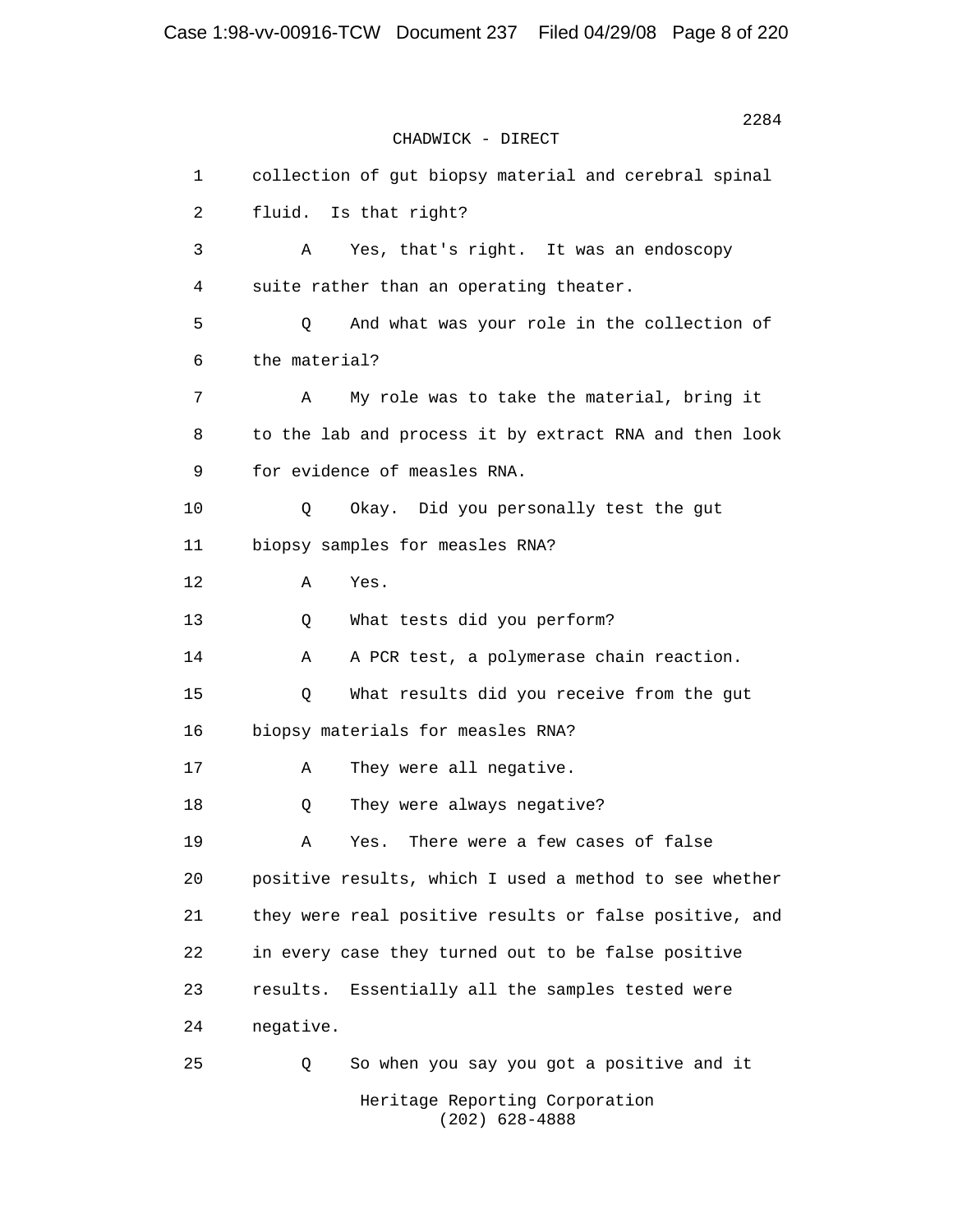en de la construcción de la construcción de la construcción de la construcción de la construcción de la construcción de la construcción de la construcción de la construcción de la construcción de la construcción de la cons

## CHADWICK - DIRECT

 1 ended up being a false positive, what further testing 2 or what did you do to determine that those positives 3 were actually false positives? 4 A Well, we could sequence the products of the 5 PCR reaction and could find out whereabouts the virus 6 came from, and in every case it was a lab strain virus 7 based on the sequence and didn't match up with any 8 known wild-type or vaccine strains. 9 Q You sequenced wild-type that's in the lab 10 for control or to make sure your testing worked? 11 A Yes, that's right. It was just to validate 12 any positive samples. If we had a positive sample we 13 would have to sequence it to make sure it was a real 14 positive rather than a false positive. 15 Q Did you personally test CSF samples from 16 autistic children in the lab? 17 A Yes, I did. Again, they were all negative. 18 I can't recall how many I tested, but they were 19 definitely negative, the ones I did test. 20 Q Did you personally test peripheral blood 21 mononuclear cells, the PBMCs? 22 A Yes, that's right. I tested PBMC samples 23 from the blood of the autistic patients and also 24 cultured some of those blood cells in the lab to 25 enable any measles virus present to replicate and Heritage Reporting Corporation

(202) 628-4888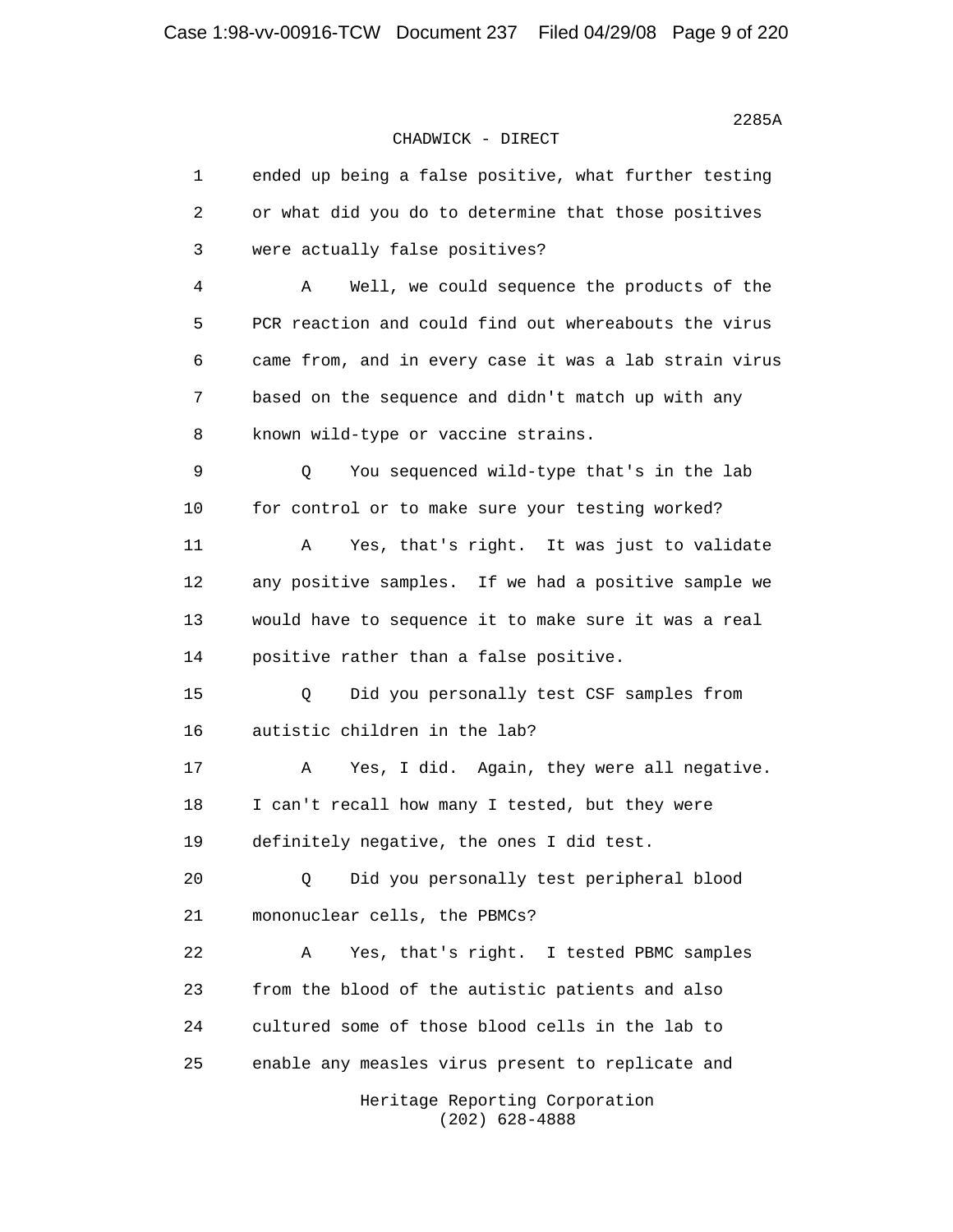> 1 become detectible, but in every case again the samples 2 proved to be negative. 3 Q So you personally tested while you were in 4 Dr. Wakefield's lab gut biopsy material, CSF and 5 PBMCs? 6 A Yes, that's right. 7 Q And all the results were either negative, or 8 if they were positive it always turned out that they 9 were false positives? 10 A Yes, that's correct. 11 Q Did you inform Dr. Wakefield of the negative 12 results? 13 A Yes. Yes. 14 Q You state in your affidavit that you sent 15 samples of RNA to Dr. Kawashima. 16 A Yes, that's right. Dr. Kawashima had been 17 working on the detection of measles virus in a 18 different disease, and Dr. Wakefield thought it would 19 be a good idea to use his methodology to see if any of 20 our samples proved positive using his methods. 21 Q Dr. Chadwick, what was your role in sending 22 the samples to Dr. Kawashima? 23 A My role was just to put the samples in test 24 tubes and randomize them, code them and randomize them 25 so that only we would know which samples were which Heritage Reporting Corporation

(202) 628-4888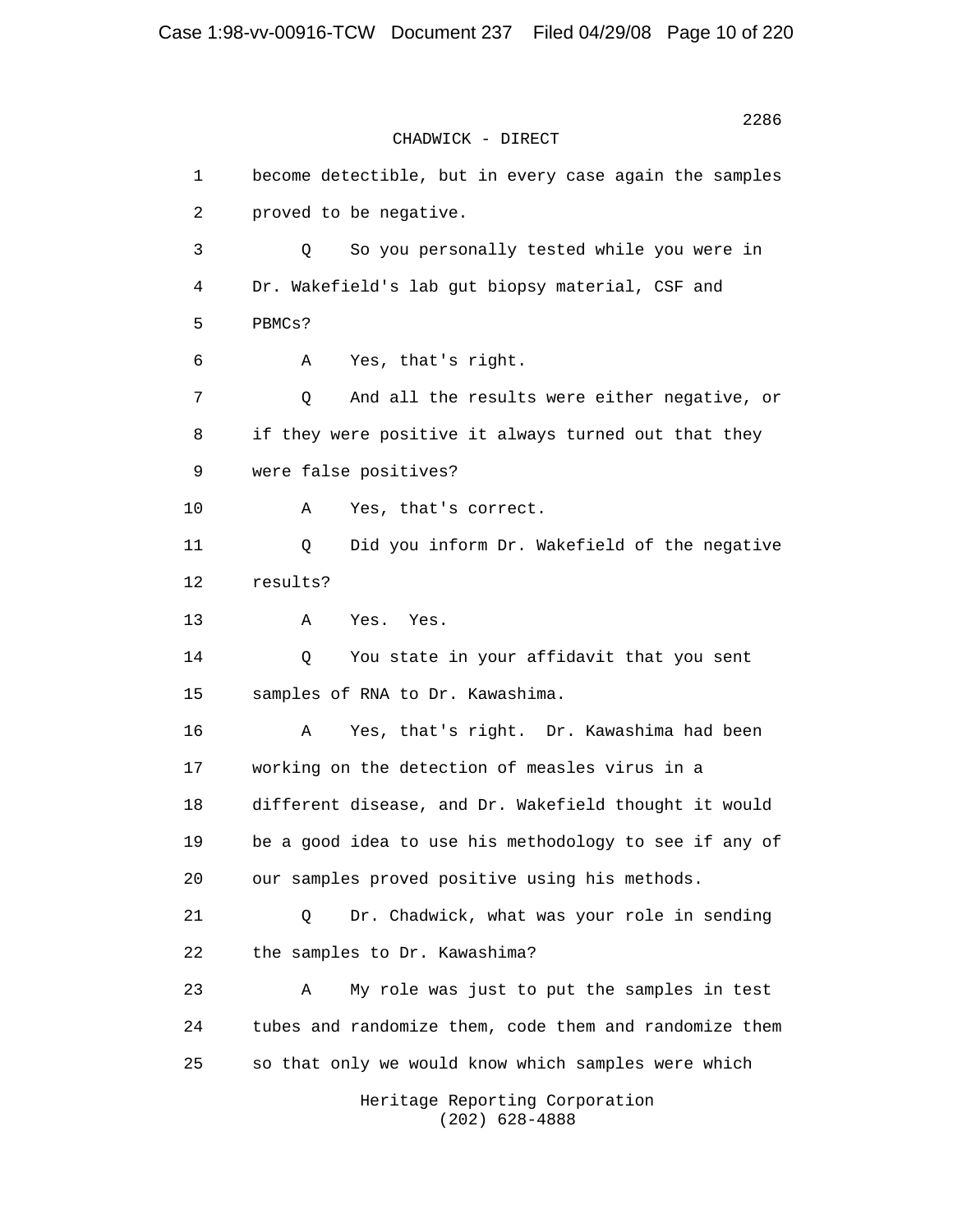1 and Dr. Kawashima wouldn't know which samples he was 2 testing. 3 Q What were the results of Dr. Kawashima's 4 testing? 5 A Well, some of the samples we sent over as 6 duplicate samples so if one of them was to come up

 7 positive then we would expect the other sample to come 8 up positive as well. In every case where he did have 9 a positive result then the duplicate didn't match 10 that, which led us to question his results or led me 11 to question his results. 12 When he told us that he had some positive 13 results he sent us the sequencing data back, but the 14 sequencing data matched up with the positive control

 15 samples that we sent out to him, which indicated to me 16 that he had contaminated his samples and they were 17 false positive samples.

18 0 Based on the coding that you had done 19 beforehand, you knew that all of the positives that he 20 was reporting were false positives?

 21 A Yes, that's right. I was pretty sure based 22 on, you know, how I'd coded the samples.

 23 Q Did you tell Dr. Wakefield about the 24 problems with Dr. Kawashima's results?

25 A Yes, I did.

 Heritage Reporting Corporation (202) 628-4888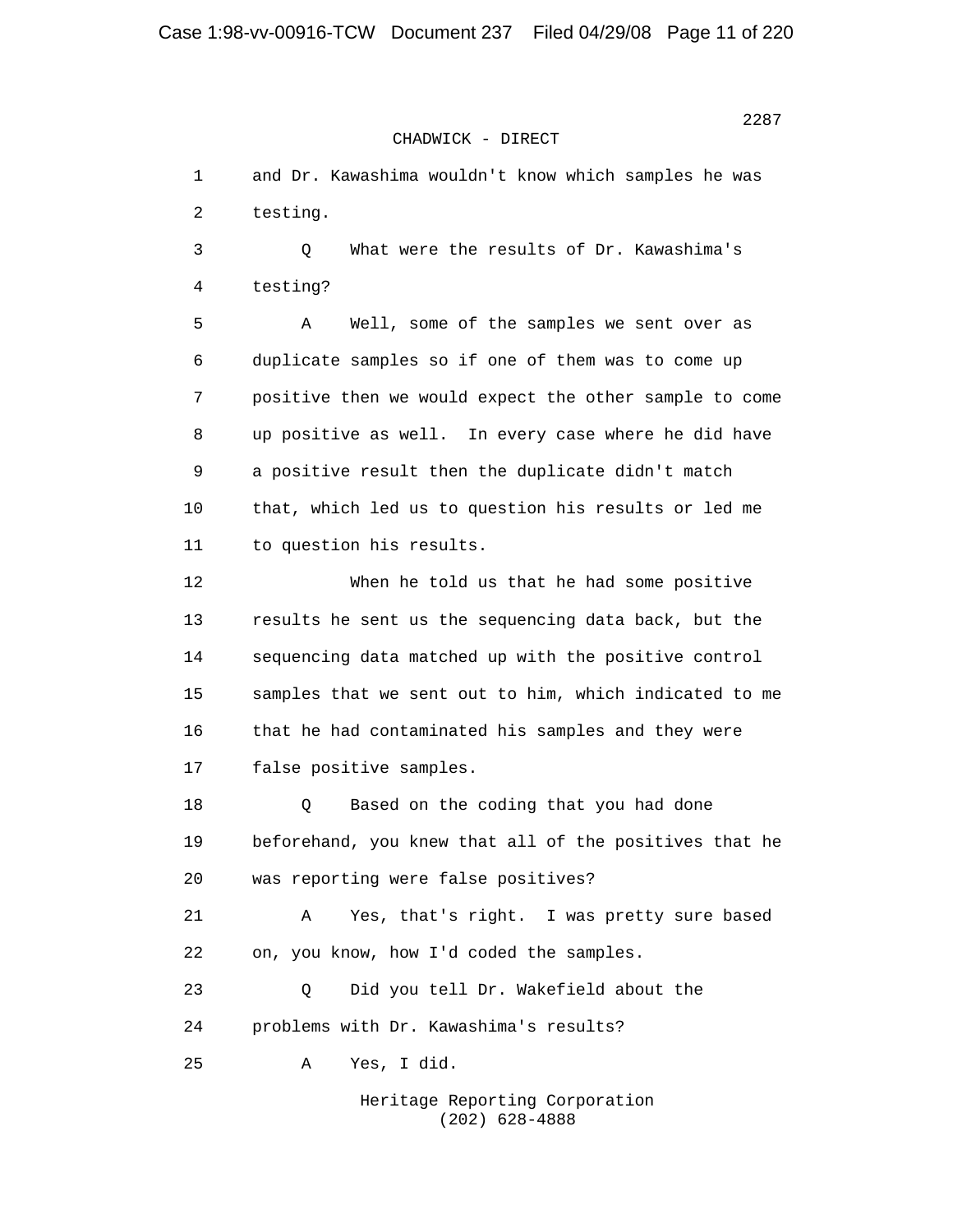| $1\,$ | You state in the affidavit that during your<br>Q       |
|-------|--------------------------------------------------------|
| 2     | time on your Ph.D. research in Dr. Wakefield's lab you |
| 3     | only obtained nine positive PCR results for measles.   |
| 4     | Every time you did that you sequenced them?            |
| 5     | Α<br>That's correct, yes. We sent it off to a          |
| 6     | sequencing lab to be sequenced, and the data that came |
| 7     | back showed that they were all false positive results. |
| 8     | Every positive result you got was a false<br>Q         |
| 9     | positive?                                              |
| 10    | Yes, apart from the case of the<br>Α<br>Yes.           |
| 11    | positive control samples which we had, which were a    |
| 12    | measles infection, a brain disease. We were able to    |
| 13    | detect measles virus in those cases, so I was          |
| 14    | confident that the methods were working fine.          |
| 15    | Towards the end of your affidavit you state<br>Q       |
| 16    | that you had reservations about the                    |
| 17    | immunohistochemistry done to detect measles virus,     |
| 18    | specifically the use of an antibody from Porton Down?  |
| 19    | Yes, that's right.<br>The antibody seemed to<br>Α      |
| 20    | cross-react.                                           |
| 21    | Experiments we did in the lab seemed to show           |
| 22    | that the antibody cross-reacted with bacterial         |
| 23    | proteins, which I think is an artifact of how the      |
| 24    | antibody was made, and that led us or led me to think  |
| 25    | that it may have been cross-reacting with bacteria in  |
|       | Heritage Reporting Corporation                         |

(202) 628-4888

2288 and 2288 and 2288 and 2288 and 2288 and 2288 and 2288 and 2288 and 2288 and 2288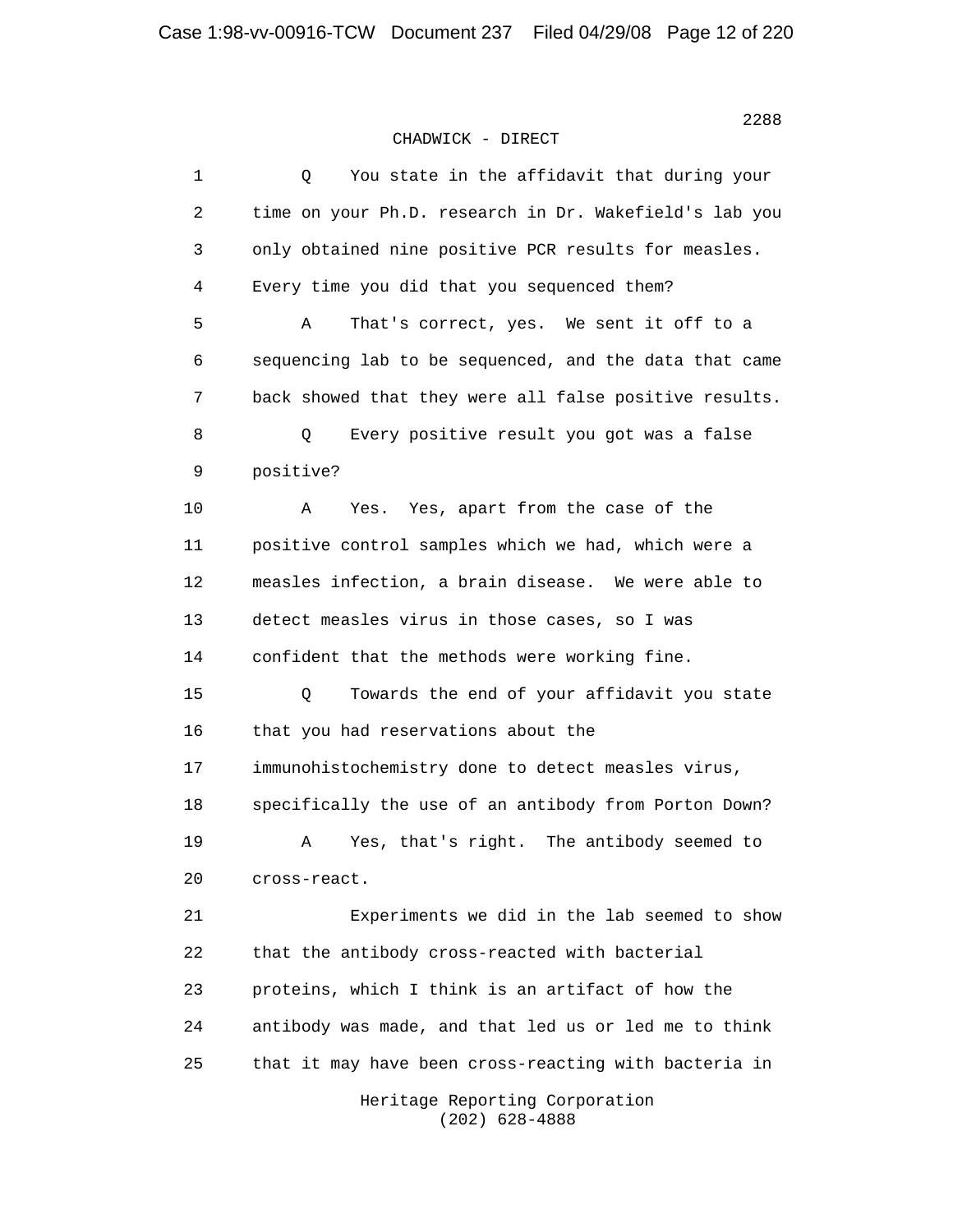| $\mathbf 1$ | the guts of patients rather than measles virus.         |
|-------------|---------------------------------------------------------|
| 2           | Now, that would lead to contamination?<br>Q             |
| 3           | Well, it would lead to a false positive<br>Α            |
| 4           | Say for instance if the antibody was binding<br>result. |
| 5           | to something in the guts of these patients, it may      |
| 6           | well have been a bacteria rather than the measles       |
| 7           | virus.                                                  |
| 8           | Producing the false positives in<br>Q<br>Okay.          |
| $\mathsf 9$ | those?                                                  |
| 10          | Yes, that's correct.<br>Α                               |
| 11          | Q<br>You also state in your affidavit that you          |
| 12          | believe Dr. Wakefield was aware of all of your          |
| 13          | negative results when he submitted his paper, "Ileal    |
| 14          | Lymphonodular Hyperplasia, Nonspecific Colitis and      |
| 15          | Pervasive Developmental Disorder," which was published  |
| 16          | in 1998 to the Lancet.                                  |
| 17          | Yes, that's correct.<br>Α                               |
| 18          | You were working at the lab at that time,<br>Q          |
| 19          | and you had actually published some articles with Dr.   |
| 20          | Wakefield on other subjects, hadn't you?                |
| 21          | Α<br>Yes.<br>Yes.                                       |
| 22          | Why isn't your name on the paper I just<br>Q            |
| 23          | referenced?                                             |
| 24          | Well, my name isn't on that because none of<br>Α        |
| 25          | my data went into that paper.                           |
|             | Heritage Reporting Corporation                          |

(202) 628-4888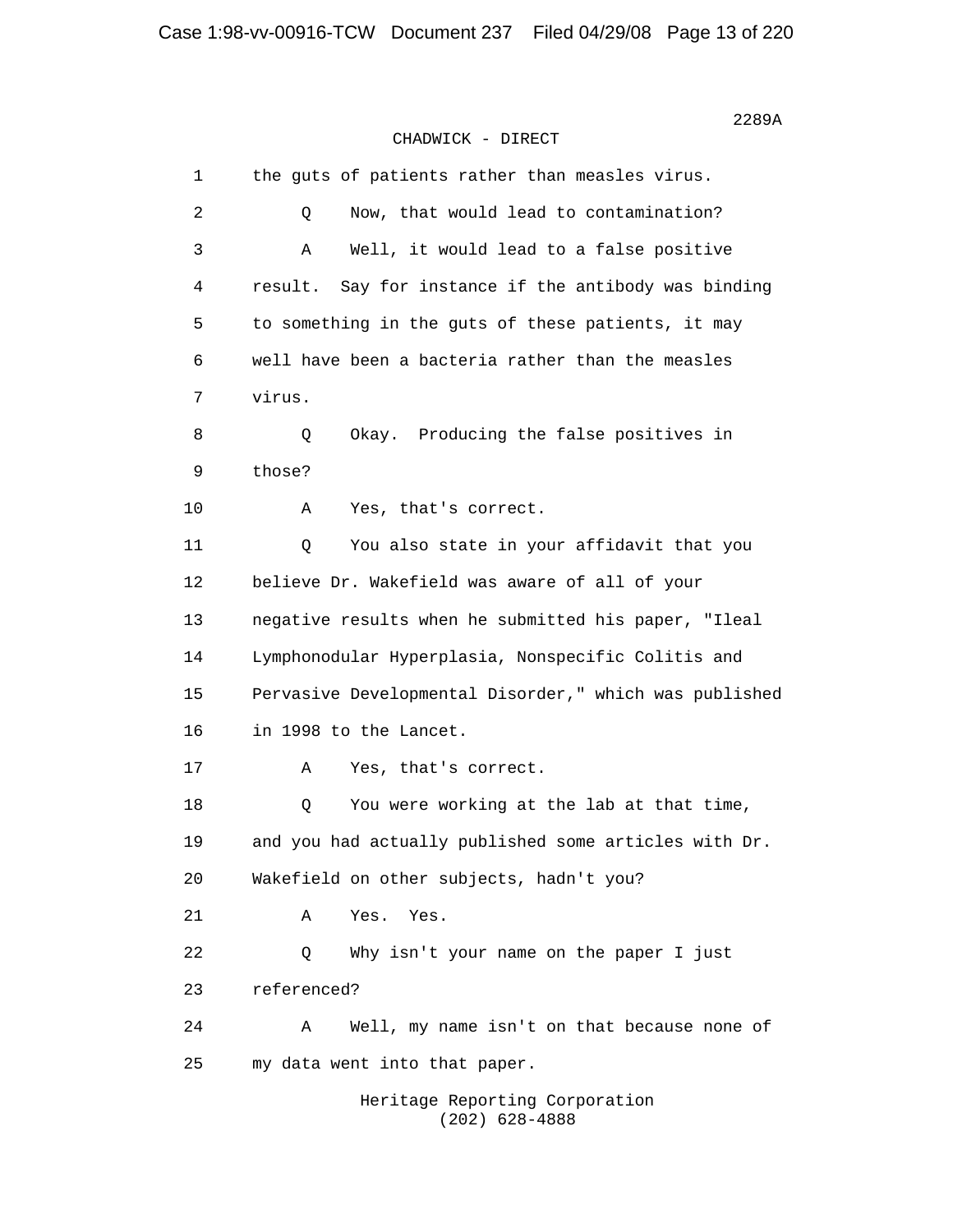$2290\texttt{A}$ CHADWICK - CROSS 1 There was another manuscript which did use 2 some PCR data I think from Dr. Kawashima's lab, and I 3 asked for my name to be taken off anything that was 4 related to PCR data because I wasn't comfortable with 5 the quality of the data. 6 Q You specifically asked that your name not be 7 on that paper because of your reservations about the 8 data? 9 A Yes, that's right. 10 MS. PATTON: Thank you, Dr. Chadwick. I 11 have no further questions. 12 THE WITNESS: Thank you. 13 SPECIAL MASTER HASTINGS: Ms. Chin-Caplan, 14 any questions? 15 MS. CHIN-CAPLAN: Just a few. 16 SPECIAL MASTER HASTINGS: Please go ahead. 17 MS. CHIN-CAPLAN: Thank you. 18 CROSS-EXAMINATION 19 BY MS. CHIN-CAPLAN: 20 Q Good morning, Dr. Chadwick. My name is 21 Sylvia Chin-Caplan, and I represent the Petitioner, 22 Michelle Cedillo, in this case. 23 A Hi. 24 Q Hi. You're aware that Dr. Wakefield is not 25 a witness in this case, are you not? Heritage Reporting Corporation (202) 628-4888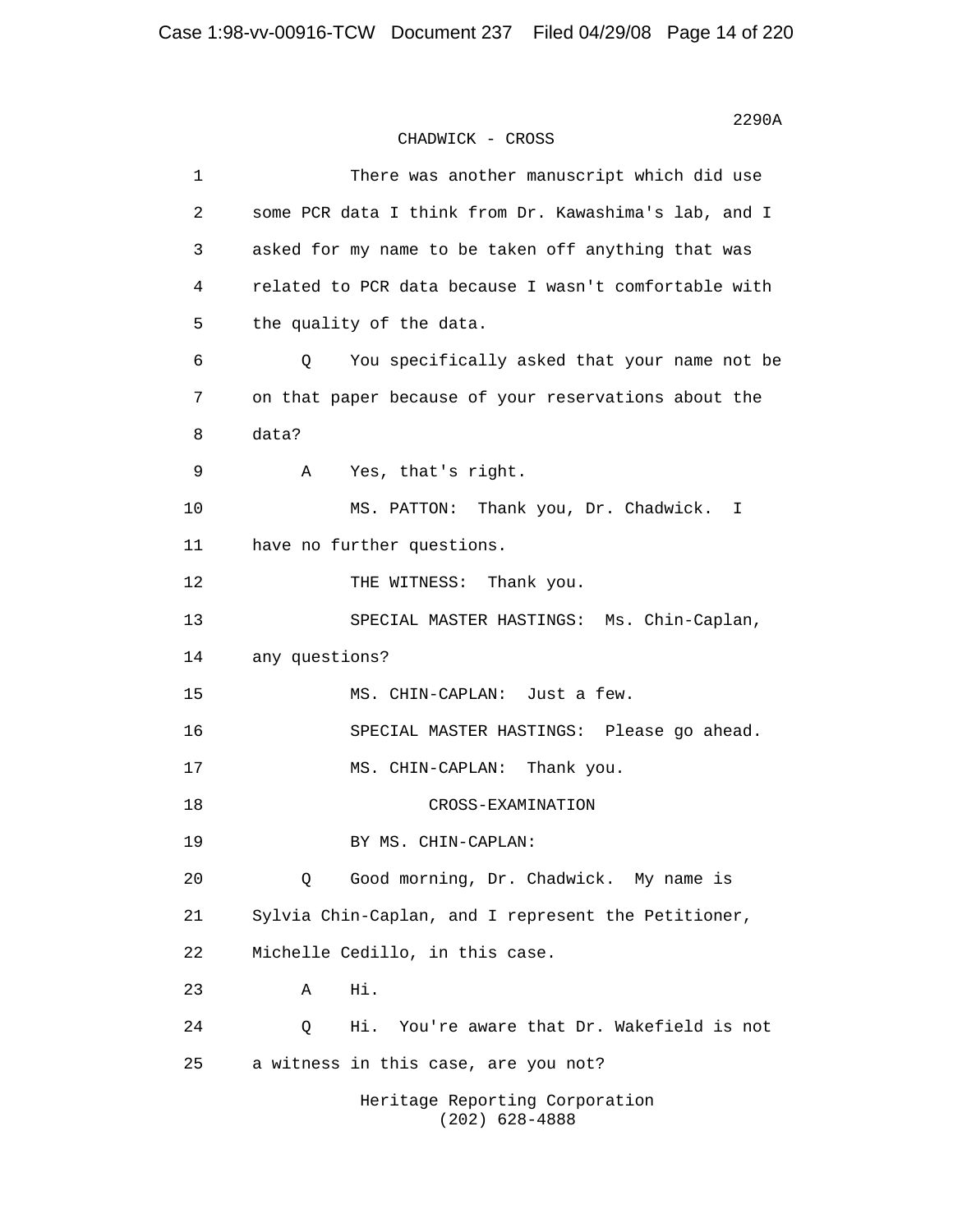$2291A$ CHADWICK - CROSS 1 A I'm not aware of that. 2 Q Are you aware that the Kawashima Lab is also 3 not the lab in question here? 4 A Well, I don't know the details of the case, 5 to be honest. 6 Q When you were approached to testify in this 7 matter, what were you asked to do? 8 A I was asked to provide a statement regarding 9 the work I did for Dr. Wakefield relating to the 10 autistic patients. 11 Q And did you ask why? 12 A Sorry. I couldn't hear that last question. 13 Q Did you ask why? 14 A Did I ask why? Because it was a case 15 regarding the safety of the vaccine. 16 Q Now, you testified that you worked with 17 in-situ PCR. Is that it? 18 A Yes. This was a few years before any of the 19 autistic work was being undertaken. I did a few 20 months of working on this methodology. 21 Q In-situ PCR? 22 A Yes. I did a few months at the beginning of 23 my project with Dr. Wakefield, and I did a few months 24 at the very end as well on in-situ PCR. 25 Q So this was all on in-situ PCR? Is that Heritage Reporting Corporation (202) 628-4888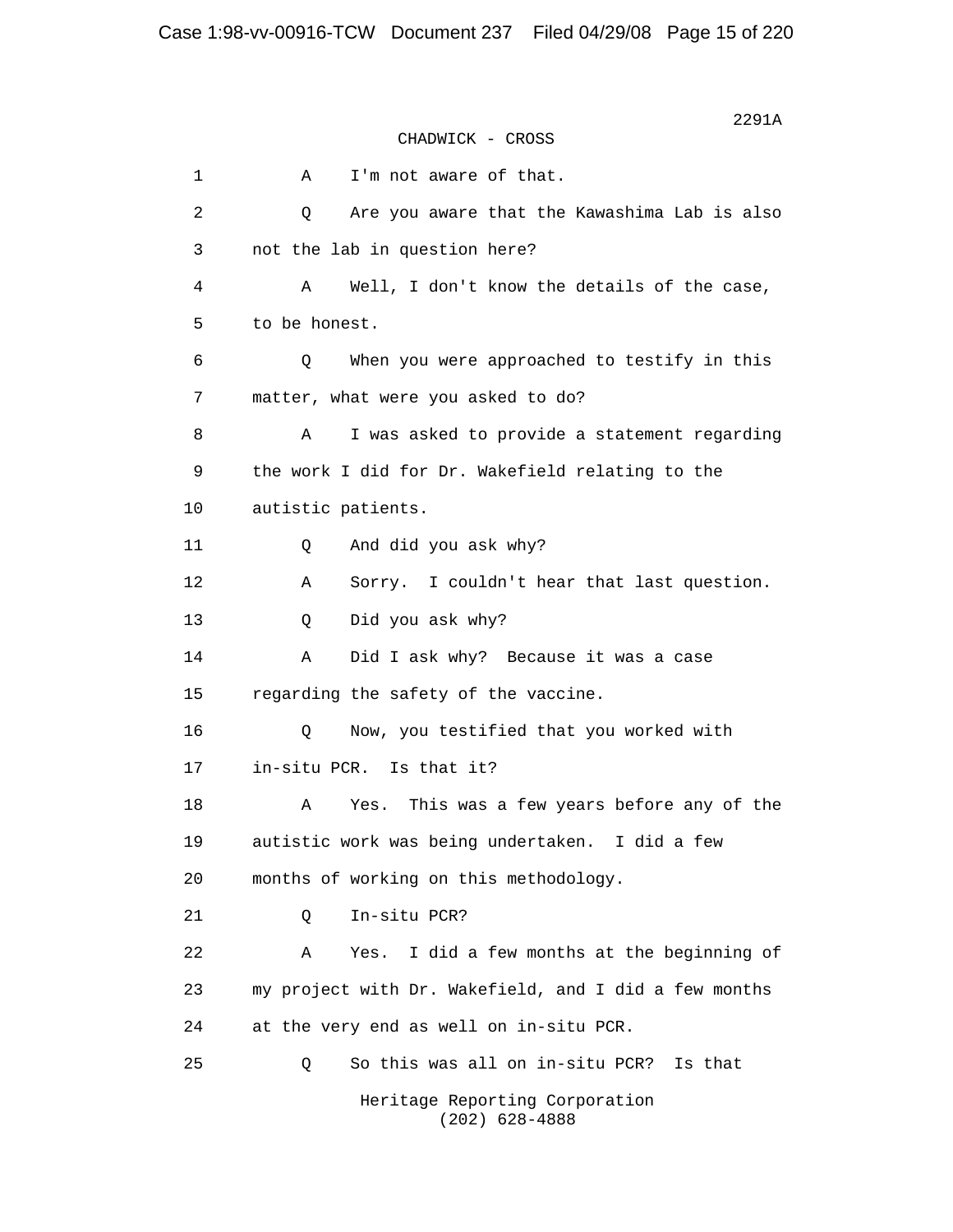2292 CHADWICK - CROSS 1 correct? 2 A The work that was in my thesis relating to 3 autistic patients was using normal PCR, not in-situ 4 PCR. The in-situ PCR work I performed was never 5 written up. 6 Q I see. So the in-situ PCR is more specific 7 than the regular PCR, isn't it? 8 A No, that's not the case. 9 Q It's not? 10 A No, it's not specific. Because of the 11 methodology it's actually less specific so there's 12 less way of being certain about what is being 13 detected. 14 Q Okay. Doctor, did you at any time use 15 TaqMan PCR? 16 A No. TaqMan PCR wasn't really available 17 while I was doing the Ph.D. It was something which 18 came afterwards. 19 Q I see. Are you aware that the case that 20 we're dealing with involves TaqMan PCR? 21 A I'm not aware, no. No. 22 Q Are you aware that the lab that we're 23 dealing with involves the O'Leary Lab in Dublin, 24 Ireland? 25 A Okay. I've heard of that lab, but I didn't Heritage Reporting Corporation (202) 628-4888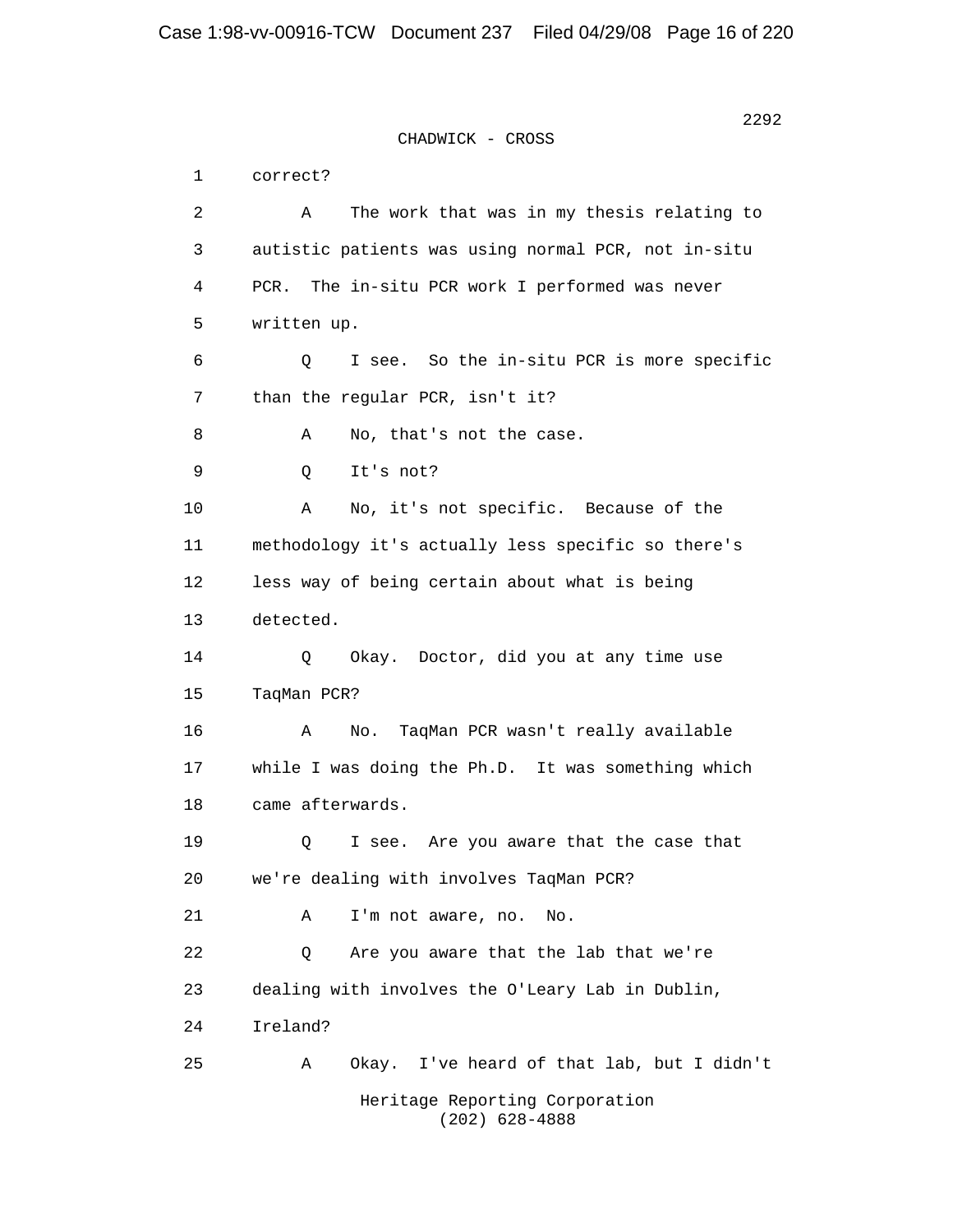2293 CHADWICK - CROSS 1 know that that was the lab that you were using in this 2 case. 3 Q And you've had no relationship with the 4 Dublin lab, have you?  $5$  A No. 6 Q You have no knowledge of their procedures or 7 the testing that was done there, do you? 8 A No. I mean, I'm aware of TaqMan PCR, but 9 that's all I know about the O'Leary Lab. 10 Q And as of the date that you left Dr. 11 Wakefield's lab, you had not utilized TaqMan PCR in an 12 experiment, had you? 13 A No. 14 Q Doctor, is there anybody with you? 15 A No. 16 Q No? You're by yourself? 17 A Yes. 18 MS. CHIN-CAPLAN: Okay. I have no further 19 questions. 20 SPECIAL MASTER HASTINGS: Any redirect? 21 MS. PATTON: No, sir. 22 SPECIAL MASTER HASTINGS: Dr. Chadwick, 23 again this is Special Master Hastings with the Court 24 in Washington. I want to thank you again for taking 25 the time to be with us. You're excused at this time. Heritage Reporting Corporation

(202) 628-4888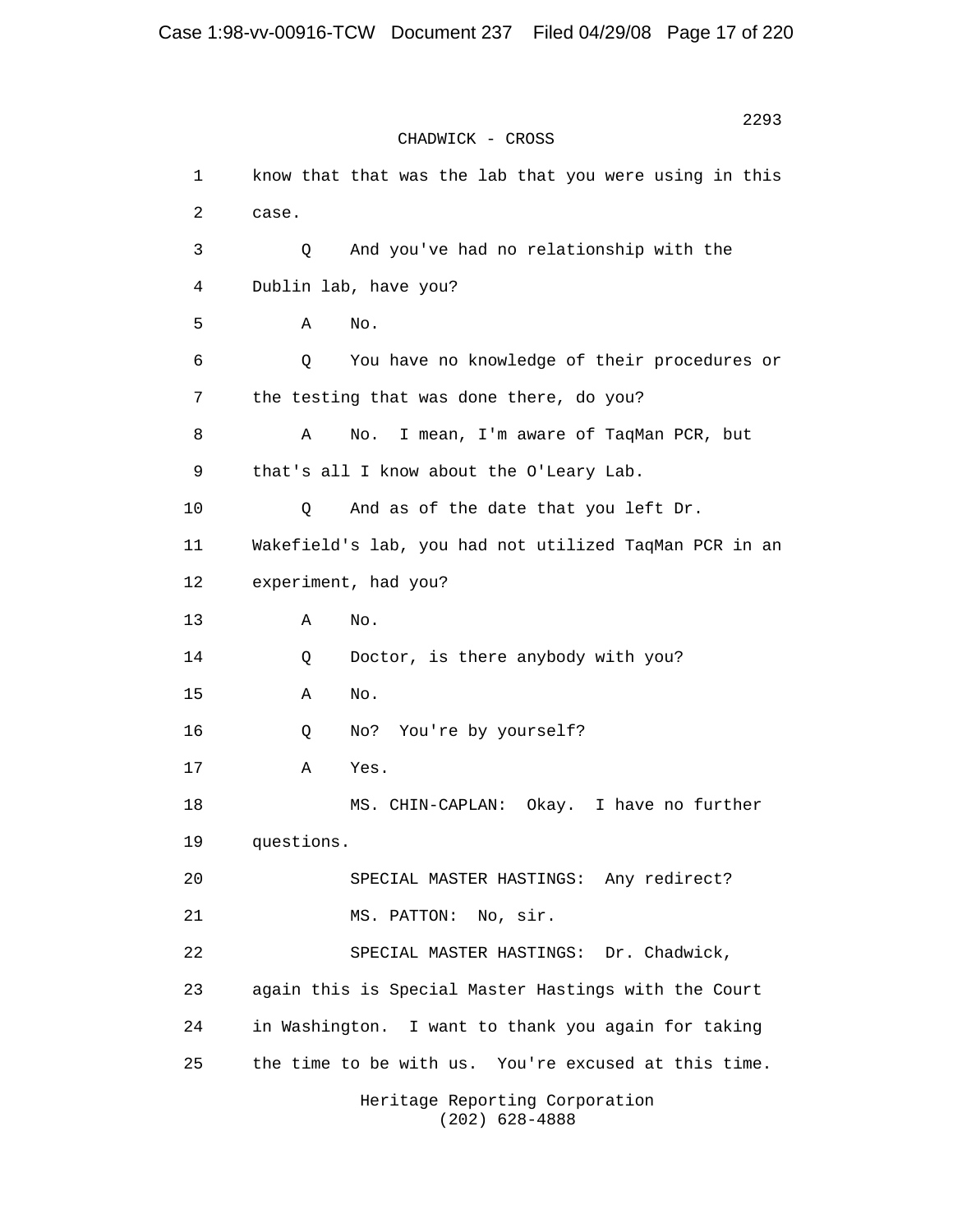2294 CHADWICK - CROSS 1 THE WITNESS: Okay. Thanks so much. 2 SPECIAL MASTER HASTINGS: Thank you, sir. 3 (Witness excused.) 4 SPECIAL MASTER HASTINGS: So, Mr. Matanoski, 5 we'll be taking Dr. Brent's testimony next? 6 MR. MATANOSKI: That's correct, sir. 7 SPECIAL MASTER HASTINGS: All right. Maybe 8 while we're getting the phone out of the way Dr. Brent 9 could take the witness stand. 10 DR. BRENT: Yes, sir. 11 (Pause.) 12 MS. RENZI: Special Master, may I? 13 SPECIAL MASTER HASTINGS: Yes, please. We 14 have now Dr. Brent in the witness chair, and Ms. Renzi 15 will be doing the examination for the government. 16 Dr. Brent, I'm going to ask you to raise 17 your right hand. 18 Whereupon, 19 JEFFREY BRENT 20 having been duly sworn, was called as a 21 witness and was examined and testified as follows: 22 SPECIAL MASTER HASTINGS: All right. Ms. 23 Renzi, when you're ready go ahead.  $24$  //  $25$  //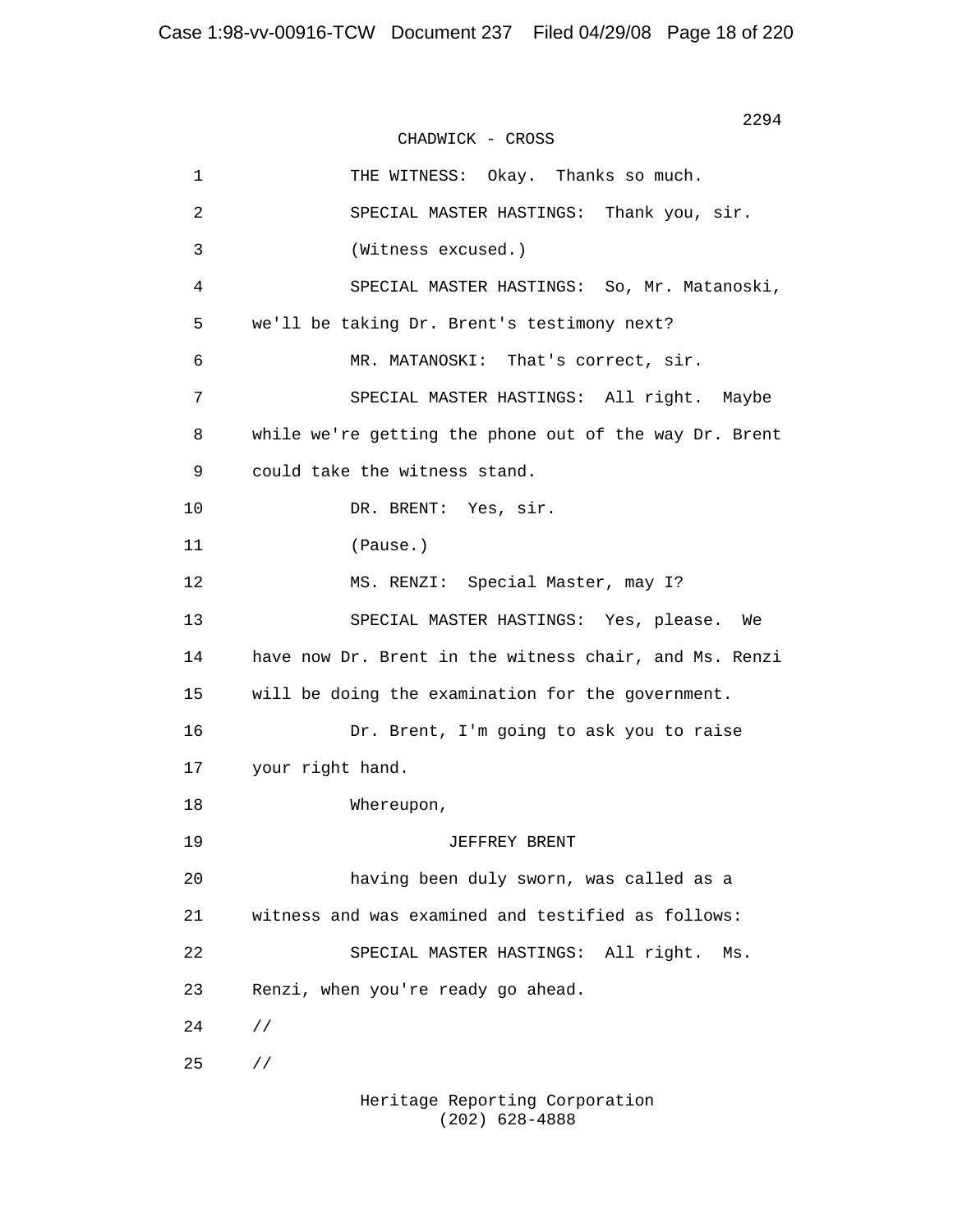2295 **2295** BRENT - DIRECT 1 DIRECT EXAMINATION 2 BY MS. RENZI: 3 Q Good morning, Dr. Brent. 4 A Good morning, Ms. Renzi. 5 Q Could you please state your name for the 6 Court? 7 A Sure. It is Jeffrey Brent, B-R-E-N-T, M.D. 8 Q And what are your professional titles? 9 SPECIAL MASTER HASTINGS: Please speak up. 10 MS. RENZI: Okay. I will speak up. 11 BY MS. RENZI: 12 Q What are your professional titles? 13 A I am presently a full clinical Professor of 14 Pediatrics and Internal Medicine at the University of 15 Colorado Health Sciences Center in Denver. 16 Q And do you also maintain a private practice? 17 A Yes. I have a private practice which is a 18 group practice. It's a single specialty practice that 19 deals solely with issues related to medical 20 toxicology. The name of the practice is called 21 Toxicology Associates. 22 Q And could you briefly go through your 23 education and training? 24 A Okay. How far back do you want me to go? 25 Q Start with your undergraduate degree. Heritage Reporting Corporation (202) 628-4888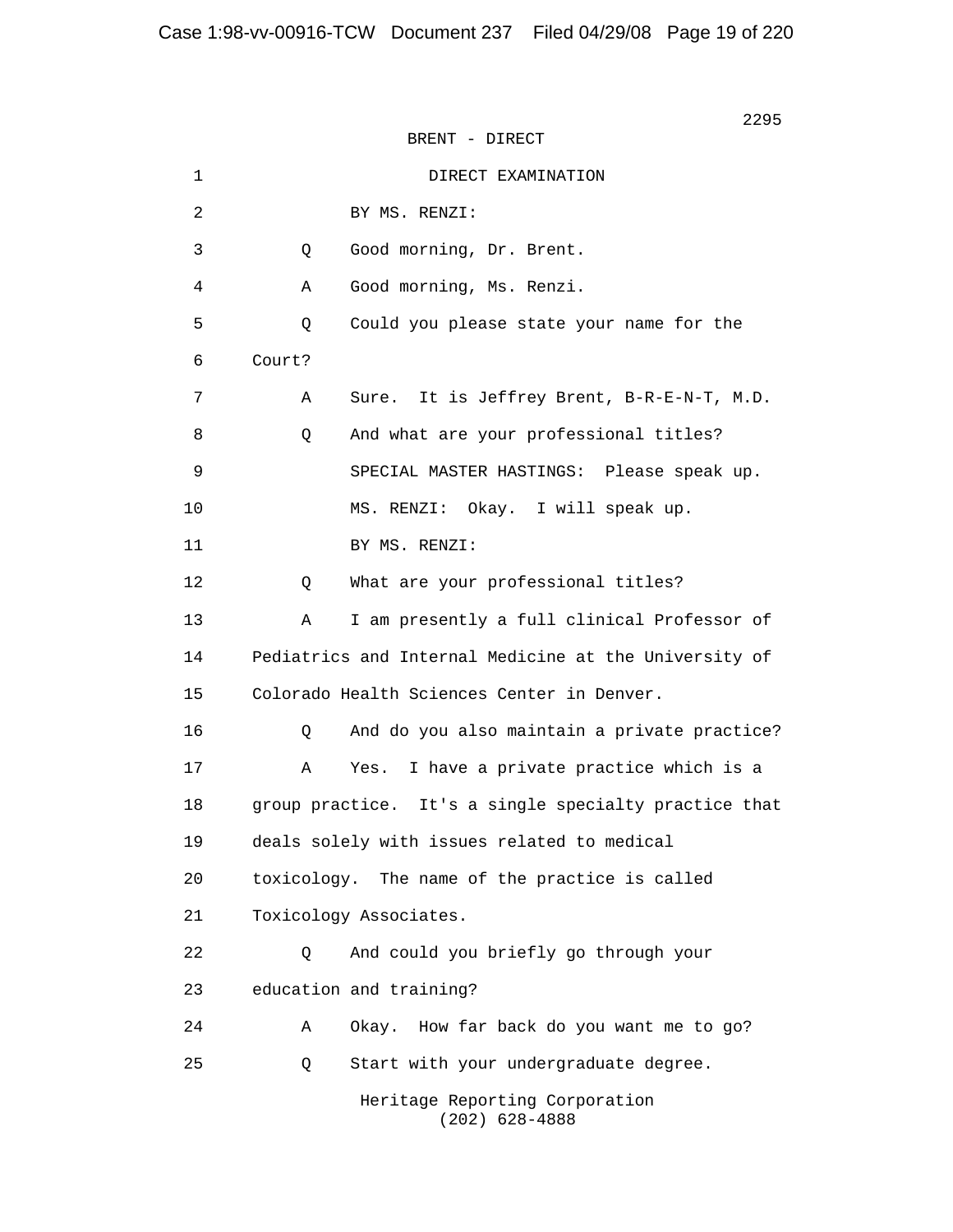| $\mathbf{1}$ | Okay. You may have listened to me long<br>Α            |
|--------------|--------------------------------------------------------|
| 2            | enough to realize my undergraduate was obtained in New |
| 3            | York where I went to college and subsequent to that    |
| 4            | did a Master's and subsequently a Ph.D. in             |
| 5            | Biochemistry at the Mount Sinai School of Medicine in  |
| 6            | New York.                                              |
| 7            | Following that I went to Columbia University           |
| 8            | College of Physicians and Surgeons as a postdoctoral   |
| 9            | fellow there. After completion of my postdoctoral      |
| 10           | fellowship I attended medical school at the State      |
| 11           | University of New York School of Medicine at Buffalo,  |
| 12           | New York, and then went to Harvard where I served as   |
| 13           | an intern and subsequently ended up completing my      |
| 14           | primary residency at Emory University School of        |
| 15           | Medicine in Atlanta.                                   |
| 16           | Once I graduated from that I moved to                  |
| 17           | Colorado to pursue a subspecialty fellowship in        |
| 18           | medical toxicology. That was a two-year fellowship.    |
| 19           | I did that fellowship from 1987 to 1989, and upon      |
| 20           | completion of the fellowship I got offered a faculty   |
| 21           | appointment to stay on.                                |
| 22           | It was a very attractive offer and I stayed            |
| 23           | on, and I've remained basically in Denver on faculty   |
| 24           | and in practice ever since.                            |
| 25           | Could you briefly list some of the honors<br>Q         |
|              | Heritage Reporting Corporation<br>$(202)$ 628-4888     |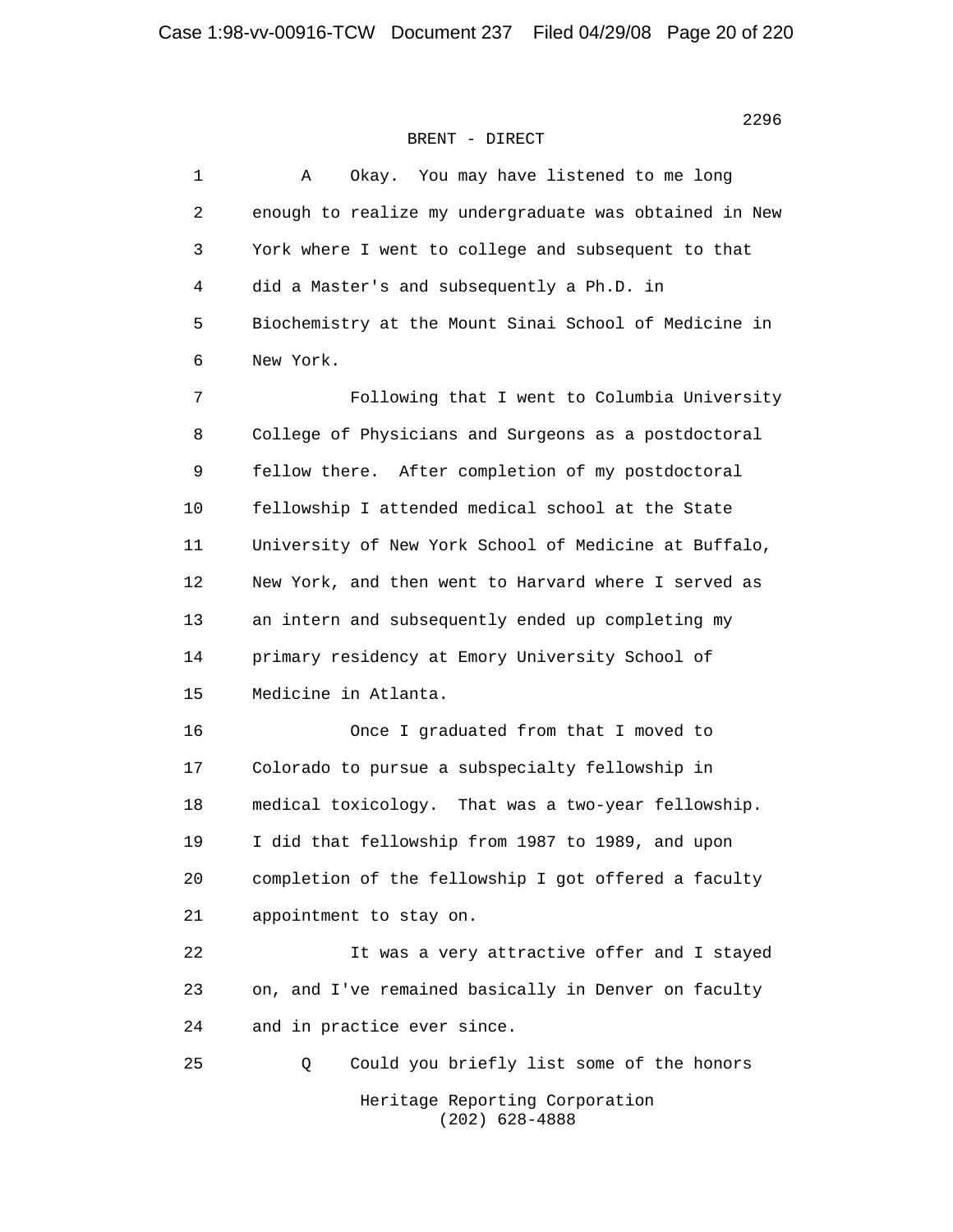<u>2297 година в селото на селото на селото на селото на селото на селото на селото на селото на селото на селото</u>

 1 you have received? 2 A I could. I mean, you know, they're listed 3 on my curriculum vitae. I assume everybody has a 4 copy. I can give you one or two examples without 5 going into any detail. 6 It's interesting when you think of honors. 7 There are ones that are the most prestigious and there 8 are the ones that are the most important to you, and 9 they're not always the same. 10 For example, the one that to me is the most 11 important to me was when I was given the Excellence in 12 Teaching Award from the second year medical students. 13 Not a big thing in the world, but I was touched by 14 that. 15 Probably the most prestigious was last year 16 I received what's called the Louis Roche Award from 17 the European Association of Poison Control Centers and 18 Clinical Toxicologists. I guess it's the year before 19 last now. 20 They award the Louis Roche Award to one 21 person each year as an acknowledgement of their 22 contributions in the field, and associated with that I 23 had to go and give what they call a Louis Roche 24 lecture, which is a big lecture that is at a meeting. 25 That was in Berlin.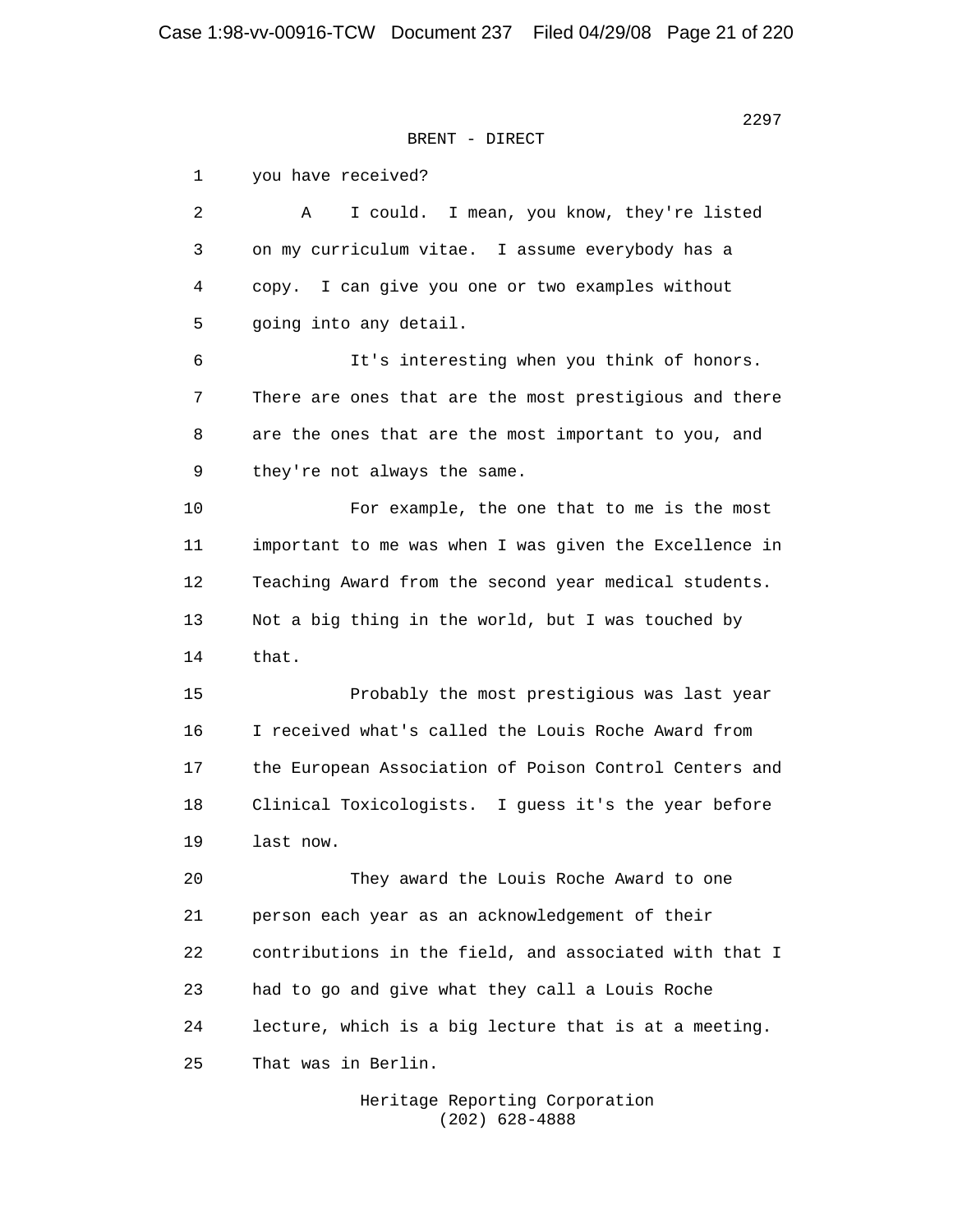1 Q Have you had occasion to deliver to 2 professional groups lectures on toxicology? 3 A Quite often, yes. That is something that I 4 do quite a bit. I get invited to lecture not 5 infrequently both in the United States and abroad. 6 I've given multiple lectures -- I think most 7 of them are listed in my curriculum vitae -- on 8 various aspects of toxicology, including mercury 9 toxicity. 10 Q And what professional organizations and 11 honorary societies are you a member of? 12 A A whole group of them. The American Academy 13 of Clinical Toxicology, the American College of 14 Medical Toxicology, the American Medical Association, 15 the American College of Occupational Environmental 16 Medicine, European associations. I think that's most 17 of them. There might be one or two others. 18 Q And do you currently serve as a peer 19 reviewer for any medical journals? 20 A Yes. Oh, yes. 21 Q Could you list a few? 22 A Sure. I end up spending a lot of time being 23 a peer reviewer. I'm senior editor of one journal, so 24 I obviously peer review quite a bit for that, and 25 that's for the journal called Clinical Toxicology.

 Heritage Reporting Corporation (202) 628-4888

2298 and 2298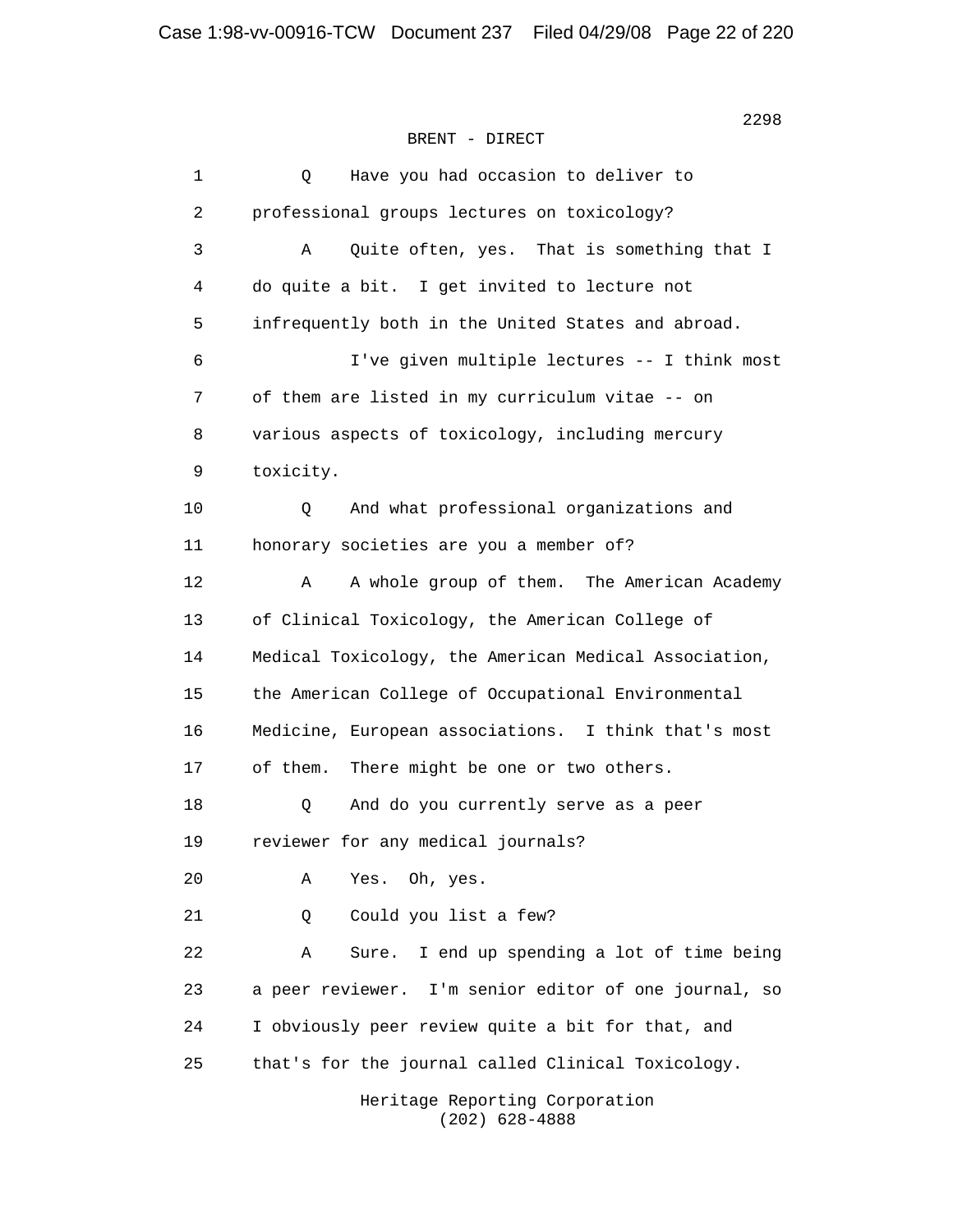1 Clinical Toxicology is the largest circulation peer 2 reviewed journal in the world devoted to clinical 3 toxicology. 4 I also routinely peer review for a number of 5 other toxicology journals plus general medical 6 journals. I review quite a bit for New England 7 Journal of Medicine, Journal of the American Medical 8 Association, some occupational medicine journals, 9 environmental medicine journals. 10 Q And you have published over 200 peer 11 reviewed articles relating to toxicology? Is that 12 correct? 13 A Well, my publication lists over 200 14 publications. That includes peer reviewed articles, 15 books, book chapters, letters, abstracts and so on, 16 reviews of various kinds. 17 Q Have you ever received funding from a 18 pharmaceutical company for a speaking engagement? 19 A I recall back it was in the vicinity -- 20 don't hold me to this year, but I think it was maybe 21 in the vicinity of 1991. It was shortly after I 22 finished my fellowship. 23 I gave a lecture for which a pharmaceutical 24 company paid me with an honorarium for giving that 25 lecture. I don't recall any subsequent to that. Heritage Reporting Corporation (202) 628-4888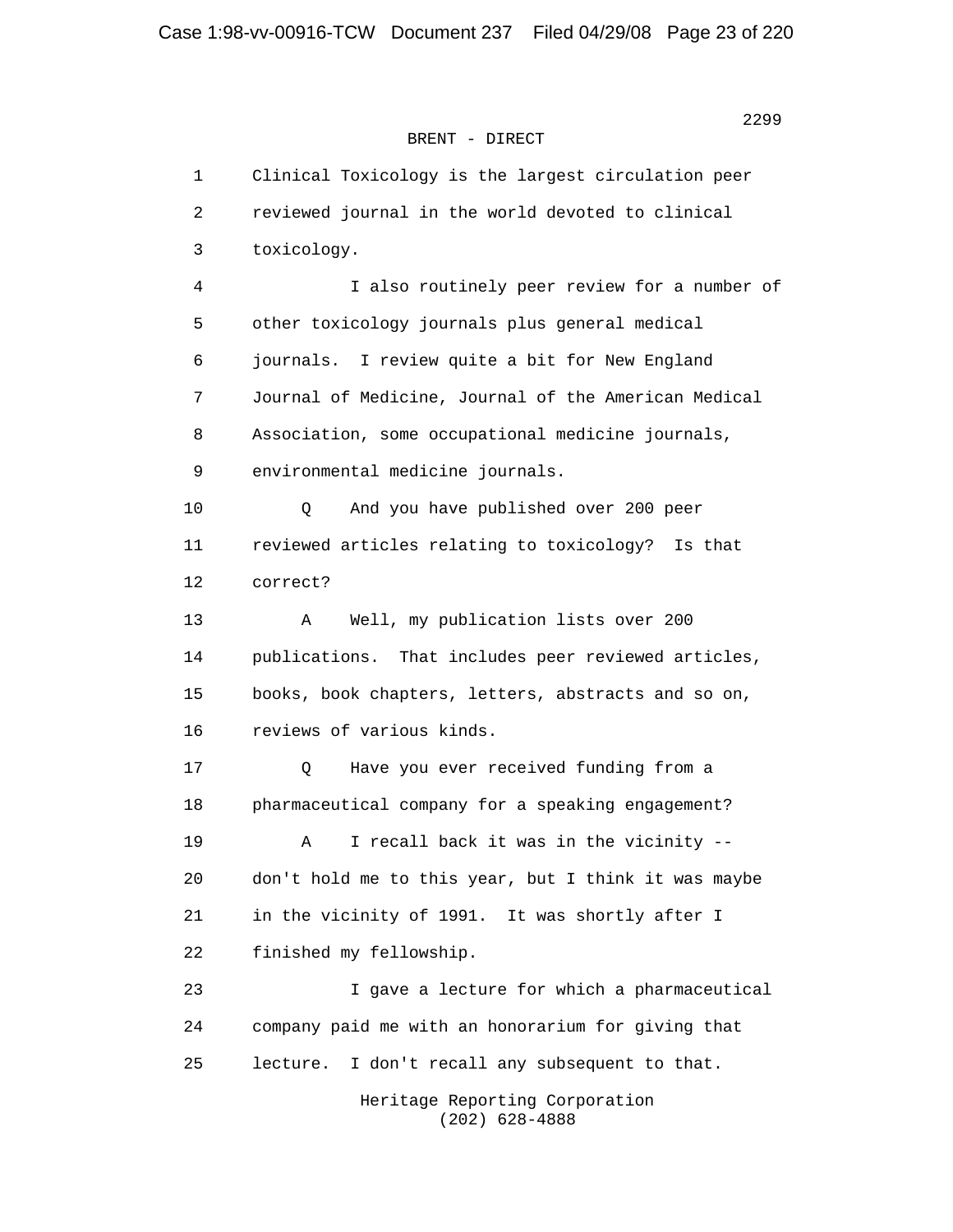| $\mathbf{1}$   | And have you ever received money from a<br>Q          |
|----------------|-------------------------------------------------------|
| 2              | pharmaceutical company for research?                  |
| 3              | Α<br>Back once again in the early 1990s I had         |
| $\overline{4}$ | some grants when I was a fellow. I had just passed my |
| 5              | fellowship. I had a very, very small grant from a     |
| 6              | pharmaceutical company, which I had a couple of other |
| 7              | grants from pharmaceutical companies.                 |
| 8              | I have not taken a grant -- I have not taken          |
| $\mathsf 9$    | pharmaceutical company research money -- probably in  |
| 10             | 15 years. However, I was an investigator on an FDA    |
| 11             | The money came from the FDA for a clinical<br>grant.  |
| 12             | trial of a new antidote. A pharmaceutical company was |
| 13             | sort of my partner in that grant. I was the principal |
| 14             | investigator, but they were on the grant as well.     |
| 15             | And other than your testimony today, have<br>Q        |
| 16             | you ever testified as an expert witness in a legal    |
| 17             | case?                                                 |
| 18             | Yes, I have.<br>Α                                     |
| 19             | Approximately how many times?<br>Q                    |
| 20             | Oh, boy. I don't know. Since graduating<br>Α          |
| 21             | from my fellowship in 1989, several dozen times       |
| 22             | usually.                                              |
| 23             | Have you ever testified as an expert witness<br>Q     |
| 24             | on behalf of a pharmaceutical company?                |
| 25             | I have.<br>Α                                          |
|                | Heritage Reporting Corporation                        |

(202) 628-4888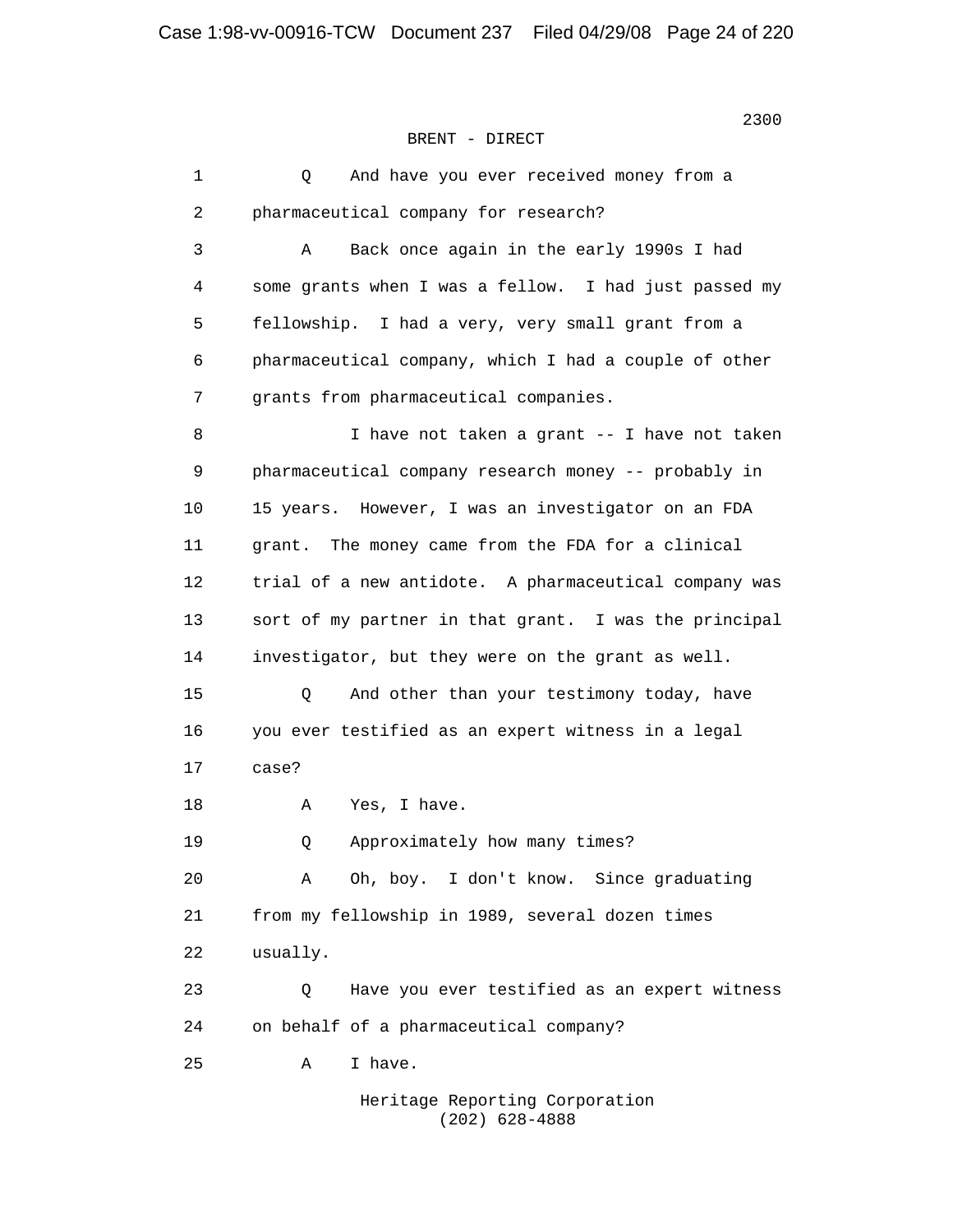1 0 Can you recall the circumstances? 2 A I probably have over the years at least a 3 half a dozen times. One on behalf of Pfizer 4 Pharmaceuticals with regard to a medication that 5 caused hepatotoxicity and has subsequently been taken 6 off the market called Rezulin. 7 I gave testimony once on behalf of Merck 8 Pharmaceuticals. Another example, I think probably 9 the most relevant example, is I gave testimony once in 10 a case where the allegation was autism induced by 11 thimerosal. 12 Q And do you recall the name of that case? 13 A Yes. That was the Easter case. 14 Q And were you an expert for the 15 pharmaceutical company or the defendant? For the 16 defendant pharmaceutical company? 17 A For the defendant, GlaxoSmithKline, yes. 18 Q And did you testify at a trial in that case? 19 A No. I testified at deposition in that case. 20 There was ultimately no trial because the case was 21 dismissed on the basis of a Daubert motion. 22 Q Have you ever testified as a legal expert on 23 behalf of a medical device company? 24 A Yes, I have. 25 Q Could you describe that, please? Heritage Reporting Corporation (202) 628-4888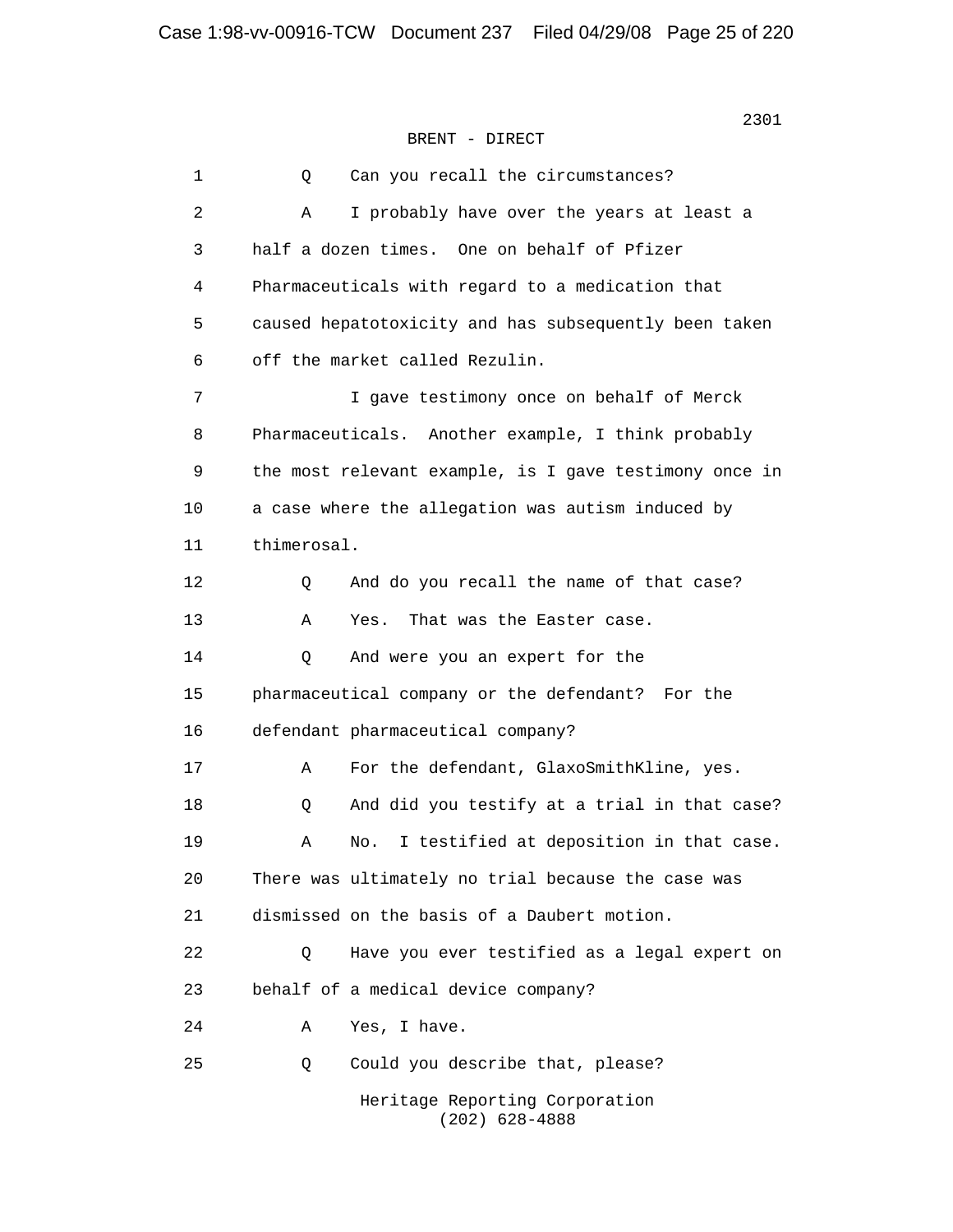| 1  | In the early 1990s I was chair of a<br>Α<br>Sure.        |
|----|----------------------------------------------------------|
| 2  | national panel which was assessing the issues of         |
| 3  | potential health effects in terms of systemic disease    |
| 4  | related to silicone breast implants.                     |
| 5  | There was a lot of concern about it at the               |
| 6  | time, and we had concluded that the data was very        |
| 7  | anecdotal and didn't support systemic effects.<br>I.     |
| 8  | think subsequently everybody has come to that same       |
| 9  | conclusion.                                              |
| 10 | However, during that time period of the                  |
| 11 | 1990s there was a good deal of litigation going on       |
| 12 | regarding silicone breast implants, and manufacturers    |
| 13 | came to me and said would you testify regarding your     |
| 14 | work that you did on silicone breast implants.<br>I said |
| 15 | I would, time permitting, and I testified in a number    |
| 16 | of those trials over the 1990s.                          |
| 17 | I'd like to move on now to your experience.<br>Q         |
| 18 | Could you describe your position as a clinical           |
| 19 | professor at the University of Colorado Health           |
| 20 | Sciences Center?                                         |
| 21 | My duties at the University of<br>Α<br>Right.            |
| 22 | Colorado Health Sciences Center involve three things.    |
| 23 | It involves some patient care, it involves teaching,     |
| 24 | and it involves maintaining my academic activities.      |
| 25 | Those academic activities are reviewed annually.         |
|    | Heritage Reporting Corporation                           |

 $(202)$  628-4888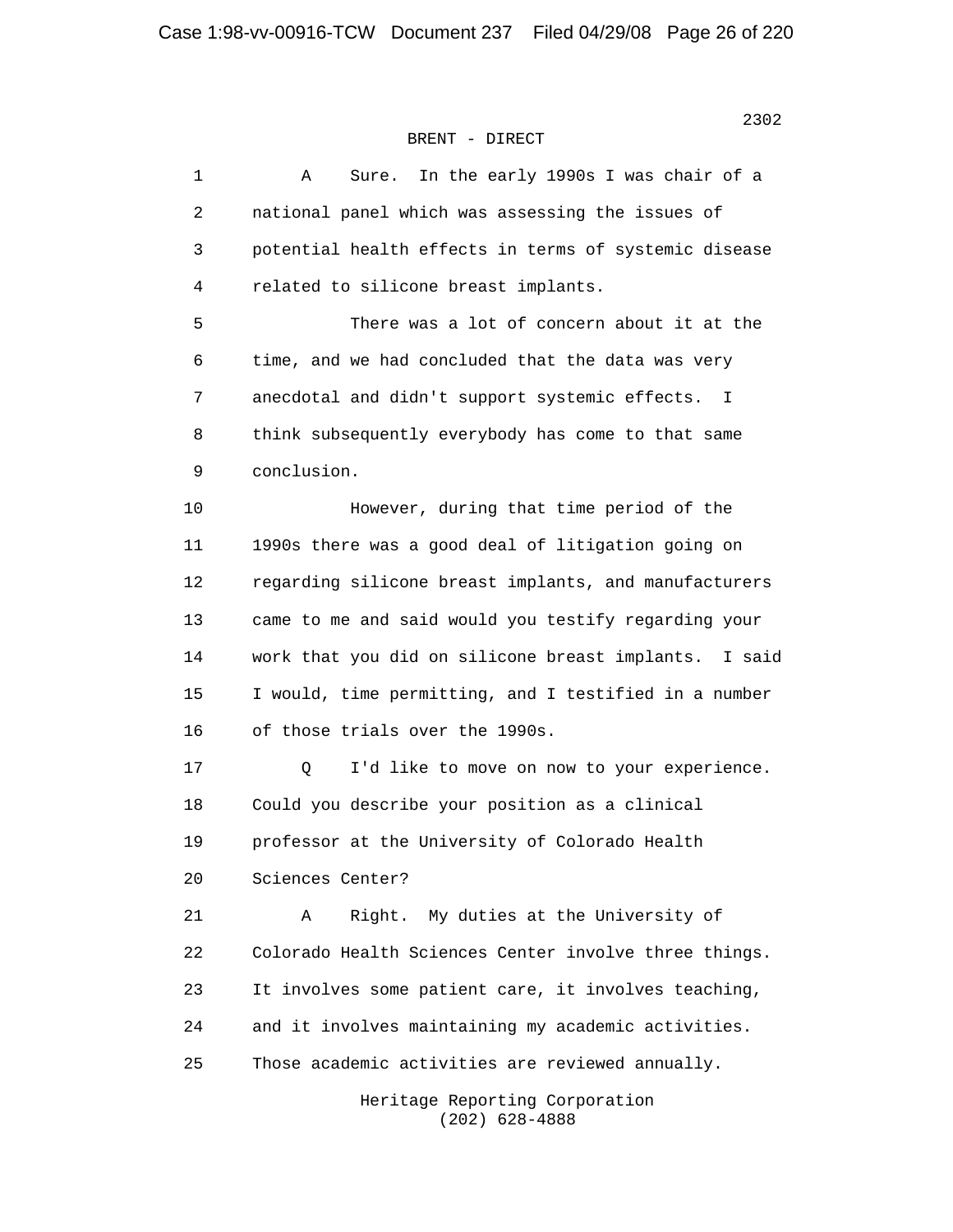| 1  | The teaching is both my direct teaching in             |
|----|--------------------------------------------------------|
| 2  | the medical school by way of lectures and other        |
| 3  | similar forms of teaching and bedside teaching.<br>We  |
| 4  | have a service which is called the clinical            |
| 5  | pharmacology and toxicology consultation service where |
| 6  | we do consultations regarding adverse effects,         |
| 7  | toxicology consultations regarding adverse effects of  |
| 8  | drugs or chemicals, adverse drug reactions, whatever,  |
| 9  | on people in the hospital.                             |
| 10 | Those consultations, because it's a teaching           |
| 11 | hospital, are generally primarily done by the group on |
| 12 | the toxicology service, which generally involves       |
| 13 | probably about five or six people, including a medical |
| 14 | toxicology fellow in training, maybe one or two        |
| 15 | residents, a couple of medical students.               |
| 16 | They do the initial assessment and then I              |
| 17 | round with the patients at the bedside with them and   |
| 18 | go over their assessment, go over their examination    |
| 19 | and see how it concurs with my examination, go over    |
| 20 | the laboratories, and then we discuss a plan of what   |
| 21 | to do next, what our impressions are, and then the     |
| 22 | house staff usually writes up a consultation note,     |
| 23 | which I generally co-sign.                             |
| 24 | And could you describe the nature of your<br>Q         |
| 25 | private practice?                                      |

 Heritage Reporting Corporation (202) 628-4888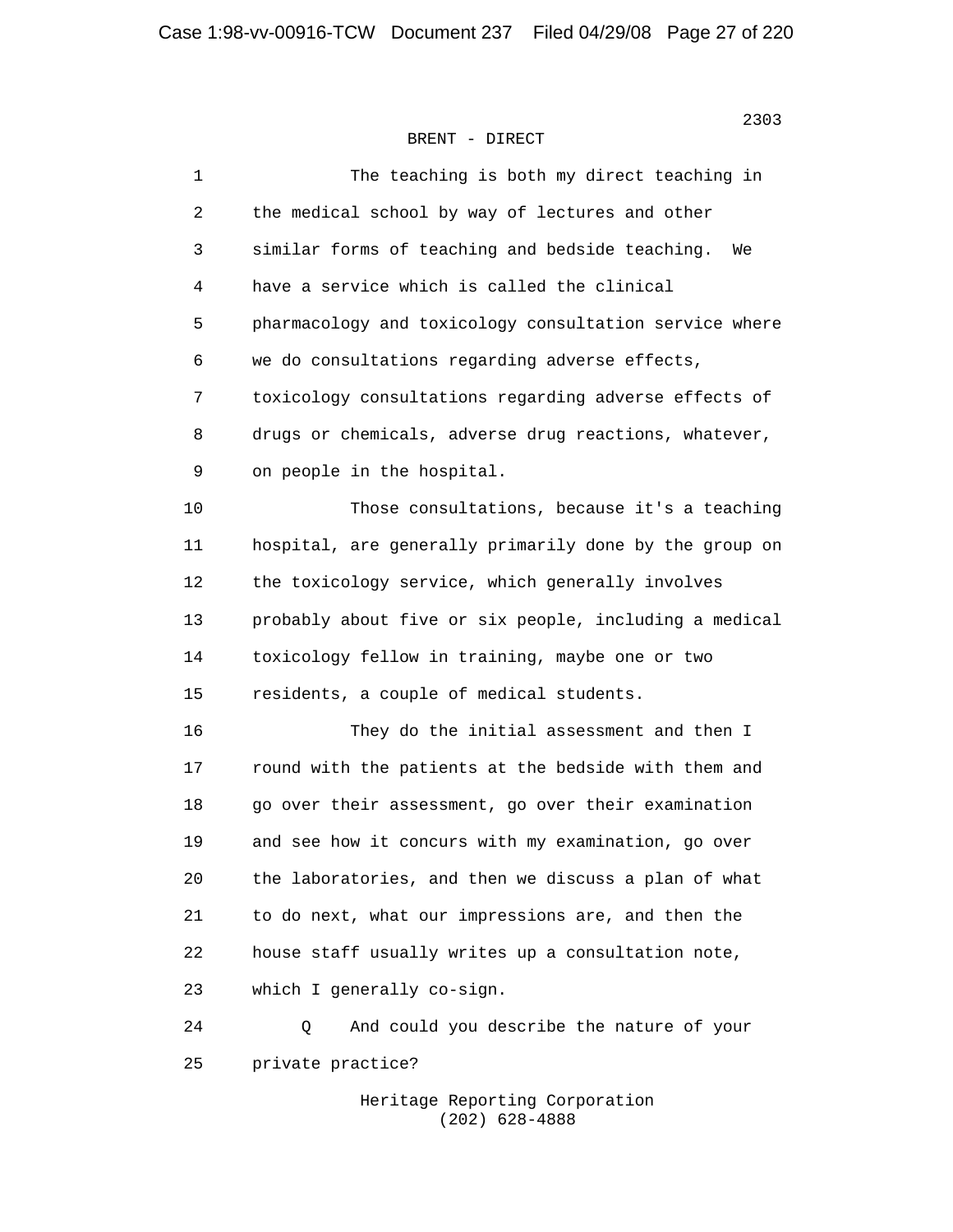| $\mathbf{1}$ | My private practice is Toxicology<br>Α                   |
|--------------|----------------------------------------------------------|
| 2            | Associates, and at Toxicology Associates we have three   |
| 3            | major missions and that is patient care, teaching and    |
| 4            | research in the area of medical toxicology.              |
| 5            | Our patient care component, we actually have             |
| 6            | two components to the patient care component, an         |
| 7            | inpatient and an outpatient one. Our inpatient           |
| 8            | component involves admitting patients directly to our    |
| $\mathsf 9$  | hospital. They're generally admitted directly to us.     |
| 10           | Most often our hospitalized patients are intensive       |
| 11           | care unit patients. I do a good deal of intensive        |
| 12           | care medicine.                                           |
| 13           | These are patients who have been acutely                 |
| 14           | poisoned for one reason or another. It could be a        |
| 15           | drug overdose.<br>It could be a child with an accidental |
| 16           | In Denver at this time of the year we<br>poisoning.      |
| 17           | treat a lot of rattlesnake bites. A couple of months     |
| 18           | from now it starts getting a little cooler. We start     |
| 19           | treating a lot of black widow spider bites.<br>In the    |
| 20           | winter we treat a lot of carbon monoxide poisoning       |
| 21           | from heating systems.                                    |
| 22           | We have patients who have adverse drug                   |
| 23           | reactions that can make them very sick, so there's a     |
| 24           | number of ways that patients can end up coming to our    |
| 25           | toxicology service and being admitted to our inpatient   |
|              | Heritage Reporting Corporation                           |

(202) 628-4888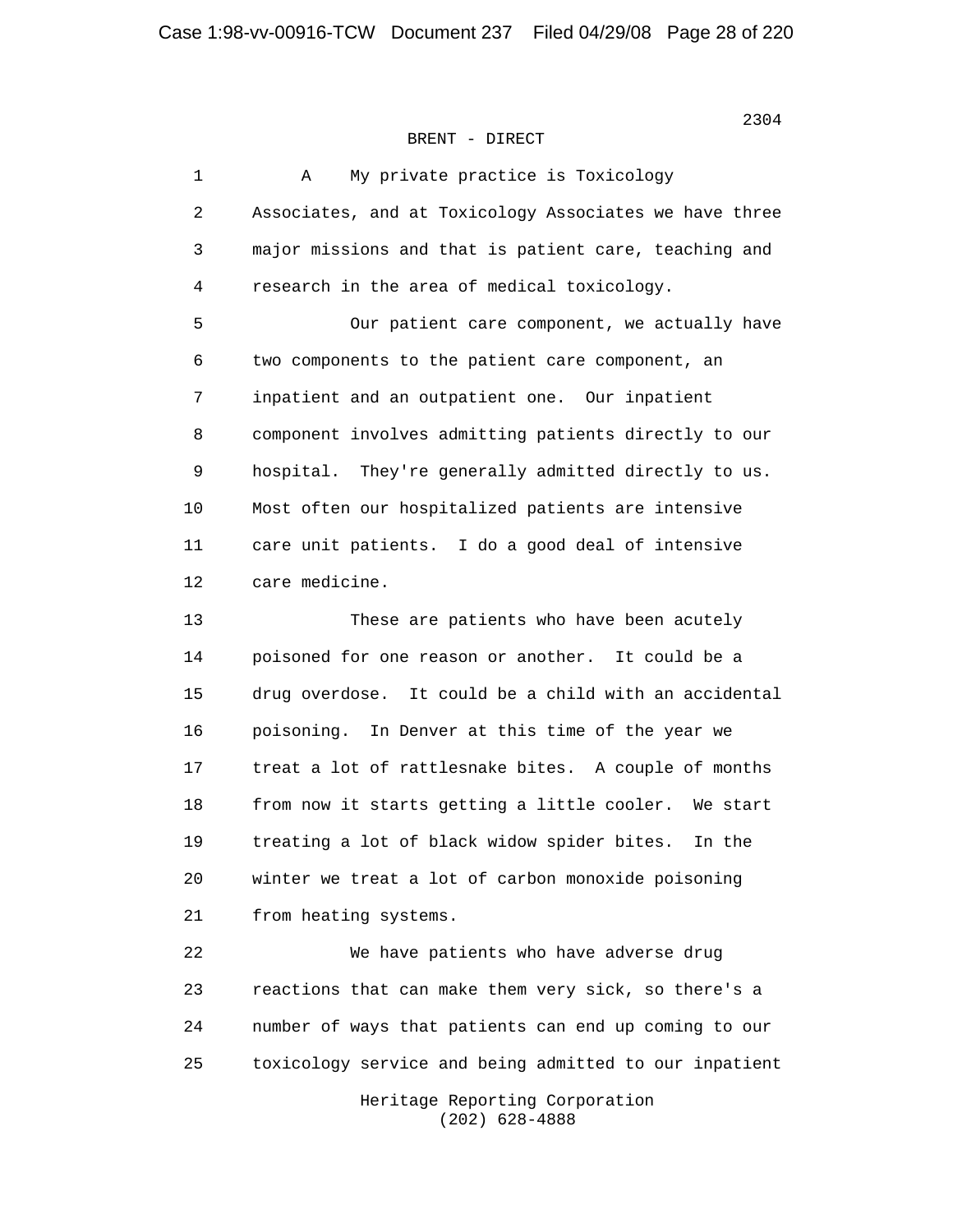2305 **2305** BRENT - DIRECT

> 1 service. 2 We also have an outpatient service, a 3 clinic, and in the clinic we see patients who have 4 concerns about occupational or environmental 5 exposures. 6 We will sometimes follow up patients that 7 we've seen in the hospital, and we also do a good deal 8 of following workers who are exposed to hazardous 9 material in their work where OSHA mandates that these 10 workers get followed periodically and evaluated, so we 11 do a lot of that as well. 12 Q Have you ever treated a patient with mercury 13 toxicity? 14 A Quite a number of times. Yes, I have. 15 Q Could you describe some of the circumstances 16 in which you've treated a patient? 17 A Sure. Absolutely. 18 SPECIAL MASTER HASTINGS: Before we go into 19 that question, let me interrupt. 20 Just for the benefit of those who may just 21 be coming on line within the last few minutes to 22 listen in on the phone conferencing, I wanted to let 23 you know that right now we have the testimony of Dr. 24 Brent, an expert witness for the Respondent, a 25 toxicologist from the University of Colorado. We have Heritage Reporting Corporation

> > (202) 628-4888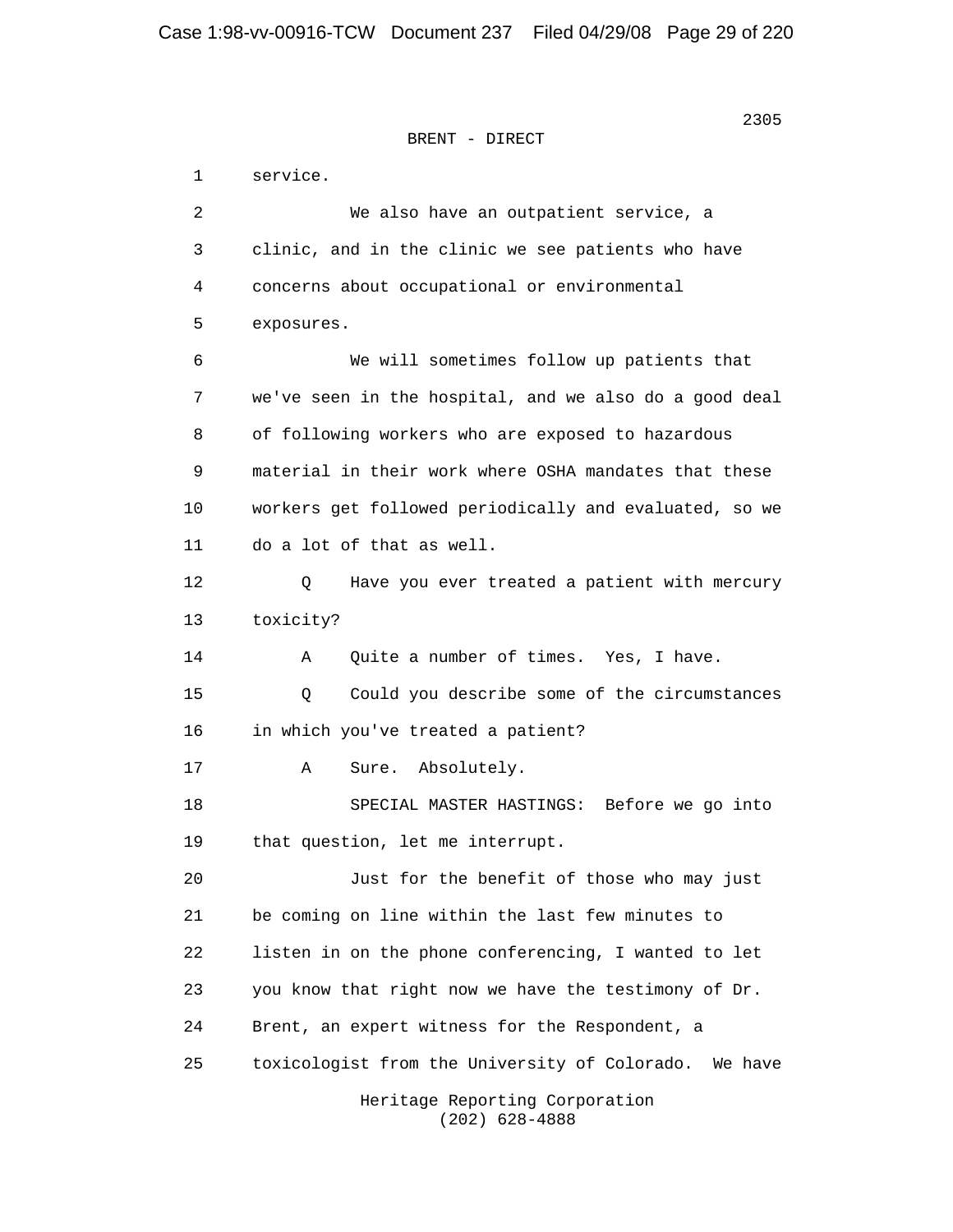1 just gone through his credentials and background. 2 I wanted to let the folks know that we 3 finished with the testimony of Dr. Chadwick earlier. 4 I told you yesterday the best information we had at 5 that point was we would not be able to put Dr. 6 Chadwick's testimony -- Dr. Chadwick was the witness 7 who was going to be coming in by telephone. We 8 wouldn't be able to put him on the phone conferencing. 9 It turned out at a last minute breakthrough 10 here we were able to put Dr. Chadwick's testimony on 11 this morning. I apologize to anyone who tuned in 12 after that. He gave very brief testimony, about 15 to 13 20 minutes. That testimony will be available by 14 downloading the audio from our website or by viewing 15 the transcript on our website. 16 I apologize to those who missed that 17 testimony, but now we've got Dr. Brent testifying for 18 the government with Ms. Renzi questioning him. 19 Mr. Renzi, why don't you ask that last 20 question again? 21 BY MS. RENZI: 22 0 Could you describe some of the patients 23 you've treated with mercury toxicity? 24 A Well, mercury toxicity is distinctly unusual 25 to see, so most of the time when we see it it's a very Heritage Reporting Corporation (202) 628-4888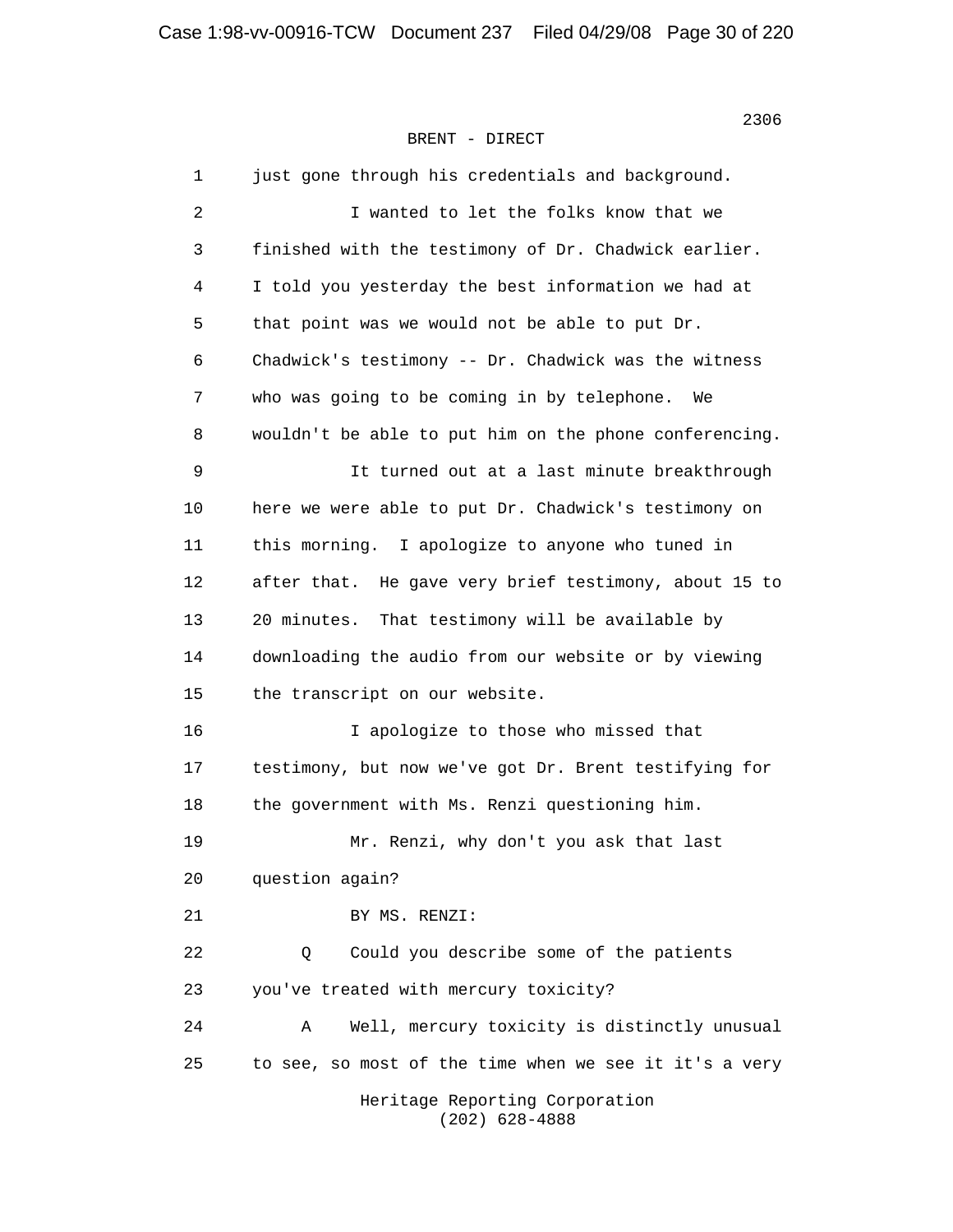1 unusual circumstance.

 2 I've seen some workers who were overexposed 3 to mercury. I have had a patient not too long ago who 4 was a dentist and bought a dental practice from 5 another dentist who was apparently rather sloppy and 6 had spilled mercury from fillings on the floor. It 7 was a rug floor, and apparently there was mercury in 8 the rug.

 9 Now, what this dentist who was my patient 10 did -- it was a woman -- is she not only ran the 11 practice, but she would also clean it. She used the 12 vacuum cleaner on the rug. Never use a vacuum cleaner 13 on a mercury contaminated rug because it vaporizes all 14 the mercury. She developed a neurological syndrome 15 and was found to have very high levels of mercury. We 16 ended up chelating her.

 17 I had a patient who we believe her husband 18 tried to kill her by putting large amounts of liquid 19 mercury in her study in an area where it wouldn't be 20 seen and allowing it to vaporize in the air.

 21 Probably my most colorful patient was a 22 gentleman we took care of -- we actually published the 23 case -- about a year or so ago who had a form of 24 Munchausen syndrome where they like to make themselves 25 sick and get medical care. He injected mercury

> Heritage Reporting Corporation (202) 628-4888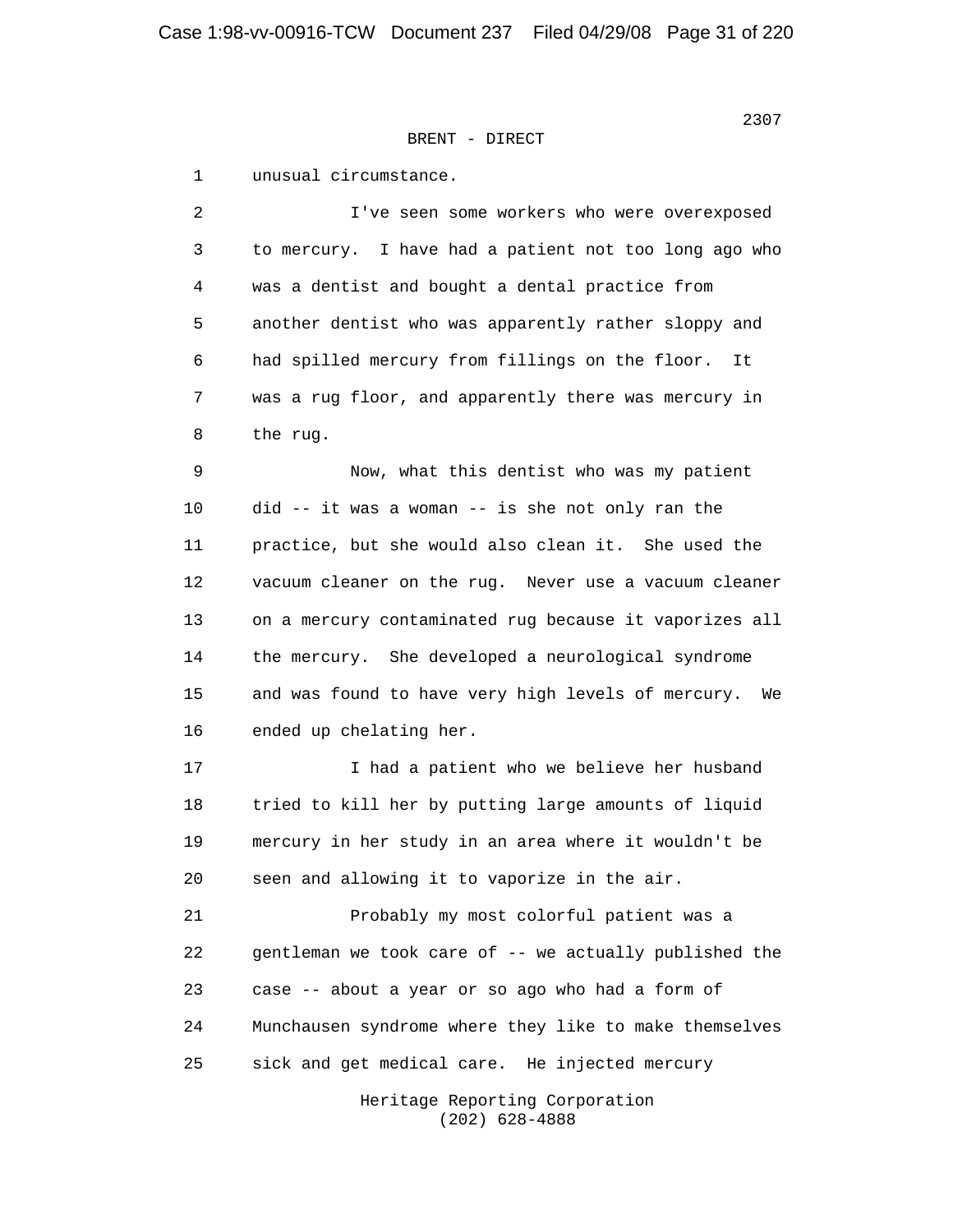> 1 intravenously, liquid mercury intravenously, and then 2 came to my hospital. 3 Q Have you ever treated or examined a child 4 diagnosed with autism? 5 A Oh, yes. 6 Q Under what circumstances? 7 SPECIAL MASTER HASTINGS: Do speak up, Ms. 8 Renzi. 9 THE WITNESS: Well, under a number of 10 circumstances. One is that autistic children, just 11 like any other child, can end up accidentally 12 overdosing, and in fact it's a little bit more common 13 in autism because they have a tendency towards pica. 14 They have a tendency to put lots of stuff in their 15 mouth. 16 So we have had patients on our service who 17 were autistic who had overdose on various things. It 18 happens occasionally. It's unusual, but we do see it 19 from time to time. 20 When all this stuff about mercury toxicity 21 and autism spectrum disorder found its way into the 22 blogosphere and websites we started to get a number of 23 calls from mothers primarily asking about and wanting 24 to know if their child should be chelated with a 25 mercury toxic. We've seen a number of those as well. Heritage Reporting Corporation

> > (202) 628-4888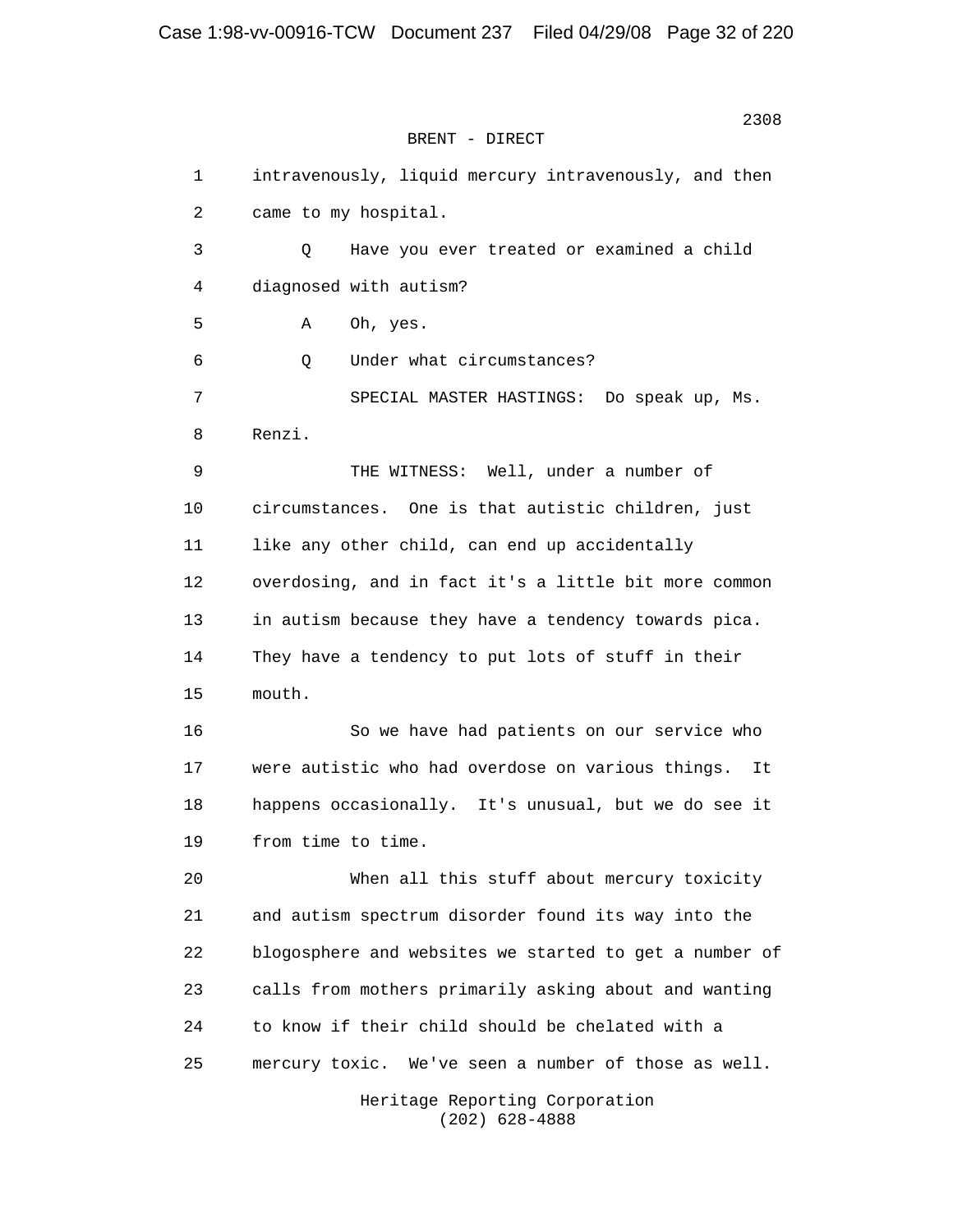1 BY MS. RENZI: 2 Q I want to move on to your opinions today. 3 Do you have an opinion whether Michelle Cedillo's 4 autism is causally related to the receipt of 5 thimerosal-containing vaccines in conjunction with an 6 MMR vaccine? 7 A Yes, I do have an opinion about that. 8 Q What is that? 9 A Well, I've looked at the medical records 10 quite extensively. I've reviewed the literature in a 11 great deal of detail, and I think it's clear there's 12 no relationship between thimerosal administration and 13 the development of autism or ASD. 14 Q And do you have an opinion whether it is 15 more likely than not that the thimerosal-containing 16 vaccines that Michelle Cedillo received caused 17 an immune suppression that was ongoing at the time she 18 received her MMR vaccine? 19 A There's absolutely no evidence that I saw 20 that would suggest that thimerosal in the doses 21 administered in vaccines would cause 22 immunosuppression. 23 Q Doctor, you discussed in your credentials 24 that you're a medical toxicologist. Could you just 25 describe medical toxicology and how that differs from Heritage Reporting Corporation (202) 628-4888

<u>2309 година в техницки представљен под ставите под ставите под ставите под ставите под ставите под ставите по</u>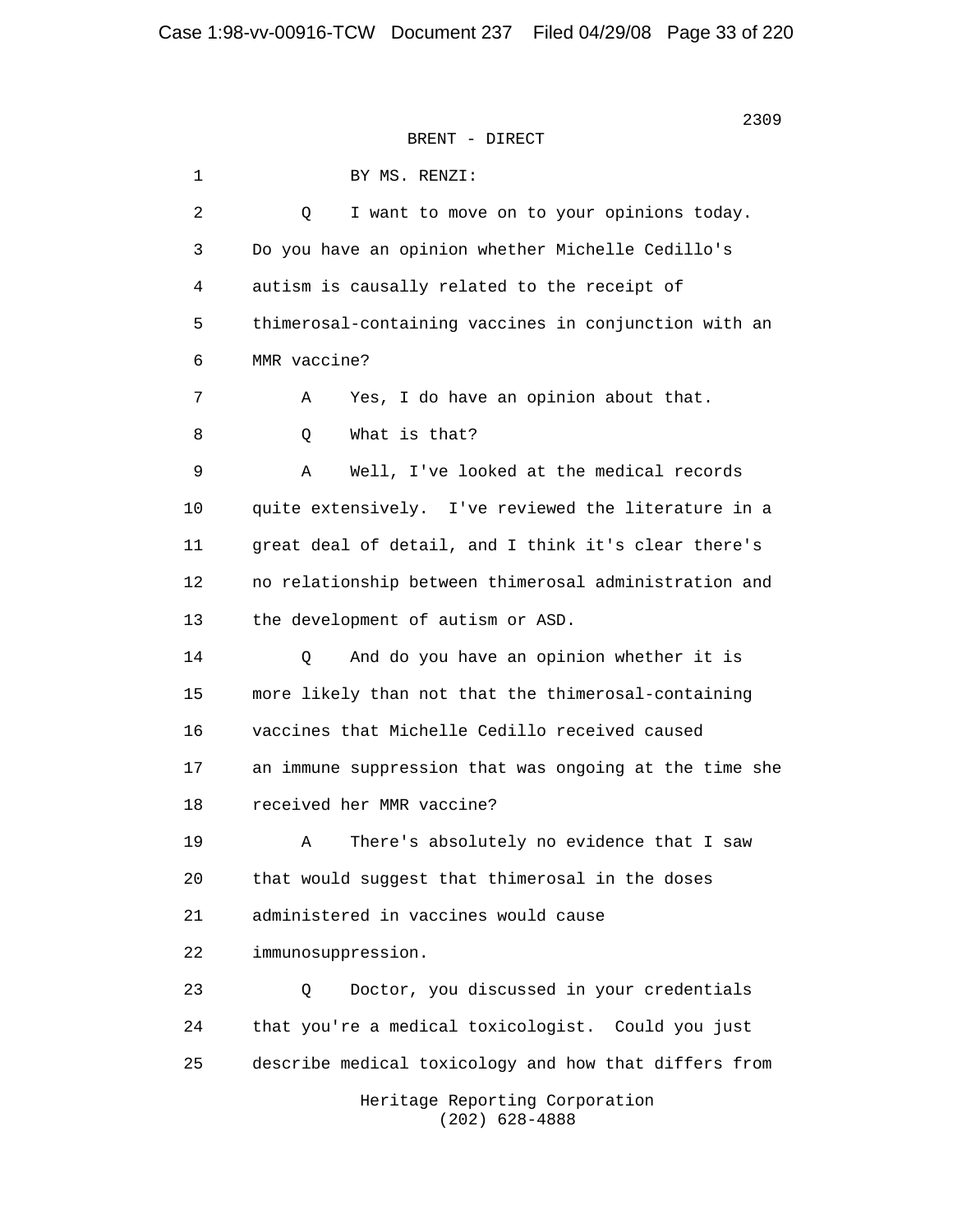1 toxicology? 2 A Sure, I would be glad to. 3 SPECIAL MASTER HASTINGS: Now, we just got a 4 slide on the screen so let me interrupt again. 5 It looks like we've got a set of slides that 6 Dr. Brent is going to be showing, and we have a paper 7 copy of those slides so let's mark that paper copy as 8 Respondent's Trial Exhibit No. 17. 9 We've just put on the screen page 1 of that 10 presentation, so go ahead, Dr. Brent. 11 THE WITNESS: Sure. Well, it's important 12 before I tell you what a medical toxicologist is, it's 13 important to understand what a toxicologist is. 14 Toxicology is simply the science of the 15 adverse effects of chemical substances on living 16 systems. There's no formal requirement to being 17 called a toxicologist. Anybody can tell you I've 18 studied the stuff and therefore, you know, I'm a 19 toxicologist. 20 In contrast, the use of the term medical 21 toxicology is a specific term that has attached to it 22 a whole series of very formal and official 23 requirements, and that comes from the fact that in 24 medicine we have a number of specialties -- you know,

25 we have pediatrics, internal medicine, surgery, so on,

 Heritage Reporting Corporation (202) 628-4888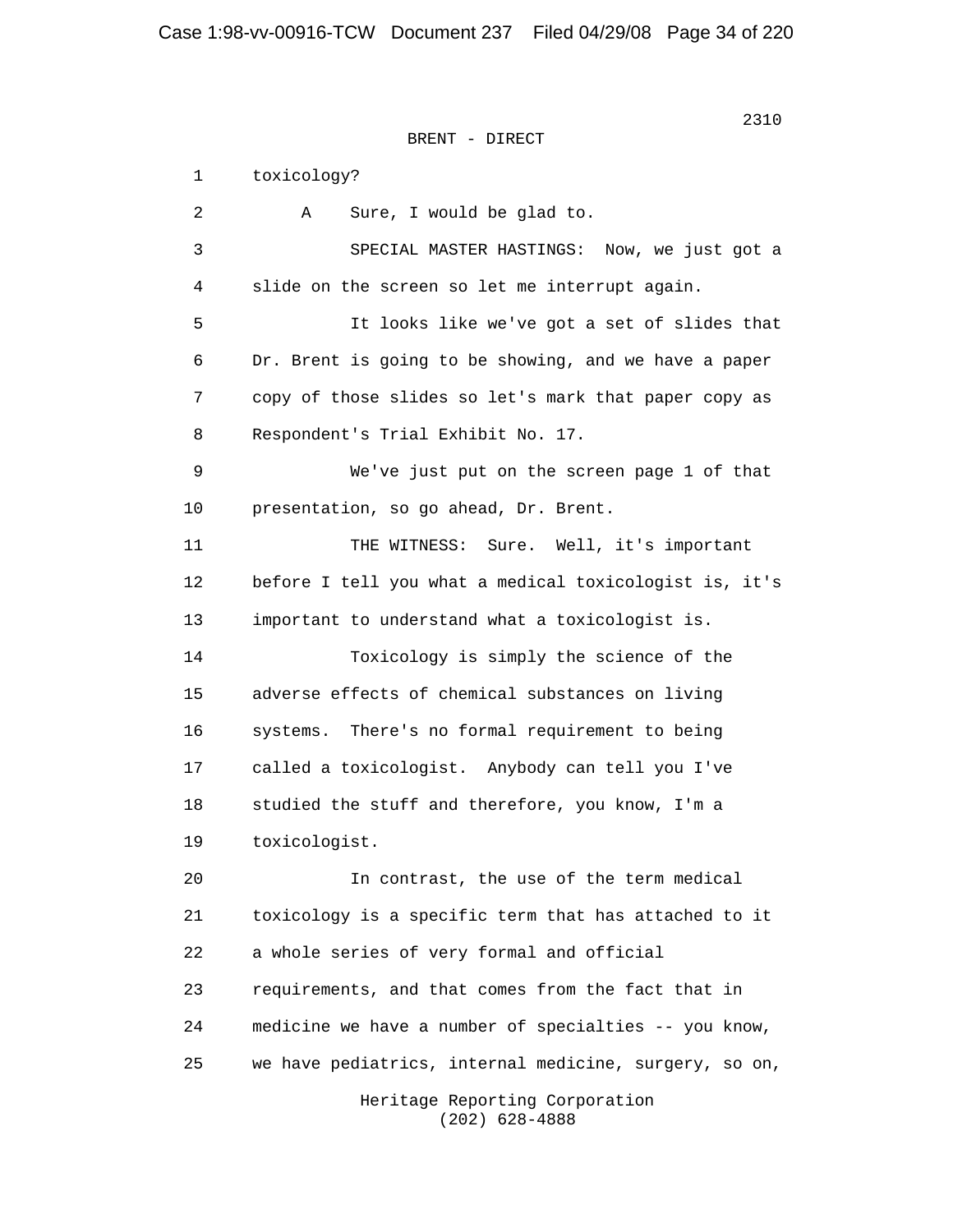1 radiology -- and a number of subspecialties under 2 those specialties, and all of those, all of the 3 recognized specialties and subspecialties, are under 4 the purview of what's called the American Board of 5 Medical Specialties.

 6 Medical toxicology is a subspecialty. It's 7 a recognized subspecialty by the American Board of 8 Medical Specialties, and therefore to call yourself a 9 medical toxicologist you have to complete their 10 requirements and get certified as a medical 11 toxicologist, much like if you were going to call 12 yourself a cardiologist or if you were going to call 13 yourself a thoracic surgeon. You know, you'd have 14 specific requirements you'd have to meet under ABMS.

 15 For medical toxicology you have to complete 16 a primary residency in a clinical field. Following 17 that you do a two-year full-time medical toxicology 18 subspecialty fellowship in an accredited program after 19 which you are then eligible to take the medical 20 toxicology certifying examination, and if you 21 successfully complete that certifying examination then 22 you are certified as a subspecialty, a board certified 23 medical toxicologist.

24 BY MS. RENZI:

25 Q And you are one of approximately 250 board

 Heritage Reporting Corporation (202) 628-4888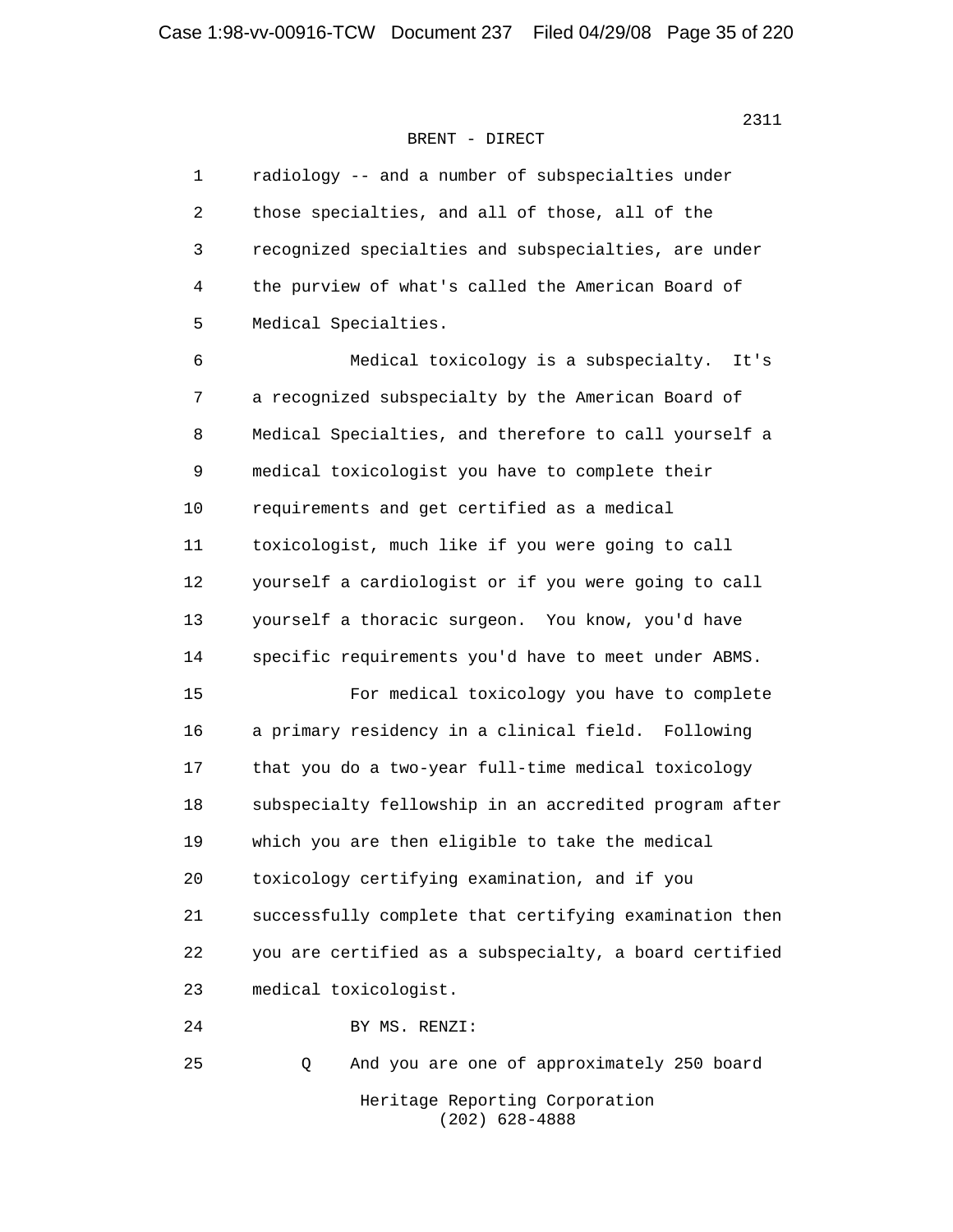1 certified medical toxicologists in the United States? 2 A Yes. It's fascinating. You know, as 3 interesting as this field is, there's a very small 4 number of us that are actually medical toxicologists. 5 About 250 I think, 260 certified ones in the United 6 States today. 7 Q Dr. Brent, is it your understanding of this 8 case that the receipt of thimerosal-containing 9 vaccines by Michelle Cedillo caused an 10 immunosuppression that was ongoing at the time she 11 received her MMR vaccine? 12 A No. I think there's no evidence to support 13 that. 14 Q Okay. We'll move on to Slide 2. What is 15 thimerosal? 16 A Thimerosal is a preservative. It was a 17 preservative that was in vaccines and still is in some 18 vaccines and other medications that are given to 19 patients. It's been widely used as a pharmaceutical 20 since the 1920s. 21 In 1931, Powell and Jamieson published a 22 major study, which for its time was a state-of-the-art 23 safety study, which established its safety based on 24 current standards, and it continued to be used. 25 Actually its use blossomed incredibly during Heritage Reporting Corporation (202) 628-4888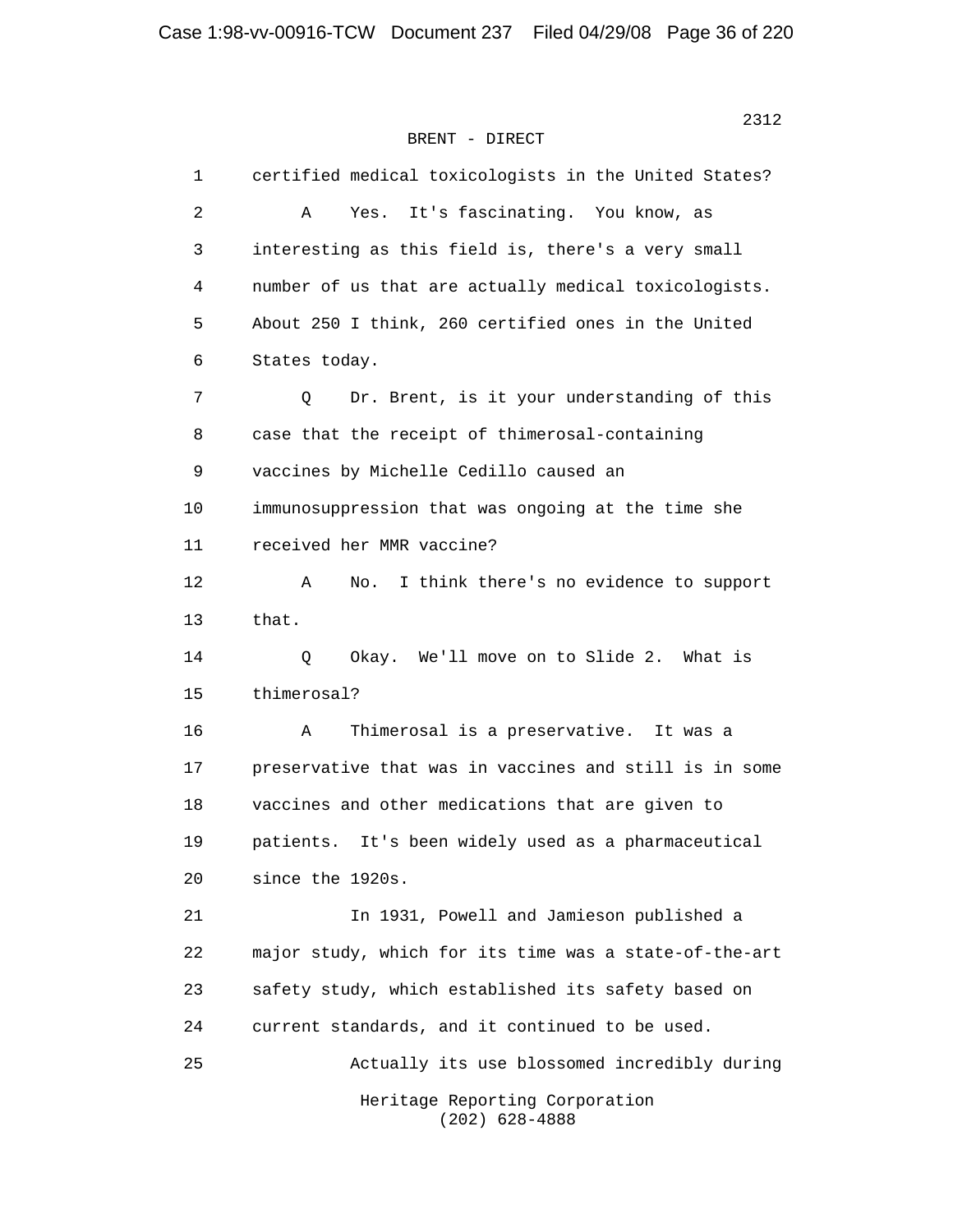| 1  | World War II because what happened during World War II     |
|----|------------------------------------------------------------|
| 2  | is the military surgeons learned that where there is       |
| 3  | penetrating trauma associated with blood loss, i.e.,       |
| 4  | gunshot wounds, that there would be a significant          |
| 5  | beneficial effect on outcome, saved lives, if the          |
| 6  | blood volume that was lost from bleeding was               |
| 7  | aggressively replaced with blood plasma.                   |
| 8  | The blood plasma was preserved with                        |
| 9  | thimerosal, a great deal of use of very, very large        |
| 10 | quantities of thimerosal during that period, with          |
| 11 | clearly an excellent safety profile.                       |
| 12 | And how is thimerosal different from ethyl<br>$\mathsf{Q}$ |
| 13 | mercury?                                                   |
| 14 | There's a very important difference between<br>Α           |
| 15 | thimerosal and ethyl mercury.                              |
| 16 | And we're on Slide 3 now.<br>Q                             |
| 17 | What you can see, if I may just switch<br>Α                |
| 18 | around here for a minute. I'll try to bring the mic        |
| 19 | What you can see here on the screen is the<br>over.        |
| 20 | thimerosal molecule. Thimerosal is chemically ethyl        |
| 21 | mercury thiosalicylate.                                    |
| 22 | Now, here you see this Hg atom.<br>That's a                |
| 23 | mercury atom. You see it's right here in the middle        |
| 24 | of the molecule.<br>This part of the molecule to the       |
| 25 | left is the thiosalicylate part of the molecule, and       |
|    | Heritage Reporting Corporation                             |

(202) 628-4888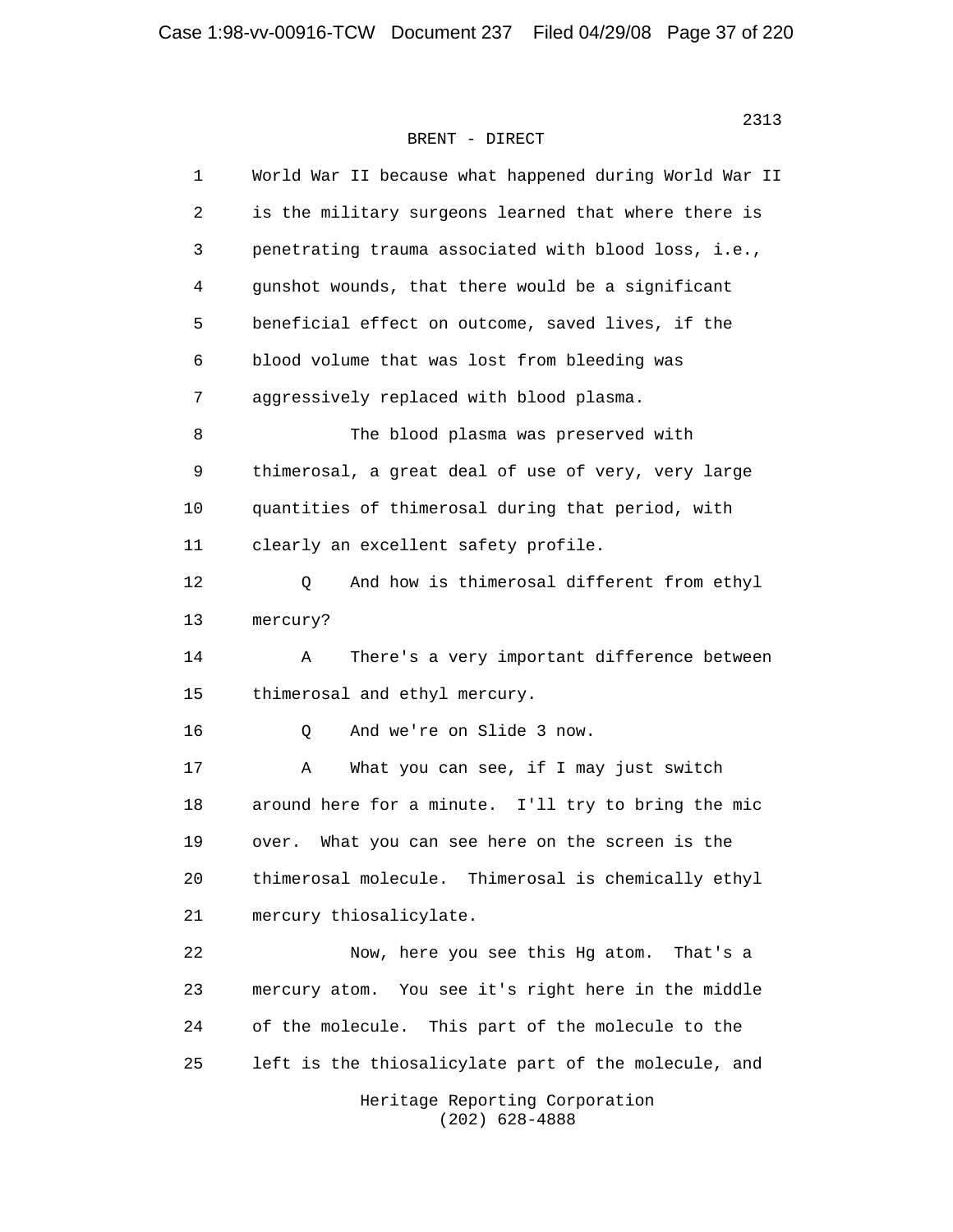1 this part to the right is the ethyl mercury part of 2 the molecule. 3 As soon as this gets into the body, this 4 bond, which is a relatively weak bond, breaks and 5 hence you end up simply with ethyl mercury as opposed 6 to the whole thimerosal molecule, so thimerosal 7 becomes ethyl mercury plus thiosalicylate. 8 There's probably even some disassociation of 9 this bond in the vial before it even gets to the body, 10 so clearly ethyl mercury is a very different molecule 11 from thimerosal. 12 Q Doctor, on page 3 of Dr. Aposhian's report, 13 and that's Petitioners' Exhibit 55, he states that it 14 is an enigma that thimerosal was included in childhood 15 vaccines, and I'll quote, "because there is no bona 16 fide evidence for either thimerosal's presumed 17 bacteriostatic activity or presumed safety." 18 Have you read that? 19 A Yes. Yes, I have read that. 20 Q There's also a footnote cited by Dr. 21 Aposhian that relies on two government rulings for 22 that statement, and I'd like to show those. 23 A Right. 24 Q The first one is a 1982 FDA ruling that's 47 25 Federal Register 436. Have you read this ruling? Heritage Reporting Corporation

(202) 628-4888

 $2314A$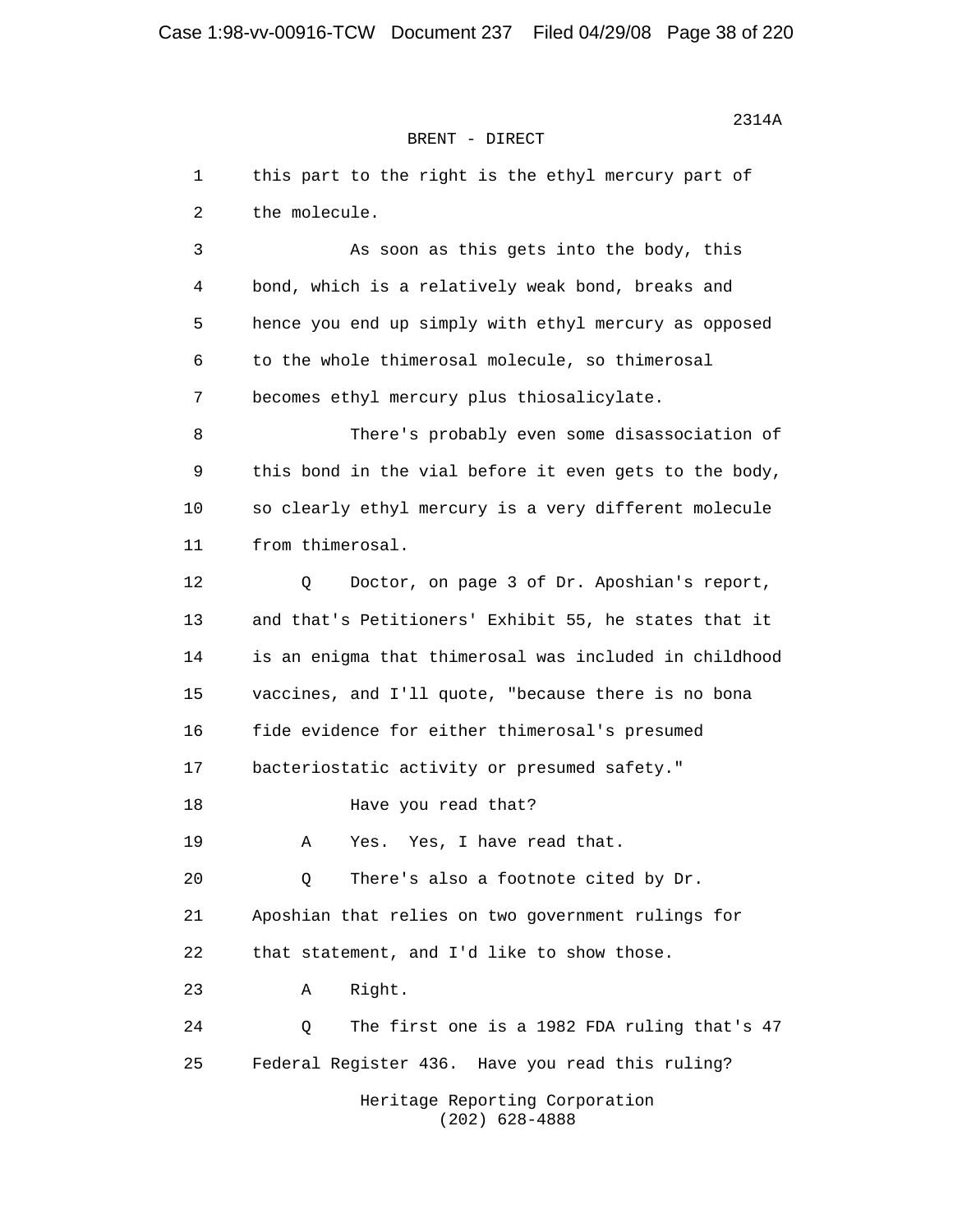| $\mathbf 1$ | Well, actually, Ms. Renzi, it wasn't a<br>Α          |
|-------------|------------------------------------------------------|
| 2           | ruling. It was a notice of proposed rulemaking and   |
| 3           | request for comments, and I have read it, yes.       |
| 4           | MS. RENZI: And I also have passed out a              |
| 5           | copy to the Court and to Petitioners' counsel of the |
| 6           | actual rulings cited by Dr. Aposhian.                |
| 7           | SPECIAL MASTER HASTINGS: Right.                      |
| 8           | MS. RENZI: I think that would be Exhibit             |
| 9           | 18.                                                  |
| 10          | SPECIAL MASTER HASTINGS: Let's make that             |
| 11          | Respondent's Trial Exhibit 18.                       |
| 12          | BY MS. RENZI:                                        |
| 13          | I'm sorry, Dr. Brent. Please continue.<br>Q          |
| 14          | Yes, I have read it, and what it was was an<br>Α     |
| 15          | assessment by an FDA panel of the use of a series of |
| 16          | mercurial compounds as over-the-counter sort of      |
| 17          | disinfectants.                                       |
| 18          | We probably all remember growing up that             |
| 19          | we've had merthiolate put on our wounds. Thimerosal. |
| 20          | There were a whole series of these organic mercurial |
| 21          | disinfectants, and the panel that was assessing the  |
| 22          | safety and efficacy of those disinfectants had       |
| 23          | expressed three areas of concern.                    |
| 24          | One is that if you in an unregulated fashion         |
| 25          | just pour all the stuff directly on a wound -- you   |
|             | Heritage Reporting Corporation<br>$(202)$ 628-4888   |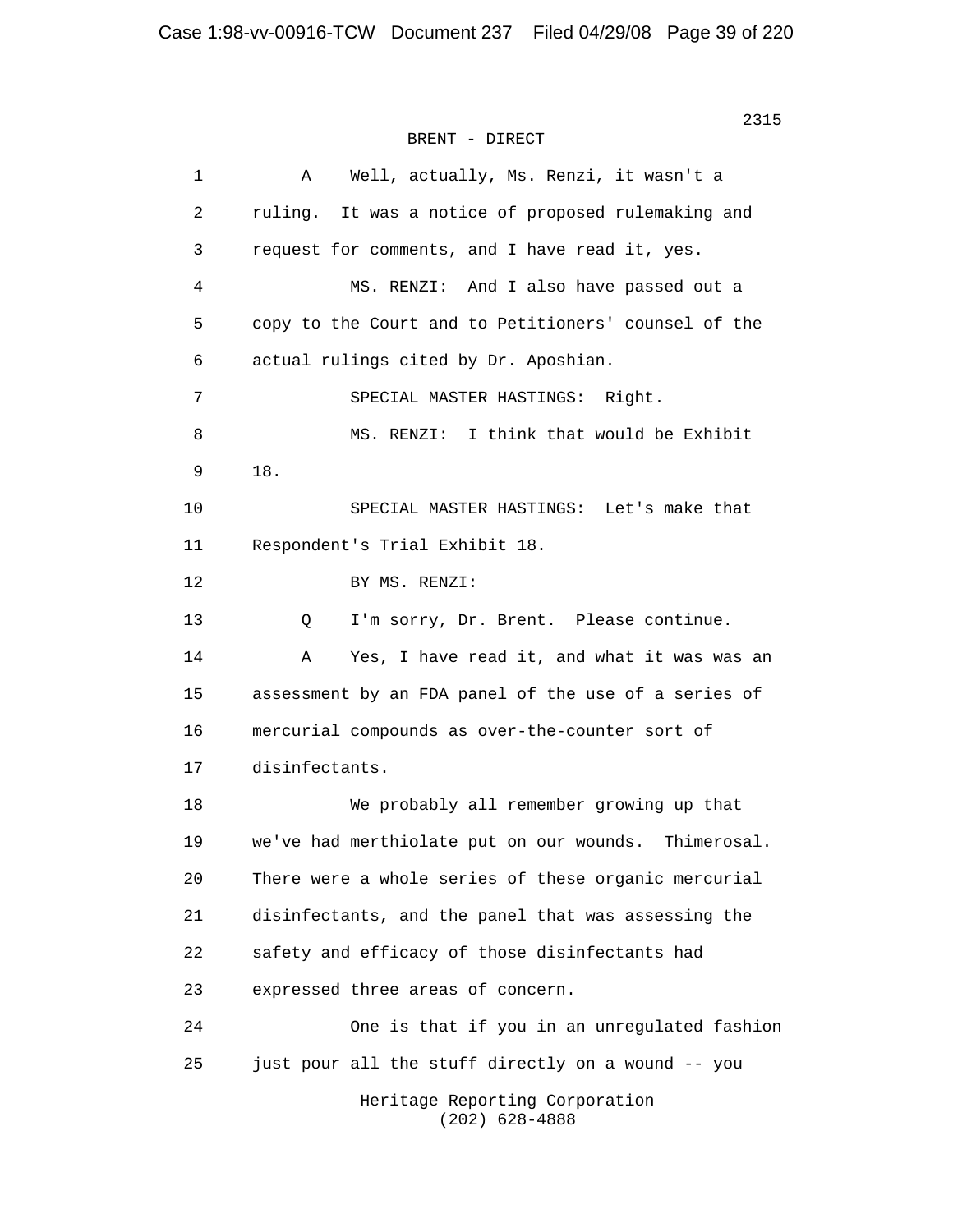| 1  | know, you buy it over the counter. You just pour it    |
|----|--------------------------------------------------------|
| 2  | on the wound. You can get a very high concentration    |
| 3  | on the wound, and therefore you can get a              |
| 4  | concentration that could be potentially tissue toxic.  |
| 5  | The second concern was that wounds have                |
| 6  | associated with them some blood and pus and so on, and |
| 7  | they cited data that shows that thimerosal loses its   |
| 8  | efficacy as a bacteria static agent when it comes in   |
| 9  | contact with pus and therefore may not be a good thing |
| 10 | to use on a wound.                                     |
| 11 | The third concern they expressed was one of            |
| 12 | potential allergy.                                     |
| 13 | Q<br>Is this proposed rule in any way relevant to      |
| 14 | demonstrate the doses of thimerosal contained in       |
| 15 | thimerosal-containing vaccines are unsafe?             |
| 16 | It just dealt with that unique<br>Α<br>No.<br>No.      |
| 17 | circumstance of putting it on. You're buying it over-  |
| 18 | the-counter and just pouring it on wounds.             |
| 19 | It had nothing to do with its potential use            |
| 20 | as a preservative in vaccines where these various      |
| 21 | concerns wouldn't apply.                               |
| 22 | And is it relevant to demonstrate that the<br>Q        |
| 23 | doses of thimerosal contained in thimerosal-containing |
| 24 | vaccines cause immunosuppression?                      |
| 25 | There's nothing about that.<br>Α<br>No.                |
|    | Heritage Reporting Corporation<br>$(202)$ 628-4888     |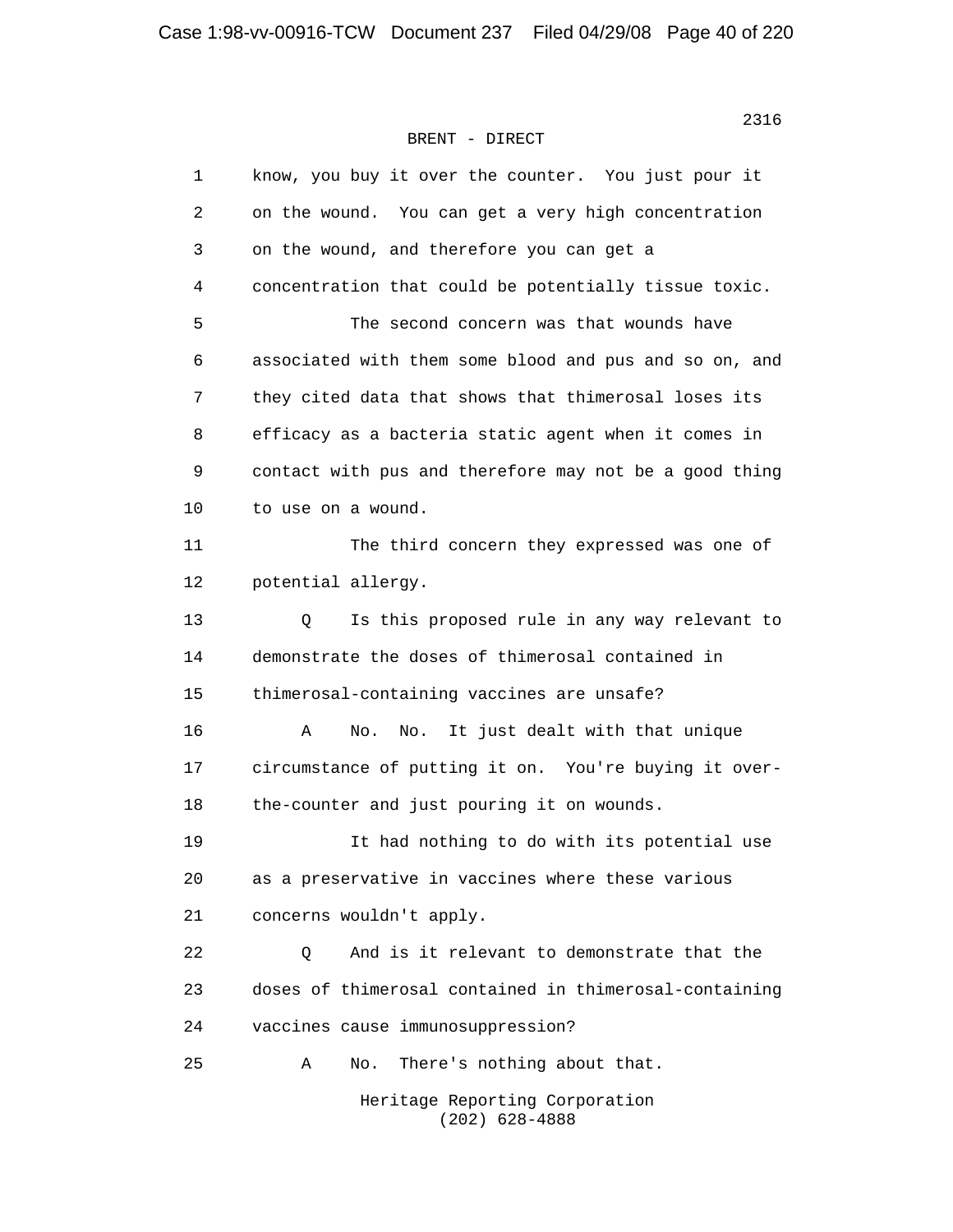```
2317 2317
BRENT - DIRECT
```
 1 MS. RENZI: The second ruling that Dr. 2 Aposhian refers to us 21 C.F.R. 310.545. We can pull 3 that up on the screen as Slide 4, and I've also passed 4 out the actual ruling to the Court and Petitioners' 5 counsel 6 SPECIAL MASTER HASTINGS: So let's mark that 7 as Respondent's Trial Exhibit No. 19. 8 BY MS. RENZI: 9 Q And are you familiar with this ruling? 10 A I am. 11 Q Could you describe it, please? 12 A Sure. Thimerosal, like so many substances 13 that have been sort of used for many, many, many years 14 since the FDA evolved, ended up being sort of 15 grandfathered in and was used, did not go through the 16 typical new drug application process which right now 17 is a very, very complex process that the FDA requires 18 of new drugs to certify that they're appropriately 19 safe and effective for use. 20 What they did is they listed here 21 approximately 700 substances that had been used 22 medicinally over the years and had just sort of ended 23 up going through this grandfather process of being 24 used without the FDA doing a formal assessment of 25 their safety.

> Heritage Reporting Corporation (202) 628-4888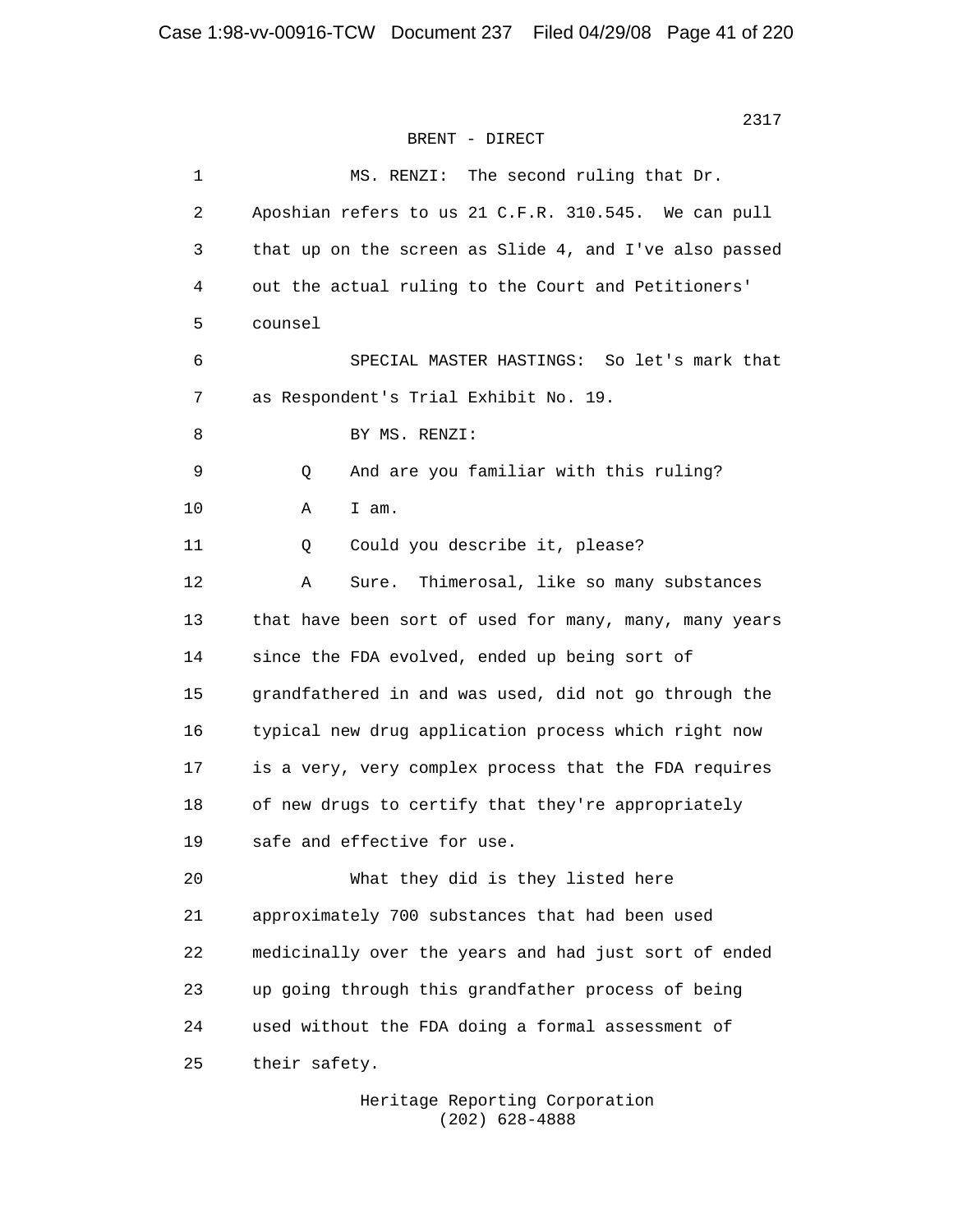| $\mathbf 1$    | Yes, thimerosal was on that list. A number             |
|----------------|--------------------------------------------------------|
| $\overline{c}$ | of interesting substances were on that list if you     |
| 3              | For example, aspirin is on that list;<br>look.         |
| 4              | lidocaine, which you might get if you go to a dentist  |
| 5              | and get an injection to numb your gums; honey in cough |
| 6              | syrup, in cough drops is on that list. I was very      |
| 7              | disappointed to see caffeine was on the list. I maybe  |
| 8              | wonder if I should give up Starbucks.                  |
| 9              | The calcium salts which we give now to women           |
| 10             | particularly who have bone loss to prevent that from   |
| 11             | happening; the iron salts that we give to treat iron   |
| 12             | deficiency anemia, or pregnant women very often need   |
| 13             | iron salt; codeine. Almost all the vitamins in your    |
| 14             | daily vitamin pill are on that list.                   |
| 15             | We could go on quite a bit with what's on              |
| 16             | that list. You'll find wheat germ on that list,        |
| 17             | garlic and thimerosal.                                 |
| 18             | Is this regulation in any way relevant to<br>Q         |
| 19             | demonstrate that the doses of thimerosal and           |
| 20             | thimerosal-containing vaccine are unsafe?              |
| 21             | There's nothing in this regulation that says<br>Α      |
| 22             | that.                                                  |
| 23             | Or that they cause autism?<br>Q                        |
| 24             | There's nothing that says that.<br>Α<br>No.            |
| 25             | As a medical toxicologist, how do you<br>Q             |
|                | Heritage Reporting Corporation<br>$(202)$ 628-4888     |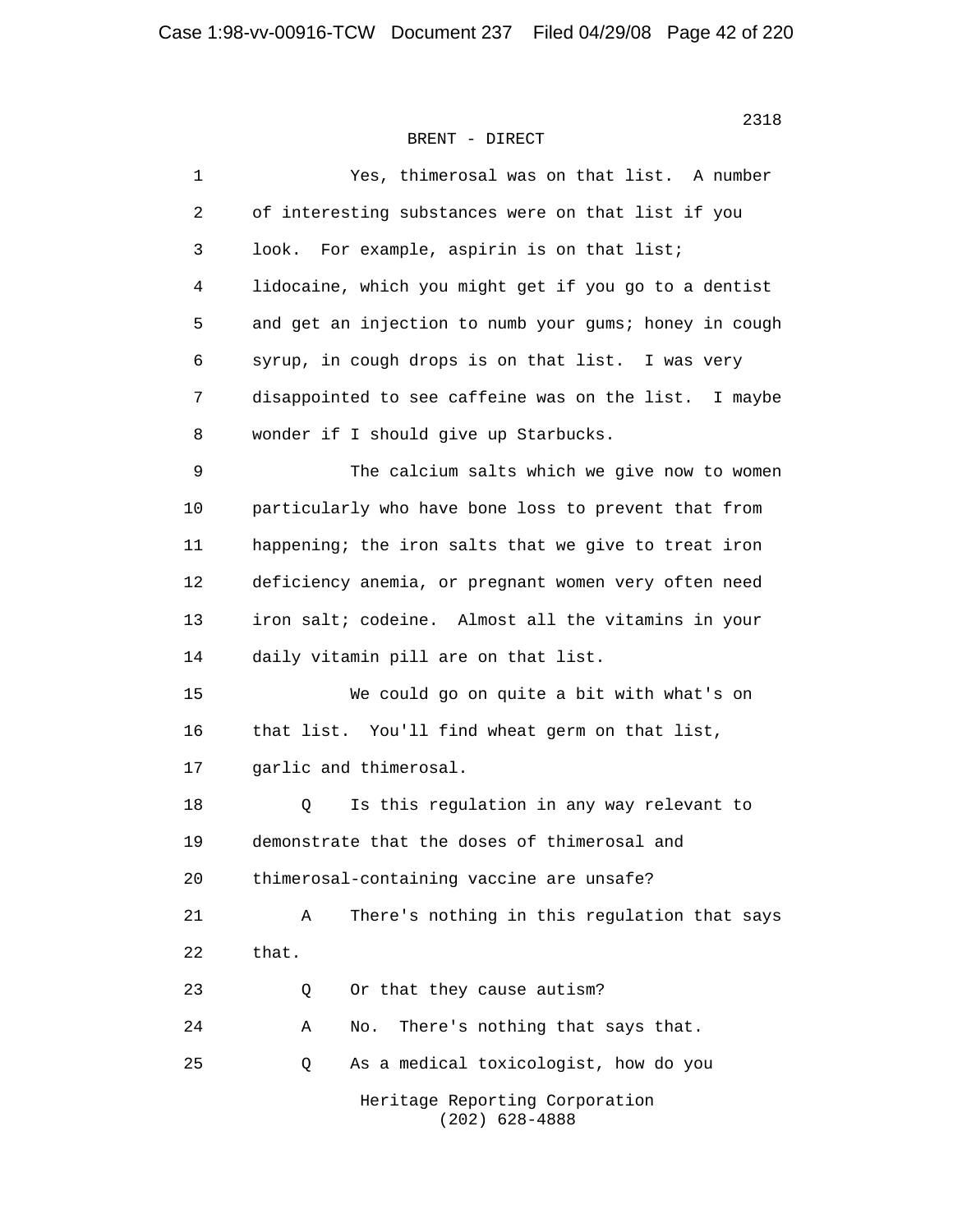1 determine whether a person's exposure to a certain 2 chemical has caused a particular outcome? 3 A Well, in medical toxicology we have a very 4 formal set of criteria that we go through to determine 5 when we see a patient whether a chemical to which the 6 patient was exposed may have caused the condition that 7 we're treating or that that patient has. 8 Although it's rather a complicated 9 formalism, it can be really boiled down to three very 10 basic and simple steps. 11 SPECIAL MASTER HASTINGS: We've got Slide 5 12 on the screen now? 13 MS. RENZI: Yes. 14 SPECIAL MASTER HASTINGS: Go ahead. 15 THE WITNESS: We just ask three simple 16 questions, and the first and very important one is 17 what was the patient exposed to. I have to know what 18 chemicals the patient was exposed to to know whether 19 that chemical caused the adverse effects. To what was 20 the patient exposed? 21 Then we ask the question can that exposure 22 to that chemical under any circumstance cause that 23 patient's disease. I put there, and I hope I've got 24 this right. I believe that's your legal concept of 25 general causation.

> Heritage Reporting Corporation (202) 628-4888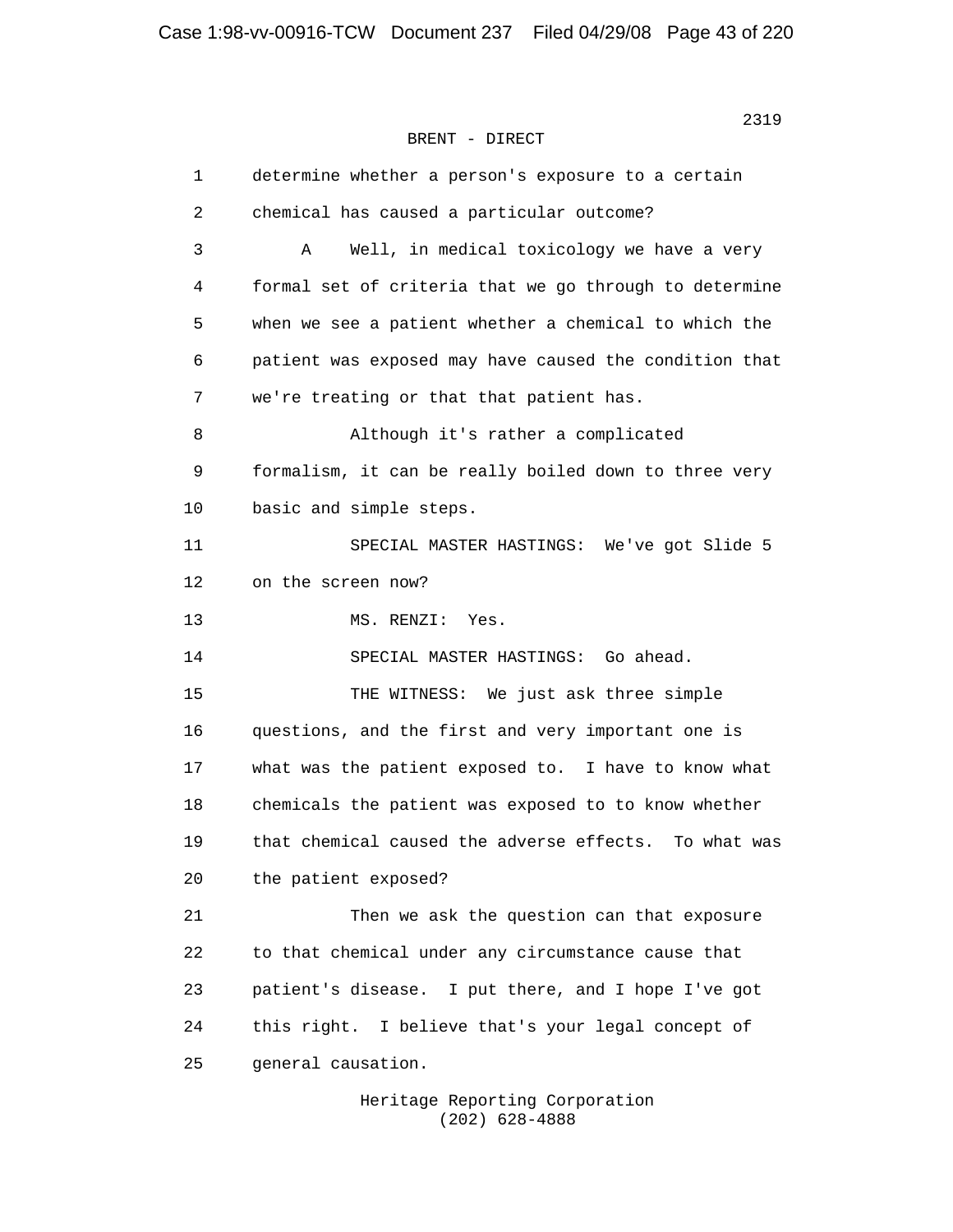| 1  | If the answer is no, that this chemical is             |
|----|--------------------------------------------------------|
| 2  | not associated with that disease, then we really don't |
| 3  | have to look any further. If the answer is yes,        |
| 4  | however, then the next question becomes did that       |
| 5  | chemical in this particular patient under these        |
| 6  | circumstances cause this disease.                      |
| 7  | In other words, did the patient get a                  |
| 8  | sufficient dose of the chemical under the right        |
| 9  | circumstances that's been shown to be associated with  |
| 10 | that disease, and I think you call that -- correct me  |
| 11 | if I'm wrong -- specific causation.                    |
| 12 | We always tell students all you have to                |
| 13 | remember is three words: what, can, did.<br>That       |
| 14 | embodies this formalism, which if you apply it it can  |
| 15 | be a quite complex exercise, but this is essentially   |
| 16 | the formalism that you have to go through to reach     |
| 17 | conclusions about whether a chemical can cause a       |
| 18 | disease in general and whether it may happen in a      |
| 19 | particular patient.                                    |
| 20 | BY MS. RENZI:                                          |
| 21 | I'd like to move on now to in vitro studies.<br>Q      |
| 22 | Doctor, what is an in vitro study? We're going to      |
| 23 | pull up Slide No. 6.                                   |
| 24 | We talk about two different kinds of<br>Α              |
| 25 | studies, and they are referred in the scientific       |
|    | Heritage Reporting Corporation<br>$(202)$ 628-4888     |

2320 and 2320 and 2320 and 2320 and 2320 and 2320 and 2320 and 2320 and 2320 and 2320 and 2320 and 2320 and 23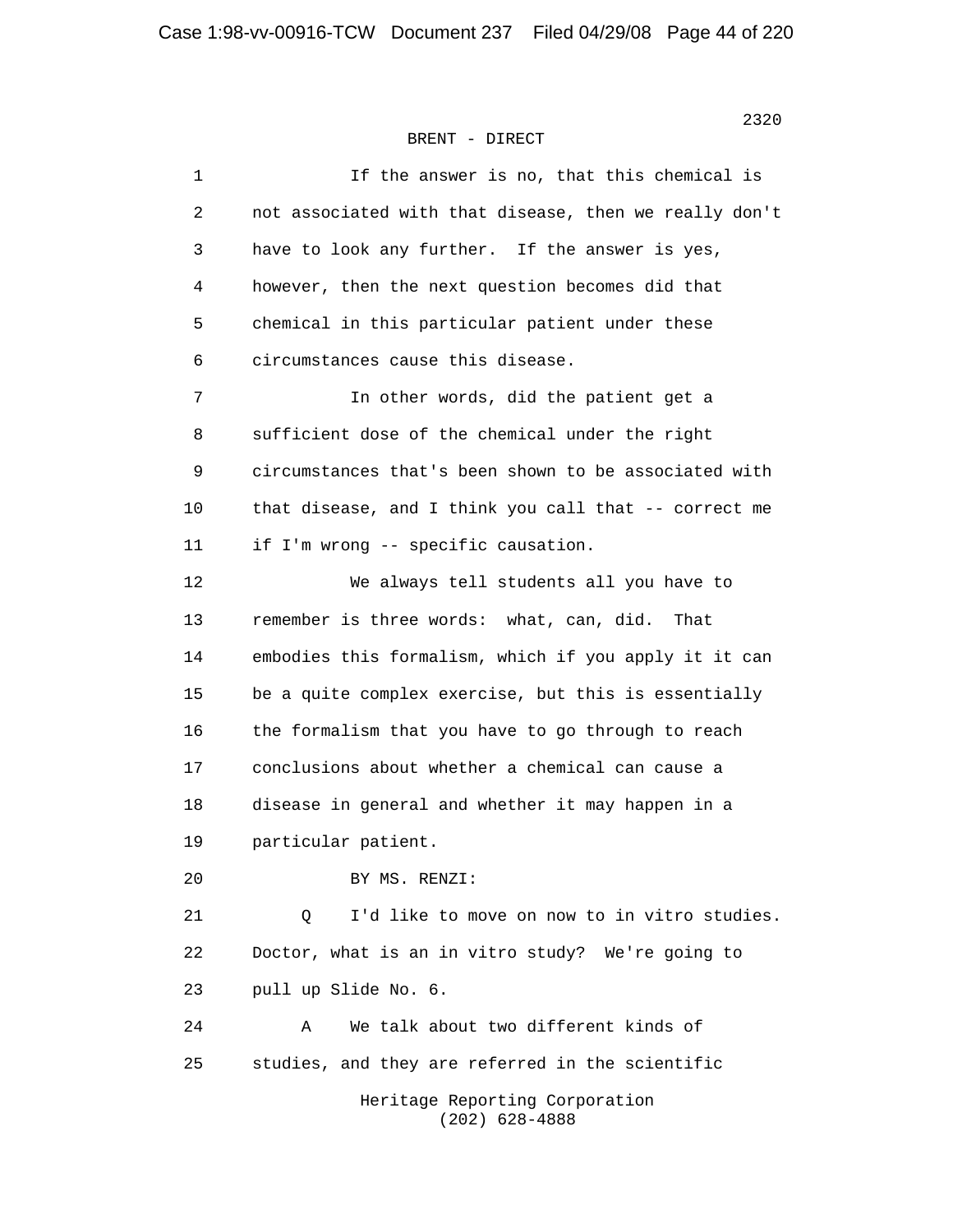| 1  | literature to in vitro studies and in vivo studies.    |
|----|--------------------------------------------------------|
| 2  | An in vivo study or an in life study is a study that   |
| 3  | is done in an intact animal or an intact human being.  |
| 4  | On the other hand, many scientific studies             |
| 5  | are done in the laboratory where we might work with    |
| 6  | just cells that are taken from an animal or cells that |
| 7  | are taken from a human being, grown typically in       |
| 8  | what's called a petri dish, and treated in some way    |
| 9  | under experimental conditions. That's an in vitro      |
| 10 | That's an in vitro study.<br>study.                    |
| 11 | And if a chemical causes an adverse reaction<br>Q      |
| 12 | in vitro can you extrapolate that the same results     |
| 13 | will occur in a human? We'll turn to Slide 7.          |
| 14 | Absolutely not. I'd like to make a couple<br>Α         |
| 15 | of points. Actually, if we could go back to Slide 6    |
| 16 | for a minute?                                          |
| 17 | It's important to realize that when you have           |
| 18 | some cells growing, and I'll show you some pictures of |
| 19 | this in a bit. When you have some cells growing in a   |
| 20 | petri dish in the laboratory they are in such a        |
| 21 | dramatically different environment than when they are  |
| 22 | in a whole animal or a whole human that they become    |
| 23 | highly susceptible to all kinds of perturbations and   |
| 24 | to all kinds of insults that would really never happen |
| 25 | when all the defenses that are present in the intact   |

 Heritage Reporting Corporation (202) 628-4888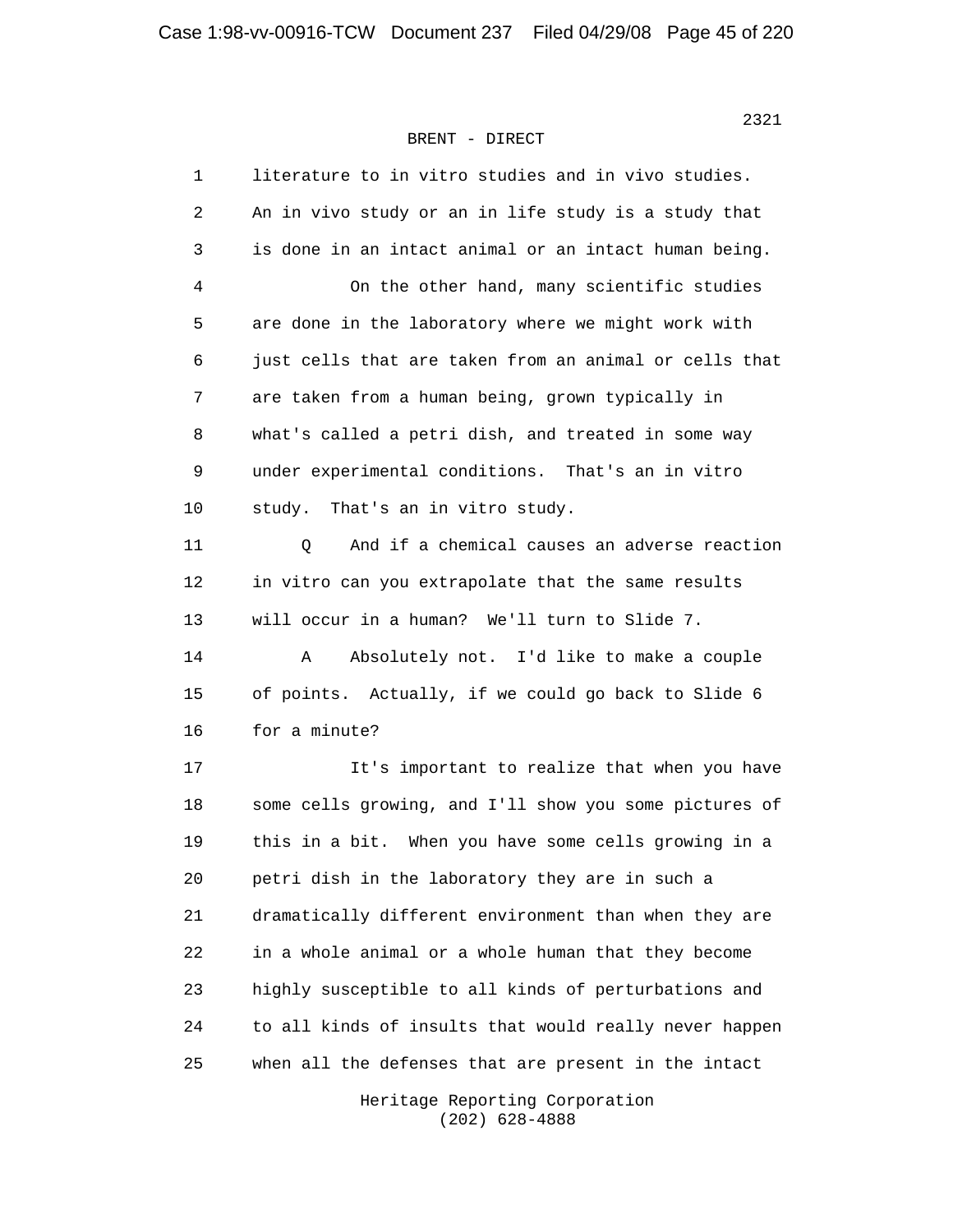2322

## BRENT - DIRECT

| 1  | animal or the intact human are there.                   |
|----|---------------------------------------------------------|
| 2  | Now we can go to the next slide. Let's                  |
| 3  | take, for example, so we don't get too abstract, let's  |
| 4  | take mercurial compounds like ethyl mercury. If you     |
| 5  | were to do an experiment where you just take some       |
| 6  | cells from an animal and grow them in a petri dish and  |
| 7  | then put ethyl mercury on them, that is completely      |
| 8  | different from administering ethyl mercury to an        |
| 9  | intact animal.                                          |
| 10 | Because when the cells are in an intact                 |
| 11 | animal there are all kinds of protective systems that   |
| 12 | the body has against foreign substances. In the case    |
| 13 | of mercury compounds, for example, there's a protein    |
| 14 | called metallothionein which binds and inactivates      |
| 15 | There's glutathione which inactivates<br>mercury.       |
| 16 | There's cysteine which inactivates mercury.<br>mercury. |
| 17 | There's a variety of other proteins to which mercury    |
| 18 | binds and is inactivated.                               |
| 19 | If you look at the mercury, organic mercury             |
| 20 | like ethyl mercury in the blood which is going out to   |
| 21 | the tissues, almost all of it is in red blood cells.    |
| 22 | Those red blood cells aren't present when you just put  |
| 23 | the ethyl mercury on the cells.                         |
| 24 | So for that reason the cells become so                  |
| 25 | vulnerable and things that could kill cells in vitro    |
|    | Heritage Reporting Corporation<br>$(202)$ 628-4888      |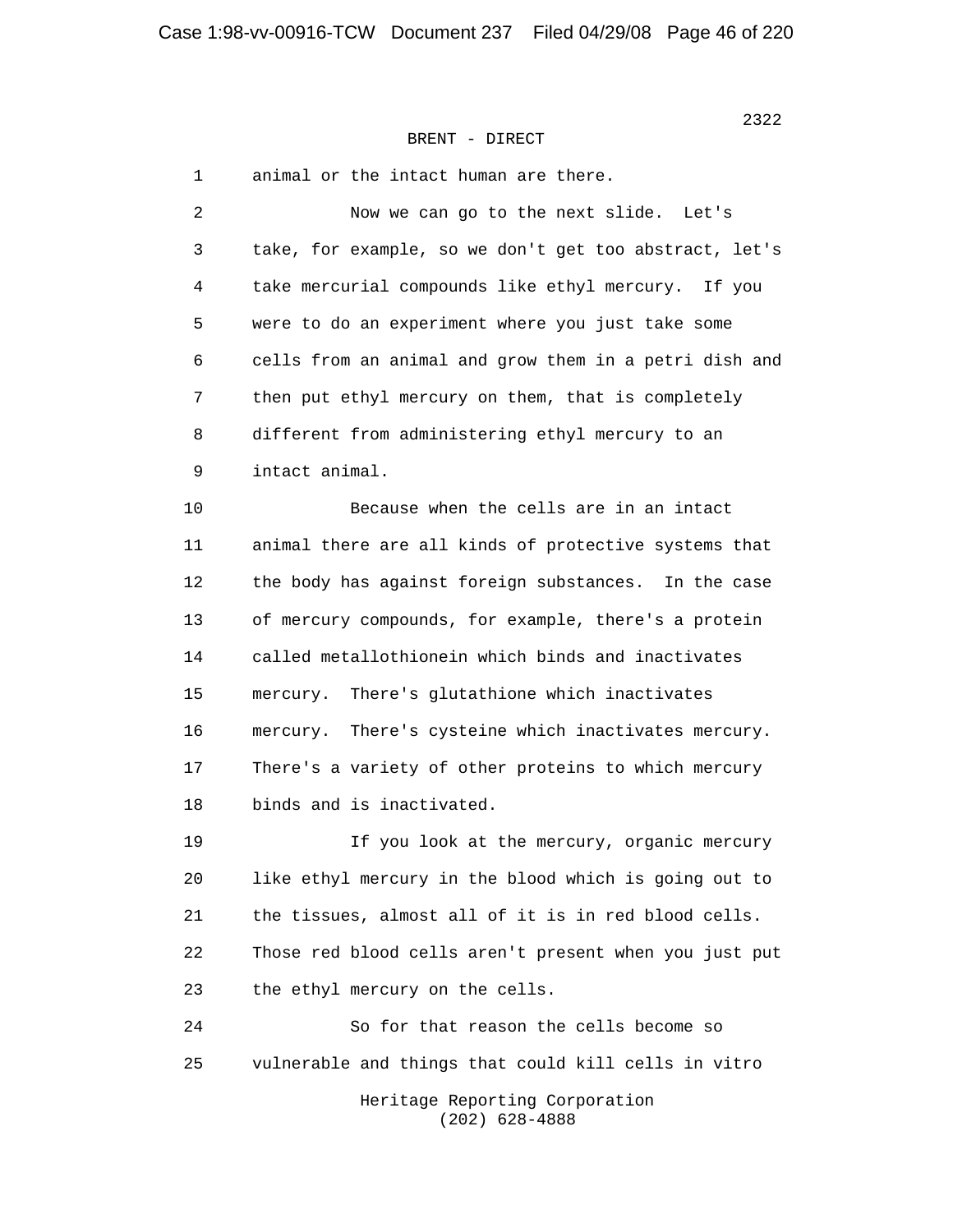1 at very low levels are harmless in vivo. Water. If 2 you put too much water on the cells you will kill 3 them. 4 The in vitro environment is a highly 5 vulnerable environment. Cells are very susceptible in 6 ways that they would not be in vivo, so you can never 7 make the assumption that affects you see in vitro 8 occur in vivo. 9 I was here actually when Dr. Aposhian 10 testified about that, and he himself said if you just 11 show in vitro results nobody will believe that it 12 occurs unless you can show it in an intact animal. 13 Q And has the IOM commented on the use of in 14 vitro studies? 15 A As a matter of fact they have specifically 16 even in this context. We see here the 2004 IOM report 17 about thimerosal and vaccines, and it discusses the 18 various in vitro studies. 19 As you can see, they say, "Demonstration of 20 an adverse effect of mercury in vitro does not readily 21 translate into a physiologic argument." I think this 22 is a well accepted concept in science. 23 MS. RENZI: And that's Respondent's Exhibit 24 JJ at page 140. 25 SPECIAL MASTER HASTINGS: Thank you. Heritage Reporting Corporation (202) 628-4888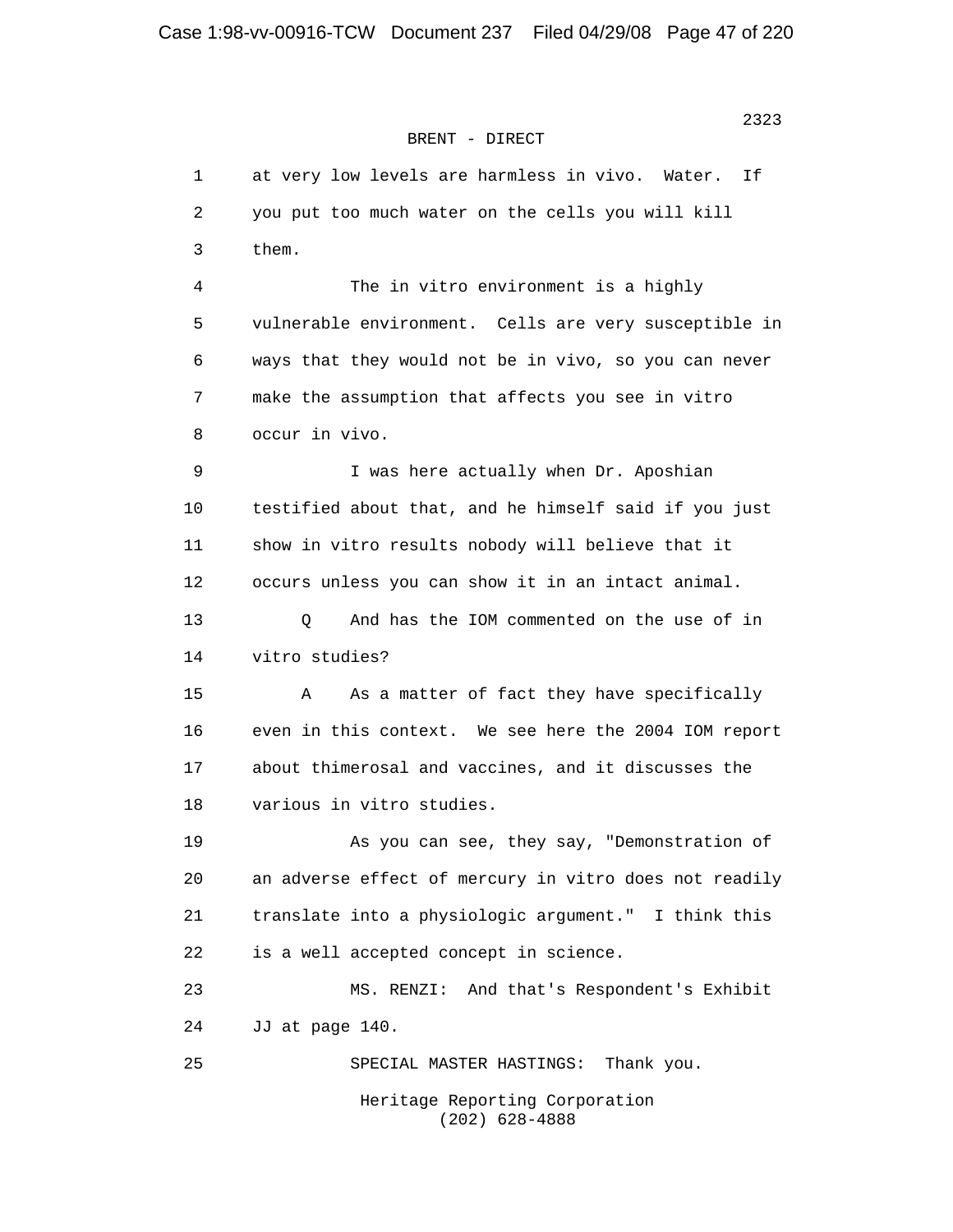1 BY MS. RENZI: 2 0 Are in vitro studies ever useful? 3 A Oh, yes. They're used all the time. 4 Q When are they useful? 5 A Well, they're useful in a number of 6 circumstances. Number one, they're useful for what we 7 call hypothesis generation. 8 If I want to know if a compound causes some 9 potential effect before I go to the very large expense 10 of an animal study, for example, I might want to see 11 what happens in vitro. If it doesn't do anything in 12 vitro it's not going to happen in the animal. 13 13 If I know there is an effect in a human, 14 let's say, or in an animal and I want to study what 15 happens on the subcellular level I can do that by 16 studying the cells in vitro, but you can never say 17 that's exactly what's happening in the animal, in the 18 animal or the human, until you test the animal or the 19 human. 20 Q Both Drs. Aposhian and Byers rely on in 21 vitro studies to form their opinions that thimerosal- 22 containing vaccines cause immune suppression. 23 Specifically they rely on two studies that 24 I'd like to discuss with you now. One is the Goth 25 study, which is Petitioners' Exhibit 55 at Q, and the Heritage Reporting Corporation (202) 628-4888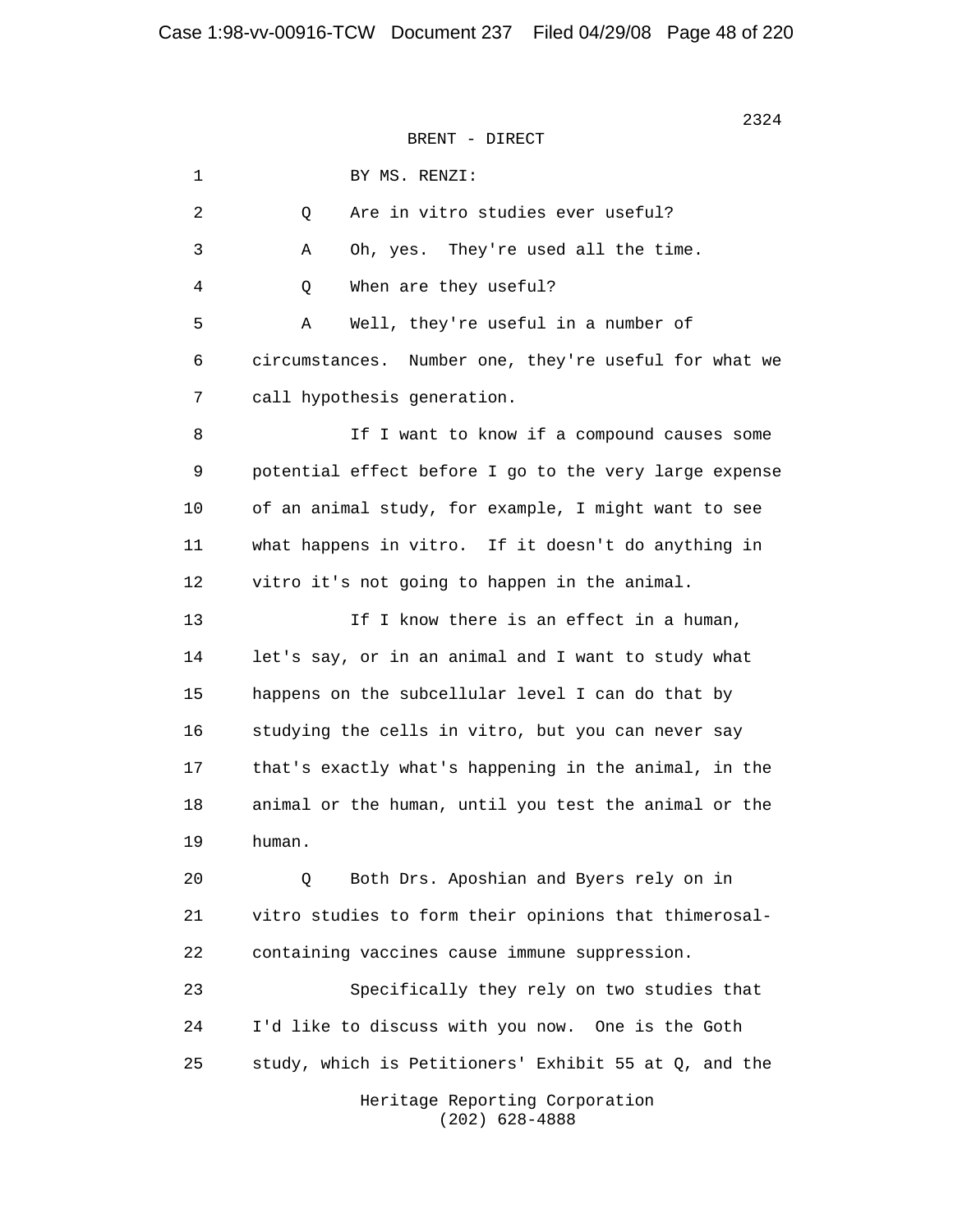1 other one is the Agrawal study, which is Petitioners' 2 Exhibit 55 at Tab A. 3 In your opinion, is it reliable science to 4 extrapolate the results of these studies to conclude 5 that immunosuppression will occur in humans following 6 the receipt of thimerosal-containing vaccines? 7 A I think there's no reasonable way anybody 8 could conclude from the Goth and Agrawal studies that 9 the thimerosal from the vaccine would cause 10 immunosuppression. 11 Q We have the Goth study up on the screen as 12 Slide 8. Could you summarize the Goth study, please? 13 A Sure. It's an in vitro study, and it 14 studied a rare cell type in mice called the dendritic 15 cell. The dendritic cell plays a role in the 16 immunological response. They presented some data with 17 ethyl mercury and some data with thimerosal, but 18 really most of the meat of their experiments were done 19 with thimerosal. 20 Now, I'm not exactly sure why they did it 21 with thimerosal because if you'll recall cells in the 22 body are not exposed to thimerosal. They're exposed 23 to ethyl mercury following a thimerosal injection. 24 Thimerosal disassociates very quickly into ethyl 25 mercury.

> Heritage Reporting Corporation (202) 628-4888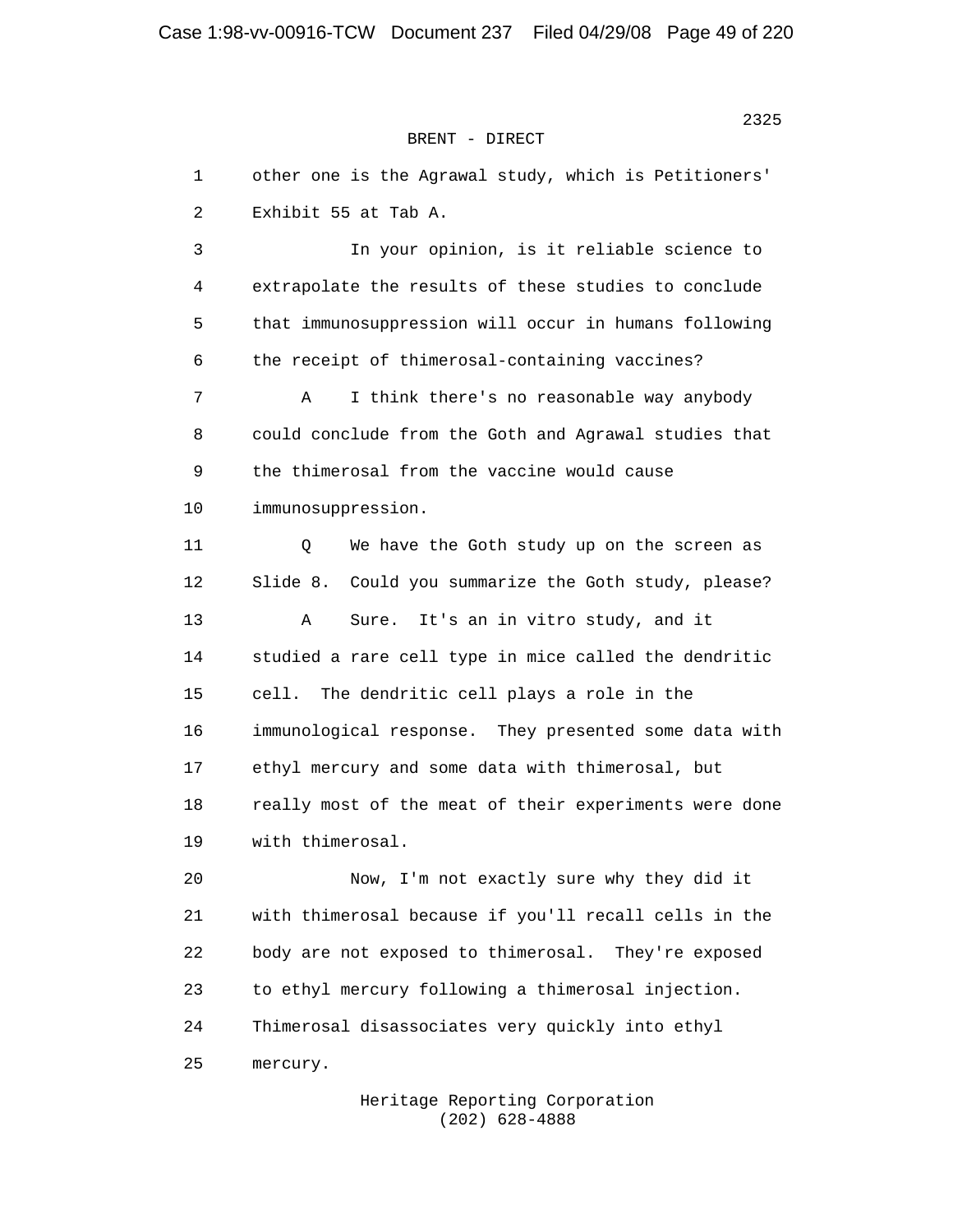| $\mathbf{1}$ | So they were looking at effects of                     |
|--------------|--------------------------------------------------------|
| 2            | thimerosal, and we don't know to what extent, if any,  |
| 3            | any of this translates into what would happen with     |
| 4            | ethyl mercury. What they primarily studied were some   |
| 5            | calcium influxes, which are part of the physiology of  |
| 6            | these dendritic cells.                                 |
| 7            | Dr. Aposhian testified that he found this<br>Q         |
| 8            | study compelling because the concentrations of         |
| 9            | thimerosal that were used in this experiment was       |
| 10           | almost equal to the concentration of thimerosal used   |
| 11           | in thimerosal-containing vaccines. Is that correct?    |
| 12           | That is absolutely wrong.<br>Α<br>No.                  |
| 13           | Is the 100 nanomolars of thimerosal used in<br>Q       |
| 14           | the Goth study equivalent to the amount of thimerosal  |
| 15           | that these cells would have been exposed to following  |
| 16           | the administration of the thimerosal-containing        |
| 17           | vaccine?                                               |
| 18           | Α<br>Well, first of all you have to back up and        |
| 19           | realize that following the administration of a         |
| 20           | thimerosal-containing vaccine these cells would not be |
| 21           | exposed to any thimerosal at all. They would be        |
| 22           | exposed to ethyl mercury, a different compound.        |
| 23           | But let's put that part aside for a minute.            |
| 24           | You know, we have to look at what the cells would      |
| 25           | actually experience following the administration of    |
|              | Heritage Reporting Corporation                         |

 $(202)$  628-4888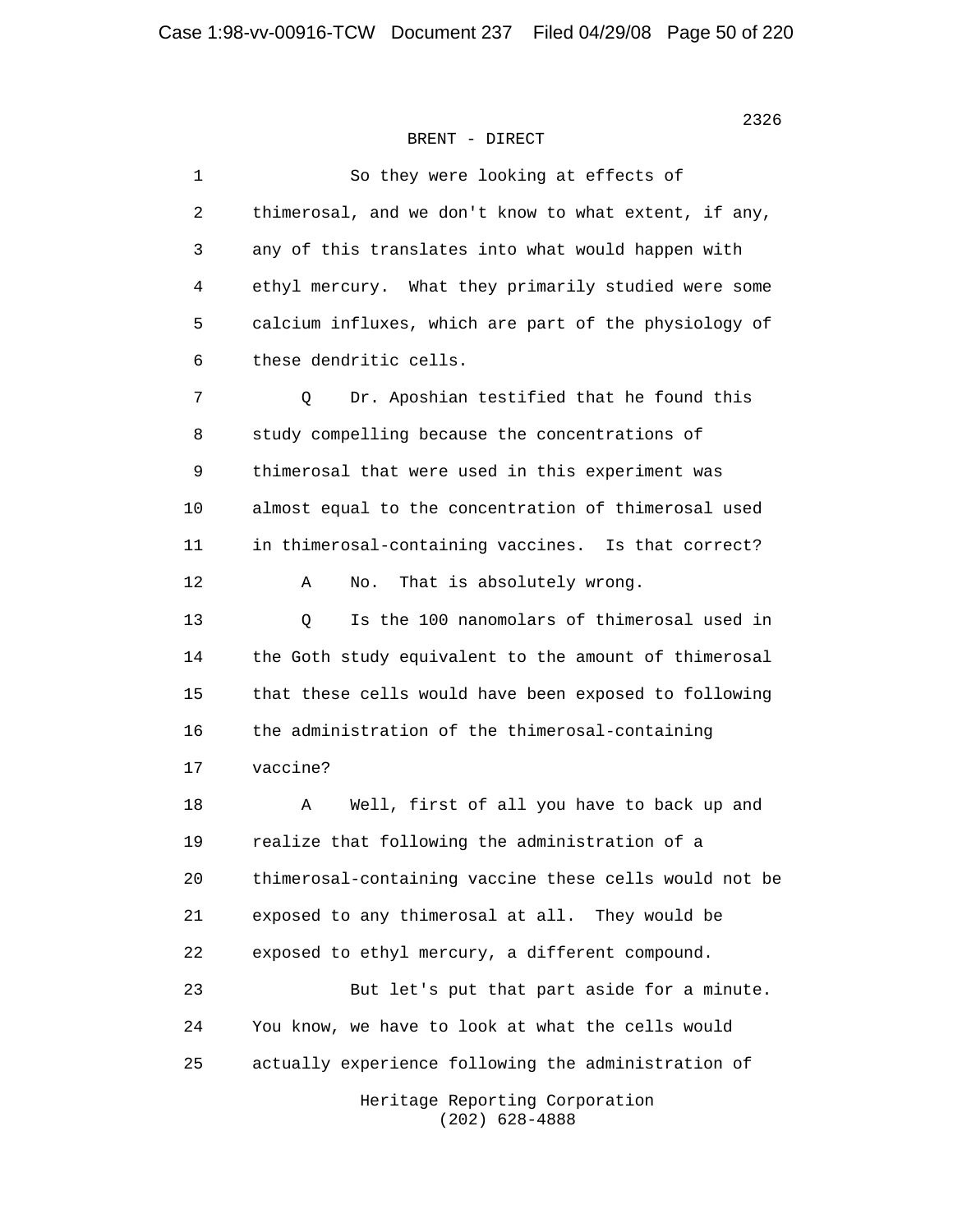2327 **2327** BRENT - DIRECT

> 1 the vaccine, the dose that they would get. 2 Now, the Goth study reported effects of 3 about 100 nanomolars when thimerosal was in the medium 4 in which the cells were incubated. Forgetting for a 5 minute that in the blood there is no thimerosal, let's 6 just put that aside. That amount, however, would be 7 equivalent to a mercury concentration of about 20 8 micrograms per liter. We convert 100 nanomolars over 9 to 20 micrograms per liter. 10 Now, it's critically important to realize 11 that we're talking about here's an example of how 12 dramatically different an in vitro and an in vivo 13 study can be. In the body when the cells are exposed 14 to mercury for a cell to be exposed to mercury the 15 mercury has to be free and available to interact with 16 that cell. 17 Now let me show you. We go to the next 18 slide, the little diagram. 19 0 And this is Slide 10. 20 A Here we have an example. Here we have a 21 picture of how cells experience substances that are in 22 the blood, and what you can see is that we have the 23 blood vessel and the blood is in the blood vessel. 24 The blood contains two things. It contains plasma and 25 cells. So we have the plasma, and we're not showing Heritage Reporting Corporation

(202) 628-4888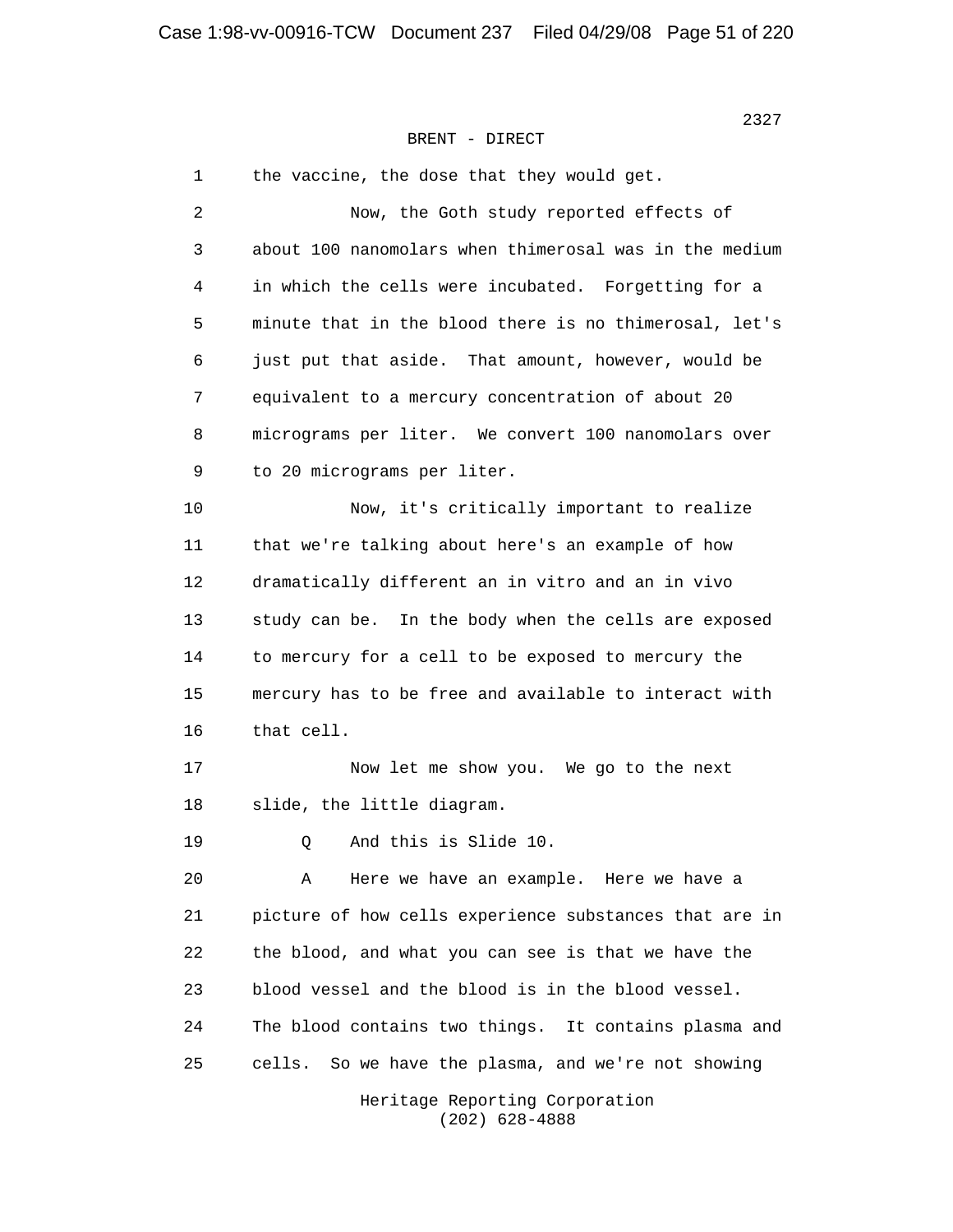1 here red blood cells.

 2 Now, here is the tissue. Tissues lie 3 outside of the blood vessels. So material from the 4 blood diffuses in and out of the tissues through these 5 little pores in the blood vessels, and if they're 6 small enough to get through these pores it will go 7 through and interact with the cells. This is, for 8 example, how cells would experience ethyl mercury if 9 they were exposed to ethyl mercury, if there's ethyl 10 mercury in the blood. 11 Now let's look at what happens when there's 12 ethyl mercury in the blood. We know -- 13 SPECIAL MASTER HASTINGS: Now we've gone to 14 Slide No. 11. 15 THE WITNESS: We know that for 16 organomercurials, greater than 90 percent of the 17 organomercurial is actually in the red blood cell. We 18 see here we have most of the mercury here in the red 19 blood cells. Ten percent would be in the plasma. 20 A lot of that 10 percent, by the way, and 21 I'm going to put this aside for a minute, but a lot of 22 that 10 percent would be bound to these proteins we 23 talked about, so the amount that's free and that can 24 get through these pores is probably a much smaller 25 percentage.

> Heritage Reporting Corporation (202) 628-4888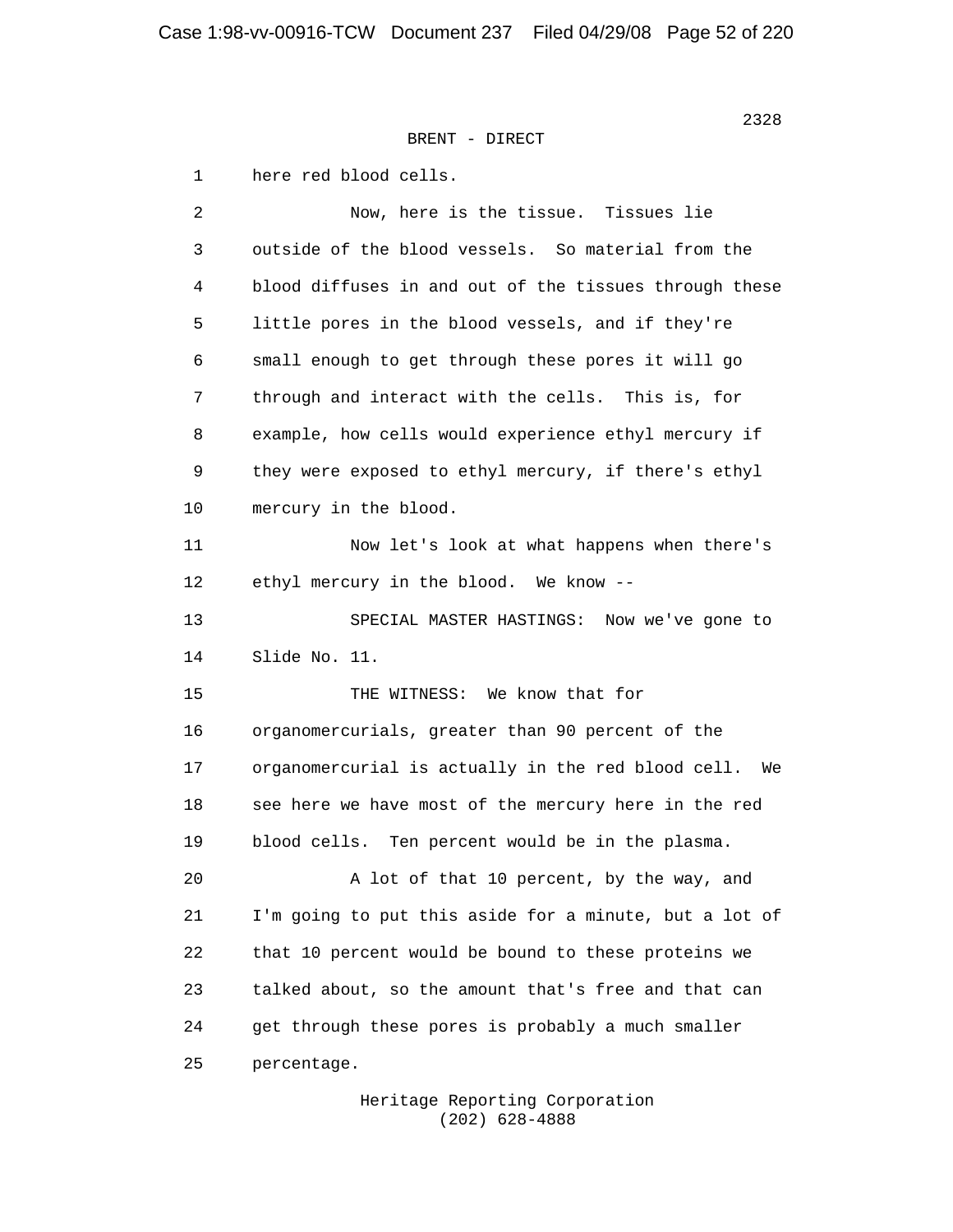| 1  | Let's just use that 10 percent figure worst           |
|----|-------------------------------------------------------|
| 2  | case scenario. So what we see of the total mercury in |
| 3  | the blood, only this fraction of less than 10 percent |
| 4  | is actually free to interact with the cells.          |
| 5  | Thus, when the Goth study has a mercury               |
| 6  | concentration of 20 micrograms per liter from the     |
| 7  | thimerosal in the medium and so the cells were        |
| 8  | directly exposed to 20 micrograms per liter, that's   |
| 9  | equivalent to 20 micrograms per liter in the plasma.  |
| 10 | In order to get 20 micrograms per liter in            |
| 11 | the plasma, we need a whole blood level of 200        |
| 12 | micrograms per liter because 90 percent of it is in   |
| 13 | the red cells. Two hundred micrograms per liter is an |
| 14 | incredibly high blood level. Most people in this      |
| 15 | country are walking around with blood mercury levels  |
| 16 | less than five micrograms per liter.                  |
| 17 | If you look at the Pichichero data after              |
| 18 | vaccination, total blood levels are one to 1.6        |
| 19 | micrograms per liter, and here we have an exposure    |
| 20 | essentially equivalent to 200 micrograms per liter.   |
| 21 | BY MS. RENZI:                                         |
| 22 | Is this study scientifically reliable to<br>Q         |
| 23 | determine what will happen in humans following the    |
| 24 | receipt of the thimerosal-containing vaccine?         |
| 25 | No, of course not. First of all --<br>Α<br>No.        |
|    | Heritage Reporting Corporation<br>$(202)$ 628-4888    |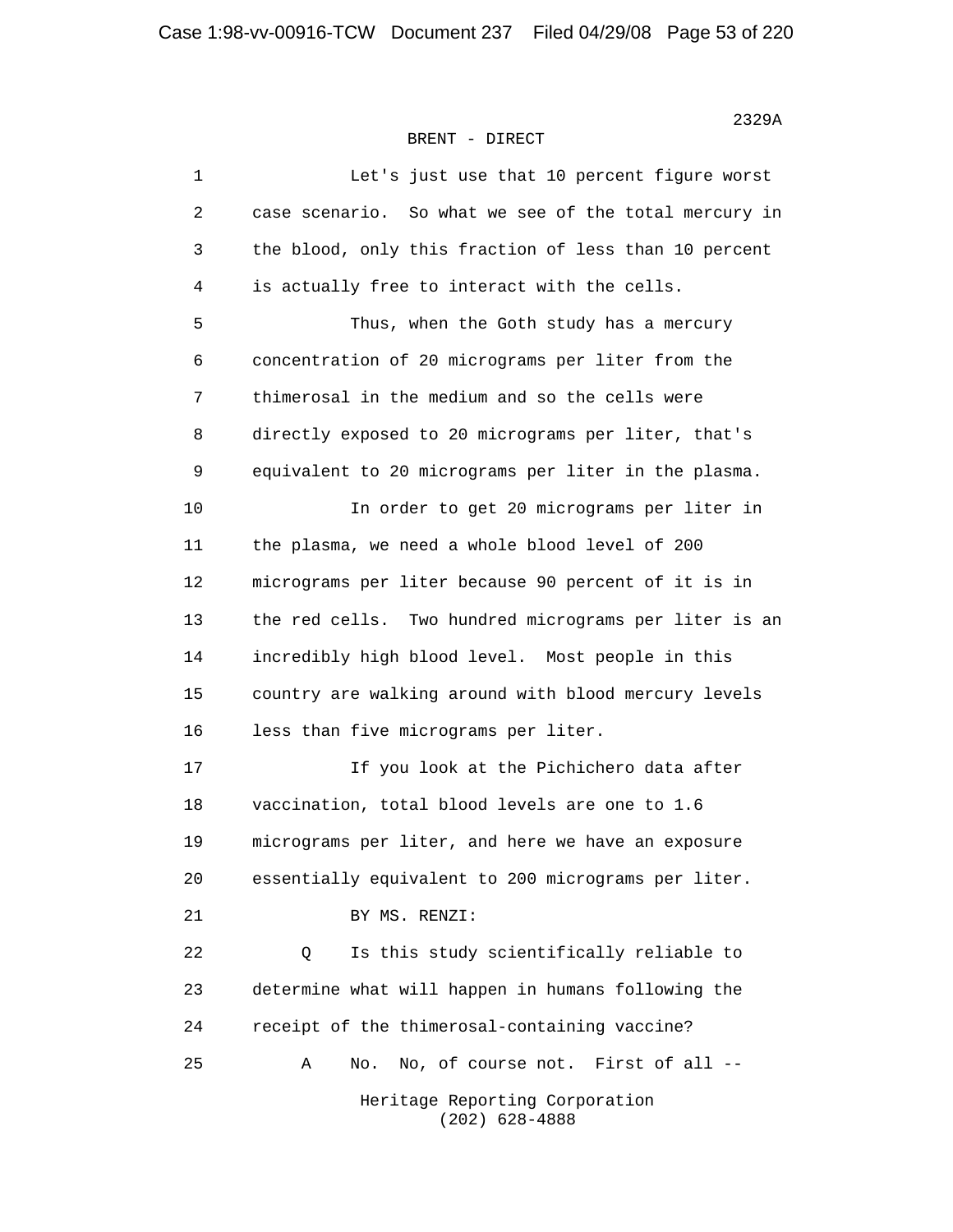1 Q And we're on Slide 12 now. 2 A First of all, they used thimerosal, and 3 these cells aren't even exposed to thimerosal in the 4 body. As we just saw, the concentrations that they 5 used were unrealistically high. You never get these 6 kinds of concentrations from vaccines. 7 It's also important to remember that let's 8 just put all that aside. Let's just put all that 9 aside and say yes, they used ethyl mercury. They used 10 reasonable doses. Let's even say that. This study 11 still says nothing about the duration of effect. 12 You would expect that any effects they saw 13 would happen while the ethyl mercury was there and 14 then would go away once the ethyl mercury was gone. I 15 mean, you wouldn't expect anything they reported to be 16 a long-lasting or clinically significant effect. 17 Now, I looked at Michelle Cedillo's medical 18 records. Just as an example of the case here, her 19 last thimerosal exposure was approximately nine months 20 prior to receiving her MMR. Now, thimerosal in the 21 blood has about a eight day half-life, so that 22 thimerosal within about a month is essentially gone or 23 five weeks essentially gone. 24 So this thimerosal could not possibly have 25 been exerting any kind of effect nine months hence Heritage Reporting Corporation (202) 628-4888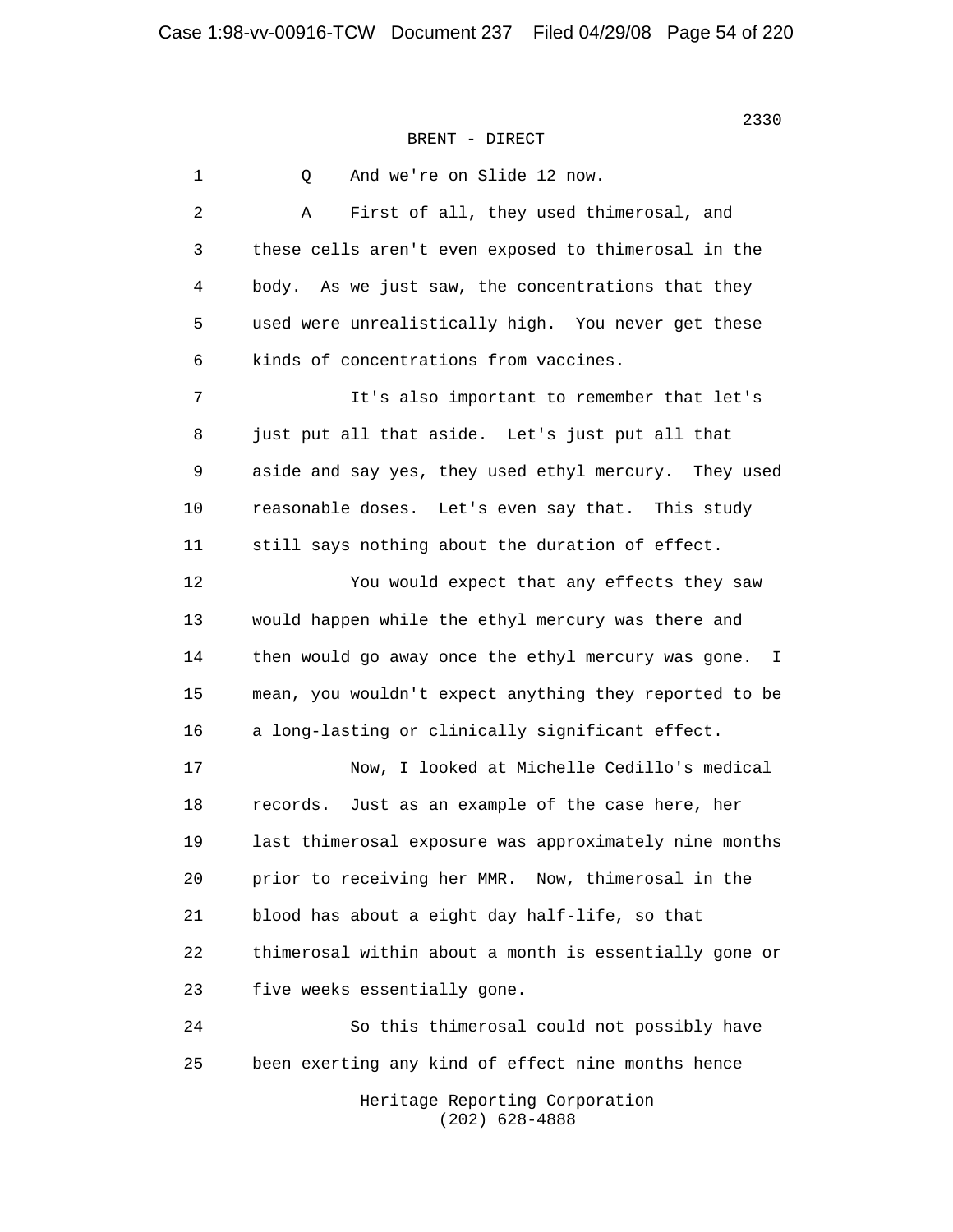1 when she got her MMR vaccination. 2 Q Drs. Byers and Aposhian also rely on the 3 Agrawal study, and I'd like to go over that as well. 4 A Sure. 5 Q That's Slide No. 13. Could you describe the 6 Agrawal study? 7 A The Agrawal study was in many ways similar 8 to the Goth study. It also studied dendritic cells in 9 vitro, but these were human dendritic cells. They 10 too, like Goth, studied thimerosal, but not ethyl 11 mercury. 12 They found that at 50 nanomolars thimerosal 13 there was a shift in dendritic cell function towards 14 what we call a TH2 or a pro antibody production and 15 anti-inflammatory posture of the immune system. They 16 saw this at 50 nanomolars. They did not see this when 17 they went down to 10 nanomolars thimerosal. 18 Q And like with the Goth study, is the 50 19 nanomolars of thimerosal that was used in Agrawal 20 equivalent to the amount of thimerosal that these 21 types of cells would have been exposed to following 22 the administration of a thimerosal-containing vaccine? 23 A No. It's exactly the same thing. First of 24 all, they used thimerosal, and these cells would never 25 be exposed to thimerosal, but let's just put that

> Heritage Reporting Corporation (202) 628-4888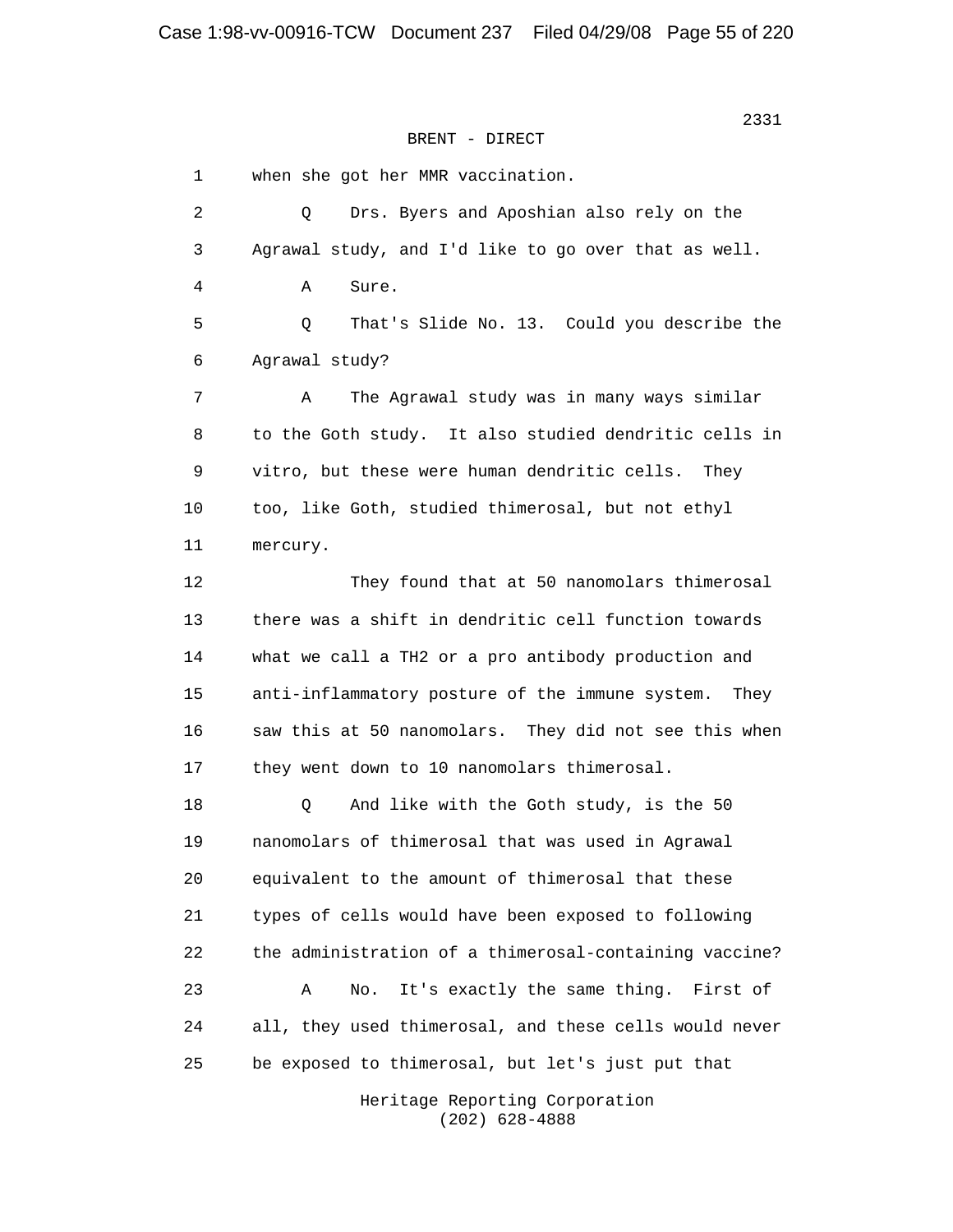1 matter aside for a minute.

 2 The simple math tells us that 50 nanomolars 3 of thimerosal is equivalent to a blood mercury level 4 of 10 micrograms per liter. Now, once again this is 5 not whole blood. There's no red cells, so it's all 6 pure 10 micrograms per liter in the medium, just like 7 10 micrograms per liter in the plasma. 8 In order to get the 10 micrograms per liter 9 in the plasma you'd have to get a whole blood mercury 10 level of 100 micrograms per liter or actually probably 11 more for any interaction at this level in the cells, 12 so clearly these cells were overdosed with thimerosal. 13 Q And is this study scientifically reliable to 14 extrapolate what will happen in humans following 15 receipt of a thimerosal-containing vaccine? 16 A No. That would be a tremendous leap of 17 faith. First of all, it's an in vitro study so you 18 can never conclude that this is what is going to 19 happen in humans for all the reasons that we talked 20 about. 21 Secondly, once again they exposed these 22 cells to ethyl mercury. That's not even the right 23 substance. 24 Q Do you mean thimerosal? 25 A Yes, to thimerosal. That's not even the

 Heritage Reporting Corporation (202) 628-4888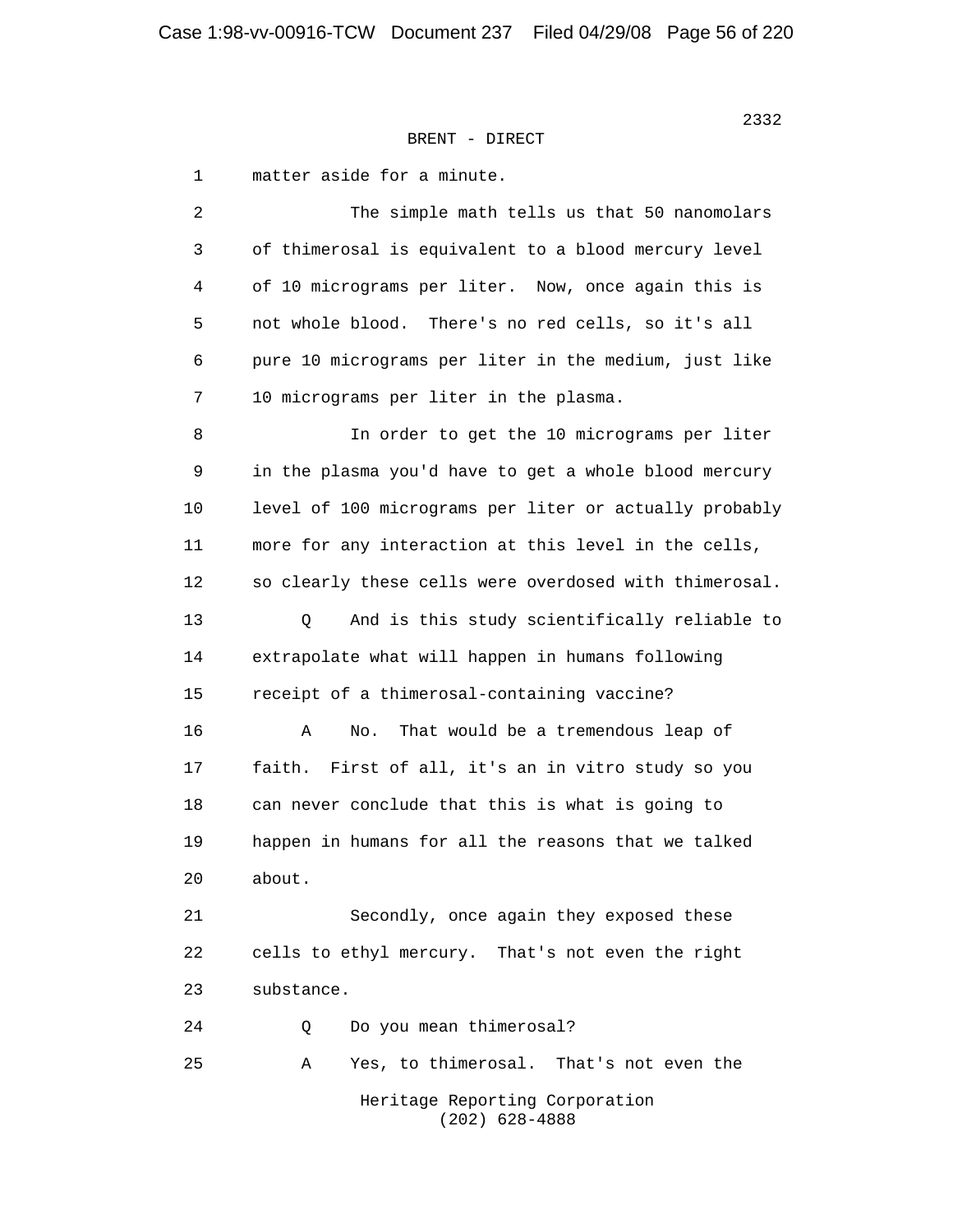1 right substance. Thank you. 2 You know, additionally they studied 3 dendritic cells from normal individuals, not ones with 4 ASD. They did not study anything about the response 5 of these cells to measles virus. They did not study 6 anything, for that matter, about ASD. 7 Like the Goth study, there's no implications 8 in this study about any long-lasting effect so here, 9 for example, once again to take us back down to 10 reality to the case that we're discussing here, 11 there's no reason to think even if these results 12 applied that they would possibly be applicable at the 13 time that Michelle Cedillo received her MMR vaccine. 14 Q Are in vitro animal studies scientifically 15 appropriate to extrapolate what will happen in humans? 16 A No. You can never conclude from an animal 17 study that exactly the same thing will happen with 18 humans. You could never get a drug approved through 19 the FDA just on the basis of animal studies because if 20 you want to know what happens in humans you have to 21 study humans. 22 Animal studies once again are very good for 23 hypothesis generation to see what happens and to ask 24 the question does it happen in humans, but the 25 scientific landscape is too replete with examples Heritage Reporting Corporation

(202) 628-4888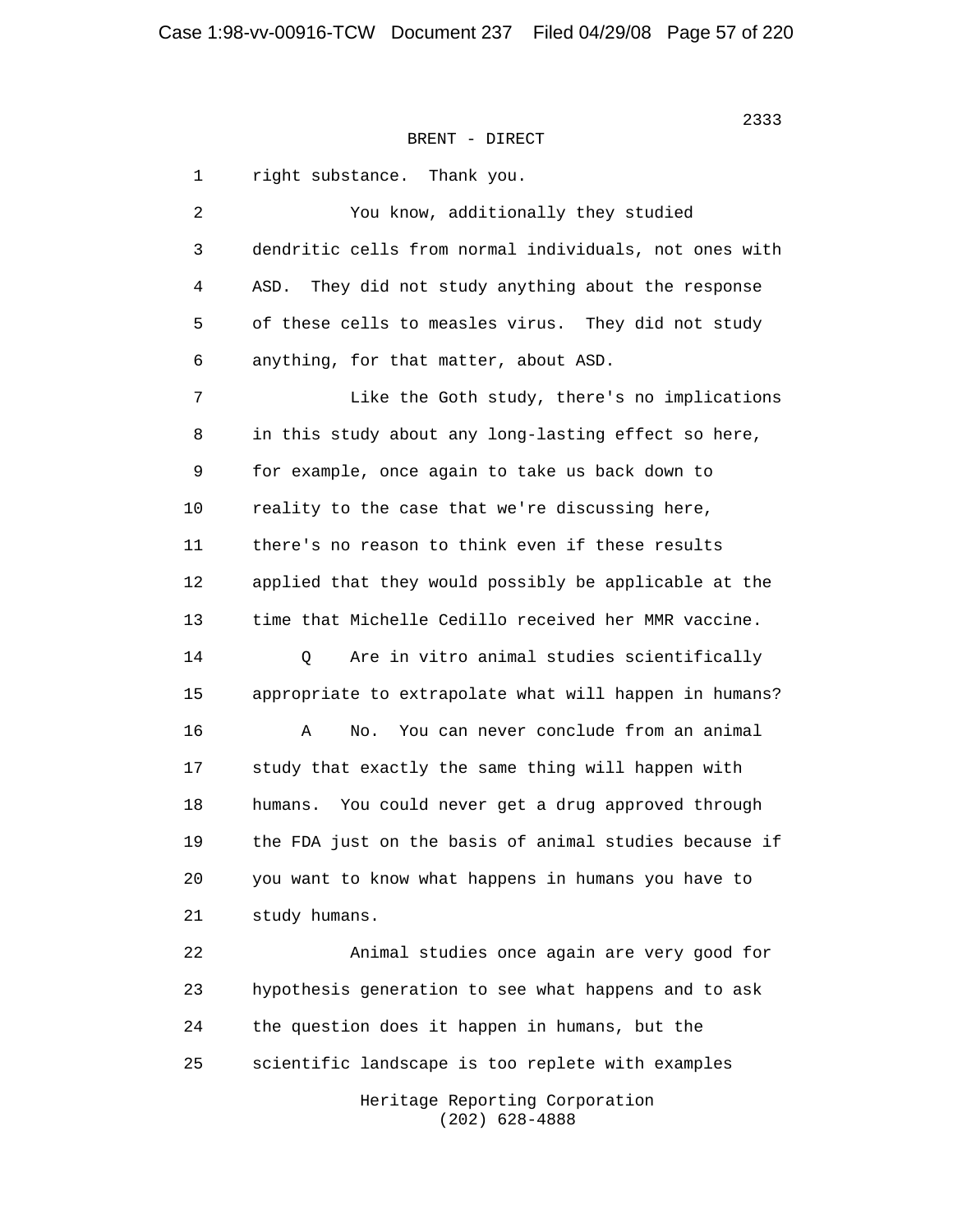| 1  | where results in animals, even primates, don't        |
|----|-------------------------------------------------------|
| 2  | translate into what happens in humans.                |
| 3  | I put a couple of examples here, the famous           |
| 4  | saccharin example that caused a great deal of stir a  |
| 5  | number of years ago where rats were getting bladder   |
| 6  | cancer from saccharin and there was great concern     |
| 7  | because that was all the diabetics had to avoid sugar |
| 8  | at the time. It turns out that doesn't happen in      |
| 9  | There's no relationship.<br>humans.                   |
| 10 | You know, everybody here I'm sure in this             |
| 11 | courtroom takes Tylenol from time to time. It's a     |
| 12 | very safe drug. Just a very tiny dose of Tylenol, a   |
| 13 | subtherapeutic dose of Tylenol, is actually lethal to |
| 14 | cats.                                                 |
| 15 | I could just go on forever about these                |
| 16 | various examples, but I won't. The bottom line is you |
| 17 | can never infer human causation only by animal        |
| 18 | studies.                                              |
| 19 | And is there any evidence that thimerosal in<br>Q     |
| 20 | the doses contained in thimerosal-containing vaccines |
| 21 | adversely affect immunological function in humans?    |
| 22 | There's not a single study.<br>Α<br>I believe         |
| 23 | there's already been testimony here from Dr. Aposhian |
| 24 | that there's not a single study that would suggest or |
| 25 | that demonstrates that the dose of thimerosal in      |
|    | Heritage Reporting Corporation                        |

 $(202)$  628-4888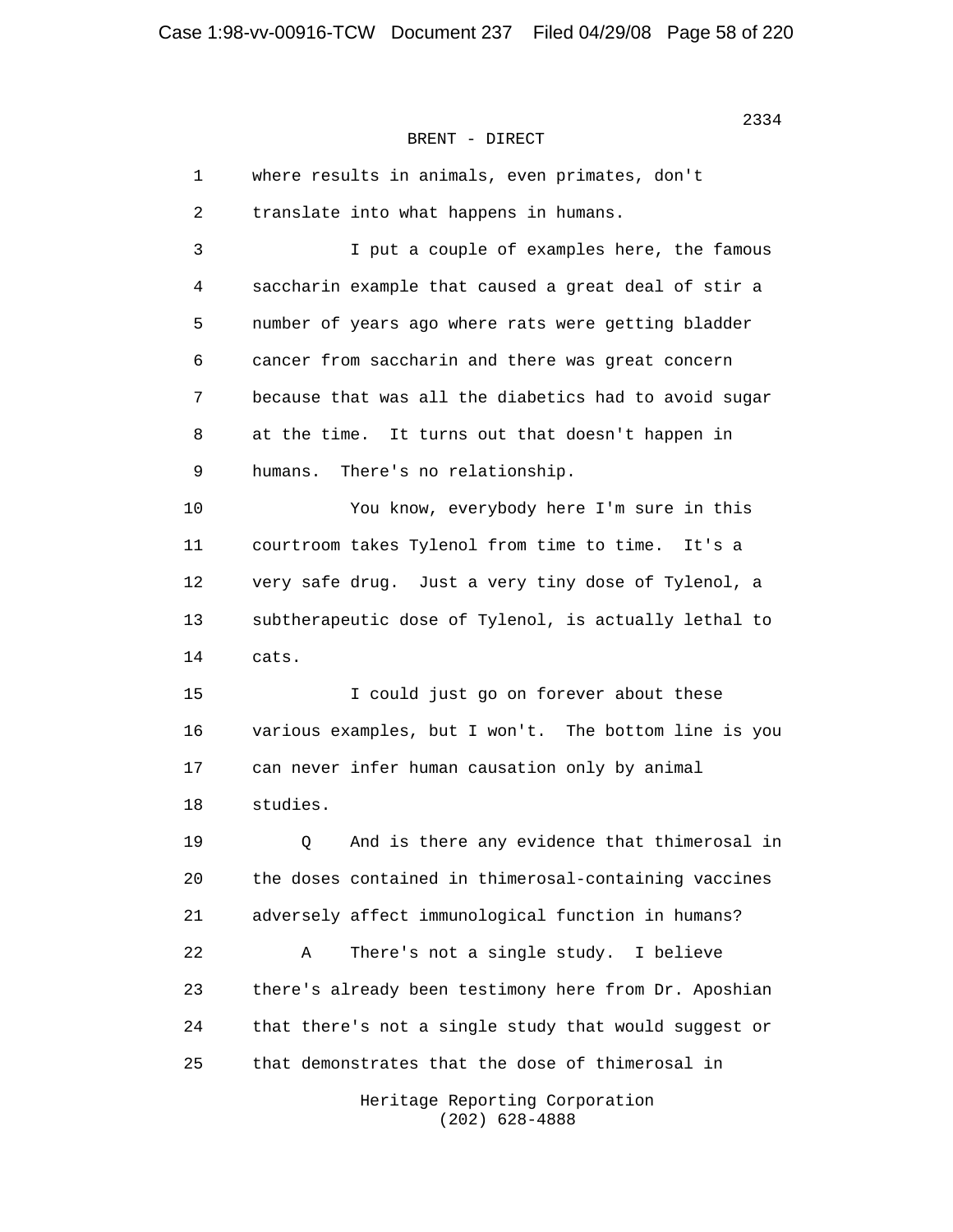1 vaccine causes adverse effects on the immune system in 2 humans. 3 Q And is there any evidence that Michelle 4 Cedillo's immune system was adversely affected by 5 receipt of thimerosal-containing vaccines? 6 A No. If we go back to looking at the timing 7 of her vaccination, between the time of her last 8 thimerosal-containing vaccine before the MMR, the time 9 she received her MMR, that was the time period of 10 about nine months between March of 1995 when she got 11 vaccinated with a thimerosal-containing vaccine to 12 December when she got her MMR. 13 There's nothing in the medical records that 14 suggests that she was immunosuppressed, that she had 15 increased infections, doctor visits for infections 16 during that time period. There's no indication that 17 she was immunosuppressed, nor would you expect her to 18 be. 19 Q Doctor, I'd like to move on to dose. 20 A Okay. 21 Q As a medical toxicologist, is it possible to 22 assess the toxicity of a substance without considering 23 dose? 24 A No, absolutely not. Dose is the most 25 fundamental concept that we deal with as a medical Heritage Reporting Corporation (202) 628-4888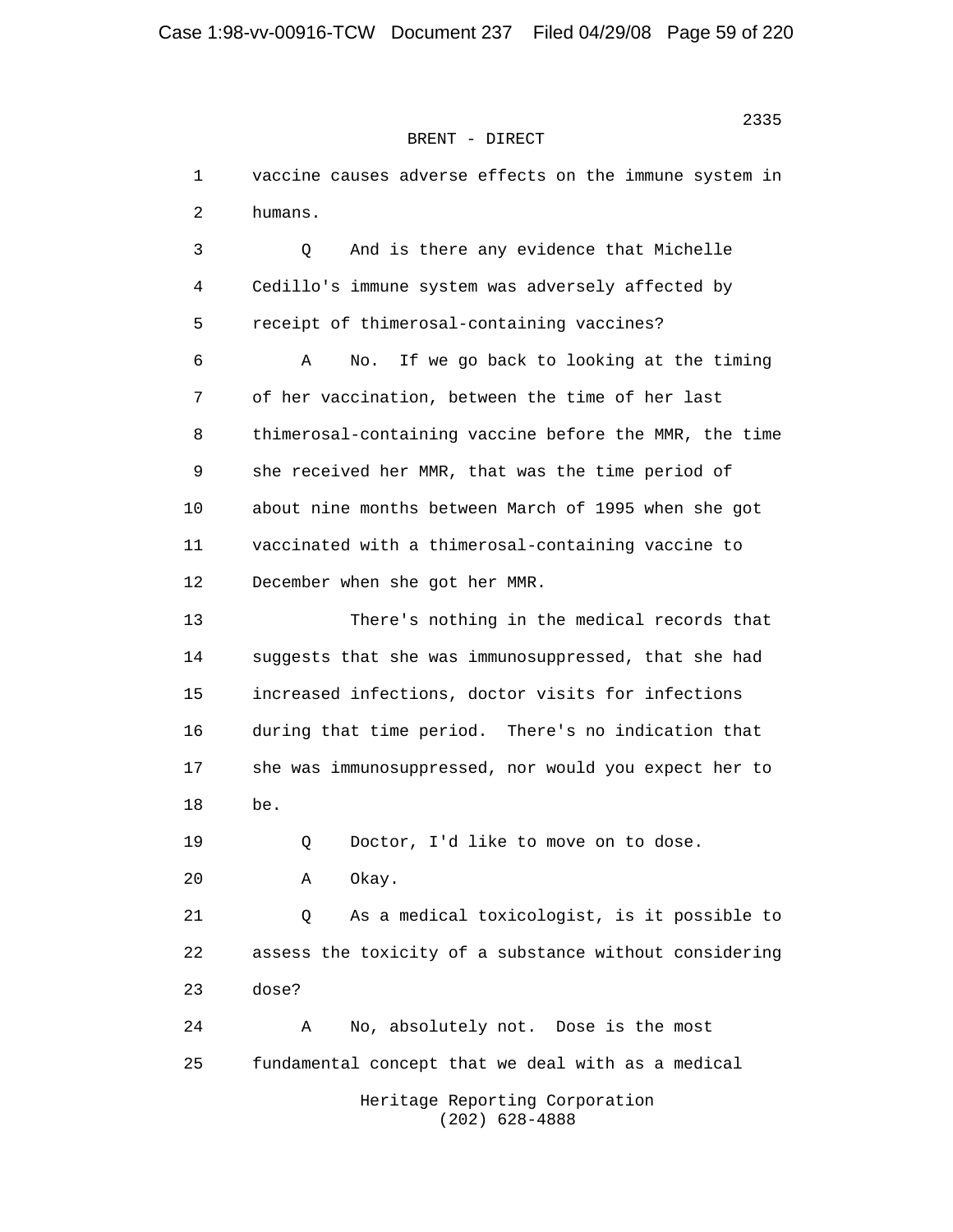1 toxicologist. 2 I know there's been discussion about dose 3 here earlier. I was here for some of that discussion. 4 I think there may have been some confusion about the 5 importance of dose so I'd like to just say a couple of 6 words about this. 7 You know, this concept really goes back to 8 Paracelsus and the famous saying, "Poison is 9 everything. Nothing is without poison." The dosage 10 makes it either a poison or a remedy. He was actually 11 talking about mercury compound at the time. 12 SPECIAL MASTER HASTINGS: We're on Slide 19 13 now. Go ahead. 14 THE WITNESS: And as you see here on Slide 15 20, the bottom line we take from Paracelsus and is 16 still quoted in every toxicology textbook today as a 17 fundamental principle is that there is no such thing 18 as a poisonous substance. There are only poisonous 19 doses. 20 There is no substance that at low enough 21 doses will not hurt you, and there is no substance 22 that at high enough doses can be toxic. Water. I've 23 had patients die from water, from drinking too much 24 water. Psychogenic polydipsia it's called. 25 Almost any medication which can be very Heritage Reporting Corporation (202) 628-4888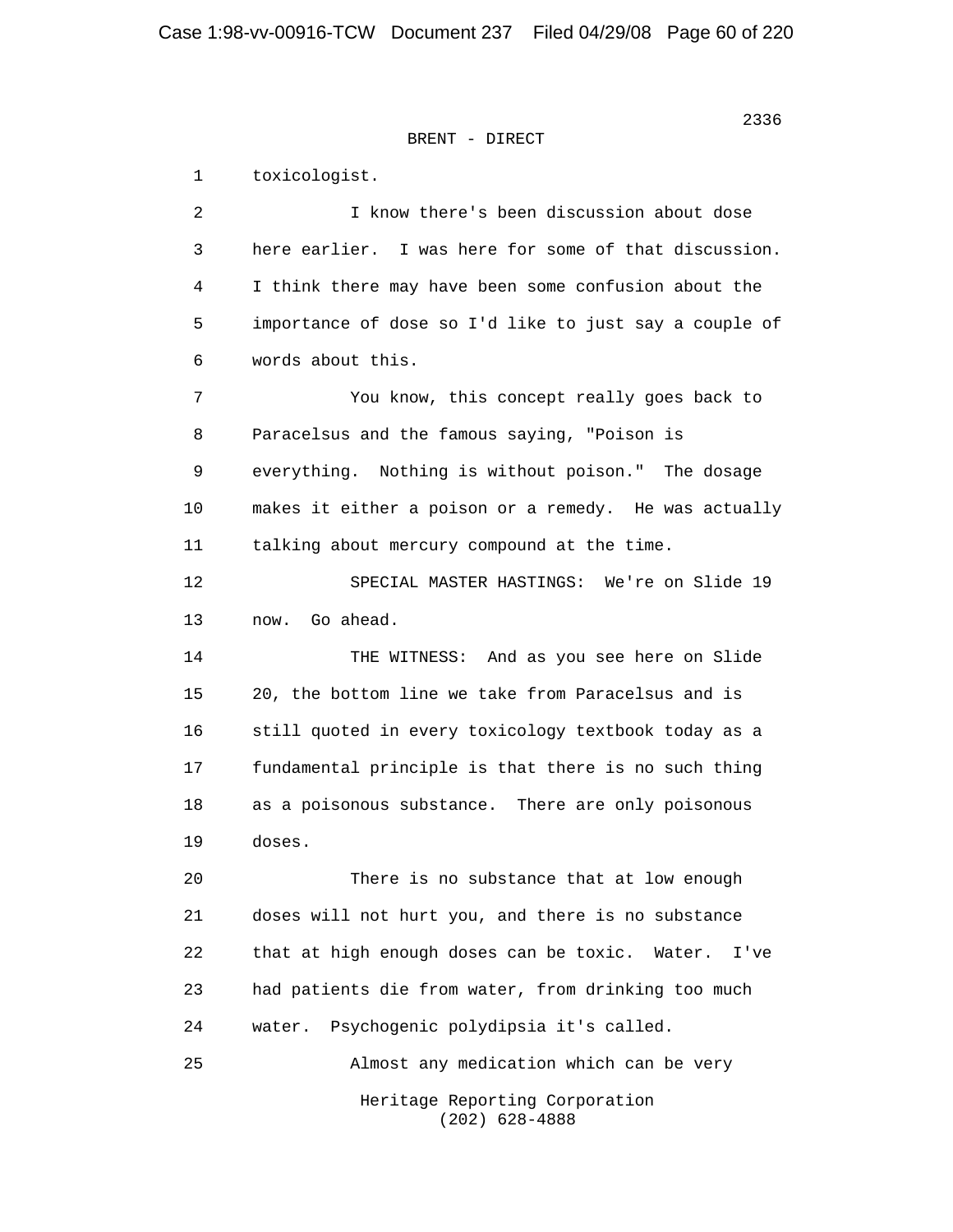2337 **2337** BRENT - DIRECT

| $\mathbf{1}$ | beneficial at certain doses, if you get the high doses   |
|--------------|----------------------------------------------------------|
| 2            | obviously as a medical toxicologist I can tell you can   |
| 3            | cause significant adverse effects.                       |
| 4            | We think of things like cyanide as being a               |
| 5            | pretty dangerous molecule, but in fact the bad news is   |
| 6            | that as we're sitting here today we are breathing in a   |
| 7            | couple molecules of cyanide with every breath we take,   |
| 8            | but it's such low doses that it absolutely can't hurt    |
| $\mathsf 9$  | The same is true of mercury or virtually any<br>you.     |
| 10           | other substance.                                         |
| 11           | BY MS. RENZI:                                            |
| 12           | And this principle is accepted by the<br>Q               |
| 13           | scientific community? Is that correct?                   |
| 14           | Α<br>This principle is accepted as the most              |
| 15           | fundamental principle of toxicology by the scientific    |
| 16           | community.                                               |
| 17           | Here you have a book called Casarett &                   |
| 18           | This was a book, by the way, that was endorsed<br>Doull. |
| 19           | by Dr. Aposhian.<br>It's probably the most widely used   |
| 20           | basic scientific text in the world, and if you just go   |
| 21           | to one of the first chapters, Principles of              |
| 22           | Toxicology, you see here that they point this out very   |
| 23           | clearly.                                                 |
| 24           | "One could define a poison as any agent                  |
| 25           | capable of producing a deleterious response in a         |
|              | Heritage Reporting Corporation                           |

(202) 628-4888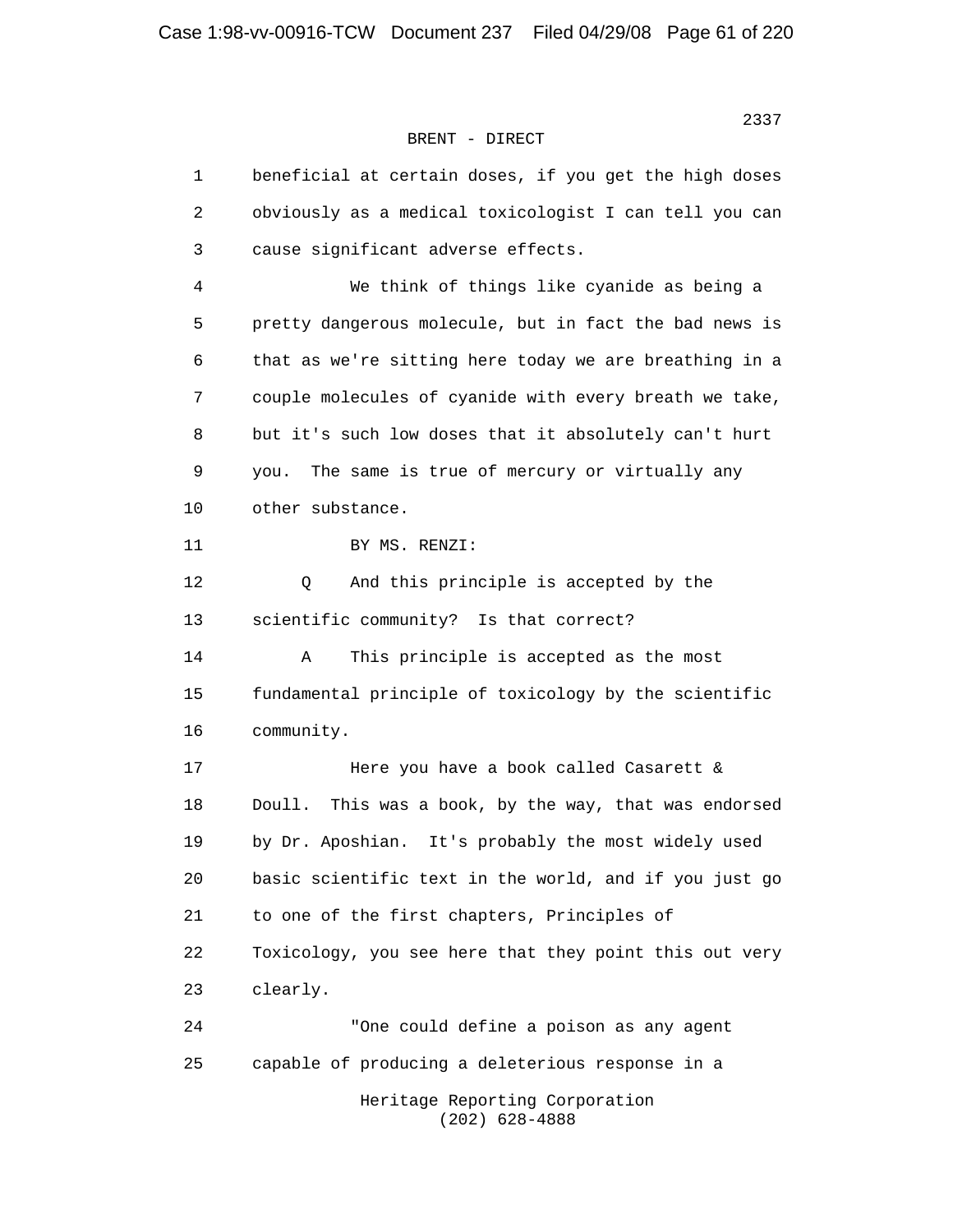| $\mathbf{1}$ | biological system, seriously injuring function or    |
|--------------|------------------------------------------------------|
| 2            | producing death. This is not, however, a useful      |
| 3            | working definition for the very simple reason that   |
| 4            | virtually every known chemical has the potential to  |
| 5            | produce injury or death if it is present in a        |
| 6            | sufficient amount.                                   |
| 7            | "Paracelsus phrased this when he noted,              |
| 8            | 'What is there that is not a poison? All things are  |
| 9            | poison, and nothing is without poison.' Solely the   |
| 10           | dose determines that the thing is not a poison."     |
| 11           | If you go further in that chapter,                   |
| 12           | Principles of Toxicology, you see once again this is |
| 13           | emphasized. "The characteristics of exposure and the |
| 14           | spectrum of effects come together in a correlative   |
| 15           | relationship customarily referred to as the dose/    |
| 16           | response relationship. This relationship is the most |
| 17           | fundamental and pervasive concept in toxicology.     |
| 18           | Indeed, an understanding of this relationship is     |
| 19           | essential to the study of toxic materials."          |
| 20           | Now, I know there's been testimony here that         |
| 21           | dose is an outmoded concept, but I think that        |
| 22           | testimony is probably incorrect in terms of the      |
| 23           | mainstream thinking in toxicology.                   |
| 24           | SPECIAL MASTER HASTINGS: Now, for the                |
| 25           | record here I note that Dr. Brent has just read a    |
|              | Heritage Reporting Corporation<br>$(202)$ 628-4888   |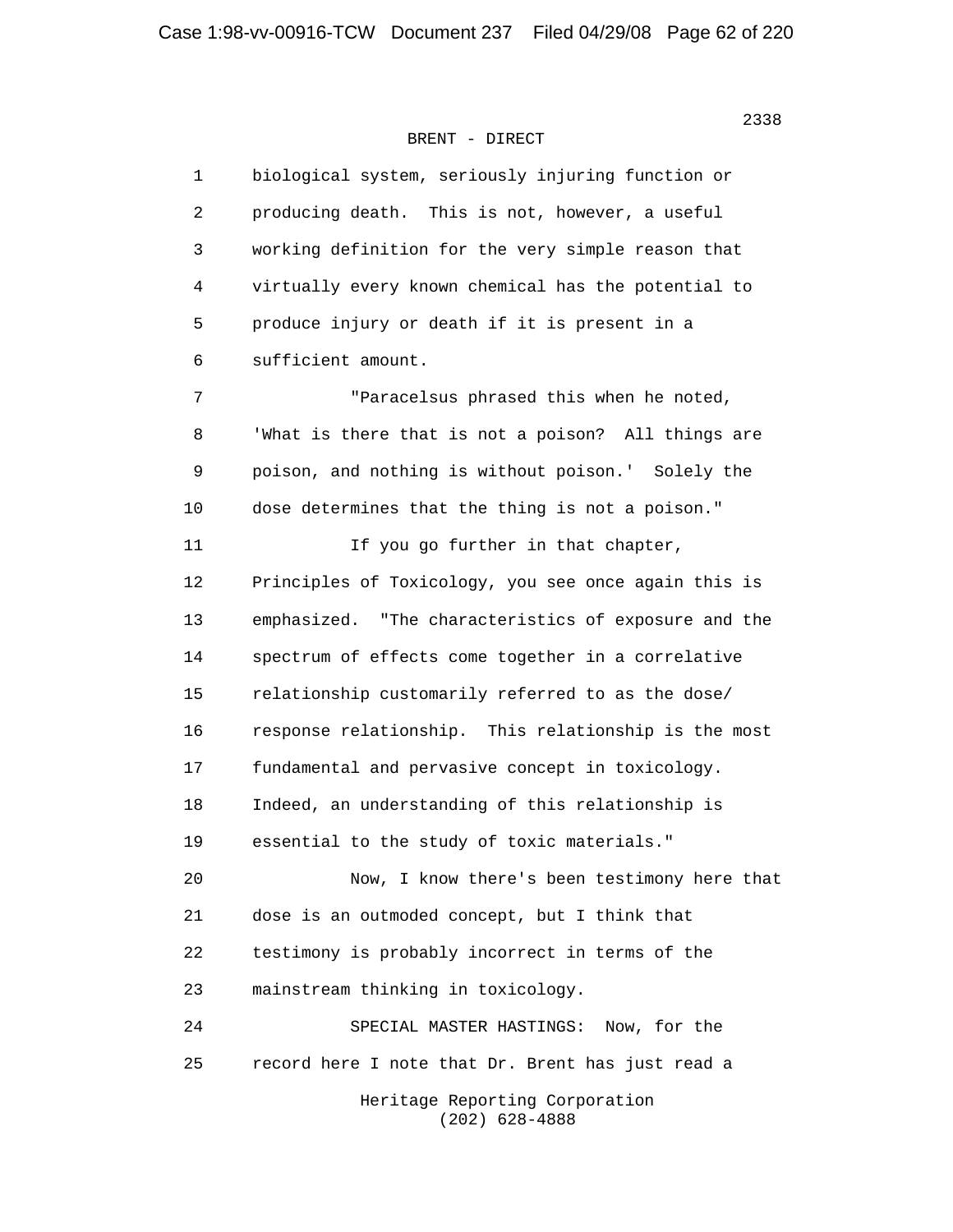> 1 couple excerpts from the toxicology textbook that he 2 mentioned in his slides and in his testimony. 3 You've given us a copy, a paper copy, of 4 those excerpts. Let's mark that as Respondent's Trial 5 Exhibit No. 20. 6 Go ahead, Ms. Renzi. 7 BY MS. RENZI: 8 Q Doctor, I know you have one more example of 9 the fundamental concept. 10 A Yes. Let me show you one more very 11 important example, and you'll see why it's an 12 important example in a minute. 13 This is a well respected text on toxicology 14 by Sullivan and Krieger, and I want to draw your 15 attention to the chapter called Principles of 16 Toxicology. 17 SPECIAL MASTER HASTINGS: So now this is 18 going to be page 3 of our Trial Exhibit No. 20. 19 THE WITNESS: And the senior author of that 20 chapter, as you notice there, is Dr. Glen Sipes. Let 21 me just point out what Dr. Sipes has to say about 22 dose. 23 "One of the most important concepts in 24 toxicology is the dose/response relationship. The 25 underlying premise is that any compound can be toxic Heritage Reporting Corporation (202) 628-4888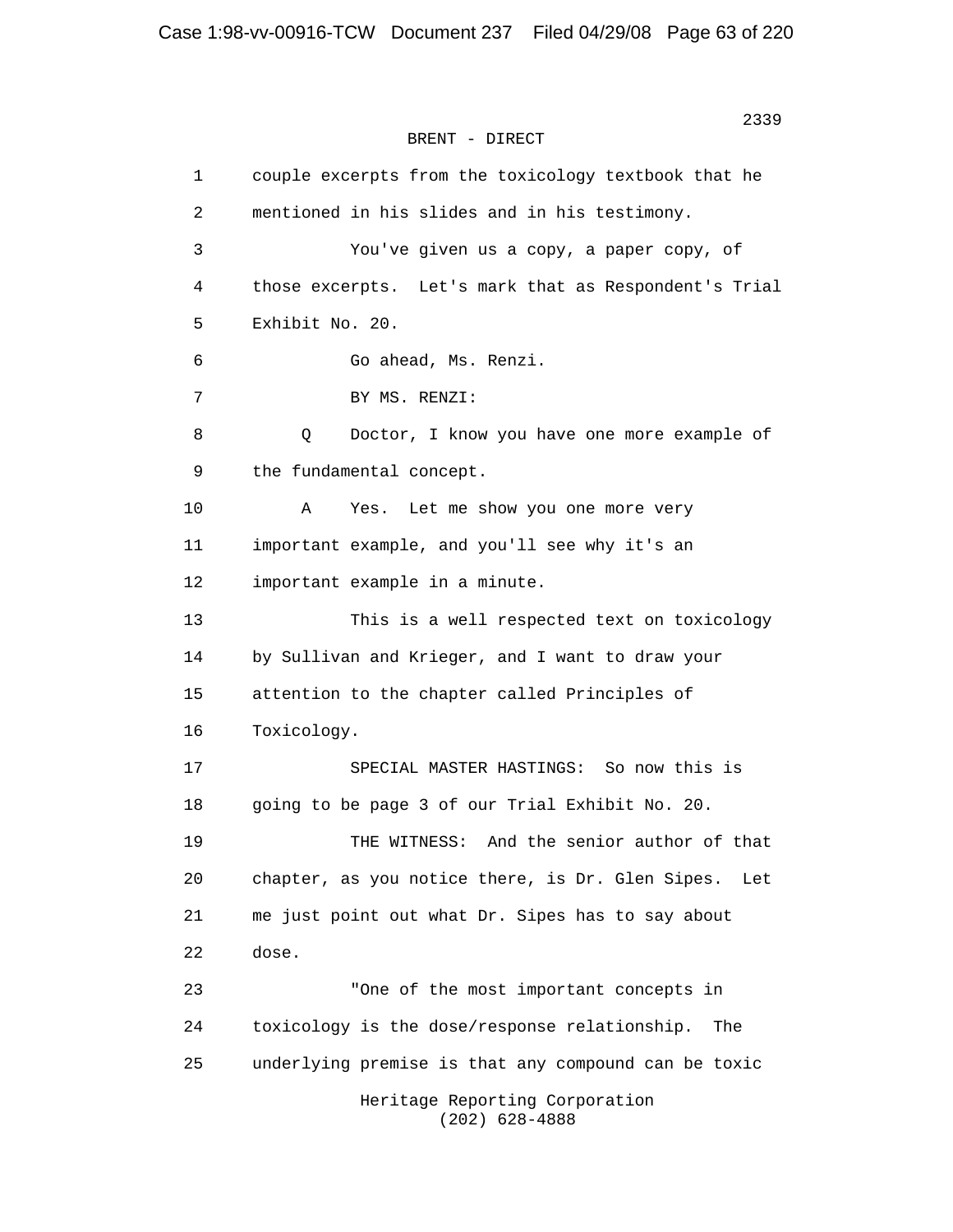| $\mathbf 1$ | if it is encountered in large enough doses. No matter    |
|-------------|----------------------------------------------------------|
| 2           | what the compound's potency or how little compound is    |
| 3           | necessary to produce an effect, its respected toxic      |
| 4           | dose threshold must be surpassed to produce toxicity."   |
| 5           | Now, that chapter was written, as you saw,               |
| 6           | by Glen Sipes. Glen Sipes is Professor of Medicine in    |
| 7           | the Department of Pharmacology at the University of      |
| 8           | Arizona, which is Dr. Aposhian's institution, and is     |
| $\mathsf 9$ | actually head of Pharmacology and Toxicology there.      |
| 10          | And, as a matter of fact, if you look at the             |
| 11          | Sullivan book, John Sullivan, the senior editor of the   |
| 12          | book, is a dean at the University of Arizona.            |
| 13          | BY MS. RENZI:                                            |
| 14          | To discuss more about those, Dr. Aposhian's<br>Q         |
| 15          | report contained several examples of mercury toxicity    |
| 16          | in humans, and I'd like to pull up Slide 24. We have     |
| 17          | a comparison chart.                                      |
| 18          | Can any comparison be drawn from these case              |
| 19          | reports about the toxicity of low doses of ethyl         |
| 20          | mercury in thimerosal-containing vaccines?               |
| 21          | No, clearly not. It's a very profound<br>Α<br>No.        |
| 22          | chart that I think makes the point clearly.<br>These are |
| 23          | the cases that were cited by Dr. Aposhian in his         |
| 24          | report where there was information about dose or         |
| 25          | It's basically three papers, Opitz,<br>exposure.         |
|             | Heritage Reporting Corporation                           |

(202) 628-4888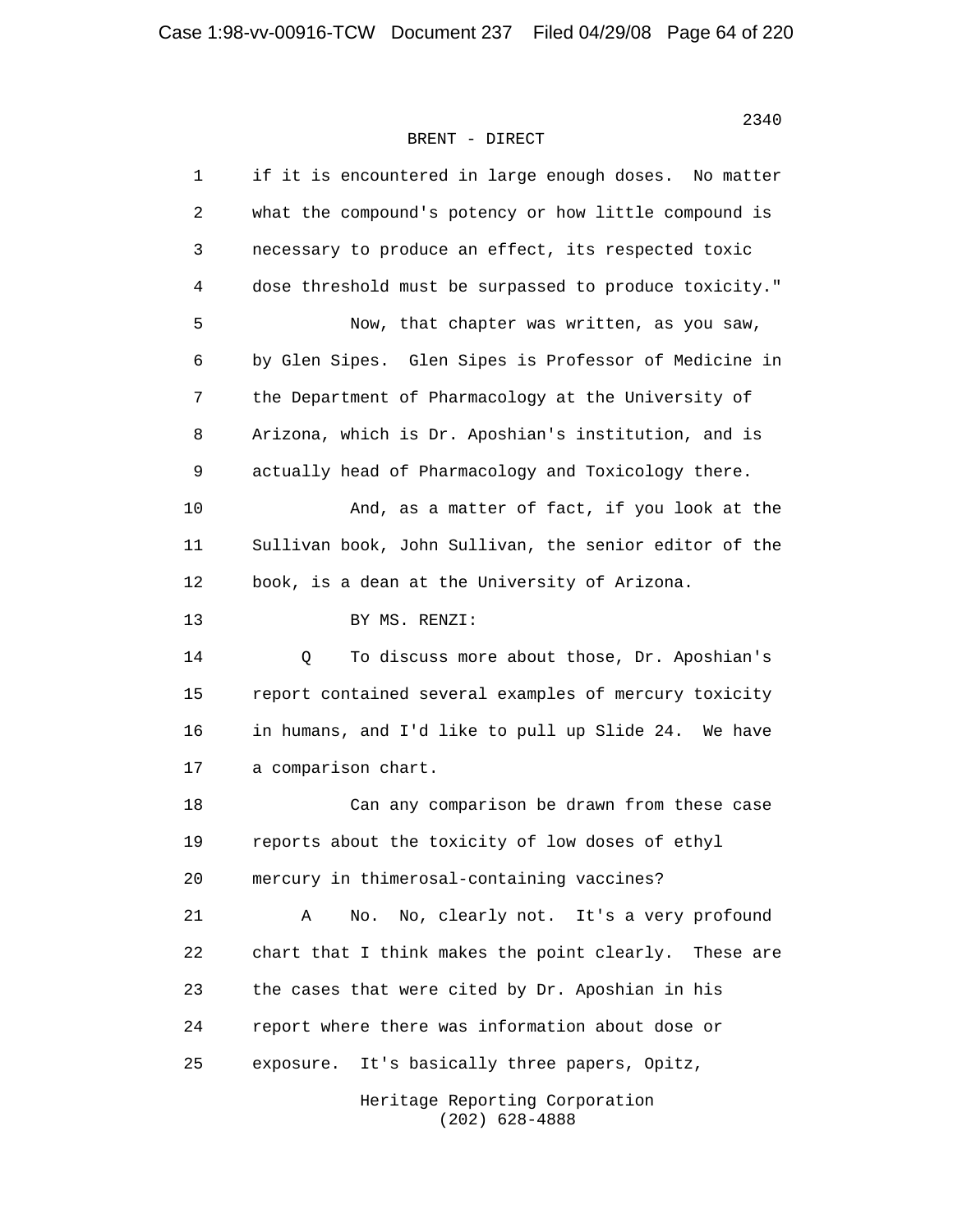1 Nierenberg and Fagan.

2 The Opitz paper, that was a totally 3 different kind of mercury. It dealt with elemental 4 mercury vapor, and, yes, there was toxicity. The 5 calculated blood level that this person has from that 6 exposure was almost 500,000 micrograms per liter. 7 Now, a typical blood level we see in the 8 United States is one, two, three, maybe five 9 micrograms per liter depending on how much seafood you 10 eat. It could be 10 if you're a big sushi eater. 11 This is almost 500,000 micrograms per liter, and it's 12 elemental mercury vapor. Clearly this has nothing to 13 do with very low dose exposures to thimerosal or ethyl 14 mercury. 15 The Nierenberg paper is a case report about

 16 the chemistry professor at Dartmouth, which I think 17 everybody here has heard about. She was using a very 18 scary form of mercury that has nothing to do with 19 anything in this case called dimethyl mercury, and her 20 dose was over a million micrograms of mercury. A 21 million micrograms. Look at her blood level. Almost 22 150,000 micrograms per liter.

 23 The next one that Dr. Aposhian cited was the 24 Fagan report where thimerosal at high concentrations 25 was repeatedly applied to an individual's what's

> Heritage Reporting Corporation (202) 628-4888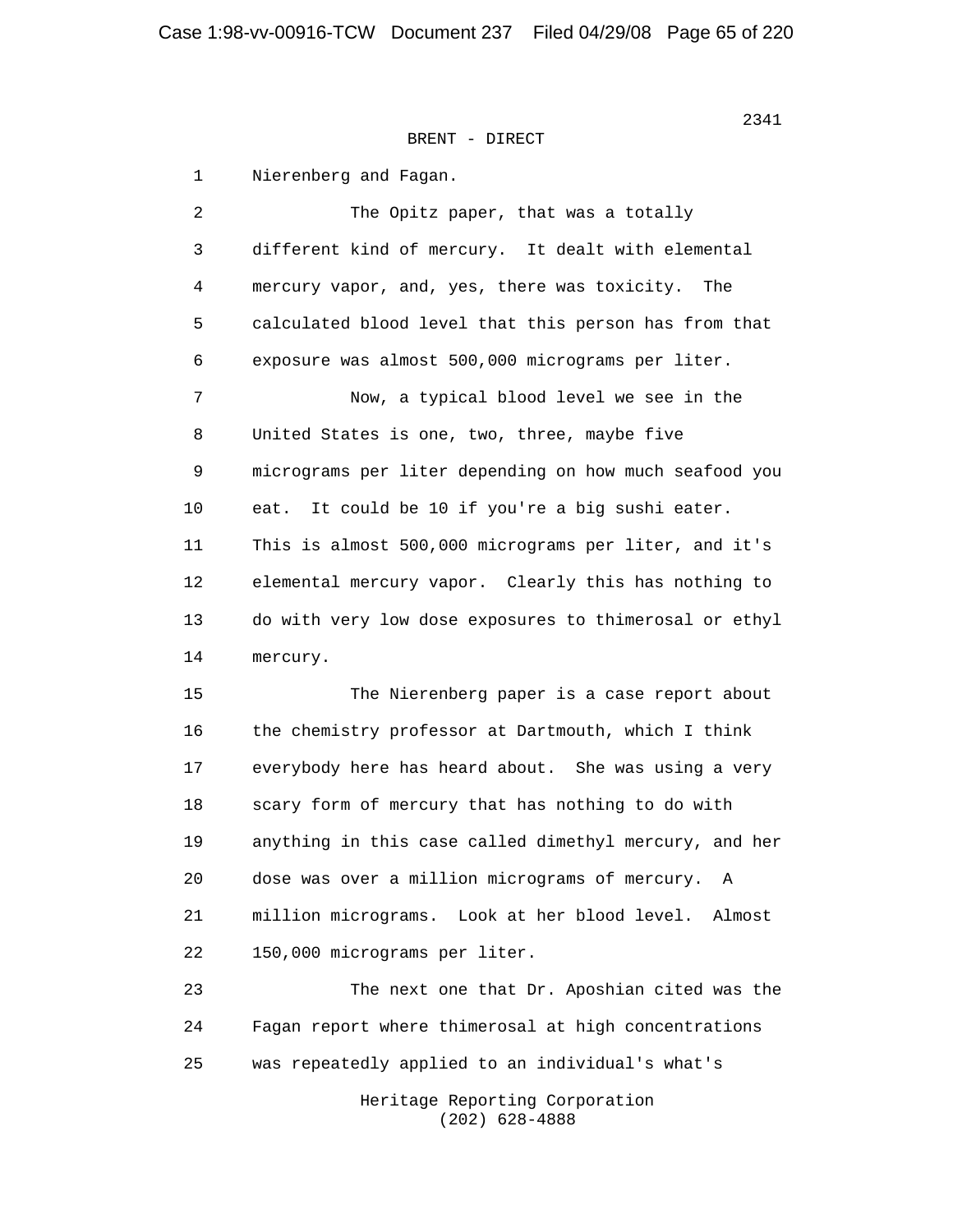| 1  | called amphalocele, part of the remnant of the         |
|----|--------------------------------------------------------|
| 2  | umbilical cord. We don't know the dose, but we know    |
| 3  | the blood level, which gives an assessment of those,   |
| 4  | and here too -- look at this -- over 1,000 micrograms  |
| 5  | per liter.                                             |
| 6  | Now, by contrast -- by contrast -- if we               |
| 7  | look at the Pichichero data on vaccination where       |
| 8  | individuals got up to 62.5 micrograms of mercury, this |
| 9  | gives blood levels in the one to 1.6 micrograms per    |
| 10 | liter range.                                           |
| 11 | Clearly here we're seeing that the dosage to           |
| 12 | cause these adverse effects are overwhelmingly higher  |
| 13 | than anything that can possibly occur related to       |
| 14 | vaccination.                                           |
| 15 | Q<br>Dr. Brent, what are the different species of      |
| 16 | mercury?                                               |
| 17 | There are certainly different species of<br>Α          |
| 18 | There are many different kinds of mercury,<br>mercury. |
| 19 | and it's important to remember that they are all       |
| 20 | toxicologically different.                             |
| 21 | Here we have another quote from that                   |
| 22 | Casarett & Doull book. It says, "No other metals       |
| 23 | better illustrate the diversity of effect caused by    |
| 24 | different chemical species than does mercury."<br>That |
| 25 | The different forms of mercury have very,<br>is true.  |
|    | Heritage Reporting Corporation                         |

(202) 628-4888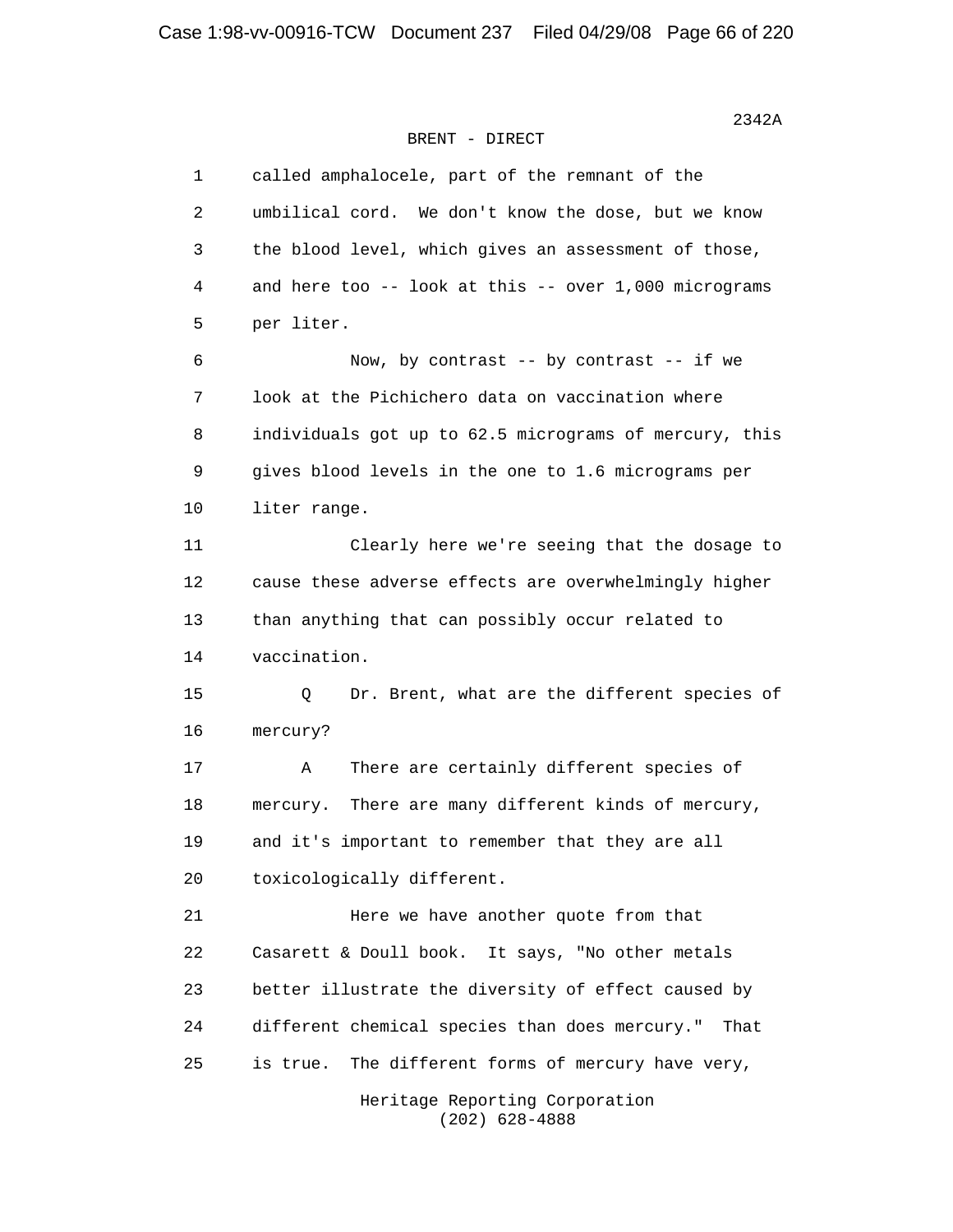```
BRENT - DIRECT
```
 1 very different chemicals. 2 In fact, I think there's already been 3 testimony by Dr. Aposhian in that regard as well. I 4 believe he agreed with that. 5 Q And which type of mercury exposure has been 6 the most extensively studied by scientists? 7 A It depends on the timeframe that you're 8 talking about. In the past it was probably mercury 9 vapor and organic mercury because of industrial 10 exposures. More recently it's probably been methyl 11 mercury. 12 Q And why is that? 13 A The reason for that is because of the fact 14 that we all get significant exposures to methyl 15 mercury via our diet through seafood. As physicians 16 we're always telling our patients back off on the red 17 meat, eat more seafood, and yet seafood is the source 18 of methyl mercury. 19 So it's important to remember that when we 20 talk about mercury compounds they're all different. 21 There is the organic. We divide them into two major 22 categories, the organic and the inorganic. The 23 inorganic can be mercury vapor or mercury salts. 24 There are a number of different organic 25 mercuries. One of them is methyl mercury, which is Heritage Reporting Corporation (202) 628-4888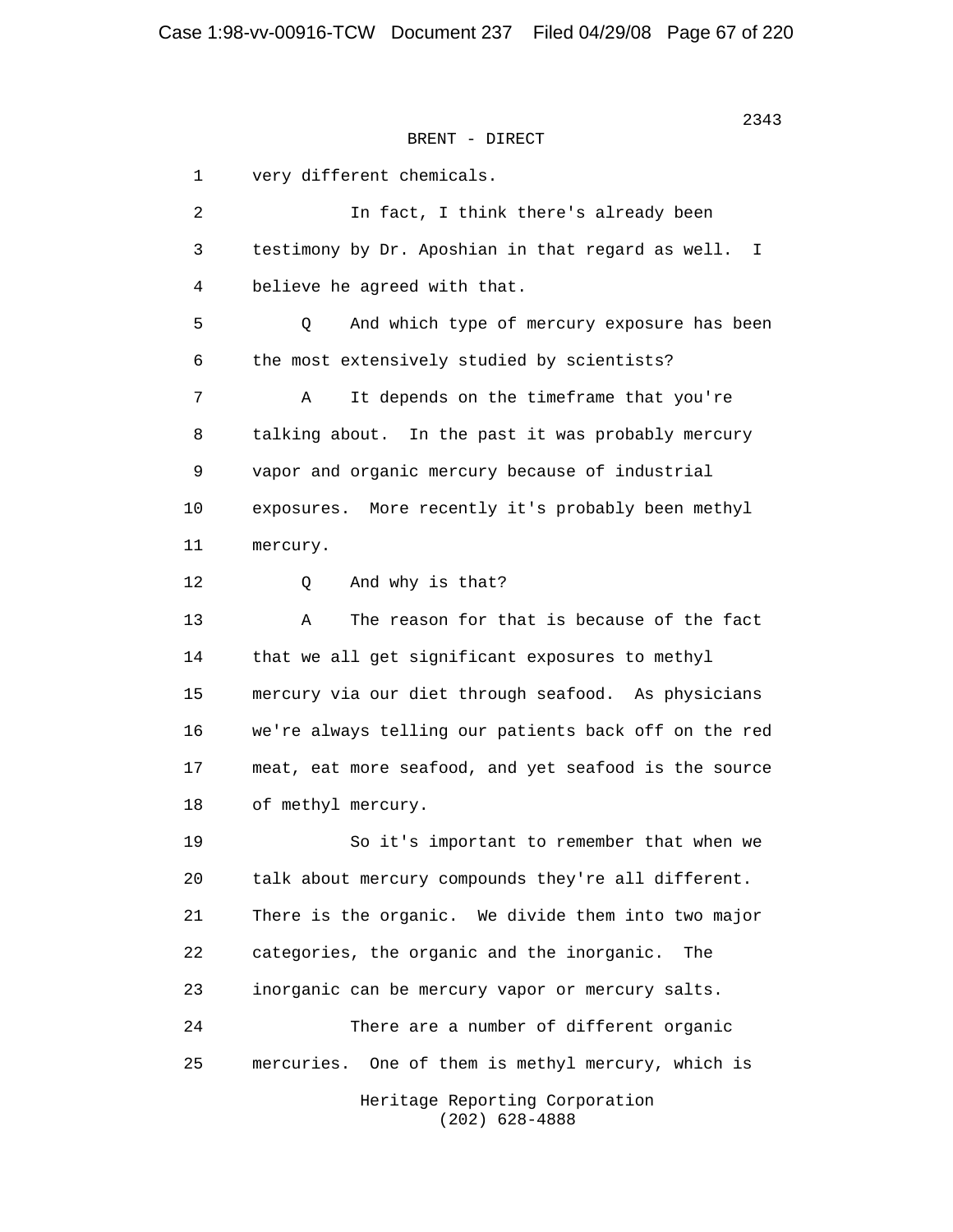| 1              | the kind that you'd find in seafood, and I think there  |
|----------------|---------------------------------------------------------|
| $\overline{2}$ | has been some discussion here about Minamata disease    |
| 3              | where the fish in Minamata Bay in Japan became highly   |
| 4              | contaminated because of industrial release, became      |
| 5              | highly contaminated with methyl mercury.                |
| 6              | The individuals that were eating off those              |
| 7              | fish -- there were lots of fishermen families -- got    |
| 8              | very, very high doses of methyl mercury, and that       |
| 9              | caused the condition called Minamata's disease.<br>It   |
| 10             | primarily affected individuals who were in utero at     |
| 11             | the time of the exposure. That's methyl mercury.        |
| 12             | It's very important to remember that methyl             |
| 13             | mercury is a different compound from ethyl mercury,     |
| 14             | and here you see an example of the significance of the  |
| 15             | difference between methyl mercury and ethyl mercury.    |
| 16             | Why is methyl mercury called methyl mercury?            |
| 17             | Let me point this out. Here you see the structure of    |
| 18             | methyl mercury, and it is a carbon and three            |
| 19             | hydrogens, and that is what we refer to chemically as   |
| 20             | a methyl group, so it is a methyl group attached to a   |
| 21             | mercury atom, so it is methyl mercury.                  |
| 22             | On the other hand, where we have a carbon               |
| 23             | and three hydrogens and then a carbon and two           |
| 24             | hydrogens, that's what we call an ethyl group.<br>So we |
| 25             | have an ethyl group attached to a mercury atom.<br>That |
|                | Heritage Reporting Corporation                          |

(202) 628-4888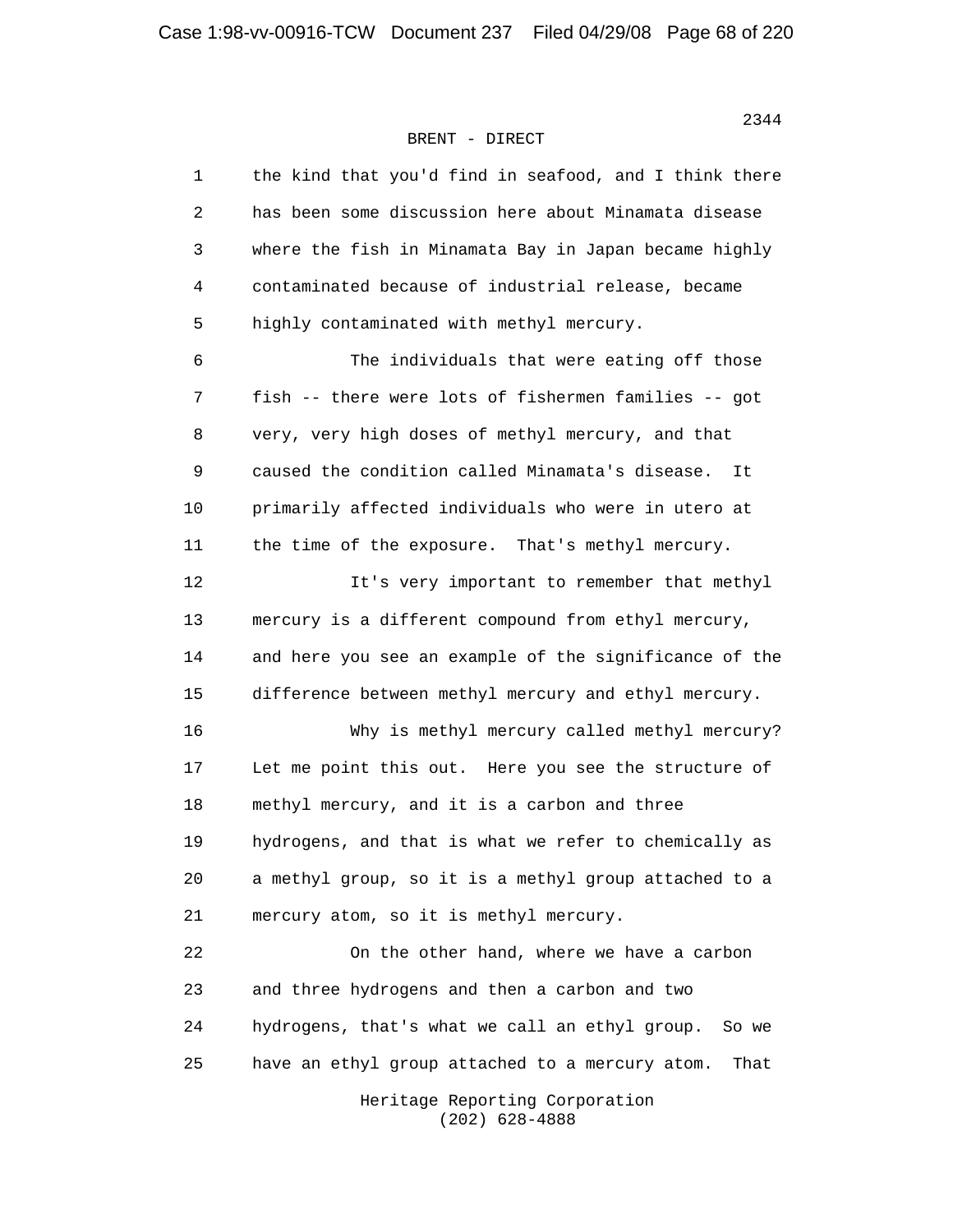| $\mathbf 1$ | is what we call ethyl mercury. This can have           |
|-------------|--------------------------------------------------------|
| 2           | unbelievable consequences in terms of the differences  |
| 3           | in the properties of the compound.                     |
| 4           | Let me show you an example that is virtually           |
| 5           | identical. Here we see a methyl group, just like a     |
| 6           | methyl mercury. A methyl group attached to an oxygen   |
| 7           | hydrogen group. An oxygen hydrogen group is an         |
| 8           | alcohol group, so this is methyl alcohol.              |
| 9           | Here we see an ethyl group attached to an              |
| 10          | alcohol group, so this is ethyl alcohol. Ethyl         |
| 11          | alcohol is what is in spirits. Ethyl alcohol is what   |
| 12          | is in beer or wine. Ethyl alcohol is probably what     |
| 13          | everybody is going to go drink at the end of the day   |
| 14          | today.                                                 |
| 15          | Methyl alcohol, on the other hand, instead             |
| 16          | of having an ethyl group and just having a methyl      |
| 17          | group, it is also referred to as methanol or wood      |
| 18          | alcohol, which is one of the more dangerous substances |
| 19          | known to mankind. Just small sips of methanol can      |
| 20          | kill you, and for those people who survive the serious |
| 21          | illness that you get from methanol, they will almost   |
| 22          | uniformly end up blind.                                |
| 23          | You can see here that there is a huge                  |
| 24          | difference between a methyl group and an ethyl group   |
| 25          | when it's attached to a molecule.                      |
|             | Heritage Reporting Corporation<br>$(202)$ 628-4888     |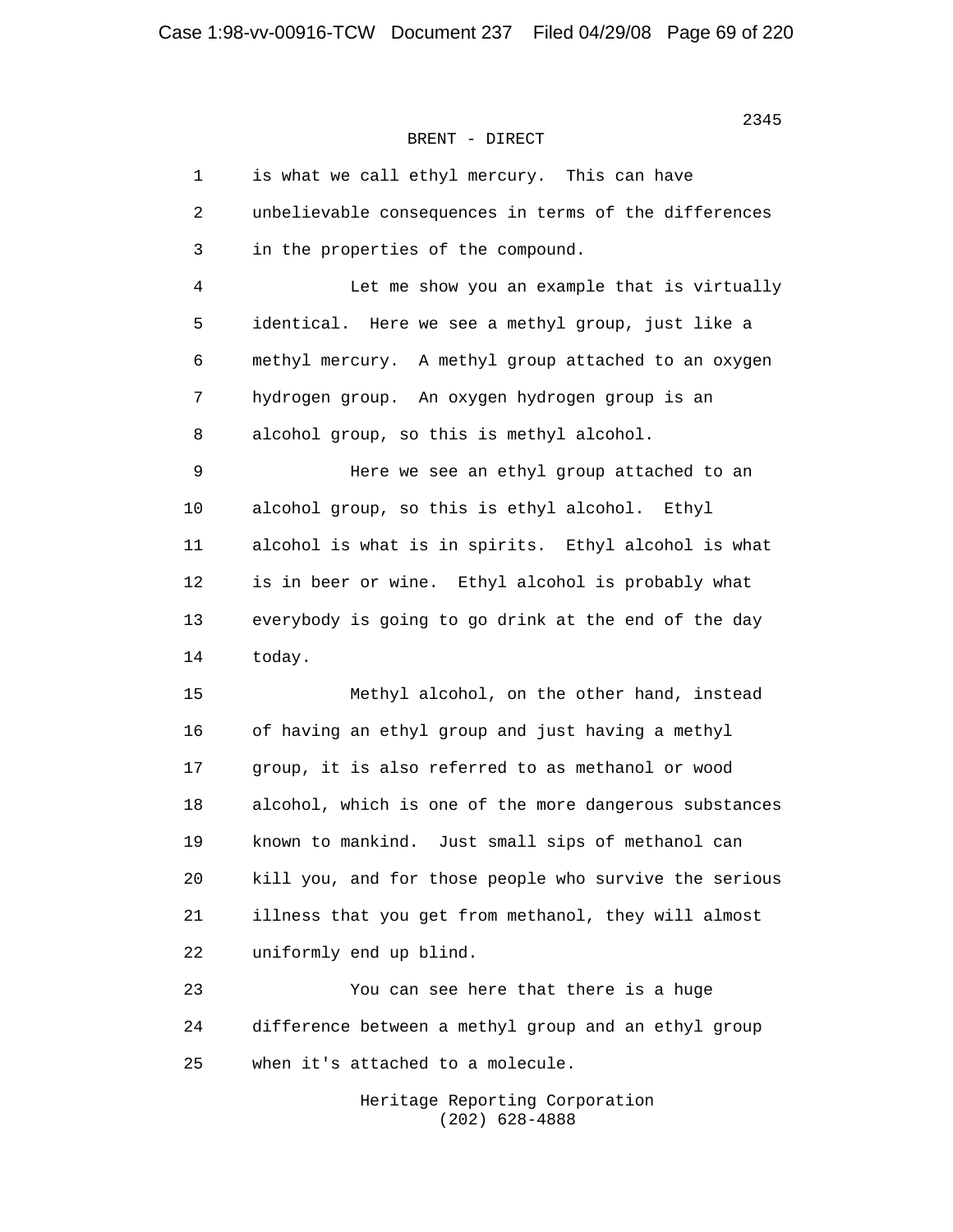2346 BRENT - DIRECT 1 SPECIAL MASTER HASTINGS: And he was just 2 looking at Slide No. 27. Go ahead. 3 BY MS. RENZI: 4 Q So is it scientifically valid then to use 5 the toxicological properties of methyl mercury 6 exposure to determine what the effects of ethyl 7 mercury exposure will be? 8 A Of course not. 9 Q I'd like to turn now to reference dose. Up 10 on the screen we're going to show Dr. Aposhian's slide 11 that showed how the doses of mercury that Michelle 12 Cedillo received through her thimerosal-containing 13 vaccines relate to the Environmental Protection 14 Agency's reference dose for methyl mercury. 15 SPECIAL MASTER HASTINGS: Was that Slide 39? 16 MS. RENZI: No. Actually it's not a slide. 17 SPECIAL MASTER HASTINGS: Okay. No? 18 MS. RENZI: It's Petitioners' Trial Exhibit 19 1, page 39. It's Dr. Aposhian's slide presentation at 20 page 39. 21 SPECIAL MASTER HASTINGS: Okay. 22 BY MS. RENZI: 23 Q What is a reference dose? 24 A Okay. A reference dose is, if you'd go to 25 the next slide -- Heritage Reporting Corporation

(202) 628-4888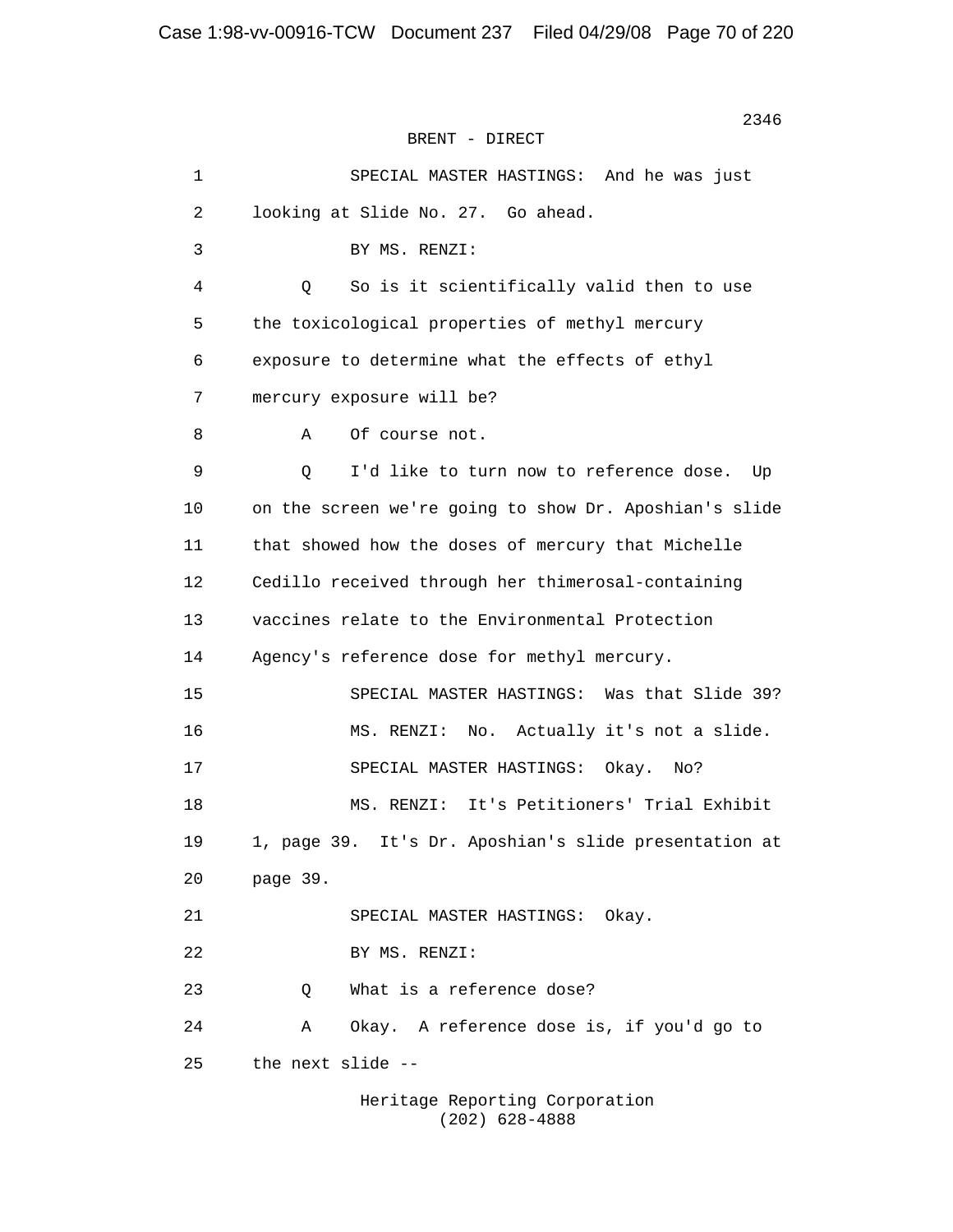1 Q Let's go to Slide 28. 2 A Yes. A reference dose is a concept used by 3 the Environmental Protection Agency, the U.S. EPA, and 4 what it is is a designation for that dose of a 5 substance when averaged over a lifetime of use would 6 not be expected to cause an adverse effect, would be 7 safe. 8 Now, it's important to remember that there 9 is no reference dose for thimerosal, and there is no 10 reference dose for ethyl mercury. What we just saw 11 shown on Dr. Aposhian's slide, which he took the 12 reference to those from methyl mercury and applied it 13 to ethyl mercury. That can't be done. They are 14 different compounds. 15 There's no scientific basis for applying one 16 reference dose for one compound to a dose of a 17 different compound, although I should point out that 18 even if we accept the reference dose -- remember, the 19 reference dose, it's not a dose you can't ever exceed 20 on any given day. I mean, we could easily exceed it 21 every time we have a seafood meal. It is just over a 22 lifetime. It's just an average dose over a lifetime. 23 If you were to figure out Michelle Cedillo's 24 mercury exposure, unless she had some other unusual 25 exposures from other sources she would be under the Heritage Reporting Corporation (202) 628-4888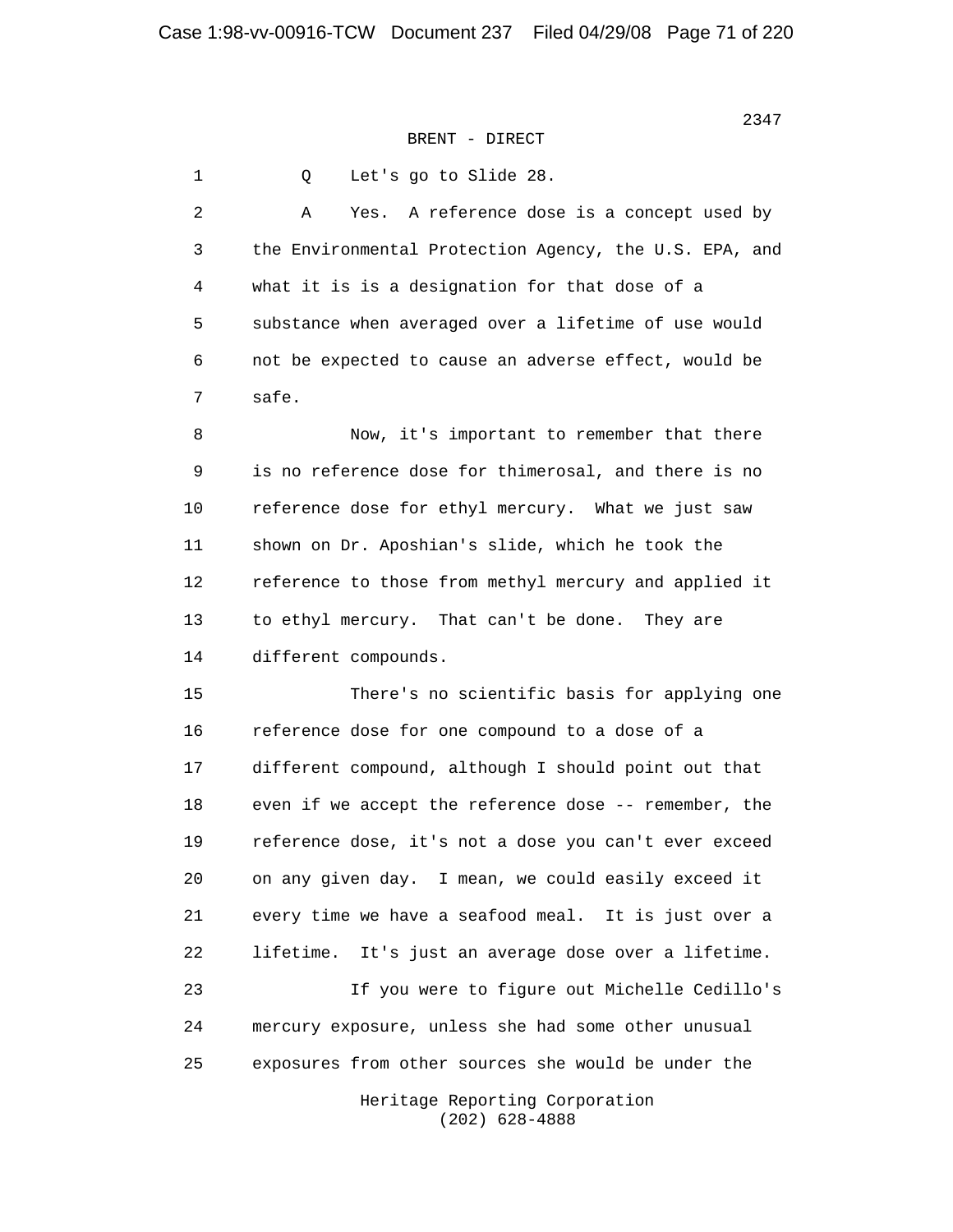| 1  | reference dose even at this point in her life.         |
|----|--------------------------------------------------------|
| 2  | A reference dose is not a threshold amount<br>Q        |
| 3  | above which toxicity will occur. Is that correct?      |
| 4  | No, it is clearly not a threshold amount<br>Α          |
| 5  | above which toxicity occurs. There is a big            |
| 6  | difference between the reference dose and the dose in  |
| 7  | which toxicity will occur, as I'll show you in a       |
| 8  | minute.                                                |
| 9  | It's also important to remember that Dr.               |
| 10 | Aposhian, when you talk about the EPA reference dose   |
| 11 | for methyl mercury, there are other agencies that have |
| 12 | reference dose like the FDA and the Centers for        |
| 13 | Disease Control, and really those don't get exceeded   |
| 14 | by vaccinations. It's very rare for that to happen.    |
| 15 | But, it's important to remember that you               |
| 16 | cannot apply the reference dose as a daily limit. It   |
| 17 | is an average over a lifetime. You have expected       |
| 18 | exceedences over the course of days.                   |
| 19 | What was the basis for the EPA's reference<br>Q        |
| 20 | dose regarding methyl mercury? We're on Slide 30.      |
| 21 | The EPA's reference dose for methyl mercury<br>Α       |
| 22 | is based on events that happened initially in Iraq a   |
| 23 | number of years ago when there was methyl mercury      |
| 24 | contamination of grain that people ate.                |
| 25 | And then there was data from the Faroe                 |
|    | Heritage Reporting Corporation                         |

(202) 628-4888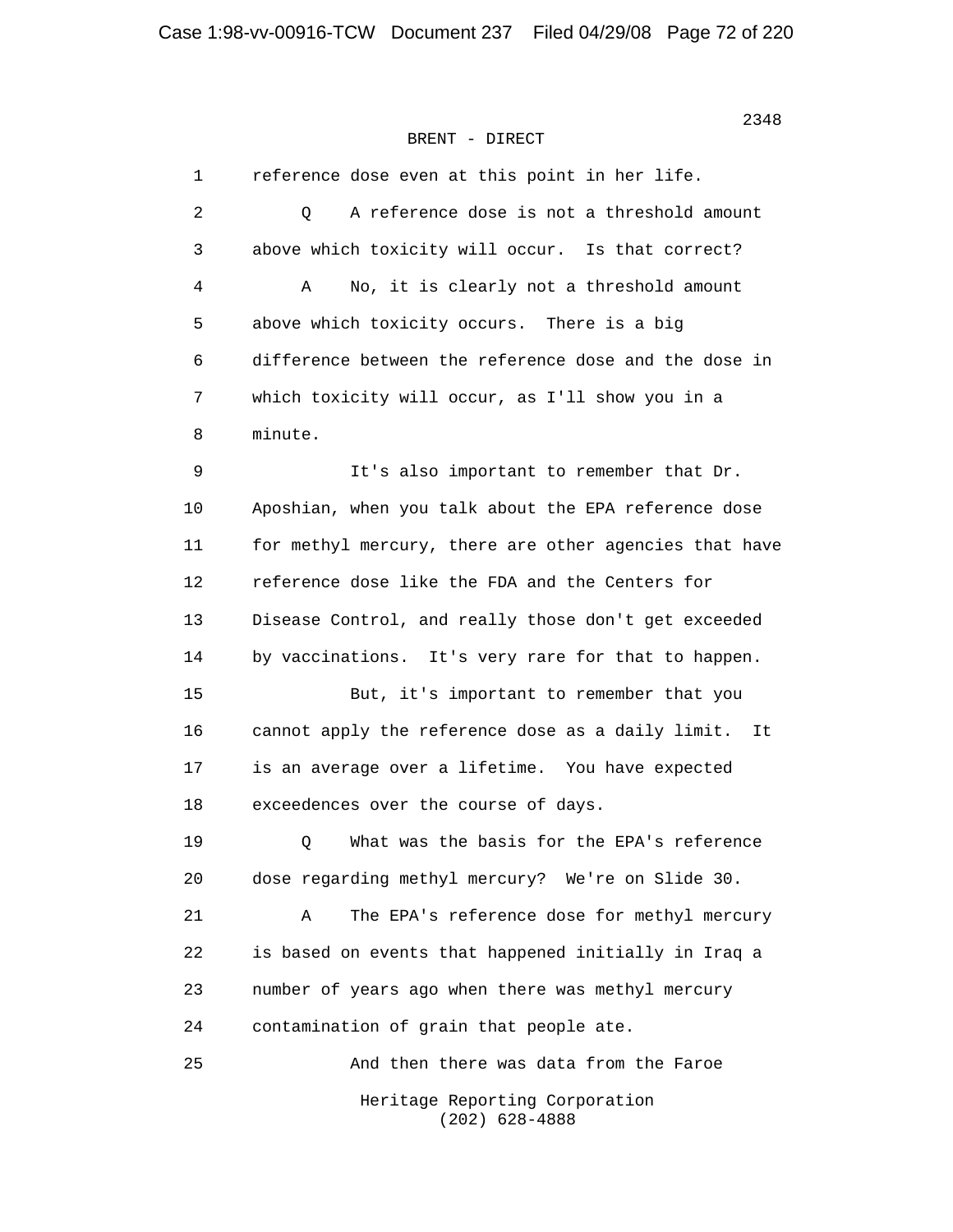| 1  | Islands which more updated our database with regard to  |
|----|---------------------------------------------------------|
| 2  | methyl mercury and was used in the reference dose       |
| 3  | analysis. It dealt with prenatal exposure.<br>It was    |
| 4  | based on prenatal exposure to methyl mercury and        |
| 5  | effects that were found related to prenatal exposure.   |
| 6  | Now, it's important to remember. Reference              |
| 7  | dose has nothing to do with risk of autism or ASD or    |
| 8  | immunosuppression. None of that is implicit in the      |
| 9  | reference dose.                                         |
| 10 | What the reference dose is based on, and now            |
| 11 | they use the Faroe Islands study. What the reference    |
| 12 | dose is based on is looking at prenatal exposure and    |
| 13 | then as you follow children out in time they are        |
| 14 | clinically normal children, but if you do sensitive     |
| 15 | testing on them you can find subtle subclinical         |
| 16 | deficits based in learning memory and language in       |
| 17 | children who are otherwise clinically normal.<br>That's |
| 18 | the basis for the reference dose.                       |
| 19 | Now, it's important to remember. You had                |
| 20 | asked the question, Mr. Renzi, about whether exceeding  |
| 21 | the reference dose means there's a threshold for        |
| 22 | toxicity. It's important to remember it's clearly not   |
| 23 | because the technique used by the EPA to determine      |
| 24 | this reference dose is called benchmark method.         |
| 25 | What they do is they look at the population.            |
|    | Heritage Reporting Corporation<br>$(202)$ 628-4888      |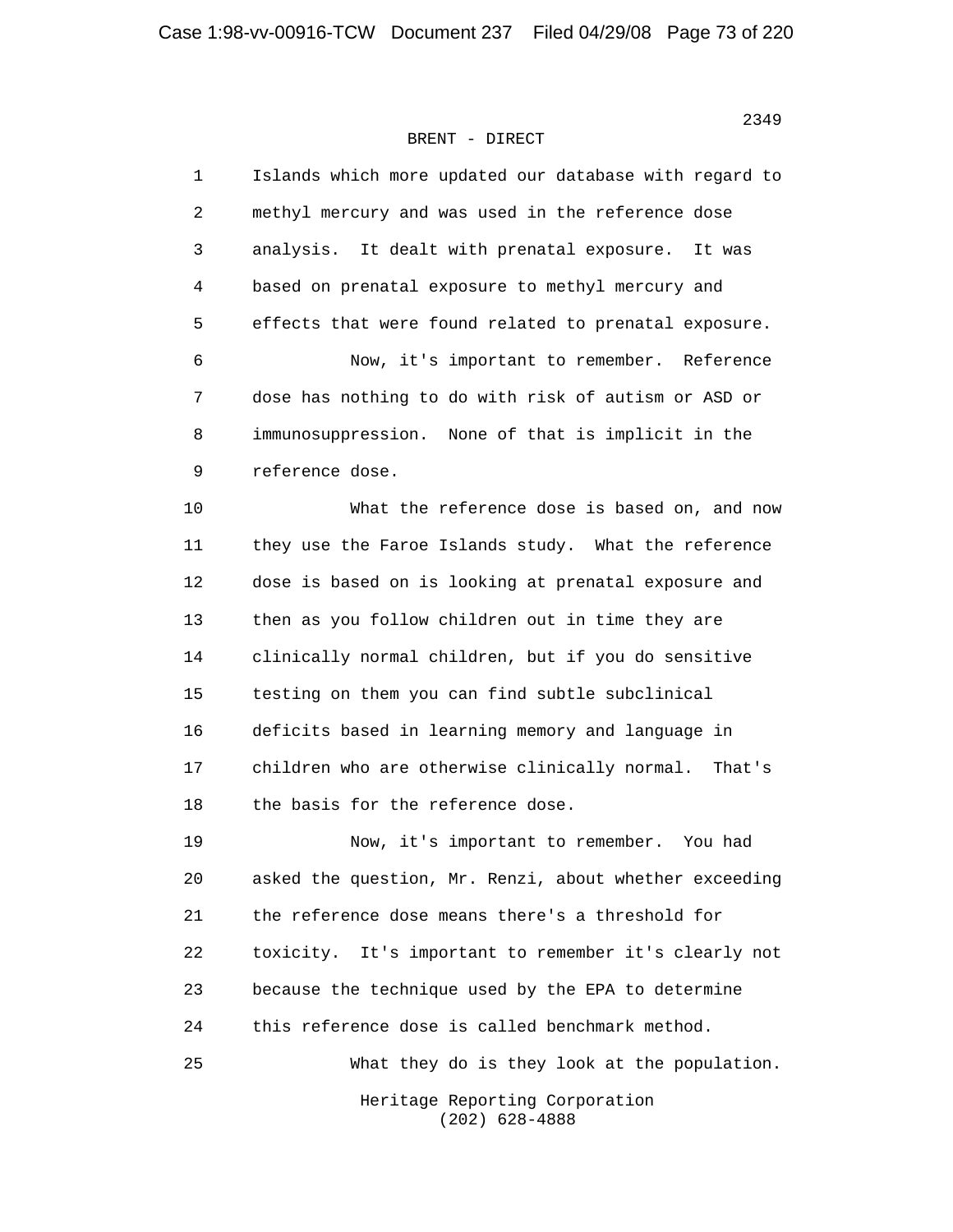| $\mathbf{1}$ | They look at the effects of the population and through |
|--------------|--------------------------------------------------------|
| 2            | the benchmark method come to a conclusion about dose   |
| 3            | that is very, very unlikely to affect anybody in that  |
| 4            | population.                                            |
| 5            | They take that dose, and then they take just           |
| 6            | a safety back just to be on the safe side. Of course,  |
| 7            | that's EPA's job. Just to be on the safe side we'll    |
| 8            | drop it down another tenfold below that, and that's    |
| $\mathsf 9$  | where the reference dose comes in, so there's a big    |
| 10           | safety margin implicit in the reference dose.          |
| 11           | So if we go back to Dr. Aposhian's chart,<br>Q         |
| 12           | and I think you've already said this. Would the        |
| 13           | amount of mercury contained in Michelle Cedillo's      |
| 14           | thimerosal-containing vaccines cause her to exceed the |
| 15           | EPA reference dose?                                    |
| 16           | Α<br>Well, as you can see on individual days,          |
| 17           | yes, she has exceeded the reference dose. In fact,     |
| 18           | over the period of time that she was being vaccinated  |
| 19           | she exceeded the reference dose.                       |
| 20           | If you go out, however -- remember, this is            |
| 21           | something you average over a lifetime. If you go out   |
| 22           | over a period of time you find that, no, she would no  |
| 23           | longer be over the reference dose.                     |
| 24           | Once again, remember the reference dose                |
| 25           | isn't even about the ethyl mercury or the thimerosal   |
|              | Heritage Reporting Corporation<br>$(202)$ 628-4888     |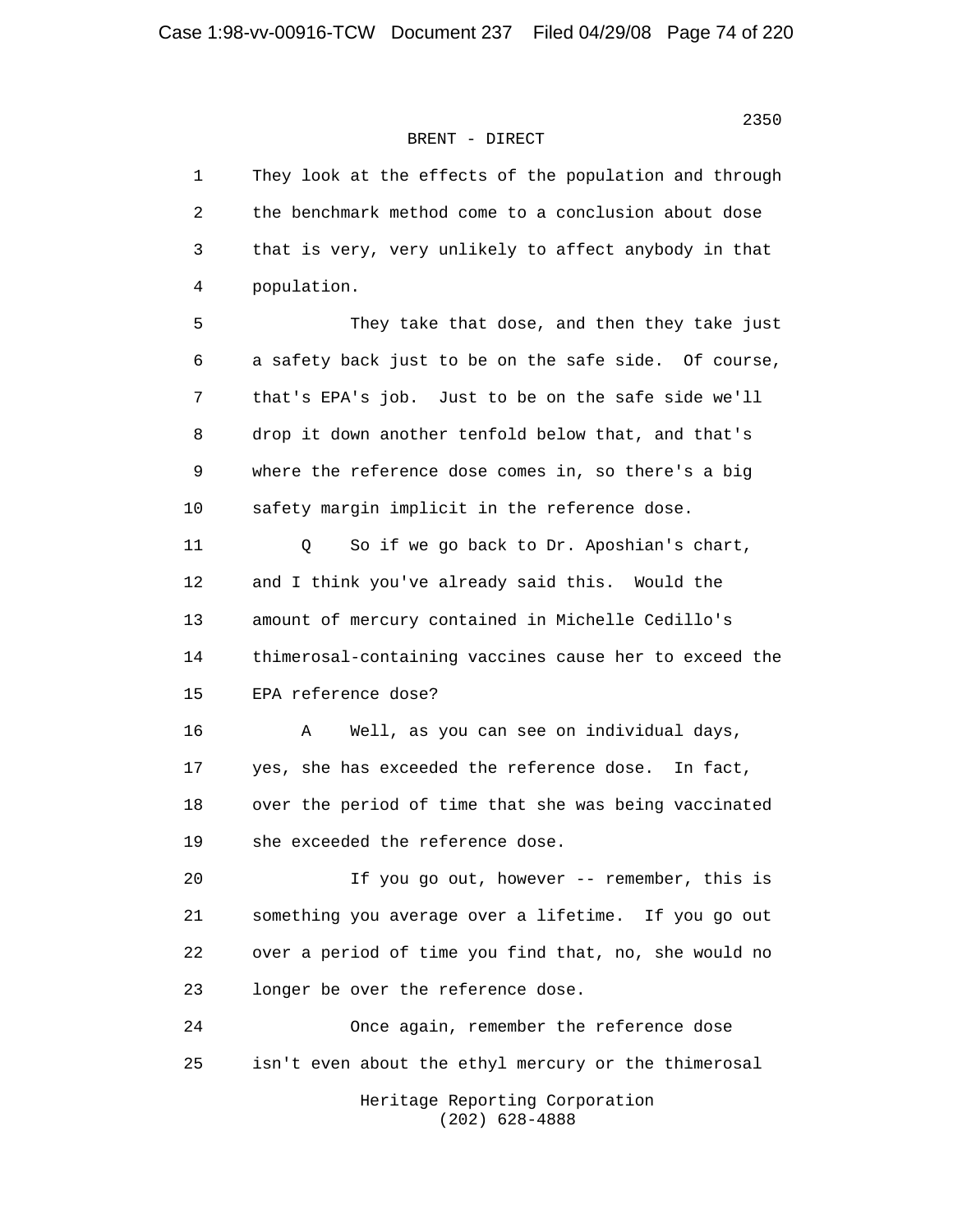```
 2351
BRENT - DIRECT
```
 1 from vaccines. It's about methyl mercury, so it's not 2 even applicable. It's not even applicable in this 3 instance. 4 Q Dr. Aposhian stated in his testimony that 5 autistic children have a mercury efflux disorder. Are 6 you familiar with the term mercury efflux? 7 A I've heard the term. 8 Q What is it? We'll look at Slide 31. 9 A Well, it's this hypothetical disorder that 10 is based on the belief that children with ASD somehow 11 cannot properly excrete mercury and hence become 12 mercury toxic. They have adverse effects of mercury. 13 This efflux disorder hypothesis is really 14 based on two studies. It's based on a study of Amy 15 Holmes, and it's based on a study of Bradstreet and 16 the Geiers. 17 This study I know was discussed here. It's 18 important to note that much better studies from other 19 investigators could not replicate the results of 20 either the Holmes study or the Bradstreet/Geier study. 21 Q Could we go over the Holmes study, please? 22 We'll start with Slide 32. 23 A Okay. 24 Q If you could describe that study, please? 25 A What the Holmes study purported to do was to Heritage Reporting Corporation (202) 628-4888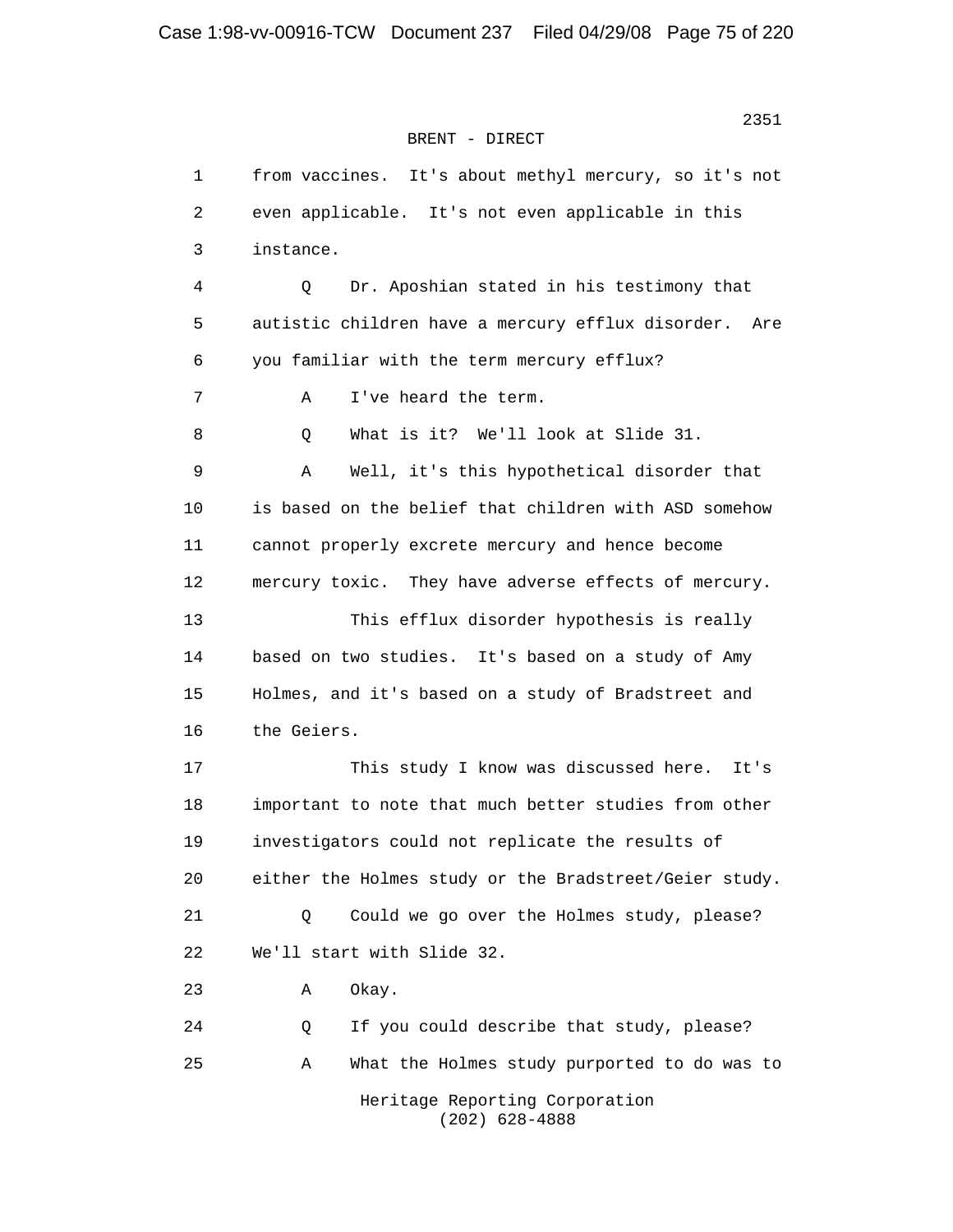|    | 1 | measure hair levels of mercury in autistics and        |
|----|---|--------------------------------------------------------|
|    | 2 | compare them to normal controls.                       |
|    | 3 | Here you see the data summarized. If you               |
|    | 4 | look at the autistics, the hair levels were reported   |
|    | 5 | out at about 0.47 parts per million. If you look at    |
|    | 6 | the normal control, the hair levels averaged about 3.6 |
|    | 7 | parts per million.                                     |
|    | 8 | They therefore saw this difference and                 |
|    | 9 | concluded, and this is the conclusion of their paper,  |
| 10 |   | hair excretion patterns among autistic infants were    |
| 11 |   | significantly reduced relative to control.             |
| 12 |   | Now, if you look at this data you're                   |
| 13 |   | immediately struck by the fact that something must be  |
| 14 |   | very, very wrong here because there's a very           |
| 15 |   | excellent, huge study, a United States Government      |
| 16 |   | funded study called the NHANES study, National Health  |
| 17 |   | and Nutrition Exposure Survey, and what the NHANES     |
| 18 |   | study did was went out and surveyed randomly many      |
| 19 |   | people in the U.S. population, and among things that   |
| 20 |   | they looked at were hair levels of mercury.            |
| 21 |   | If you look at what you expect from the                |
| 22 |   | NHANES study of hair levels of mercury in the U.S.     |
| 23 |   | population in children, you see that the average is    |
| 24 |   | about 0.22 parts per million, remarkably close to what |
| 25 |   | was reported in the Holmes study for the autistics.    |
|    |   |                                                        |

 Heritage Reporting Corporation (202) 628-4888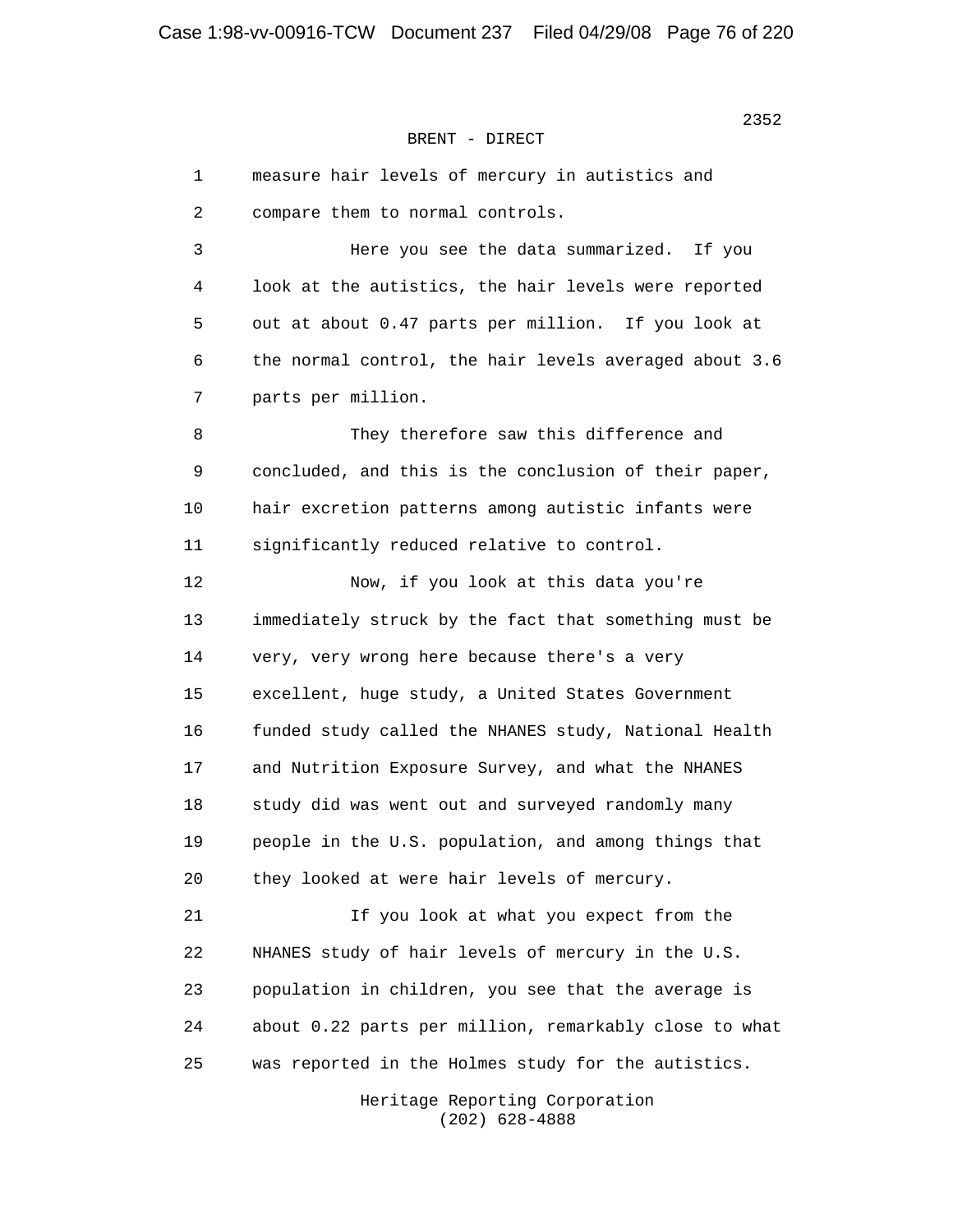| $\mathbf 1$ | But if you look at the normal control, they             |
|-------------|---------------------------------------------------------|
| 2           | have very, very, very elevated hair levels.<br>This     |
| 3           | suggests that there is something clearly wrong with     |
| 4           | this data in that their controls are so highly          |
| 5           | nonrepresentative of the general population in the      |
| 6           | United States, and that's what you would think the      |
| 7           | controls would be.                                      |
| 8           | Does this study provide a reliable<br>Q                 |
| 9           | scientific basis to conclude that autistic children     |
| 10          | are not able to excrete mercury?                        |
| 11          | No, it doesn't for a number of reasons.<br>Α            |
| 12          | Number one, the data doesn't make any sense. The data   |
| 13          | clearly had a problem that has not been addressed in    |
| 14          | the study: Why the autistics have normal hair levels    |
| 15          | and the controls have so very elevated hair levels.     |
| 16          | Number two, this study studies hair.<br>Hair            |
| 17          | is not a significant excretory organ for mercury.<br>We |
| 18          | don't get rid of our mercury through our hair.<br>There |
| 19          | is some mercury that goes out in the hair, but that's   |
| 20          | an insignificant mode of excretion.                     |
| 21          | And what is hair a measure of? If you were<br>Q         |
| 22          | to measure the mercury in hair, what is it a measure    |
| 23          | of?                                                     |
| 24          | It's a reflection of blood levels. So this<br>Α         |
| 25          | suggests if this data were true, which obviously        |
|             | Heritage Reporting Corporation                          |

 $(202)$  628-4888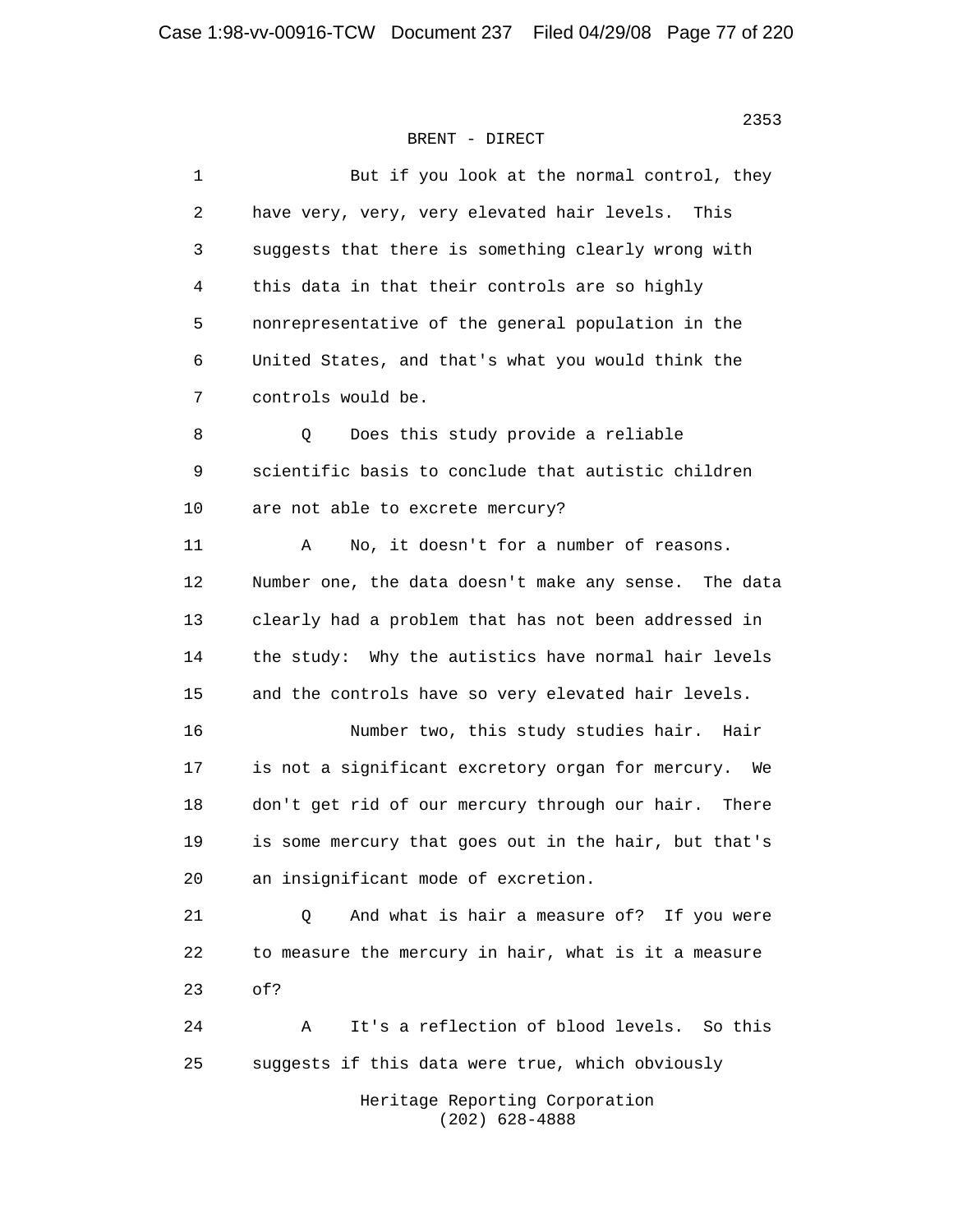| 1  | there's an unaddressed problem with this data, that    |
|----|--------------------------------------------------------|
| 2  | the autistics have lower blood levels than the         |
| 3  | controls, but then again the controls have such        |
| 4  | numbers you really can't reach any conclusions about   |
| 5  | that.                                                  |
| 6  | You stated earlier that this Holmes study<br>Q         |
| 7  | has never been replicated. Is that correct?            |
| 8  | Well, people have tried.<br>Α                          |
| 9  | And we're now on Slide 33.<br>Q                        |
| 10 | There have been two subsequent studies that<br>Α       |
| 11 | have shown no difference in hair mercury levels        |
| 12 | between autistics and controls. Actually there's been  |
| 13 | three, but one of them has not been published yet.     |
| 14 | Kern studied a number of cases of autism or            |
| 15 | ASD with controls and found that there was no          |
| 16 | significant difference in the hair levels between the  |
| 17 | two.                                                   |
| 18 | Ip from Taiwan did a similar study with 82             |
| 19 | cases and 55 controls and once again demonstrated that |
| 20 | there was no significant difference.                   |
| 21 | So it appears that the Holmes study,                   |
| 22 | probably because of the very unusual data that it had  |
| 23 | in it, cannot be replicated.                           |
| 24 | Dr. Aposhian also relied in his testimony on<br>Q      |
| 25 | an MIT study, which I believe is the Hu study, H-U.    |
|    | Heritage Reporting Corporation                         |

(202) 628-4888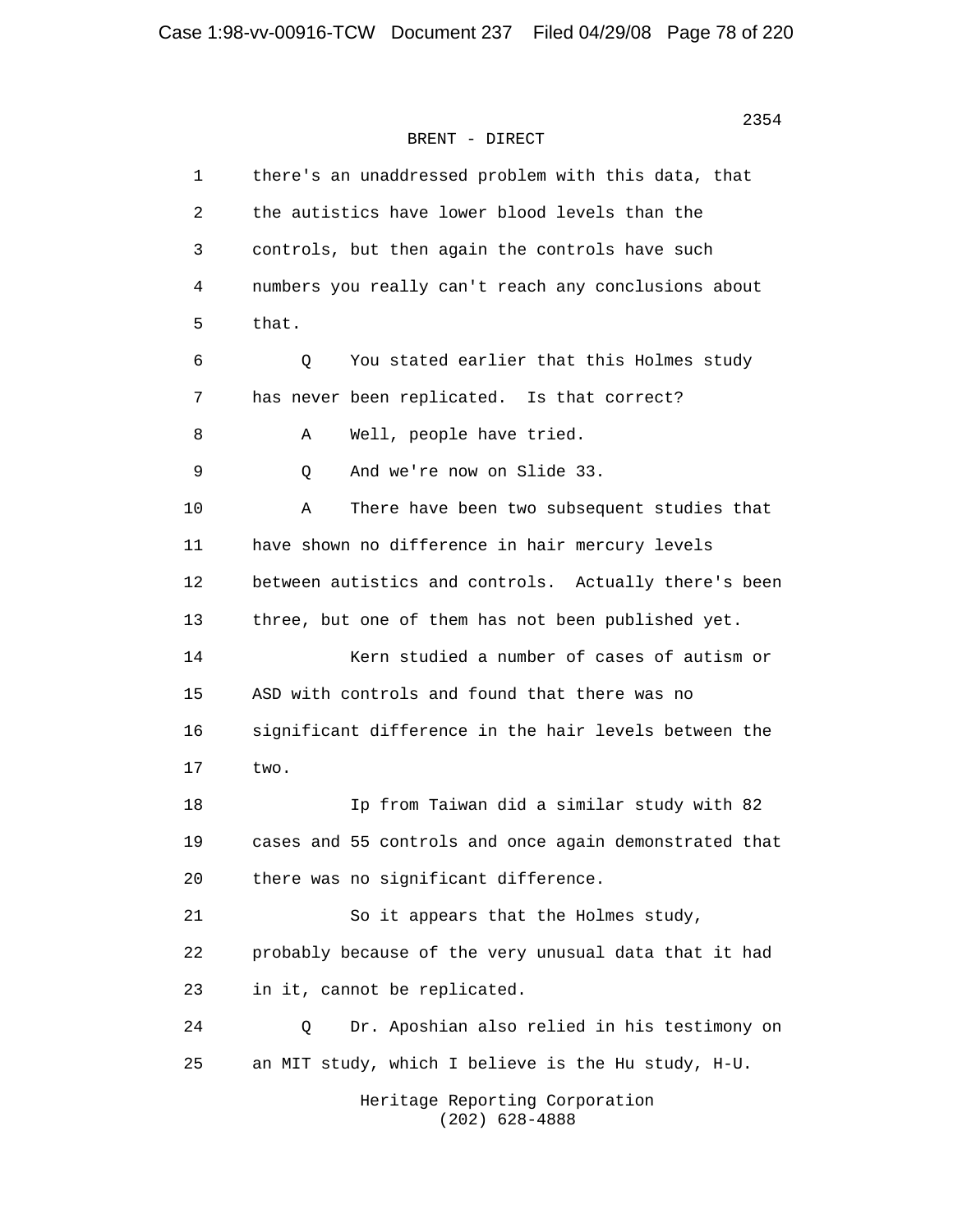2355 **2355** BRENT - DIRECT

 1 A Yes. 2 Q We filed this as Respondent's Exhibit L, Tab 3 27, and we'll discuss it at Slide 34. Could you 4 describe the Hu study? 5 A Sure. I was sitting here as this was 6 described as the study that verifies that the Holmes 7 study was right. Basically it was a study from MIT 8 from an analytical laboratory where they reported hair 9 mercury concentrations in three people that had 10 autistic spectrum disorder. 11 Now, two of those individuals were 12 undergoing what they called having been "under 13 treatment for heavy metal detoxification." That 14 usually means no seafood, probably a chelating agent. 15 Lo and behold, these two individuals had low mercury 16 levels. 17 There was a third individual, an autistic 18 individual, who was not undergoing detoxification, and 19 his hair mercury concentration was 0.4 parts per 20 million, exactly what you'd expect from the general 21 population. 22 0 So this study is not a reliable scientific 23 basis to conclude that autistics cannot excrete 24 mercury? 25 A No, of course not. Heritage Reporting Corporation

(202) 628-4888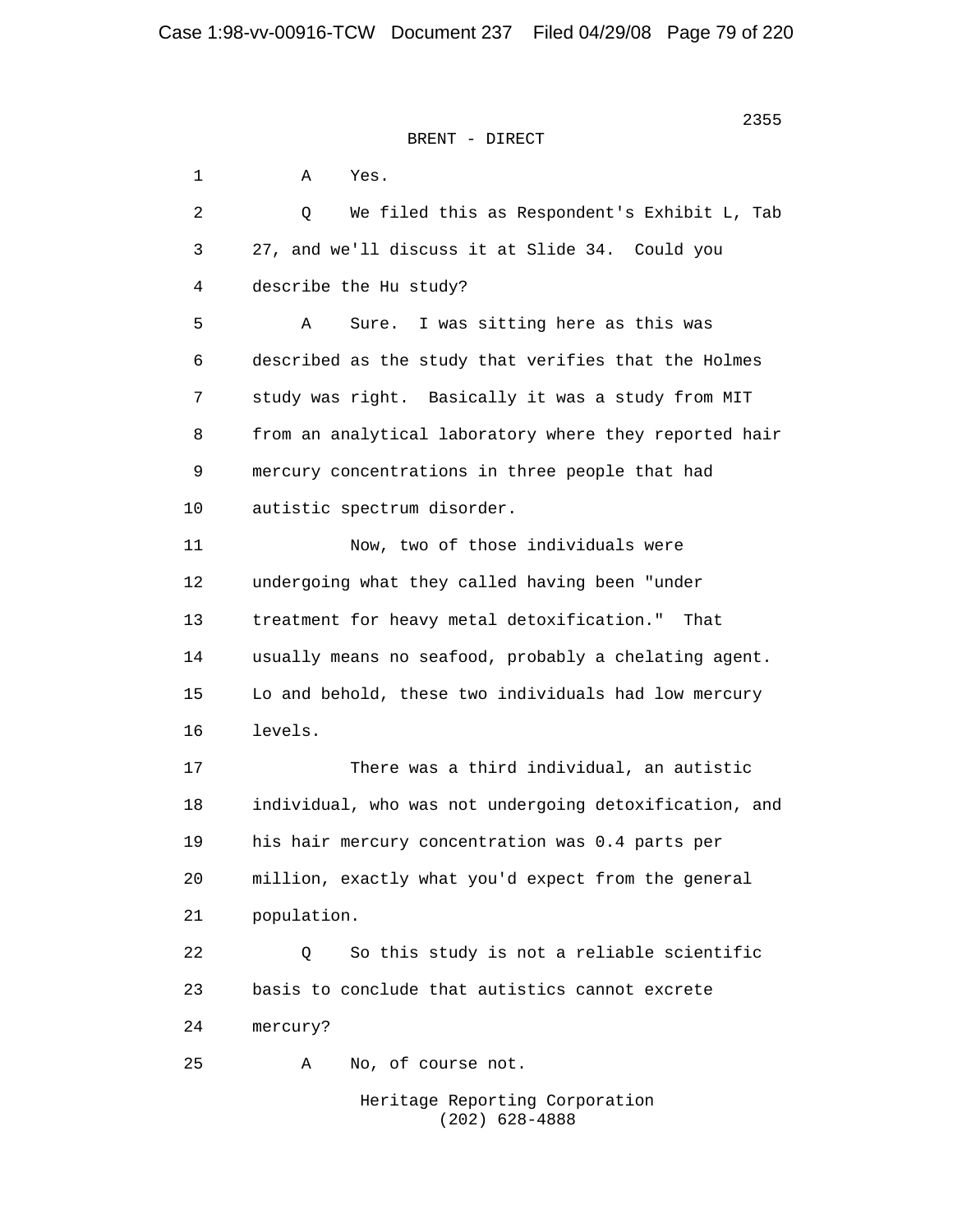| 1  | In addition to the hair studies, Dr.<br>Q              |
|----|--------------------------------------------------------|
| 2  | Aposhian relies on a chelation study published by Drs. |
| 3  | Bradstreet, Geier, et al., in the Journal of American  |
| 4  | Physicians and Surgeons, and that's Petitioners'       |
| 5  | Exhibit 55 at Tab E. Have you read this article?       |
| 6  | Yes, I have.<br>Α                                      |
| 7  | We're now on Slide 35. Could you describe<br>Q         |
| 8  | the Bradstreet/Geier study?                            |
| 9  | What that study involved was taking a<br>Α<br>Sure.    |
| 10 | number of individuals who were diagnosed with either   |
| 11 | autism or pervasive developmental disorder and         |
| 12 | comparing them with controls, and they gave them a     |
| 13 | mercury chelator succimer, also known as DMSA, and     |
| 14 | they measured their urine mercury output.              |
| 15 | Now, the control in this study were                    |
| 16 | individuals who were brought to Dr. Bradstreet's       |
| 17 | clinic because of concern about mercury toxicity, and  |
| 18 | what you can see here is that following the            |
| 19 | administration of the succimer when they measured the  |
| 20 | urine mercury levels there was higher mercury          |
| 21 | concentrations in the urine in the autism and PDD      |
| 22 | group than in the control group.                       |
| 23 | On page 77 of that Bradstreet article<br>Q             |
| 24 | there's a chart that I want to pull up for you to look |
| 25 | It's on the left-hand side.<br>at.                     |
|    |                                                        |

 Heritage Reporting Corporation (202) 628-4888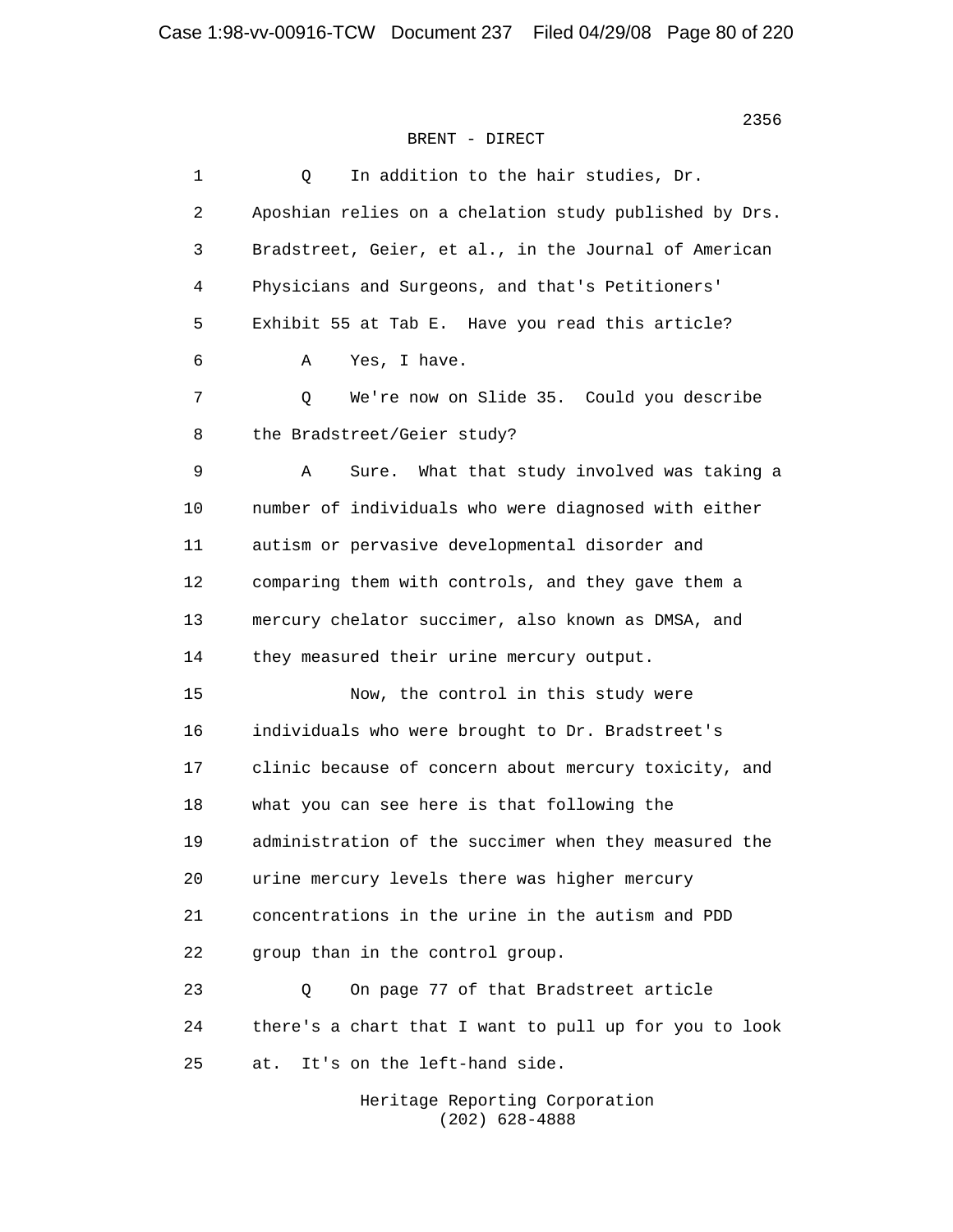| 1  | Right. This chart basically gives the whole<br>Α       |
|----|--------------------------------------------------------|
| 2  | population they studied. They did it in two parts.     |
| 3  | They studied the whole population, and then they       |
| 4  | studied a group where the autistics were matched by    |
| 5  | age and sex to the controls.                           |
| 6  | This is the whole population study, and, as            |
| 7  | you can see, looking at this whole population you had  |
| 8  | the higher mercury excretion in the cases than in the  |
| 9  | controls, but if you look one of the things that is    |
| 10 | striking about this result is that their ranges are so |
| 11 | huge from zero to 60 micrograms of creatinine in the   |
| 12 | urine, zero to six in the control, with standard       |
| 13 | deviations, which is a measure of the variance of the  |
| 14 | result, how different the results are from individual  |
| 15 | to individual.                                         |
| 16 | There are standard deviations here that                |
| 17 | exceed the actual values that they were looking at.    |
| 18 | This is a huge amount of variance in the study.        |
| 19 | What are some of the other reliability<br>Q            |
| 20 | problems with the Bradstreet study? We'll go to Slide  |
| 21 | 36.                                                    |
| 22 | Oh, there's a number of them. There is the<br>Α        |
| 23 | fact that the study clearly had some confounding by    |
| 24 | diet.<br>The authors themselves acknowledge it, but    |
| 25 | didn't do anything about it.                           |
|    |                                                        |

 Heritage Reporting Corporation (202) 628-4888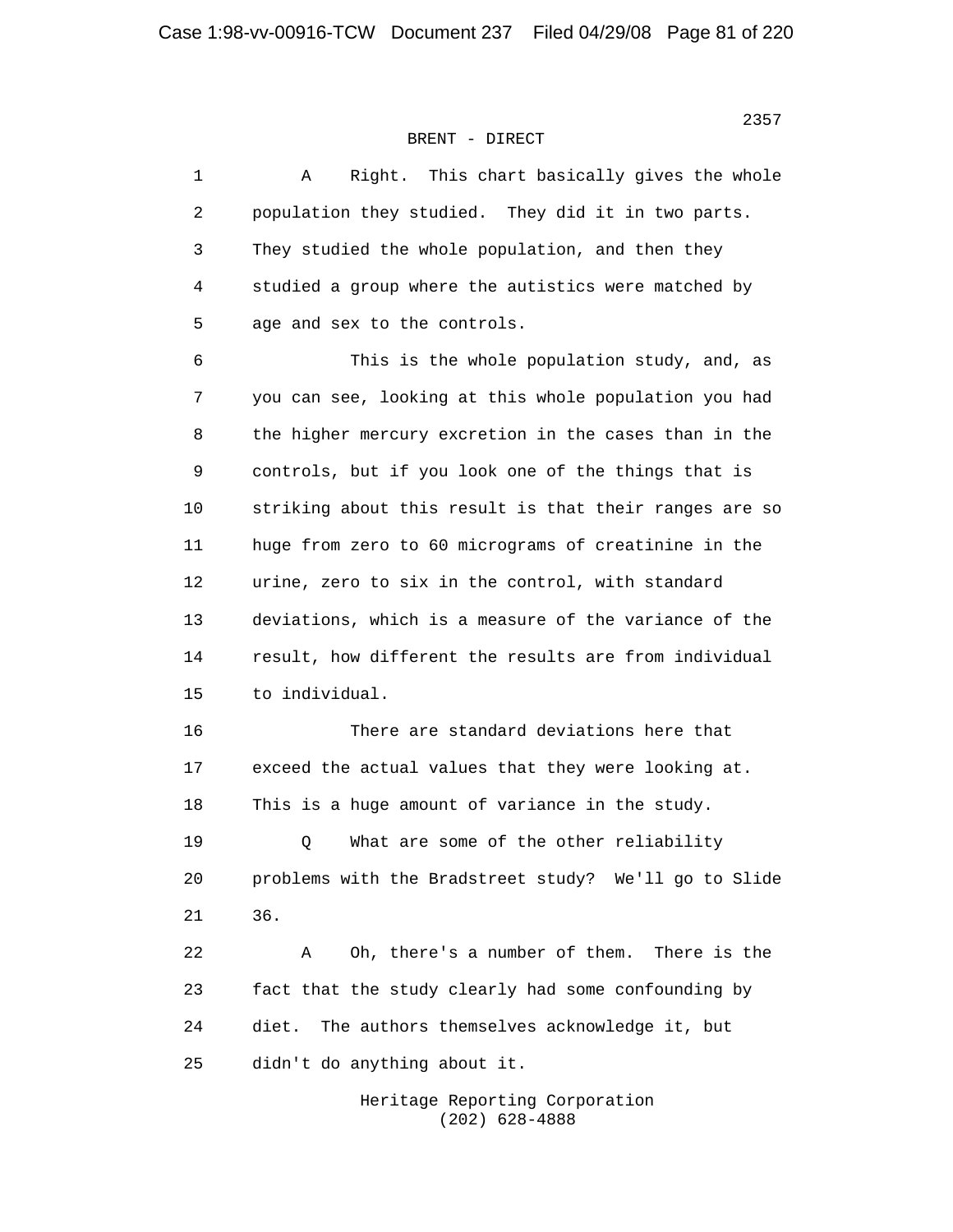> 1 Remember, the individuals who made up the 2 control group were people that were brought to this 3 clinic because of a concern about mercury toxicity. I 4 can tell you, this is a population that avoids seafood 5 like crazy and so it's very likely that the control 6 population had relatively low urine mercury because 7 they were avoiding seafood. They did not control for 8 that fact. They could have controlled for it, but 9 they didn't. 10 As we saw, the ranges and the standard 11 deviations were huge. There was a large amount of 12 overlap between the values in the autistics and the 13 control population. 14 Another thing. I looked at those numbers, 15 and I said, you know, with those standard deviations 16 I'm surprised the result was statistically 17 significant. I spent a lot of time with their 18 statistical methodology, as did other people in my 19 office, and based on the statistical methodology that 20 they describe in their paper I could not come up with 21 a statistically significant result which they said 22 that they had. 23 Further, there was no assessment of 24 compliance with the chelation treatments. We don't 25 know if the control were taking the chelation

 Heritage Reporting Corporation (202) 628-4888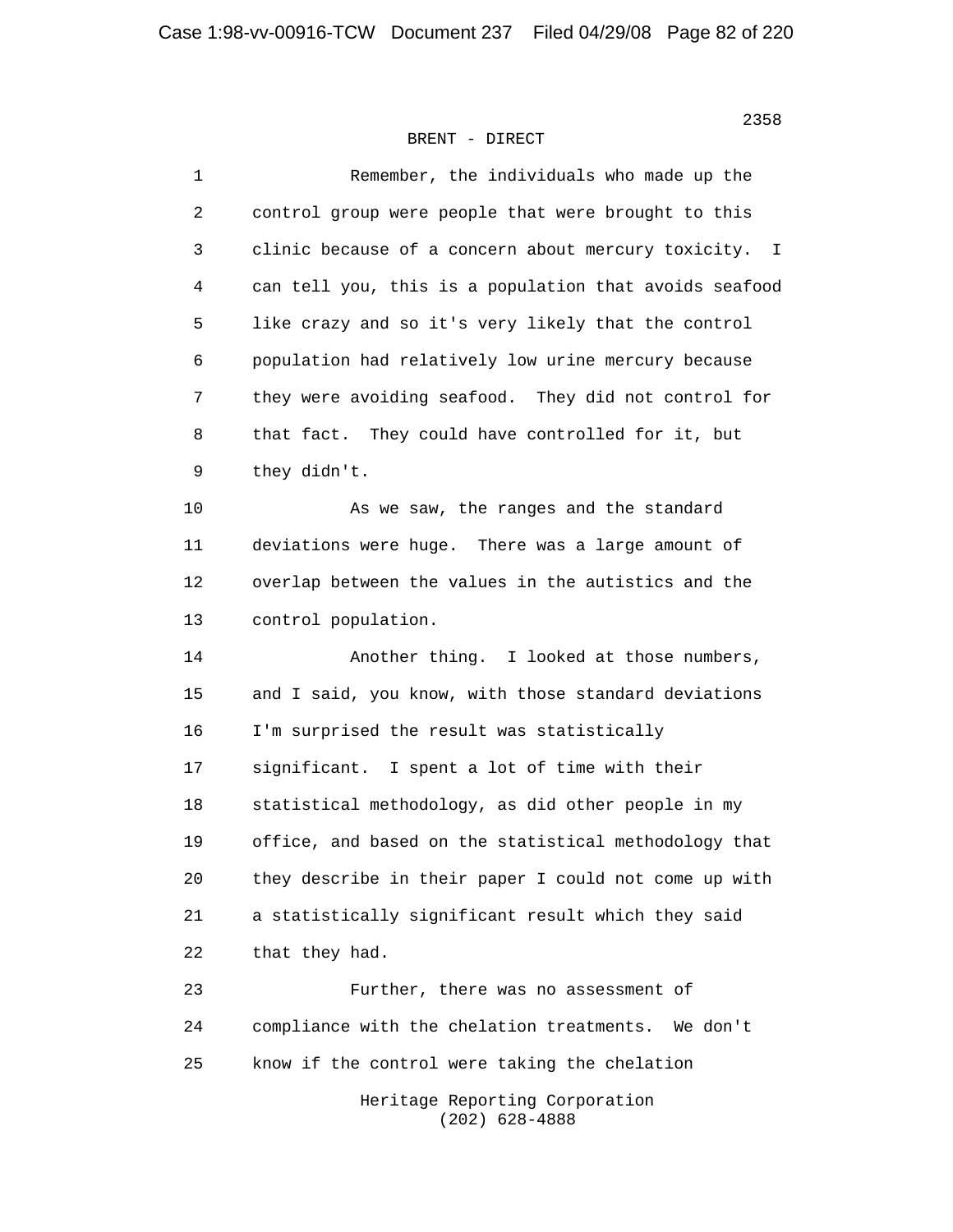| 1  | treatment as much as the autistics were.<br>It's       |
|----|--------------------------------------------------------|
| 2  | possible that they weren't because they might have     |
| 3  | been less motivated to take it.                        |
| 4  | We'll go on to Slide 38.<br>Q                          |
| 5  | If you look at the urine excretion of the<br>Α         |
| 6  | autistics of the PDD population, it's really not       |
| 7  | terribly different than what you would expect to see   |
| 8  | in the general population under conditions of          |
| 9  | chelation.                                             |
| 10 | It's also important to realize, remember,              |
| 11 | what they did is they gave the chelating agent, and    |
| 12 | they measured the urine after that. They came to the   |
| 13 | conclusion that yes, the chelating agent mobilized all |
| 14 | this amount of mercury.                                |
| 15 | Well, they don't know that. I think Dr.                |
| 16 | Aposhian was very clear about this in his testimony.   |
| 17 | He's done a lot of chelation research. What you have   |
| 18 | to do in any chelation study is you measure the        |
| 19 | unchelated urine, you give the chelator, and then you  |
| 20 | measure the chelated urine to know if the chelator is  |
| 21 | mobilizing any mercury.                                |
| 22 | For some reason, and I don't know what that            |
| 23 | is, they didn't get a nonchelated urine. All they did  |
| 24 | is they gave the chelator and they measured the urine. |
| 25 | That is a major flaw in this study. They also did not  |
|    | Heritage Reporting Corporation                         |

(202) 628-4888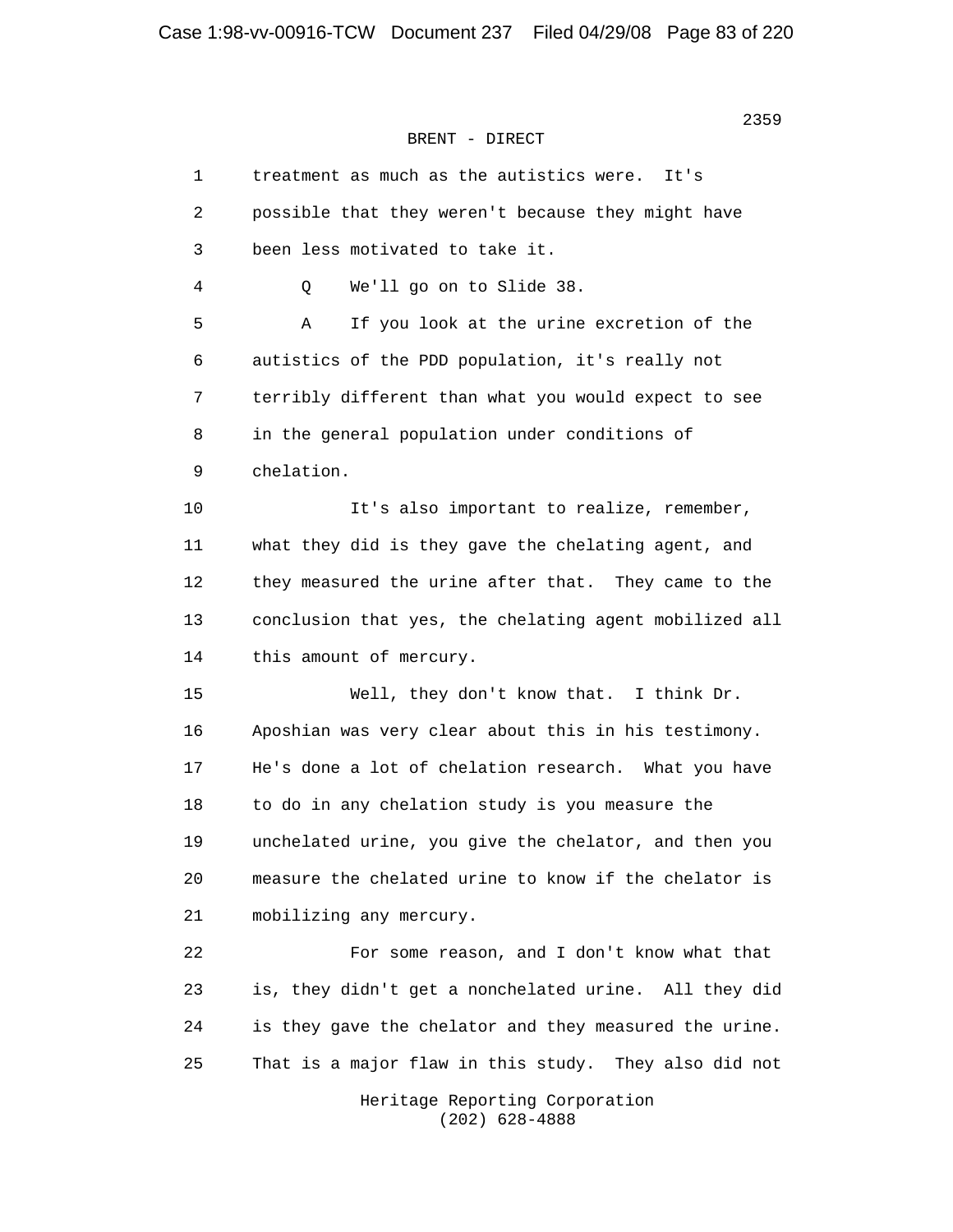1 exclude people who had prior chelation, and there was 2 a high likelihood that some of these people had prior 3 chelation. 4 The other thing is the question is what does 5 it tell you anyway? It's important to remember that 6 chelation challenges don't really tell you anything 7 about body burden of mercury. Most mercury is stored 8 in the kidney, and when you give a chelating agent 9 basically what it does is it mostly removes the 10 mercury that's in the kidney, so it's a good 11 reflection of kidney mercury, but it doesn't really 12 tell you about body mercury. 13 This study was published in the Journal of 14 American Physicians and Surgeons, which is very much 15 of a fringe journal with lots of alternative agendas, 16 and it's not even indexed by the National Library of 17 Medicine. 18 I should point out that this study was 19 attempted to be replicated by a better study that was 20 published in a legitimate journal, and that study 21 could not replicate the results of the Bradstreet 22 study. 23 Q And that's the Soden, et al. clinical study? 24 A That's the Soden study where they gave DMSA 25 to children with autism and to normal controls that

 Heritage Reporting Corporation (202) 628-4888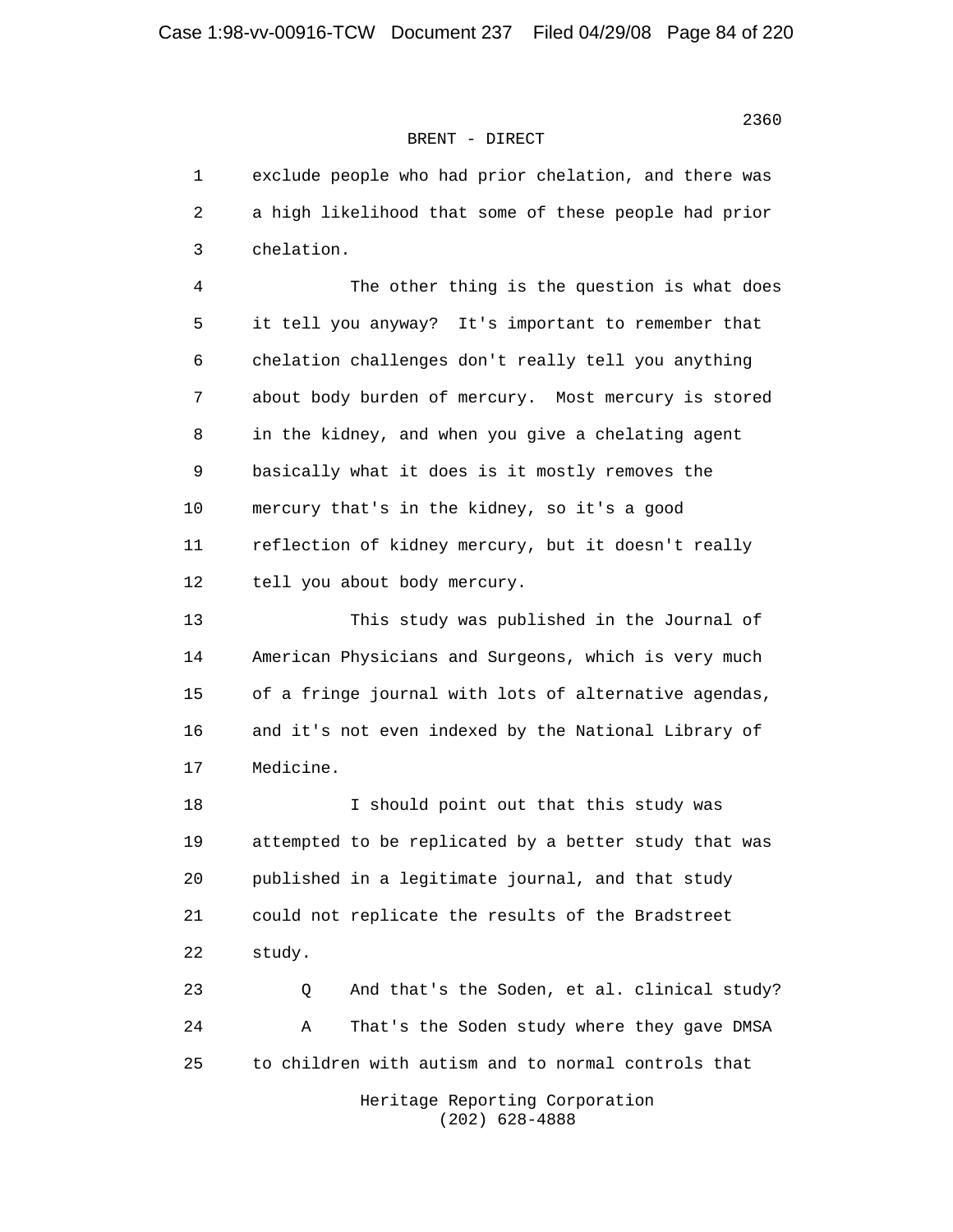| 1  | were also coming to their clinic, and they found no   |
|----|-------------------------------------------------------|
| 2  | difference in the excretion of metals, including      |
| 3  | mercury, following DMSA.                              |
| 4  | The conclusion of their paper, and they were          |
| 5  | talking about that there was this hypothesis about a  |
| 6  | novel mode of heavy metal toxicity in autistics based |
| 7  | on the Bradstreet paper, and they were saying in the  |
| 8  | absence of a proven novel model of heavy metal        |
| 9  | toxicity the proportion of autistic participants in   |
| 10 | this study with DMSA provoked excretion results       |
| 11 | demonstrate an excess chelatable body burden of       |
| 12 | arsenic, cadmium, lead or mercury is zero.<br>The     |
| 13 | proportion is zero that had an excess chelatable body |
| 14 | burden.                                               |
| 15 | And that was on<br>SPECIAL MASTER HASTINGS:           |
| 16 | Slide 39. Go ahead.                                   |
| 17 | BY MS. RENZI:                                         |
| 18 | Is mercury efflux a recognized diagnosis in<br>Q      |
| 19 | the medical community?                                |
| 20 | Α<br>No.                                              |
| 21 | We're on Slide 40.<br>Q                               |
| 22 | I have yet to find any standard<br>Α<br>Yes.          |
| 23 | medical textbook that describes this condition.       |
| 24 | You know, for all research that we do in              |
| 25 | toxicology and research, that we do in medicine and   |
|    | Heritage Reporting Corporation<br>$(202)$ 628-4888    |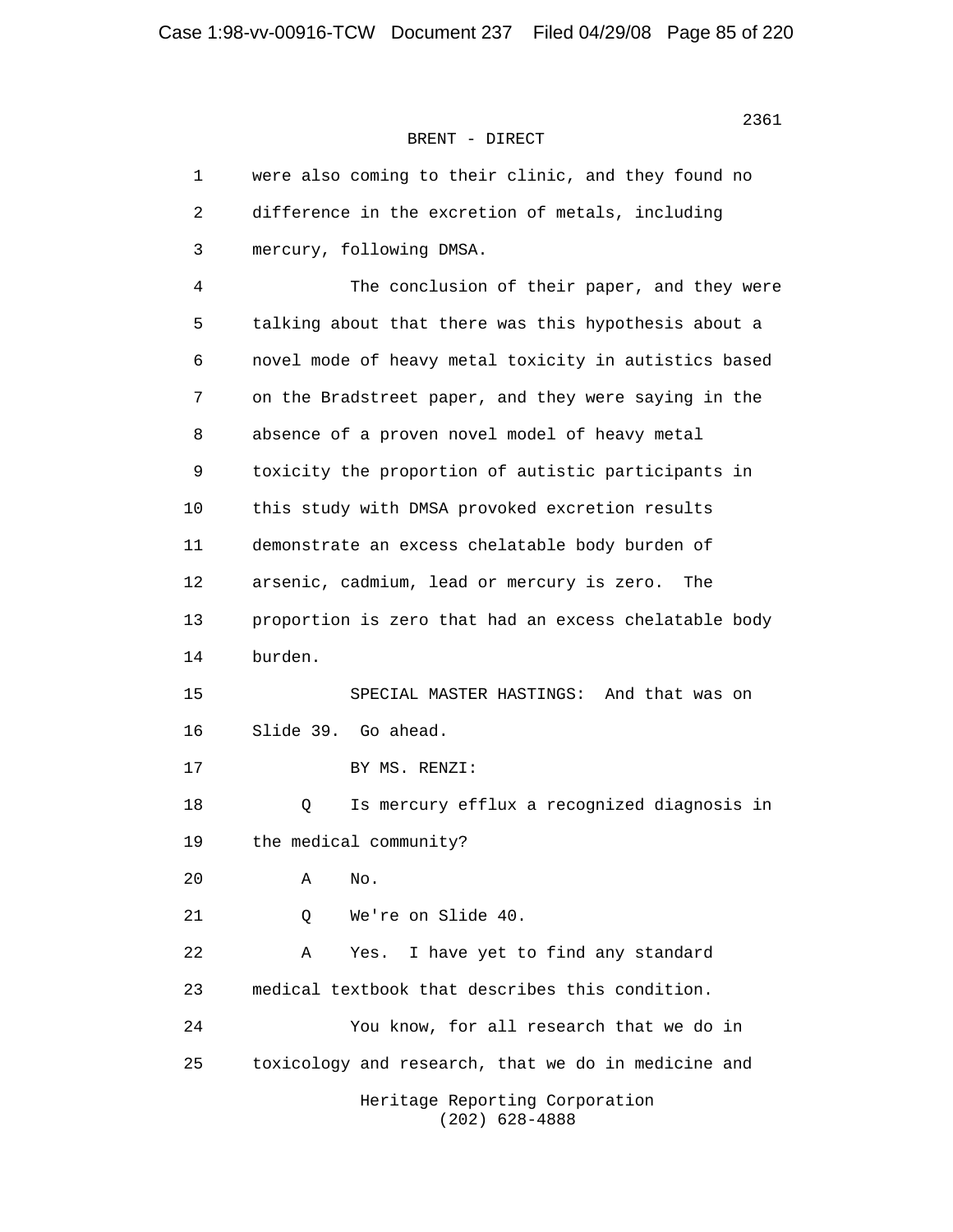> 1 billing and virtually everything we do in medicine, we 2 communicate, is done on the basis of what we call ICD 3 codes, International Classification of Diseases. 4 Everything we do, every diagnosis we give, 5 has to be given in the form of an ICD code. This is 6 done internationally. If you look, there is no ICD 7 code for a mercury efflux disorder. It doesn't exist. 8 It's not recognized. There is fundamentally no 9 scientific support for the hypothesis that the 10 kinetics of ethyl mercury are any different in 11 patients with ASD than anybody else suggesting an 12 efflux disorder. 13 13 I heard testimony when I was here where Dr. 14 Aposhian said well, yes, the problem with the 15 Pichichero study is that they didn't study autistic 16 children, and had they studied autistic children they 17 would have gotten very different results. 18 Well, in fact there's not one shred of 19 scientific evidence that suggests that autistic 20 children have any different kinetics of ethyl mercury 21 than anybody else. 22 Q Dr. Aposhian presented the hypothesis 23 regarding mercury efflux to the IOM in 2004. Are you 24 aware of that? 25 A Yes, I am.

> > Heritage Reporting Corporation (202) 628-4888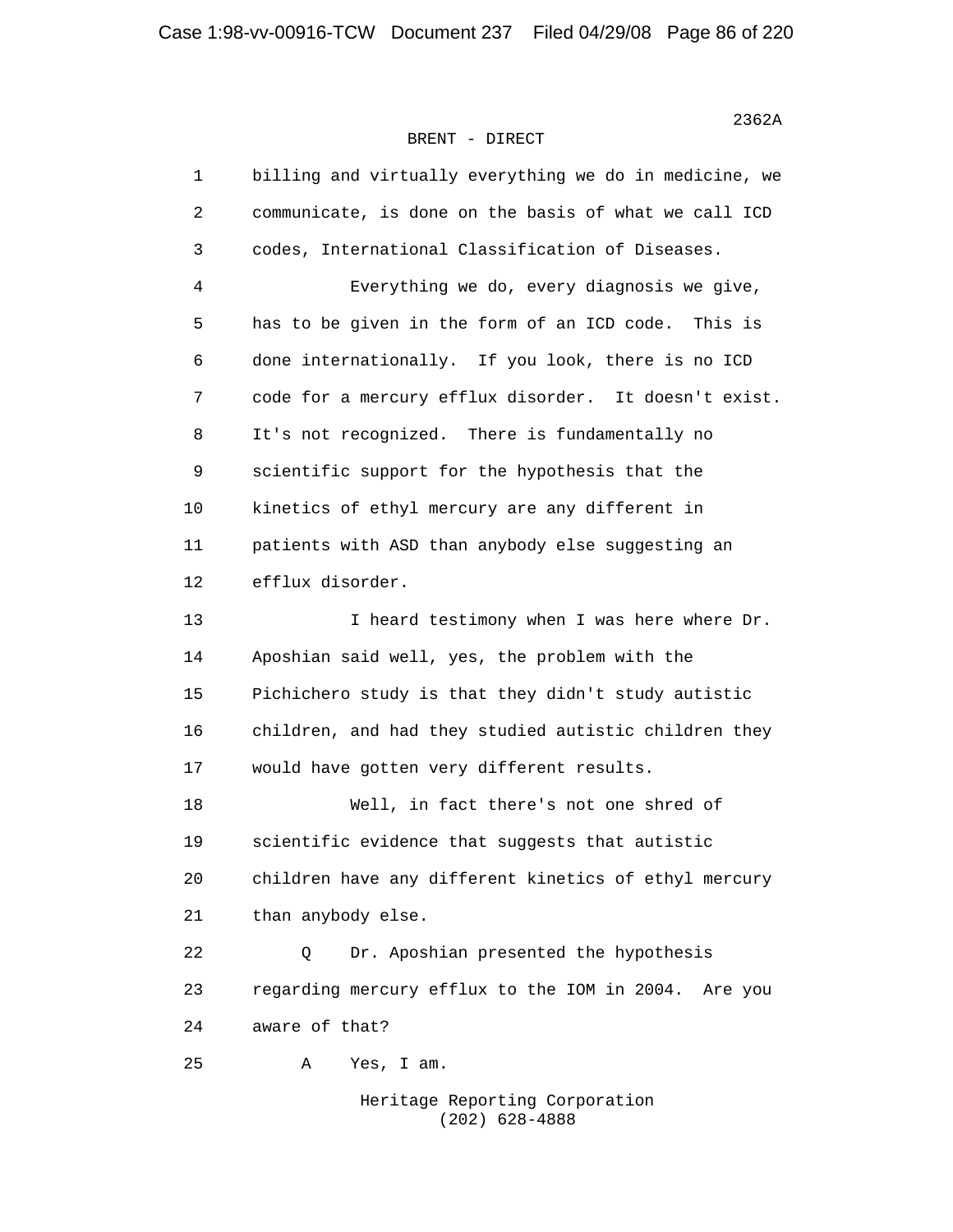1 Q And that's Respondent's Exhibit L at Tab 4. 2 What did the IOM conclude? 3 A The IOM basically rejected the efflux 4 hypothesis by concluding that they were rejecting the 5 entire concept of an association between thimerosal 6 and the development of autism or ASD. 7 In fact, when you look at the body 8 contradicting the Holmes and Bradstreet studies, which 9 are highly questionable studies, I think it makes the 10 efflux disorder hypothesis completely implausible. 11 Q I want to turn now to Dr. Aposhian's 12 hypothesis that there is a genetically susceptible 13 subpopulation to mercury in autistic spectrum 14 disorder. To your knowledge, is there any evidence 15 that supports this hypothesis? 16 A I have found none. 17 Q We're on Slide 42 now. 18 A I know the ASD population. I follow it on 19 the internet. It's a subject of interest to me. It's 20 intensively scrutinized. There has never been a 21 susceptible subpopulation to thimerosal in the ASD 22 population identified. 23 Now, what's interesting about this is that 24 in instances where there is a genetic component to 25 cause a susceptible population to a chemical -- for Heritage Reporting Corporation (202) 628-4888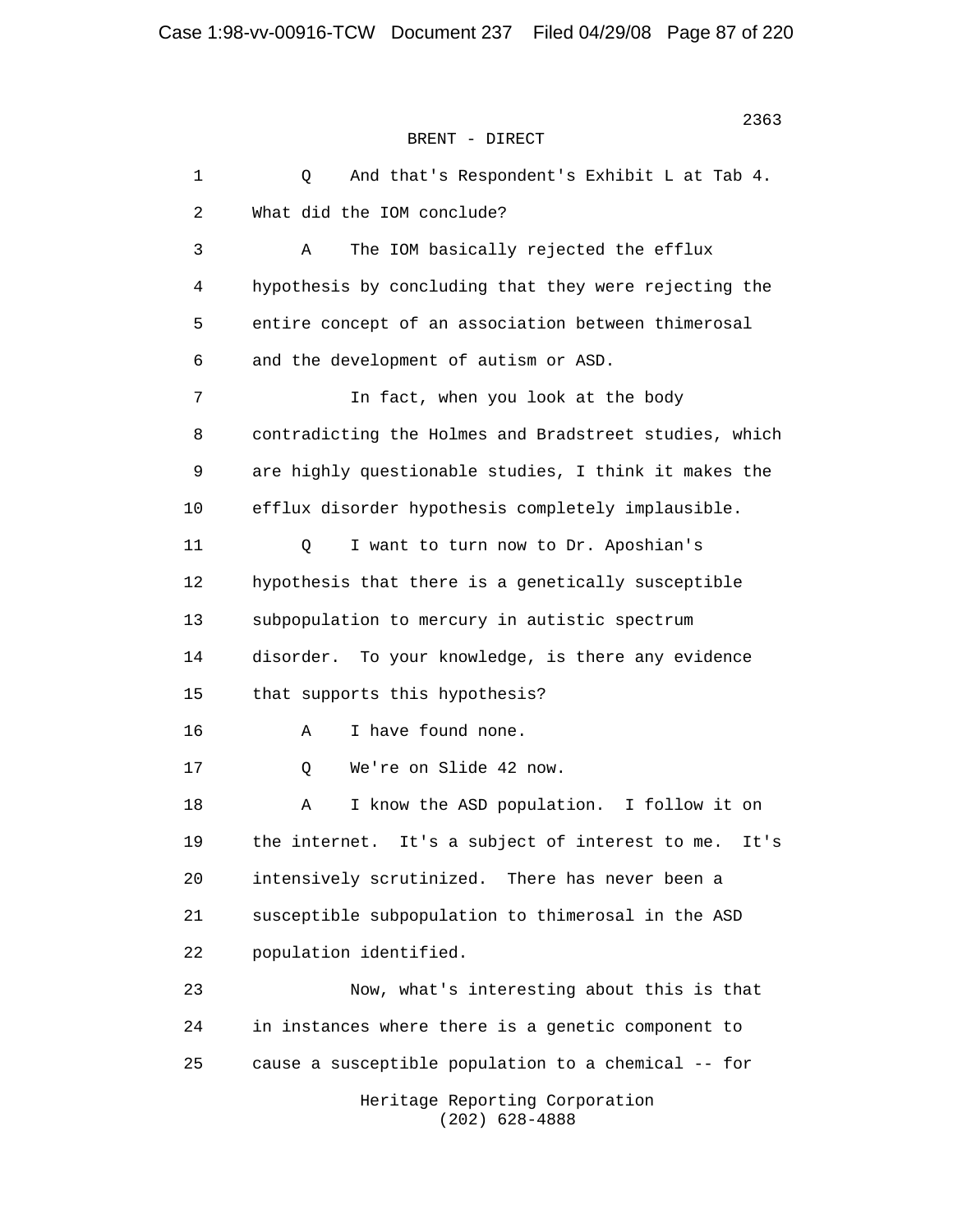| 1  | example, Wilson's disease where people are very        |
|----|--------------------------------------------------------|
| 2  | sensitive to copper -- with relatively little looking  |
| 3  | the gene was easily identified. There are many         |
| 4  | examples in toxicology where specific genes are        |
| 5  | identified with specific kinds of susceptibility.      |
| 6  | The ASD population has been studied more               |
| 7  | intensively than almost any other population I can     |
| 8  | think of with regard to genetic susceptibility to a    |
| 9  | chemical substance, and not a single one has been      |
| 10 | identified.                                            |
| 11 | It's also important to realize if this                 |
| 12 | hypothetical genetic susceptibility hypothesis were    |
| 13 | true there certainly has been no evidence presented    |
| 14 | that Michelle Cedillo has whatever genetic             |
| 15 | susceptibility.                                        |
| 16 | I want to go to the next slide, which is a<br>Q        |
| 17 | bell curve representing dose amount necessary to cause |
| 18 | a toxic response. Could you explain this curve?        |
| 19 | It's important to understand what the<br>Α<br>Yes.     |
| 20 | normal bell curve is when you want to talk about a     |
| 21 | genetic susceptibility or a susceptible population.    |
| 22 | If we take any toxicologic response -- let's           |
| 23 | say the amount of alcohol that's required to render    |
| 24 | somebody unconscious -- it's not going to be exactly   |
| 25 | the same for everybody. There's going to be a good     |
|    | Heritage Reporting Corporation<br>$(202)$ 628-4888     |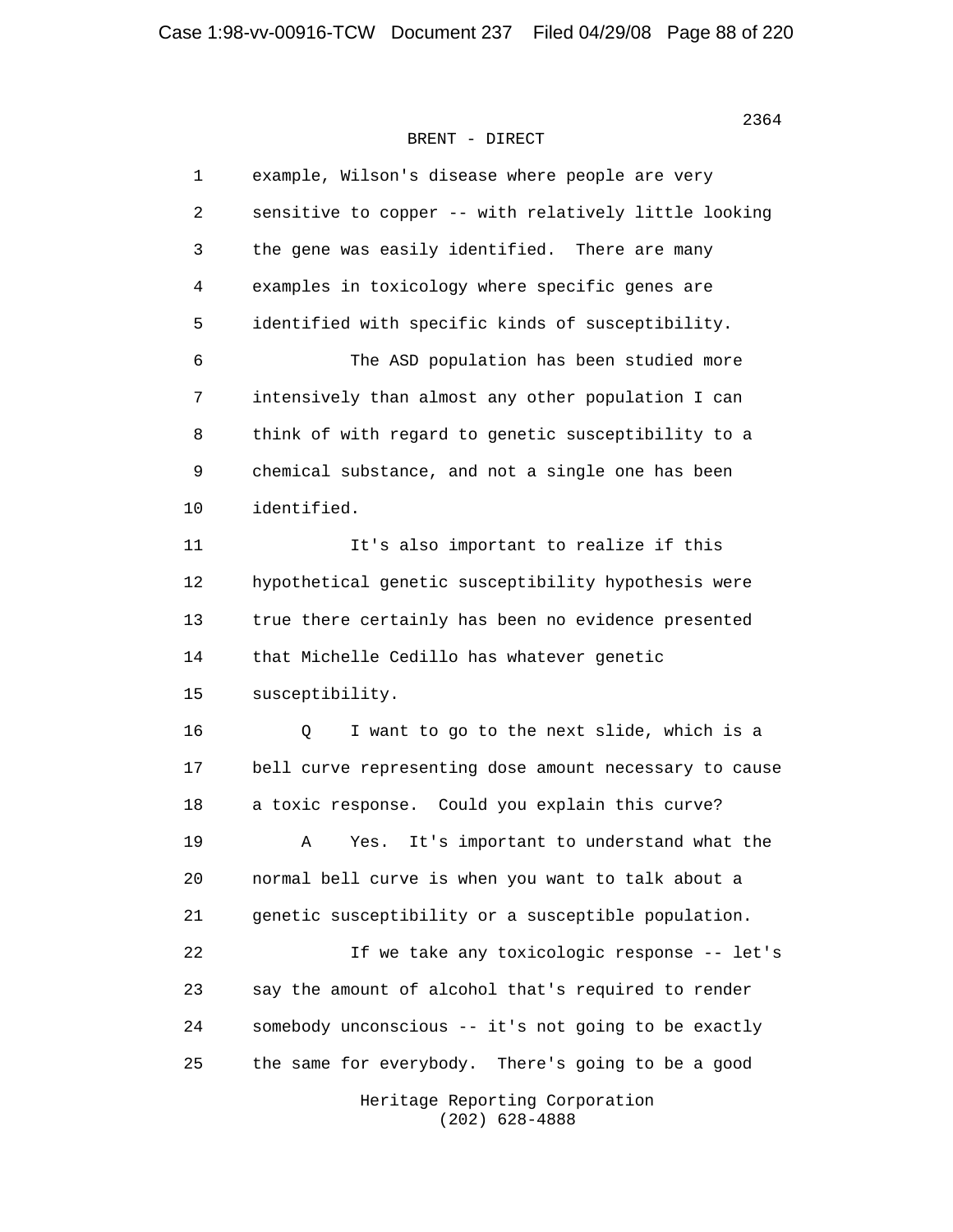1 deal of variation. 2 If you look over the scope of the entire 3 population you find that it generally falls into sort 4 of a bell-shaped curve. Most people are going to be 5 kind of in this range, some people significantly less, 6 some people significantly more. You normally expect 7 to see that kind of variation within the general 8 population. 9 On the other hand, if you have a 10 hypersusceptible population to a substance and you 11 look at what happens then what you see is that you get 12 the bell-shaped curve for most of the population, but 13 then you can identify another population here where 14 you have this susceptible population. 15 This kind of demonstration has never been 16 done with regard to thimerosal or ethyl mercury and 17 autism. 18 Q Dr. Aposhian used the example of acrodynia, 19 Pink's disease, to demonstrate that there is a genetic 20 susceptibility to mercury toxicity, but he did so 21 without knowing the dose or mercury blood levels. Is 22 his reasoning valid? 23 A No, clearly not. 24 Q I want to turn to the next slide. If you 25 could just describe what Pink's disease is? Heritage Reporting Corporation (202) 628-4888

<u>2365</u><br>2365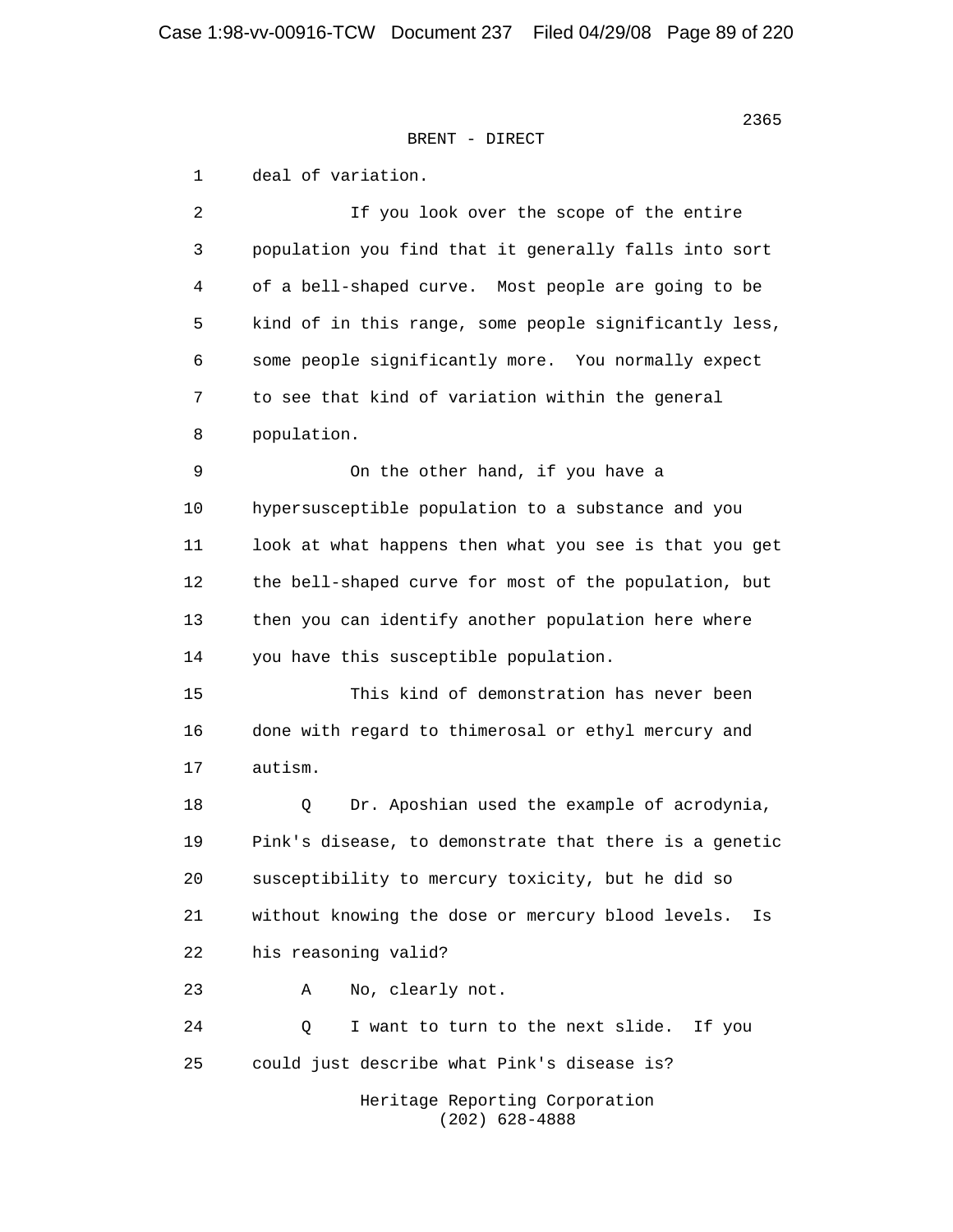| $1\,$ | Here on Slide 45 we have some of the<br>Α<br>Sure.     |
|-------|--------------------------------------------------------|
| 2     | clinical characteristics of so-called Pink's disease   |
| 3     | or acrodynia, which has a lot of clinical features.    |
| 4     | There's bright reddening of the skin, and feet         |
| 5     | photophobia, intense discomfort, multiple other        |
| 6     | manifestations. I didn't want to list all the          |
| 7     | manifestations.                                        |
| 8     | The manifestations, by the way, of acrodynia           |
| 9     | are extremely similar -- almost identical -- to the    |
| 10    | manifestations that you see from an acute high dose    |
| 11    | exposure to inorganic mercury.                         |
| 12    | By the way, it is not autism or ASD. It has            |
| 13    | nothing to do with it. It was linked to the fact that  |
| 14    | when there was an outbreak of this children were using |
| 15    | calomel, which is mercurous chloride, as a teething    |
| 16    | powder and hence were getting overexposed to mercury.  |
| 17    | And what do we know about the blood levels<br>Q        |
| 18    | in acrodynia cases?                                    |
| 19    | Well, it's important to remember that in the<br>Α      |
| 20    | acrodynia cases they were almost all due to inorganic  |
| 21    | mercury.                                               |
| 22    | I could only find one case in the English              |
| 23    | language literature and peer reviewed studies that has |
| 24    | suggested a possibility of acrodynia from thimerosal   |
| 25    | in one individual who got massive amounts of           |
|       | Heritage Reporting Corporation<br>$(202)$ 628-4888     |

 $2366A$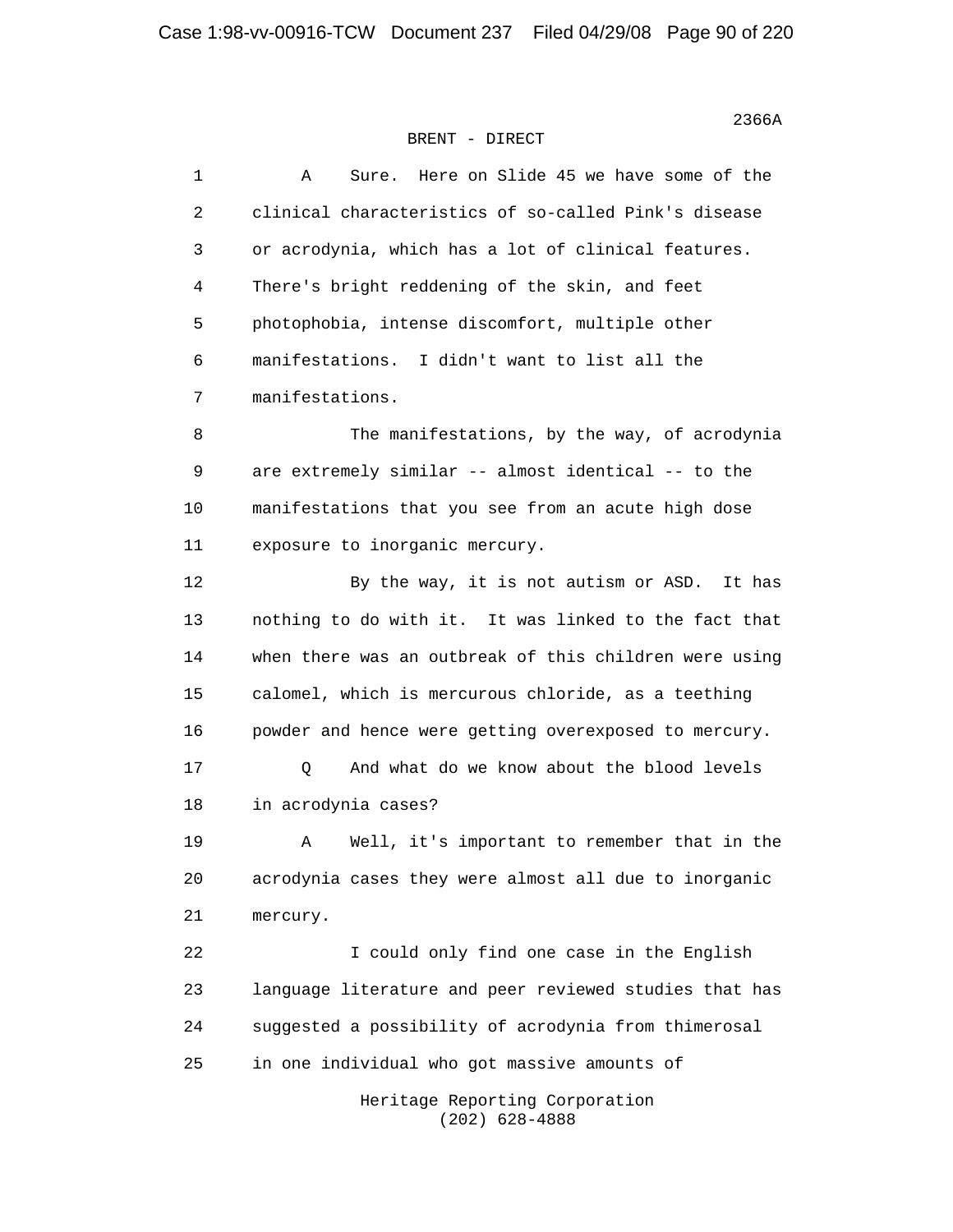$2366B$ 

BRENT - DIRECT

1 thimerosal, so it's really all mercurous chloride.

 Heritage Reporting Corporation (202) 628-4888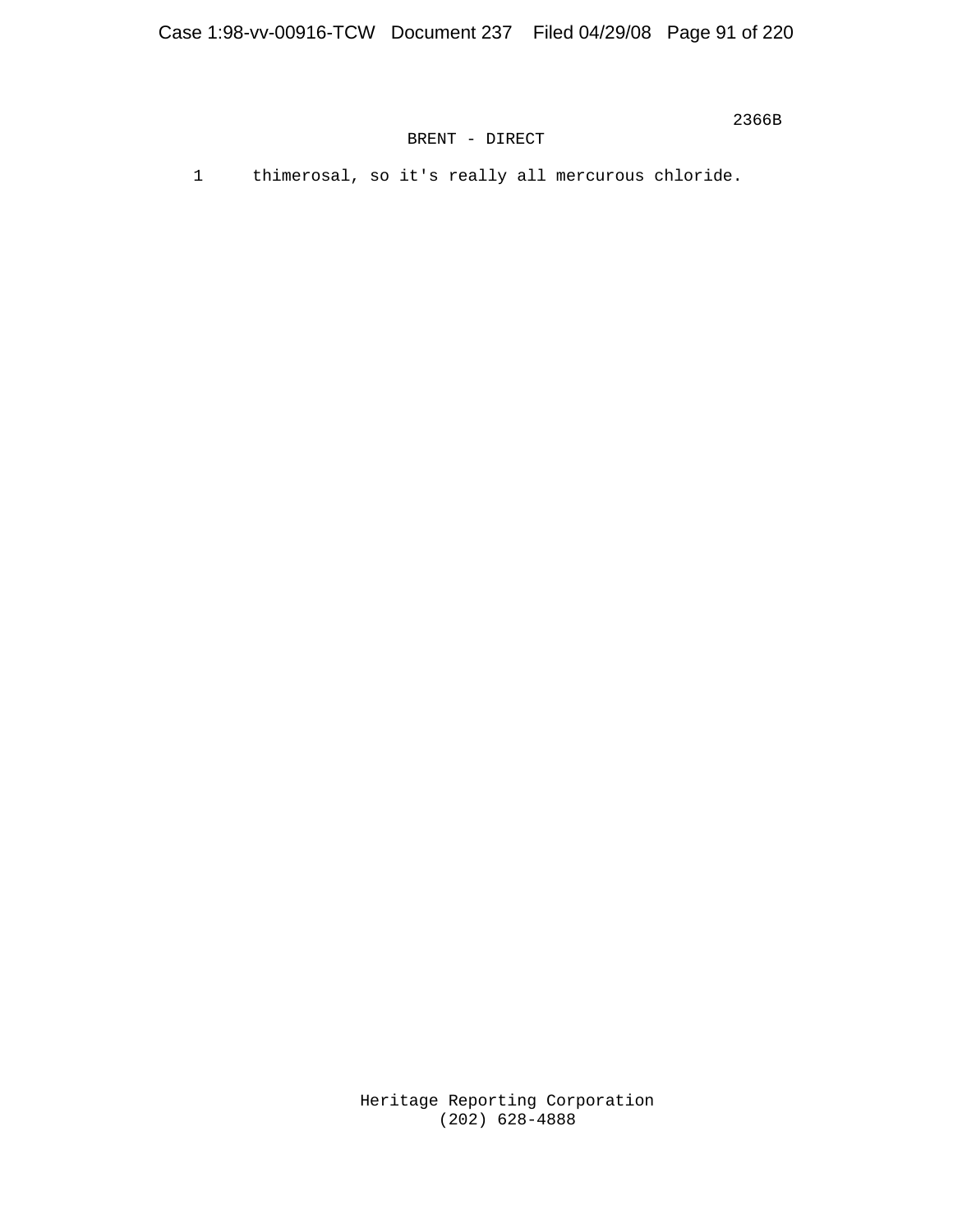1 Mercurous chloride can be assays as what 2 comes out in the urine to measure urine levels and so 3 one of the things we know, and actually there is a 4 very interesting paper which I guess has recently come 5 up in this litigation. I hadn't seen this paper in a 6 while, but when it came up in this litigation I went 7 back and re-read it. It's truly a fascinating paper. 8 It demonstrates unambiguously that urine 9 mercury concentrations tend to be very high, 10 exceedingly high, in acrodynia, suggesting that 11 acrodynia is due to very high exposures to mercury, to 12 mercurous chloride. 13 Q And we'll bring up that article that you're 14 referring to. 15 A Right. This is basically reviewed. 16 Q Is this article the Court's exhibit that 17 we're referring to? It was given to me by the Court. 18 SPECIAL MASTER HASTINGS: It was given us by 19 what? 20 MS. RENZI: It was the article that was 21 given to Respondent by the Court. 22 SPECIAL MASTER HASTINGS: Go ahead. 23 THE WITNESS: This article was pointing out 24 that conventional wisdom had been some children get 25 acrodynia, and many do not, when using this teething Heritage Reporting Corporation (202) 628-4888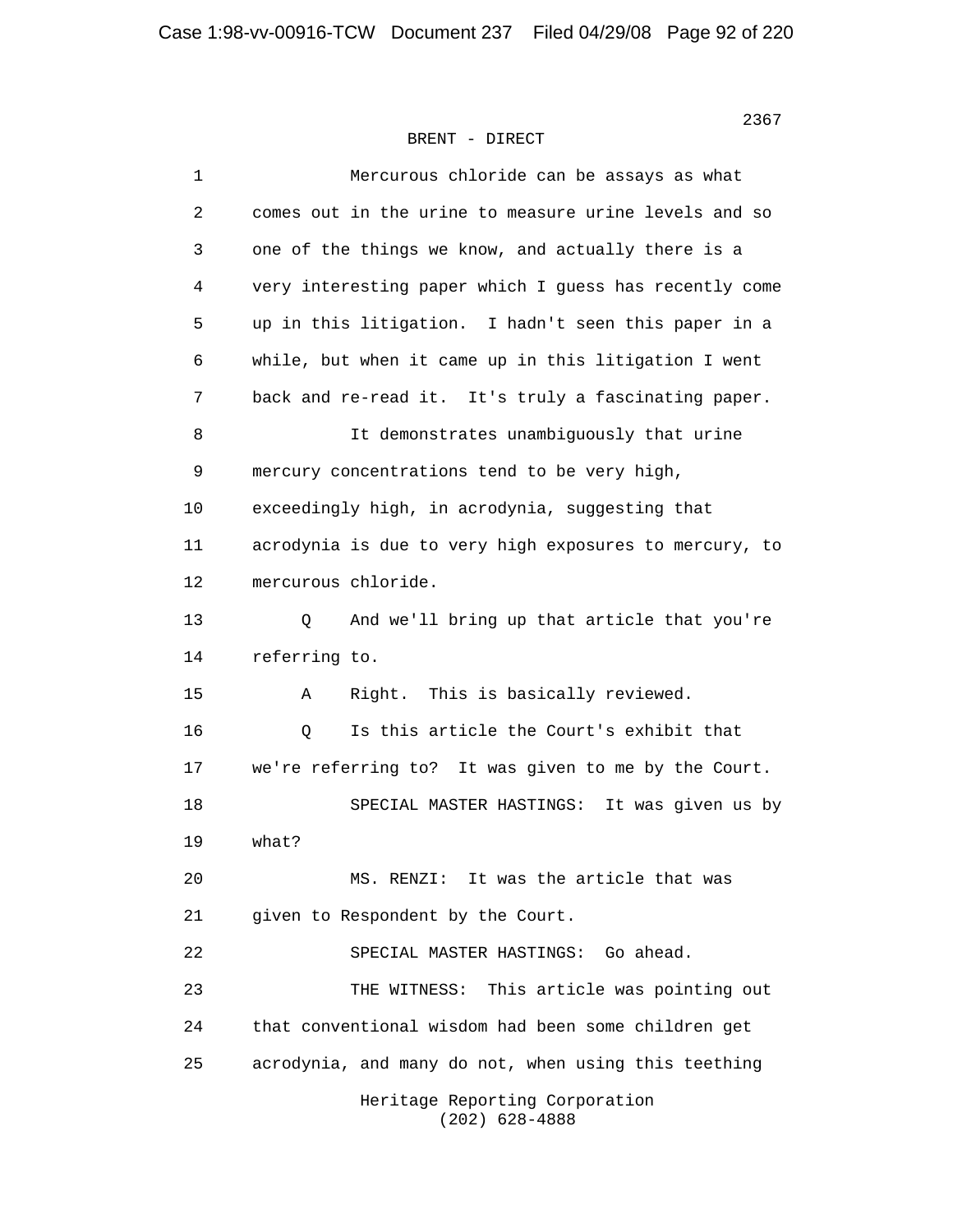1 powder. 2 You know, the conventional wisdom, which has 3 really been carried on in a lot of the literature, is 4 that therefore it must represent some sort of an 5 idiosyncratic reaction. Some get it. Some don't. 6 But, as a matter of fact, it's probably due to the 7 fact that the ones who got it had very high exposures. 8 In this article, this Warkany article, 9 they're reviewing studies, and they point out when 10 they're talking about this study of Holzel and James 11 of 94 children with active acrodynia, in 61, or 65 12 percent, there are increased amounts of mercury 13 ranging from 200 to 2,500 micrograms per liter found. 14 Now, they're talking about urine here. Normal urine 15 mercury is maybe one or two micrograms per liter, so 16 this is a very, very high mercury level. 17 These authors state that no abnormal mercury 18 secretion was detected in 33, or 35 percent, of the 19 patients, but it is not clear how many excreted 20 significant amounts under 200 micrograms per liter, 21 and that's because the techniques that were in play at 22 the time when this was done could not get below about 23 200 micrograms per liter, so there could be 24 individuals in there with 100, 150, 180, huge mercury 25 levels, that make up the rest of that group.

> Heritage Reporting Corporation (202) 628-4888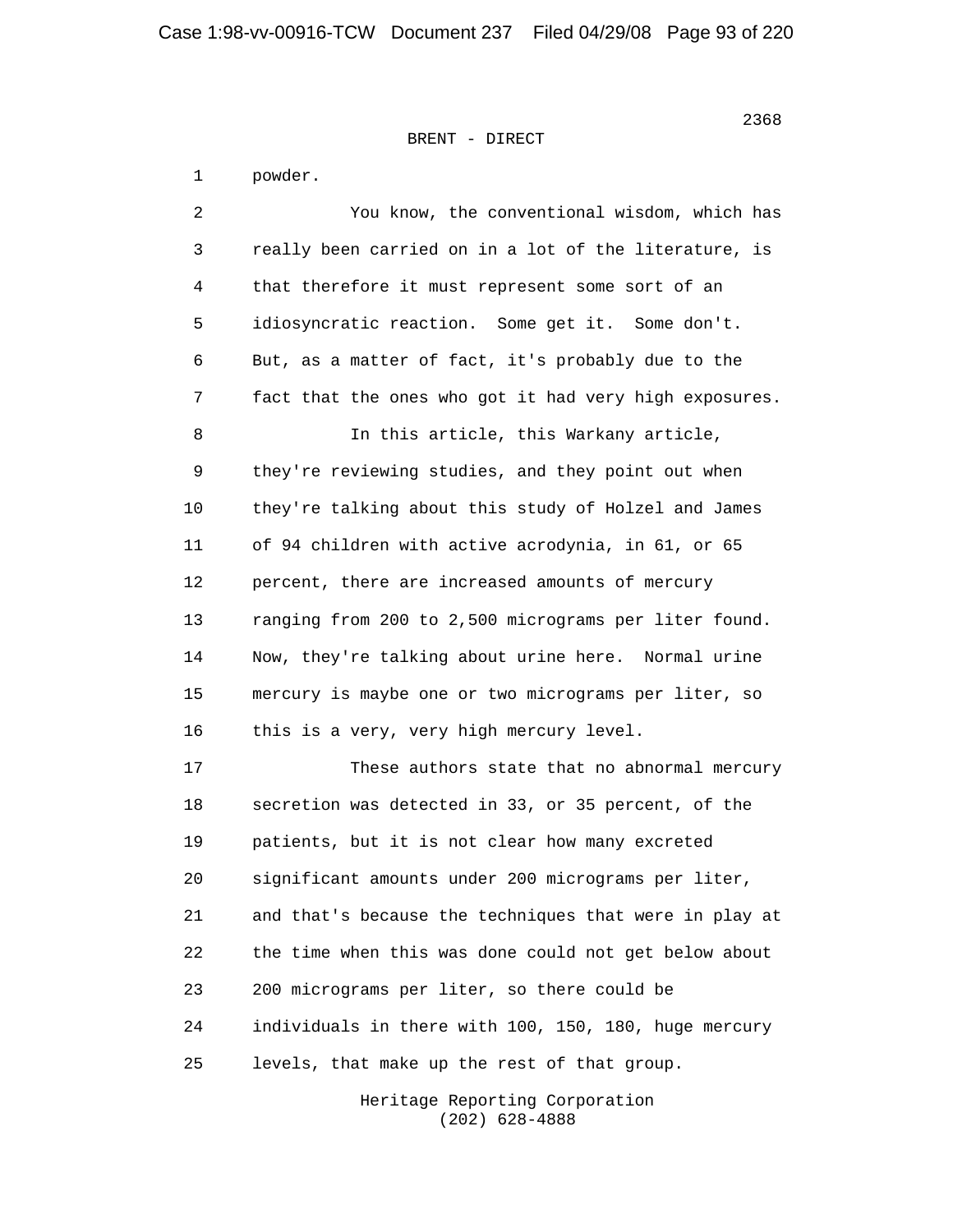1 BY MS. RENZI: 2 Q And finally, Doctor, has any agency or 3 scientific body ever concluded that there is a 4 relationship between the ethyl mercury contained in 5 thimerosal-containing vaccines and autism spectrum 6 disorder? 7 A No. You know, there are a number of 8 governmental agencies and mainstream nongovernmental 9 agencies who have taken the position that there is no 10 relationship. 11 That includes obviously the National Academy 12 of Sciences, the Institute of Medicine Panel, which 13 has rejected -- taken the unusual step of rejecting -- 14 the possibility of a relationship. The American 15 College of Medical Toxicology has taken the position 16 there's no relationship. The American Academy of 17 Pediatrics has said there's no demonstrable 18 relationship. 19 The World Health Organization has said 20 there's no demonstrable relationship. The U.S. CDC 21 has said there's no demonstrable relationship. The 22 European Medicines Agency, which oversees 23 pharmaceuticals in the European Union, has said 24 there's no relationship. 25 To answer your question, not a single such Heritage Reporting Corporation (202) 628-4888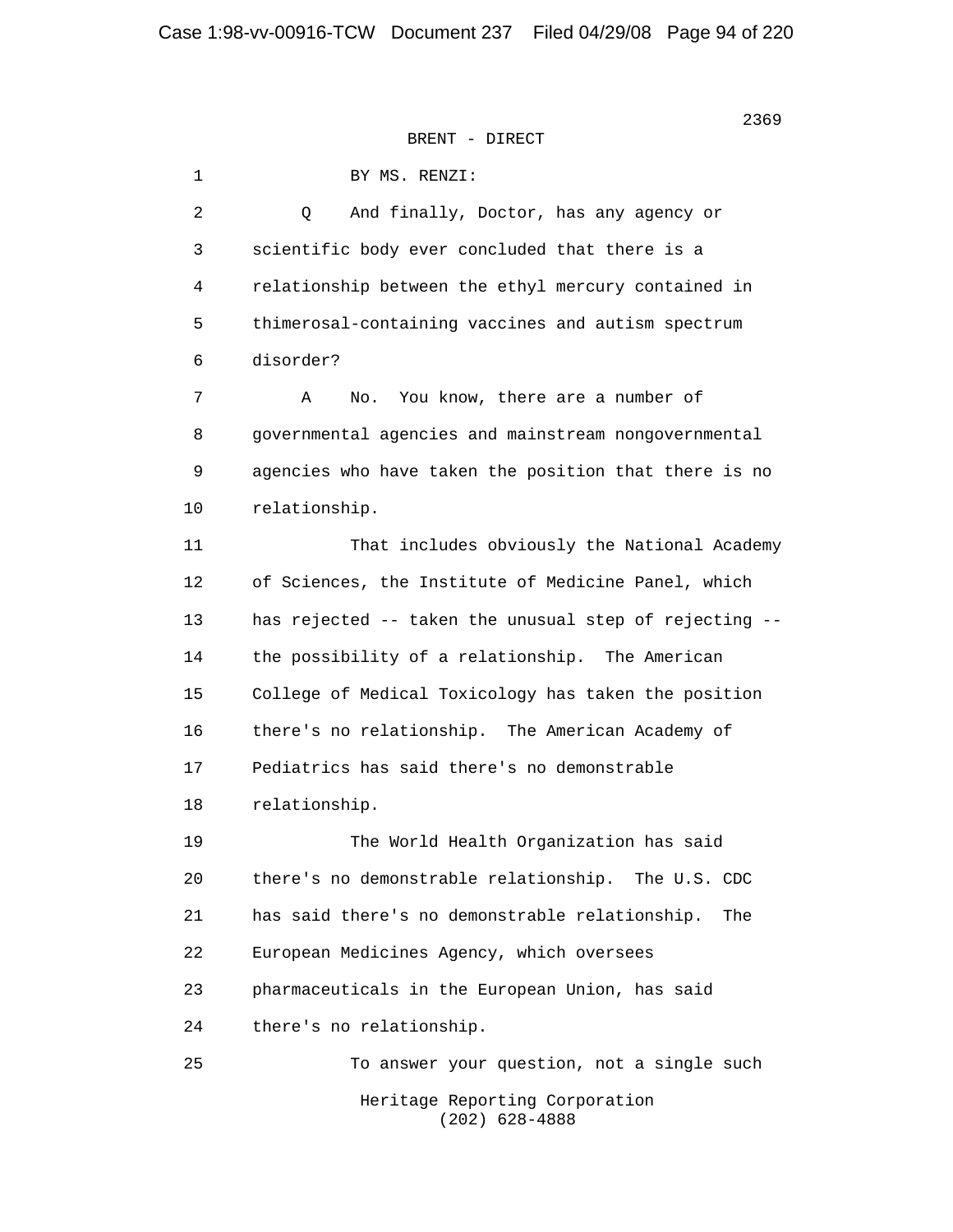2370 BRENT - DIRECT 1 organization has taken the position that there is a 2 relationship. 3 MS. RENZI: Thank you. I have no further 4 questions. 5 THE WITNESS: Thank you. 6 SPECIAL MASTER HASTINGS: And that was 7 looking at Slide 47. 8 MS. RENZI: Slide 47. 9 MR. MATANOSKI: Before we take a break, I'd 10 just like to clarify for the record. 11 The Warkany article, the 1953 article, I 12 believe that that was provided by one of the Court's 13 clerks to both parties approximately two or three days 14 ago. 15 SPECIAL MASTER HASTINGS: All right. Thank 16 you for clarifying that. 17 MR. MATANOSKI: Certainly. 18 SPECIAL MASTER HASTINGS: Let's take our 15 19 minute break at this point. 20 (Whereupon, a short recess was taken.) 21 SPECIAL MASTER HASTINGS: All right. We're 22 back from our morning break. 23 We have Dr. Brent back in the witness chair. 24 Ms. Chin-Caplan will have some questions for him. 25 Before we do that I just want to note Heritage Reporting Corporation (202) 628-4888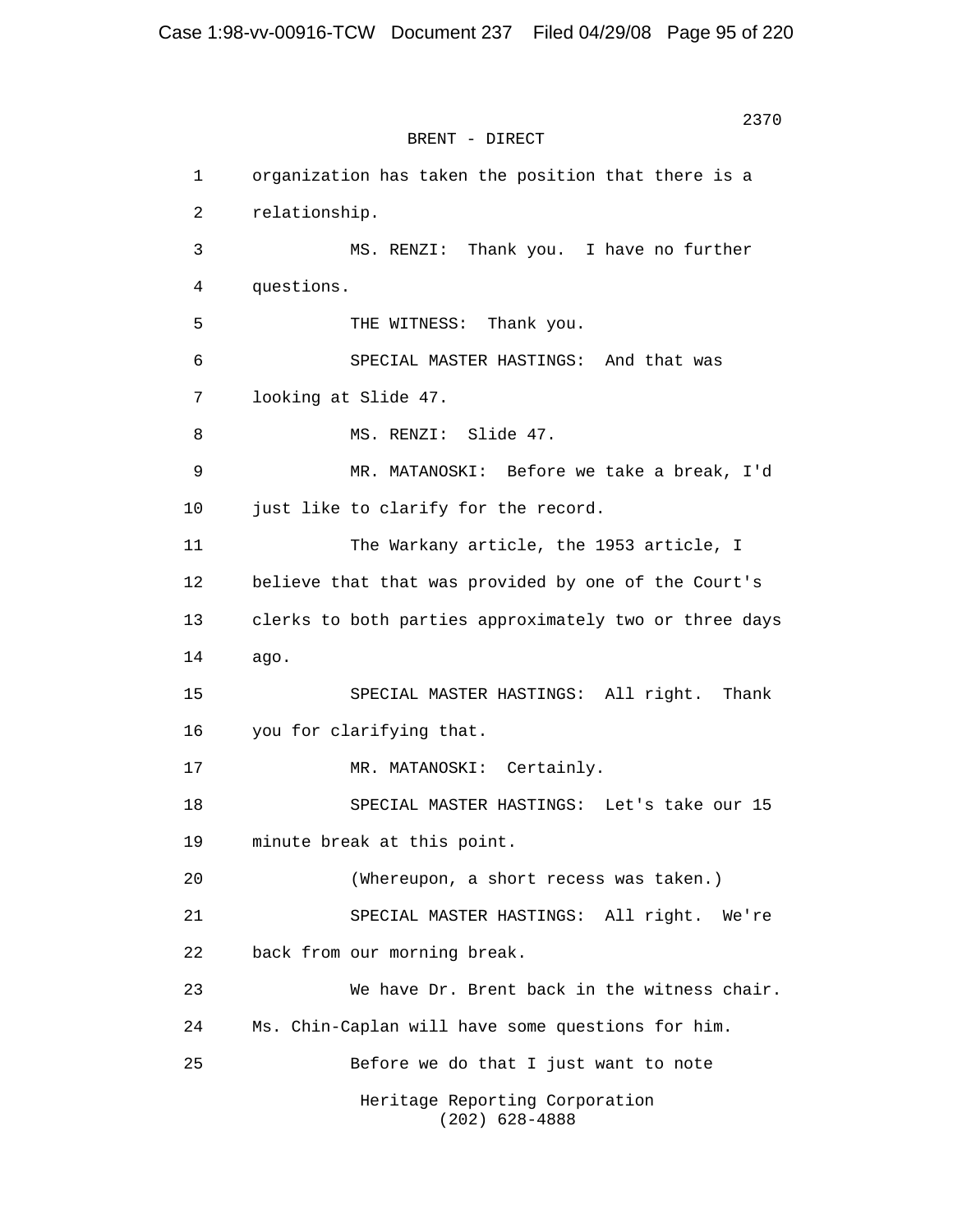| 1  | something very briefly for the record to clarify.      |
|----|--------------------------------------------------------|
| 2  | There was a reference during Dr. Brent's testimony to  |
| 3  | an article called "Acrodynia and Mercury" by Dr.       |
| 4  | Warkany and Dr. Hubbard. Ms. Renzi called this a       |
| 5  | Court exhibit.                                         |
| 6  | I just wanted to clarify for the record the            |
| 7  | history on that. This article is about the             |
| 8  | relationship between Pink's disease and mercury, a     |
| 9  | topic that was raised in a number of the expert        |
| 10 | reports filed in this case, particularly Dr. Aposhian  |
| 11 | and Dr. Brent.                                         |
| 12 | After Dr. Aposhian's testimony, he in his              |
| 13 | testimony cited to a figure that one in 500 people was |
| 14 | considered to be susceptible to Pink's disease.<br>We  |
| 15 | had a question of where that came from.                |
| 16 | We noticed in the Clarkson 2002 article,               |
| 17 | which was filed both by the Petitioner as Exhibit 55,  |
| 18 | Tab G, and by the Respondent as Exhibit L, Tab 13, in  |
| 19 | that Clarkson article it made reference to this        |
| 20 | Warkany article as the source of that number, so we    |
| 21 | had our law clerk give copies of this article to both  |
| 22 | sides and simply stated that there was interest in     |
| 23 | this article and there might be a question about it    |
| 24 | later in the proceeding.                               |
| 25 | We hadn't made it a Court exhibit, but we              |
|    | Heritage Reporting Corporation<br>$(202)$ 628-4888     |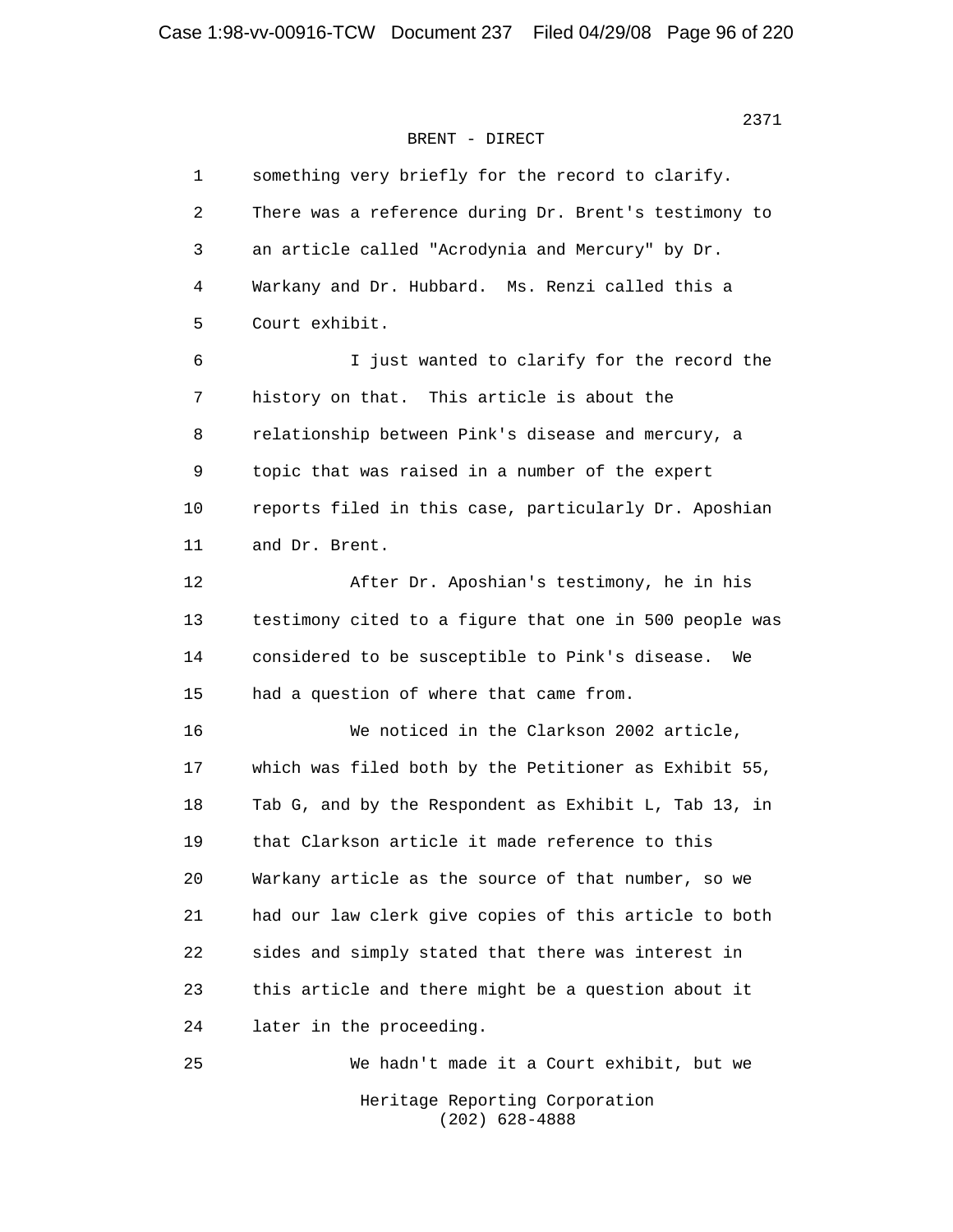2372 **2372** BRENT - CROSS

> 1 will. We are going to at this time and file it into 2 the record so this article becomes a part of the 3 record in the case. 4 With that clarification, Ms. Chin-Caplan, 5 please go ahead. 6 MS. CHIN-CAPLAN: Thank you, Special Master. 7 CROSS-EXAMINATION 8 BY MS. CHIN-CAPLAN: 9 Q Dr. Brent, you indicated that you are 10 currently a clinical professor at Colorado Sciences 11 Health Center. Is that it? 12 A University of Colorado. Is this on? Can 13 everybody hear me? University of Colorado Health 14 Sciences Center, yes. 15 Q And you indicated that as a clinical 16 professor your duties and responsibilities are divided 17 into three areas. One was patient care, the second 18 was teaching, and I didn't catch the third one. 19 A Academic activities. 20 Q Academic activities. And when you say 21 academic activities, does that mean sitting on 22 committees and things like that for the hospital and 23 medical school? 24 A No. It means more scholarly activities -- 25 publications, research, a role in professional Heritage Reporting Corporation (202) 628-4888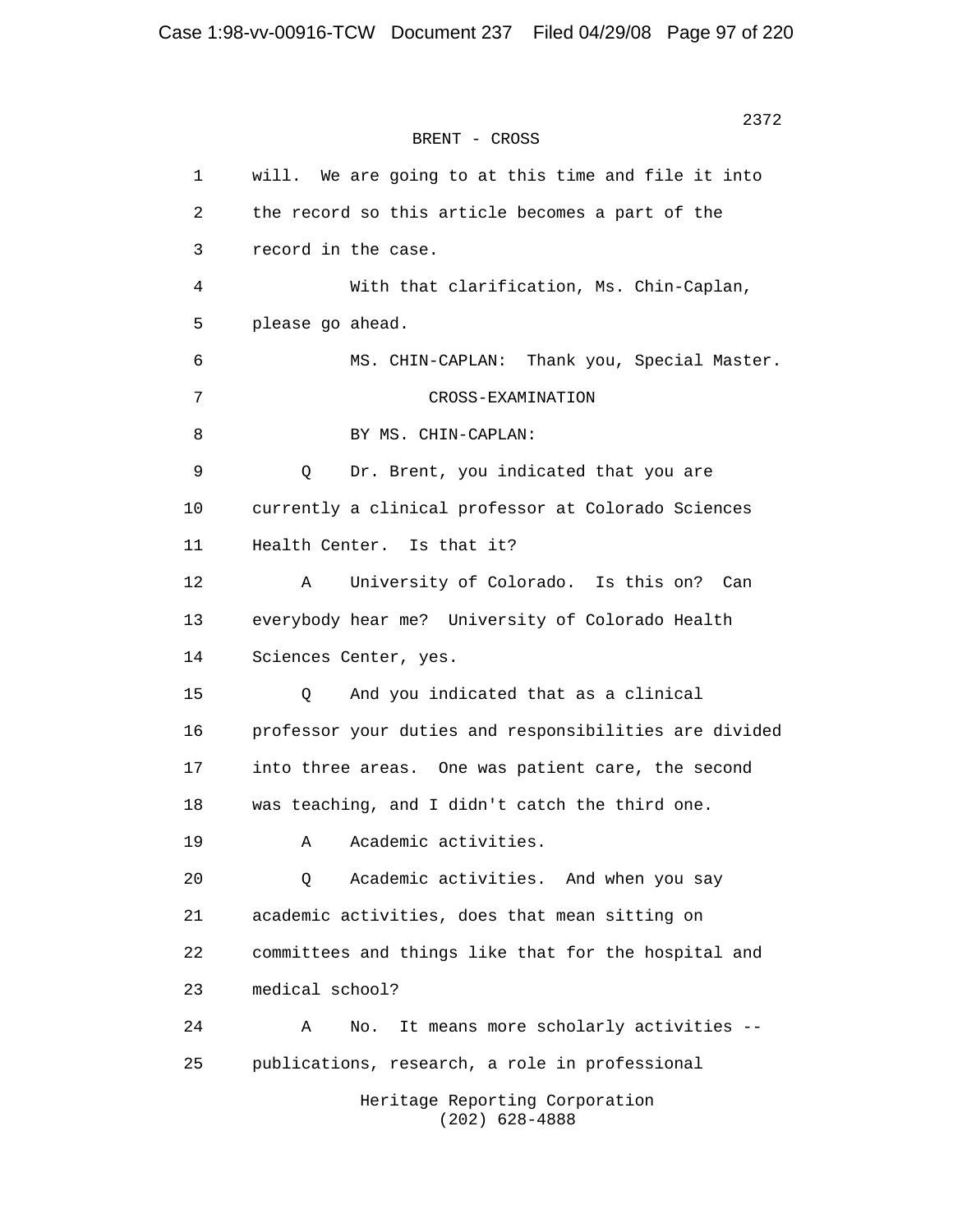2373 **2373** BRENT - CROSS 1 organizations. 2 Q Okay. Now, approximately how much of that 3 time is spent in patient care? 4 A Are you talking about in my entire practice, 5 my private practice and the university? 6 Q Well, you said that you were a clinical 7 professor at University of Colorado. 8 A Yes. 9 Q I'm asking you how much of your time as a 10 clinical professor is spent in patient care? 11 A At the university? 12 Q Yes. 13 A Well, in my clinical professor role we see 14 patients at university and at Children's Hospital, 15 which are both part of the University of Colorado 16 system. 17 It depends on the year. It varies over 18 time. Right now I cover that service about two days a 19 month at the University of Colorado Health Sciences 20 Center, and I have about six days a month where I 21 cover the service at the Children's Hospital. 22 0 That's approximately eight days in the month 23 that you work as a clinical professor for the 24 University of Colorado? 25 A That I have responsibilities regarding Heritage Reporting Corporation (202) 628-4888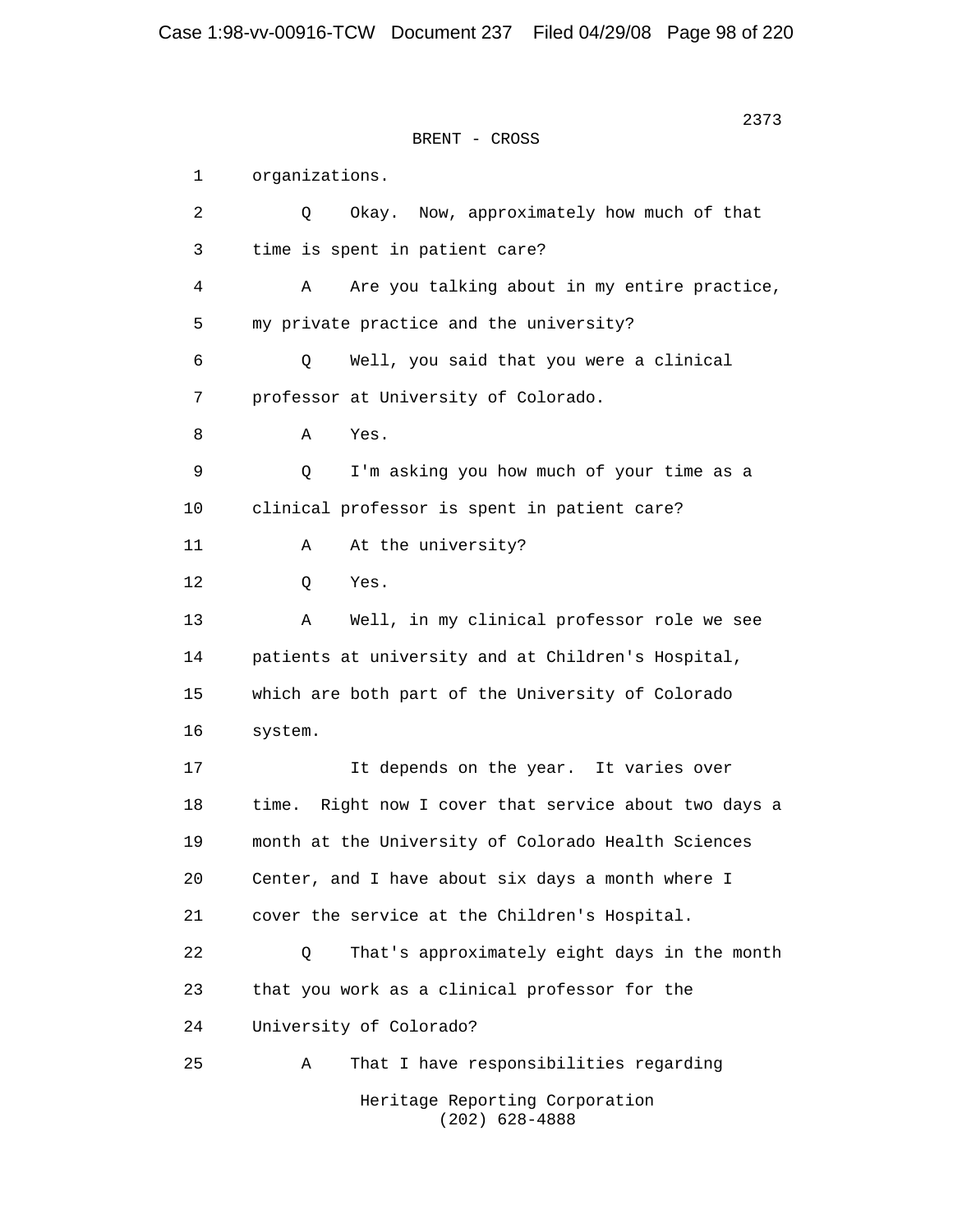BRENT - CROSS

 1 patient care consistent with my faculty appointment, 2 yes. 3 Q And would your teaching responsibilities be 4 included within that eight-day period? 5 A No. Well, I shouldn't say that. My bedside 6 teaching responsibilities are, yes, where we have 7 patients on the service that we round on and see as a 8 group and I supervise the care. But, no, I have other 9 teaching responsibilities beyond that. 10 Q And what are those other teaching 11 responsibilities? 12 A Well, you know, they vary quite a bit from 13 time to time. They are anything from months when it 14 can be one or two hours, or I've had months where I 15 have no hours of formal teaching responsibility other 16 than bedside teaching responsibilities, to I have had 17 months not long ago when I had six hours of formal 18 teaching responsibility. That includes, for example, 19 giving lectures to the medical school class. 20 There's been a little bit of a revolution in 21 the way medical education is carried out in the United 22 States right now. Traditionally it's been large 23 lecture hall classes. 24 It's making a transition now, which every 25 faculty member sets up, to a lot of small group Heritage Reporting Corporation (202) 628-4888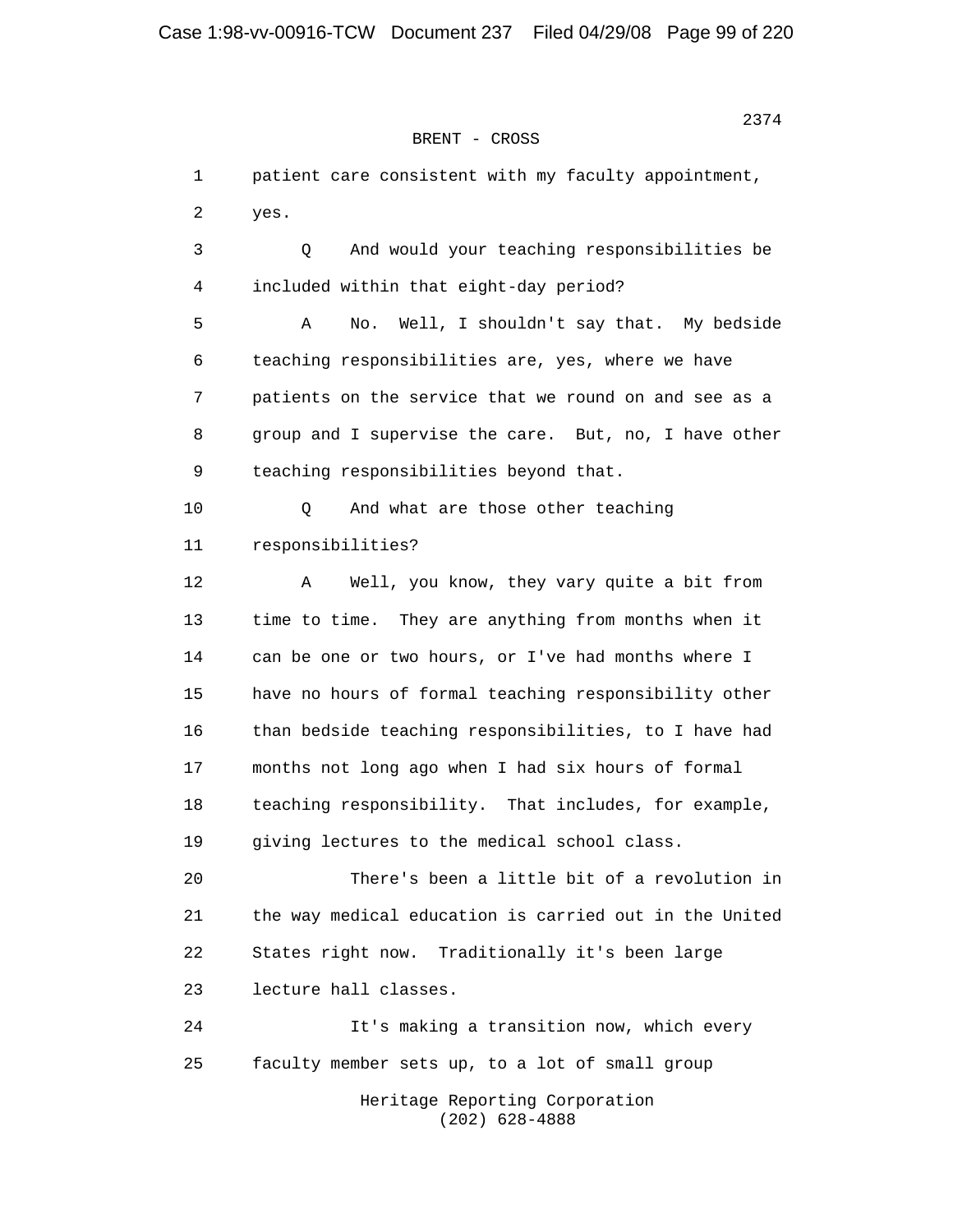2375A BRENT - CROSS 1 teaching and so, you know, we do spend a lot more time 2 now doing small group teaching. We'll have on some 3 subjects six or eight individuals that we'd be 4 teaching on a topic for a while. 5 Q So your teaching responsibilities can range 6 anywhere from zero to six hours a month? 7 A Yes. I can't remember a month where it's 8 been more than six hours. You know, once again 9 excluding bedside teaching. 10 Q And would that be primarily to medical 11 school students? 12 A Medical students, interns, residents and 13 fellows in training. 14 Q Okay. The clinical people -- the interns, 15 the residents and the fellows -- would those be the 16 people at the bedside? 17 A They would be both the people at the bedside 18 and in my formal lectures. 19 Q Okay. You indicated that your academic 20 activities take up part of your responsibilities. How 21 much time do you spend in academic activities at the 22 medical school? 23 A Well, my primary office is at my private 24 practice, so in terms of the actual academic 25 activities that I participate in -- for example, Heritage Reporting Corporation (202) 628-4888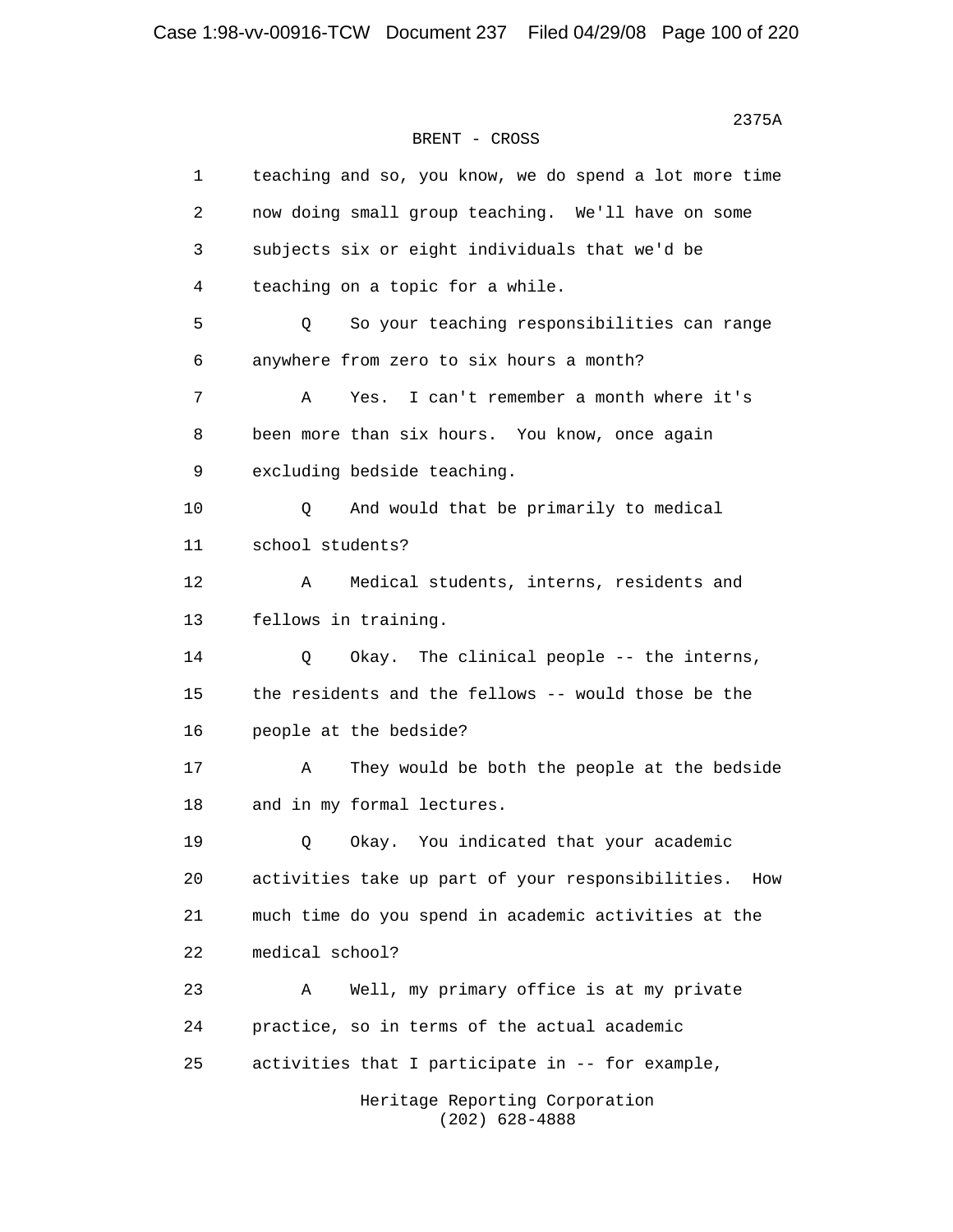2376 BRENT - CROSS

> 1 teaching. Excuse me. For example, writing, editing 2 is done either in my medical office or in my home 3 study. 4 Q Private practice? 5 A Either in my medical private practice 6 office, or I do a great deal of my academic work, just 7 because of space considerations, in my home study. I 8 mean, I do a lot of my writing there, for example. 9 Q Okay. So where is your research done? 10 A It varies, depending upon the particular 11 project that I'm doing. 12 For example, right now my research involves 13 pesticide residues that are transmitted to individuals 14 through tobacco smoke, pesticides that are used to 15 grow the tobacco plant. We're doing that in 16 conjunction with people at the Colorado School of 17 Mines who have a very good assay system for these 18 pesticides. 19 O The Colorado? 20 A School of Mines. 21 Q School of Mines. Is that an academic 22 institution? 23 A Oh, yes. It's a primarily Ph.D. granting 24 institution. 25 Q Okay. So your research is done at other Heritage Reporting Corporation (202) 628-4888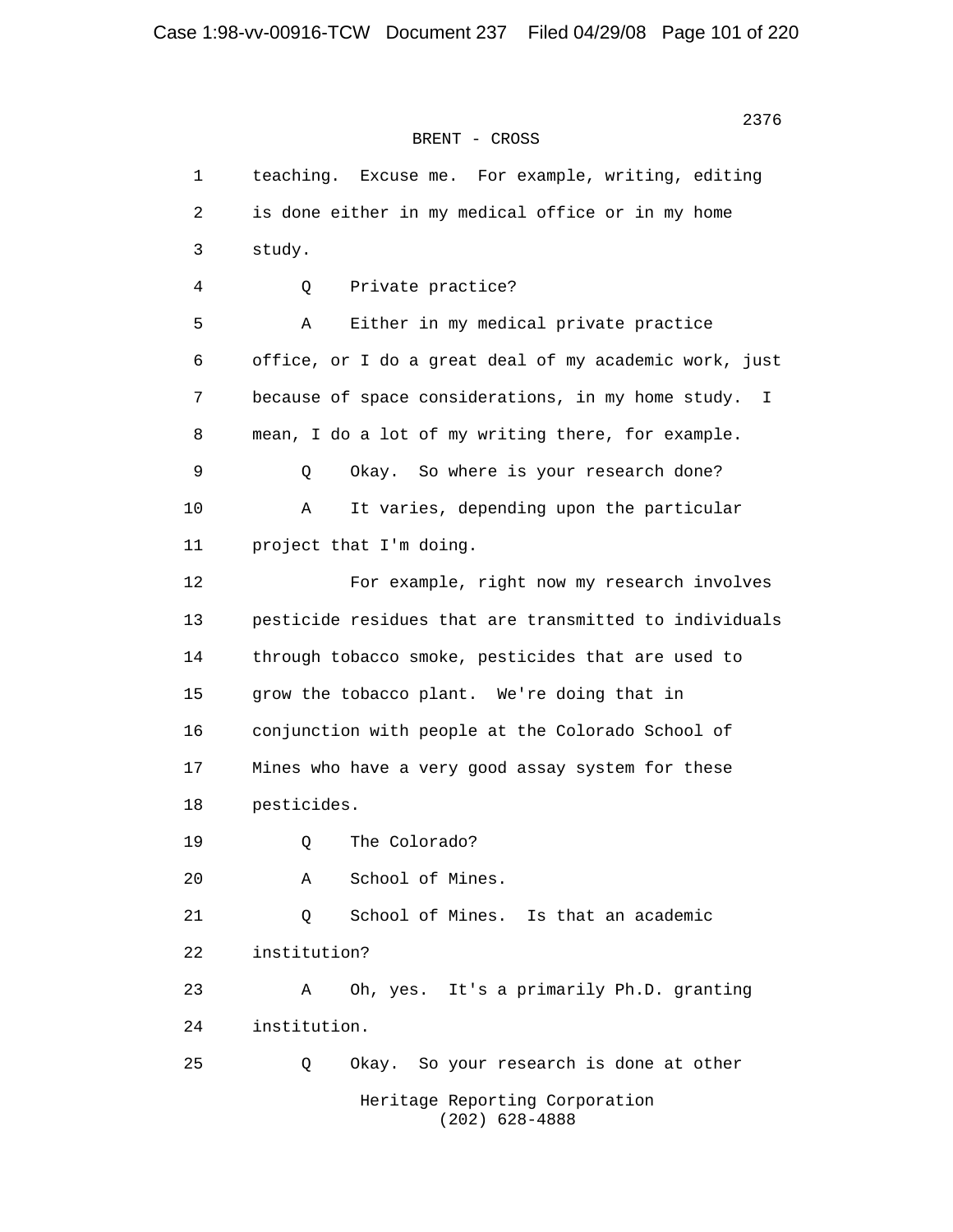```
BRENT - CROSS
```
 1 areas outside of the university? 2 A It depends on the project. It depends on 3 the project. I mean, I've done many projects within 4 the university. I've done many projects within my 5 private practice. 6 The work on these pesticide residues in 7 tobacco smoke is done in the lab that has the greatest 8 expertise to do these kinds of assays. 9 Q So you have no research laboratory at the 10 University of Colorado? 11 A I don't have my own research laboratory, no. 12 Q Okay. And you're working right now on 13 studying pesticide residues at the Colorado Safety & 14 Mines program? 15 A The School of Mines. The Colorado School of 16 Mines. It's a very, very internationally known 17 institution in scientific research. It is done in 18 conjunction with several hospitals and coroner's 19 offices. 20 Q So would it be fair to say that you're a 21 consultant with them? 22 A No. I'm an investigator. 23 Q You're an investigator? 24 A Yes. 25 Q Now, you also discussed your private Heritage Reporting Corporation (202) 628-4888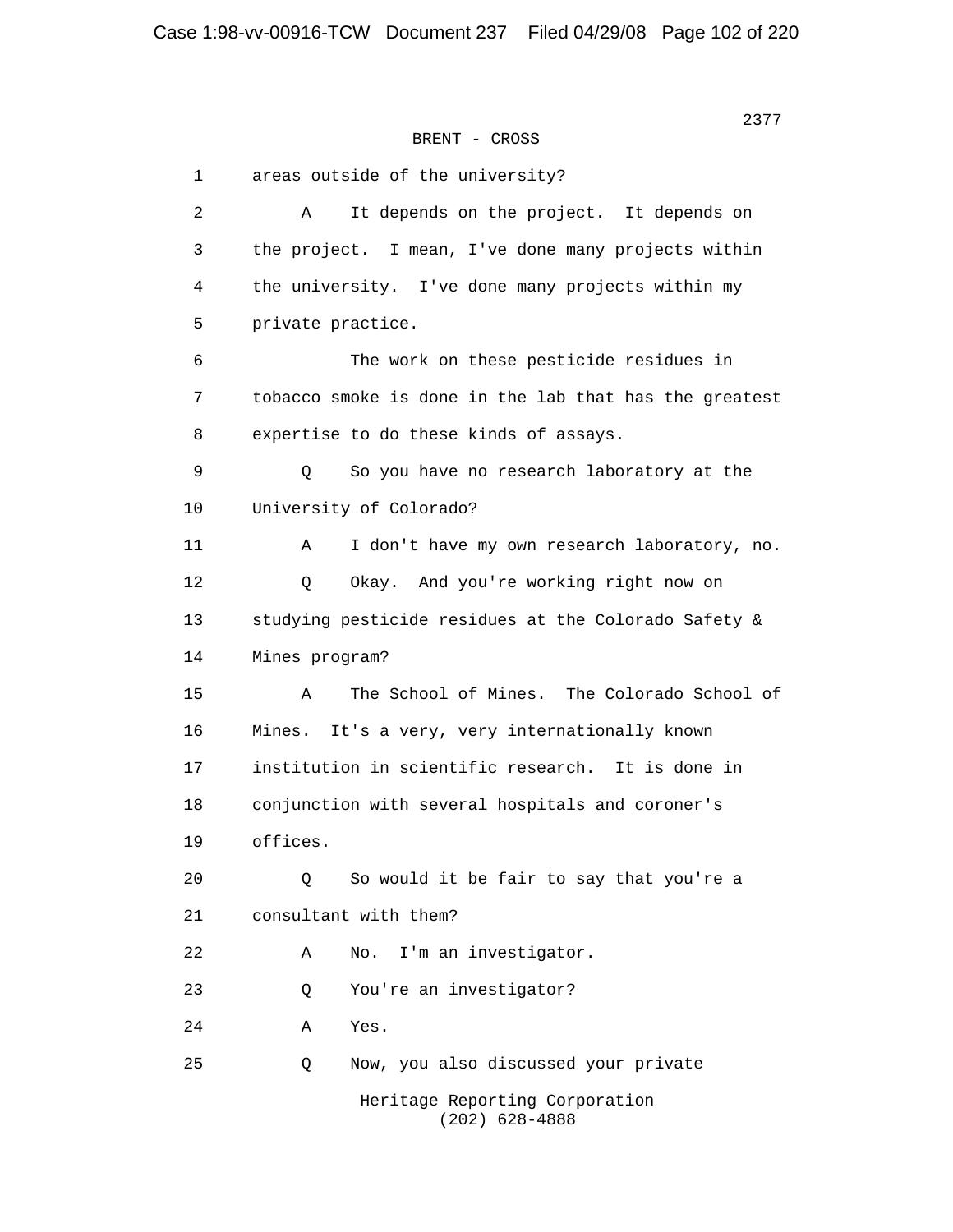BRENT - CROSS

 1 practice, and I believe it's called Toxicology 2 Associates? 3 A That's exactly right. 4 Q Doctor, how do you get patients referred to 5 you? 6 A Well, we do it in a number of ways. It's a 7 very interesting thing. Our practice is pretty well 8 known, and there aren't many toxicology practices 9 around so I think anybody from the Rocky Mountain area 10 who needs to refer somebody to a medical toxicologist 11 most likely will refer them to our practice. 12 We get patients coming down from Wyoming, 13 from Montana, from Utah, from New Mexico, from 14 Arizona, from Canada, from Nebraska. What happens is 15 we probably get half a dozen calls a day into our 16 office, and probably more, from people who call us and 17 they say I think I've been poisoned. We want to see a 18 toxicologist. 19 We have found that most of those kinds of 20 patients tend not really to benefit from seeing us 21 because they tend not to end up actually being 22 poisoned and there are other issues, so we have taken 23 the position, as in most specialty practices these 24 days, that for a patient to come to us they have to be 25 referred in from another physician so that some

> Heritage Reporting Corporation (202) 628-4888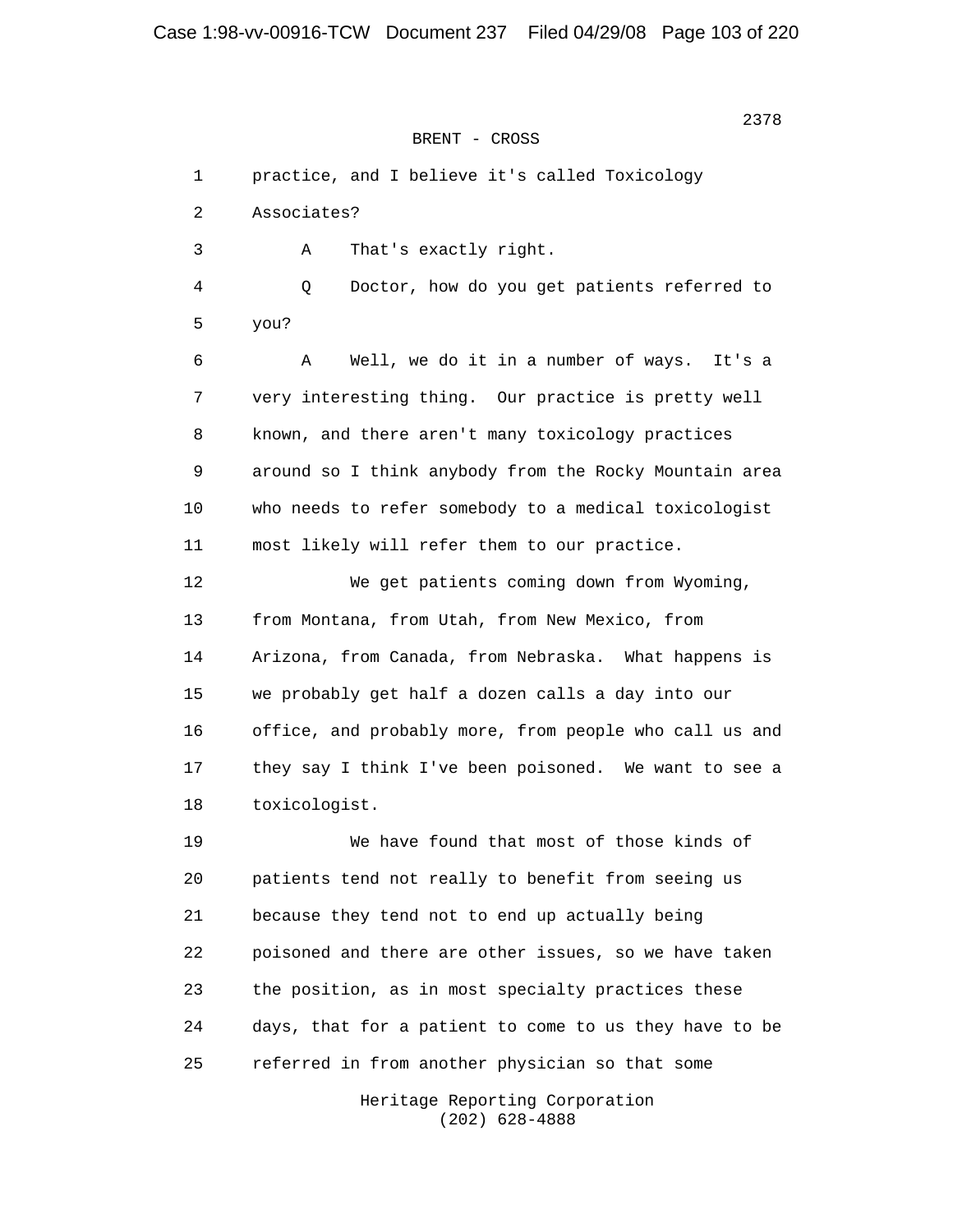2379 BRENT - CROSS

| $\mathbf{1}$ | initial screening is done to be sure it's appropriate  |
|--------------|--------------------------------------------------------|
| 2            | to send to a medical toxicologist. So our patients     |
| 3            | basically come -- or a lot of our patients anyway come |
| 4            | -- through referrals from other physicians.            |
| 5            | In addition, we have some various workers              |
| 6            | that we follow in our worker surveillance program, and |
| 7            | of course our patients in the hospital, many of them   |
| 8            | come to us directly through the emergency department   |
| 9            | or get transferred in from other hospitals or          |
| 10           | sometimes are in the hospital for another reason on    |
| 11           | somebody else's service and ends up either it becoming |
| 12           | clear to them that they had an unrecognized            |
| 13           | toxicologic problem and therefore were admitted        |
| 14           | directly to us and then it became clear it was and we  |
| 15           | get involved or that they've had a very bad adverse    |
| 16           | drug reaction that requires consultation.              |
| 17           | So with reference to your patient care,<br>Q           |
| 18           | would it be fair to state that it overlaps with your   |
| 19           | hospital responsibilities?                             |
| 20           | The hospital responsibilities are<br>Α<br>Oh, yes.     |
| 21           | a very big part of patient care.                       |
| 22           | So that's in your private practice?<br>Q<br>Okay.      |
| 23           | Private practice and at the university.<br>Α           |
| 24           | And you get approximately half a dozen phone<br>Q      |
| 25           | calls, but most of your practice entails referrals     |
|              | Heritage Reporting Corporation                         |

(202) 628-4888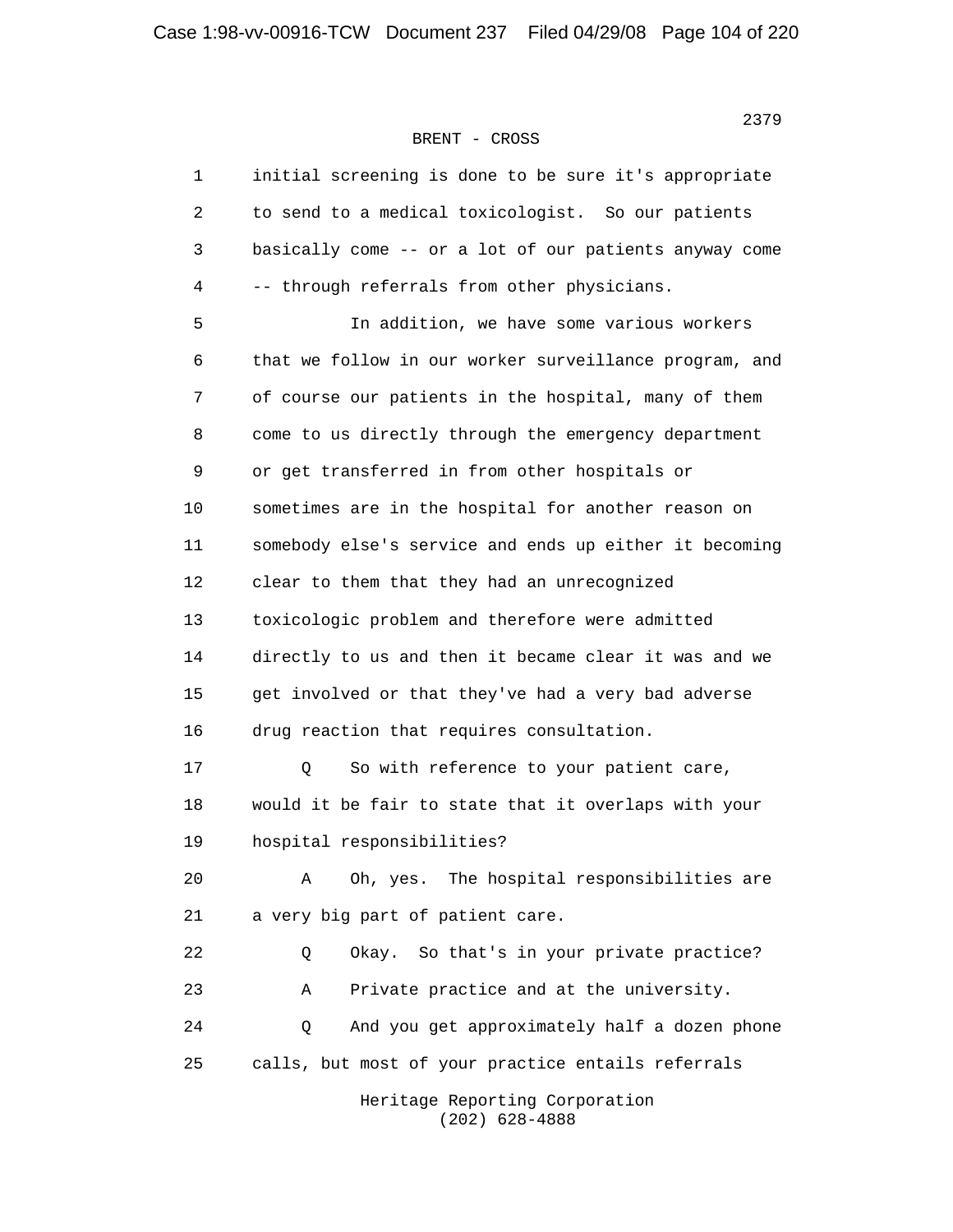2380 **2380** BRENT - CROSS 1 from other physicians? 2 A Yes. Yes. Right. We don't tend to see 3 patients on the basis of cold calls. 4 Q So in your private practice how much time is 5 spent on patient care? 6 A Oh, it varies. I would say, you know, 7 between the hospital work and the outpatient work I'd 8 say it's 30 or 40 percent of my time. 9 Q Now, you also indicated that you did 10 teaching in your private practice. 11 A Most of my teaching is associated with my 12 university work, although sometimes physically I'll be 13 giving lectures in my conference room to students and 14 so on. 15 Q So the students from the medical school 16 would come to your private practice office for 17 lectures? 18 A That's correct. It was on the toxicology 19 service, the specific toxicology service of which I'm 20 one of the attending physicians overseeing the 21 service. We give them a lot of lectures, the 22 individuals on that service. They rotate. 23 Sometimes we'll give them lectures at the 24 university hospital, the medical center. Sometimes 25 they'll come over to my office for lectures.

 Heritage Reporting Corporation (202) 628-4888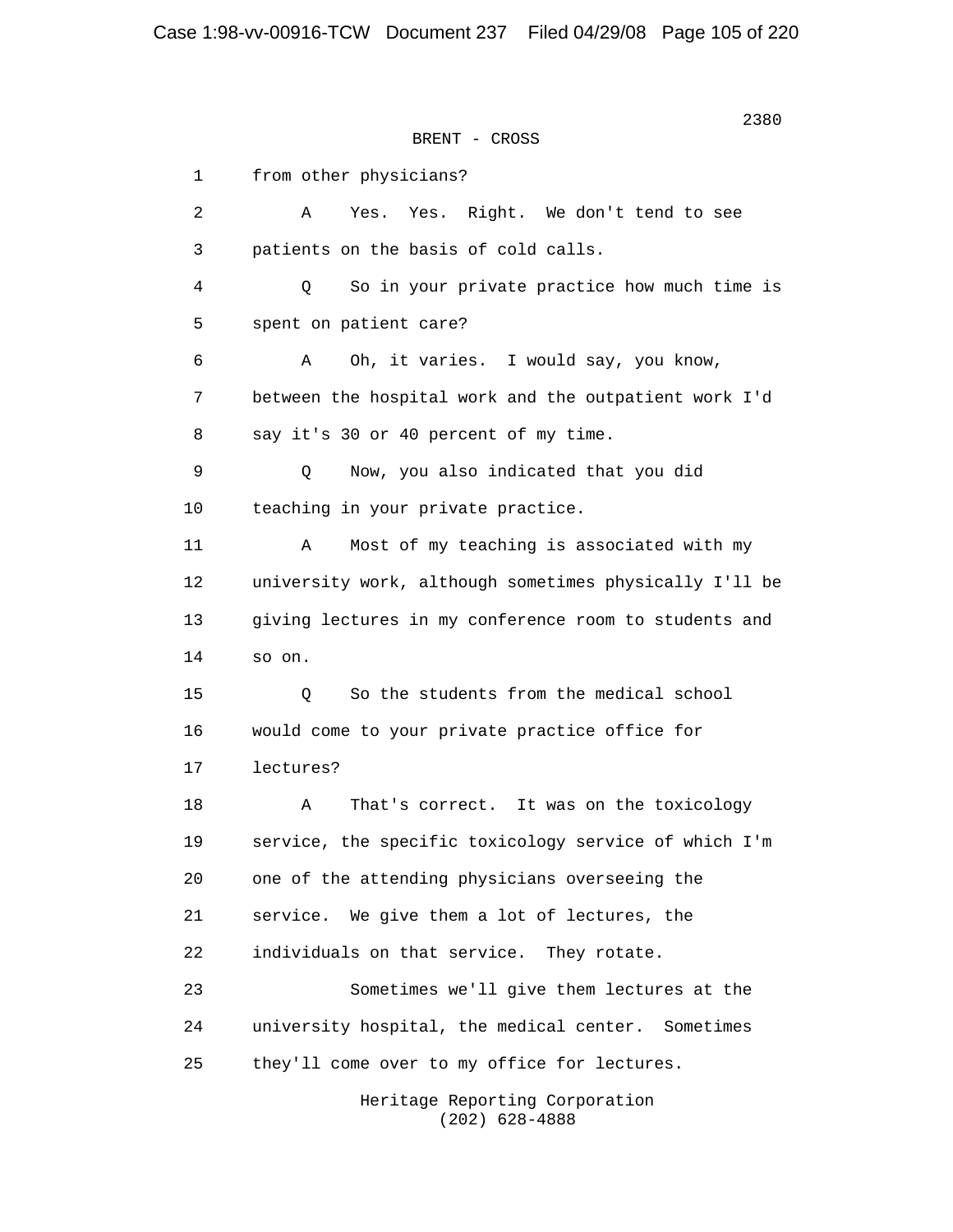#### BRENT - CROSS

 1 Sometimes they see patients with me in my office. 2 Q Since your teaching responsibilities at the 3 university are approximately zero to six hours per 4 month, does your private practice teaching encompass 5 that? Is it encompassed within that zero to six 6 hours? 7 A It is. 8 Q You indicated that you do research on 9 medical toxicology. You don't have a private 10 laboratory you indicated. Where do you get the topics 11 to research on? 12 A Well, a lot of it depends. You know, it 13 varies over the years. I spent many years doing 14 laboratory research. I published many papers on 15 laboratory research. 16 My interest is more clinical. I'm more of a 17 clinician. I like being around patients. I like 18 taking care of patients and so my research evolved 19 into a clinical trial research. That was that FDA- 20 sponsored research that I discussed before. 21 For a number of years recently we worked on 22 a number of major clinical trials. Ultimately we 23 published them in the New England Journal of Medicine. 24 They ended up getting some new antidotes approved 25 through the FDA, and now I am doing this tobacco work. Heritage Reporting Corporation

(202) 628-4888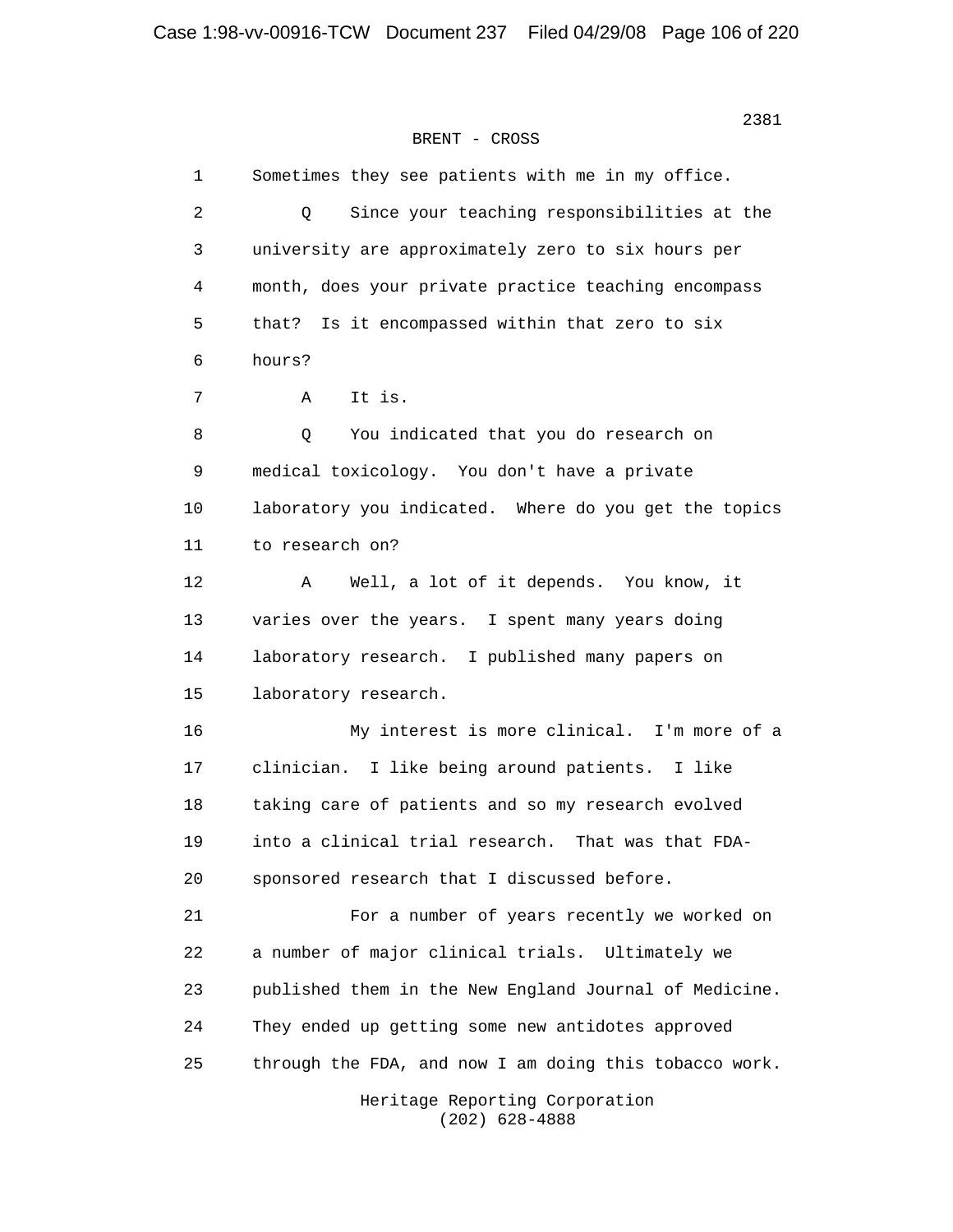2382 BRENT - CROSS 1 0 I'm sorry? I missed that. 2 A And now I'm doing the tobacco work. 3 Q You indicated you're running a clinical 4 trial with FDA currently? 5 A No. I did. 6 Q You did? 7 A We're done with that now. We published it. 8 The drug is approved. We're done. 9 Q What was the drug? 10 A It's called Fomepizole. 11 0 And what is that for? 12 A Fomepizole is a drug. It's very 13 interesting. It's very interesting that you asked 14 that because as you'll recall, this morning we were 15 talking about methanol and how bad methanol was, 16 methyl alcohol. 17 Well, what's interesting about methanol is 18 that many people actually drink it, and we get a lot 19 of people come to the hospital that drink it. They 20 also drink a related substance called ethylene glycol, 21 which is an antifreeze. 22 These are potentially lethal things to 23 drink, and we developed a new antidote for the 24 treatment of methanol poisoning and for ethylene 25 glycol poisoning. The drugs's name is Fomepizole. Heritage Reporting Corporation (202) 628-4888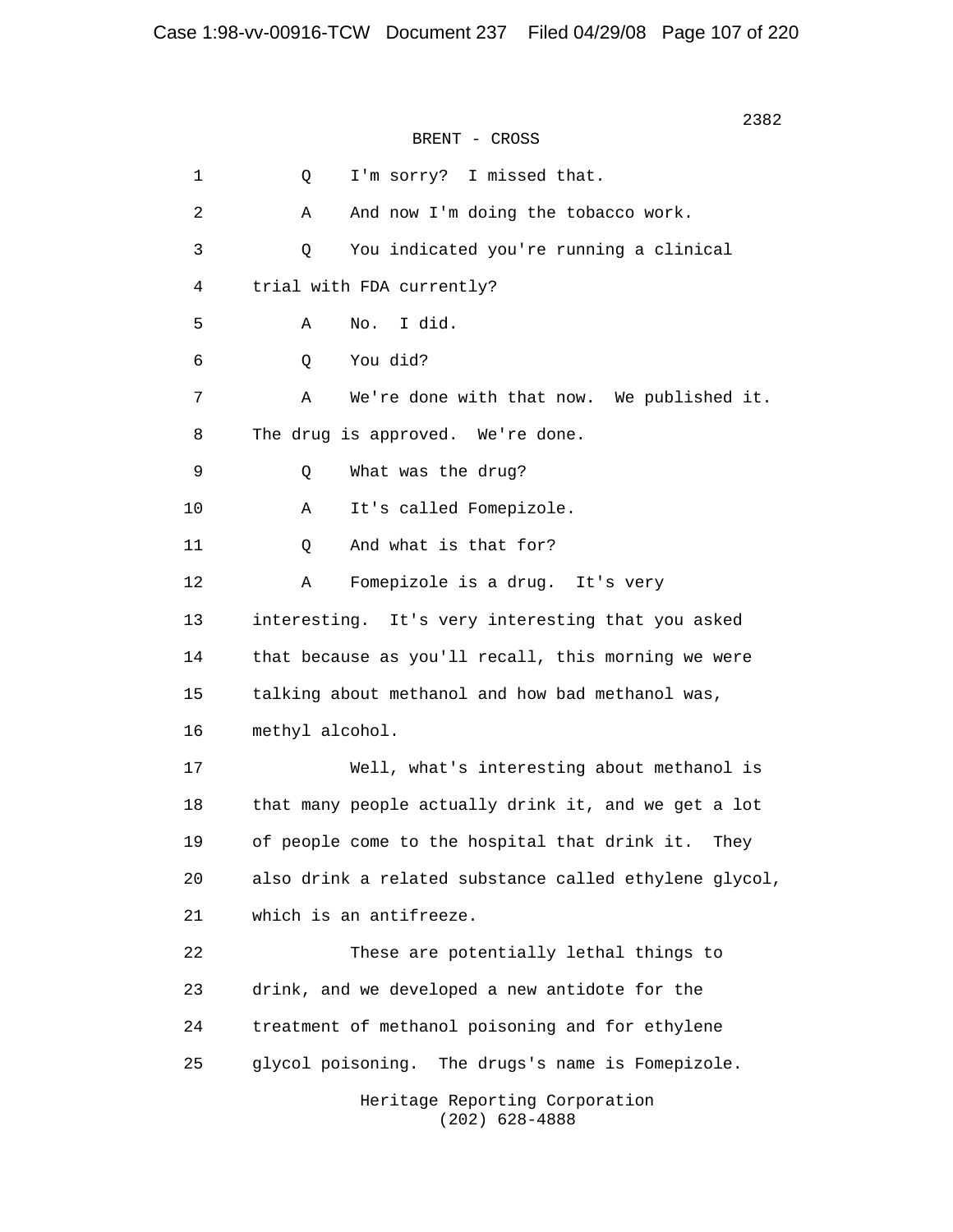#### BRENT - CROSS

 1 It's marketed under the name Antizol. That's the 2 trade name. 3 We did clinical trials in both methanol 4 poisoning and in ethylene glycol poisoning that 5 resulted in the FDA approving the drug for both 6 indications. 7 Q Doctor, was that published in the Internet 8 Journal of Medical Toxicology? 9 A No. Both of those clinical trials were 10 published in the New England Journal of Medicine. 11 Q And was it also published in the Internet 12 Journal of Medical Toxicology? 13 A The clinical trials? No. 14 Q There's an article called, "Antidotes and 15 Alcohol: Has Fomepizole Made Ethanol an Obsolete 16 Therapy?" Is that the same topic that you speak of 17 for your clinical trial? 18 A That article relates to the clinical trials. 19 It's not the publication of the clinical trials. You 20 won't find the clinical trial data in that article. 21 Q And, Doctor, in that publication you 22 indicated that you received research support from is 23 it Orphan Medical? 24 A That's correct. 25 Q What is Orphan Medical? Heritage Reporting Corporation

(202) 628-4888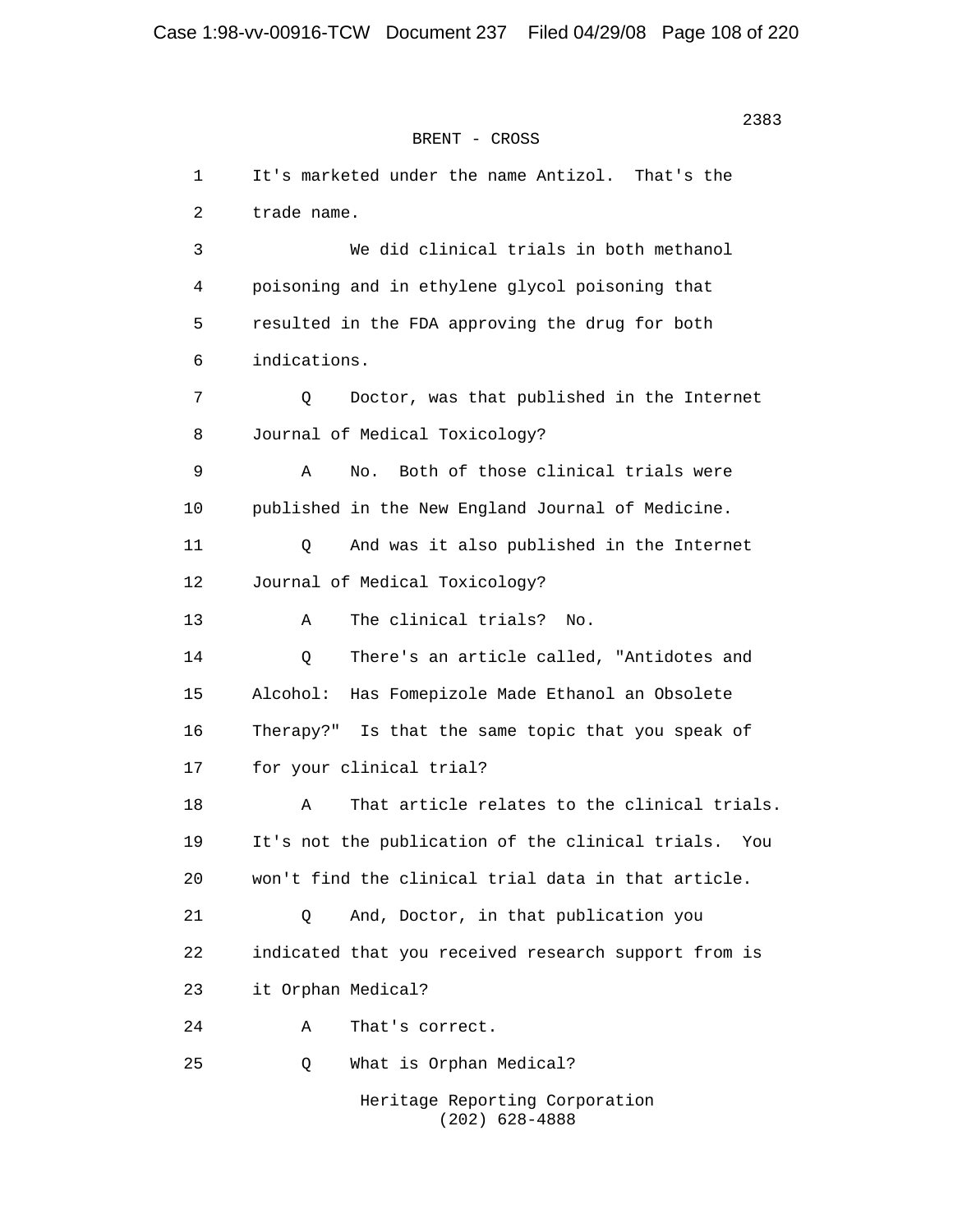| $\mathbf 1$ | Orphan Medical was my partner in the FDA<br>Α            |
|-------------|----------------------------------------------------------|
| 2           | It actually doesn't exist anymore, but it is a<br>grant. |
| 3           | company that specializes in the development of what is   |
| 4           | called orphan drugs.                                     |
| 5           | An orphan drug is a drug that is intended                |
| 6           | for only a very limited use audience, and therefore      |
| 7           | because of the small volume of people that intend to     |
| 8           | use the drug major pharmaceutical companies generally    |
| 9           | are not interested in developing these orphan drugs.     |
| 10          | Orphan Medical's mission was to develop                  |
| 11          | these small, limited niche type of drugs that other      |
| 12          | companies would not develop. Certainly this antidote     |
| 13          | is an example of a drug, of a limited niche type of      |
| 14          | drug, so they were very interested in developing that.   |
| 15          | And what was their relationship to the<br>Q              |
| 16          | Fomepizole?                                              |
| 17          | Orphan and I had the FDA grant to develop<br>Α           |
| 18          | the drug, which is called an orphan drug grant.<br>The   |
| 19          | FDA has this program because once again it's important   |
| 20          | to develop these orphan drugs, and since major           |
| 21          | pharmaceutical companies don't have a big interest in    |
| 22          | developing them the funds have to come from someplace.   |
| 23          | The FDA developed this granting process and              |
| 24          | so they were the company that was interested in          |
| 25          | developing and subsequently marketing the drug.          |
|             |                                                          |

 Heritage Reporting Corporation (202) 628-4888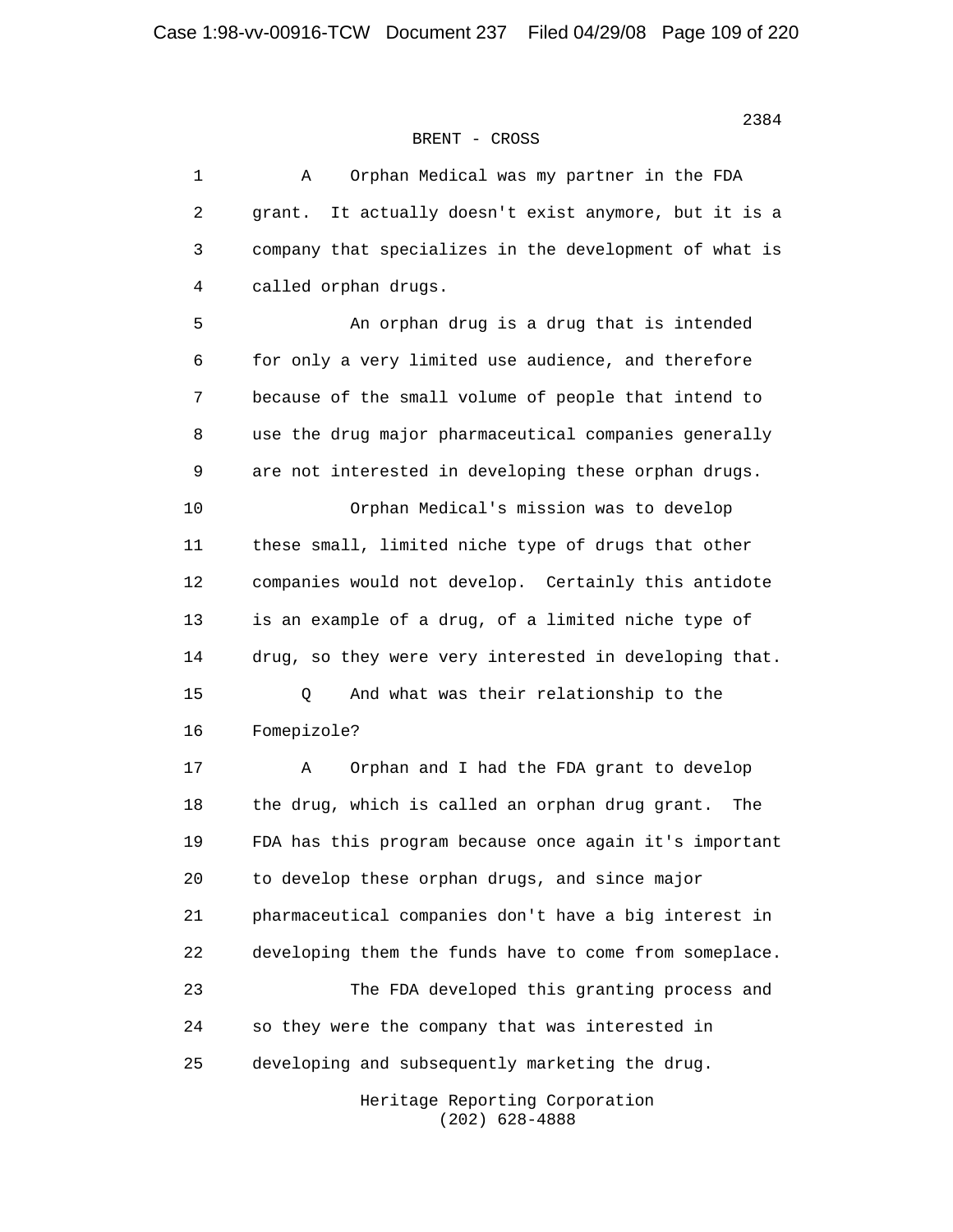2385 **2385** BRENT - CROSS 1 Q So did they provide the financial support 2 for this research? 3 A The support came through the FDA grant, and 4 it ran through Orphan. 5 Q It ran through Orphan? 6 A Right. 7 Q FDA granted fundings to a drug manufacturer 8 to fund research? 9 A Absolutely. This was the Orphan Drug 10 Development Grant Program, and it was specifically 11 intended to encourage the development of these 12 important orphan drugs. 13 Q But Fomepizole wasn't an orphan drug, was 14 it? 15 A Yes, it was. 16 Q Well, the title says "Has Fomepizole Made 17 Ethanol an Obsolete Therapy?" 18 A Right. 19 Q So ethanol was an existing therapy, correct? 20 A Yes. 21 Q So Fomepizole is not an orphan drug, is it? 22 A Well, there's two things about that. 23 Ethanol was used. It was never FDA approved for that 24 purpose, so it was not an approved drug for the 25 treatment of ethylene glycol and methanol poisoning. Heritage Reporting Corporation

(202) 628-4888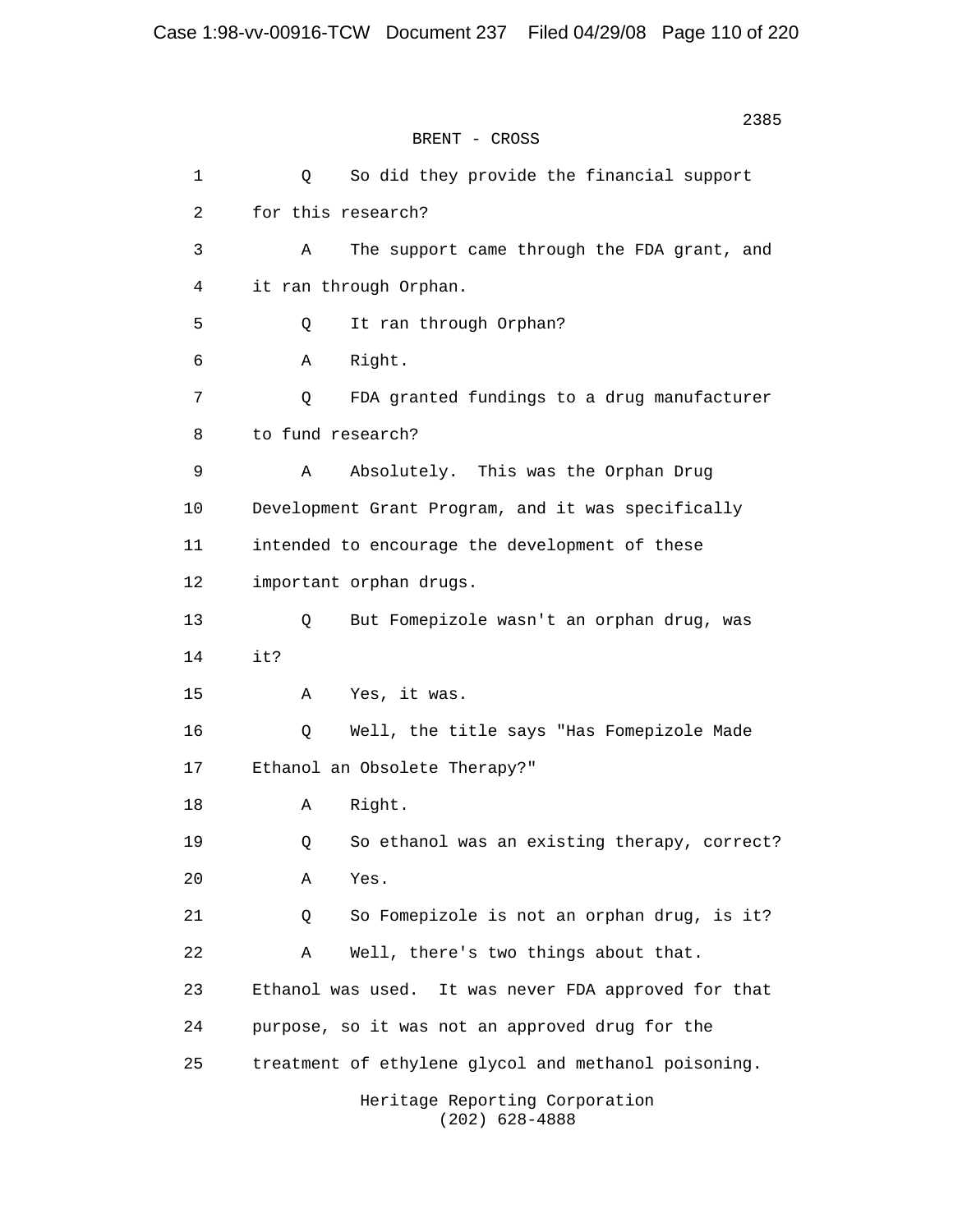1 Although it was used for that purpose, it did not have 2 FDA approval for it. 3 The second thing is there is nothing in the 4 orphan drug context that says if there is a therapy 5 for one of these sort of low niche diseases, low 6 population niche diseases, that you can't develop a 7 better therapy, and this is certainly a much better 8 therapy than ethanol therapy was. 9 Q But most of the orphan drugs don't have any 10 other therapies. Isn't that true? 11 A Well, I don't know about the other ones, but 12 I know that at least in this area where I was doing 13 research that although we did have a drug, ethanol, 14 Fomepizole was potentially and it turned out in fact 15 to be a very great improvement over ethanol, and the 16 FDA felt that they wanted to support the development 17 of Fomepizole through an orphan grant to us. 18 Q So that was your prior clinical trial. 19 Where were the clinical trials run? 20 A Where were the clinical trials? It was a 21 multicenter trial in a number of centers across the 22 country. I was the primary investigator that 23 coordinated the whole trial. 24 Q Okay. And how did they find you? 25 A Well, because I had an interest in the area Heritage Reporting Corporation (202) 628-4888

последници производите на 1938 године в 1938 године и 1938 године в 1938 године и 1938 године в 1938 године и<br>В 1938 године в 1938 године в 1938 године в 1938 године в 1938 године в 1938 године в 1938 године в 1938 годин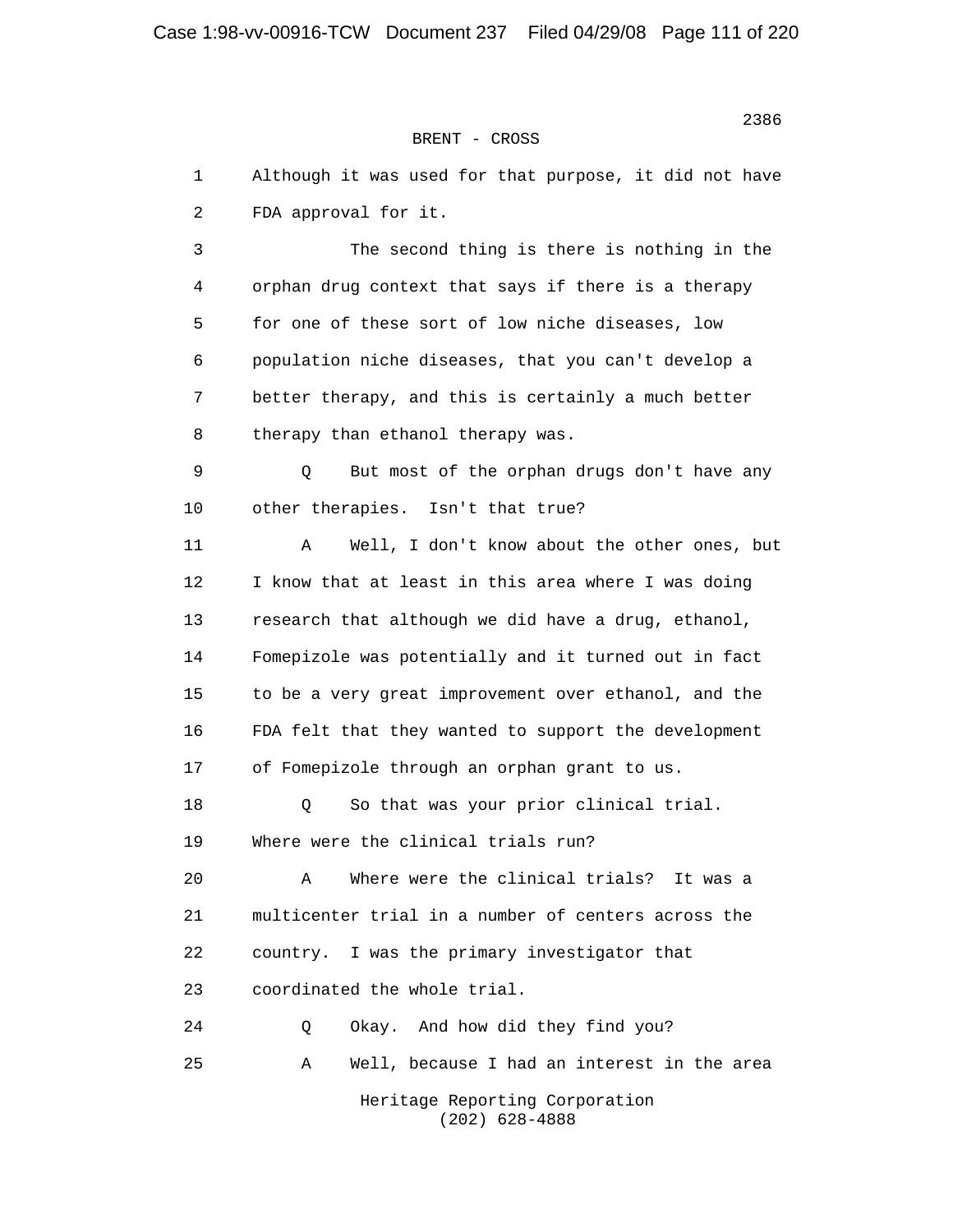| 1  | and in these particular poisonings. I had an interest  |
|----|--------------------------------------------------------|
| 2  | in the area of the poisonings. I had a very busy       |
| 3  | clinical service where we saw a number of these        |
| 4  | poisonings.                                            |
| 5  | There was an investigator in Norway by the             |
| 6  | name of Dr. Jacobsson who had done a lot of the basic  |
| 7  | work in the development of the drug Fomepizole, and I  |
| 8  | often contacted him just as a consultant to get some   |
| 9  | information about how to proceed with the idea of      |
| 10 | developing this drug.                                  |
| 11 | Dr. Jacobsson could not be the primary                 |
| 12 | investigator. He was in Norway. He suggested that      |
| 13 | they come and talk to me because I was very            |
| 14 | knowledgeable in the area and I had a lot of           |
| 15 | experience with these poisonings and I was a clinical  |
| 16 | investigator.                                          |
| 17 | Orphan called me and asked if I would be               |
| 18 | interested in developing a clinical trial in this area |
| 19 | or two clinical trials actually.                       |
| 20 | So the individual whose research this really<br>Q      |
| 21 | was is in Norway and wanted to operate clinical trials |
| 22 | in the United States, and they needed a principal      |
| 23 | investigator from the United States to coordinate      |
| 24 | Is that it?<br>matters.                                |
| 25 | Dr. Jacobsson had done a lot of<br>Α<br>Well, no.      |
|    | Heritage Reporting Corporation<br>$(202)$ 628-4888     |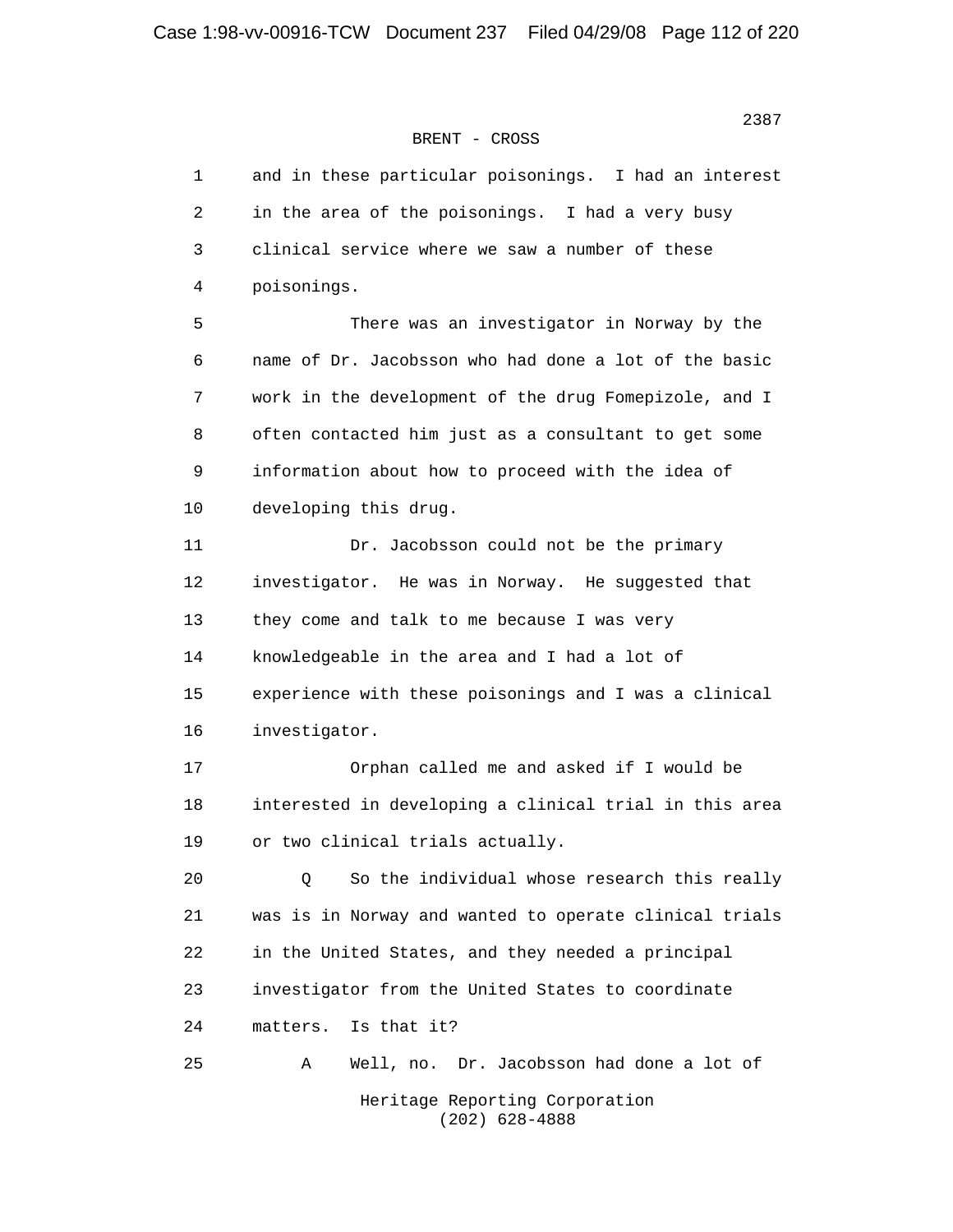| 1  | the basic preclinical research, had not done really    |
|----|--------------------------------------------------------|
| 2  | any studies on or had not done very much work on       |
| 3  | individuals who were truly poisoned, but had done some |
| 4  | of what we call the preclinical research, done the     |
| 5  | volunteers, showed it was safe, did some mechanistic   |
| 6  | studies.                                               |
| 7  | So the natural thing now would be to put the           |
| 8  | drug actually in clinical trials. Clinical trials had  |
| 9  | to be done in the United States because the FDA does   |
| 10 | not like to accept drugs based on international data.  |
| 11 | They really put strong pressure to do studies in the   |
| 12 | United States.                                         |
| 13 | Therefore, there was I think no question the           |
| 14 | trial had to be done in the United States. I'm not     |
| 15 | sure if it was even a requirement in our FDA grant     |
| 16 | that it be done in the United States. It might have    |
| 17 | been.                                                  |
| 18 | In talking to Dr. Jacobsson, they felt that            |
| 19 | I was somebody for them to go to to discuss developing |
| 20 | this FDA grant and if we got it to develop the drug.   |
| 21 | Do you know how it got from Dr. Jacobsson to<br>Q      |
| 22 | FDA?                                                   |
| 23 | It didn't go from Dr. Jacobsson to FDA.<br>Α           |
| 24 | Then how did FDA become involved in this<br>Q          |
| 25 | grants process?                                        |
|    |                                                        |

 Heritage Reporting Corporation (202) 628-4888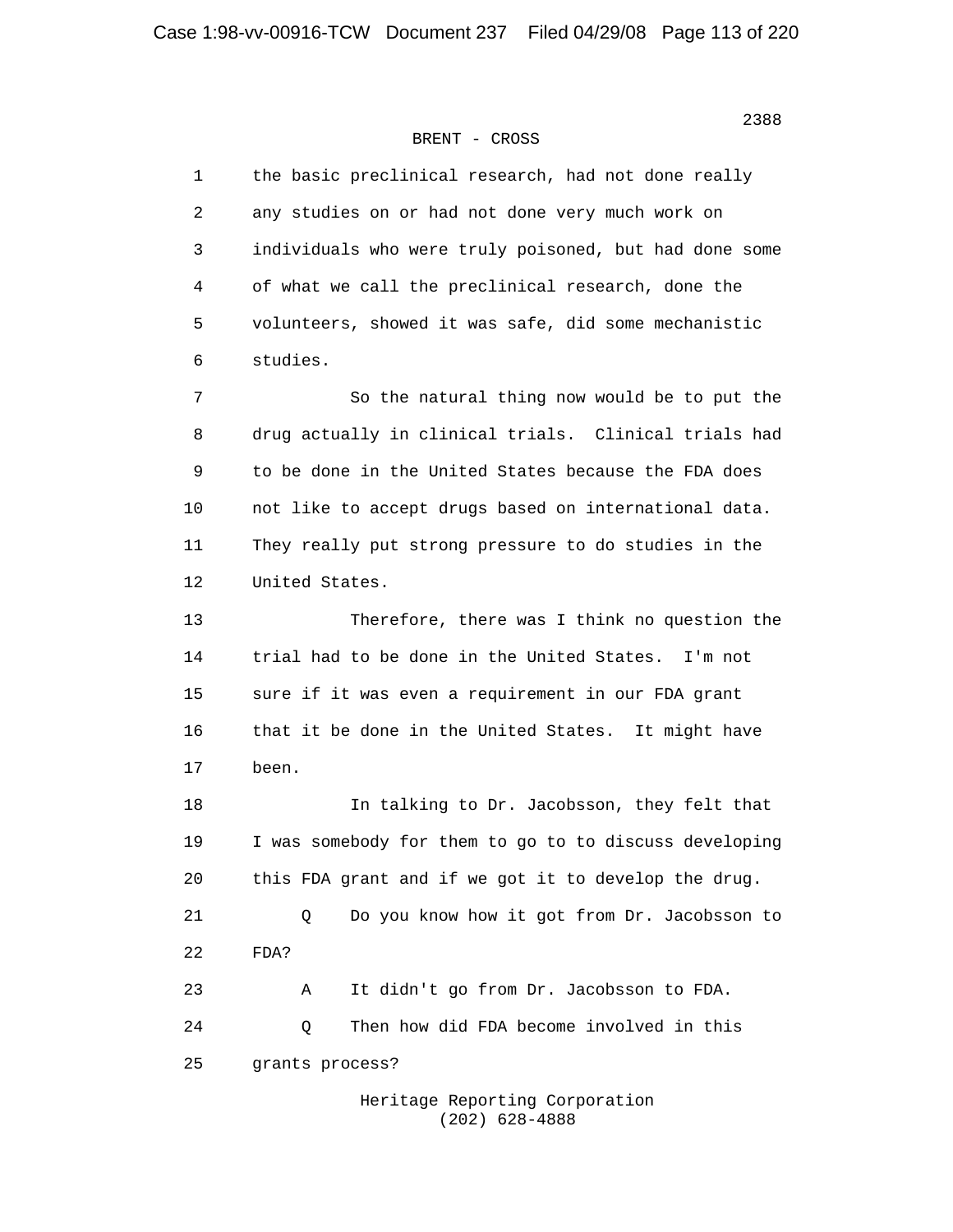#### 2389 Samuel State Street (1986) Section 2008 Section 1996 Section 1996 Section 1996 Section 1997 Section 1997 BRENT - CROSS

| $\mathbf 1$ | Orphan Medical was interested in the drug,<br>Α       |
|-------------|-------------------------------------------------------|
| 2           | and they contacted Dr. Jacobsson in Norway to act as  |
| 3           | kind of a consultant to help them make an assessment  |
| 4           | about whether this would be a good drug to pursue,    |
| 5           | whether this would be an improvement over existing    |
| 6           | therapy.                                              |
| 7           | Dr. Jacobsson I think encouraged them to go           |
| 8           | through with the drug, felt very strongly that this   |
| 9           | drug would be an improvement and ultimately           |
| 10          | recommended that they contact me to do the clinical   |
| 11          | trial.                                                |
| 12          | But where does FDA fit into this?<br>Q                |
| 13          | Orphan and I then went to the FDA and<br>Α            |
| 14          | solicited an orphan medical grant from the FDA to do  |
| 15          | the trial.                                            |
| 16          | So you went to FDA with the drug company to<br>Q      |
| 17          | solicit a grant from the drug company to do the       |
| 18          | research?                                             |
| 19          | From the FDA to do the research.<br>Α<br>No.          |
| 20          | But the FDA grant was funded by the drug<br>Q         |
| 21          | company?                                              |
| 22          | The FDA grant was funded by the FDA.<br>No.<br>Α      |
| 23          | And Orphan had nothing to do with the grant<br>Q      |
| 24          | They didn't pay for any of this research?<br>process? |
| 25          | I think it all came from the FDA grant.<br>Α          |
|             | Heritage Reporting Corporation<br>$(202)$ 628-4888    |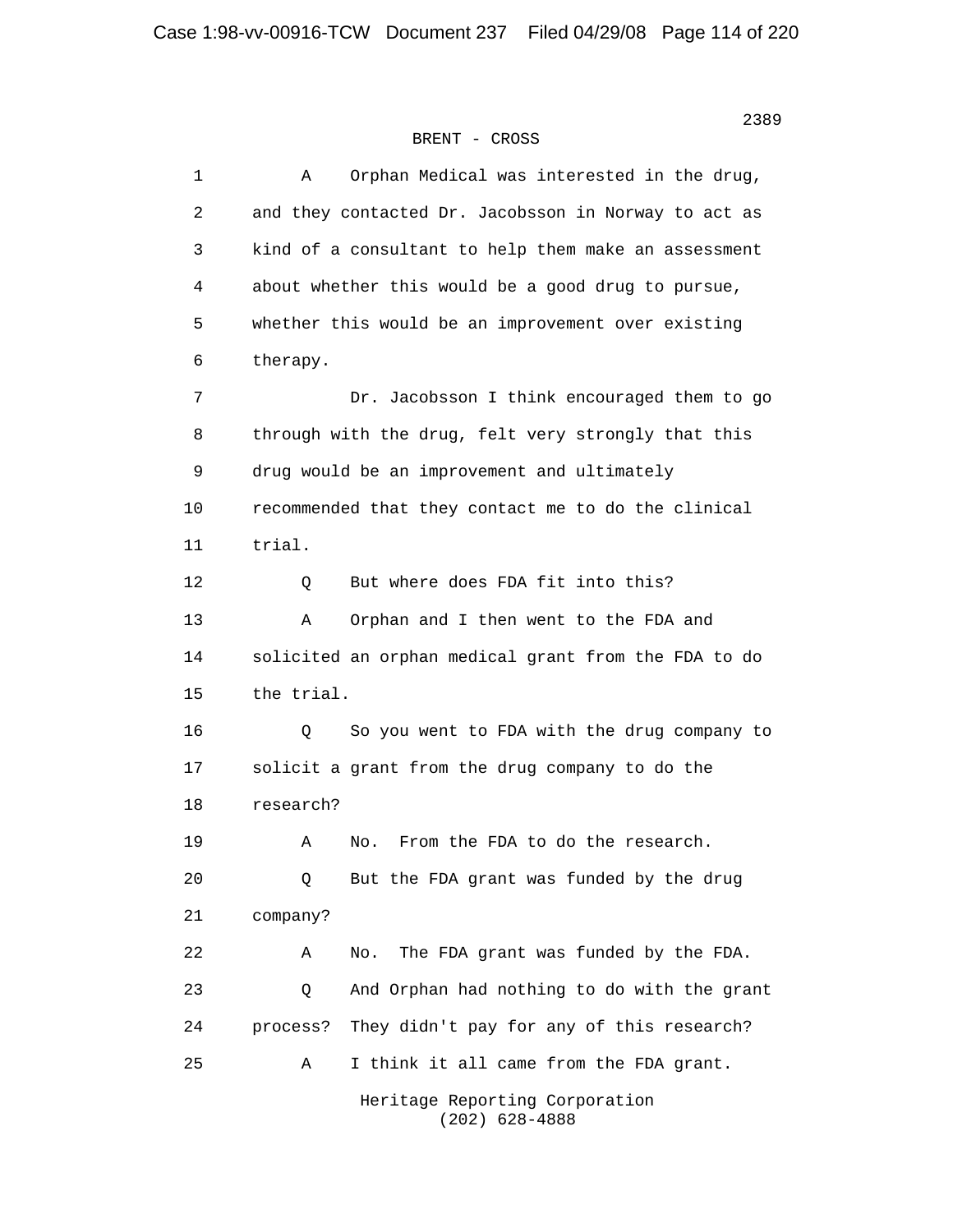| $\mathbf 1$ | Now, Doctor, we have your research,<br>Q<br>Okay.      |
|-------------|--------------------------------------------------------|
| 2           | this one piece of research that you discussed.<br>What |
| 3           | else are you researching other than the research that  |
| 4           | you're working with with the Colorado Mines?           |
| 5           | That's primarily it. I am very busy right<br>Α         |
| 6           | I'd like to be doing some additional research<br>now.  |
| 7           | projects, but in addition to the tobacco research that |
| 8           | we're doing I'm very busy right now with two other     |
| $\mathsf 9$ | issues.                                                |
| 10          | One is my editorial responsibilities, and              |
| 11          | the second is about three years ago we published a     |
| 12          | major textbook in medical toxicology, and this was an  |
| 13          | extremely time consuming, labor intensive activity.    |
| 14          | It almost ruined my marriage. It ended up being a      |
| 15          | very good book, and now we are getting prepared to go  |
| 16          | into the second edition.                               |
| 17          | So I sort of have the next couple years of             |
| 18          | my life scheduled in addition to various other         |
| 19          | academic activities and professional society           |
| 20          | activities and my research to doing the second edition |
| 21          | of the book, because it's about five years since the   |
| 22          | first edition.                                         |
| 23          | Do you have an active consulting practice?<br>Q        |
| 24          | Consulting in what sense? We do lots of<br>Α           |
| 25          | different kinds of consulting.                         |
|             | Heritage Reporting Corporation                         |

(202) 628-4888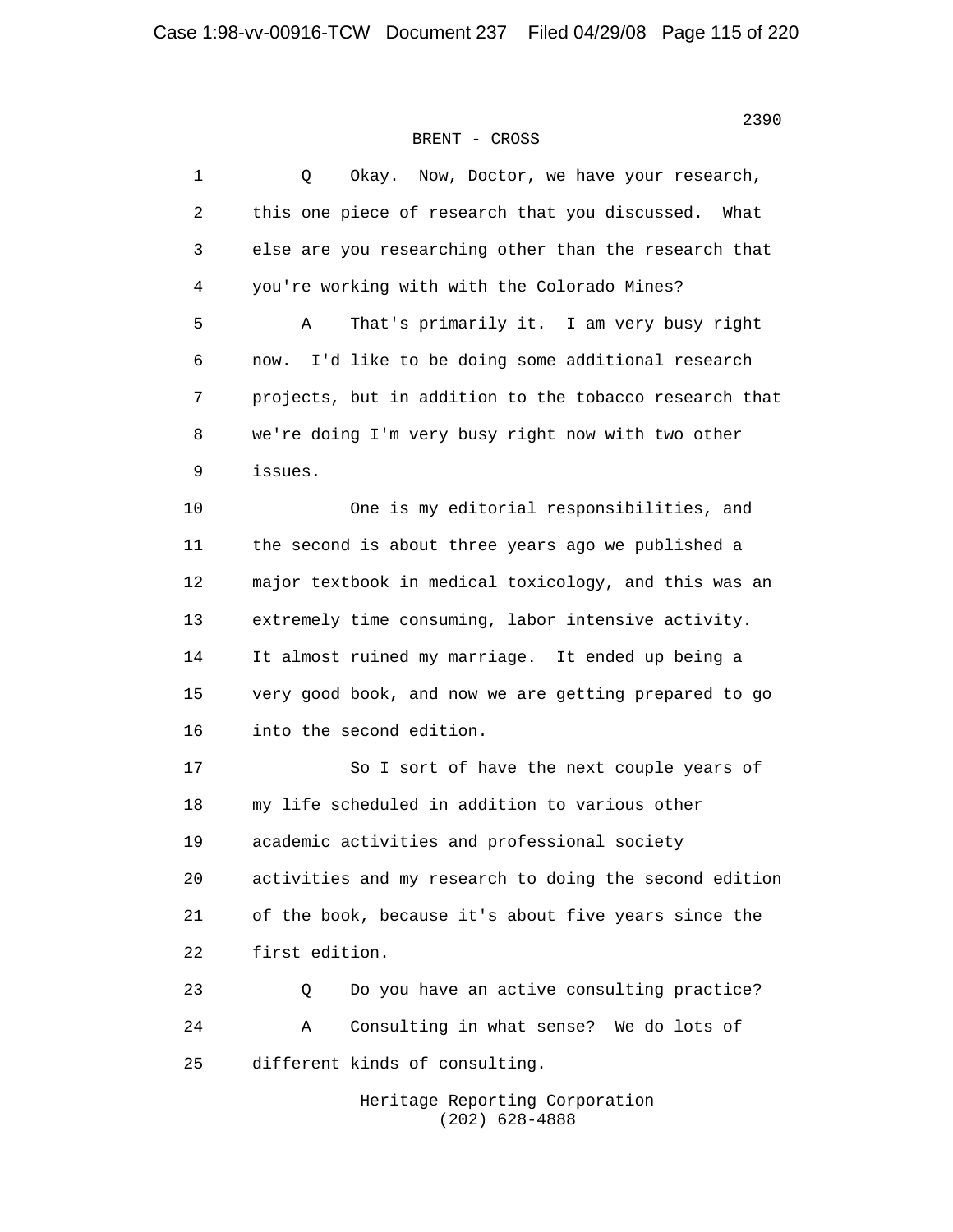$2391A$ BRENT - CROSS 1 Q Do you consult to industry? 2 A We do from time to time, yes. 3 Q Do you consult to the drug companies? 4 A Occasionally. 5 Q Are you currently consulting with drug 6 companies? 7 A I'm not consulting with any drug companies 8 regarding any research areas or anything of that 9 nature. There are one or two medical/legal cases -- I 10 can think of one -- where I am looking at a case on 11 behalf of a drug company. 12 O And what case is that? 13 A It's a case that involves an infant death 14 and any possible relationship to a diphenhydramine- 15 containing skin cream that was put on. 16 Q A what? I'm sorry. 17 A A skin cream that contained a medication 18 called diphenhydramine. 19 Q And you testified that you worked in the 20 Easter case, correct? 21 A I did work in the Easter case, yes. 22 0 And that was on behalf of the defendants. 23 Is that true? 24 A That's correct. 25 Q And the defendants were drug manufacturers? Heritage Reporting Corporation (202) 628-4888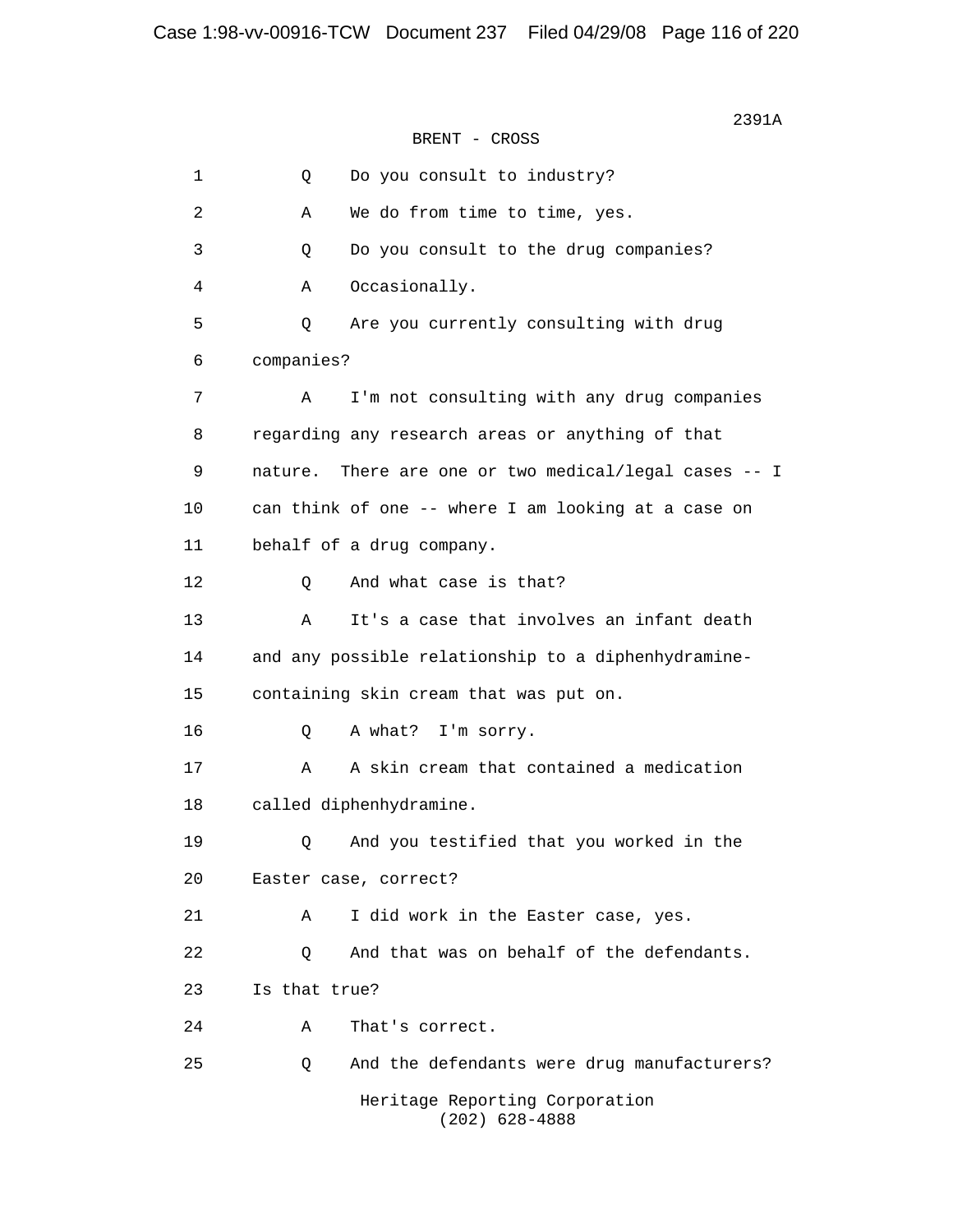2392 BRENT - CROSS 1 A GlaxoSmithKline. I think there were some 2 others as well. 3 Q I missed that. 4 A GlaxoSmithKline was the company I was 5 working with most closely. I believe there were some 6 other defendants as well. 7 0 That was one of the drug manufacturers? 8 A That's correct. 9 Q How much did you get paid on that, Doctor? 10 A On the Easter case? 11 Q Yes. 12 A Oh, boy. I don't know the exact figure. I 13 had to go through all the records. It was a 14 substantial amount. I had to go through all the 15 records, actually went to Texas to participate in the 16 evaluation of the child, and then I had to prepare a 17 report, and I had a deposition in the case. 18 That was the end of the case. As I 19 mentioned, the case was dismissed on what's called a 20 Daubert motion, I believe. I'd be guessing, but it 21 could have been \$40,000, \$50,000. 22 Q Are you currently consulting on any other 23 thimerosal cases? 24 A No. I should say I have been sent on 25 occasion from pharmaceutical companies, to give a Heritage Reporting Corporation

(202) 628-4888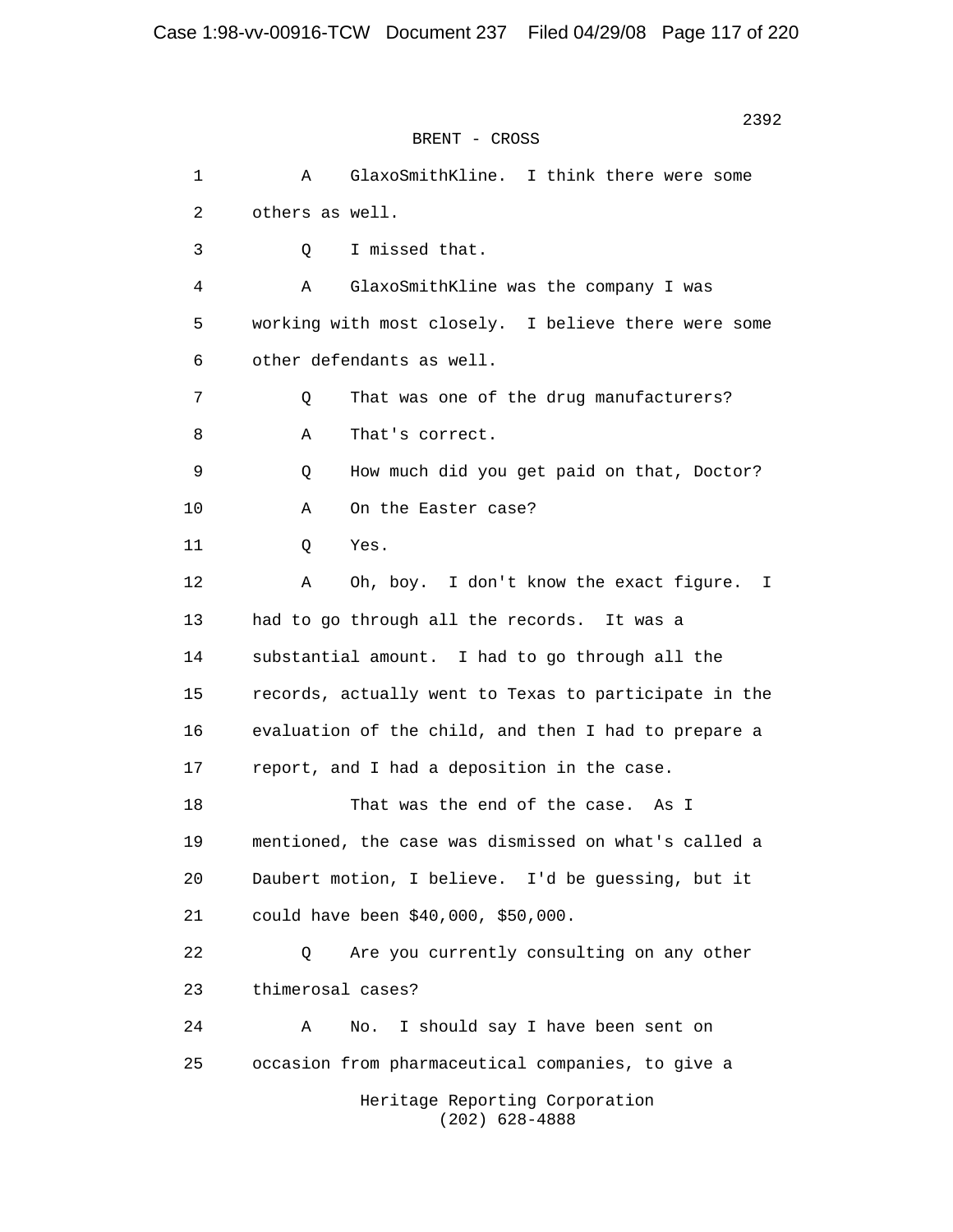```
2393 2393
BRENT - CROSS
```
 1 complete answer, occasional thimerosal cases, but I 2 don't have any active ones going on, no. 3 Q Okay. And so in your medical/legal work 4 does it involve working solely for the defendants?  $5$  A No. 6 Q And in these cases that you've just 7 described to me have they involved working solely for 8 the defendants? 9 A The ones you've asked about where I've 10 worked as a consultant for the pharmaceutical 11 industry, yes, those have been for defendants. 12 Q Okay. Do you consult to Third World 13 countries at all? 14 A I have done some. It depends on what you 15 call a Third World country. 16 I don't have a lot of opportunity to do 17 that. I have done some things for emerging nations 18 through the U.S. State Department. 19 Q And what have you done for them? 20 A Well, one thing is really a fascinating 21 thing. It's a really fascinating thing. These really 22 weren't Third World countries, but they were sort of 23 emerging into mainstream countries, into mainstream 24 activities. One was China. One was Russia. 25 A number of years ago China invited a Heritage Reporting Corporation (202) 628-4888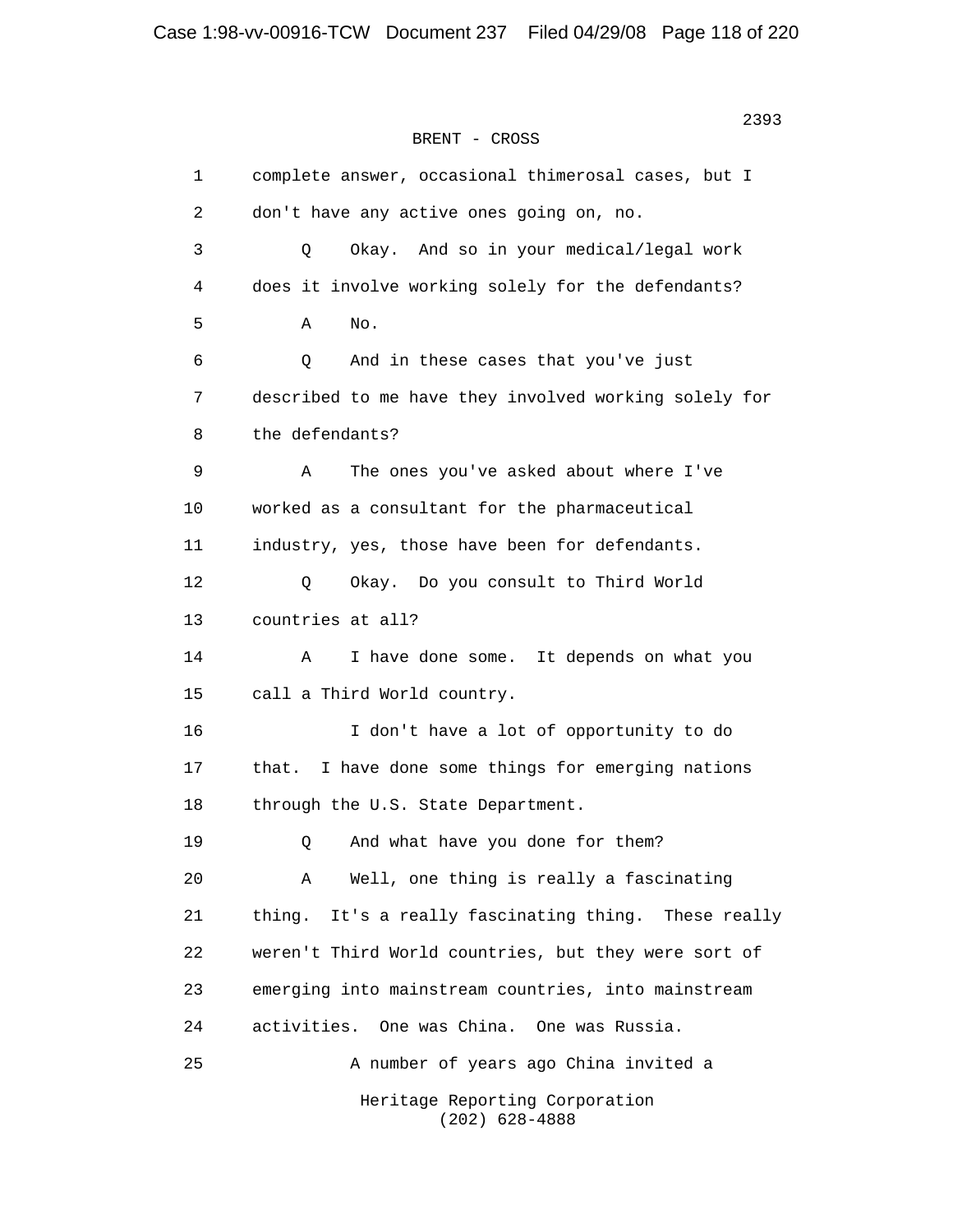| $\mathbf 1$ | delegation of medical toxicologists to come to China   |
|-------------|--------------------------------------------------------|
| 2           | to meet with their medical toxicology community, and I |
| 3           | was invited to lead that delegation. I was the         |
| 4           | delegation leader and went there.                      |
| 5           | Then a really fascinating, an extraordinary            |
| 6           | story in Russia.                                       |
| 7           | Did you say in Russia? I'm sorry.<br>Q                 |
| 8           | In Russia.<br>Α                                        |
| 9           | What did you do in China?<br>Q                         |
| 10          | The delegation traveled and met with many of<br>Α      |
| 11          | their toxicologists or individuals who were interested |
| 12          | in toxicology, and we exchanged ideas and so on and    |
| 13          | saw some patients together.                            |
| 14          | Okay. And you were moving on to Russia?<br>Q           |
| 15          | It's a fascinating story, a<br>Α<br>Yes.               |
| 16          | fascinating story.                                     |
| 17          | I work with the United States Centers for              |
| 18          | Disease Control in the rather scary area of chemical   |
| 19          | weapons.                                               |
| 20          | I'm sorry. I missed that. In the area of<br>Q          |
| 21          | what?                                                  |
| 22          | Of chemical weapons because there's great<br>Α         |
| 23          | concern about what if there is a chemical weapons      |
| 24          | attack, a terrorist attack.                            |
| 25          | They have harvested together a group of                |
|             | Heritage Reporting Corporation<br>$(202)$ 628-4888     |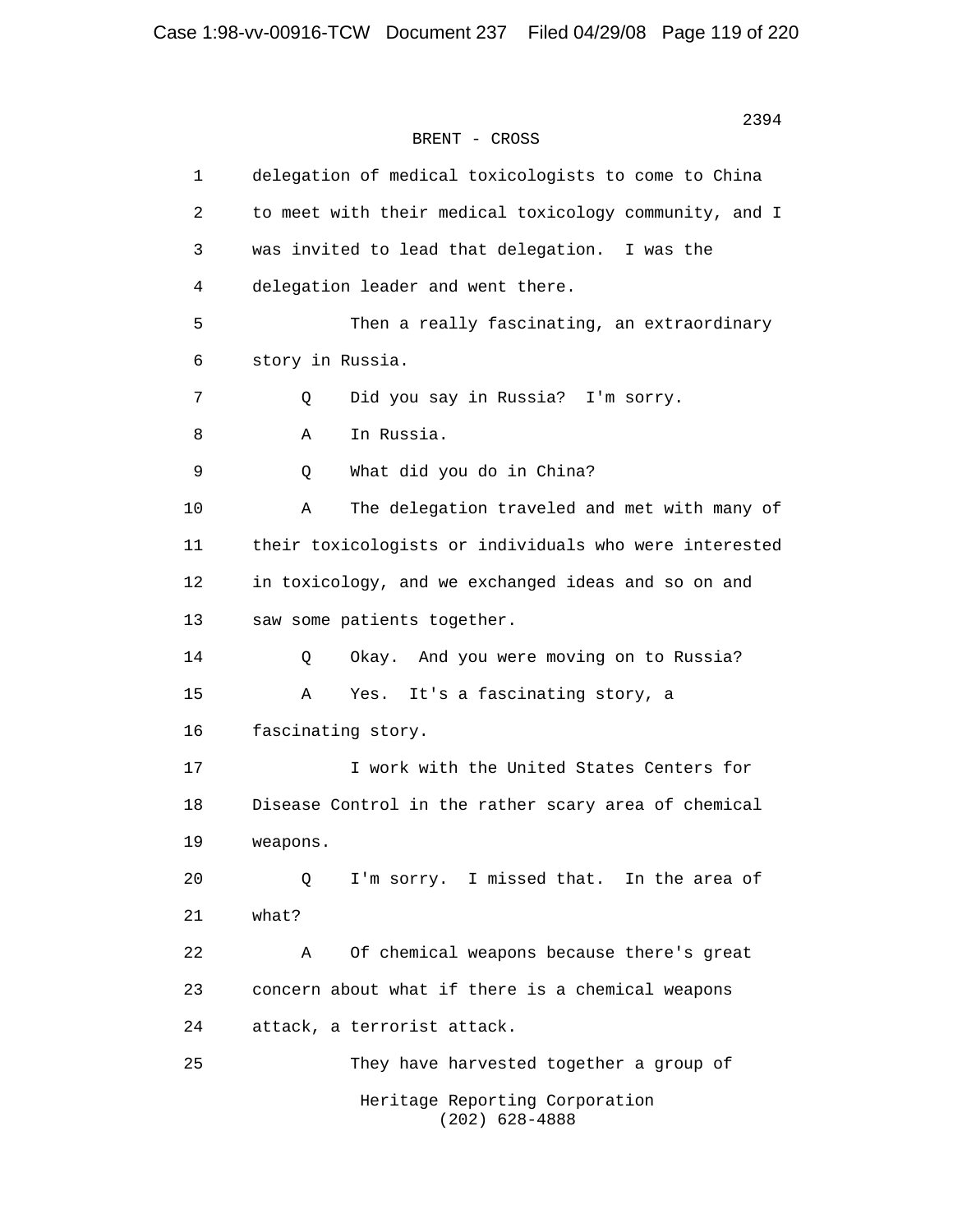| $\mathbf{1}$ | about 12 medical toxicologists from around the country |
|--------------|--------------------------------------------------------|
| 2            | to have a high level of expertise working on these,    |
| 3            | being knowledgeable about them and to be able to       |
| 4            | respond and take on leadership positions in case of an |
| 5            | actual event to get the knowledgeable people there on  |
| 6            | the ground very quickly. I have a secret security      |
| 7            | clearance with doing that.                             |
| 8            | Now, this is a very fascinating story.<br>One          |
| 9            | of the issues that came up was that the Soviet Union   |
| 10           | used to have a very active chemical weapons program,   |
| 11           | and with the dissolving of the Soviet Union there was  |
| 12           | concern about what are all the chemical weapons        |
| 13           | scientists doing.                                      |
| 14           | The United States Government had a great               |
| 15           | interest in, number one, finding out what they were    |
| 16           | doing and, number two, figuring out ways to engage     |
| 17           | them and so they send a number of medical              |
| 18           | toxicologists to Russia to meet with the Soviet        |
| 19           | weapons experts and to establish a dialogue and to     |
| 20           | engage them and mostly to find out sort of what they   |
| 21           | were doing in general.                                 |
| 22           | We didn't interrogate them with what are you           |
| 23           | doing, but just what they were doing in general and    |
| 24           | what they wanted to be doing, the idea being that if   |
| 25           | we could figure out what they wanted to do we might be |
|              | Heritage Reporting Corporation<br>$(202)$ 628-4888     |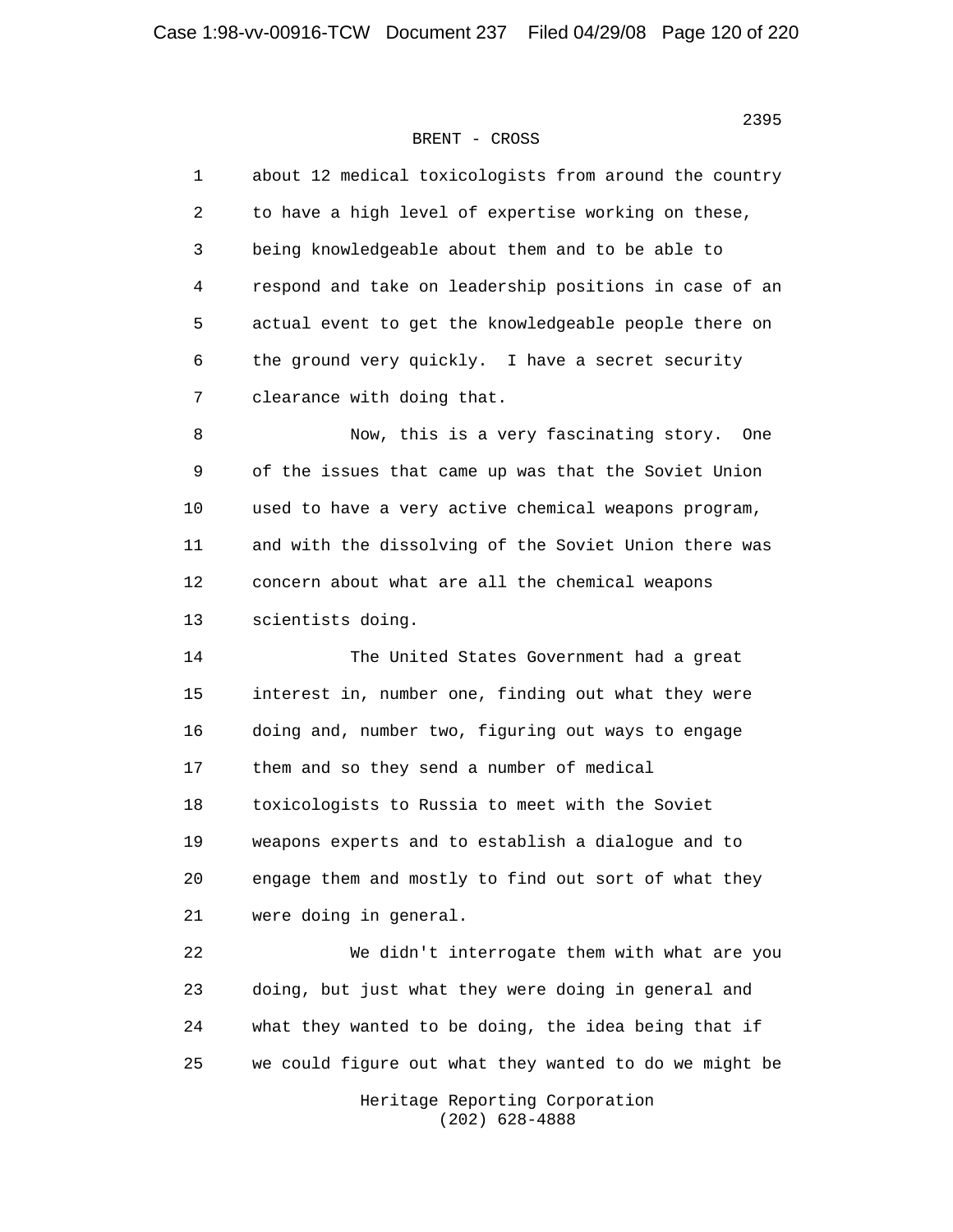2396 BRENT - CROSS 1 able to arrange funding for them to do it and to 2 prevent them from doing things that we didn't want 3 them to be doing. 4 That was a fascinating -- we did this two or 5 three years ago -- experience with the State 6 Department. 7 Q So this wasn't then at the invitation of 8 Russia? 9 A You know, I don't know exactly who 10 instigated it. I know what the agenda was from the 11 United States point of view, but I don't know who 12 instigated it. 13 Q Any other consulting to emerging countries? 14 A That's about all I can think of for now. 15 Q So there's nothing to Third World countries? 16 A No. No. 17 Q Any medical research in mercury? 18 A I published a number of papers on mercury 19 and have done academic assessments of the area. I 20 haven't done any primary research on mercury. I've 21 published a case or two on some treatment issues on 22 mercury. 23 Q Okay. So primarily on treatment issues? 24 A Yes. 25 Q So no primary research, but you have Heritage Reporting Corporation

(202) 628-4888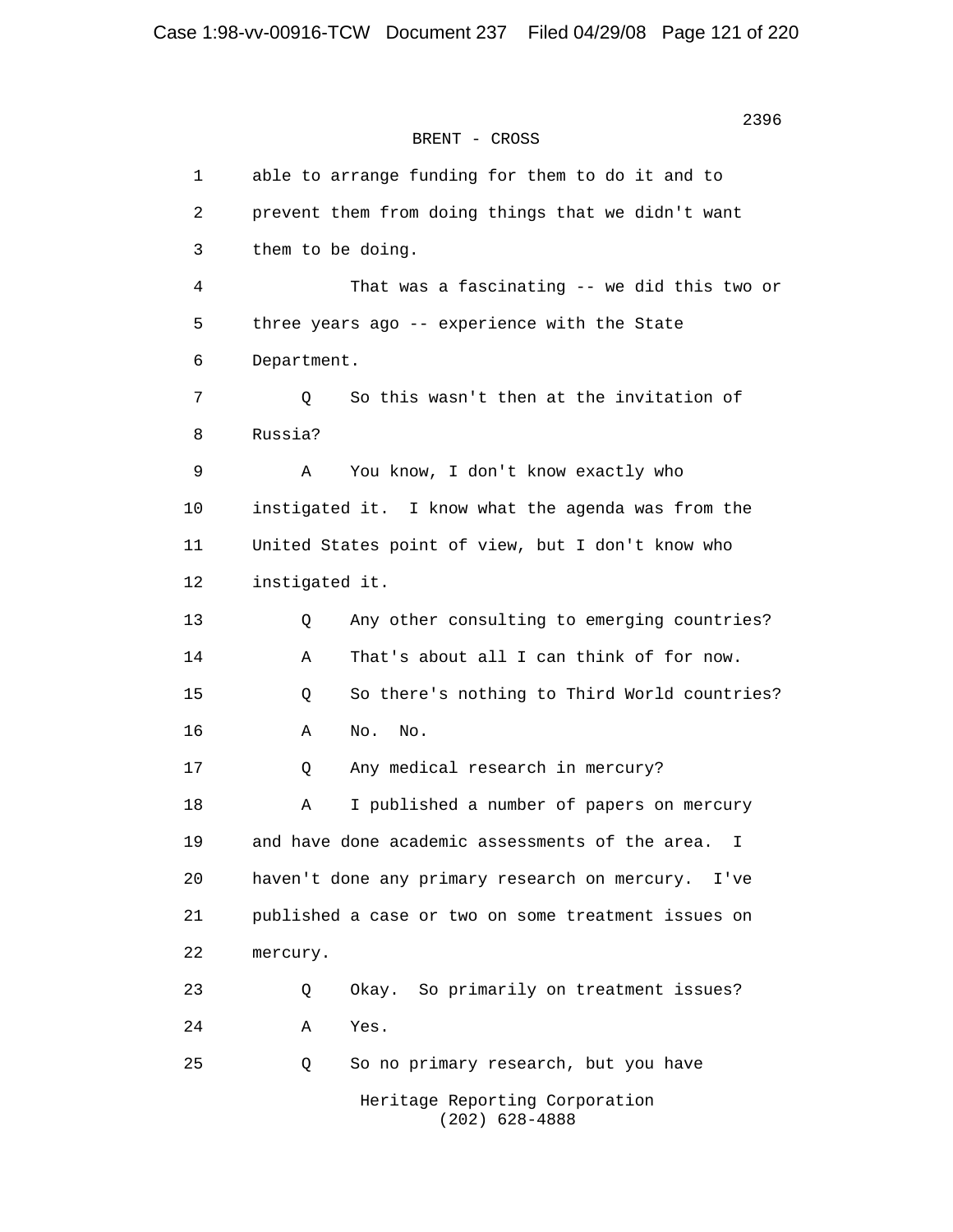2397 **2397** BRENT - CROSS 1 published a few articles on how to treat mercury 2 toxicity. Is that it? 3 A Articles, book chapters. I've lectured 4 nationally and internationally on mercury toxicity and 5 a couple of publications regarding treatment. 6 Q Now, you indicated that you've actually 7 treated three mercury cases, correct? 8 A No. I've treated many, many more than three 9 mercury cases. I gave three examples. 10 Q Okay. One of the examples that you gave 11 were two workers who were overexposed to mercury on 12 the jobsite. Am I wrong? 13 A Today? 14 Q Yes. 15 A I remember giving the example of the 16 dentist. 17 Q The dentist. 18 A I remember giving the example of the woman 19 whose -- 20 Q Munchausen. 21 A -- husband was trying to kill her. 22 Q Right. 23 A Let me think. And the individual who 24 intravenously injected the mercury. 25 Q Who was the second one that you just Heritage Reporting Corporation

(202) 628-4888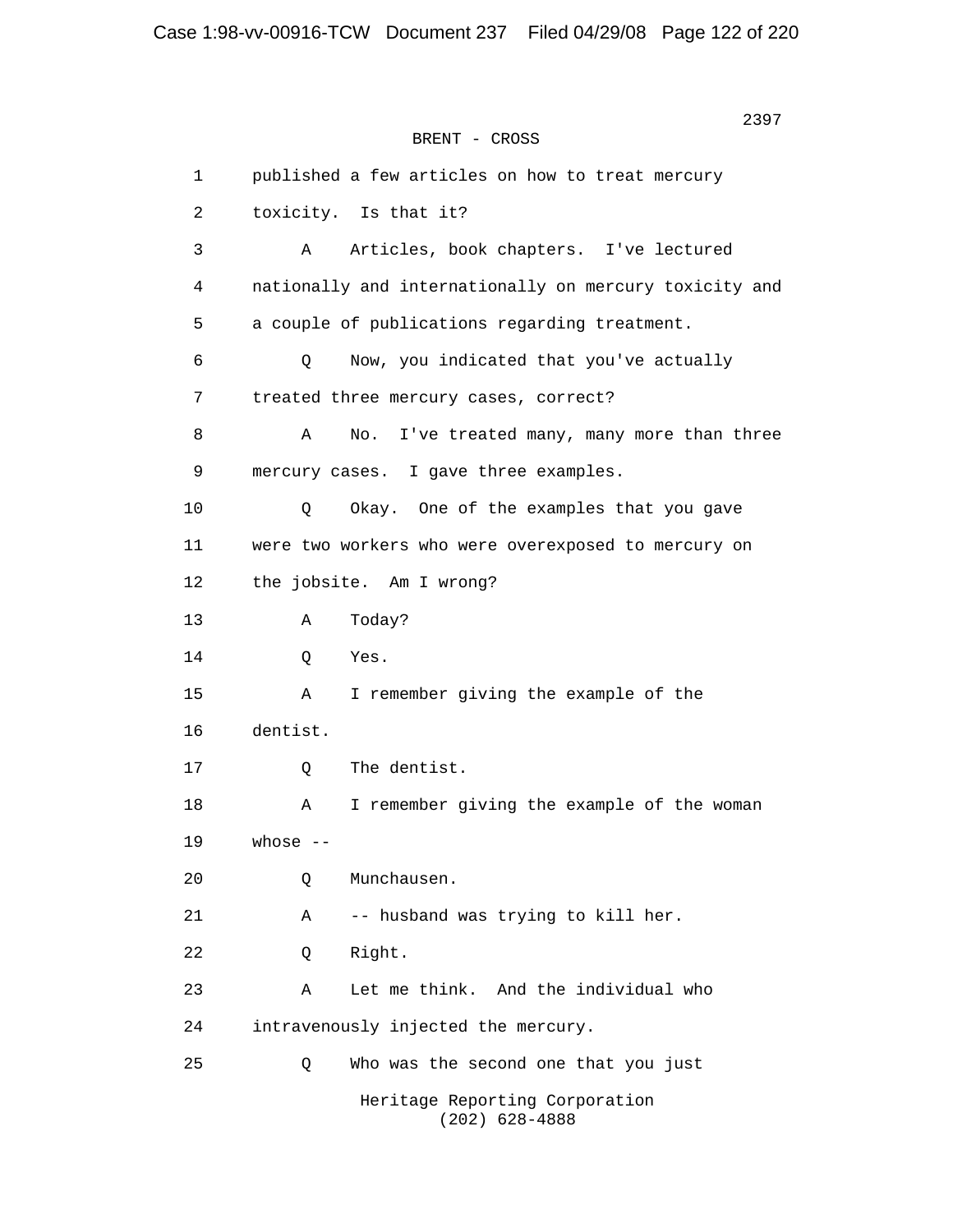| 1  | mentioned, the woman?                                |
|----|------------------------------------------------------|
| 2  | Yes, who she thought her husband was trying<br>Α     |
| 3  | to kill her from the mercury.                        |
| 4  | Oh.<br>Q                                             |
| 5  | I just chose off the board three colorful<br>Α       |
| 6  | examples, not the more mundane mercury cases.        |
| 7  | So there was no situation where you were<br>Q        |
| 8  | consulted where two workers who were exposed to      |
| 9  | mercury on the worksite?                             |
| 10 | Oh, yes. I've seen a number of cases of<br>Α         |
| 11 | workers exposed to mercury on the worksite. I didn't |
| 12 | mention those examples today. They're not nearly as  |
| 13 | colorful as the ones I mentioned.                    |
| 14 | I can't catalog every case of mercury                |
| 15 | exposure that I've seen. I don't even think I        |
| 16 | remember all the cases of mercury exposure that I've |
| 17 | seen.                                                |
| 18 | So what are the industries that are still<br>Q       |
| 19 | using mercury on the worksite?                       |
| 20 | That is a good question. You know, I don't<br>Α      |
| 21 | necessarily even know what the job processes are     |
| 22 | because that's not necessarily part of my -- I       |
| 23 | strictly do medical assessments of exposure and      |
| 24 | medical condition.                                   |
| 25 | But, I do know that in some industrial               |
|    | Heritage Reporting Corporation<br>$(202)$ 628-4888   |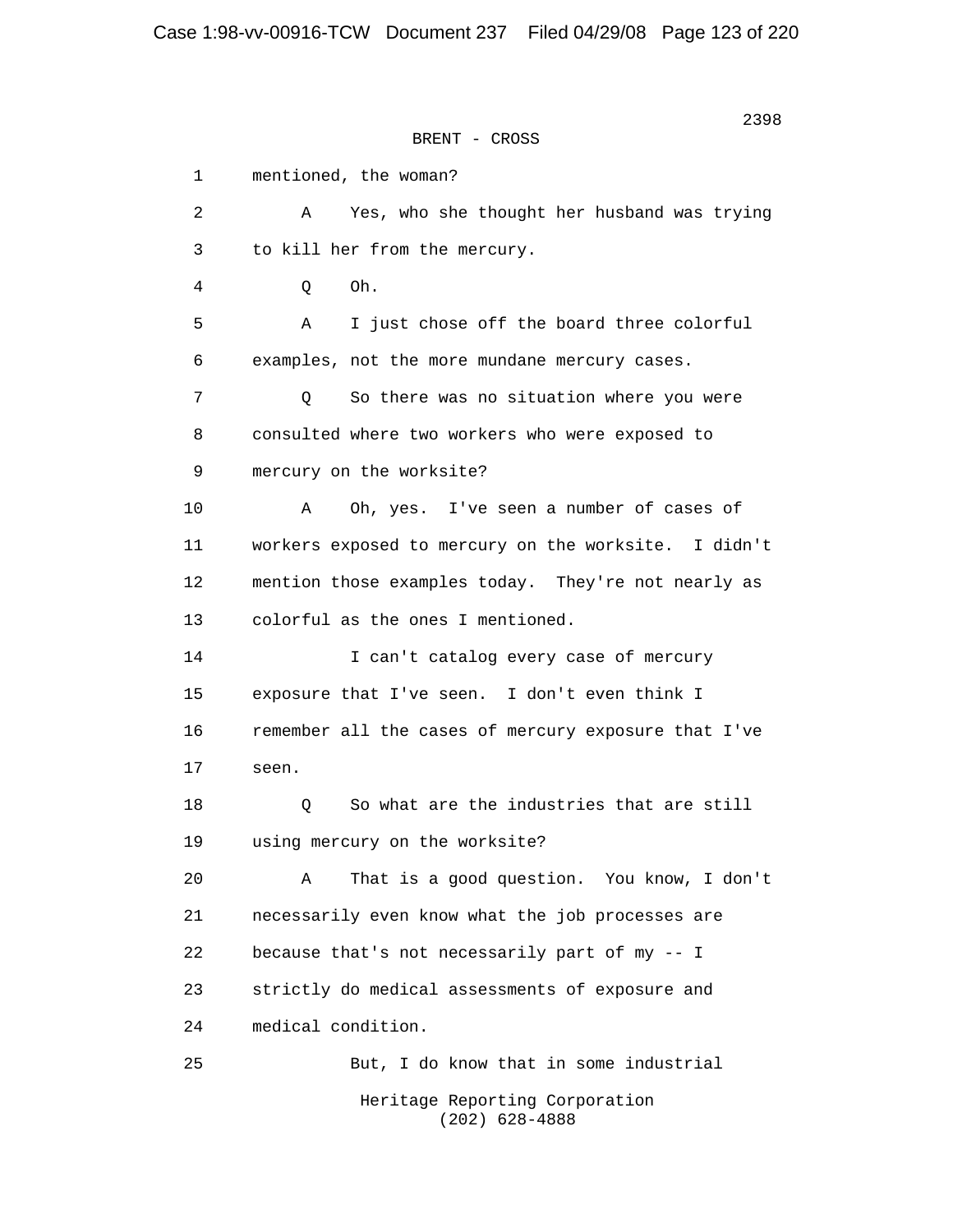1 thermometers they're still using a good deal of 2 mercury. Fluorescent bulb manufacturers are using 3 mercury. I'm sure there are others. 4 Q And have your cases come from those two 5 industries? 6 A I don't recall. Do you mean worker 7 exposure? 8 Q Yes. 9 A I don't recall specifically. 10 Q Now, I think you also mentioned that part of 11 your clinical responsibility is surveillance of 12 workers. Could you just describe what that involves? 13 A Oh, sure. I'd be glad to. OSHA has a 14 requirement that if workers are working in the area of 15 hazardous materials that they have to be in a medical 16 surveillance program, and that typically involves a 17 baseline evaluation before they start working and an 18 evaluation -- it can vary a little bit -- typically 19 once a year to assess them to assure that they are not 20 having any adverse effects from being exposed to 21 whatever the particular substances are. 22 Very often that often involves an assessment 23 of their ability to use an appropriate respirator as 24 personal protective equipment to prevent them from 25 inhaling material.

> Heritage Reporting Corporation (202) 628-4888

<u>2399</u><br>2399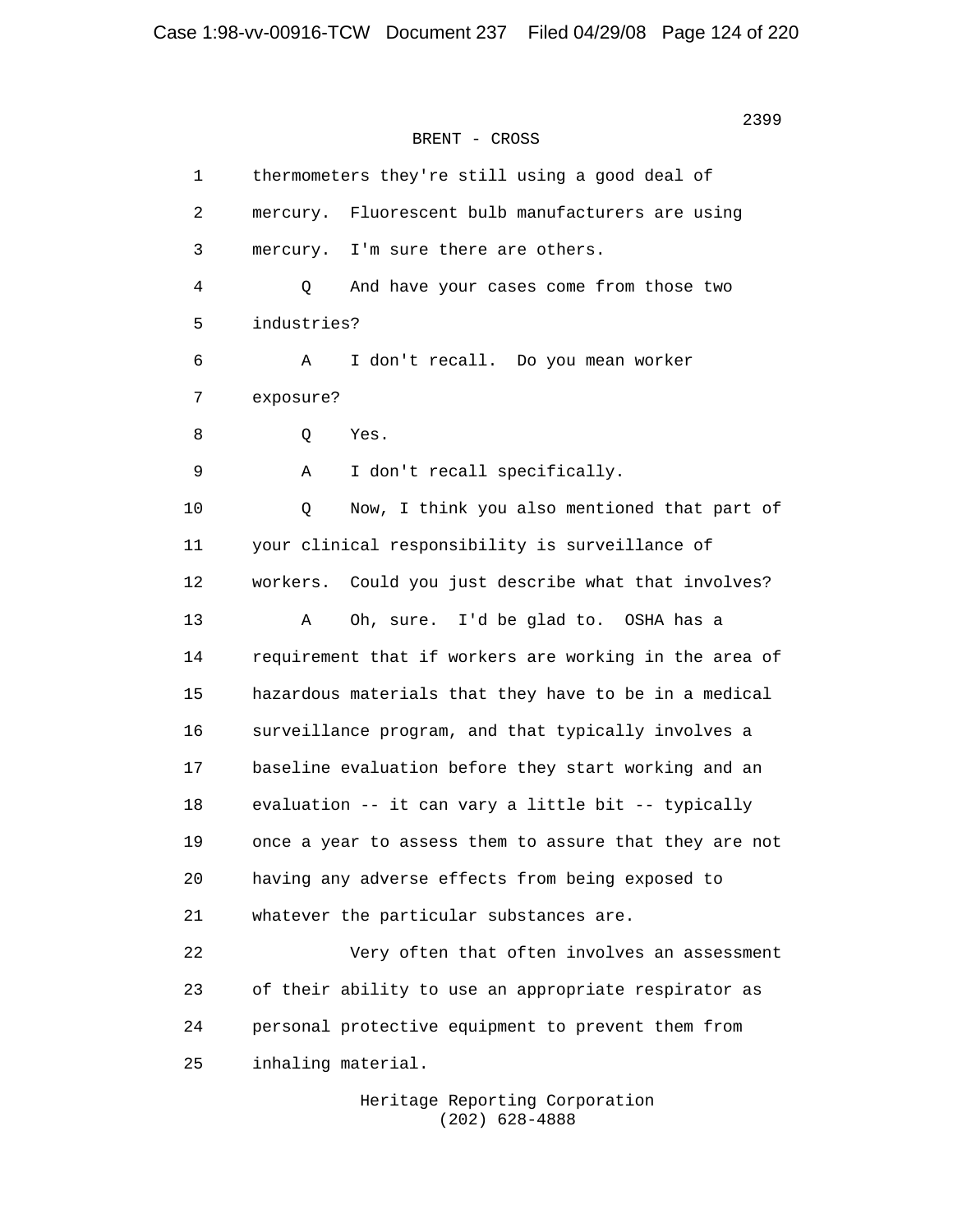| $\mathbf 1$ | There are a lot of workers that need to be             |
|-------------|--------------------------------------------------------|
| 2           | in these programs. We see a good number of them and    |
| 3           | do their baseline evaluations. You know, if a worker   |
| 4           | is going to go in working on a lead project they come  |
| 5           | in and get their baseline evaluation just so we can    |
| 6           | compare that with after they're finished working on it |
| 7           | or any other material. We see them annually.           |
| 8           | We see them if they feel they've been                  |
| 9           | exposed, if something happened on the jobsite and they |
| 10          | feel they've been exposed. Sometimes if they really    |
| 11          | are exposed we take care of them in the hospital, and  |
| 12          | then often we'll see them at the termination of their  |
| 13          | employment.                                            |
| 14          | And how many programs are you currently<br>Q           |
| 15          | surveying?                                             |
| 16          | I don't know the number.<br>Α                          |
| 17          | You don't remember?<br>Q                               |
| 18          | I have no idea.<br>Α                                   |
| 19          | Is it more than one?<br>Q                              |
| 20          | Oh, yes.<br>Α                                          |
| 21          | Is it more than 20?<br>Q                               |
| 22          | Probably, but I don't know. I can't tell<br>Α          |
| 23          | you for sure.                                          |
| 24          | Do any of them involve mercury?<br>Q                   |
| 25          | I'm sorry?<br>Α                                        |
|             | Heritage Reporting Corporation<br>$(202)$ 628-4888     |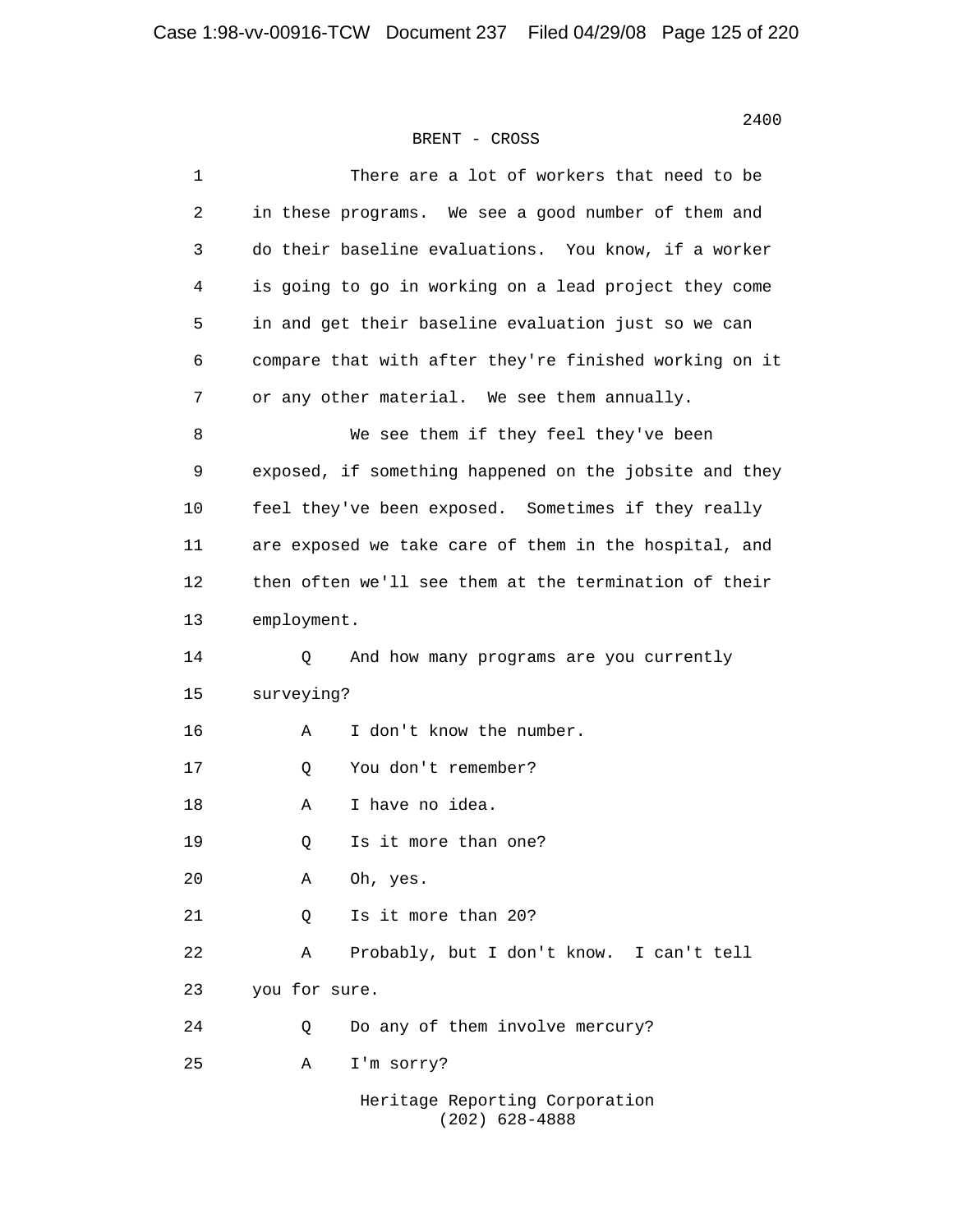2401

1 0 Any of them involve mercury? 2 A You know, it's possible because I know that 3 on some of the workers we've seen we've gotten mercury 4 levels, and usually what happens is our office -- not 5 me personally, but somebody in our office -- 6 determines in advance, because we have to let the 7 employers know how much it's going to cost, what tests 8 we're going to get and so the first thing that we ask 9 is what are the exposures, and then they can get the 10 appropriate tests. 11 I know I've seen a number of workers come 12 through where we have gotten mercury levels, so they 13 probably at least had the potential for being exposed 14 to mercury. 15 Q So when you order a screening do you order a 16 screening such as a heavy metal screening? Is that 17 it? 18 A No. Usually what we do is we order a very 19 specific test, not just a general heavy metal 20 screening, and it can vary depending upon the 21 circumstances. 22 For example, for mercury we can get either a 23 blood mercury level or a urine mercury level, 24 depending upon the circumstances. 25 Q So you would have to know ahead of time that Heritage Reporting Corporation (202) 628-4888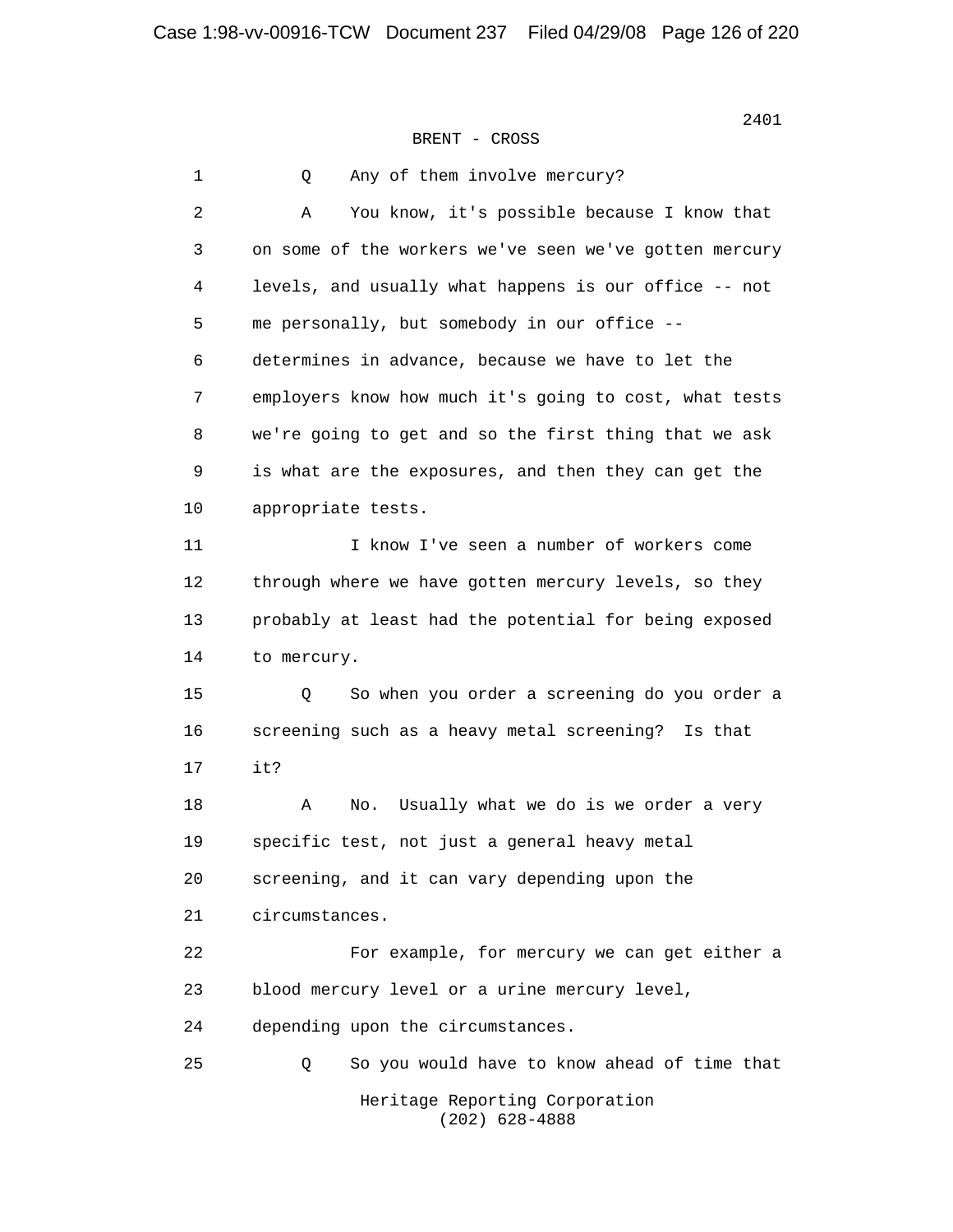2402 BRENT - CROSS 1 the person had already been exposed? 2 A Yes. 3 Q Now, Doctor, we discussed very briefly the 4 Federal Register, which you very kindly provided to 5 us. It's currently marked as Respondent's Trial 6 Exhibit 18. Doctor, this was proposed on January 5, 7 1982, is that correct? 8 A That is correct. 9 Q And the title of it is, "Mercury Containing 10 Drug Products for Topical Antimicrobial Over-the- 11 Counter Human Use: Establishment of a Monograph," 12 correct? 13 A That is correct. 14 Q And it was a proposed rule? 15 A That is correct. 16 Q The summary says, "The Food and Drug 17 Administration, FDA, is issuing an advance notice of 18 a proposed rulemaking that would classify over-the- 19 counter or OTC mercury-containing drug products for 20 topical antimicrobial use as not generally recognized 21 as safe and effective and as being misbranded." 22 Have I read that correctly? 23 A You have. 24 Q So, Doctor, as you indicated, thimerosal had 25 never been evaluated by FDA for safety and Heritage Reporting Corporation (202) 628-4888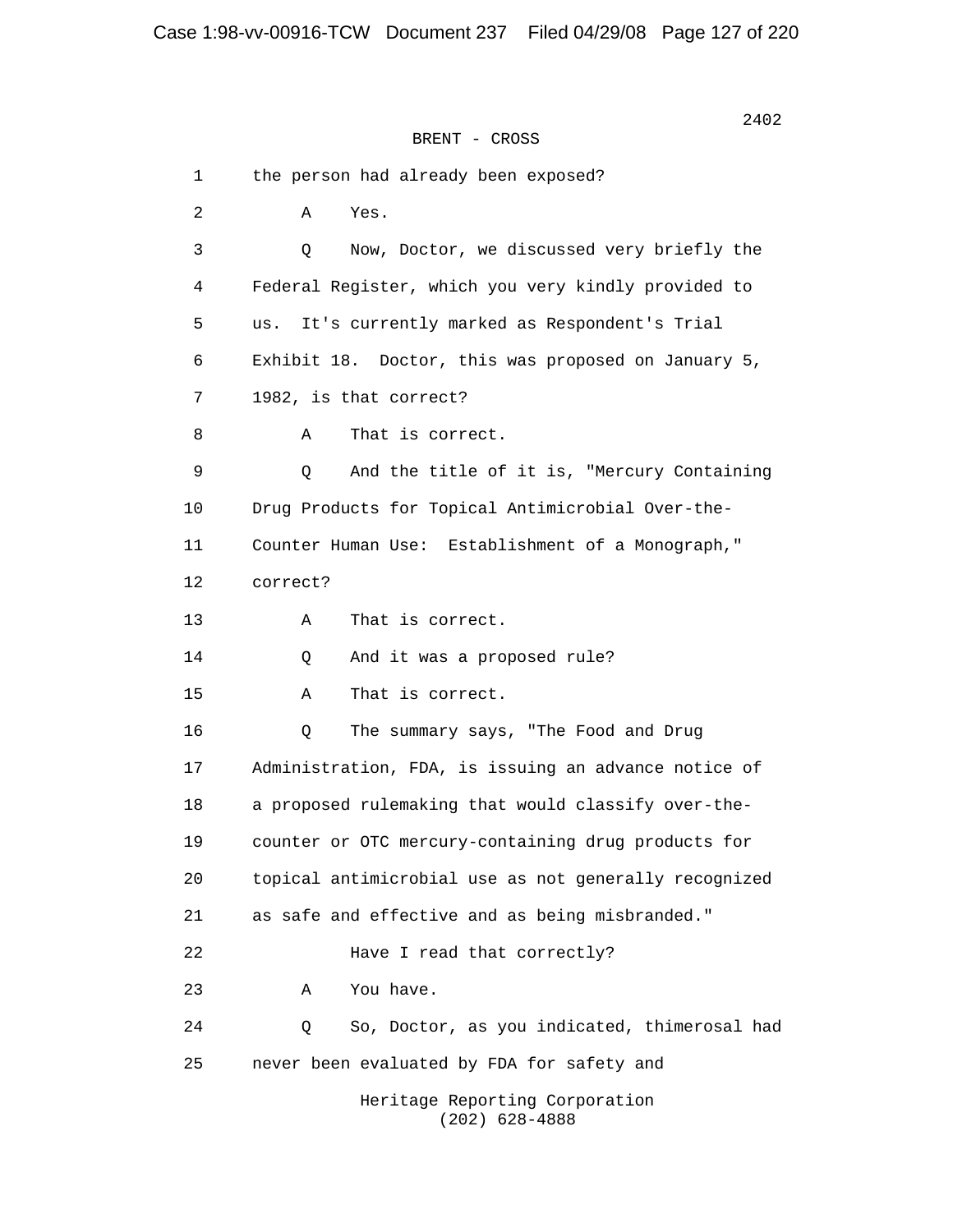> 1 efficaciousness, correct? 2 A That's right. It had been used for such a 3 long time with a good safety record that it just 4 continued to be being used without, to my knowledge, 5 an actual application for use, as was very common for 6 medications that had been around for a long time. 7 0 And it was grandfathered in, as you stated, 8 right? 9 A I believe that's the right term, yes. 10 Q Right. And there was a period of notice and 11 comment? Is that true? 12 A That's correct. 13 Q How long did it take for this law to become 14 effective? 15 A The rulemaking? 16 0 Yes. When did this law become effective? 17 A I don't know when it became effective. I 18 think it was a number of years later. 19 Q So the proposed rulemaking was first issued 20 on January 5, 1982, and the period of notice and 21 comment lasted until April 11, 2007, according to what 22 you handed out to us, correct, on Respondent's Trial 23 Exhibit No. 7? 24 A Let me take a look. What page? Written 25 comments by April 5, 1982. Reply by May 5, 1982. Heritage Reporting Corporation (202) 628-4888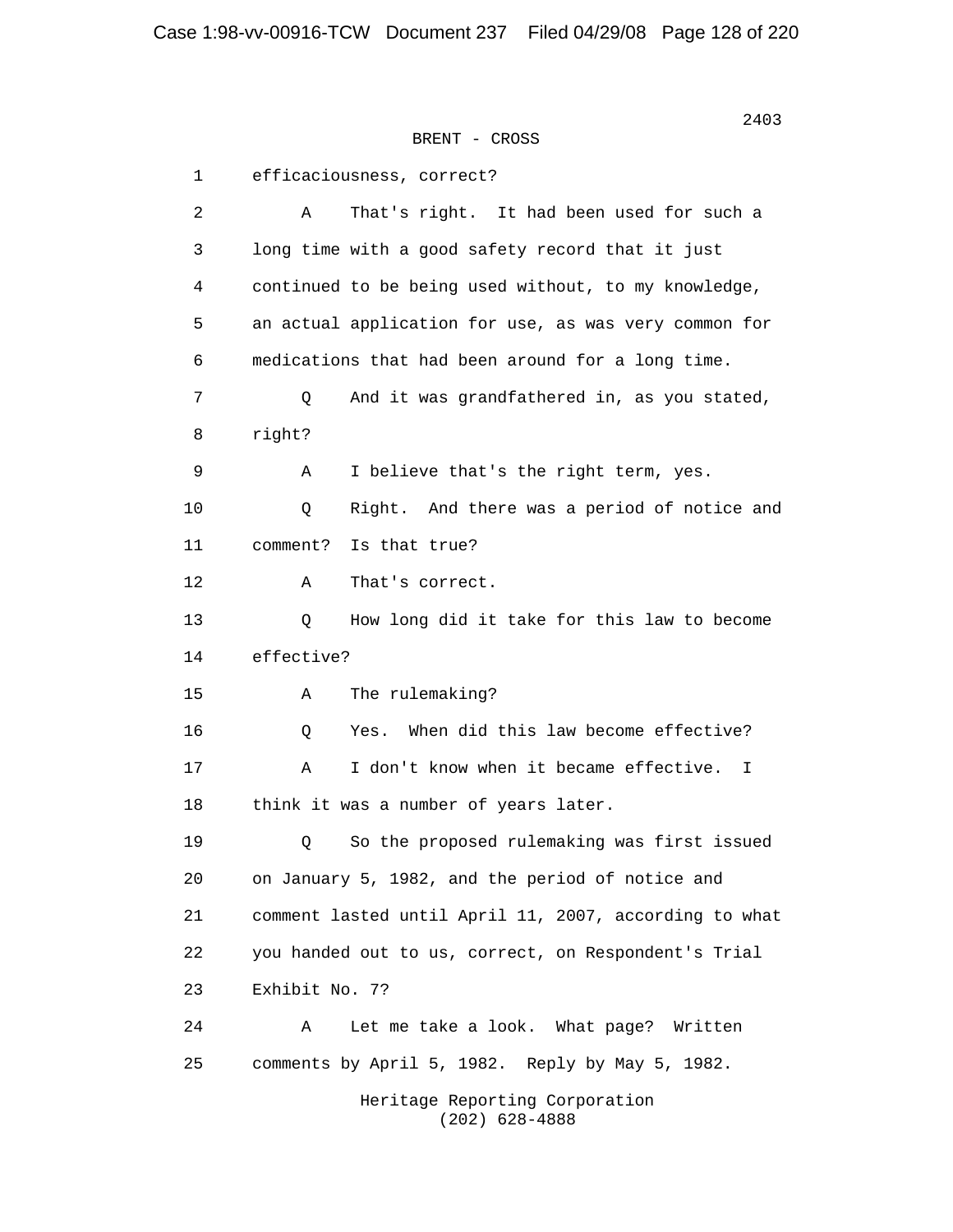2404 BRENT - CROSS 1 Where are you talking about 2007? 2 Q Well, the effective date. It says April 11, 3 2007, doesn't it? 4 A What page are you looking on? 5 Q Respondent's Trial Exhibit No. 7, page 1. 6 MR. MATANOSKI: Just to clarify, I think 7 vou're actually now looking at 21 C.F.R.  $\Box$  310.545. 8 SPECIAL MASTER HASTINGS: That's 9 Respondent's Trial Exhibit 19. 10 MS. CHIN-CAPLAN: Is it 19? Okay. Exhibit 11 19. Sorry. 12 MR. MATANOSKI: And the notice of proposed 13 rulemaking is 47 Federal Register 436. 14 BY MS. CHIN-CAPLAN: 15 Q So, Doctor, the effective date was April 11, 16 2007? Am I correct? 17 A I think you may have changed years. I just 18 want to be sure I follow what's going on. 19 You had originally asked me about the 20 proposed rulemaking, and now we're not talking about 21 that anymore, but we're talking about -- 22 Q The rule. We're talking about the actual 23 rule. 24 A No, no, no. This rule did not derive from 25 this proposed rulemaking. These are two totally Heritage Reporting Corporation (202) 628-4888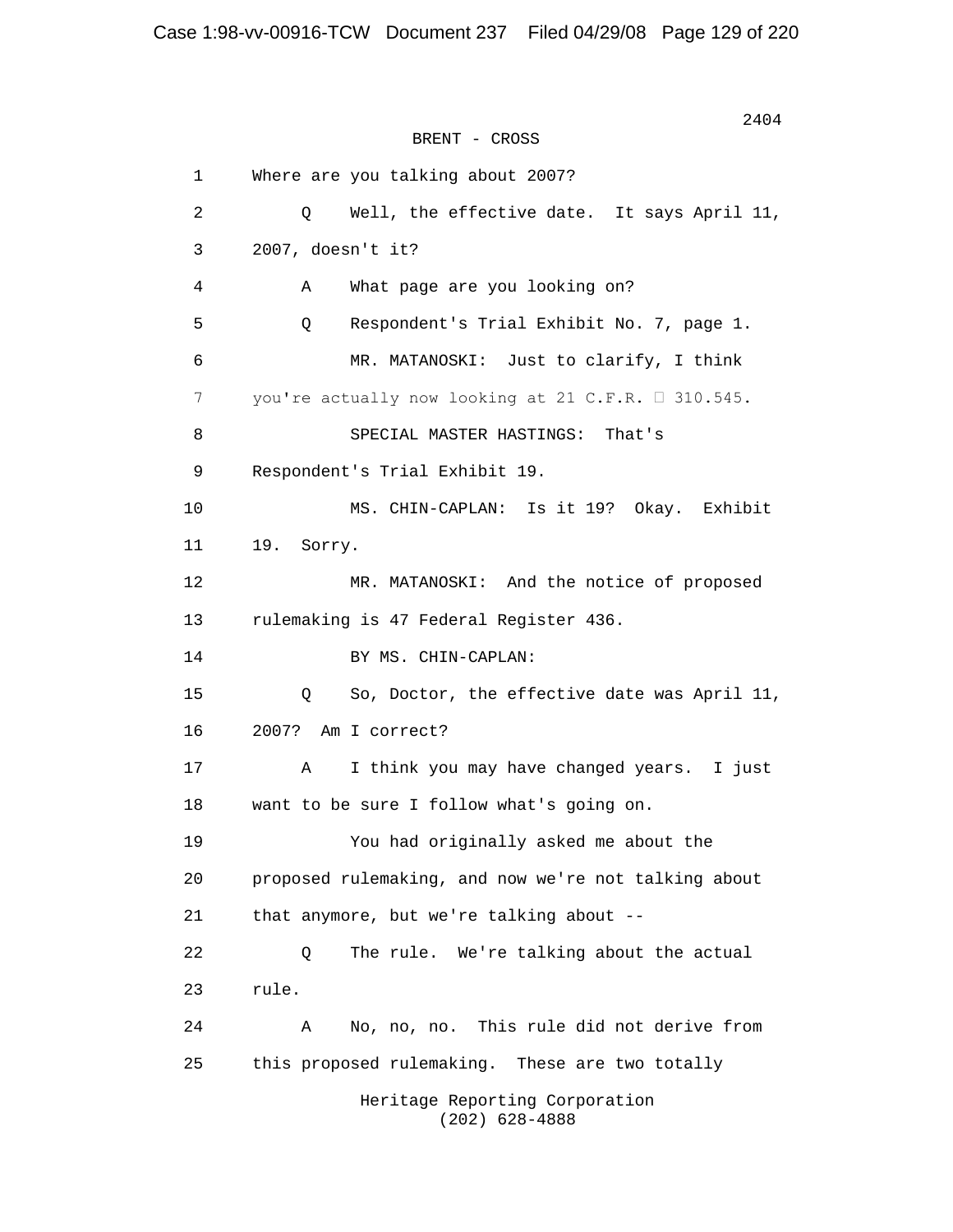1 separate areas. 2 0 They are? 3 A Yes. 4 Q And what is your knowledge about that? 5 A Well, the proposed rulemaking dealt with the 6 propriety of using mercury-containing over-the-counter 7 compounds in an unregulated way as an antiseptic for 8 skin, and that's what these comments were about, 9 strictly mercury-containing over-the-counter compounds 10 in an antiseptic for skin. 11 The 21 C.F.R. 310.545 was a list of about 12 700 compounds, substances -- not just mercury 13 compounds, but everything; everything from wheat germ 14 to vitamins -- that had been used by the FDA through 15 sort of this grandfather policy and had never gone 16 through the approval process that they were pointing 17 out. Thimerosal was one of those substances. 18 That's a totally different issue than this 19 proposed rulemaking on mercury-containing compounds on 20 skin. 21 Q So your belief is that 47 Federal Register 22 436 dealt solely with a topical -- 23 A Yes. 24 Q And, Doctor, 21 C.F.R. 310.545, which became 25 effective on April 11, 2007, involved thimerosal, Heritage Reporting Corporation (202) 628-4888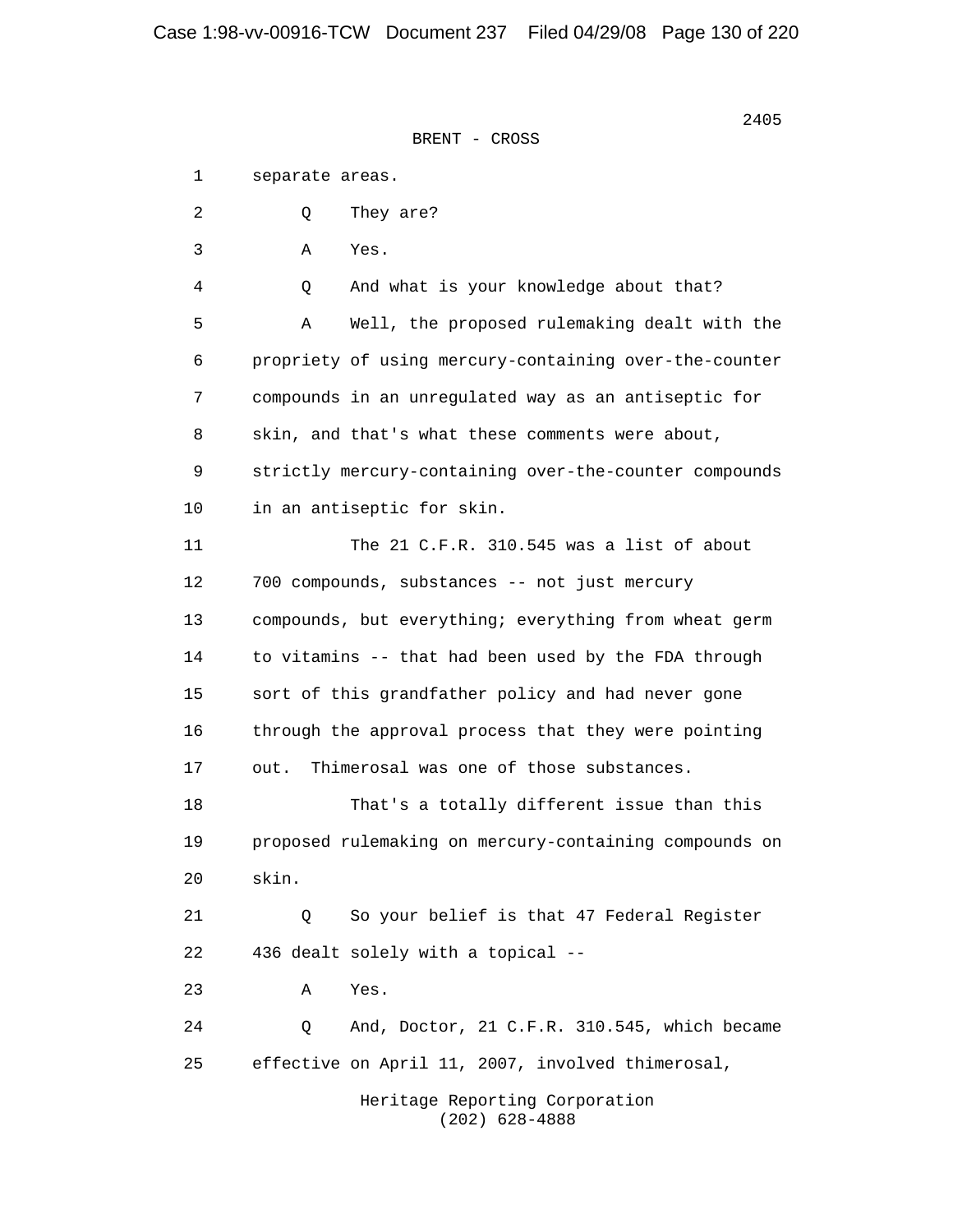2406

 1 correct? 2 A Yes. 3 Q So FDA actually broadened the category of 4 mercury-containing products, didn't they? 5 A No. Actually I think you're mistaken. If 6 you look at this proposed rulemaking for topical, 7 there is a long list of mercury-containing products. 8 If you look at 21 C.F.R. 310.545, that has a 9 couple of mercury-containing products in it -- in 10 fact, I think much fewer than the proposed rulemaking 11 -- but is about 700 different pharmaceuticals 12 completely unrelated to mercury. Honey and wheat germ 13 and vitamins don't have anything to do with mercury. 14 Q You're absolutely right, Doctor, but the 15 proposed rulemaking that you have testified about you 16 indicate involved merthiolate, correct? 17 A Yes. 18 Q Which is a topical antiseptic applied to the 19 skin, correct? 20 A That is correct. 21 Q And the final rulemaking contained at 21 22 C.F.R. 310.545 involves all over-the-counter 23 thimerosal-containing products, doesn't it? 24 A It contains thimerosal, yes. Yes. It 25 includes thimerosal, over-the-counter or not over-the-

> Heritage Reporting Corporation (202) 628-4888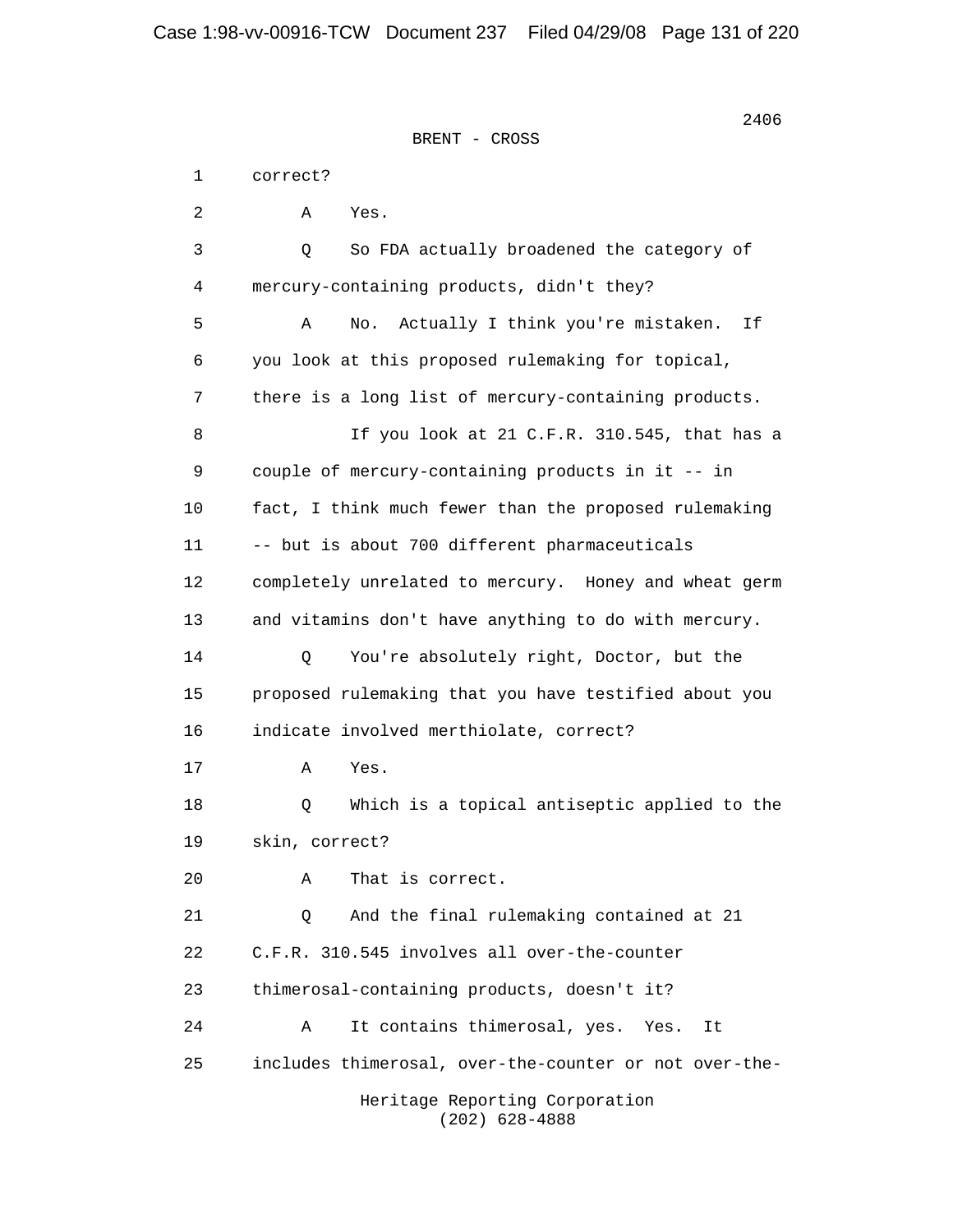1 counter. 2 Q Correct. So hasn't FDA broadened their 3 category of mercury-containing products and there was 4 more than merthiolate that was being regulated in 21 5 C.F.R. 310.545? 6 A If you look at the proposed rulemaking, 7 there's a large list of mercury-containing products 8 here, more than merthiolate, in the original proposed 9 rulemaking. 10 Some of those products were carried on to 11 this other document, but most of the things on this 12 other document had nothing to do with mercury. 13 O That's correct, Doctor. However, 14 merthiolate was just one kind of over-the-counter 15 product that contained mercury, wasn't it? 16 A That's correct. 17 Q And the final rule banned all thimerosal- 18 containing products over-the-counter, didn't it? 19 A Well, thimerosal is a merthiolate. 20 Q Yes. 21 A Yes. 22 0 But all of them. Anything that contained 23 thimerosal over-the-counter was banned, not just 24 merthiolate, wasn't it? 25 A Well, thimerosal was. This rule I don't Heritage Reporting Corporation (202) 628-4888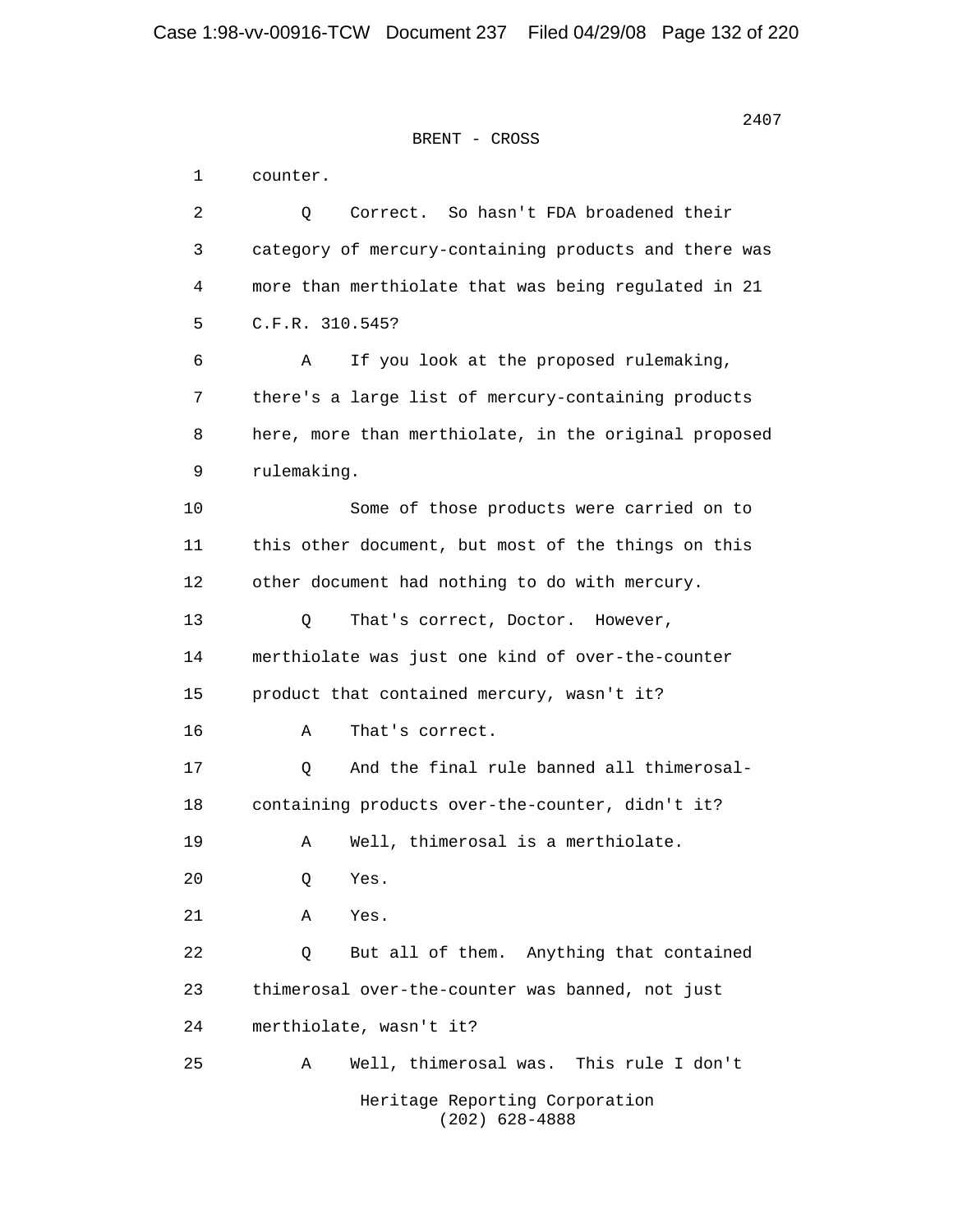| $\mathbf{1}$   | think is a banning rule. I mean, they didn't ban       |
|----------------|--------------------------------------------------------|
| 2              | aspirin. They didn't ban vitamins. They didn't ban     |
| 3              | wheat germ. It just listed those products that hadn't  |
| 4              | gone through the approval process.                     |
| 5              | So let's look at this law then, Doctor.<br>Q           |
| 6              | Under (a) it says, "A number of active ingredients"    |
| $\overline{7}$ | SPECIAL MASTER HASTINGS: Now you're looking            |
| 8              | at page 1 of Trial Exhibit 19?                         |
| 9              | MS. CHIN-CAPLAN: Page 1.                               |
| 10             | SPECIAL MASTER HASTINGS: Okay.                         |
| 11             | BY MS. CHIN-CAPLAN:                                    |
| 12             | Under (a) it says, "A number of active<br>$\mathsf{Q}$ |
| 13             | ingredients have been present in OTC drug products for |
| 14             | various uses as described below. However, based on     |
| 15             | evidence currently available there are inadequate data |
| 16             | to establish general recognition of the safety and     |
| 17             | effectiveness of these ingredients for the specified   |
| 18             | uses."                                                 |
| 19             | Thimerosal is listed as one of those                   |
| 20             | ingredients. Isn't that true?                          |
| 21             | I think it's on this list. I can find it.<br>A         |
| 22             | Let's see.                                             |
| 23             | SPECIAL MASTER HASTINGS: Ms. Chin-Caplan,              |
| 24             | it's a long list.                                      |
| 25             | Yes.<br>I'm trying to find<br>MS. CHIN-CAPLAN:         |
|                | Heritage Reporting Corporation<br>$(202)$ 628-4888     |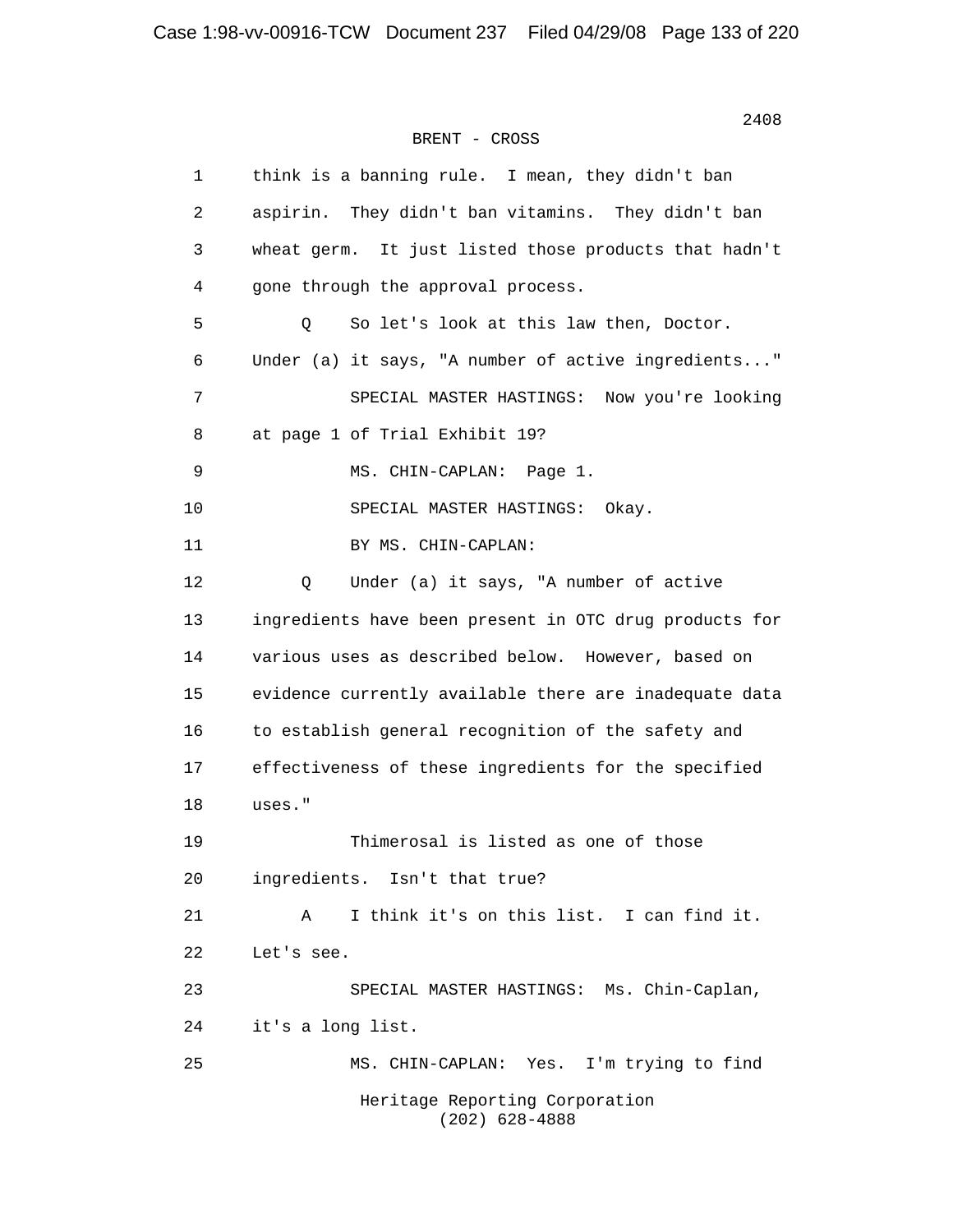2409 BRENT - CROSS 1 the page for him. 2 SPECIAL MASTER VOWELL: It's on page 39, I 3 believe. 4 MS. CHIN-CAPLAN: Page 39? 5 SPECIAL MASTER VOWELL: Page 39. 6 MS. CHIN-CAPLAN: Thank you, Special Master. 7 SPECIAL MASTER VOWELL: At the bottom of the 8 page. Towards the bottom. 9 BY MS. CHIN-CAPLAN: 10 Q Page 39, Doctor. 11 A Okay. Now, on 39 are we still in (a)(1)? 12 Q Yes, we are. 13 A Okay. Actually, we're not. Page 17 becomes 14 (b). They go into bulk laxatives. 15 Q (a)(1). 16 A And then on page 18 they go into stimulant 17 laxatives, and then on page 19 they go into oral 18 health care products. We could go on and on, so I 19 think we're past that initial section by the time we 20 get to page 39. 21 Q Okay. Perhaps what we could do is get the 22 proper citation for the Court, so let's go through 23 this list here, Doctor, okay? 24 SPECIAL MASTER VOWELL: Ms. Chin-Caplan, in 25 the interest of time I believe rather than (a) it is Heritage Reporting Corporation (202) 628-4888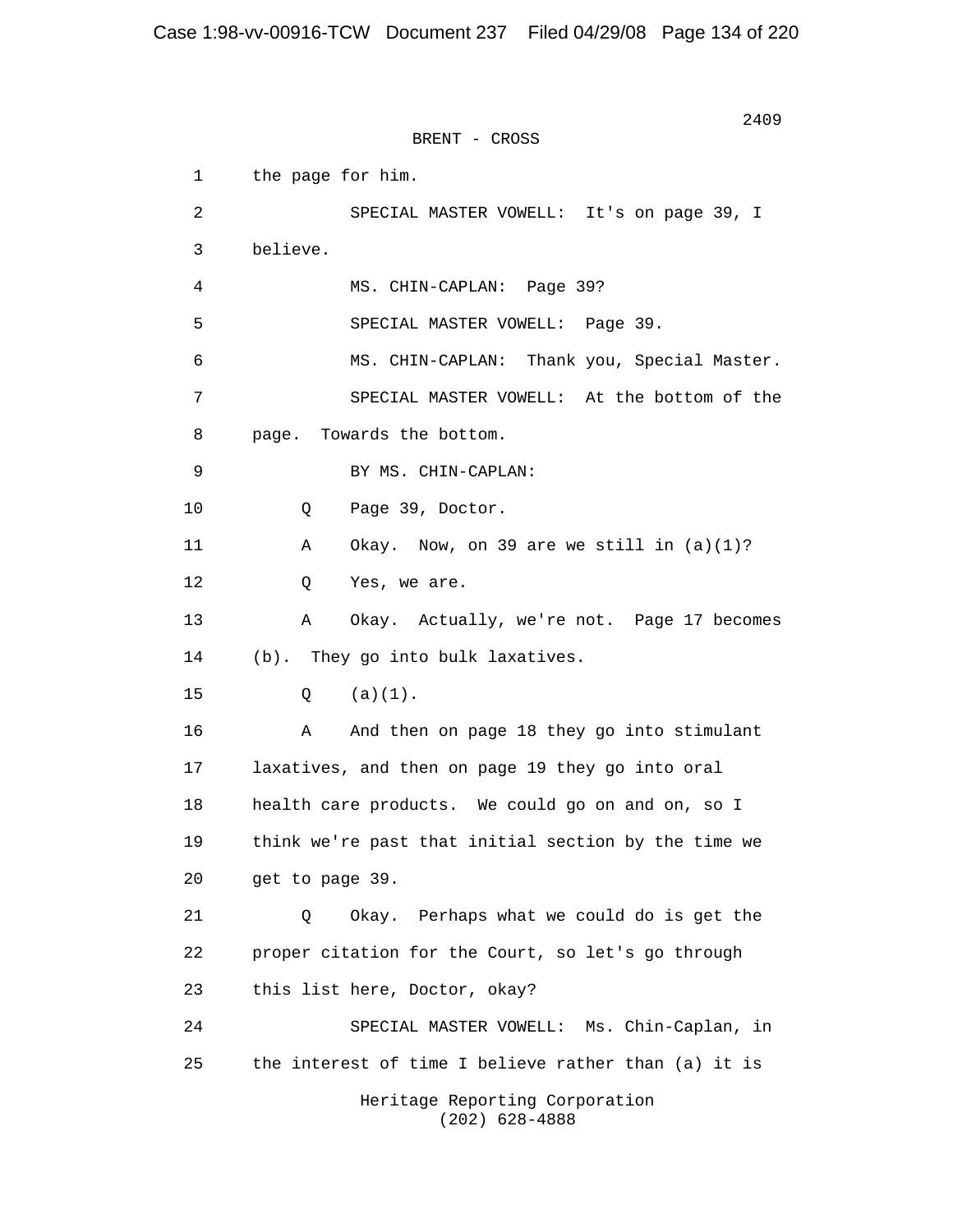1 (i), but that may be indented so it means something 2 else. We're talking about first aid, antiseptic drug 3 products. 4 MS. CHIN-CAPLAN: Yes. 5 SPECIAL MASTER VOWELL: That is where 6 thimerosal is located. 7 MS. CHIN-CAPLAN: Thank you. Thank you, 8 Special Master. 9 BY MS. CHIN-CAPLAN: 10 Q So, Doctor, if you look immediately above it 11 on that page it looks like it is 27(i), and it starts 12 listing a number of mercury-containing products. 13 A Okay. So now we're going to page 39. Is 14 that correct? 15 Q Page 39. 16 A Okay. So here they are listing first aid 17 antiseptic drug products? 18 Q Right. 19 A Okay. 20 Q And they list a number of mercury-containing 21 products, correct? 22 A That is correct. 23 Q And underneath it there is mercury, correct? 24 A Correct. 25 Q And there is thimerosal? Heritage Reporting Corporation (202) 628-4888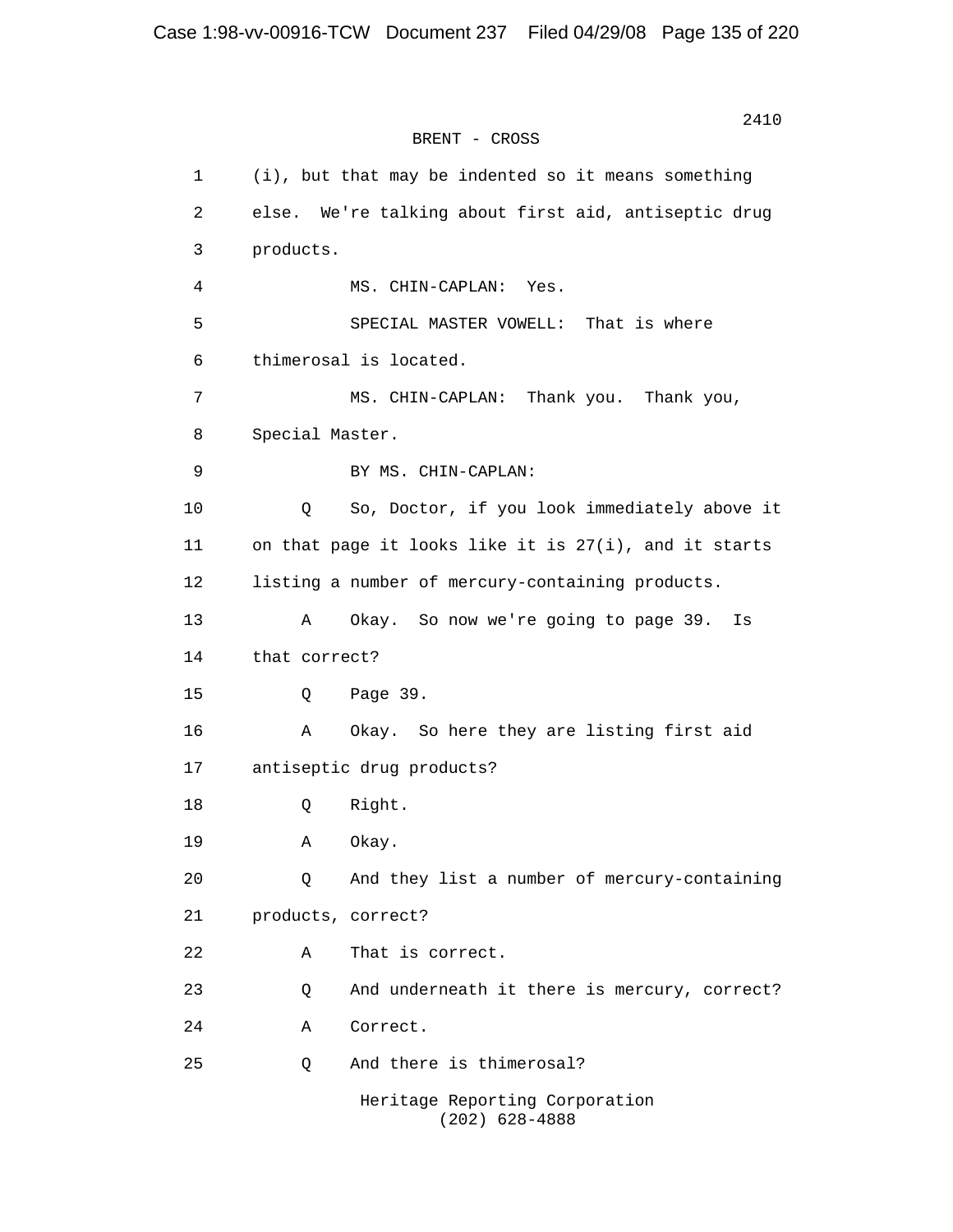1 A That's correct. 2 Q And merthiolate would be included within 3 this group of mercury-containing products, correct? 4 A That is correct. 5 Q But there is more than one mercury- 6 containing product here listed, isn't there? 7 A That's correct. 8 Q So hasn't FDA broadened its application of 9 the federal rule that they initially proposed in 1982 10 to include these other mercury-containing products? 11 A No. I think you missed the point. If you 12 look at the federal rule, there's a long list. 13 This proposed rulemaking, there's a long 14 list of mercury-containing products in here, a bigger 15 list than this, so I wouldn't describe it as 16 broadening. 17 Q Okay. Doctor, if we go to page 40, and the 18 citation there I believe would be 21 C.F.R. 19 310.545(b). Do you see where I am on page 40? 20 A I've got that. I'm looking for the (b). 21 Oh, the (b) on the bottom? 22 Q Yes. 23 A Yes. 24 Q It says, "Any over-the-counter drug product 25 that is labeled, represented or promoted for the uses Heritage Reporting Corporation (202) 628-4888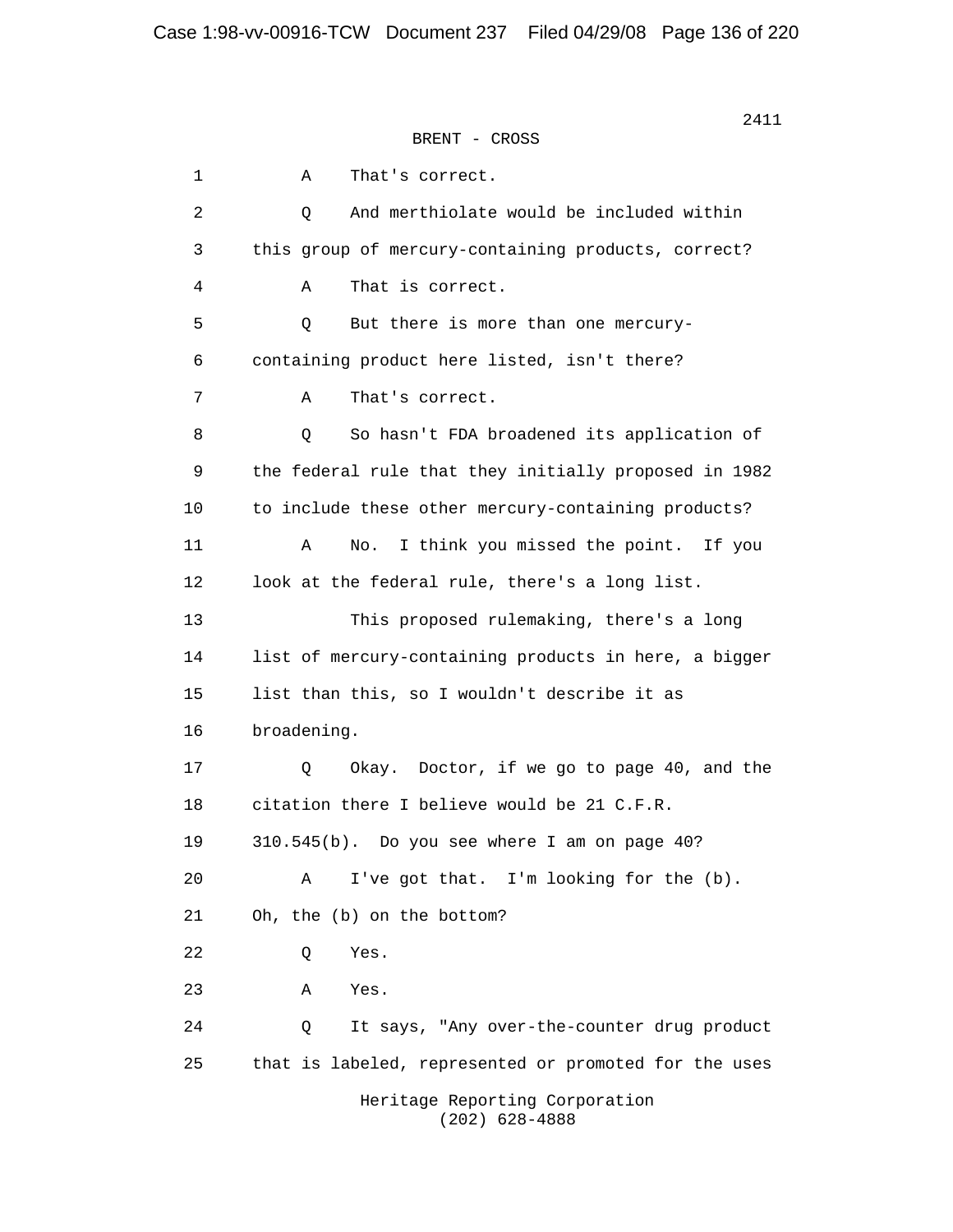| 1  | specified and containing any active ingredients as           |
|----|--------------------------------------------------------------|
| 2  | specified in paragraph (a) of this section is regarded       |
| 3  | as a new drug within the meaning of $\Box$ 210(p) of the     |
| 4  | Federal Food, Drug and Cosmetic Act for which an             |
| 5  | approved new drug application under □ 505 of the Act         |
| 6  | and Part 314 of this chapter is required for                 |
| 7  | marketing.<br>In the absence of an approved new drug         |
| 8  | application, such product is also misbranded under $\square$ |
| 9  | 502 of the Act."                                             |
| 10 | I've read that correctly, haven't I?                         |
| 11 | You have.<br>Α                                               |
| 12 | And, Doctor, while this was not an outright<br>$\circ$       |
| 13 | ban, wasn't the practical effect of it a ban?                |
| 14 | You know, I don't know. You're asking me a<br>Α              |
| 15 | legal question, and you've certainly exceeded my legal       |
| 16 | I can tell you thimerosal is still used in<br>ability.       |
| 17 | FDA approved pharmaceuticals.                                |
| 18 | That's right, in vaccines.<br>Q                              |
| 19 | And other stuff.<br>Α                                        |
| 20 | So, Doctor, in your report, and if I'm wrong<br>Q            |
| 21 | please tell me, you acknowledge that methyl mercury          |
| 22 | has caused problems and Minamata Bay would be one of         |
| 23 | those instances.<br>Wouldn't that be true?                   |
| 24 | That is correct.<br>Α                                        |
| 25 | And do you acknowledge, also, that methyl<br>Q               |
|    | Heritage Reporting Corporation                               |

(202) 628-4888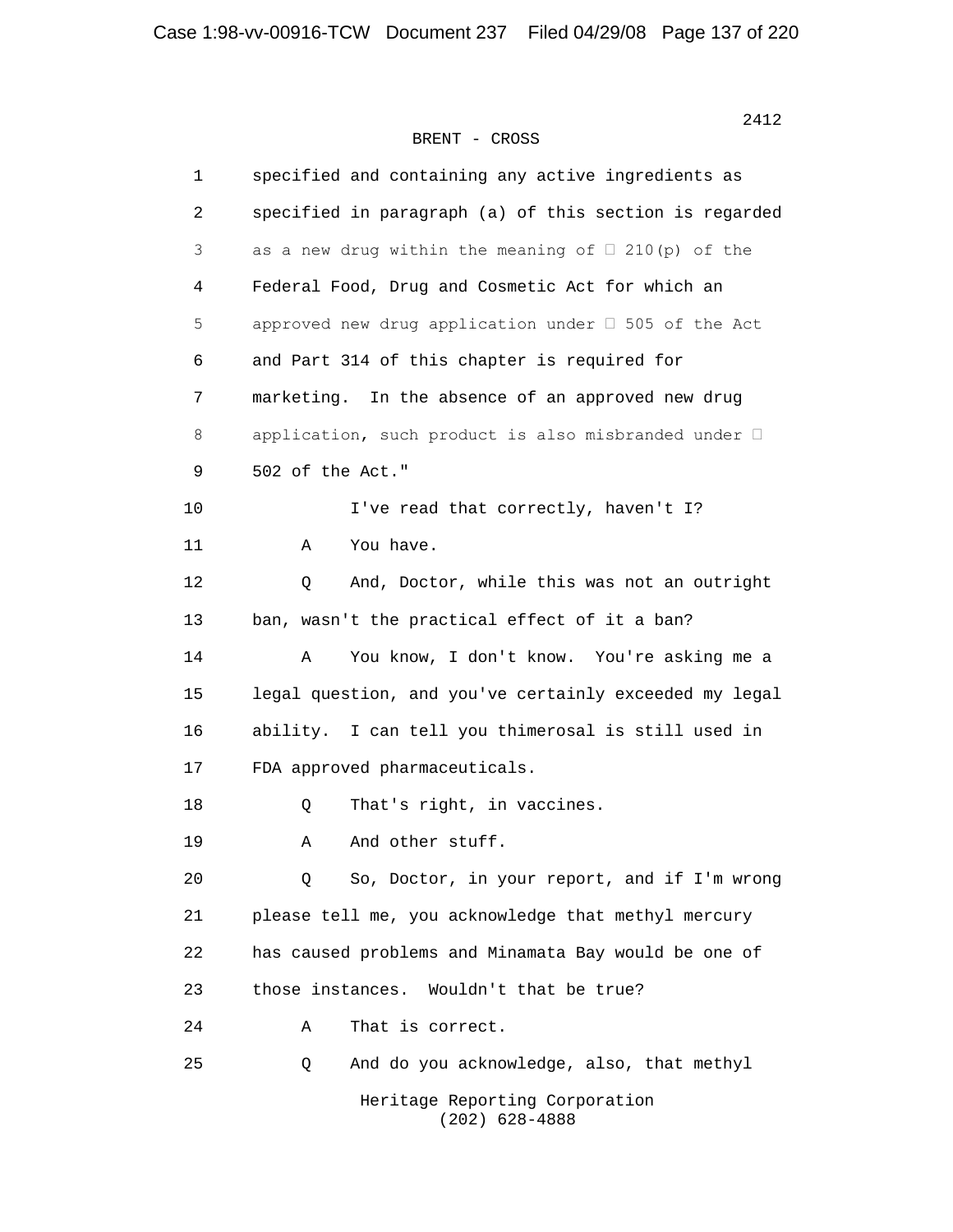Case 1:98-vv-00916-TCW Document 237 Filed 04/29/08 Page 138 of 220

 2413A BRENT - CROSS

 1 mercury has caused problems in the Iraqi grain 2 contamination cases? 3 A It has. 4 Q And there were a number of those, correct? 5 A Yes. 6 Q And the Faroe Islands, that also looked at 7 methyl mercury, correct? 8 A Faroe Islands looked at methyl mercury. 9 Faroe Islands' data is a little complicated because of 10 the coingestion of polychlorinated biphenyl in high 11 concentrations that happens. We don't see those 12 polychlorinated biphenyls in the Seychelles Islands 13 and they don't see the same effects really in the 14 Seychelles Islands, so we don't know what to make of 15 the Faroe versus Seychelles dilemma. It's still an 16 unresolved question. 17 Q So are you aware of any literature that has 18 actually looked at the PCBs that were involved in 19 Faroe Islands and made a determination that it did not 20 affect the outcome of the study? 21 A They have attempted to control the PCBs and 22 concluded that they could not find evidence that the 23 PCBs were the cause of the difference. That has not 24 ruled out the PCBs certainly, but they could not find 25 evidence that the PCBs were causing the problem.

> Heritage Reporting Corporation (202) 628-4888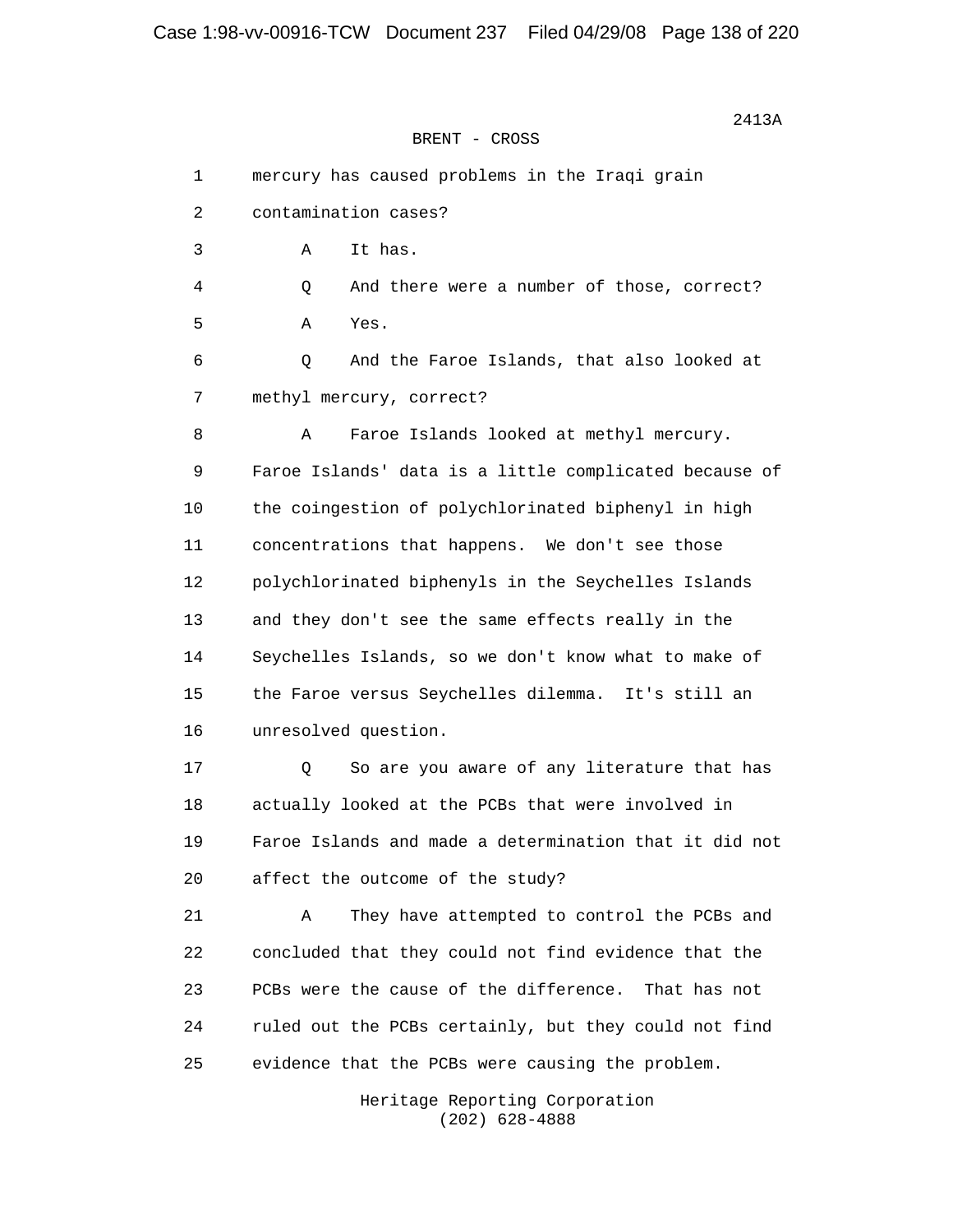1 Q You mentioned the Seychelles Islands. The 2 Seychelles Islands was also a seafood population 3 people, group? 4 A Seafood eating population, yes. 5 Q And to be perfectly clear the Faroe Islands 6 involved the ingestion of pilot whale, didn't it? 7 A That's correct, and that's where the PCBs 8 came from. 9 Q Right. And it was not a steady state of 10 ingestion, correct? 11 A That's correct. 12 Q And the Seychelles Islands involved a steady 13 state, correct? 14 A That's correct. 15 Q Now, you were present in the Court when Dr. 16 Aposhian testified, weren't you? 17 A I was here, yes. 18 Q Did you hear him say that when the White 19 House conference was convened of which he was a member 20 they were there to try and resolve this issue of the 21 Seychelles Islands with their steady state exposure 22 and the Faroe Islands with their bolus type of 23 exposures, correct? 24 A Yes. 25 Q Did you also hear what Dr. Aposhian Heritage Reporting Corporation (202) 628-4888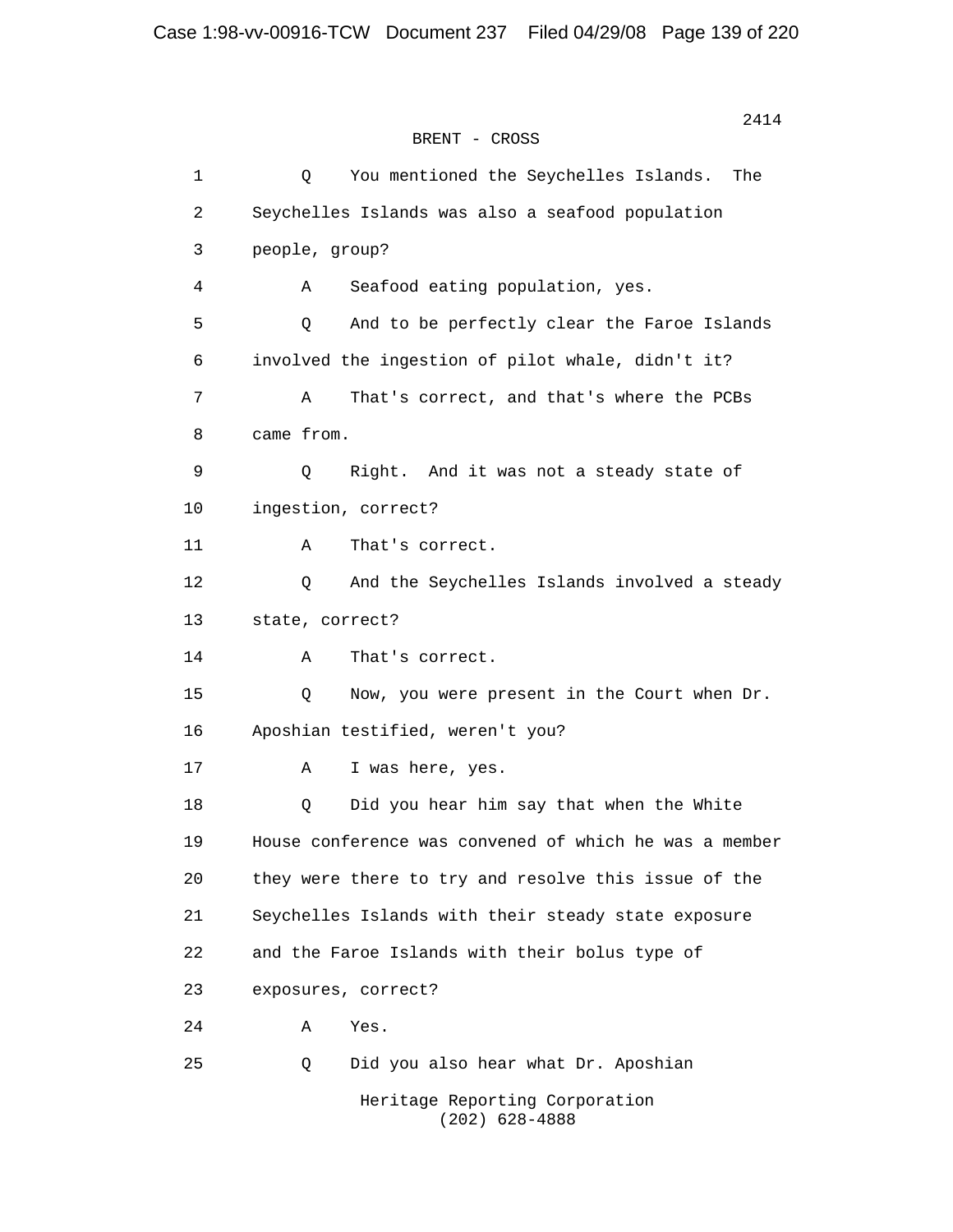| $\mathbf{1}$ | indicated occurred at that meeting?                    |
|--------------|--------------------------------------------------------|
| 2            | You'd have to tell me what specific aspect<br>Α        |
| 3            | of his testimony you're referring to.                  |
| 4            | Do you recall him saying that the<br>Q                 |
| 5            | recommendation of this White House conference on       |
| 6            | mercury was that the Seychelles Islands should utilize |
| 7            | the same tests as those utilized by the Faroe Islands? |
| 8            | Well, yeah. There was definitely the issue,<br>Α       |
| 9            | and this has been well written about in the            |
| 10           | literature, that there was not exactly the same        |
| 11           | testing protocol between the Faroe Islands and the     |
| 12           | Seychelles group. There was concern that may be why    |
| 13           | they see effects in the Faroes and they don't see it   |
| 14           | in the Seychelles. The suggestion had been made,       |
| 15           | well, let's just do exactly the same test on both      |
| 16           | groups.                                                |
| 17           | The fact is that if you look at the testing            |
| 18           | protocols they tested pretty much the same domains,    |
| 19           | the same aspects of neuropsychological function and    |
| 20           | neurocognitive function, they just used slightly       |
| 21           | different tests to do it.                              |
| 22           | So there was certainly a question of well,             |
| 23           | that may be the source of the discrepancy, but I think |
| 24           | there is considerable doubt in peoples' minds that     |
| 25           | it's simply a result of the testing protocol given the |
|              | Heritage Reporting Corporation<br>$(202)$ 628-4888     |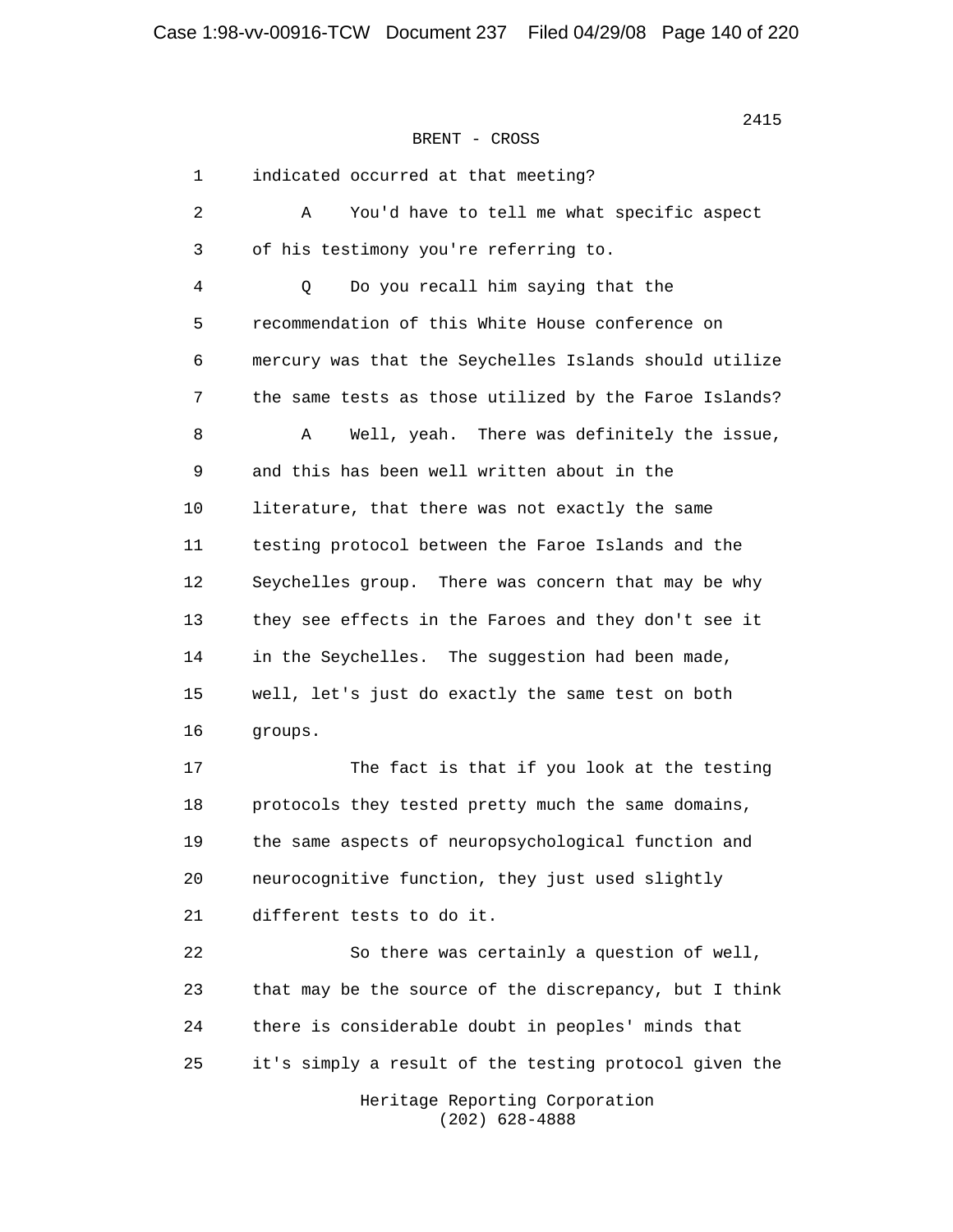| $\mathbf 1$ | fact that the domains that they look at are so           |
|-------------|----------------------------------------------------------|
| 2           | overlapping between the two studies.                     |
| 3           | Do you recall Dr. Aposhian saying that when<br>Q         |
| 4           | they did utilize the same tests as the Faroe Islands     |
| 5           | that they obtained the same results?                     |
| 6           | I think you have to look very closely at<br>Α            |
| 7           | The adverse effects in the Seychelles that they<br>that. |
| 8           | ultimately found were on a test called the grooved       |
| 9           | pegboard, and that was one test on a large testing       |
| 10          | battery.                                                 |
| 11          | It's unclear whether that one result on that             |
| 12          | one test, and it was primarily seen with the             |
| 13          | nondominant hand, which is strange, so it was            |
| 14          | questionable whether that actually -- and the            |
| 15          | literature reflects this.                                |
| 16          | It's not in my opinion, it's well-written in             |
| 17          | the literature. The literature reflects that nobody      |
| 18          | really knows what the significance is. I mean, you       |
| 19          | know, it tested a little bit more abnormally on the      |
| 20          | grooved pegboard test. They then did subsequent          |
| 21          | analyses because -- and I don't want to get too          |
| 22          | complicated about this, and stop me if I get too         |
| 23          | complicated -- all these tests had been done using a     |
| 24          | so-called linear model.                                  |
| 25          | In other words, looking for a dose response              |
|             | Heritage Reporting Corporation<br>$(202)$ 628-4888       |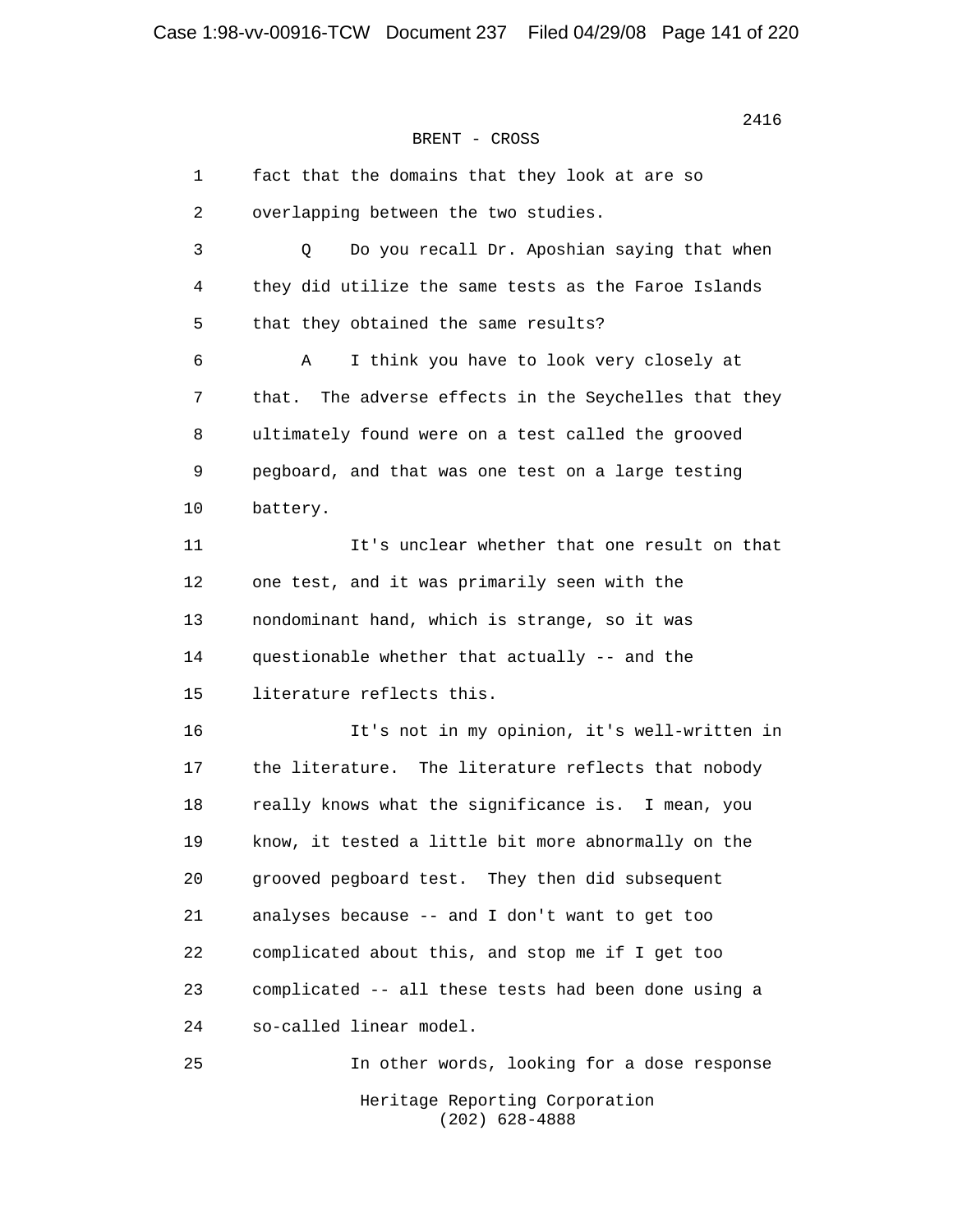| $\mathbf{1}$ | whereby, you know, you double the dose you expect to    |
|--------------|---------------------------------------------------------|
| 2            | see double the effect or some proportionate effect to   |
| 3            | dose, and they couldn't find any effect on the grooved  |
| 4            | pegboard on the dominant hand. They then went back      |
| 5            | and they said well, let's try a different model, and    |
| 6            | so they used what they call a nonlinear model.          |
| 7            | We're saying well, let's assume it's not a              |
| 8            | discognitive dose response group, let's assume it gets  |
| $\mathsf 9$  | flat, flat, flat, flat, flat and you reach a threshold  |
| 10           | and it goes up. Using the nonlinear model they were     |
| 11           | able to say, well, maybe there's an effect here on the  |
| 12           | dominant hand.<br>That's a lot of data dredging, and as |
| 13           | reflected in the publications nobody really knows what  |
| 14           | the significance is.                                    |
| 15           | Nobody knows whether you're supposed to use             |
| 16           | a linear or a nonlinear model. So, yes, they found a    |
| 17           | test, one test, where there was an abnormality in the   |
| 18           | Seychelles that they saw in the Faroe Islands at an     |
| 19           | older age group with lots of other confounding          |
| 20           | factors. What that ultimately means in the long run,    |
| 21           | I think the dust has to settle on that.                 |
| 22           | There was also a New Zealand study done as<br>Q         |
| 23           | well, wasn't there?                                     |
| 24           | There was a study by a guy<br>Α<br>Well, there was.     |
| 25           | by the name of Karrollstan, with a K, in New Zealand,   |
|              | Heritage Reporting Corporation                          |

(202) 628-4888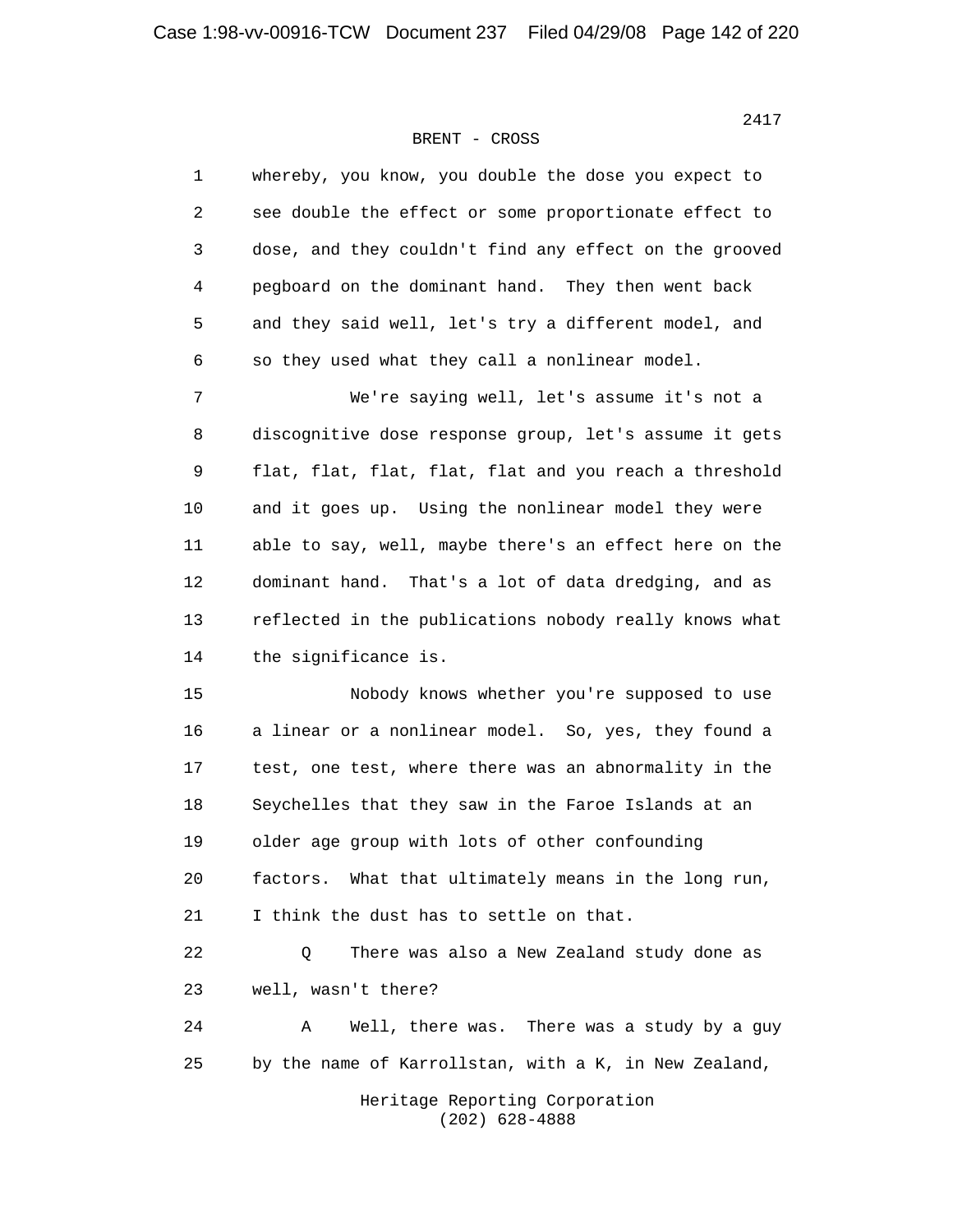| $\mathbf 1$ | and they did some analysis, too. That study has never |
|-------------|-------------------------------------------------------|
| 2           | been published in the peer-reviewed literature, but   |
| 3           | there was a study, which actually, as best as we can  |
| 4           | tell given the study has never been published has     |
| 5           | reported results similar to the Faroes.               |
| 6           | Q<br>Now, Doctor, the Iraqi grain cases contained     |
| 7           | contamination with thimerosal as well, too, didn't    |
| 8           | they?                                                 |
| 9           | No.<br>Α                                              |
| 10          | Or ethyl mercury?<br>Q                                |
| 11          | Well, no.<br>Α                                        |
| 12          | There haven't been?<br>Q                              |
| 13          | There have been Iraqi grain cases where<br>Α          |
| 14          | there's miscontamination with ethyl mercury,          |
| 15          | paratoluene sulfonates, if that's what you're         |
| 16          | referring to.                                         |
| 17          | Yes.<br>Q                                             |
| 18          | EMPTS is not ethyl mercury, although<br>Α<br>EMPTS.   |
| 19          | it's got a ethyl mercury in the name.<br>It is a      |
| 20          | significantly more complicated molecule than ethyl    |
| 21          | mercury.                                              |
| 22          | So it's your testimony that none of the<br>Q          |
| 23          | Iraqi grain contamination cases involved ethyl        |
| 24          | mercury?                                              |
| 25          | I don't recall. I know there has been<br>Α            |
|             | Heritage Reporting Corporation<br>$(202)$ 628-4888    |

2418<br>2418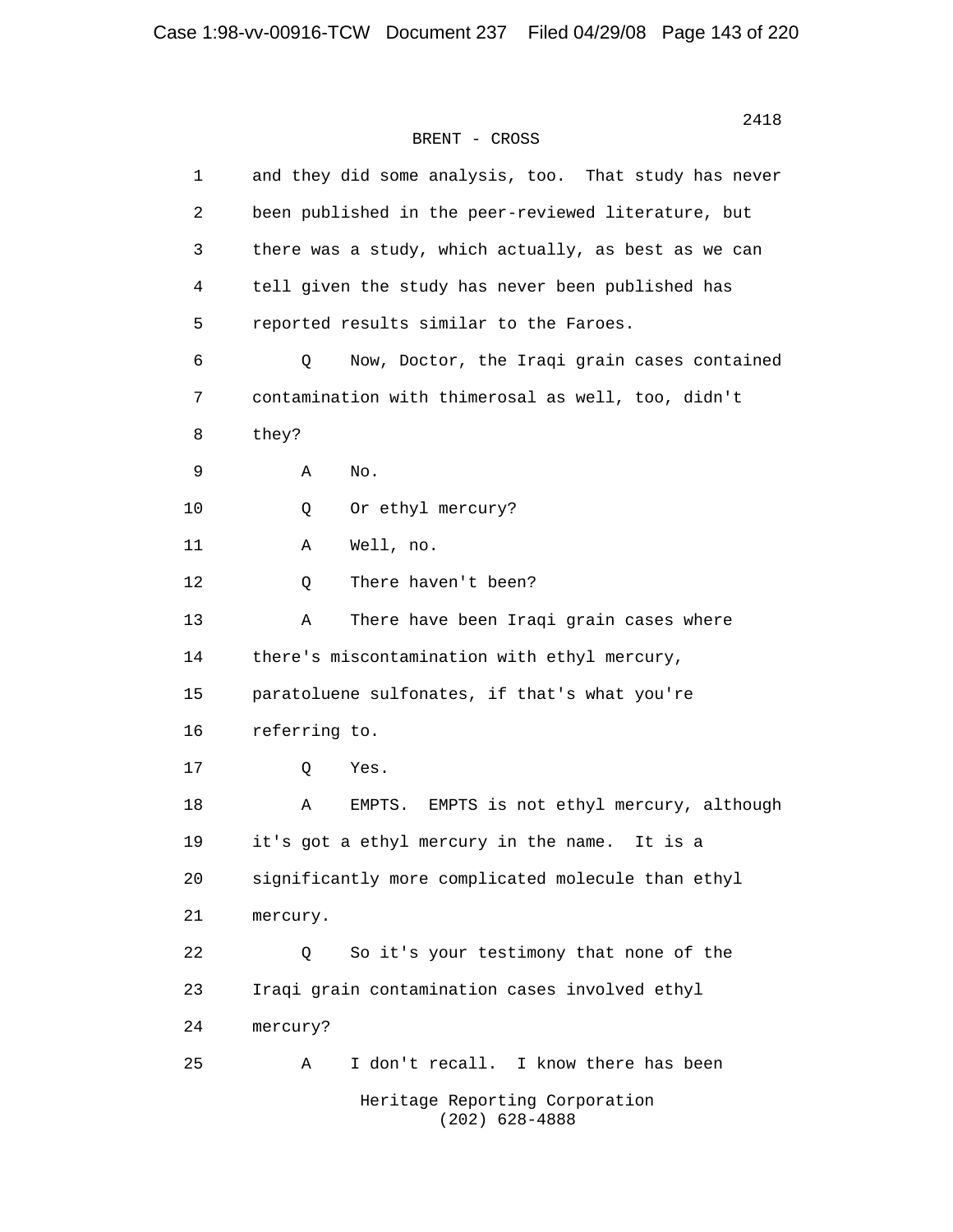| $\mathbf{1}$ | methyl mercury, I know there's been EMPTS. I don't     |
|--------------|--------------------------------------------------------|
| 2            | recall if there was another one with ethyl mercury.    |
| 3            | Q<br>Now, Doctor, in addition to the grain<br>Okay.    |
| 4            | contamination cases there have been a number of ethyl  |
| 5            | mercury poisonings, haven't there?                     |
| 6            | Yes, there have.<br>Α                                  |
| 7            | And you actually listed quite a few of them<br>Q       |
| 8            | in your report, didn't you?                            |
| 9            | Yes.<br>In my report?<br>Α                             |
| 10           | Yes.<br>Q                                              |
| 11           | Yes, I mentioned some.<br>Α<br>Yes.                    |
| 12           | Before we move on to that area, Doctor, do<br>Q        |
| 13           | you recall Dr. Aposhian saying that at the end of this |
| 14           | White House conference of which he was a member that   |
| 15           | the FDA agreed to lower their standard to meet that of |
| 16           | EPA?                                                   |
| 17           | He might have said that. I don't recall.<br>Α          |
| 18           | Okay. Now, on page 15 of your report you<br>Q          |
| 19           | say there is reliable scientific evidence that         |
| 20           | thimerosal is not toxic to humans including infants    |
| 21           | and children at doses delivered either individually or |
| 22           | cumulative by thimerosal containing vaccine, and on    |
| 23           | page 16 you list a number of cases. I'd like to go     |
| 24           | through those cases with you. The first one that I     |
| 25           | see was the Stajich article.                           |

 Heritage Reporting Corporation (202) 628-4888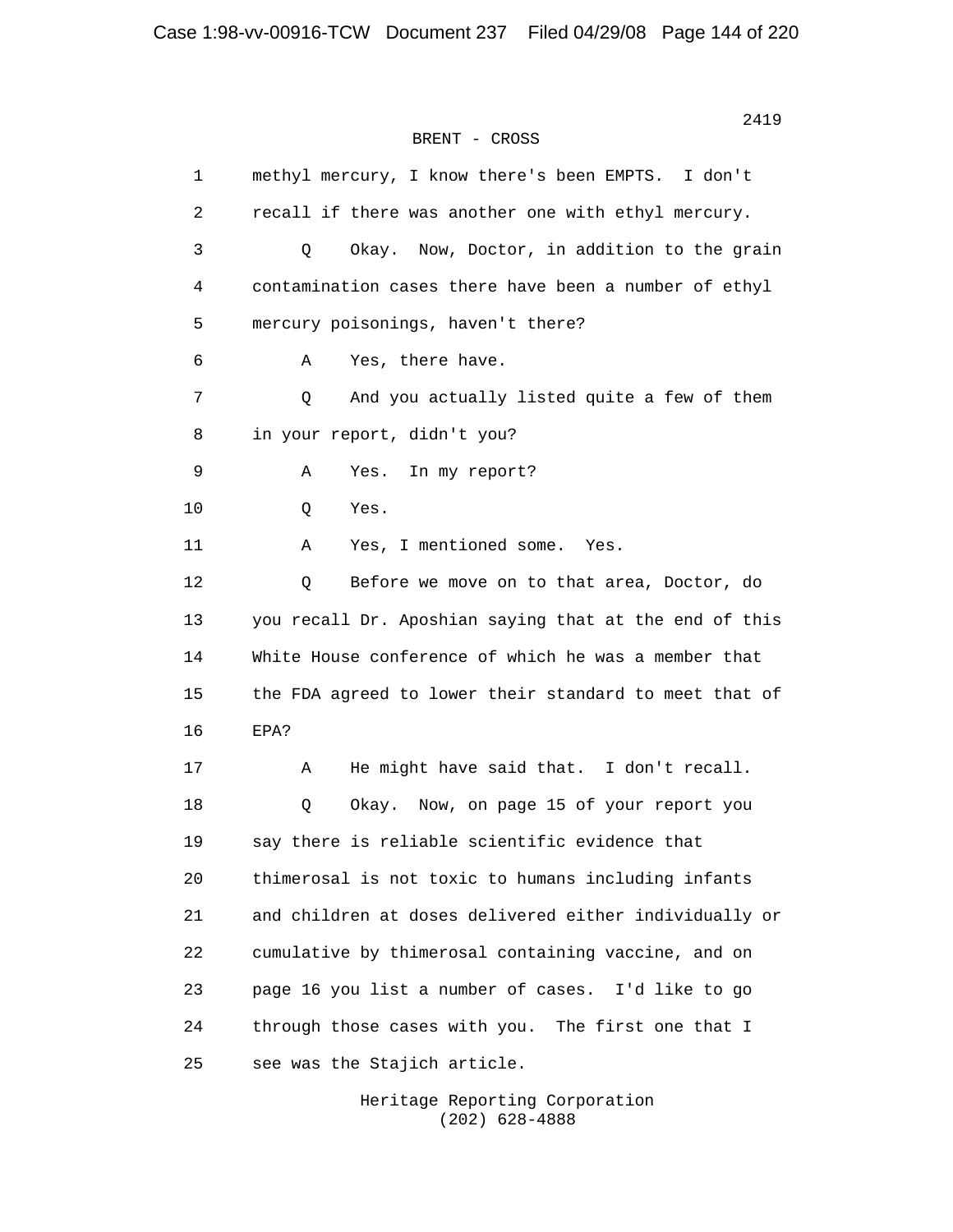$2420$ BRENT - CROSS 1 A Uh-huh. 2 Q Stajich is contained at Respondent's 3 Exhibit L, Tab 54. Do you have that, Doctor? 4 A I don't have that article. I might have it 5 here on my computer. You have a hard copy of it? 6 Okay. 7 Q Okay. This involved mercury exposure after 8 hepatitis B vaccination in preterm infants, correct? 9 A I believe it was term and preterm infants. 10 Q Okay. They compared pre and postvaccination 11 mercury levels. Is that true? 12 A Yes. 13 Q And they indicated in the abstract that it 14 showed a significant increase in both preterm and term 15 infants after vaccination, correct? 16 A Sure. 17 Q Then they said that additionally 18 postvaccination mercury levels were significantly 19 higher in preterm infants as compared to term infants, 20 yes? 21 A Sure. 22 Q Then it says because mercury is known to be 23 a potential neurotoxin to infants further study of its 24 pharmacodynamics is warranted. I've read that 25 correctly?

> Heritage Reporting Corporation (202) 628-4888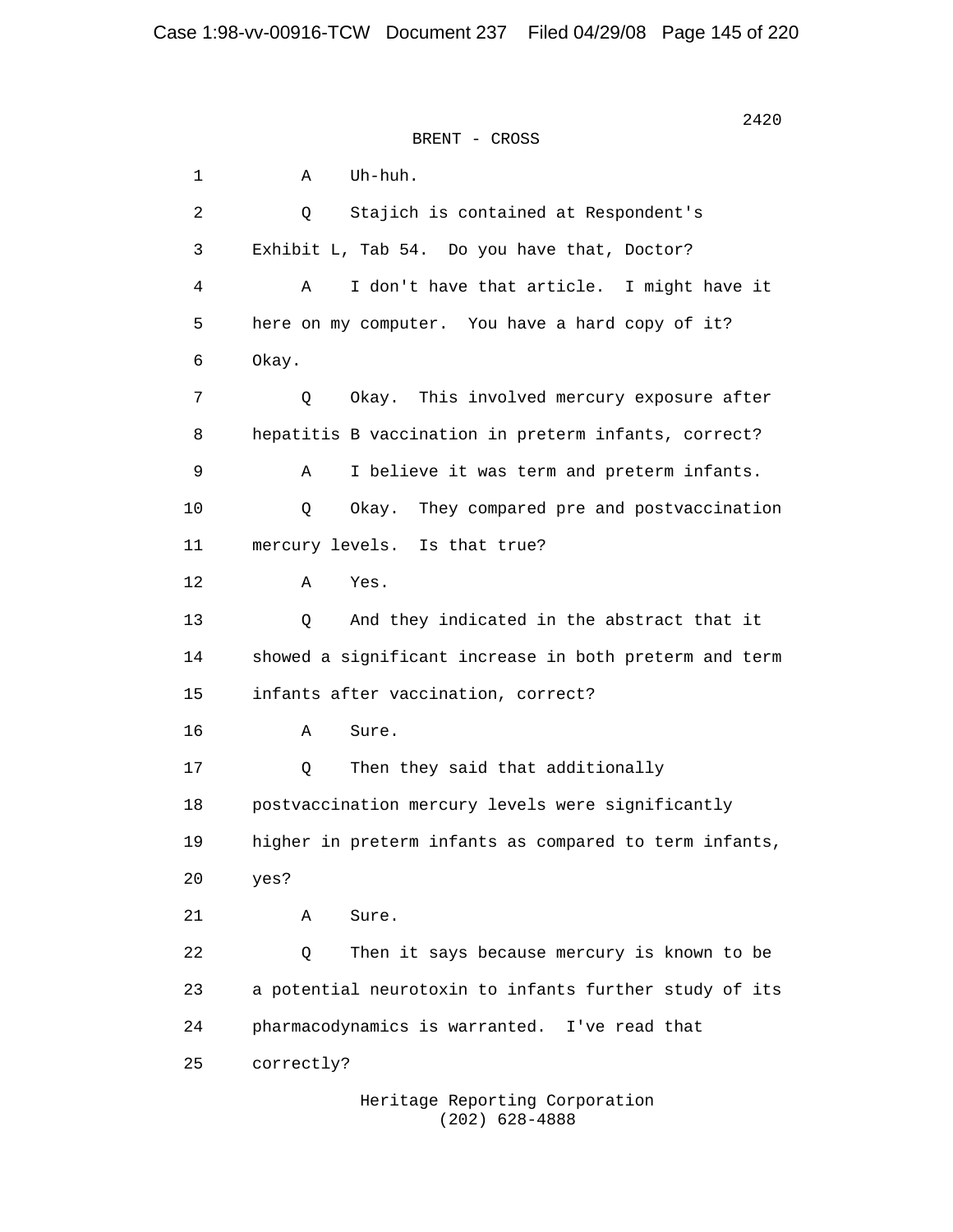1 A Yes. 2 Q You don't disagree with that, though, do 3 you? 4 A Well, once again, you know, I spent a lot of 5 time this morning talking about dose. Yes, there's no 6 question in my mind that at a high enough dose that 7 mercury is a neurotoxin to infants and to adults. I 8 think what we're showing here is if you look at these 9 levels that these levels are certainly not anything 10 close to what you would expect to be associated with 11 any toxic effects. 12 Q Doctor, I'd like you to take a look at the 13 Haeney report, which is contained at Respondent's 14 Exhibit L, Tab 23. Could you just tell the Court what 15 this case involved? 16 A Sure. I just want to see if I have it on my 17 computer. I'll take a look at it here in a second for 18 you. Okay. This one I believe is the study where 19 they gave long-term administration of infants who had 20 a condition known as hypogammaglobulinoemia, they had 21 decreased immunoglobulin levels, and so they infused 22 them with immunoglobulins. 23 Q I'm sorry. Did you say infants? 24 A Patients. I'm sorry. Patients. 25 Q And what were their ages? Heritage Reporting Corporation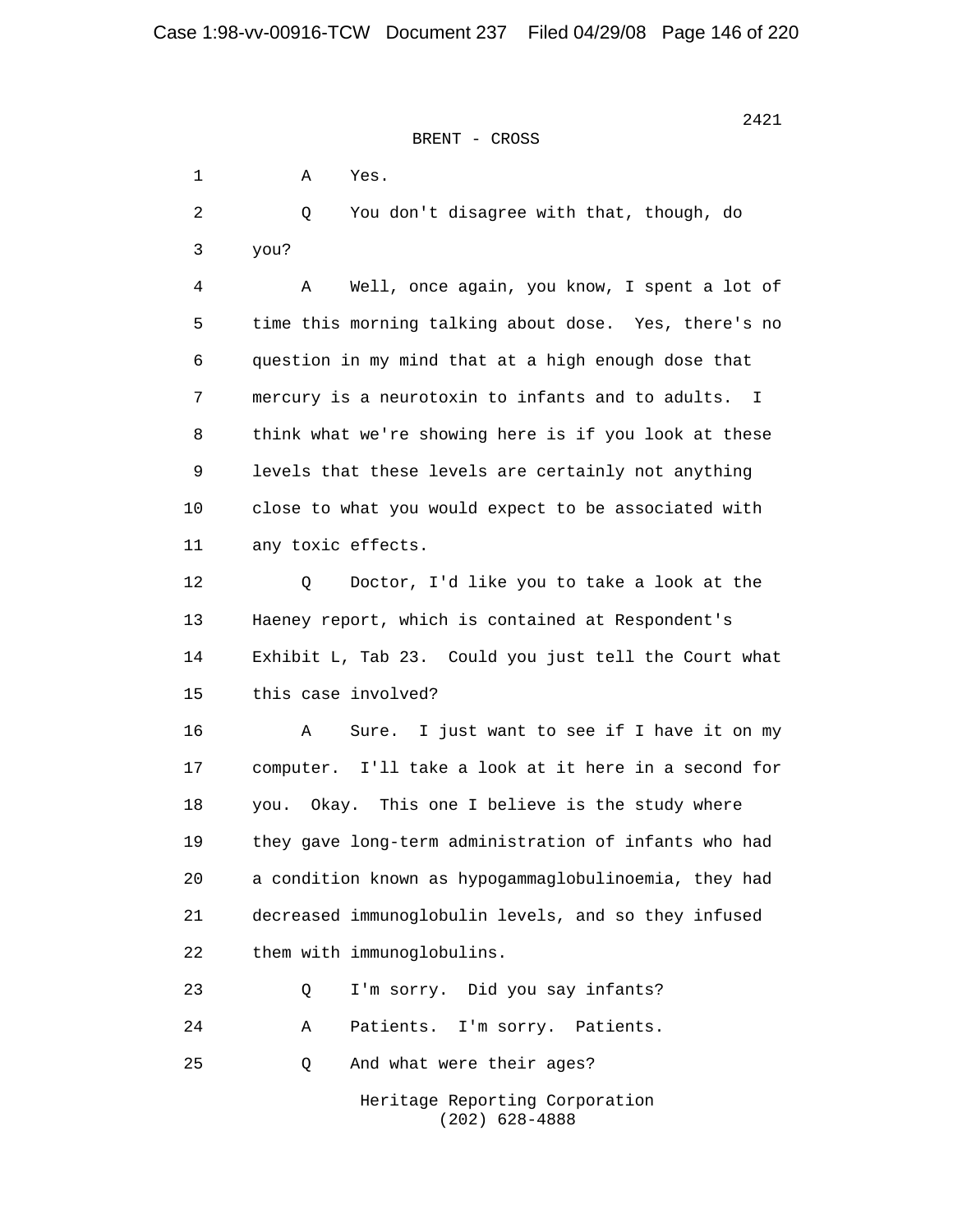| $1\,$          | Let's see what their ages were.<br>Α                   |
|----------------|--------------------------------------------------------|
| $\overline{c}$ | It's at the top of page 13.<br>Q                       |
| 3              | Let's see. Twenty-six patients, four to 67.<br>Α       |
| 4              | Yes.<br>Q                                              |
| 5              | And so they infused them with immunoglobulin<br>Α      |
| 6              | containing thimerosal and fundamentally these people   |
| 7              | obviously developed elevations in their blood mercury  |
| 8              | level because of the thimerosal, but it was basically  |
| 9              | well-tolerated. Mercury levels went much, much higher  |
| 10             | than anything you would see with vaccinations.         |
| 11             | Doctor, on page 14, the very last sentence,<br>Q       |
| 12             | doesn't it say hence, most patients with               |
| 13             | hypogammaglobulinemia are theoretically at risk for    |
| 14             | mercury exposure, and although no clinical evidence of |
| 15             | toxicity is yet apparent physicians responsible for    |
| 16             | each patient must be alert to the need for continued   |
| 17             | long-term detailed clinical examination to detect any  |
| 18             | subtle disturbances that may occur? I've read that     |
| 19             | correctly, right?                                      |
| 20             | You've read that correctly. Basically, what<br>Α       |
| 21             | they're saying here is look, we have given this        |
| 22             | immunoglobulin to all these people, and we have driven |
| 23             | mercury levels up very high, very high, and yet we do  |

25 high enough to get clinical toxicity, but they're huge

24 not see clinical toxicity. They haven't driven it up

 Heritage Reporting Corporation (202) 628-4888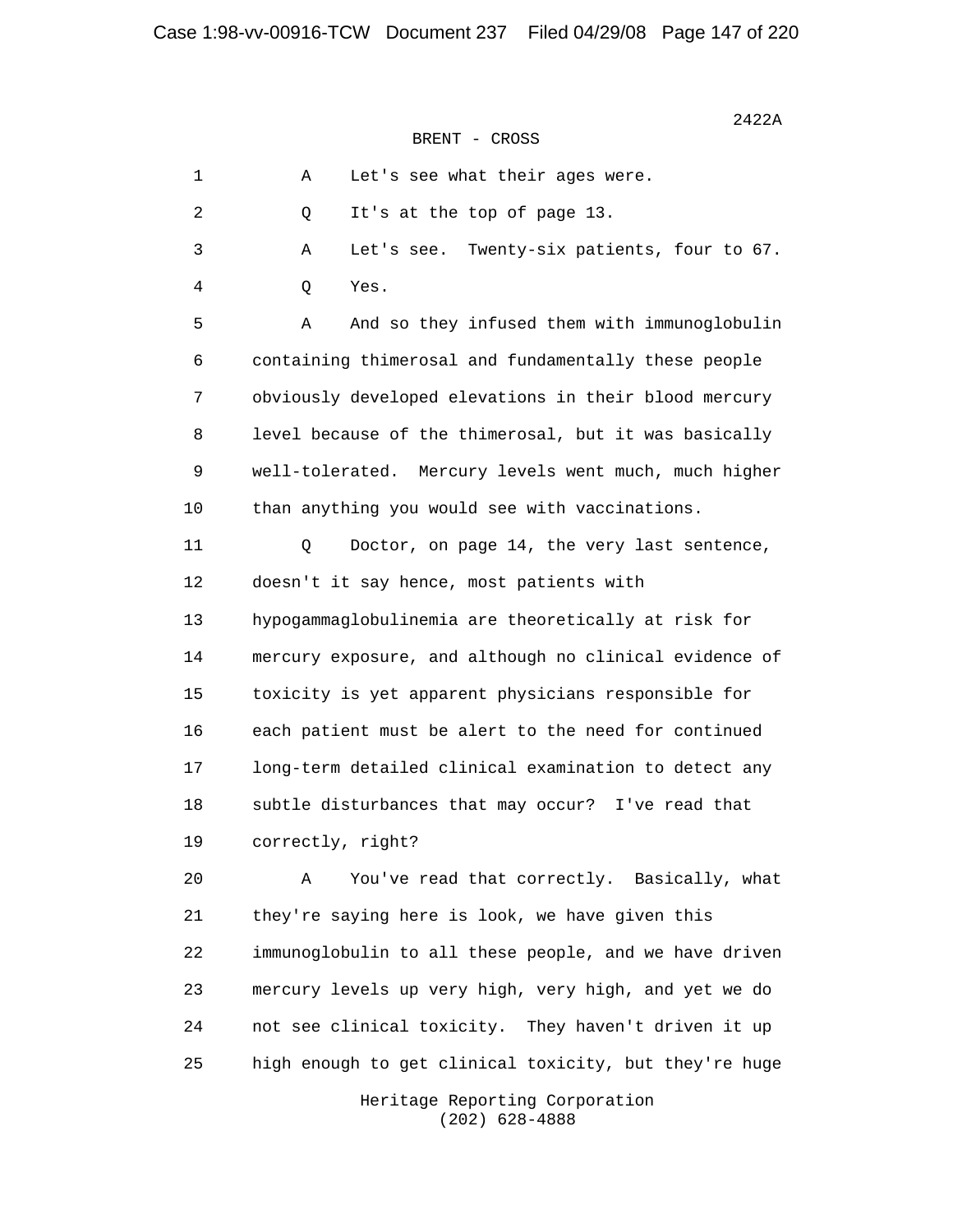1 compared to what you'd get from a vaccine. 2 So, yeah, I think they're saying look, we 3 don't see any toxicity, but bear in mind these mercury 4 levels are pretty high, so it's probably a prudent 5 thing to keep an eye on these people and make sure 6 they're not getting mercury toxin. 7 Q And they should do that, Doctor, because the 8 medical profession knows that there's a long latency 9 period between mercury exposure and injury, correct? 10 A Well, I don't think that was the crux of 11 what they were saying. I think what they were saying 12 is look, these levels are pretty high, and so when you 13 expose somebody to high levels of something even 14 though you don't see any sign of toxicity it is good, 15 particularly when you expose them, to keep an eye on 16 them. 17 I didn't see anything in here about raising 18 particular concern about latency because these people 19 were treated over a period of time, so that would have 20 included, you know, any latency for effect to occur. 21 Q But prolonged latency is known to medical 22 professionals, and you know it, correct? 23 A There is a latency period, yes. 24 Q And it's quite long from time of exposure to 25 the time when injury can occur, correct? Heritage Reporting Corporation

(202) 628-4888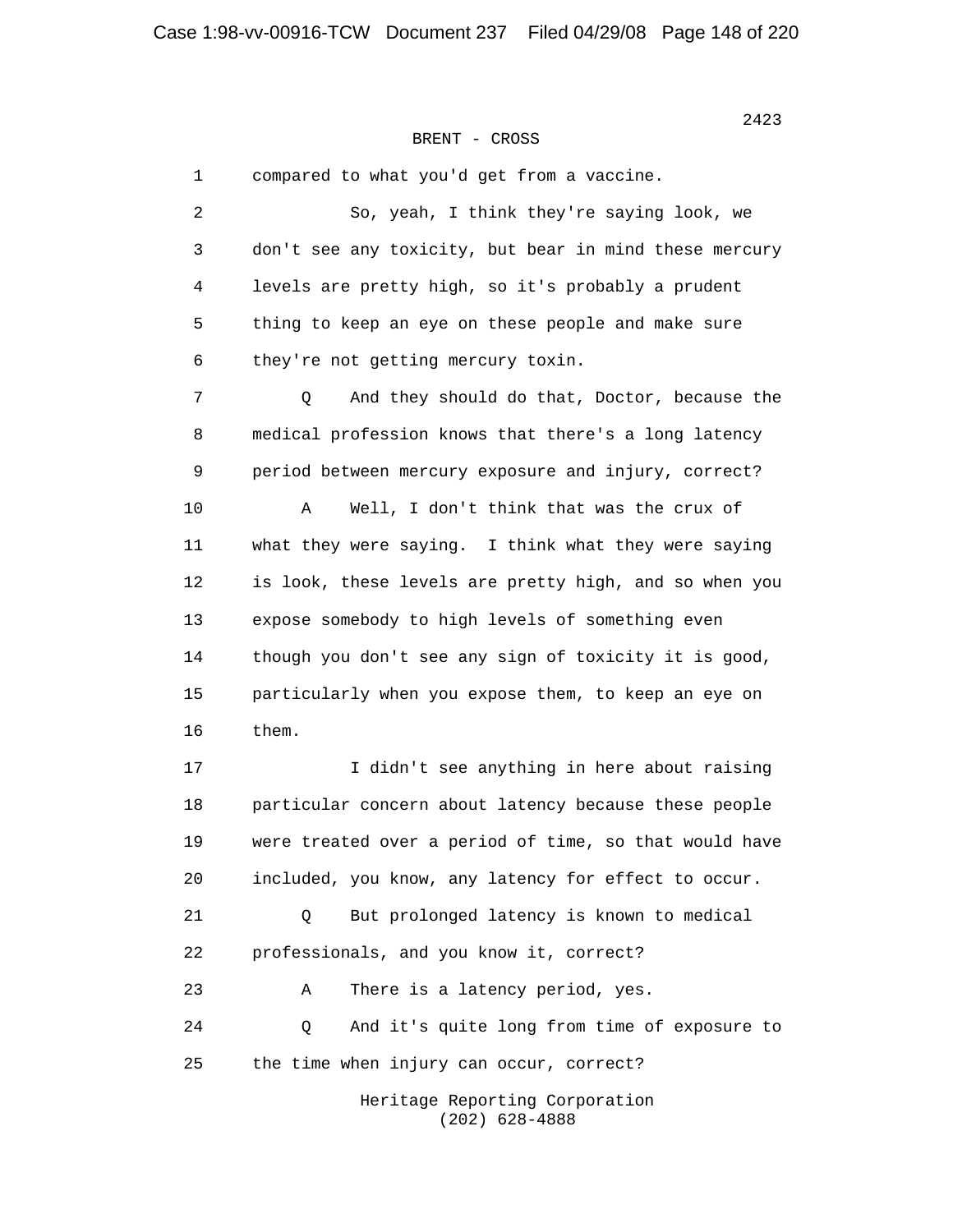| $1\,$ | Well, it depends on the dose, it depends on<br>Α      |
|-------|-------------------------------------------------------|
| 2     | the circumstances of the exposure. Could be months.   |
| 3     | Could be months.<br>Q                                 |
| 4     | Yeah.<br>Α                                            |
| 5     | In fact, for the Iraqi grain contamination<br>Q       |
| 6     | cases it was months, wasn't it?                       |
| 7     | Yeah, months.<br>Α                                    |
| 8     | Months at the very high dose, correct?<br>Q           |
| 9     | Could be months, yes.<br>Α                            |
| 10    | So, if we go to the next article that you<br>Q        |
| 11    | speak of, Axton, which is contained at L, Tab 7, now, |
| 12    | in Axton you spoke of one six week old infant, but    |
| 13    | this report actually involved six cases of poisoning  |
| 14    | after a parental organic mercurial compound, and they |
| 15    | called it merthiolate, correct?                       |
| 16    | Right.<br>Α                                           |
| 17    | Doctor, would you just generally describe<br>Q        |
| 18    | these cases to the Court?                             |
| 19    | As I recall without stopping too fast<br>Α<br>Sure.   |
| 20    | to read the whole article --                          |
| 21    | Sure. Take your time.<br>Q                            |
| 22    | -- and I may have to stop to look up certain<br>Α     |
| 23    | points, but I recall that there were six cases here   |
| 24    | with deaths. Five of them died. If you look at the    |
| 25    | survivor, it's actually the youngest one of the whole |
|       | Heritage Reporting Corporation<br>$(202)$ 628-4888    |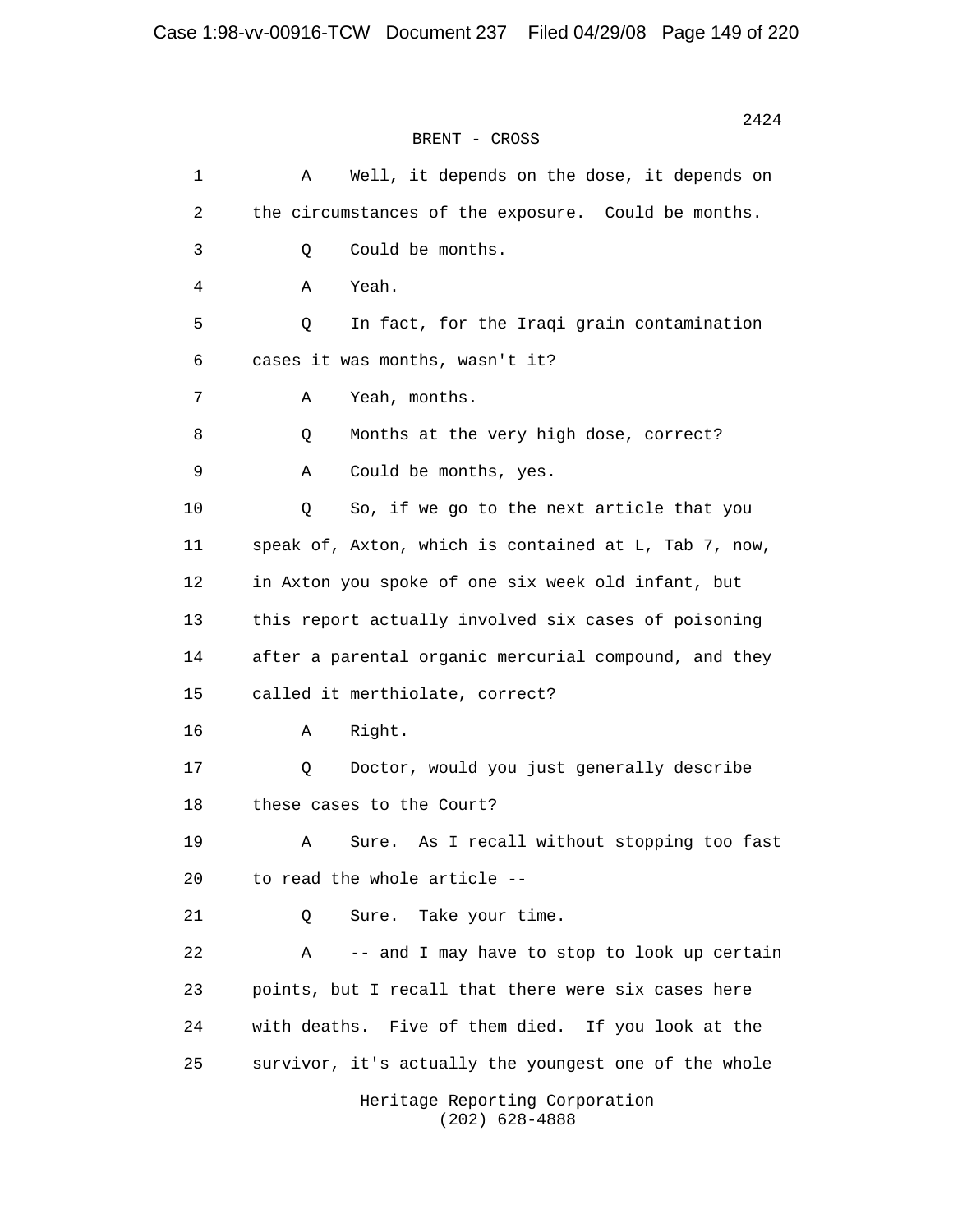```
BRENT - CROSS
```
 1 group that survived, and that individual received 2 about 13,000 micrograms of mercury and maybe as much 3 as 220,000 micrograms of mercury. 4 Do you have any other questions about this 5 article? 6 Q Yes. Let's just go over this. The first 7 one, these cases all involve chloramphenicol, an 8 antibiotic, correct? 9 A Yes. 10 Q And the antibiotic had been preserved with 11 thimerosal? 12 A Right, and I believe they had used too much 13 thimerosal in the reconstitution of the antibiotic. 14 It wasn't the standard amount. Yes. 15 Q Correct. Yes. Rather than grams they put 16 in kilograms. 17 A They used a lot of thimerosal. 18 Q They used a lot. Yes. 19 A Yes. 20 Q Doctor, in Case No. 1 a seven year old child 21 was administered the chloramphenicol IM, correct? 22 A Seven year old child, da, da, da, IM 23 chloramphenicol. Yes. 24 Q Yes. That means by injection, yes? 25 A Correct. Intramuscular injection. Heritage Reporting Corporation (202) 628-4888

2425 and the contract of the contract of the contract of the contract of the contract of the contract of the contract of the contract of the contract of the contract of the contract of the contract of the contract of the c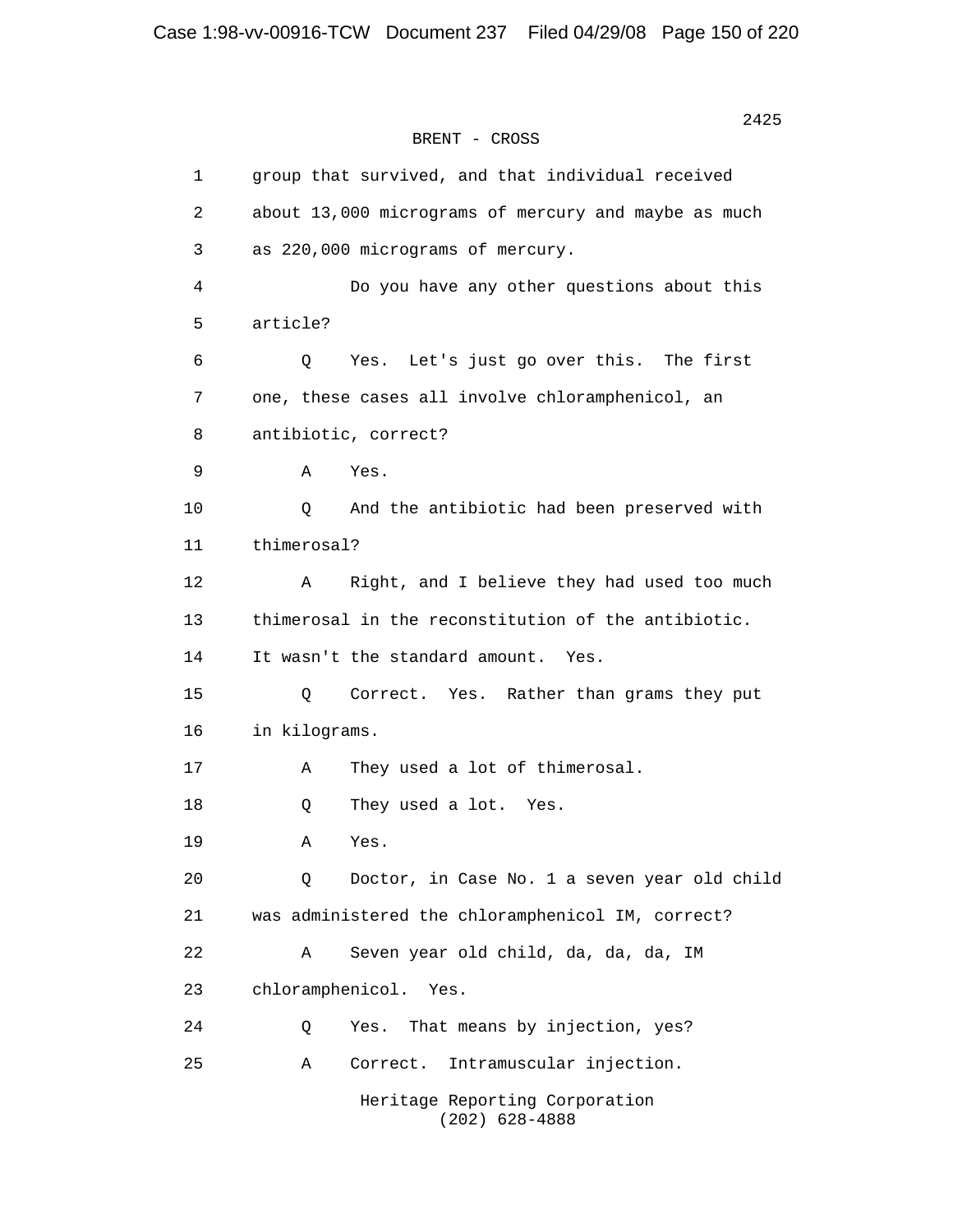| $\mathbf{1}$ | Q                 | Then four days after administration<br>Yes.              |
|--------------|-------------------|----------------------------------------------------------|
| 2            |                   | his right buttock was noted to be swollen and very       |
| $\mathsf{3}$ | tender.           |                                                          |
| 4            | Α                 | Right.                                                   |
| 5            | Q                 | Ten days after admission the skin over his               |
| 6            |                   | right buttock appeared necrotic.                         |
| 7            | Α                 | Right.                                                   |
| 8            | Q                 | What does necrotic mean?                                 |
| 9            | Α                 | It means the cells were dying.                           |
| 10           | Q                 | Right. A similar area appeared on the                    |
| 11           |                   | anterior aspect of the left thigh, both areas were       |
| 12           |                   | intramuscular chloramphenicol had been given.<br>Is that |
| 13           | true?             |                                                          |
| 14           | Α                 | Correct.                                                 |
| 15           | Q                 | And he died on the 21st day after<br>Yes.                |
| 16           | admission?        |                                                          |
| 17           | Α                 | Right.                                                   |
| 18           | Q                 | And when they did a biopsy, Doctor, what did             |
| 19           |                   | they find on biopsy?                                     |
| 20           | Α                 | Are you talking about biopsy or autopsy?                 |
| 21           | Q                 | I'm sorry, autopsy.                                      |
| 22           | Α                 | Okay. You want me to go over all the                     |
| 23           | autopsy findings? |                                                          |
| 24           | Q                 | Well, just let's go to this one.                         |
| 25           | Α                 | Go back to all the autopsy findings in this              |
|              |                   | Heritage Reporting Corporation<br>$(202)$ 628-4888       |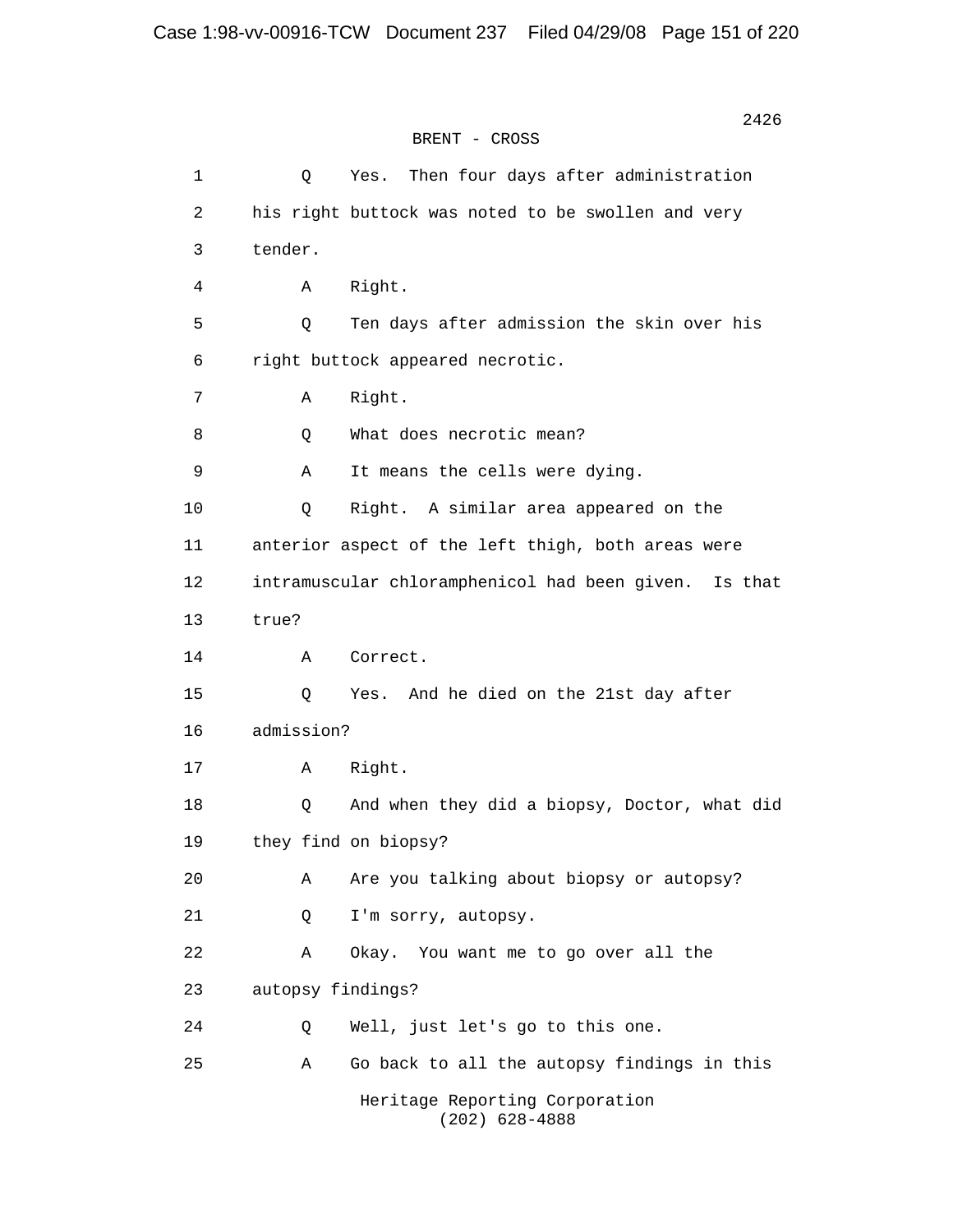$2427A$ BRENT - CROSS 1 child? 2 Q Yes. 3 A Oh, okay. Fine. Well, it says here he had 4 an ulcer covered by a black eschar, which is basically 5 dead skin, over the right side there. 6 Q How large was the ulcer? 7 A Ten centimeters. 8 Q And in inches? 9 A Five. 10 Q Five inches. A five-inch ulcer from being 11 injected with thimerosal? 12 A Right. It says the edge was undermined and 13 indurated, and the underlying muscles were brown and 14 necrotic. There was no free pus, and the changes 15 extended almost to the pelvic bone. A five centimeter 16 abscess containing thin brown material was found in 17 the left thigh. Muscle necrosis in this area was also 18 extensive. Areas of consolidation were found in both 19 lungs. The spleen was moderately enlarged. 20 The kidney was enlarged and pale. When they 21 did a histological examination, in other words stained 22 sections under the microscope, there were thrombi or 23 blood clots in blood vessels, there was an area of the 24 lungs which had infarcted or died, there was tiny 25 what's called petechial hemorrhages in the brain. Heritage Reporting Corporation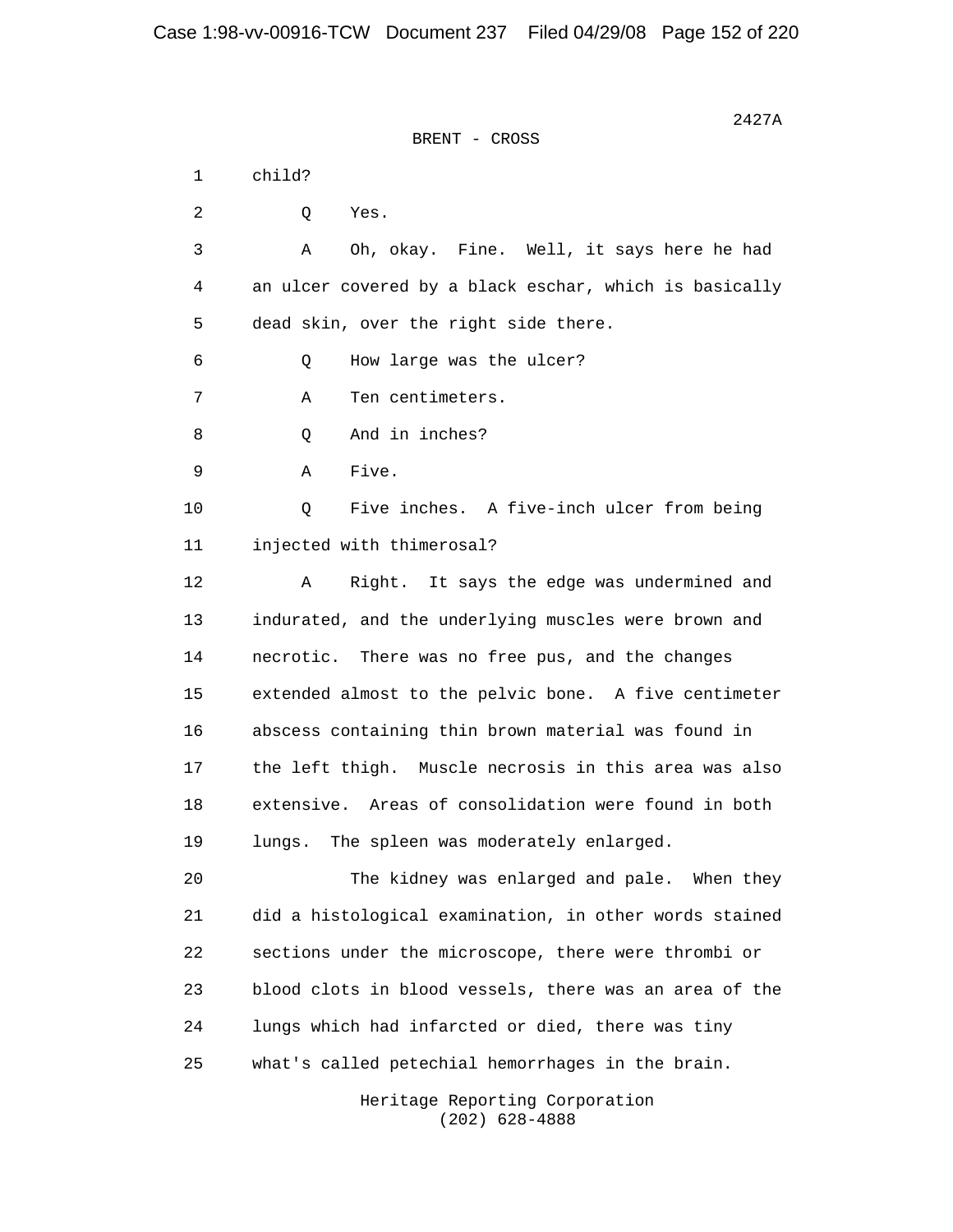1 Then it talks about necrosis at the injection site. 2 In the kidneys microscopically there was 3 degeneration and necrosis in the tubules and blooming 4 of the proximal tubular cells, flattening of the 5 tubular epithelium, pigment casts, some inflammatory 6 aggregates in the kidney with some blood cells in the 7 kidney, and then they give the amount of mercury in 8 all these various samples that they assayed, which was 9 very, very, very high. 10 Q So there was no doubt that the death was 11 related to mercury, was there? 12 A No. This was due to the incorrect 13 constitution of the medication with too much 14 thimerosal. 15 Q Right. And the second case also given by 16 injection also had black necrotic areas where the 17 injection was given. Isn't that true? That would be 18 the next page, Doctor, page report 2. 19 A Right. I'm just looking at it. 20 Q Yes. It's on page 418 at the very top. 21 A Had an induration and the next day these 22 areas became black and necrotic at the injection 23 sites. Yes. 24 Q Okay. It says extended over an area of 25 approximately 12 x 6 centimeters on each thigh. Heritage Reporting Corporation

(202) 628-4888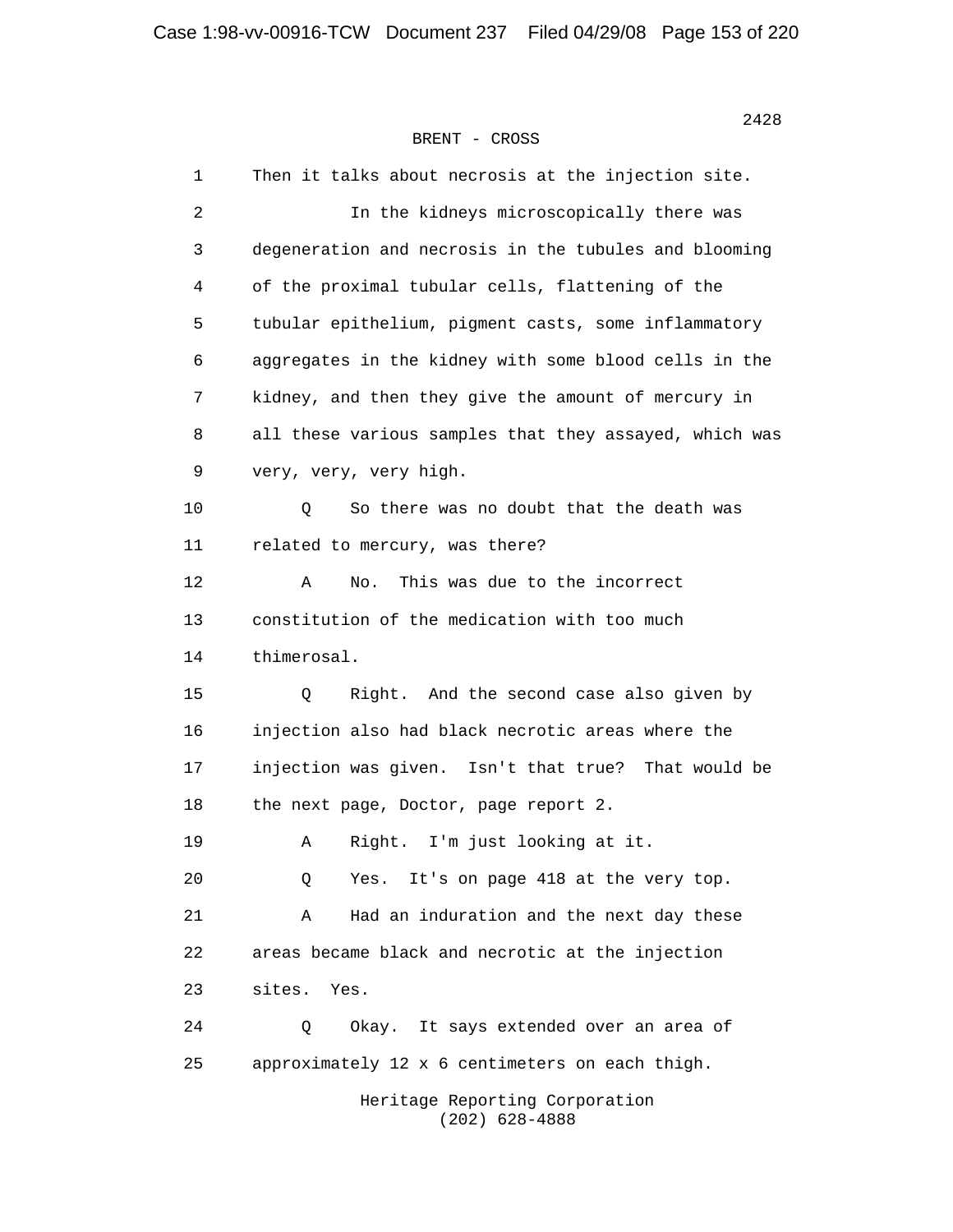$2429$ BRENT - CROSS 1 A Right. 2 Q How big is 12 x 6 centimeters? 3 A 6 x 3 inches. 4 Q Three inches on each thigh. 5 A At the injection sites, yes. 6 Q Okay. Doctor, this child died, didn't he? 7 A Yes. 8 0 And the concentration that he received was 9 quite high? 10 A Huge. 11 0 Then the case report of the child who 12 survived. She was a six week old child, correct? 13 A Wait a second. Let me see. The survivor, 14 yes. She was Case No. 3, and that was six weeks old. 15 Q Yes. And she had the same problem, didn't 16 she, with the injection site becoming necrotic? 17 A Yes. 18 Q But she got sent home, didn't she? 19 A Initially, yes. 20 Q And they eventually brought her back in when 21 they discovered the extraordinary dose of thimerosal 22 in the chloramphenicol, correct? 23 A They found out that she had received this 24 very high dose, yes, and that's right, they brought 25 her back and readmitted her.

> Heritage Reporting Corporation (202) 628-4888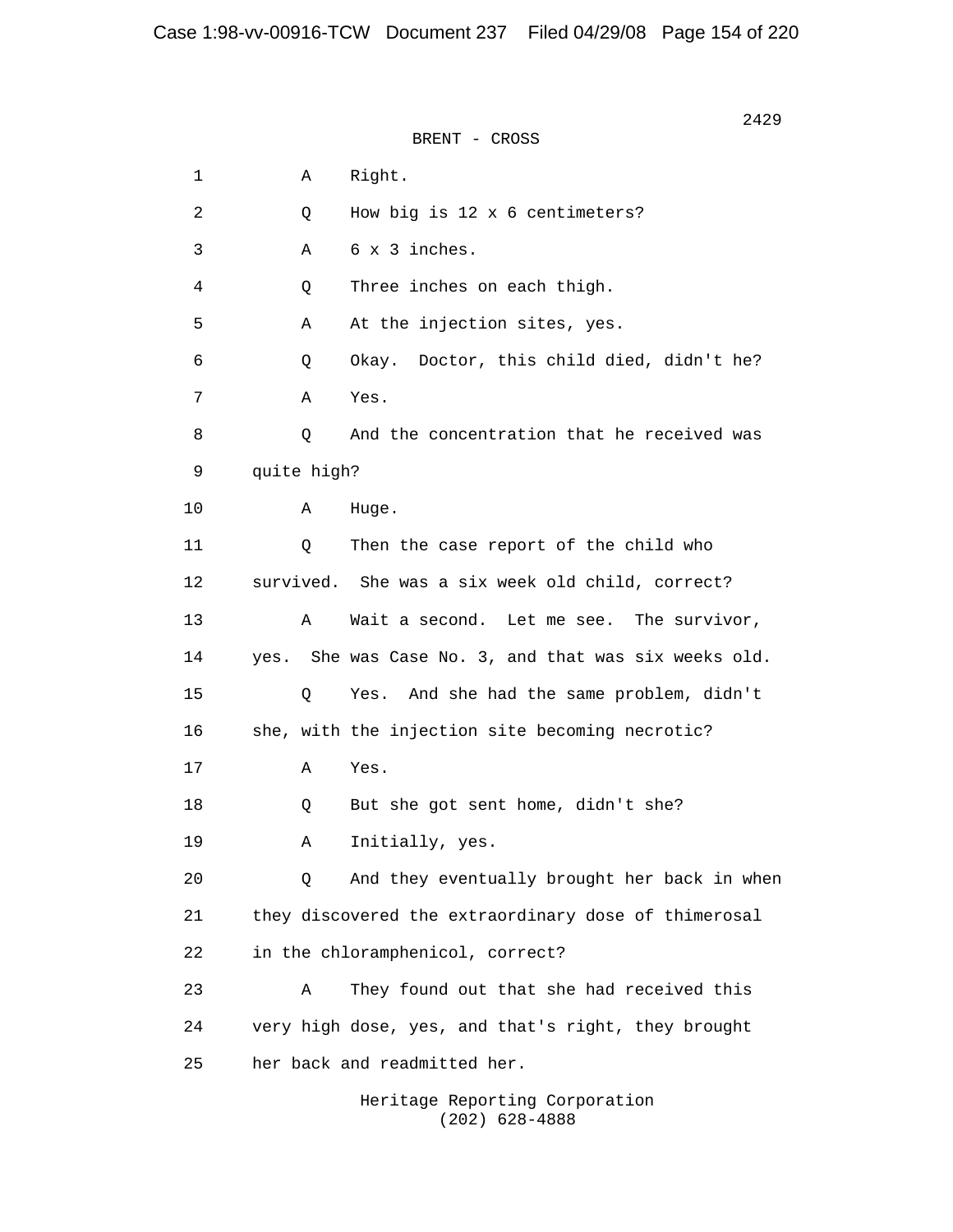2430 BRENT - CROSS 1 0 Now, she was the only one out of these six 2 patients to survive, correct? 3 A That's correct. 4 Q They indicate a reason for why they believe 5 she survived, didn't they? If you look on the next 6 column, page 419, the next to the last paragraph. 7 A Right, right. I'm looking at it, I'm just 8 reading it. It's a classical dose issue. They think 9 that although she received a number of injections of 10 chloramphenicol for the treatment of her pneumonia 11 they think they weren't all contaminated with the very 12 high doses of thimerosal, some of them had the 13 appropriate doses of thimerosal. 14 Q So she was the lucky one. She got the lower 15 doses. 16 A That's correct. 17 Q The others all got the higher doses? 18 A That's correct. 19 Q And they all died? 20 A That's just what I was saying this morning, 21 the dose makes the poison. 22 Q Yes. Now, Doctor, you also talked about 23 Fagan. Do you recall that? 24 A Yeah. 25 Q Now, Fagan is contained at Respondent's Heritage Reporting Corporation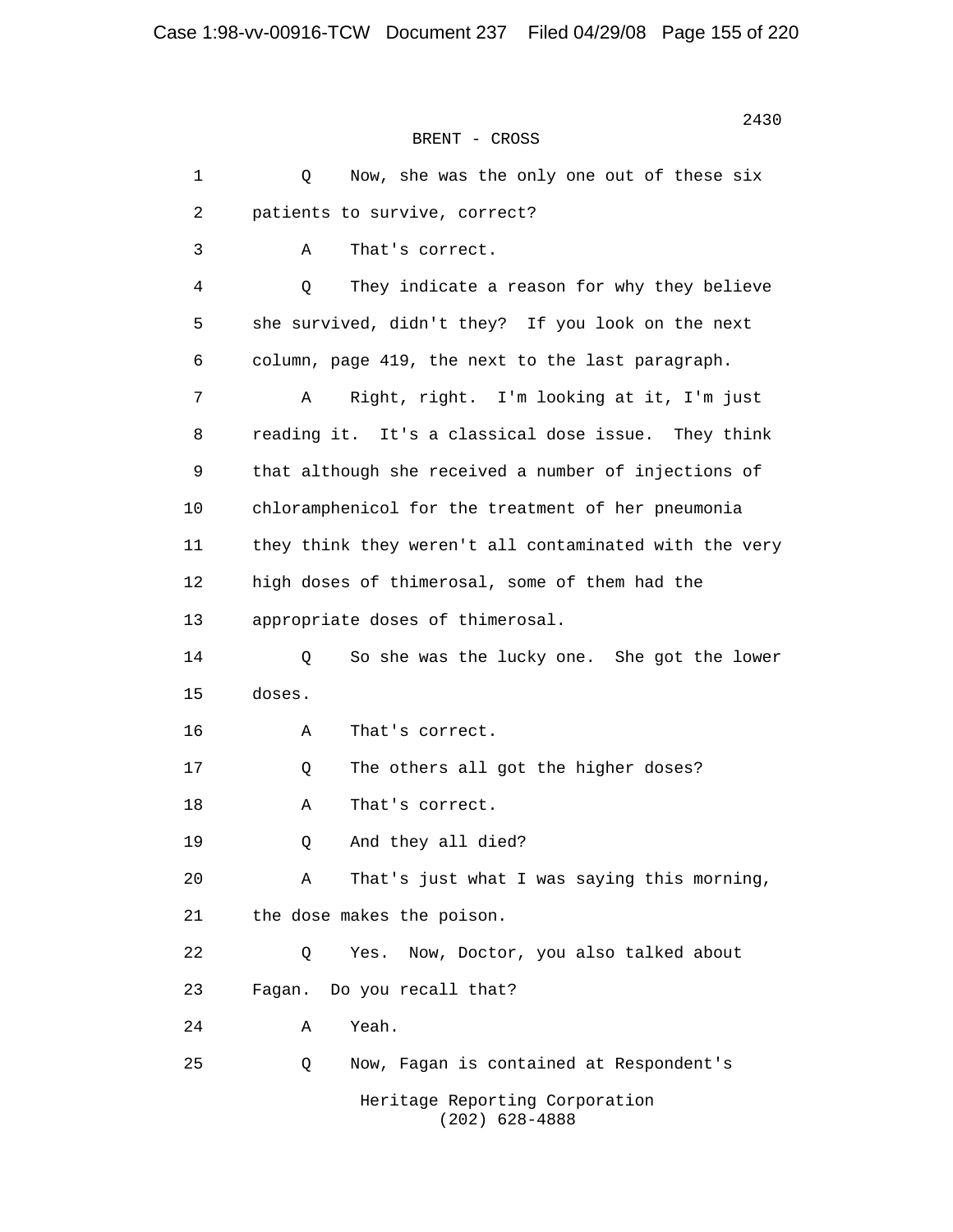2431 BRENT - CROSS 1 Exhibit L, Tab 17. 2 A Just seeing if I might have my own copy 3 here. 4 Q Doctor, before you go to that can I just ask 5 you one last question on that child who survived? 6 A Yeah. 7 Q Any long-term follow-ups? 8 A Hang on. I'll take a look. As I recall it 9 was ambiguous about to what degree that she was 10 followed-up. They say that the cavity that had 11 resulted from the necrosis in the area of injection 12 healed up in two months, and at that point her 13 physical signs were normal on examination and she 14 showed no signs of mercury toxicity. 15 Q That was at what? The end of two months? 16 A Two months. 17 Q Two months? 18 A Yes. 19 Q So if we could move on to Exhibit 17, which 20 is the Fagan article? 21 A Sure. 22 0 Okay. Now, Doctor, in Fagan there are 13 23 cases of, they call it omphaloceles. 24 A Omphaloceles. 25 Q Omphaloceles. And could you tell the Court Heritage Reporting Corporation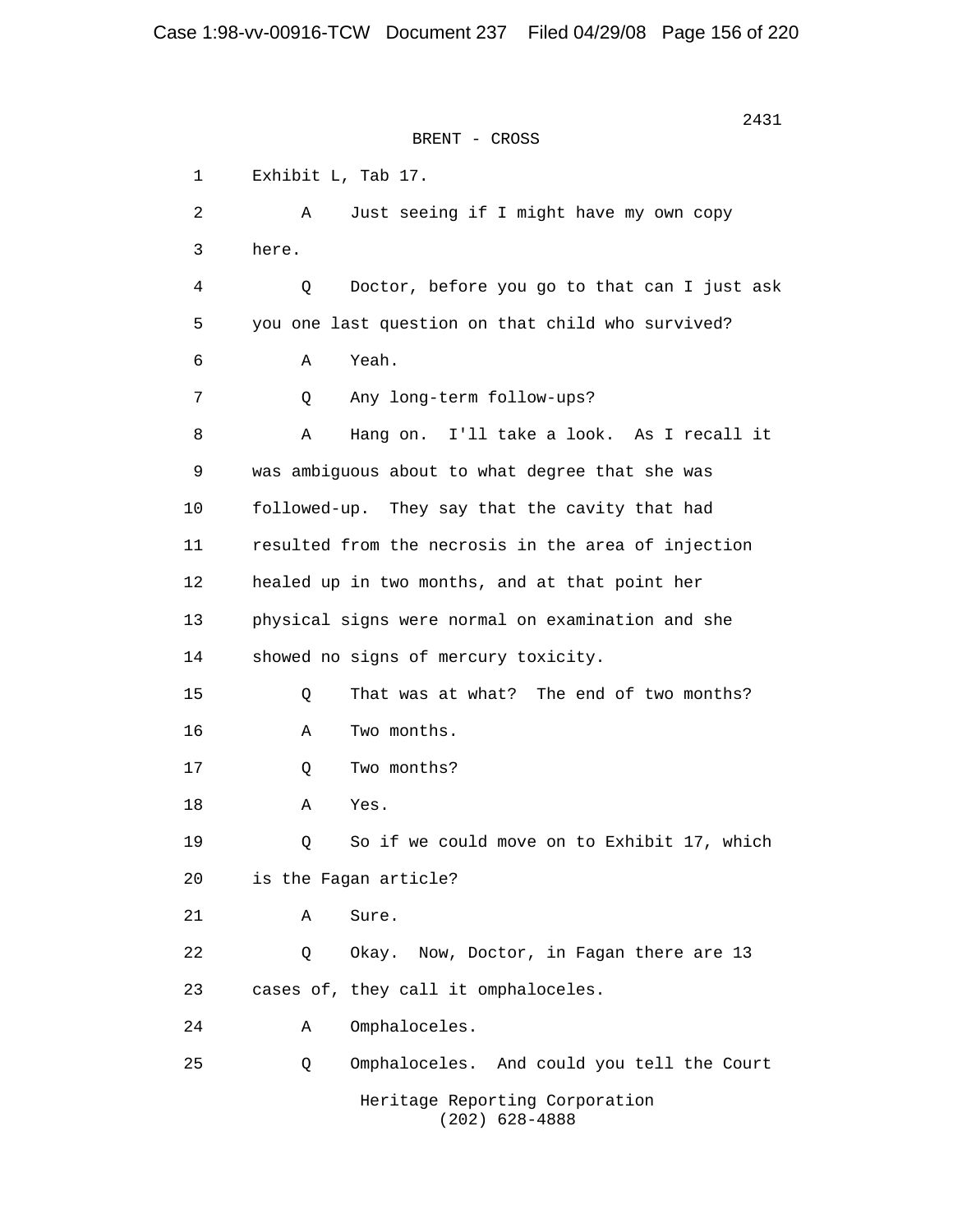1 what omphaloceles are? 2 A Sure. You know, normally at postpartum 3 there is an umbilical stump and when the umbilical 4 cord is cut that stump becomes naturally necrotic. 5 Now, sometimes instead of that happening and it 6 involuting and go away it becomes large and 7 potentially problematic. 8 At the time what they were doing is they 9 were treating these omphaloceles by putting large 10 amounts of thimerosal tincture on the omphaloceles to 11 get them to see if they would necrose and go away. 12 Q In many instances it was put on until the 13 children were old enough so that a primary closure 14 could take place. Wasn't that true? 15 A It's possible. I don't recall. I could 16 look that up in the paper if you'd like. 17 Q Okay. If you'd like. 18 A I'll take your word for it. 19 Q Okay. Doctor, out of these 13 cases 10 of 20 them died, didn't they? 21 A Right. 22 Q They did an autopsy on these patients and 23 they had very high mercury levels, didn't they? 24 A Huge. They got highly overexposed to 25 mercury.

> Heritage Reporting Corporation (202) 628-4888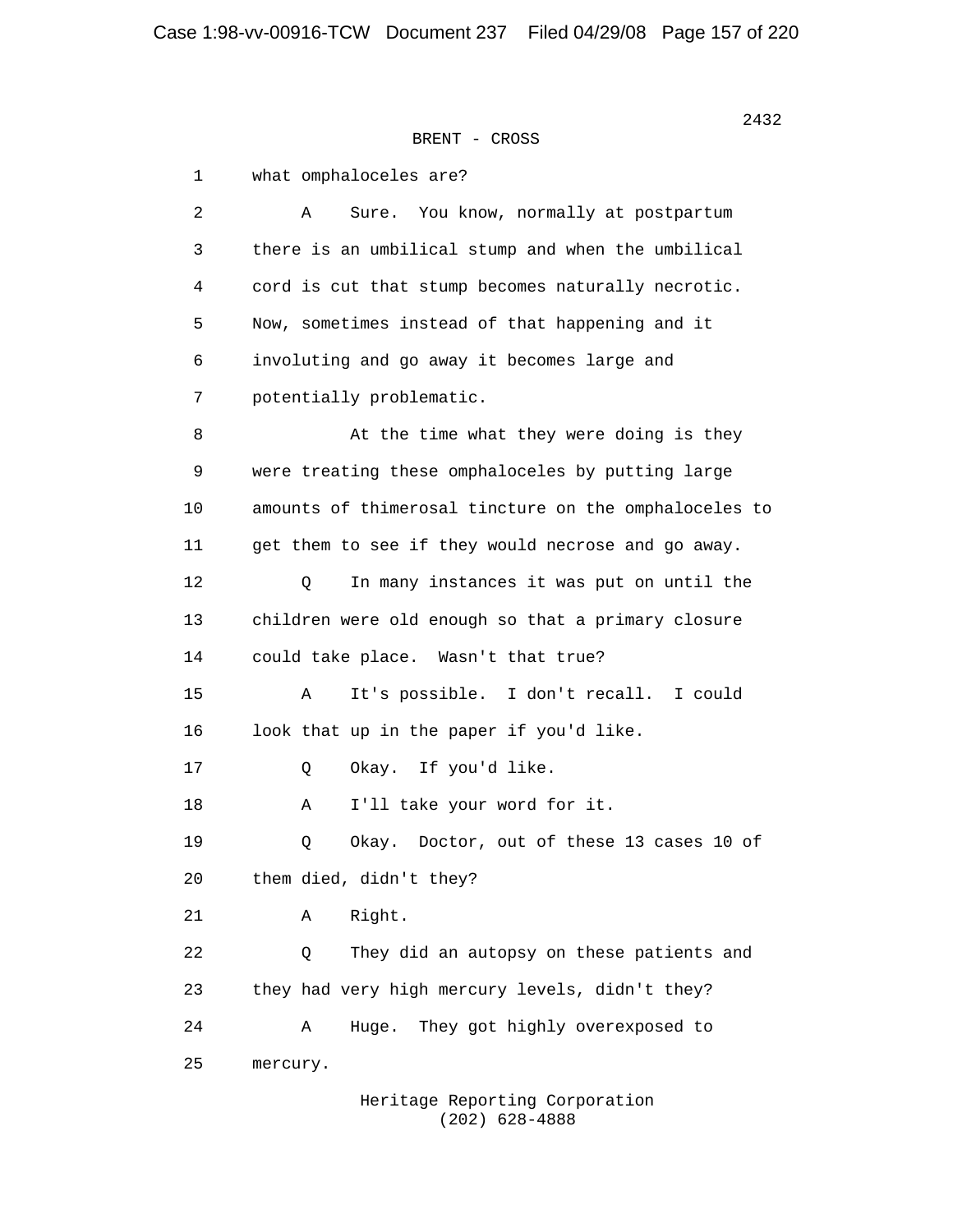| $\mathbf 1$ | But there was one child that they were able<br>Q      |
|-------------|-------------------------------------------------------|
| 2           | to find who survived, correct? Out of the three       |
| 3           | survivors they found one.                             |
| 4           | Okay.<br>Α                                            |
| 5           | Q<br>If you go to page 963 on the bottom it talks     |
| 6           | about that one survivor, doesn't it? Last paragraph.  |
| 7           | Under discussions?<br>Α                               |
| 8           | Last paragraph on the right-hand side.<br>Q<br>Yes.   |
| 9           | On the right-hand side. We traced one of<br>Α         |
| 10          | the survivors. They did a neurological exam 10 years  |
| 11          | of age, and they looked for evidence of mercury       |
| 12          | toxicity looking for visual field narrowing, which is |
| 13          | what you'd expect to see, or paresthesia, which you   |
| 14          | would expect to see. They didn't assess intellectual  |
| 15          | development, but they said the school reports that he |
| 16          | was restless, easily distracted and not interested in |
| 17          | schoolwork.                                           |
| 18          | So the one survivor, Doctor, they couldn't<br>Q       |
| 19          | comment on his intellectual development, and his      |
| 20          | school says he's restless, easily distracted and not  |
| 21          | interested in schoolwork, correct?                    |
| 22          | Α<br>Right.<br>Not very unusual for a 10 year old.    |
| 23          | No objective signs of mercury toxicity, though.       |
| 24          | And, Doctor, you mentioned one other case<br>Q        |
| 25          | where there was a poisoning and that was the Zhang    |
|             | Heritage Reporting Corporation<br>$(202)$ 628-4888    |

 $2433A$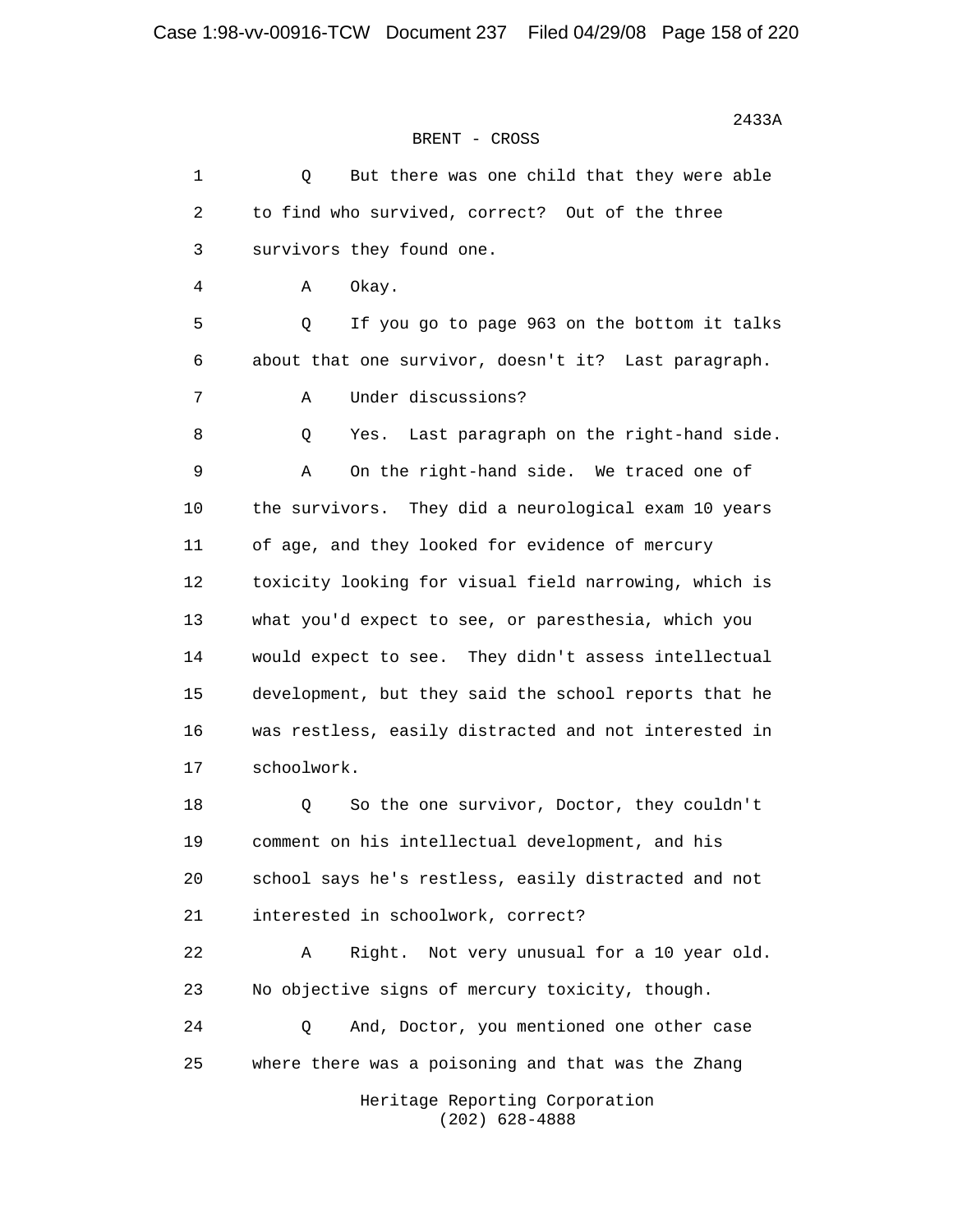$2434A$ BRENT - CROSS 1 case. 2 A Uh-huh. 3 MS. CHIN-CAPLAN: The Zhang case is 4 contained at Exhibit 60. 5 SPECIAL MASTER HASTINGS: Tab 60? 6 MS. CHIN-CAPLAN: Tab 60. 7 SPECIAL MASTER HASTINGS: Okay. 8 BY MS. CHIN-CAPLAN: 9 Q This was a grain contamination case in 10 China, wasn't it? 11 A Yeah. Let me just bring up my copy here. 12 Q With ethyl mercury? Yes? 13 A I think I have my own copy. Yes, that's 14 right. This was a paper from 1984 from the Peoples 15 Republic in China in Zhang of grain contamination with 16 ethyl mercury. 17 Q Yes. Doctor, you stated in your opinion on 18 page 17 that 40 of the 41 patients who were exposed, 19 they improved or completely recovered despite the fact 20 that they received estimated doses between 35,000 and 21 280,000 micrograms of ethyl mercury. 22 A Uh-huh. 23 Q Now, Doctor, 40 out of 41 did not recover, 24 did they? 25 A I believe -- they went through the math -- Heritage Reporting Corporation (202) 628-4888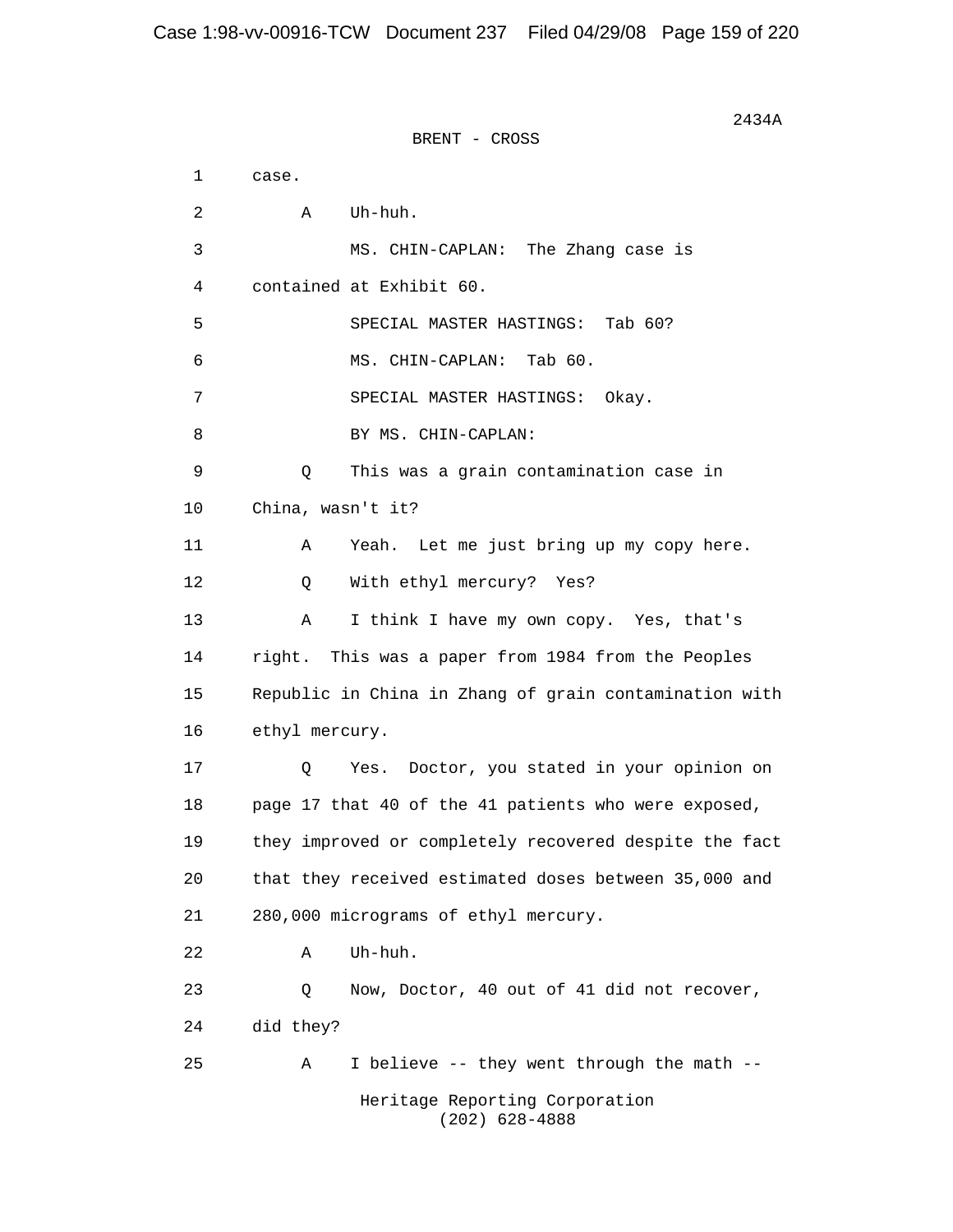2435 BRENT - CROSS 1 that was the case. If I could take a look at my 2 report there about this? What page are you on? 3 Q It's on page 256. 4 A Okay. What page of my report? 5 SPECIAL MASTER HASTINGS: Page 18 of your 6 report. 7 THE WITNESS: Okay. Yes. Thank you. Let's 8 see. 9 SPECIAL MASTER HASTINGS: Well, it's from 17 10 to 18. 11 THE WITNESS: Yes. I see. Thank you very 12 much, Special Master. They improved or recovered. 13 BY MS. CHIN-CAPLAN: 14 Q If you look on page 256, the first full 15 paragraph, it says in addition to the 27 cases treated 16 with chelation there were 13 cases that were not 17 treated. Two months later the untreated patients 18 showed little improvement in symptoms and signs. One 19 case deteriorated with the appearance of pathological 20 reflexes. These results indicate that chelation 21 therapy was valuable, albeit with a prolonged clinical 22 course. 23 So long as mercury persists in tissues 24 continued chelation therapy is recommended. So, 25 Doctor, when you said 40 out of 41 improved that's not Heritage Reporting Corporation (202) 628-4888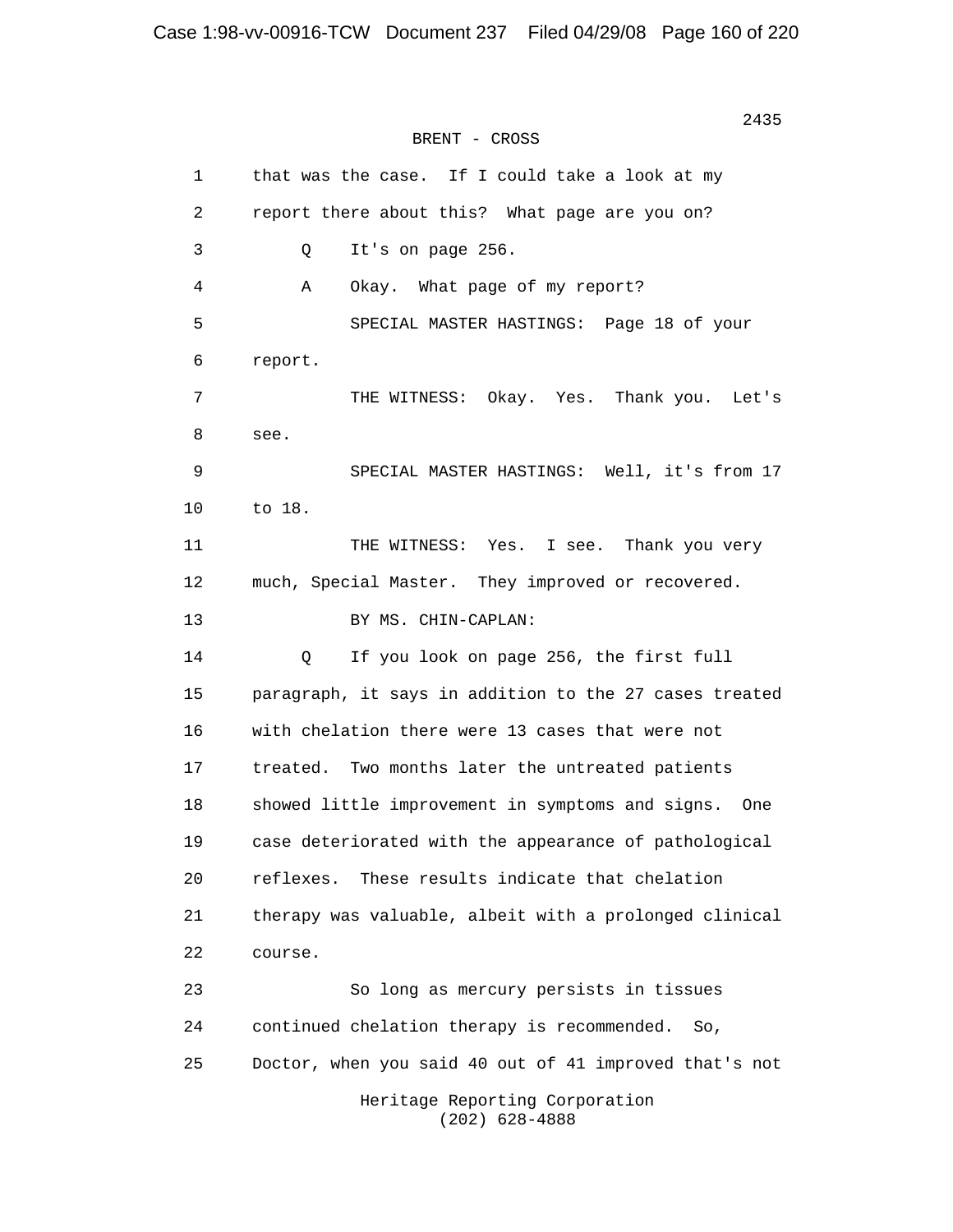2436 **2436** BRENT - CROSS 1 true, is it? 2 A Let me take a look here. I have to go 3 through the paper and see exactly what I was referring 4 to here. It said one patient died, the other 40 5 patients still showed a variety of clinical 6 manifestations after five months. 7 SPECIAL MASTER HASTINGS: Where are you 8 reading from that? 9 THE WITNESS: That is on the bottom of page 10 253. 11 SPECIAL MASTER HASTINGS: All right. 12 THE WITNESS: So they had clinical 13 manifestations at five months, but I think if you go 14 through the paper that you will find that they were 15 sicker when they came in. 16 BY MS. CHIN-CAPLAN: 17 Q Doctor, on page 256, didn't I just read to 18 you that there were 13 cases that were not treated 19 with chelation, two months later the untreated 20 patients showed little improvement in symptoms and 21 signs? 22 SPECIAL MASTER HASTINGS: That's at the top 23 of page 256? 24 MS. CHIN-CAPLAN: That's correct. 25 THE WITNESS: In addition to the 27 cases -- Heritage Reporting Corporation (202) 628-4888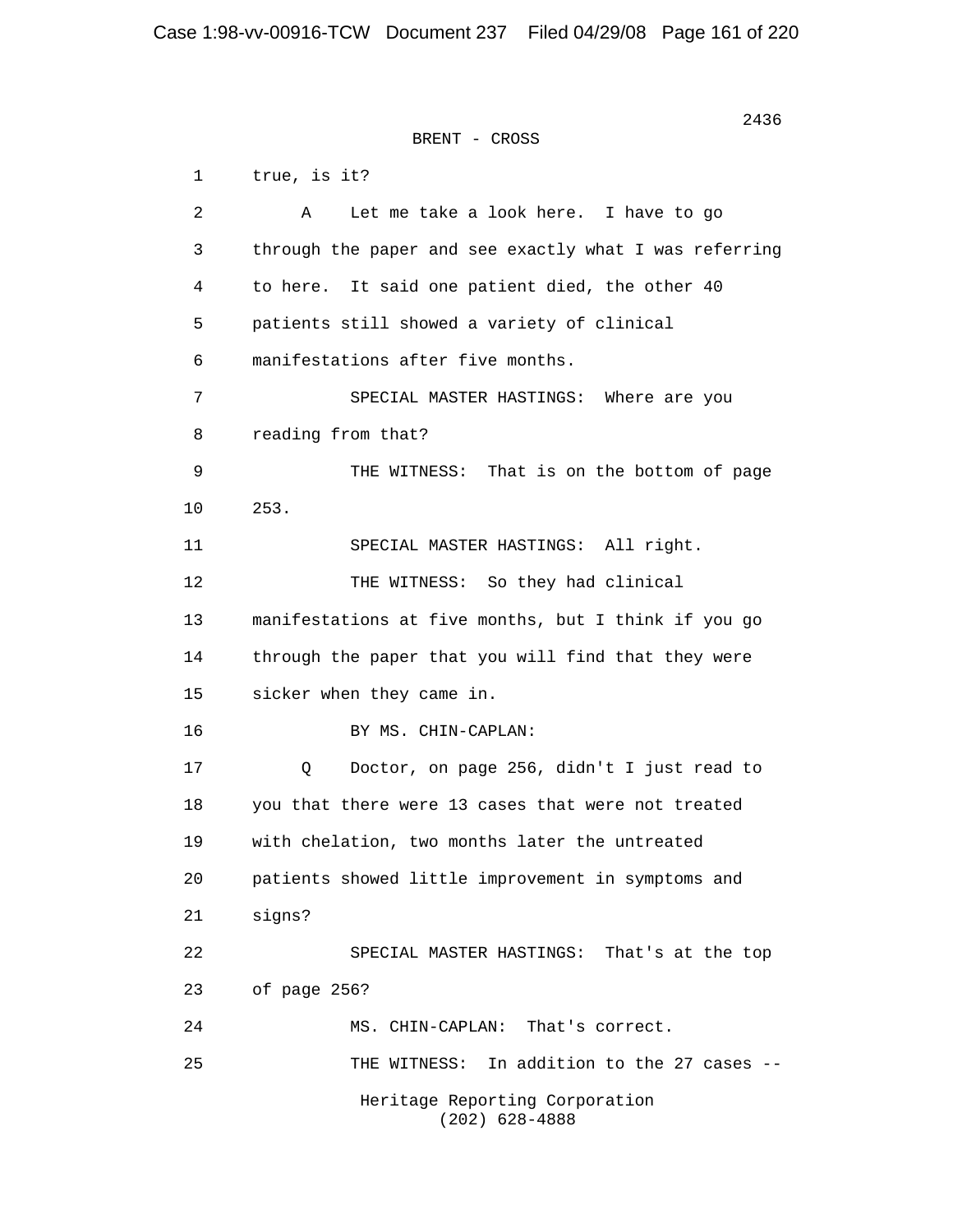| 1  | there were 13 cases that were not treated. Two months |
|----|-------------------------------------------------------|
| 2  | later one case deteriorated. Right. That's at two     |
| 3  | Let me just take a look here. But then if<br>months.  |
| 4  | you go to page 253 they talk about five months out,   |
| 5  | and they say the other 40 patients still showed a     |
| 6  | variety of clinical manifestations.                   |
| 7  | You look at these clinical manifestations,            |
| 8  | and so, yes, they still have some clinical            |
| 9  | manifestations. Some of them recovered, some of them  |
| 10 | still have clinical manifestations. They clearly did  |
| 11 | not appear to be as sick as when they came in.        |
| 12 | MS. CHIN-CAPLAN: Okay.<br>Special Master, I           |
| 13 | think this is a good time to break. I'm going to      |
| 14 | start another line of questioning.                    |
| 15 | SPECIAL MASTER HASTINGS: How long do you              |
| 16 | anticipate being? I didn't know if we should go       |
| 17 | through and finish with Dr. Brent.                    |
| 18 | MS. CHIN-CAPLAN: I may still have quite a             |
| 19 | bit.                                                  |
| 20 | SPECIAL MASTER HASTINGS: All right. Let's             |
| 21 | take our luncheon break at this point.                |
| 22 | (Whereupon, at 1:10 p.m., the hearing in the          |
| 23 | above-entitled matter was recessed, to reconvene this |
| 24 | same day, Friday, June 22, 2007, at 2:10 p.m.)        |
| 25 | $\frac{1}{2}$                                         |

 Heritage Reporting Corporation (202) 628-4888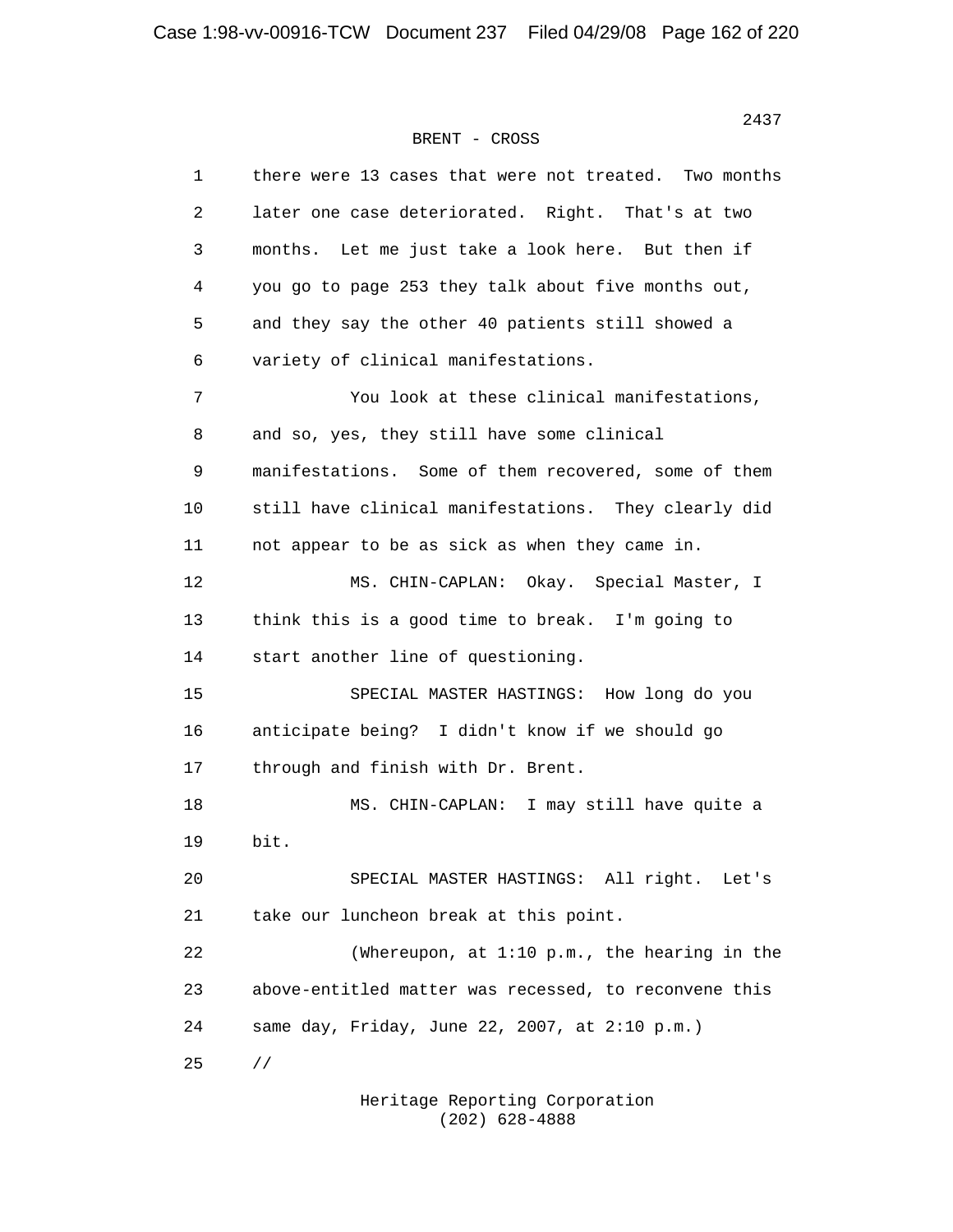2438 **2438**  1 A F T E R N O O N S E S S I O N 2  $(2:12 \text{ p.m.})$  3 SPECIAL MASTER HASTINGS: All right. We're 4 back from our luncheon break, and we're going to 5 proceed with the testimony of Dr. Brent. Cross- 6 examination by Ms. Chin-Caplan will proceed at this 7 point. 8 Please proceed, Ms. Chin-Caplan. 9 MS. CHIN-CAPLAN: Thank you, Special Master. 10 Whereupon, 11 JEFFREY BRENT 12 having been previously duly sworn, was 13 recalled as a witness herein and was examined and 14 testified further as follows: 15 CROSS-EXAMINATION (RESUMED) 16 BY MS. CHIN-CAPLAN: 17 Q Doctor, in your opinion does mercury have an 18 effect on the immune system at all? 19 A That's a very good question. The issue 20 there is exactly the same as the other issues that 21 we've discussed about this morning. It depends 22 totally on the dose, and the circumstance of the 23 exposure and the form of mercury. So, yes, at high 24 doses mercury can effect the immune system in many 25 different ways.

> Heritage Reporting Corporation (202) 628-4888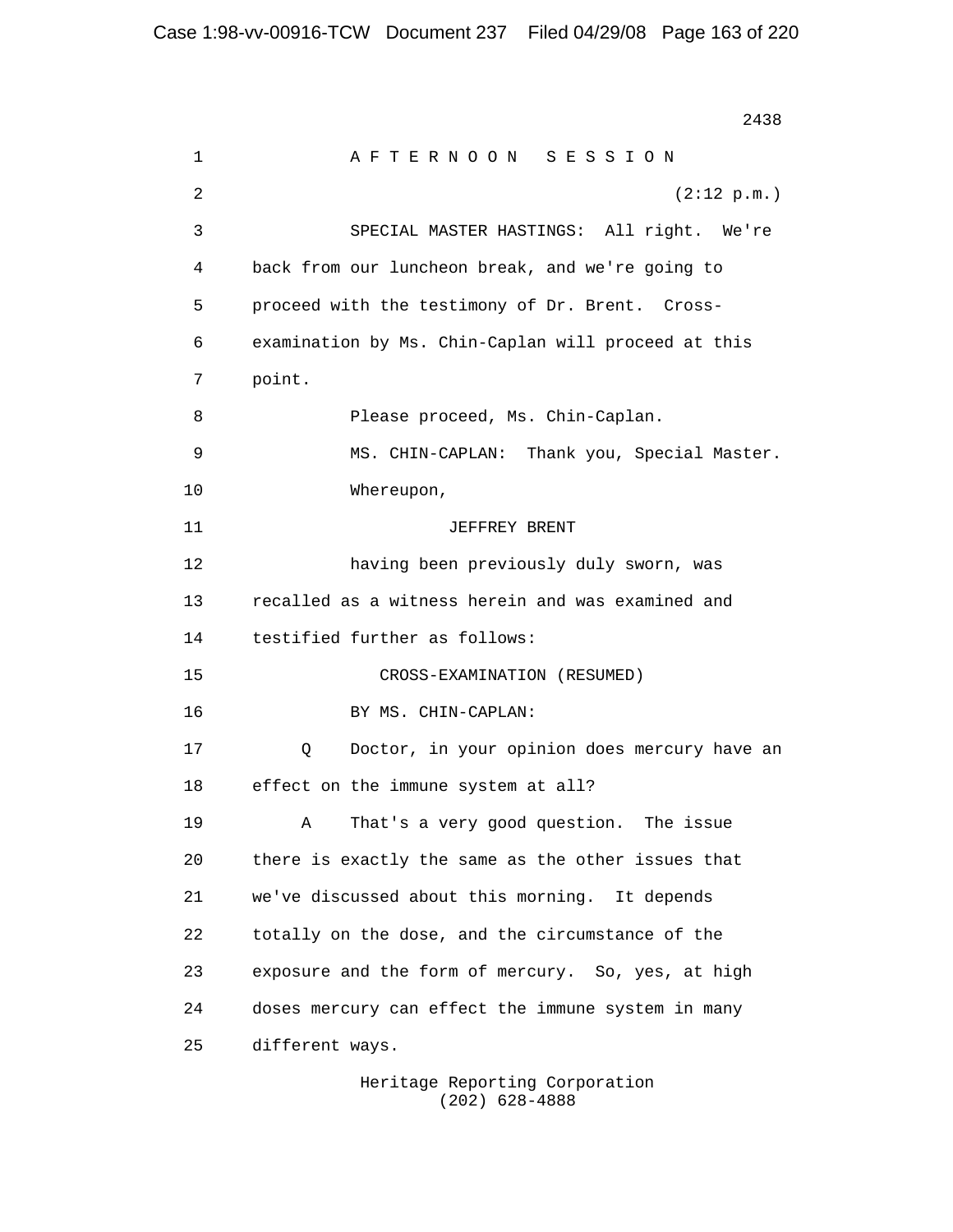2439A BRENT - CROSS (RESUMED) 1 1 In contrast, there's no suggestion 2 whatsoever that the doses of thimerosal that one 3 receives through a vaccination would have an adverse 4 effect on the immune system. 5 Q So you would admit that mercury does have an 6 effect on the immune system? 7 A Under the appropriate circumstances of dose, 8 yeah. 9 Q You mean there has to be a high dose to 10 effect the immune system? 11 A It has to be a high enough dose to effect 12 the immune system. 13 Q And do we know what that high enough dose 14 is? 15 A Well, I think there's no question that it is 16 considerably in excess of that which we get from 17 vaccines because there's no evidence whatsoever of any 18 activation of the immune system associated with 19 vaccines. 20 Q Okay. Have you read this article, which is 21 Petitioners' Exhibit 81, Effects of Mercury on the 22 Immune System? 23 A If I could take a look at the article I'll 24 tell you. Thank you very much. The Powell article? 25 Q The sections on up until I would say Heritage Reporting Corporation (202) 628-4888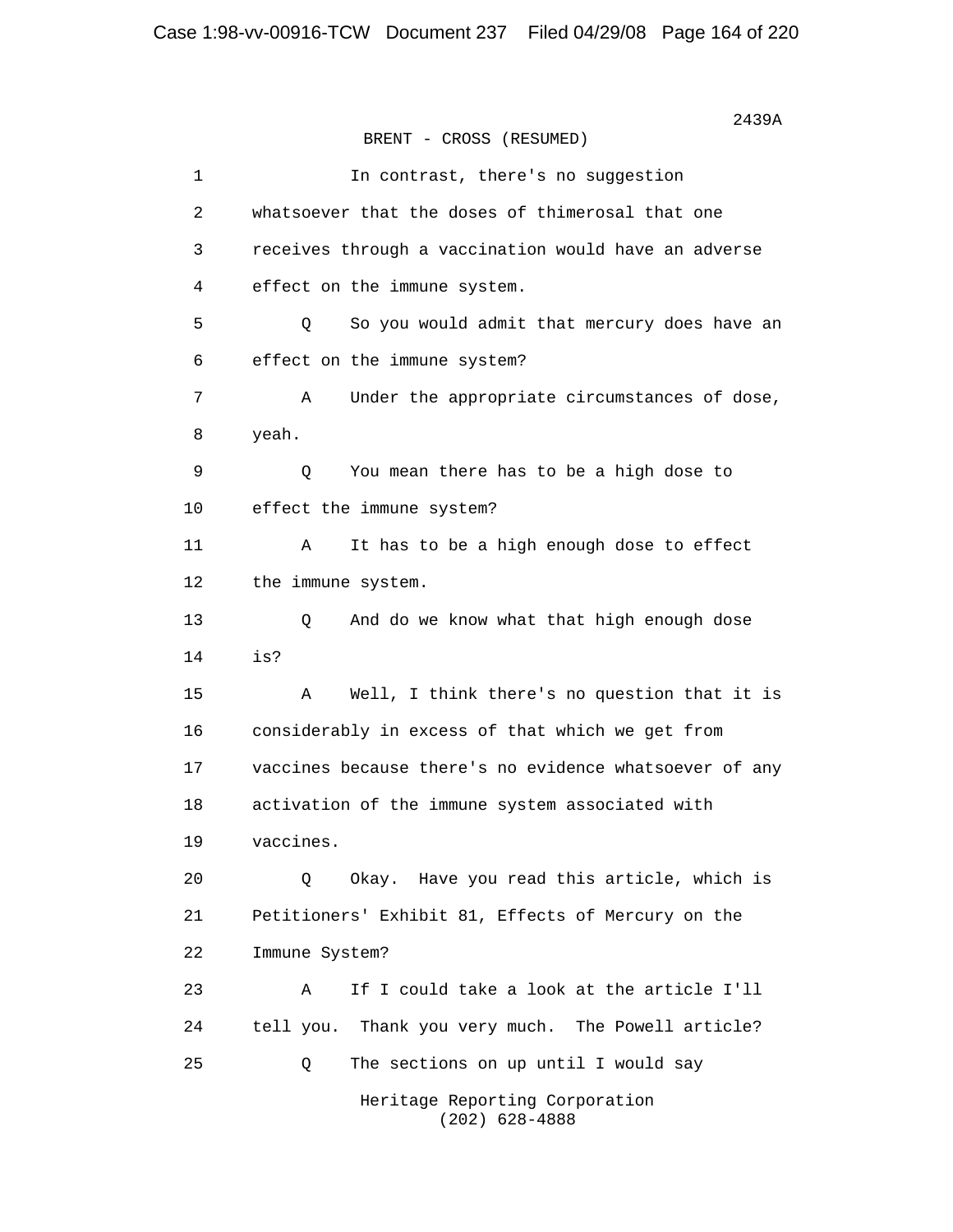$2440A$ BRENT - CROSS (RESUMED) 1 Section 3? 2 A Yes, I've seen this article. 3 Q Have you read it, Doctor? 4 A From page to page? 5 Q No, no. 6 A I've read it in the past, yes. 7 Q Okay. So, Doctor, this article, which is 8 entitled Effects of Mercury on the Immune System by 9 Michael Powell and Per Holzman, does it indicate that 10 low concentrations of mercuric mercury reduces cell 11 viability as a function of glutathione content? 12 A Can you show me where you're reading from, 13 please? 14 Q Sure. It's under two, Toxic Effects on 15 Lymphoid Components and Immune Responses. 16 A Uh-huh. 17 SPECIAL MASTER HASTINGS: What page? 18 MS. CHIN-CAPLAN: On page 422. 19 SPECIAL MASTER HASTINGS: Thank you. 20 MS. CHIN-CAPLAN: You're welcome. 21 BY MS. CHIN-CAPLAN: 22 0 It says that, correct? 23 A I was trying to find the section that you 24 just read. 25 Q Okay. Second sentence. Heritage Reporting Corporation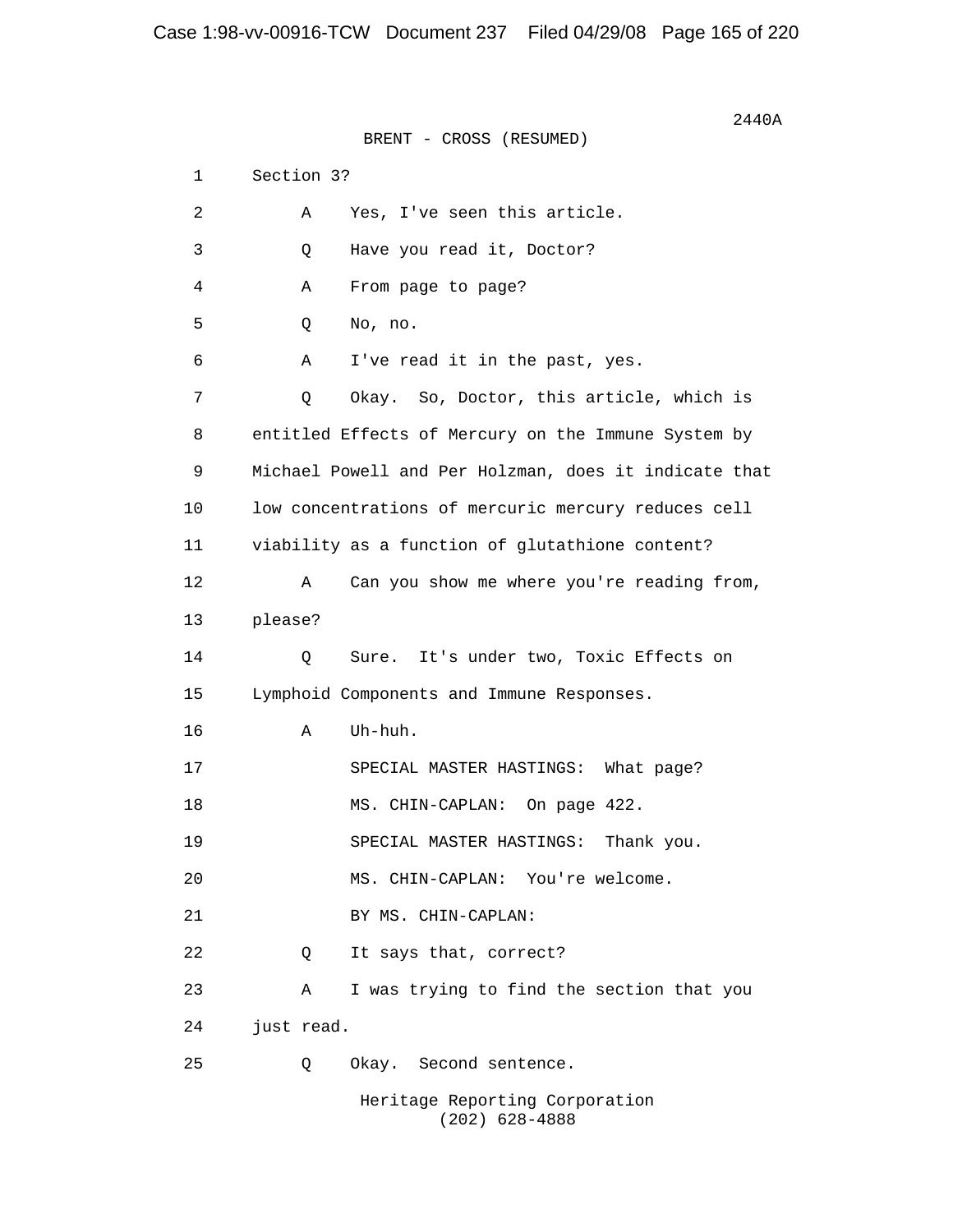1 A Shenker and colleagues? 2 Q Yes. 3 A Used peripheral blood, mononucleo cells to 4 argue that low concentrations of mercuric, that was 5 mercuric chloride, reduce cell viability as a function 6 of glutathione content with cells having low 7 intracellular glutathiones, which is monocytes, being 8 the most sensitive. You read that correctly. 9 Q Thank you. Doctor, in the next sentence 10 doesn't it indicate that different members of the 11 lymphoid cell population have different sensitivities 12 to mercury? 13 A Sure. 14 Q So the monocytes are apparently the most 15 sensitive, aren't they? 16 A Let's see. Well, once again, you're talking 17 about micromolar concentrations here, so you have to 18 bear in mind the concentrations that you're using. I 19 can't imagine that following a vaccination how any of 20 these cells could ever achieve an exposure to 21 micromolar concentrations. Also, bear in mind that 22 this is mercuric chloride. It's a totally unrelated 23 form of mercury. 24 Q The reason we use these doses is so we can 25 see a response. Isn't that correct? Heritage Reporting Corporation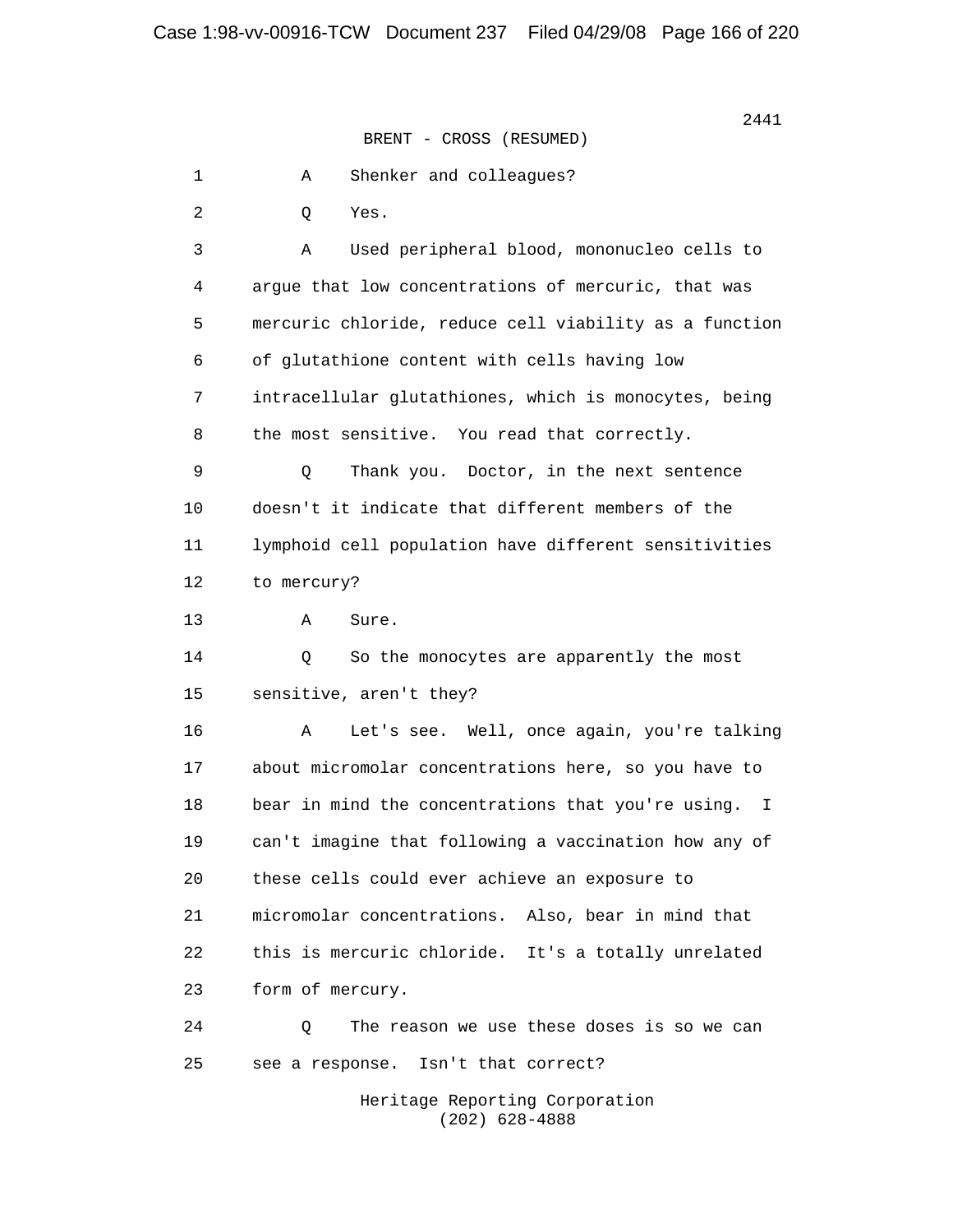| $\mathbf 1$ | That's right. You have to get to a high<br>Α           |
|-------------|--------------------------------------------------------|
| 2           | enough dose so you can see a response because if you   |
| 3           | go down to a low dose there is no effect.              |
| 4           | Now, this is from Dr. Aposhian's slide, page<br>Q      |
| 5           | 6, and it talks about the sources and forms and        |
| 6           | mercury. We have mercury vapor, methyl mercury and     |
| 7           | thimerosal, correct?                                   |
| 8           | Well, he has methyl mercury, mercury vapor<br>Α        |
| 9           | and thimerosal, right. Three of them. Right.           |
| 10          | And thimerosal turns into ethyl mercury,<br>Q          |
| 11          | which turns into mercuric mercury, which is what we're |
| 12          | dealing with, correct?                                 |
| 13          | Well, yes and no. It's a small amount of<br>Α          |
| 14          | the thimerosal will turn into mercuric mercury, yes.   |
| 15          | Right. But as it becomes inorganic it's<br>Q           |
| 16          | mercuric mercury?                                      |
| 17          | That small proportion that becomes inorganic<br>Α      |
| 18          | is mercuric mercury, yes.                              |
| 19          | Right. And mercury vapor becomes mercuric<br>Q         |
| 20          | mercury, correct?                                      |
| 21          | Some proportion of mercury vapor becomes<br>Α          |
| 22          | mercuric mercury.                                      |
| 23          | And methyl mercury becomes mercuric<br>Q<br>Yes.       |
| 24          | mercury?                                               |
| 25          | Much less so.<br>Α                                     |
|             | Heritage Reporting Corporation<br>$(202)$ 628-4888     |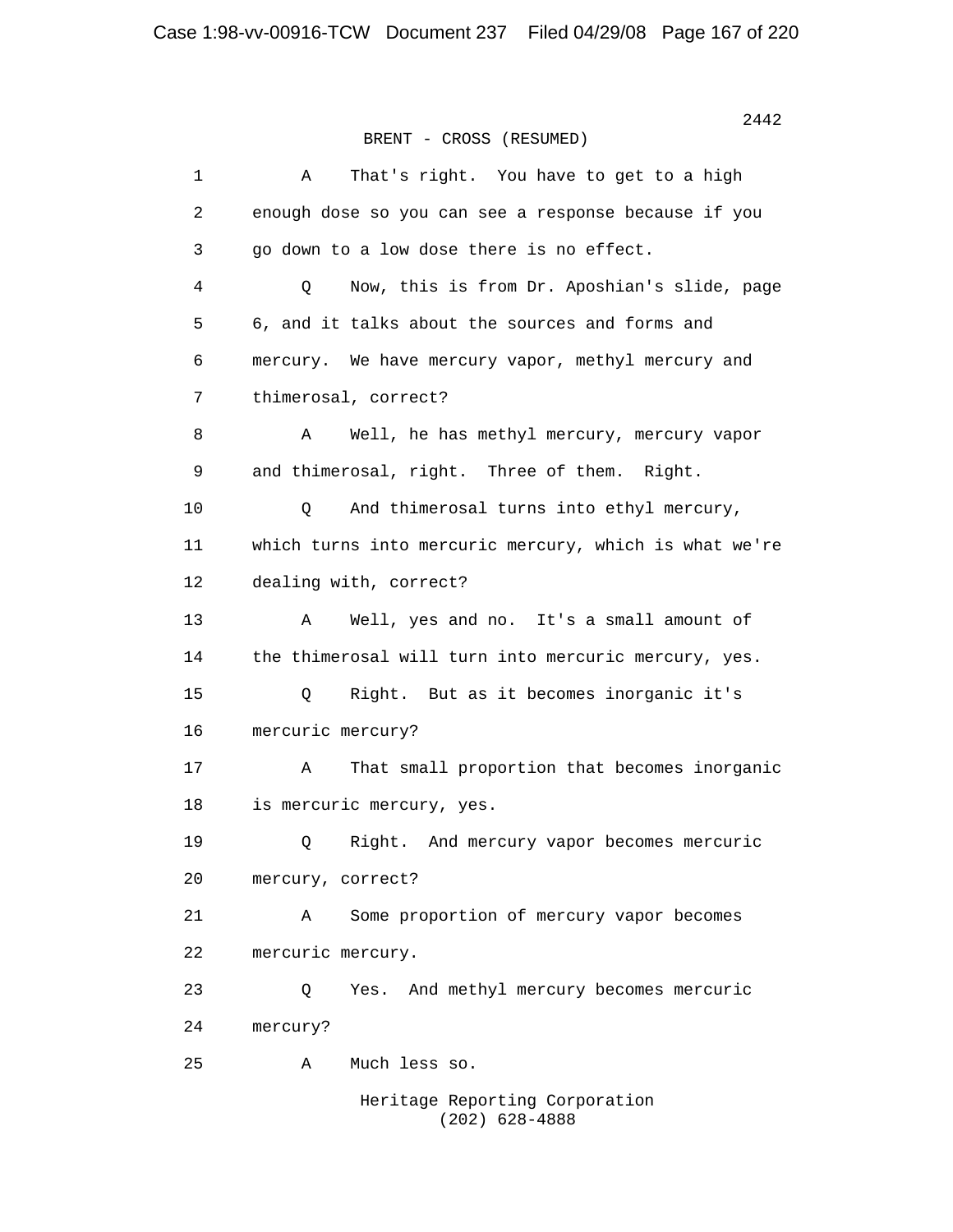2443 BRENT - CROSS (RESUMED) 1 Q Yes. These are the organic forms. Ethyl 2 mercury and methyl mercury are organic, and when they 3 become inorganic they become mercuric mercury. 4 A They become mercuric mercury, right. 5 Q So we're looking at mercuric mercury, the 6 inorganic form, correct, in this article? 7 A Right. 8 Q Right. Doesn't it indicate that the 9 monocytes are the most sensitive to mercuric mercury? 10 A Sure, but at concentrations way, way in 11 excess of anything that you'd ever get from a vaccine. 12 Q Okay. Then it indicates that the B cells 13 are next most sensitive, correct? 14 A Yes. 15 Q Yes. And the least sensitive are the T 16 cells? 17 A That's right. 18 Q So there's some hierarchy of sensitivity to 19 exposure to mercuric mercury? 20 A To mercuric mercury, yeah. Relatively high 21 concentrations of mercuric mercury. 22 Q Right. Doctor, if you'll go on to the next 23 page. Actually, let's continue on in that sentence. 24 It says electron microscopic examination of mercury 25 killed cells reveals condensation and fragmentation of Heritage Reporting Corporation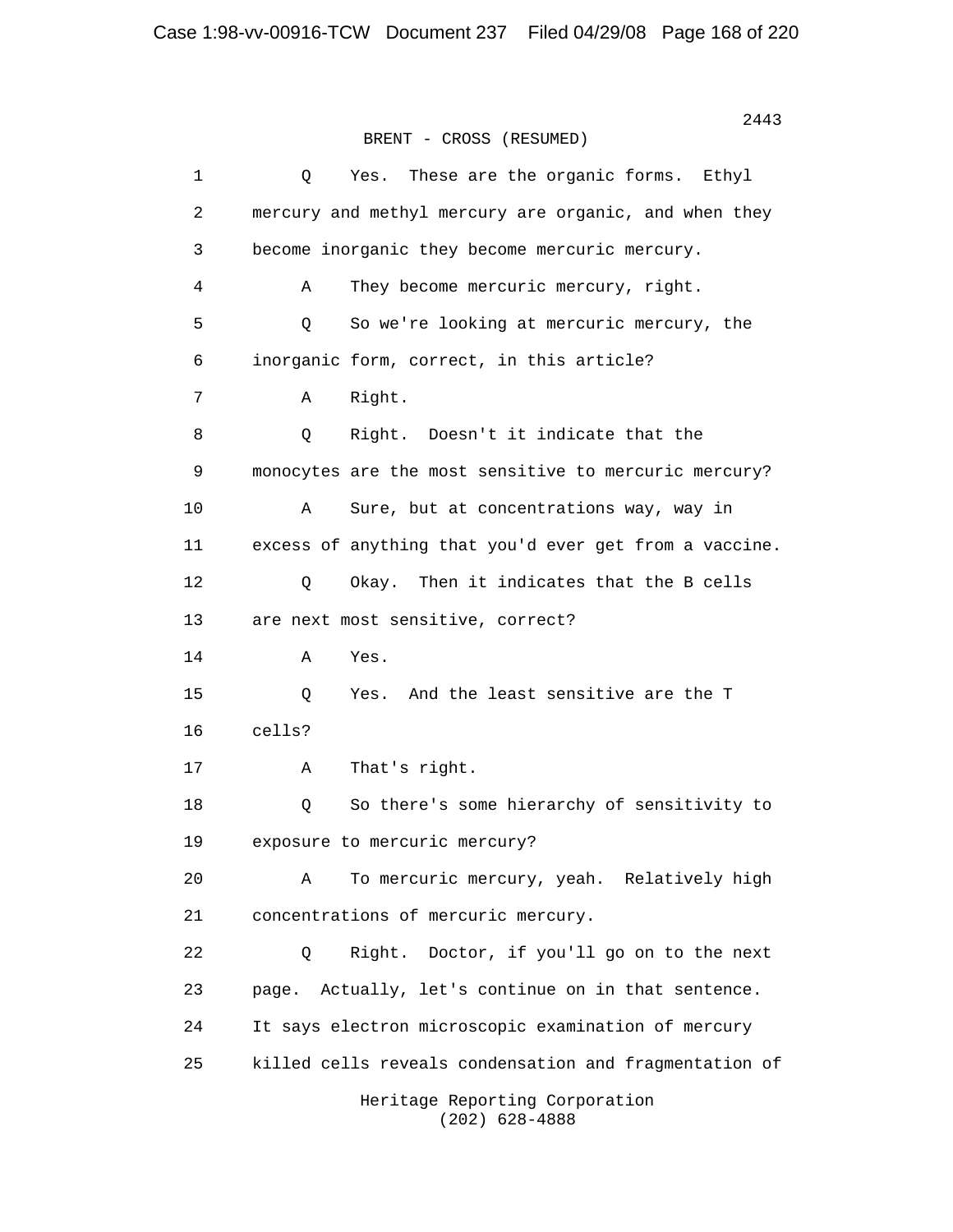| $\mathbf{1}$ | nuclei and finally, loss of membrane integrity,          |
|--------------|----------------------------------------------------------|
| 2            | features that are consistent with an apoptotic-like      |
| 3            | cell death. What does apoptotic life cell death mean?    |
| 4            | Well, cells can die in one out of two ways.<br>Α         |
| 5            | There is a necrotic cell death and there is an           |
| 6            | apoptotic cell death. Necrosis is generally when         |
| 7            | something goes wrong that caused a cell to die.          |
| 8            | Apoptosis on the other hand is a natural process.        |
| 9            | It's one that we need to live.                           |
| 10           | It is also sometimes referred to as                      |
| 11           | programmed cell death. All our cells are programmed      |
| 12           | to die so that they make room for new, healthy cells.    |
| 13           | A classical example is our skin cells. We're             |
| 14           | replacing our skin all the time. Because the top         |
| 15           | layers die by apoptosis we get nice, new fresh skin      |
| 16           | cells.<br>We don't have the same skin cells we were born |
| 17           | with.                                                    |
| 18           | It's why leaves fall off trees in winter.                |
| 19           | It's apoptosis. You know, our liver cells. You're        |
| 20           | constantly regenerating new, healthy cells from cells    |
| 21           | that have been around for a while, and get abused, and   |
| 22           | starting to function abnormally and then they undergo    |
| 23           | So apoptosis is a natural response, it's<br>apoptosis.   |
| 24           | part of normal physiology, we'd be in big trouble        |
| 25           | without it and it is a preprogrammed cell death.         |

 Heritage Reporting Corporation (202) 628-4888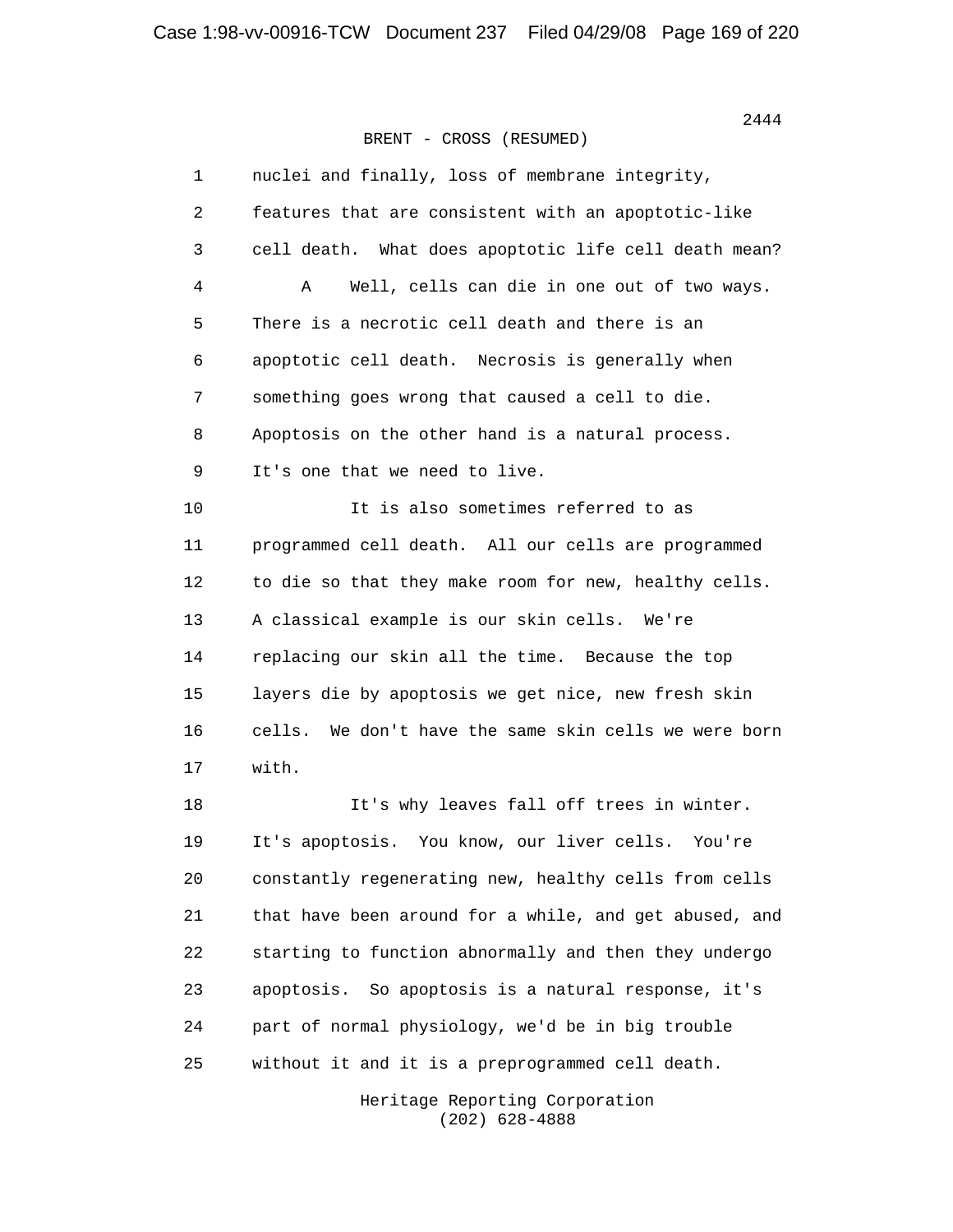1 0 Okay. Does mercury lead to a cell death 2 that resembles a natural cell death? Is that it? 3 A No. It depends on the concentration, it 4 depends on the dose. If, for example, mercury is 5 given in low doses you don't see an effect. If you 6 get up to these kinds of doses on the other hand, 7 these kinds of exposures, then what they're talking 8 about here is that it induces apoptosis in these 9 cells. 10 Q Okay. If you go to the very next paragraph 11 it says that the lack of a toxic effect may not 12 preclude significant functional impairment of a cell 13 population. So even though it doesn't kill it it 14 could effect the way it functions, correct? 15 A Well, they may, and I think this is 16 indicating that it may or may not depending upon what 17 the evidence is. It doesn't say it does. Once again, 18 you know, it's all a question of dose because what 19 they are talking about here, and once again, remember 20 we're talking about mercuric chloride not thimerosal 21 or ethyl mercury, and they're talking about doses that 22 these cells would never be exposed to in the body. 23 Q Doctor, if you move on to page 425 of this 24 article, the very first sentence, it says reductions 25 in both humoral and cell-mediated immune responses.

> Heritage Reporting Corporation (202) 628-4888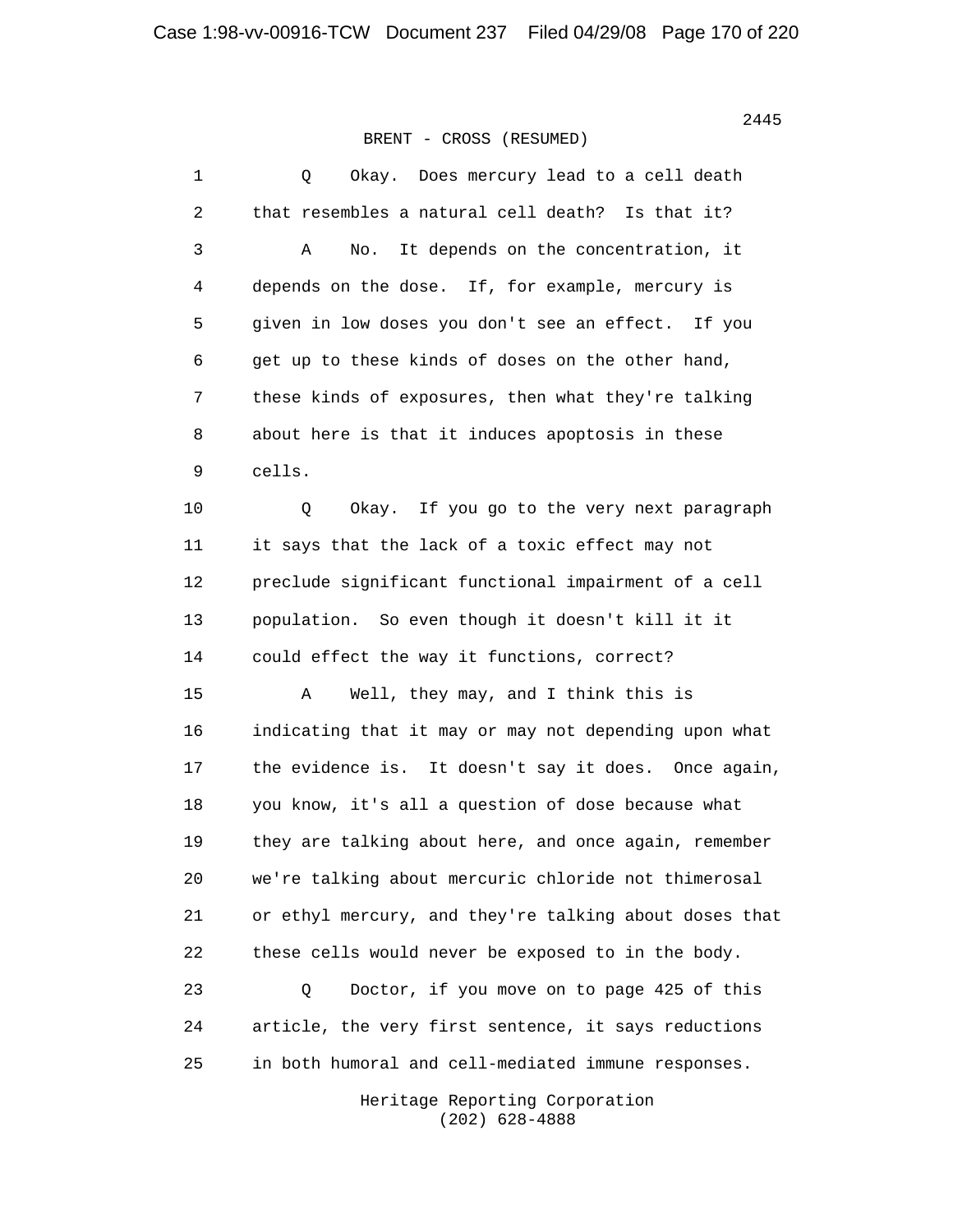1 That's both arms of the immune system, correct? 2 A That's correct. 3 Q In a number of species were reported 4 following exposure to organic and inorganic 5 mercurials. So whether it's organic or inorganic 6 doesn't seem to matter, it affects both arms of the 7 immune system? 8 A Well, that's true. You can get effects. 9 They won't necessarily be the same, but you can 10 definitely get effects with the various organic 11 mercurials or the inorganic mercurials at the 12 appropriate dose. 13 Q Okay. The mechanism by which mercury 14 elicits immunosuppression, particularly its responses 15 toward infectious agents, remains unclear and warrants 16 further study. More recent studies, particularly in 17 rodents, have suggested that the genetic background 18 may be a key player in understanding how mercury can 19 tilt immunoregulation towards immunosuppression or 20 immunostimulation. I've read that correctly? 21 A Yes. You did it very well. 22 Q Thank you. You wouldn't disagree with that, 23 would you? 24 A No. There's a lot of data on genetically 25 altered rodent models that show unusual responses to Heritage Reporting Corporation (202) 628-4888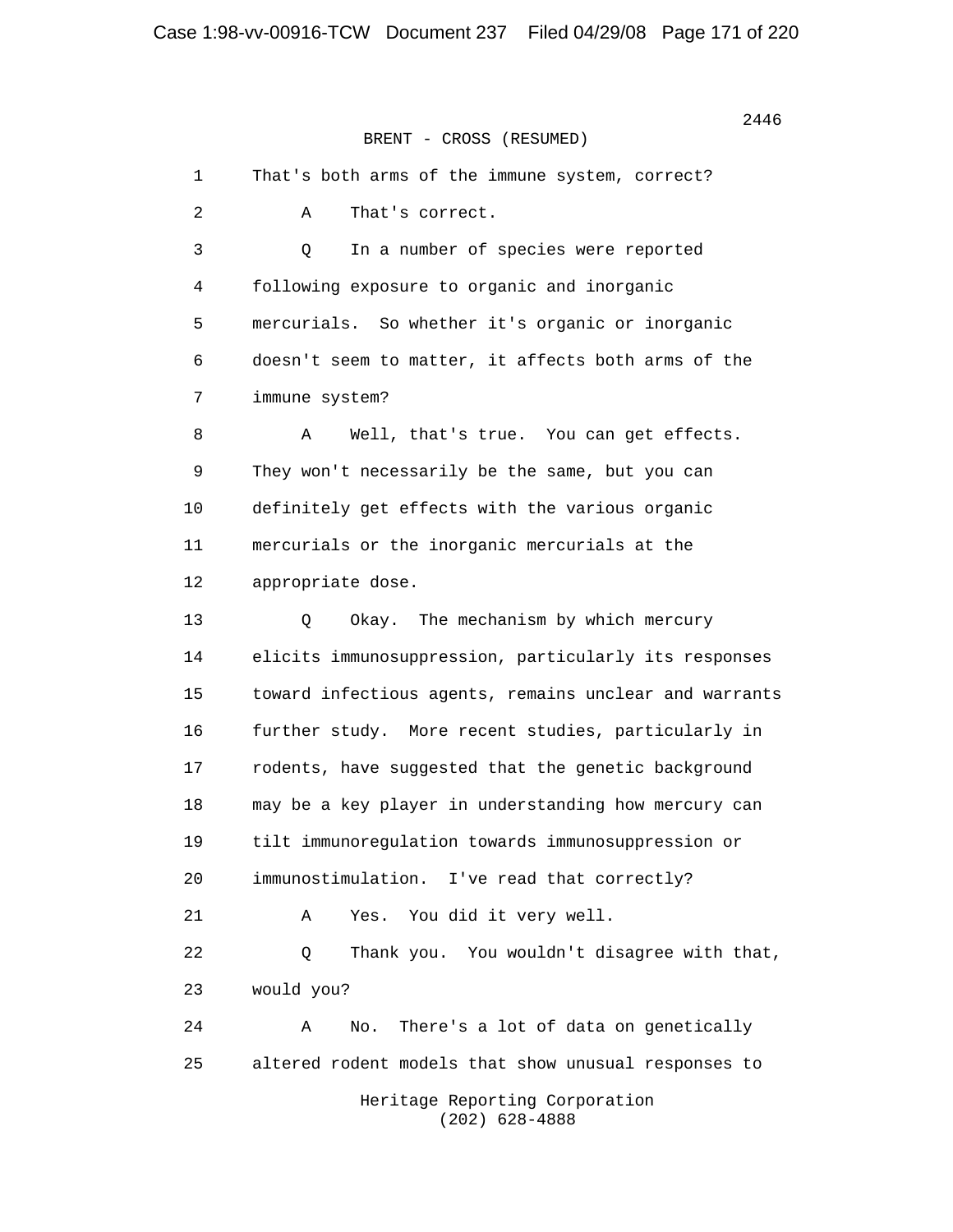2447 BRENT - CROSS (RESUMED) 1 mercury, so no. 2 Q So your genetics can determine whether 3 you're going to be resistent to mercury, or whether 4 you're going to be immunosuppressed, or perhaps even 5 whether you're going to tilt toward autoimmunity, 6 correct? 7 A If you're a rodent. 8 Q Right. If you're a rodent. 9 A Yeah. 10 Q Okay. Now, there have been other articles 11 written on mercury and its effect on the immune 12 system, haven't there? 13 A There's a huge literature on mercury in the 14 immune system. 15 Q Yes, there is, and you attached a few to 16 your opinion letter, didn't you? 17 A I think so. 18 Q Yes, you did. On Attachment 51 there's an 19 article by B.J. Shenker entitled Immunotoxic Effects 20 of Mercuric Compounds on Human Lymphocytes and 21 Monocytes. I. Suppression of T-Cell Activation. 22 SPECIAL MASTER HASTINGS: Which tab was 23 that? 24 MS. CHIN-CAPLAN: Fifty-one. 25 SPECIAL MASTER HASTINGS: Thank you. Heritage Reporting Corporation (202) 628-4888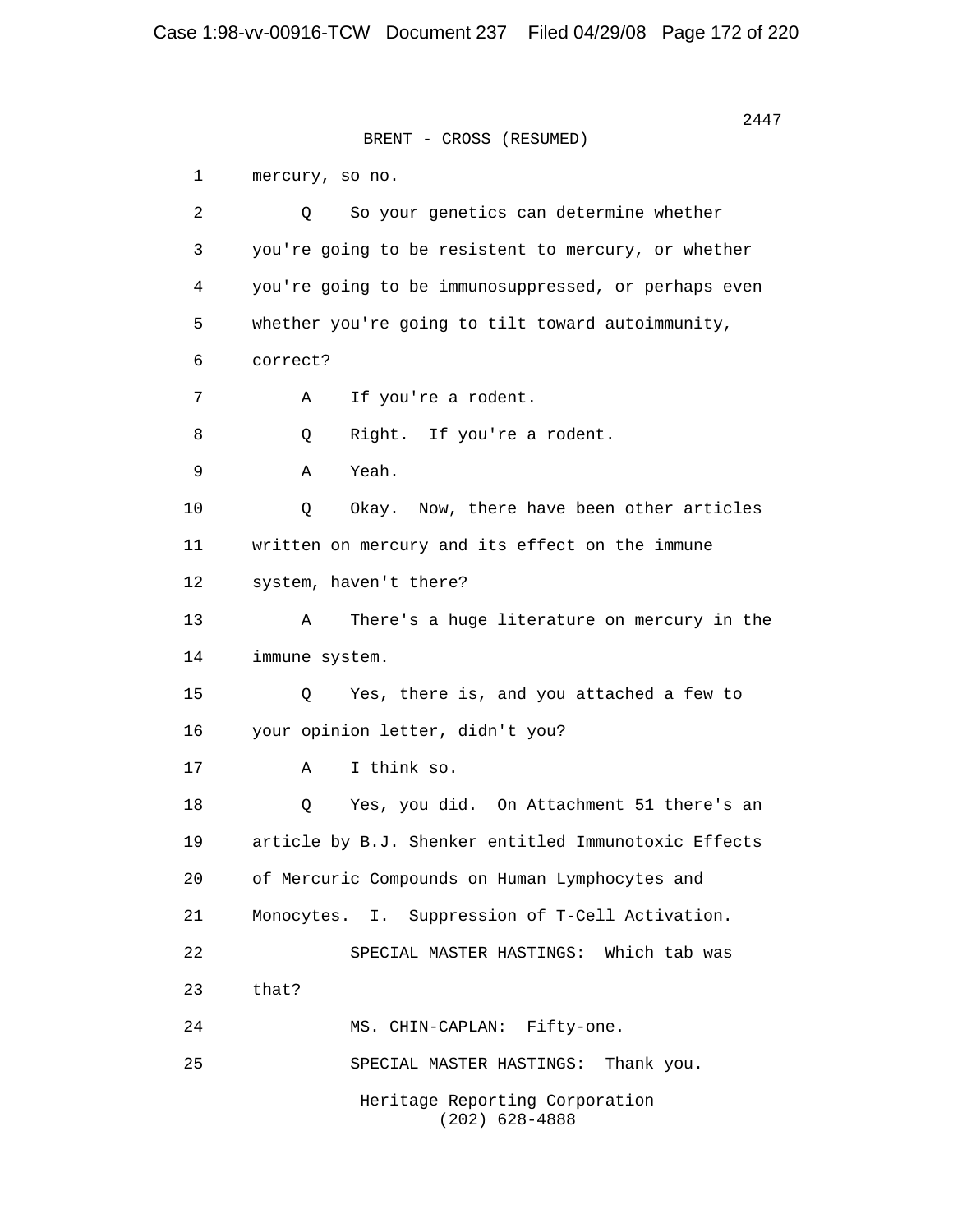2448 BRENT - CROSS (RESUMED) 1 MS. CHIN-CAPLAN: You're welcome. 2 Are you there, Doctor? 3 THE WITNESS: Yes. I'm just looking to see 4 if I have it on my -- yes. 5 BY MS. CHIN-CAPLAN: 6 Q Now, this article looked at methyl mercury 7 and mercuric mercury, correct? 8 A Right. 9 Q And what it says in the middle of that 10 paragraph is that both forms of mercury caused a dose 11 dependent reduction in T-cell proliferation, however, 12 the effect was dependent upon the presence of 13 monocytes. In the absence of monocytes mercuric 14 mercury enhances PMA induced T-cell proliferation. 15 So it sounds like here, Doctor, and please 16 correct me if I'm wrong, if you don't have any 17 monocytes your immune system is in more trouble than 18 if it did have monocytes? 19 A Are you reading from the first page in the 20 abstract? 21 Q Yes. 22 A Both forms of mercury? Hang on. Let me 23 take a look. Here it is. Once again, remember this 24 doesn't deal with ethyl mercury or thimerosal, and of 25 course there's no dose discussion here, but, yeah, you Heritage Reporting Corporation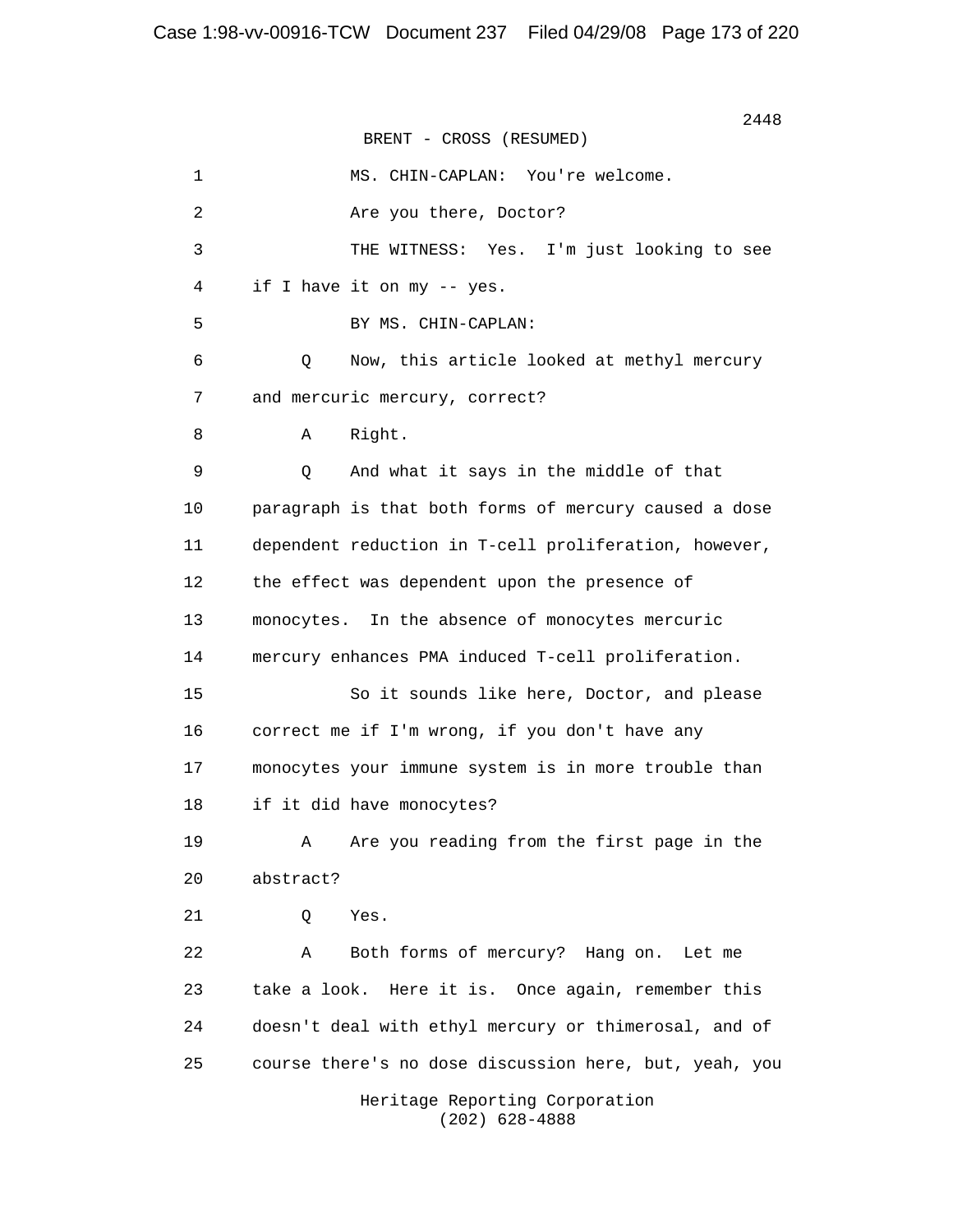2449 BRENT - CROSS (RESUMED) 1 can get a diversity of effects. Certainly. 2 Q Okay. In this article it also indicates 3 that methyl mercury is five to 10 times more potent 4 than mercuric mercury, correct? 5 A You're still on the first page? 6 Q Still first page. 7 A In this particular scenario that they've 8 described in the prior sentence, yes. 9 Q Right. Five to 10 times more potent. 10 A Right. 11 0 So the organic methyl is five to 10 times 12 more potent than the inorganic mercuric mercury? 13 A Right. 14 Q Okay. Doctor, if you go on to the next page 15 it says at the very top there the results of this 16 investigation clearly show that mercury-containing 17 compounds are immunomodulatory; moreover, the decrease 18 in T-cell function following exposure to mercury 19 indicates that this metal is immunotoxic at very low 20 exposure levels. I read that correctly? 21 A You've read that correctly. 22 0 Do you agree with that? 23 A Well, once again, they didn't define what 24 they mean by very low exposure levels. I point out 25 again this has never been shown, that the exposure Heritage Reporting Corporation (202) 628-4888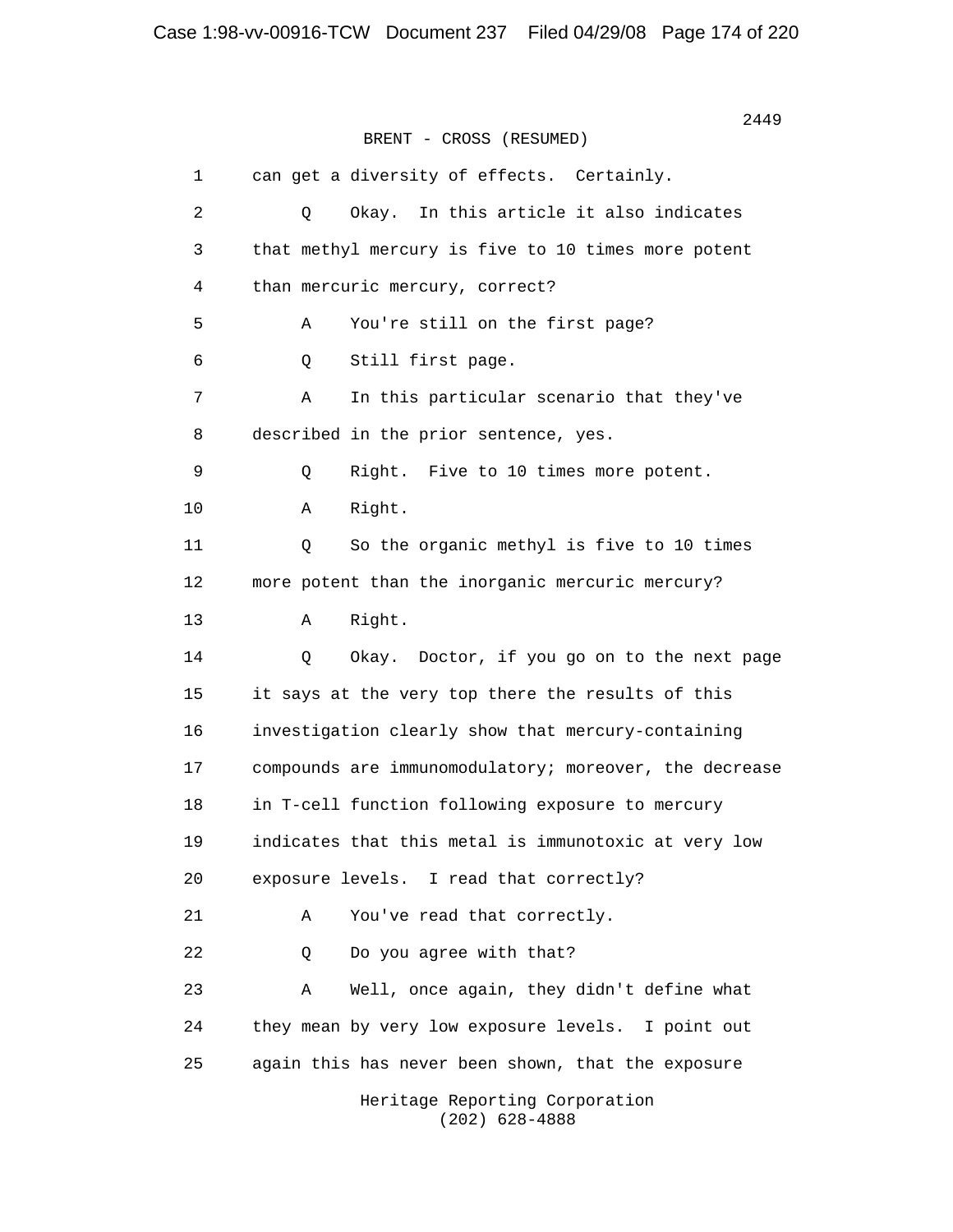2450 BRENT - CROSS (RESUMED) 1 levels you get from ethyl mercury in the vaccine, but 2 it depends on how they're defining low exposure 3 levels. I don't think they had the vaccines in mind 4 when they wrote this. 5 Q I agree with you. All right. So let us 6 continue, and actually, it's an article that dates 7 back to 1992, correct? 8 A It is. 9 Q At that time it was unknown that vaccines 10 contained mercury. Isn't that true? 11 A It was unknown that the vaccines contained 12 mercury? 13 Q Right.  $14$  A No. 15 Q In 1992? 16 A In 1992, of course it was known. 17 Q It was known? 18 A Yes. 19 Q Okay. So, Doctor, if you continue on in the 20 introduction, the third sentence. Epidemiological 21 surveys and laboratory studies have shown that when 22 individuals are exposed to low concentrations of heavy 23 metals the clinical symptoms appear to be "silent" or 24 asymptomatic. However, when the health status of 25 asymptomatic subjects is followed for long time Heritage Reporting Corporation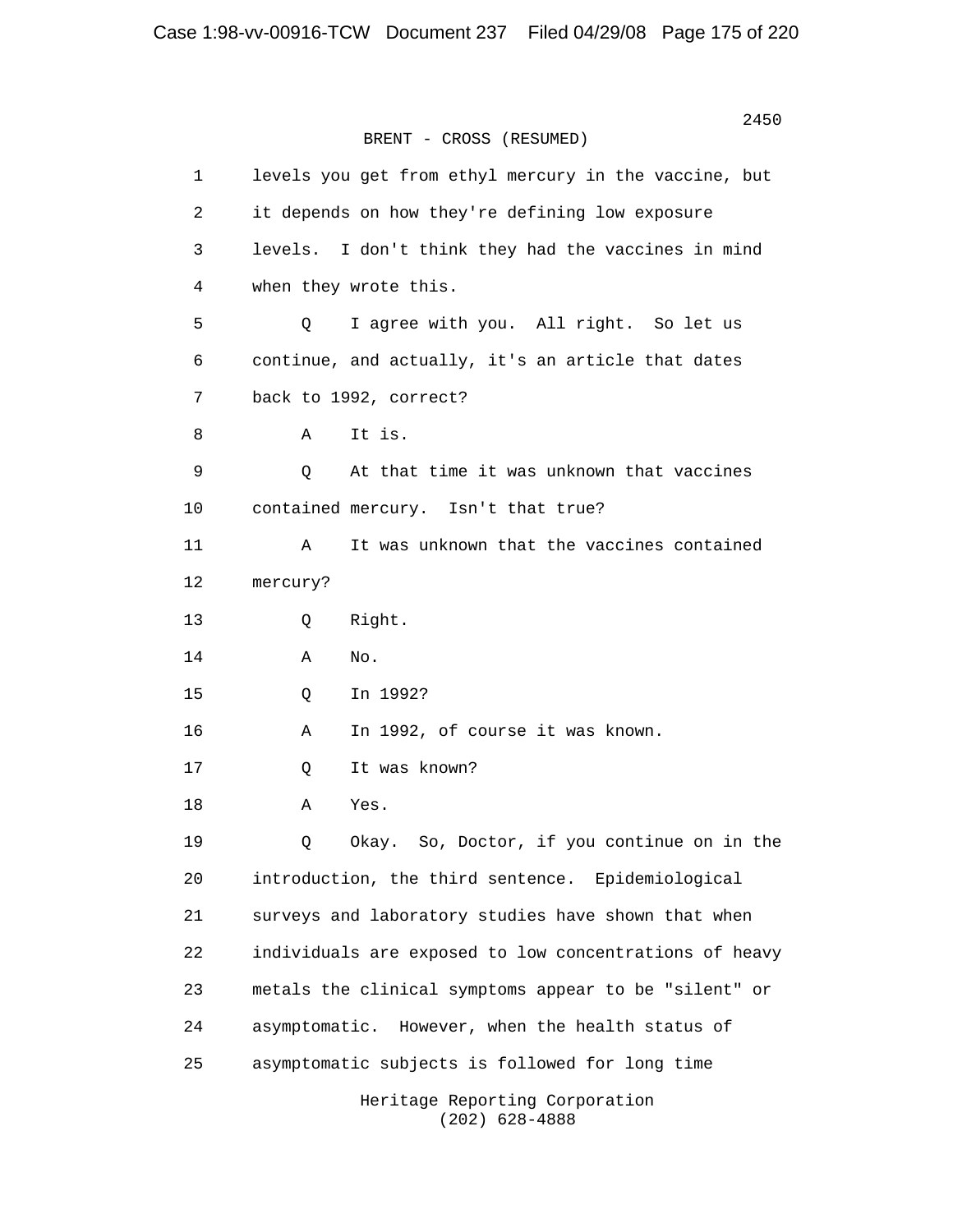2451 BRENT - CROSS (RESUMED) 1 periods, there is clear evidence of tissue or organ 2 dysfunction. 3 A Well, I have no idea what heavy metal 4 they're talking about here. I can't think of a single 5 paper with mercury that would suggest this, and 6 certainly there's no reference here for what they're 7 talking about. 8 Q Well, Doctor, this article is on mercuric 9 compounds, isn't it? 10 A Yeah, and they talk about heavy metals. 11 They don't talk about mercury here. 12 Q Isn't mercury a heavy metal? 13 A Yes, but not all heavy metals are mercury. 14 Q True, but don't most heavy metals have an 15 effect on the immune system? 16 A At appropriate doses most heavy metals have 17 effects on the immune system, yes. 18 Q Okay. Then, Doctor, further down in the 19 third paragraph there's a very long list of what 20 studies of mercury immunotoxicity have indicated could 21 occur, right? 22 A Right. 23 Q It says Nakatsuru demonstrated that murine 24 lymphocytes when cultured with mercurials mitogen 25 induced DNA synthesis was inhibited, correct? Heritage Reporting Corporation (202) 628-4888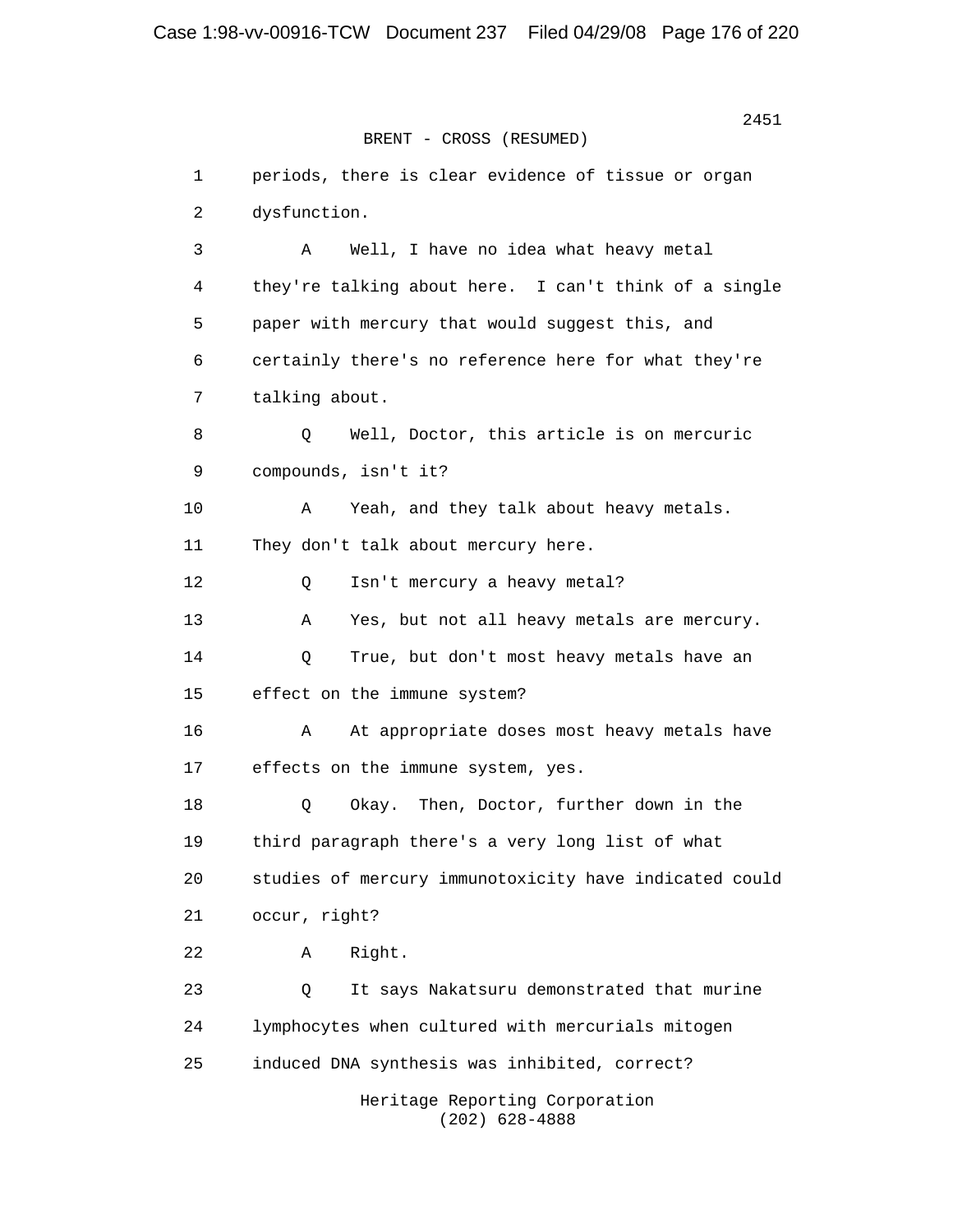$2452A$ BRENT - CROSS (RESUMED) 1 A Right. 2 Q And methyl mercury was 10 times more potent 3 than mercuric mercury? 4 A Uh-huh. 5 Q So the organic was 10 times more potent than 6 the inorganic, but the inorganic still had an effect? 7 A The methyl. 8 Q Yes. Then Nordlind demonstrated that both 9 murine thymocyte and splenocyte DNA synthesis were 10 inhibited by mercuric mercury. When they say 11 thymocyte and splenocyte are they referring to the 12 organs the thymus and the spleen? 13 A They are referring to the cells of the 14 thymus and the cells of the spleen. 15 Q And those are immune forming cells, aren't 16 they? 17 A More the spleen cells than the thymus cells. 18 Q They are? They're part of the immune 19 system? 20 A Yeah. 21 Q So the cells producing are affected 22 according to this individual? 23 A Well, you know, once again, I think we can 24 go through many, many, many papers on mercuric 25 chloride, and methyl mercury and the effects on the Heritage Reporting Corporation (202) 628-4888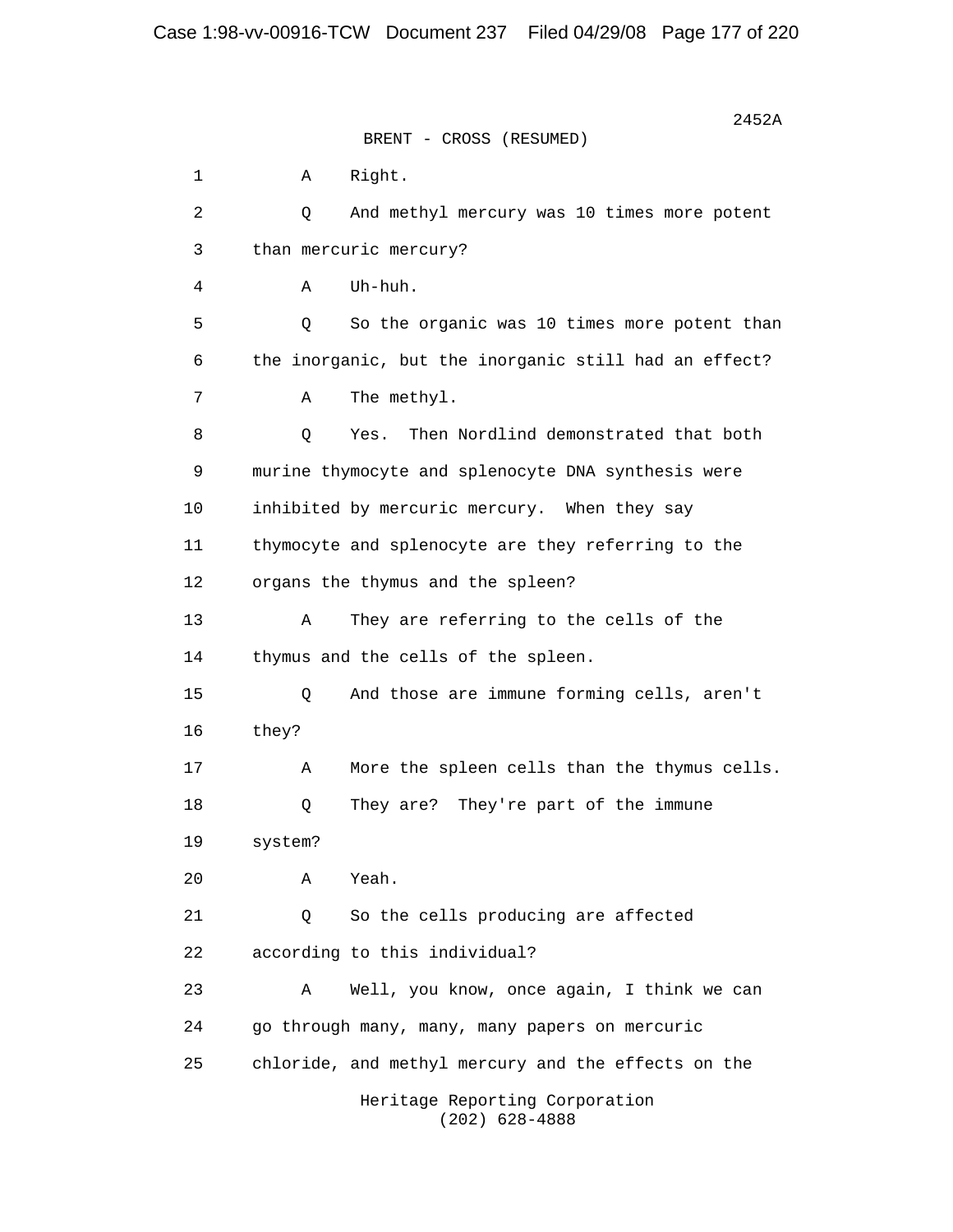| $\mathbf{1}$   | There's a huge literature out there.<br>immune system.  |
|----------------|---------------------------------------------------------|
| 2              | That literature all says yeah, there's a lot of         |
| 3              | effects of methyl mercury, there's a lot of effects of  |
| $\overline{4}$ | mercuric chloride on the immune system.                 |
| 5              | But that is not ethyl mercury, it's not even            |
| 6              | thimerosal, and none of this really indicates doses of  |
| $7\phantom{.}$ | exposure that you'd expect to see with a vaccine.<br>So |
| 8              | we could spend a lot of time going through all these    |
| $\mathsf 9$    | articles, and I will endorse all these statements, but  |
| 10             | they're completely irrelevant to what we're discussing  |
| 11             | today.                                                  |
| 12             | Okay. So your opinion is that all the past<br>Q         |
| 13             | literature that's been done on organic mercury and      |
| 14             | inorganic mercury have no relevance to the ethyl        |
| 15             | mercury that is contained within the vaccines that      |
| 16             | eventually turn into inorganic mercury? Is that what    |
| 17             | you're saying?                                          |
| 18             | I'm saying that if you want to enlighten<br>Α           |
| 19             | this discussion in the true scientific fashion about    |
| 20             | what happened with ethyl mercury at doses associated    |
| 21             | with vaccines then we should discuss literature on      |
| 22             | ethyl mercury at exposures we see with the vaccine.     |
| 23             | Now, I don't think we're going to have that discussion  |

 24 and the reason being there are no papers that show any 25 adverse effects.

> Heritage Reporting Corporation (202) 628-4888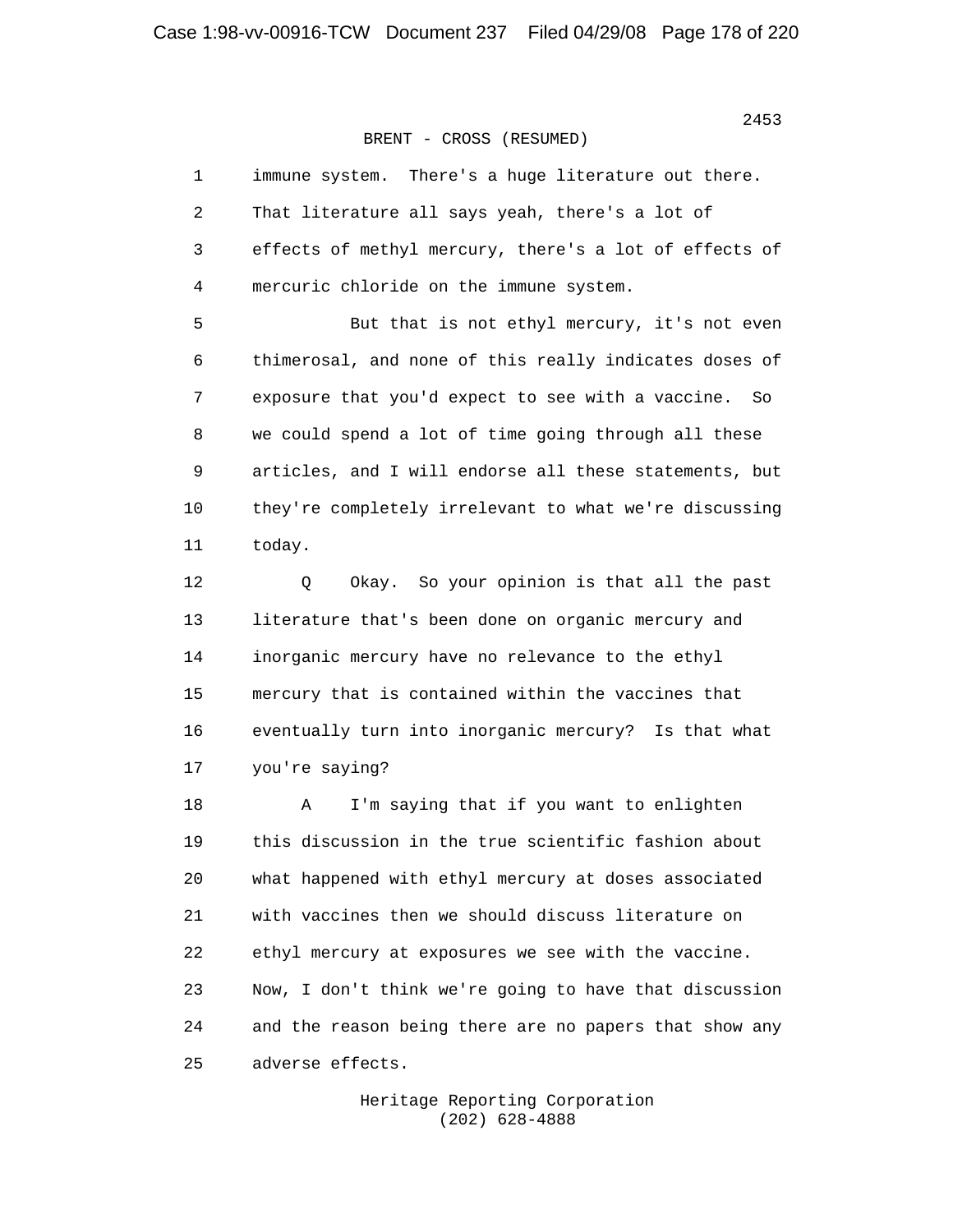| 1  | So we can go through the exercise of talking           |
|----|--------------------------------------------------------|
| 2  | about mercuric chloride, talking about ethyl mercury   |
| 3  | and talking about high doses if you'd like, and I will |
| 4  | agree with all these statements to make it easier for  |
| 5  | you.                                                   |
| 6  | Okay. Good. Then we can agree, also, that<br>Q         |
| 7  | T lymphocyte functions are affected in their responses |
| 8  | to mitogens and that mixed leucocyte responses were    |
| 9  | depressed in mice and rats given mercuric chloride in  |
| 10 | their drinking water or by subcutaneous injection,     |
| 11 | We can agree on that then?<br>correct?                 |
| 12 | That's probably true.<br>Α                             |
| 13 | Q<br>Yes. And we can also agree then that when         |
| 14 | they state all our results indicate that low doses of  |
| 15 | mercury have a profound inhibitory effect on human T   |
| 16 | lymphocyte activation. We can agree on that?           |
| 17 | Where are you reading from?<br>Α                       |
| 18 | That's on page 541.<br>Q                               |
| 19 | You jumped ahead of me there. Right.<br>So<br>Α        |
| 20 | the mercuric chloride and methyl mercury under         |
| 21 | circumstances and doses not associated with vaccines,  |
| 22 | but yeah, so I think that's probably true what they    |
| 23 | say.                                                   |
| 24 | Okay. So low doses of any other mercury can<br>Q       |
| 25 | affect the immune system?                              |
|    |                                                        |

 Heritage Reporting Corporation (202) 628-4888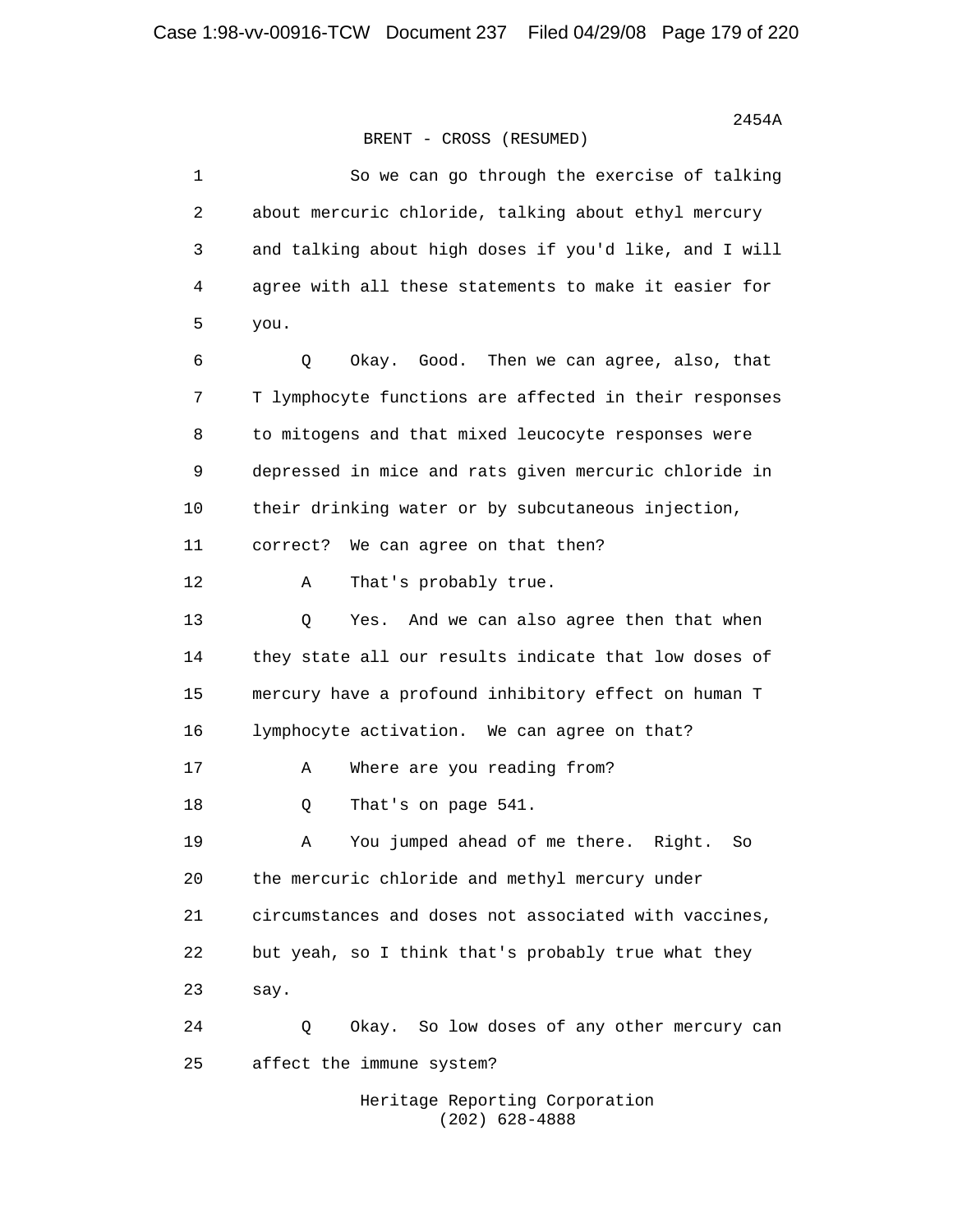2455 BRENT - CROSS (RESUMED) 1 A No. We're talking micromolar doses here. I 2 don't think these are exposures that you're going to 3 get even if this was ethyl mercury. 4 Q Okay. But it says low doses, correct? 5 A Yes. 6 Q Of mercury? 7 A Correct, but not as low as vaccines. 8 Q So any other mercury other than ethyl 9 mercury can have a profound inhibitory effect on human 10 T lymphocyte activation? 11 A You can see effects with ethyl mercury, too, 12 but also at doses far in excess of what you get from a 13 vaccine. 14 Q Okay. Doctor, if we go on to the next 15 article, which is again an article by Shenker, and 16 we'll just do this very briefly. 17 A That's okay. 18 SPECIAL MASTER HASTINGS: When you say the 19 next article? 20 MS. CHIN-CAPLAN: Attachment 52. 21 SPECIAL MASTER HASTINGS: All right. Thank 22 you. 23 THE WITNESS: That's okay. Take your time. 24 BY MS. CHIN-CAPLAN: 25 Q Now, this study is a little bit of an Heritage Reporting Corporation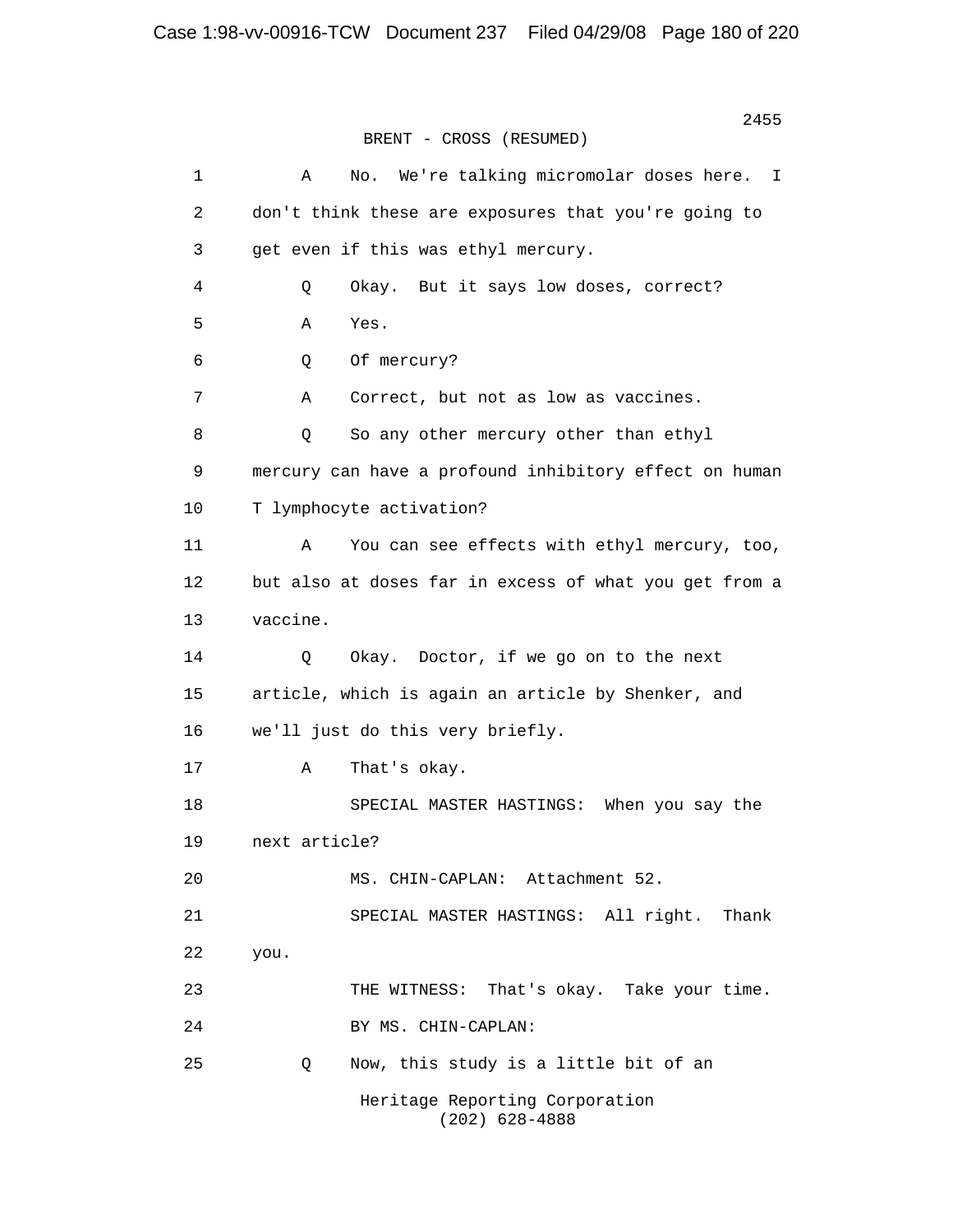$2456A$ BRENT - CROSS (RESUMED) 1 expansion from the last one, isn't it? 2 A I'll tell you in a second. They're both the 3 1992 Shenker article. Okay. 4 Q Okay. It's a little bit of an expansion? 5 A Well, it looks like the same experiment. 6 They're talking about two different aspects of the 7 same experiment, the first dealing with 8 immunosuppression and the second dealing with 9 alterations in cell viability. 10 Q Right. The last one didn't indicate how 11 long it took for these cells to be affected, did it? 12 A As I recall in the last one if you took the 13 methyl mercury and you applied it to mitogen, because 14 remember this is mitogen stimulated cells, so you put 15 the mitogen on, stimulate the cells. Put the mitogen 16 on and methyl mercury on at high doses, then you get 17 suppression of cell stimulation. 18 However, once you go out a couple of hours 19 that suppression is lost. In fact, if you look at 20 this first Shenker article once you go out about 24 21 hours that suppression is totally 100 percent gone. 22 So this is a very, very transient effect that has no 23 persistence in terms of time. 24 Q Well, this Shenker article doesn't say that, 25 though, does it?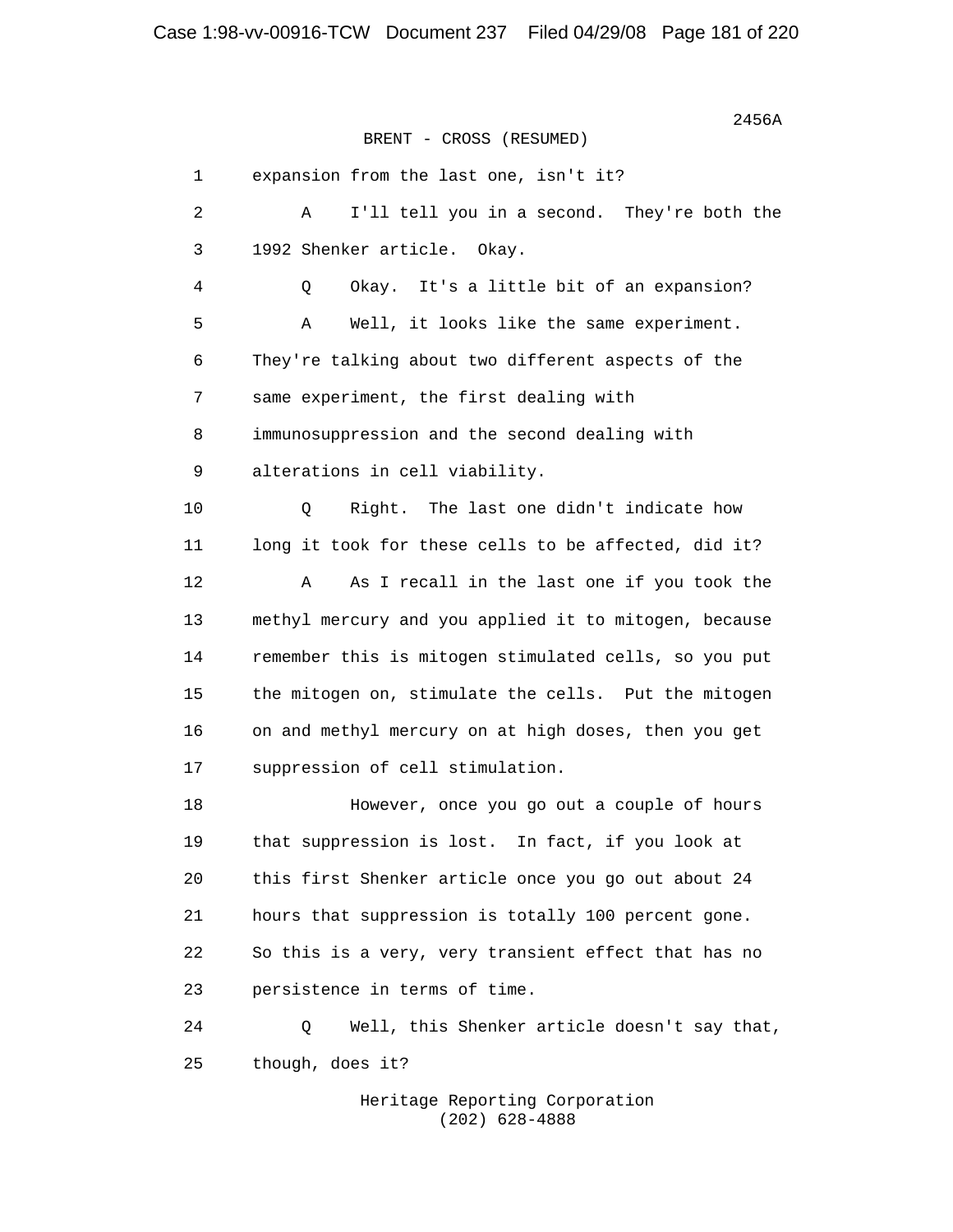> 1 A I think it does. In one of the Shenker 2 articles it does, and I believe it was this one. 3 Yeah. 4 Q This is the Immunotoxic Effects of Mercuric 5 Compounds on Human Lymphocytes and Monocytes. 6 Alterations in Cell Variety. 7 A No, and I said if you look at the first 8 article, the one on suppression, you can see that. 9 That's in Figure 3 of the article. 10 Q Okay. But in this article, Doctor, in the 11 abstract it says following treatment with mercuric 12 mercury or methyl mercury there was minimal reduction 13 in lymphocyte viability at one to four hours. 14 However, after exposure to mercury for 24 hours cell 15 death was apparent. In comparison, monocytes 16 exhibited significant loss of viability during the 17 early exposure period. 18 Again, it says methyl mercury is five to 10 19 times more potent than inorganic mercury, correct? 20 A I think at these concentrations it's 21 probably true. 22 Q So, Doctor, you would agree then that 23 mercury does have an effect on the immune system? 24 A I think I've been saying that all along, at 25 the appropriate dose, conditions -- Heritage Reporting Corporation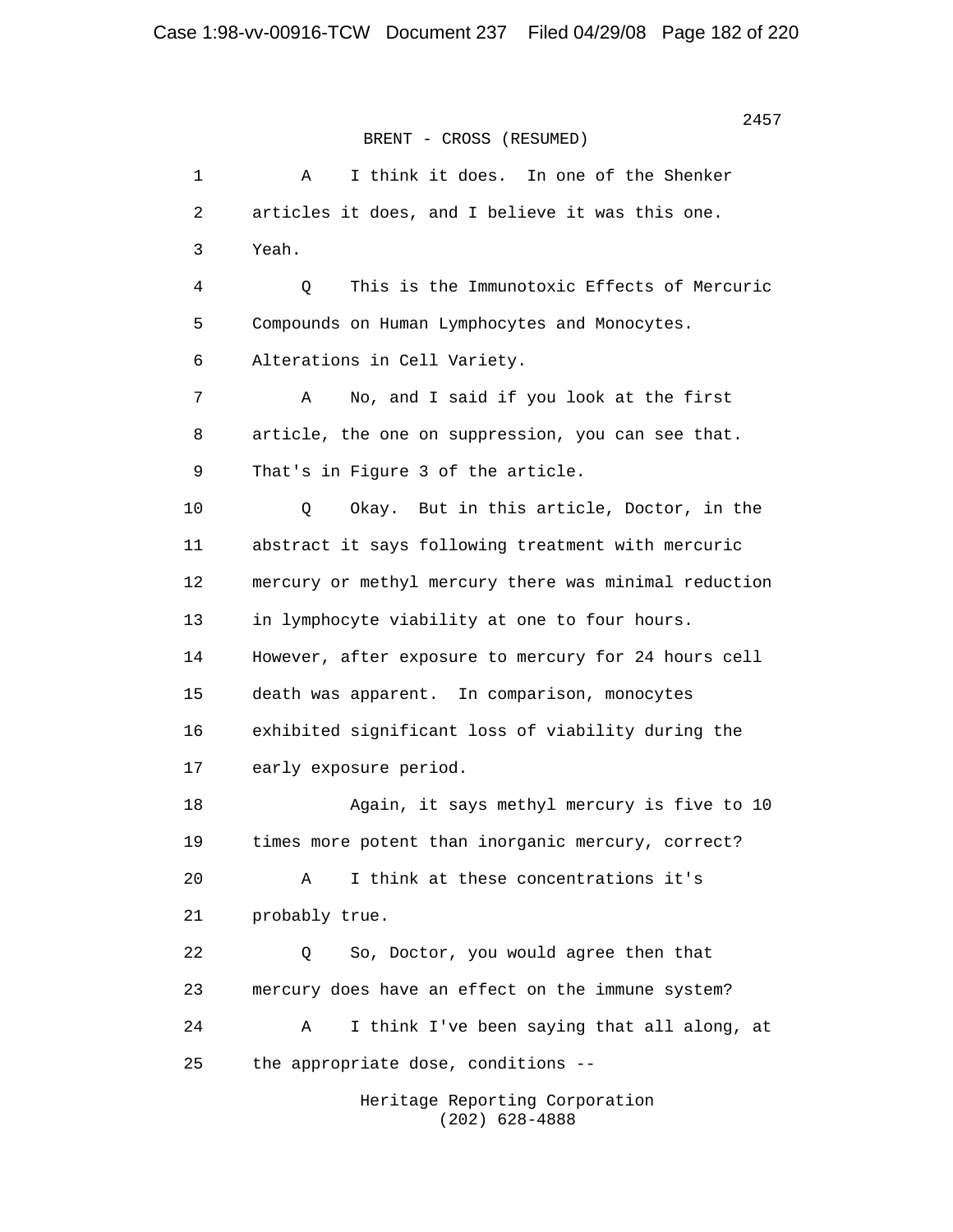1 0 Now, your contention is that this does not 2 involve ethyl mercury?

 3 A Well, I have two concerns about a dialogue 4 about this data as it applies to the questions that 5 are relevant to these proceedings. One is that we're 6 not talking about ethyl mercury, and the second is 7 that we're not talking about exposures that are 8 related to exposures that you get from the vaccine in 9 terms of dose and concentration.

 10 Q So, Doctor, if you had designed the 11 experiment what would you design it as?

 12 A Well, I would do a number of things. The 13 first thing I would do is I would begin the way you 14 begin in science with cheap and dirty to see if 15 there's anything there, and so I would do an in vitro 16 experiment just to see if there's anything there to 17 test in the animal like the Agrawal study.

 18 Now, in doing that the Agrawal study clearly 19 demonstrated -- except I would have done it with ethyl 20 mercury, but they used thimerosal -- that at exposures 21 you get from thimerosal the doses don't have an immune 22 effect, so at that point I would stop. I would say we 23 don't even see it in this in vitro study, we're 24 certainly not going to see it in the animal.

25 Although, the one thing I would have done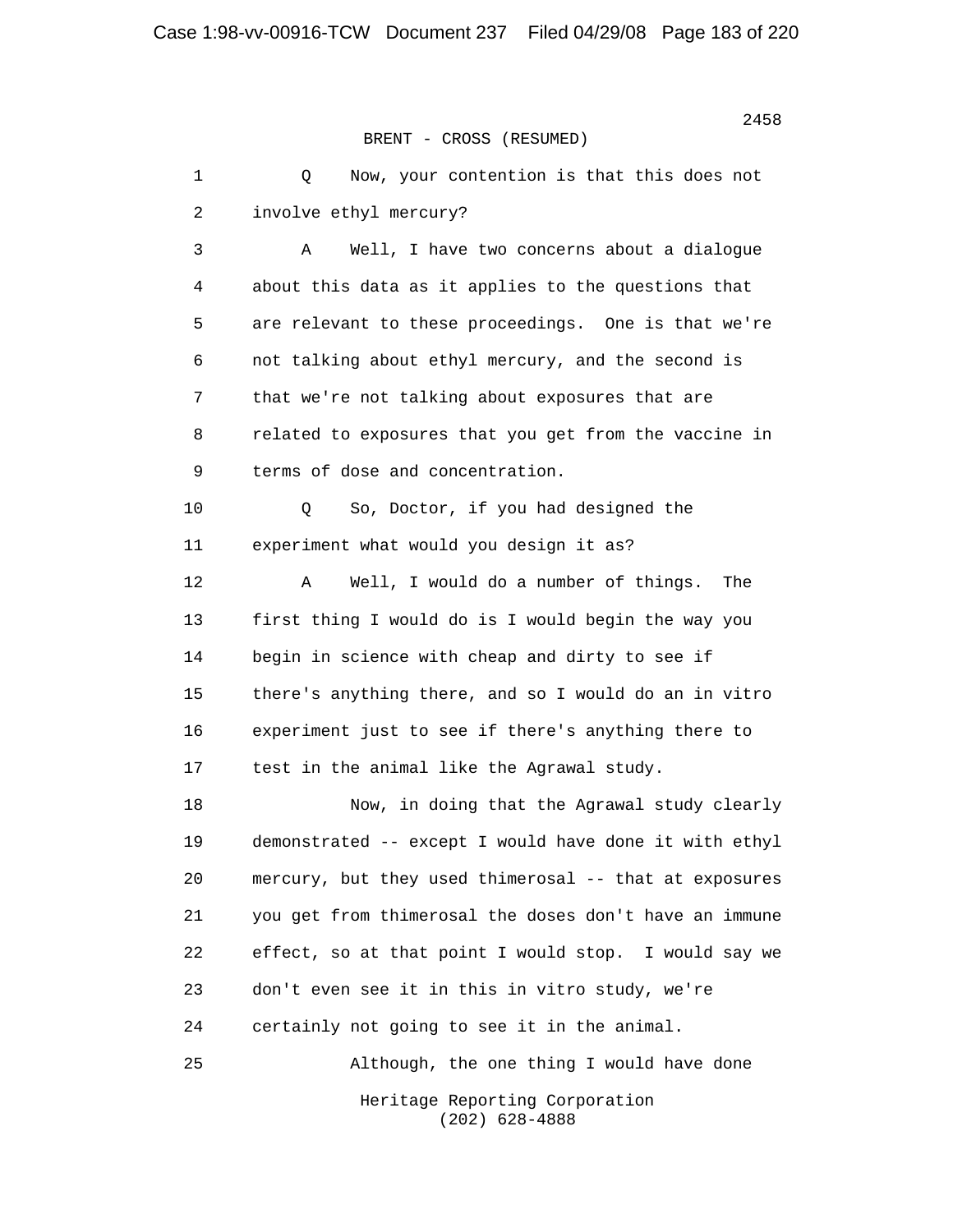| 1  | different is I wouldn't use ethyl mercury, I would      |
|----|---------------------------------------------------------|
| 2  | have used a more relevant exposure. So I think the      |
| 3  | best data we've had is that it doesn't happen, but if   |
| 4  | you want to do the perfect experiment that's the way I  |
| 5  | would do it.                                            |
| б  | It's also perfectly possible to assess                  |
| 7  | immune parameters in thimerosal exposed people.<br>That |
| 8  | can be done. It's very easy to do. We're still          |
| 9  | exposing people to thimerosal. I had a patient about    |
| 10 | two weeks ago who had a rattlesnake bite, and the       |
| 11 | rattlesnake antivenom that we use has thimerosal in     |
| 12 | it, and we gave it to the patient.                      |
| 13 | There's patients out there. A lot of people             |
| 14 | all over the world are being vaccinated with            |
| 15 | thimerosal containing vaccines. So it's very easy       |
| 16 | even in humans to study various parameters of the       |
| 17 | immune system and to assess whether you see an adverse  |
| 18 | effect associated with thimerosal administration, but   |
| 19 | there's not one documentation that there is.            |
| 20 | Now, Doctor, you indicated that the Agrawal<br>Q        |
| 21 | study involved thimerosal?                              |
| 22 | Thimerosal.<br>Α                                        |
| 23 | Q<br>Were you present when Dr. Aposhian<br>Yes.         |
| 24 | indicated that thimerosal turns almost instantly into   |
| 25 | ethyl mercury and these other components?               |
|    | Heritage Reporting Corporation<br>$(202)$ 628-4888      |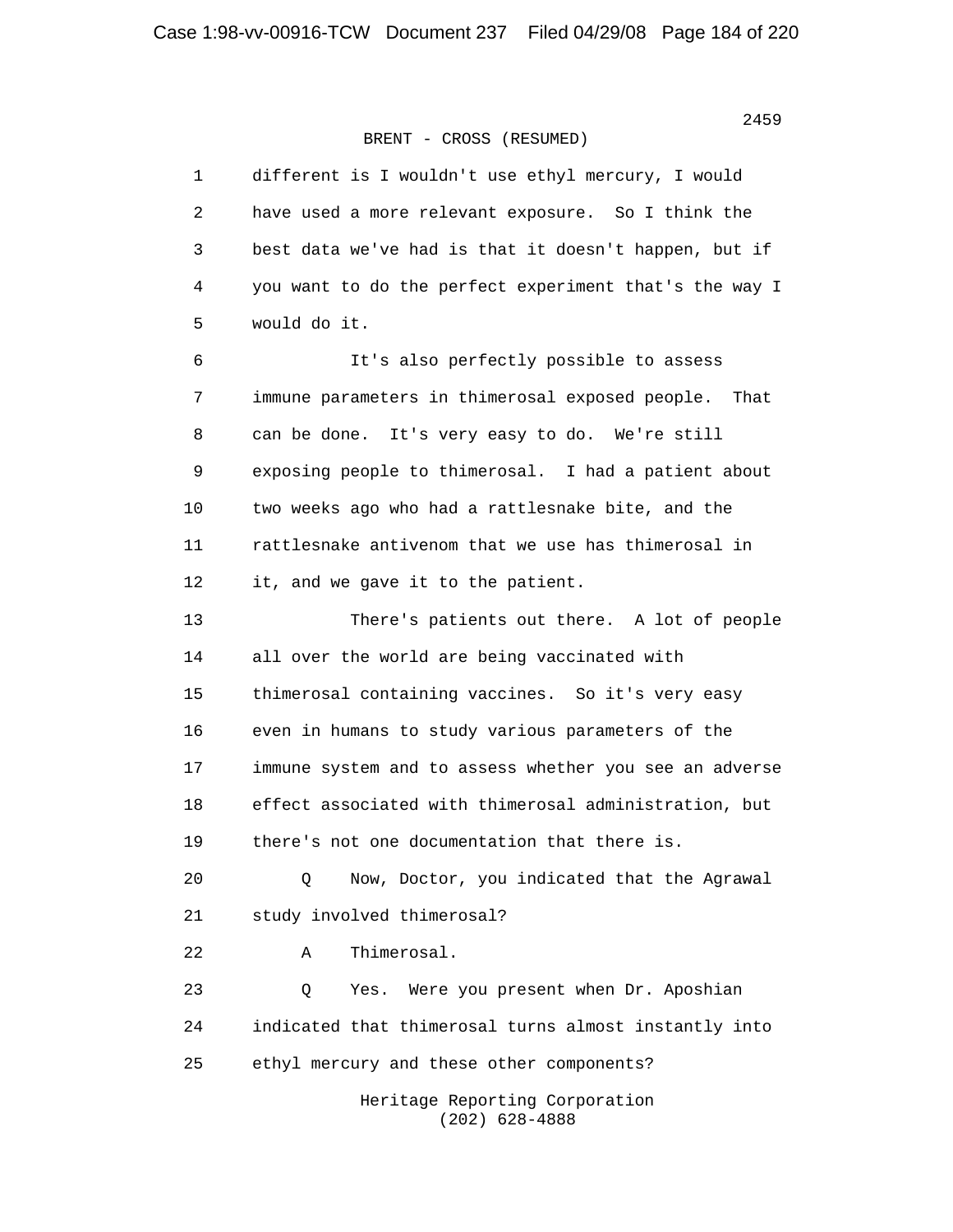1 A Well, we know that happens in the body. In 2 fact, some of it happens in the bile as I testified to 3 before. Whether that happens under the conditions of 4 the Agrawal experiment is not clear, and they did not 5 assay that. 6 Q Okay. When you talk about doing a study of 7 thimerosal ethyl mercury in the individual how would 8 you account for the fact that some people might be 9 more susceptible than other people? 10 A Well, I think if you're saying if we wanted 11 to determine if there's a susceptible population, I 12 mean, nobody's ever suggested or given data that there 13 was a susceptible population, but if we wanted to go 14 and investigate this further we'd just take a bunch of 15 people being immunized maybe in parts of the world 16 where they're still using thimerosal and assess their 17 immunological parameters. 18 Q Now didn't the earlier Shenker article 19 indicate that people who are affected by mercury might 20 be more susceptible than others or cells rather? 21 A Different types of cell types have different 22 susceptibilities. 23 Q Uh-huh. But didn't it also indicate that 24 individuals might also be more susceptible as in 25 hypersusceptibility?

 Heritage Reporting Corporation (202) 628-4888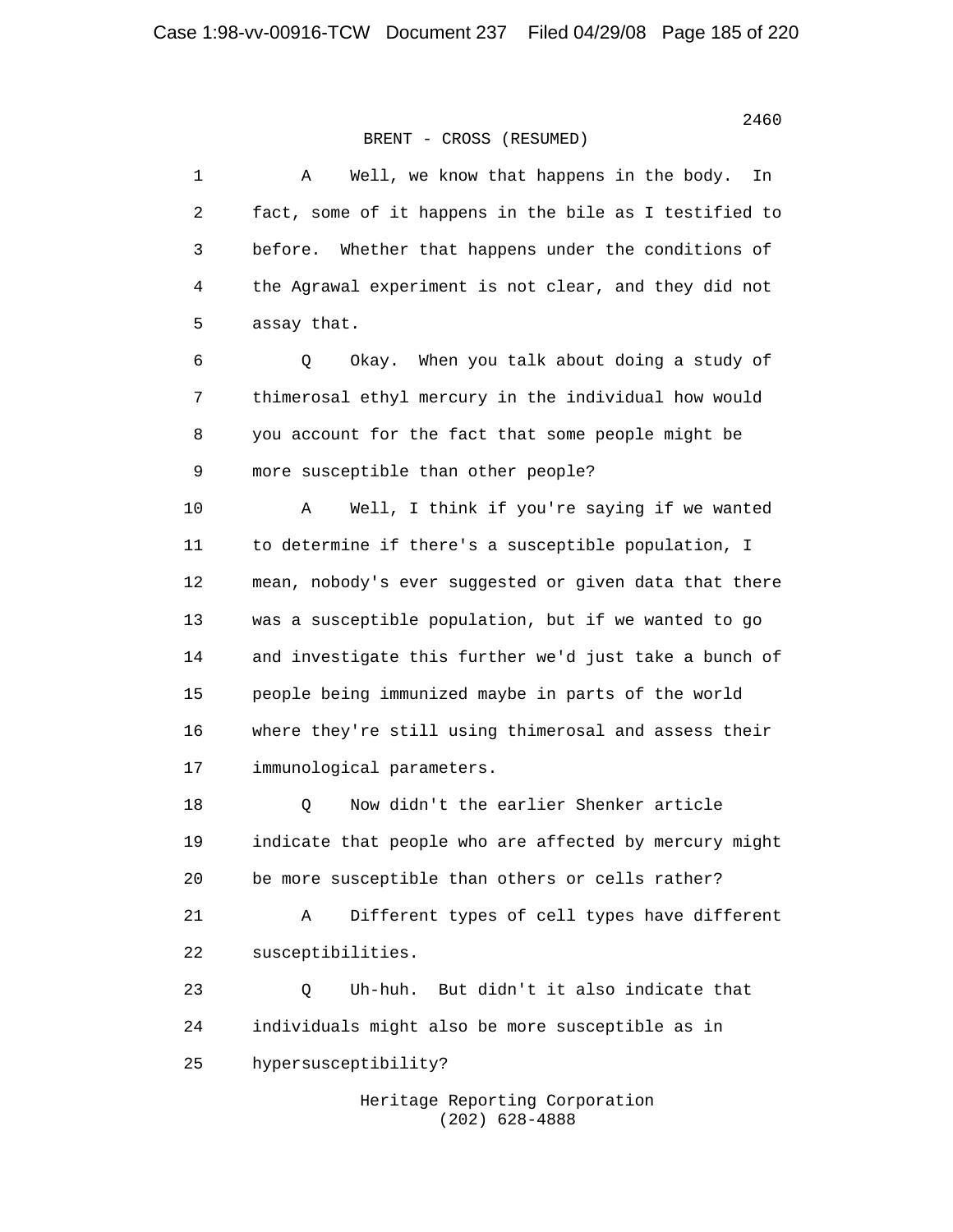> 1 A As far as we know, there is no 2 hypersusceptible individual population. That is 3 strictly speculation. 4 Q So you wouldn't say that there's a genetic 5 makeup that might make people more susceptible than 6 others to the effects of mercury? 7 A I know of no genetic finding that supports 8 that with the single exception of some very 9 preliminary findings on the CPOX 4 gene which really 10 have to do with porphyrin synthesis, and it's still a 11 gene that's present in a very large proportion of the 12 population compared to a typical hypersusceptibility 13 seen that's present in 12 to 15 percent of the 14 population. 15 Q So roughly 15 percent of the population 16 might be more susceptible to the effects of mercury? 17 Is that what you just said? 18 A No. Roughly 12 to 15 percent of the 19 population will have a pattern of porphyrin synthesis 20 when exposed to mercury different from the other 85 21 percent. 22 0 What does that mean? 23 A As far as we know, nothing. 24 Q As far as we know, nothing? 25 A (Nonverbal response.) Heritage Reporting Corporation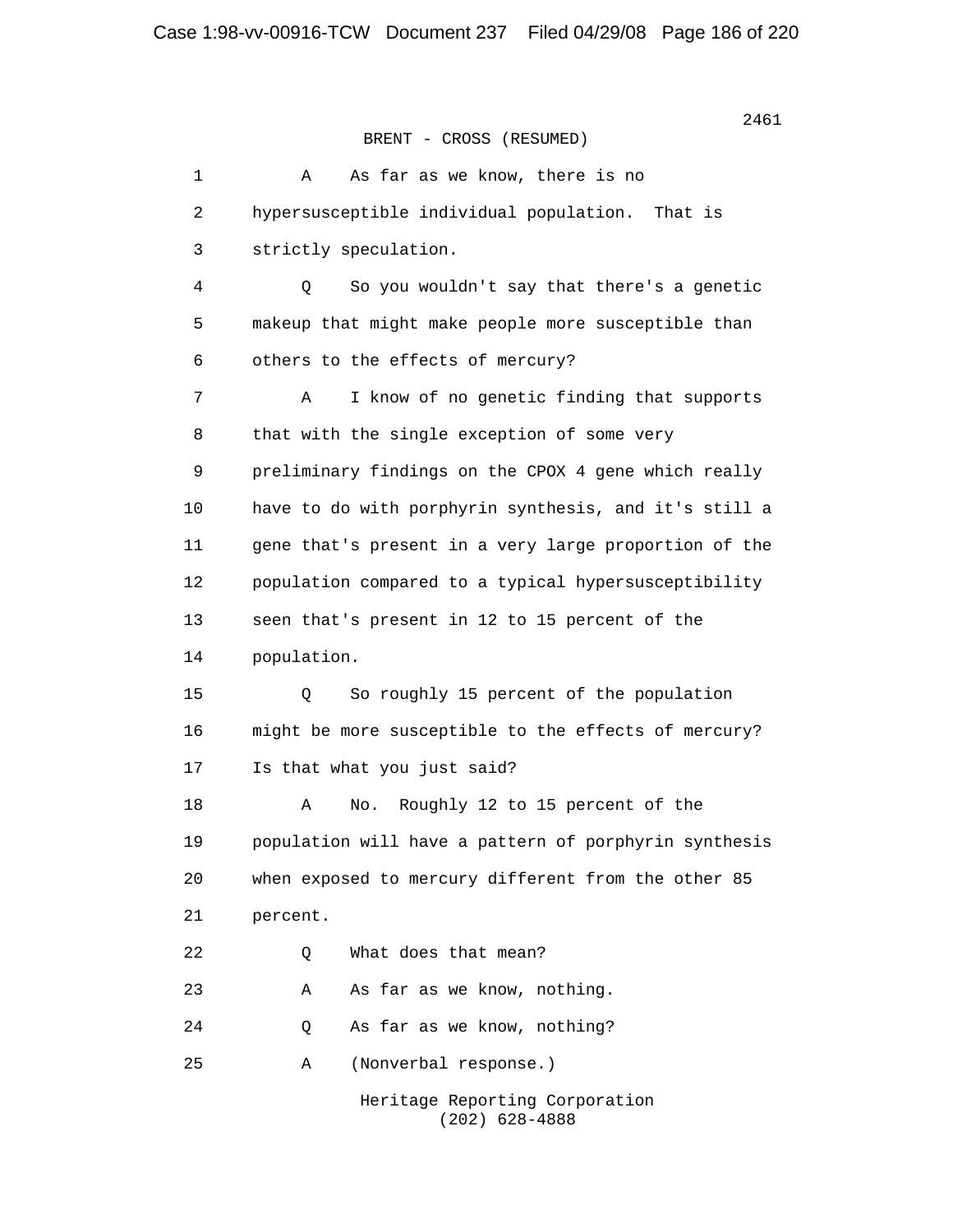2462 BRENT - CROSS (RESUMED) 1 SPECIAL MASTER HASTINGS: I'm sorry. You 2 need to say yes. 3 THE WITNESS: Yes, that's correct. As far 4 as we know, nothing. 5 BY MS. CHIN-CAPLAN: 6 Q Now, Doctor, you had talked about the Holmes 7 study in your presentation today. 8 SPECIAL MASTER HASTINGS: The which study? 9 MS. CHIN-CAPLAN: Holmes study. 10 SPECIAL MASTER HASTINGS: Holmes. 11 MS. CHIN-CAPLAN: Holmes, yes. I'll find 12 the citation for you. It would be Tab 27. 13 SPECIAL MASTER HASTINGS: Of his? 14 MS. CHIN-CAPLAN: Of his. 15 SPECIAL MASTER HASTINGS: Thank you. 16 MS. CHIN-CAPLAN: You're welcome. 17 BY MS. CHIN-CAPLAN: 18 Q Now, Doctor, we've already talked about this 19 or you've talked about it already in your presentation 20 today, correct? 21 A That is correct. 22 Q You indicated they hadn't been reproduced at 23 all. Is that true? 24 A That's right. That there was no public 25 study that supports it. Dr. Aposhian mentioned the Hu Heritage Reporting Corporation (202) 628-4888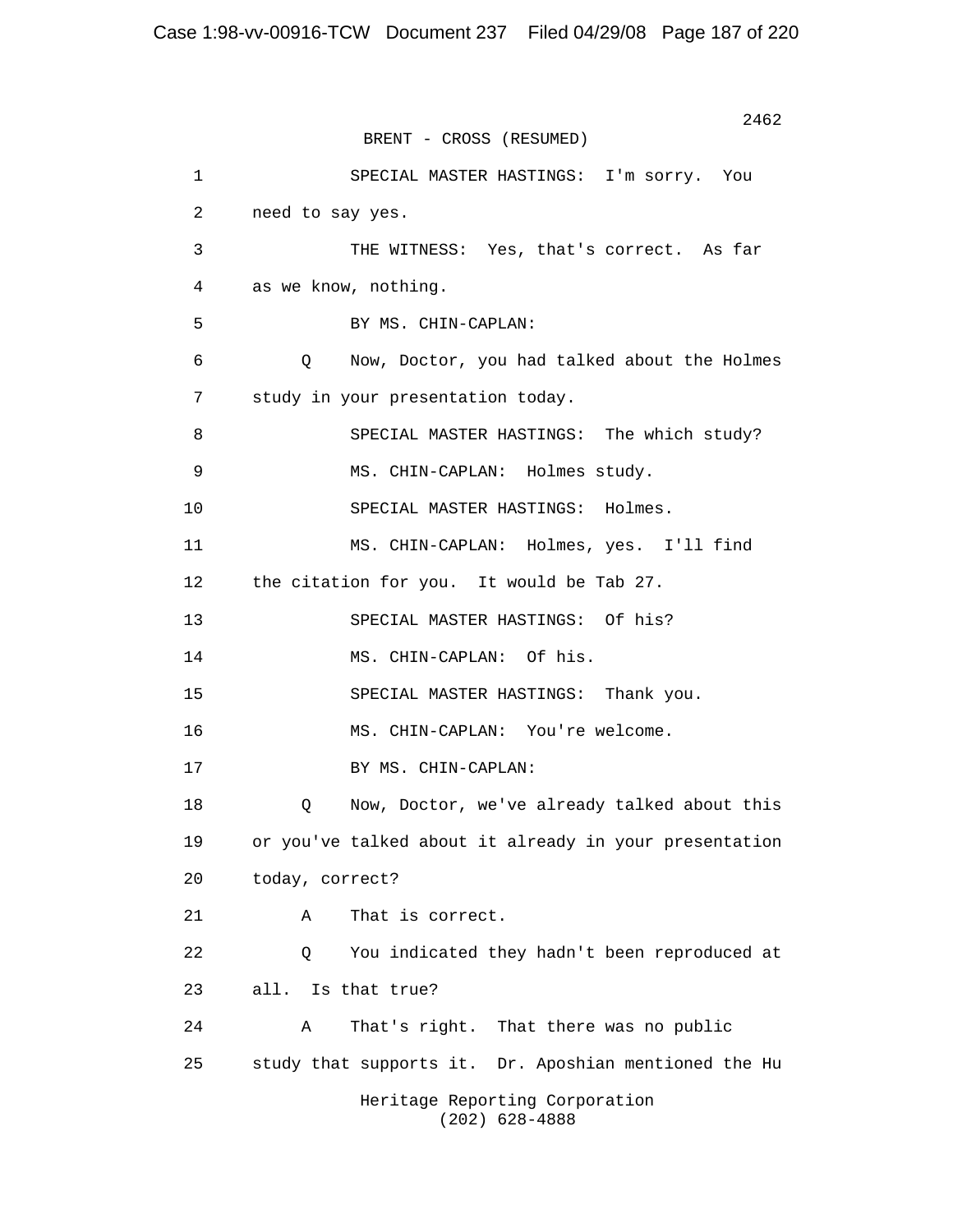2463 BRENT - CROSS (RESUMED) 1 study, but we had talked about the Hu study and it 2 clearly does not support the Holmes study. 3 Q Okay. Nobody's reproduced the study is what 4 you said, right? 5 A Well, people have tried. They haven't 6 gotten the same results. 7 Q You're probably referring to Ip, correct? 8 A And Kerns. 9 Q And Kerns. Okay. Now, in the Holmes study 10 she looked at first baby haircuts. Isn't that true? 11 A That's correct. 12 Q Before she looked at first baby haircuts 13 didn't she just look at the haircuts of the children 14 at the time that she saw them? 15 A I don't recall. Is that in the paper? 16 Q Yes, it is. 17 A Where is that? 18 Q On page 278. If you go down to the first 19 column, the next to the last paragraph, it begins with 20 in a clinical practice one of the study authors 21 submitted hair samples from autistic patients for 22 commercial laboratory testing for toxic metal 23 exposure. Most of these mercury hair levels were 24 found to be low contrary to a first order hypothesis 25 of heavy metal toxicity in autism.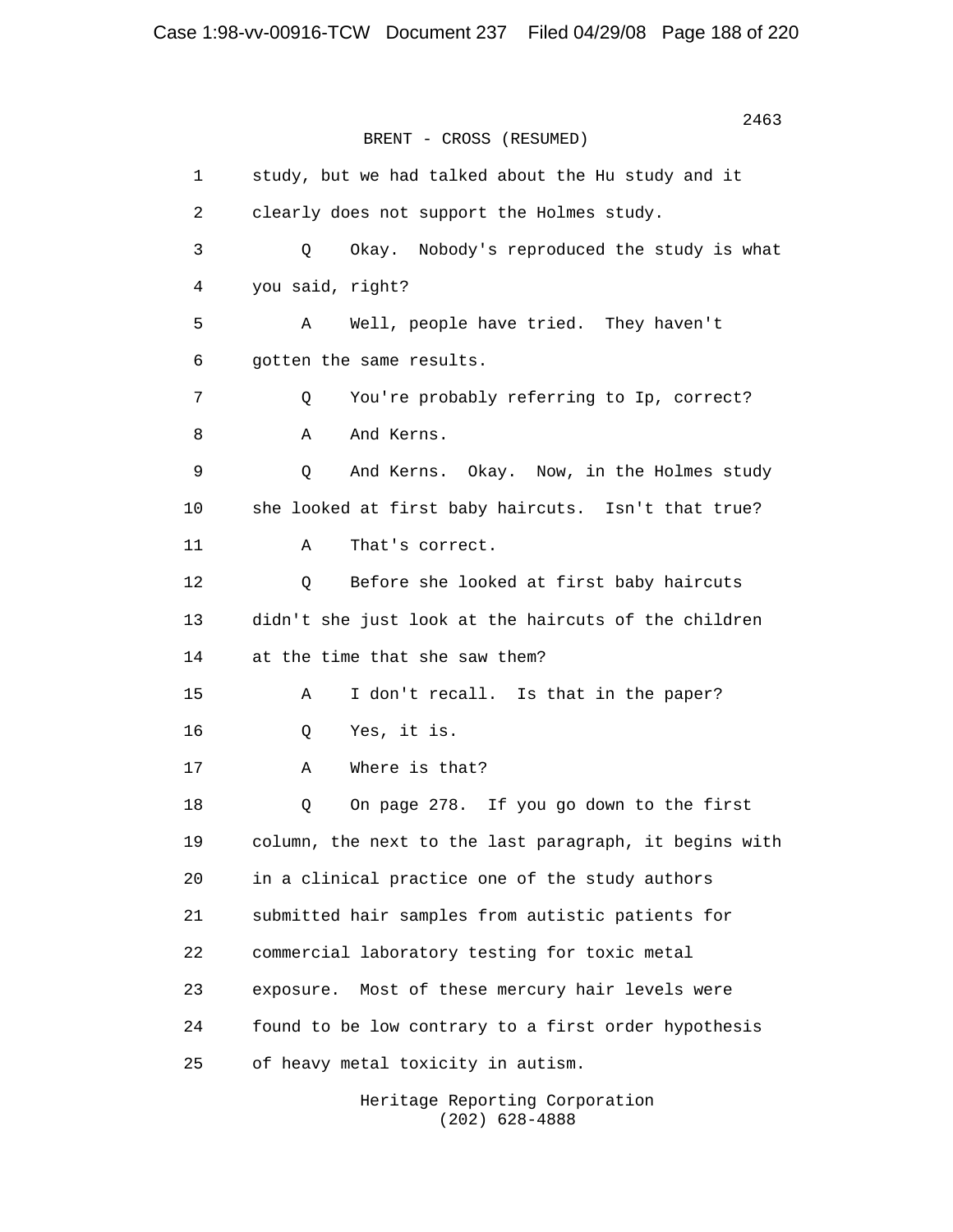2464 BRENT - CROSS (RESUMED) 1 She then asked patients to submit first baby 2 haircut samples for analysis thereby testing a sample 3 that would more accurately reflect early exposure, 4 correct? 5 A Uh-huh. 6 Q Now, hair grows at approximately, what is 7 it, half inch a month? 8 A A centimeter a month, yeah. 9 Q So if you had a seven year old child the 10 hair that you need to be testing would be how long? 11 A No. Are you talking about the fact that it 12 would be to get the baby hair? 13 Q Yes. 14 A It's clearly not baby hair. 15 Q Yes. It's clearly not baby hair? 16 A Right. 17 Q So when she tested hair that was not baby 18 hair she got virtually nothing? 19 A Well, no. She says right here that when she 20 tested hair samples in general the results were very 21 low, and then she reports in which on her first baby 22 hair test the results are very low. So she's saying 23 here that general hair does the same thing as the baby 24 hair tested. 25 Q Okay. When you look at Ip, does Ip look at Heritage Reporting Corporation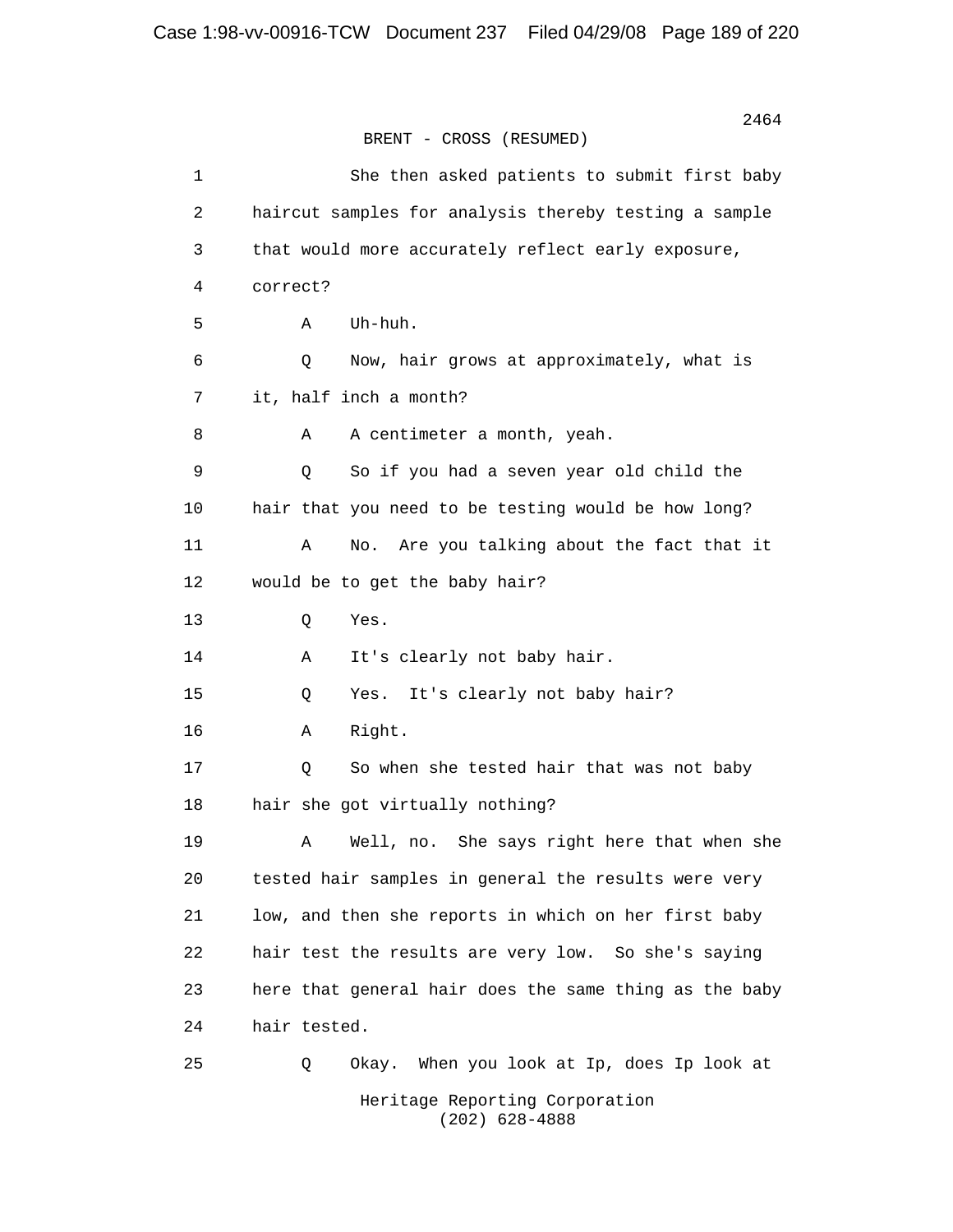2465 BRENT - CROSS (RESUMED) 1 first baby hair?  $2 \qquad \qquad \text{A} \qquad \text{No.}$  3 Q Ip looks at hair that's of seven year old 4 children, don't they? 5 A I can take a look at the paper. Let's see 6 if I have a copy on my computer. 7 Q It's the next one. It would be Tab 32. 8 A Okay. 7.2 years for the autistic spectrum 9 disorder group and 7.8 years for the control group. 10 Q Were they, what, seven years old? 11 A Approximately. 12 0 So at seven years old the hair that they 13 would need would have to be very long, wouldn't it? 14 A It's not baby hair. 15 Q Right. It's not baby hair. 16 Q So it would be hard to say that this really 17 contradicts the Holmes study, wouldn't it? 18 A I think it definitely contradicts the Holmes 19 study because even Holmes as you have pointed out 20 showed that when you don't look at baby hair she 21 thinks that the results are very low, and here we see, 22 no, you just track these cases seven years and the 23 results aren't very low. 24 Q Now, would you go to Kerns? I'm sorry. 25 Kerns is 34. Is Kerns a hair test? It's a hair Heritage Reporting Corporation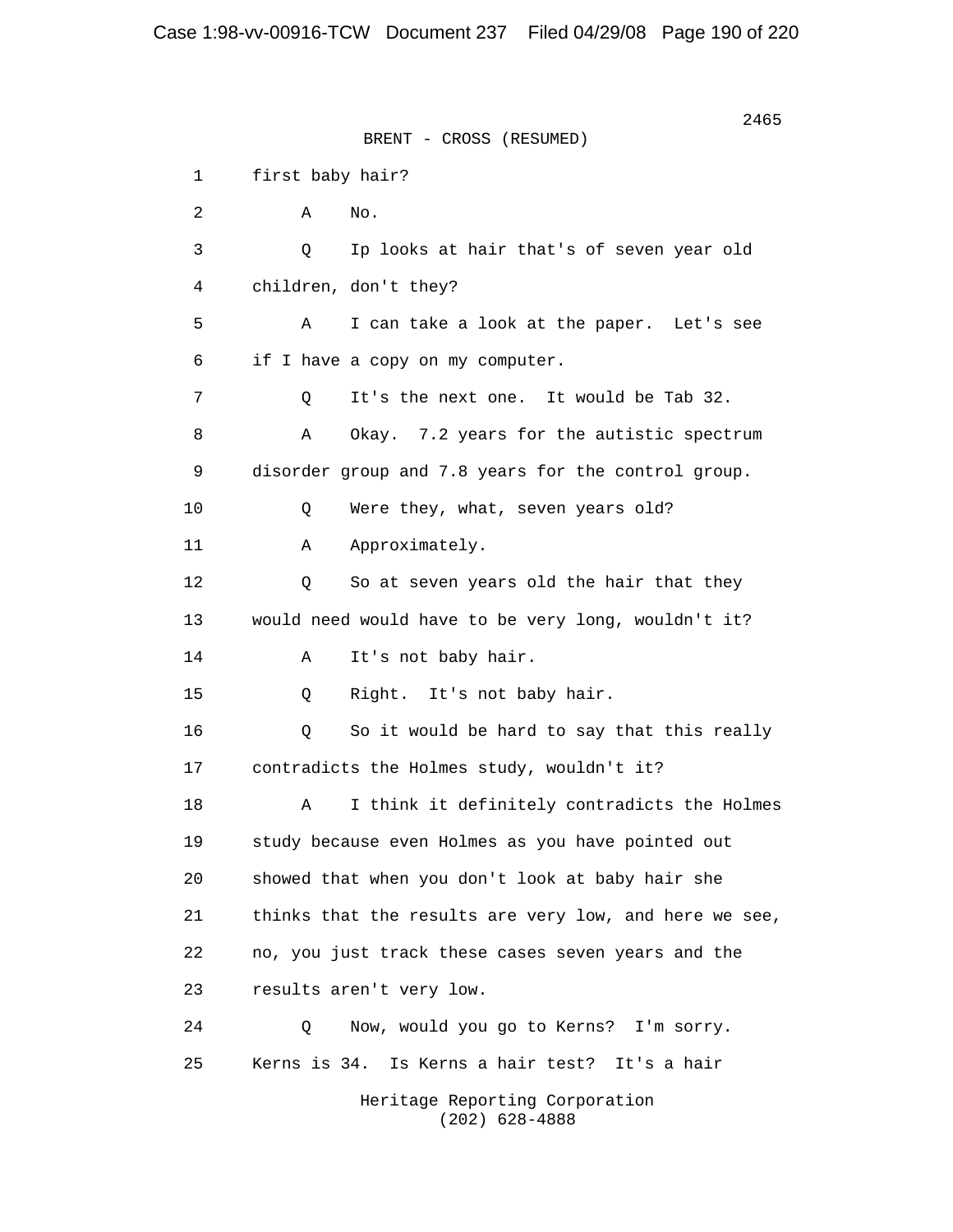2466 BRENT - CROSS (RESUMED) 1 study? 2 A Yes. 3 Q It is a hair study? 4 A Yes. 5 Q Yes. But it looked at heavy metals in 6 general, didn't it? 7 A Heavy metals including mercury. 8 Q Right. If you look at the abstract doesn't 9 it indicate that the evidence from our study supports 10 the notion that children with autism may have trouble 11 excreting these metals resulting in a higher body 12 burden that might contribute to symptoms of autism? 13 A Hang on a second. 14 Q It does say that in the abstract, right? 15 A Hang on a second. I'm just bringing up my 16 copy of the paper here. Okay. I'm sorry. You were 17 looking at the abstract? 18 Q Yes. 19 A Right, but not mercury. He was talking 20 about arsenic, cadmium and lead were significantly 21 lower in the hair of children with autism than in 22 matched controls. With mercury there was no 23 difference. 24 Q So everything other than mercury? 25 A In this particular study. Now, another Heritage Reporting Corporation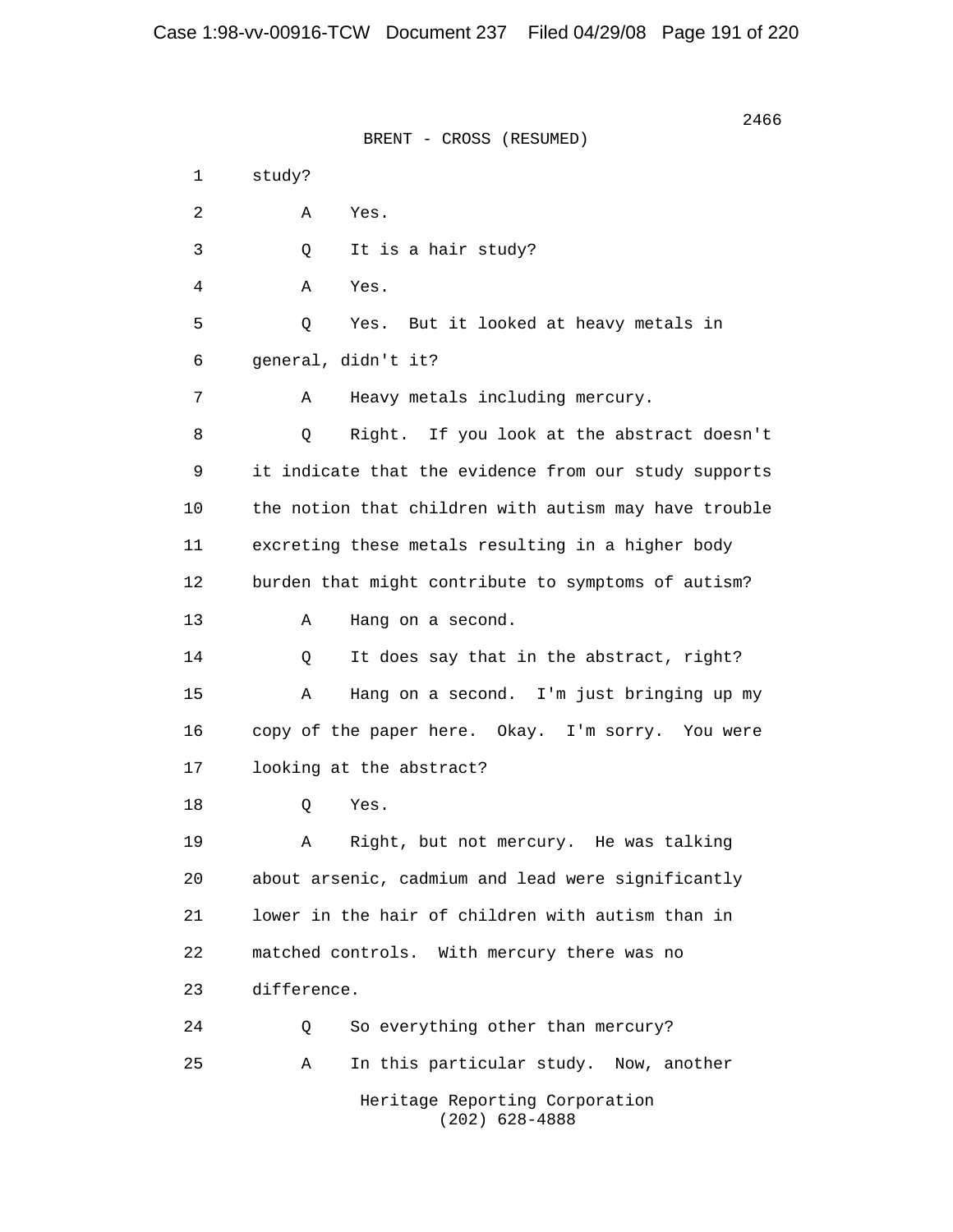```
 2467
BRENT - CROSS (RESUMED)
```
 1 study has contradicted even I believe the arsenic, 2 cadmium and lead data. 3 Q Okay. So, Doctor, there's one study that 4 you didn't mention that Dr. Aposhian did mention, and 5 that was the Adams tooth study. 6 A Yes. Okay. 7 Q In the Adams tooth study wasn't there the 8 indication that the teeth of autistic children had two 9 times more mercury than controls? 10 A Well, that's what they reported. Let me 11 pull out the study because I'd like to make a couple 12 of observations about that study. I'm very familiar 13 with that study, and there's a couple of things about 14 it I want to point out. 15 SPECIAL MASTER HASTINGS: Does anyone have 16 the citation from our record? Thank you. 17 Petitioners' Exhibit 82 I believe. 18 (Pause.) 19 BY MS. CHIN-CAPLAN: 20 Q Doctor, my question to you was wasn't it 21 shown in this article that autistic children had two 22 times the amount of mercury in their teeth as opposed 23 to normal children? 24 A Well, that's what they reported. 25 Q Okay. And would that be an indication that Heritage Reporting Corporation (202) 628-4888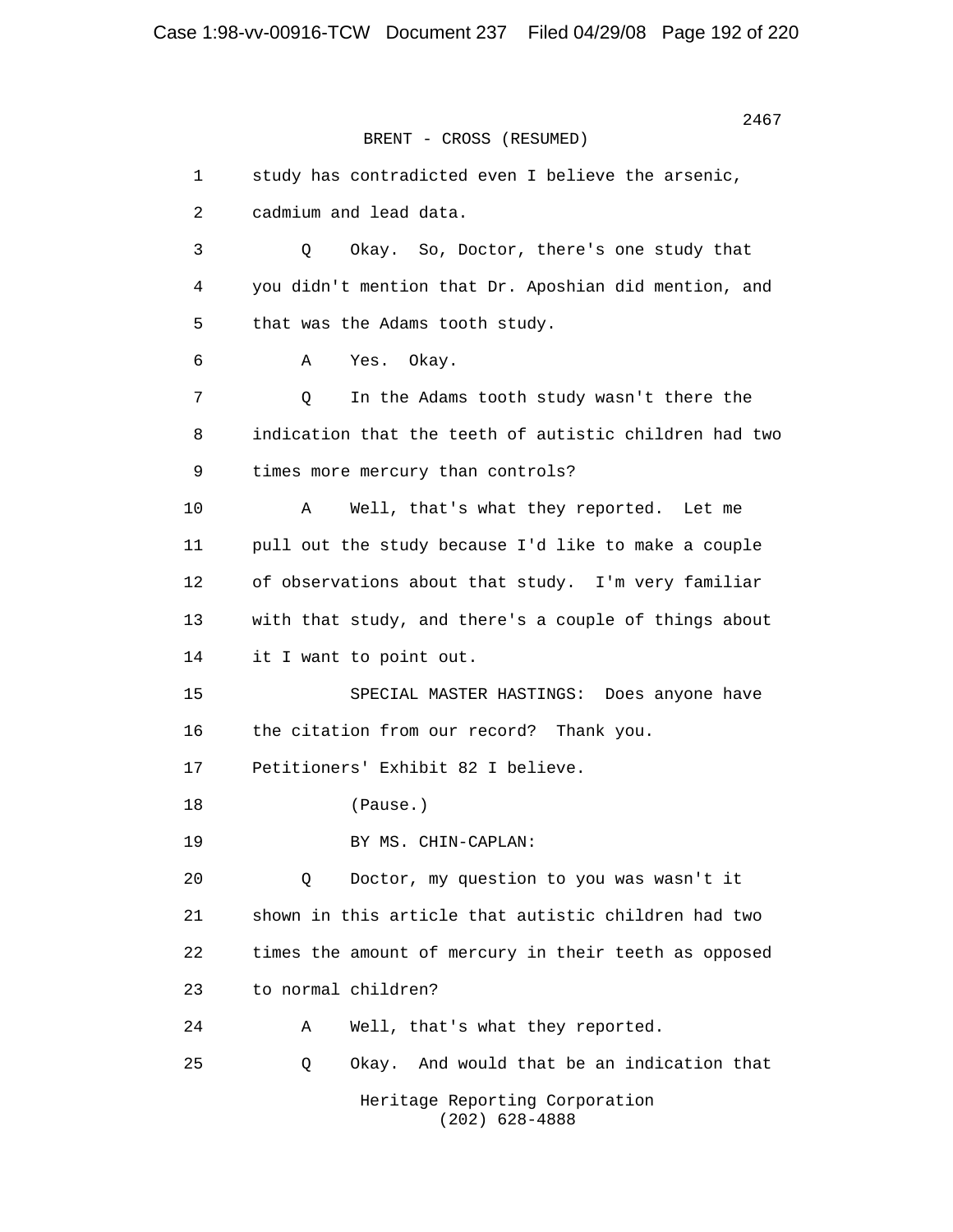1 autistic children have difficulty excreting mercury? 2 A No, for a number of reasons. Number one, 3 teeth, like hair, are not a normal excretory organ for 4 mercury. We don't lose a lot of mercury through our 5 hair. Teeth specifically, you know, a tooth is 6 basically bone. It's basically bone. We don't 7 incorporate mercury very much into bone, so I'm not 8 exactly sure what they're even looking at, but it's 9 just the opposite of what they see in hair. 10 10 I mean, the Holmes people have reported, 11 although it couldn't be replicated, that there's low 12 release of mercury through the hair. Even if that 13 were true how do you reconcile it with this study 14 which shows there's an increased release of mercury 15 through the teeth? It doesn't make any sense. Now, 16 the truth is with this study I'm not sure their 17 results are statistically significantly different 18 based on the statistical tests they did because they 19 do have an error in their statistical methodology. 20 I don't know if you want me to go into it. 21 I'll be glad to if you'd like. 22 0 Doctor, you're saying that teeth are an 23 excretory organ?  $24$  A No. 25 Q It's tissue, isn't it? Heritage Reporting Corporation

(202) 628-4888

2468<br>2468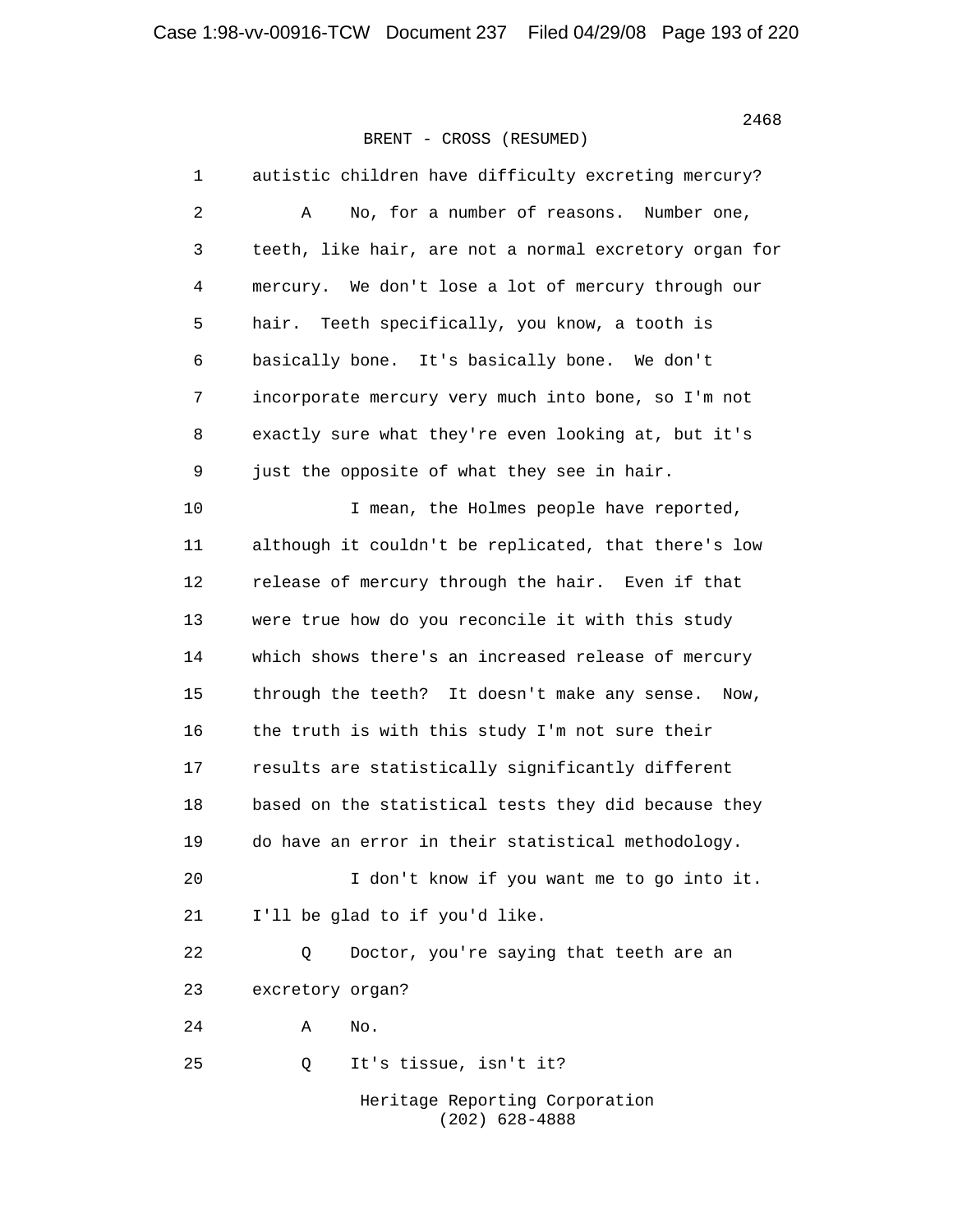| $\mathbf 1$ | Teeth, like hair, are not excretory organs<br>Α           |
|-------------|-----------------------------------------------------------|
| 2           | for mercury. It is known that some organic mercury        |
| 3           | gets incorporated in hair. Teeth is more analogous to     |
| 4           | bone, and you don't usually get mercury in bone.          |
| 5           | It's tissue, correct?<br>Q                                |
| 6           | Well, it's a tooth.<br>Α                                  |
| 7           | Yes. It's tissue, and it's tissue that<br>Q               |
| 8           | contains two times more mercury in autistic children      |
| 9           | than in that of normal children?                          |
| 10          | Well, I'm not sure it's even a statistically<br>Α         |
| 11          | significant difference. The group size is small. I        |
| 12          | can go into that if you'd like, and it doesn't have       |
| 13          | any meaning. If anybody wanted to know do autistic        |
| 14          | children have more mercury than nonautistic children      |
| 15          | all they have to do is get blood levels or get urine      |
| 16          | levels on the autistic children.                          |
| 17          | I mean, I know so many autistic children                  |
| 18          | have had this done. Nevertheless, there's not one         |
| 19          | single study in the peer-reviewed English language        |
| 20          | literature that reports a difference in blood mercury     |
| 21          | level in autistic children or in urine levels in          |
| 22          | autistic children compared to controls, and so I don't    |
| 23          | know what to make of it.<br>Teeth.<br>It doesn't make any |
| 24          | I'm not even sure it's a statistically<br>sense.          |
| 25          | significant difference.                                   |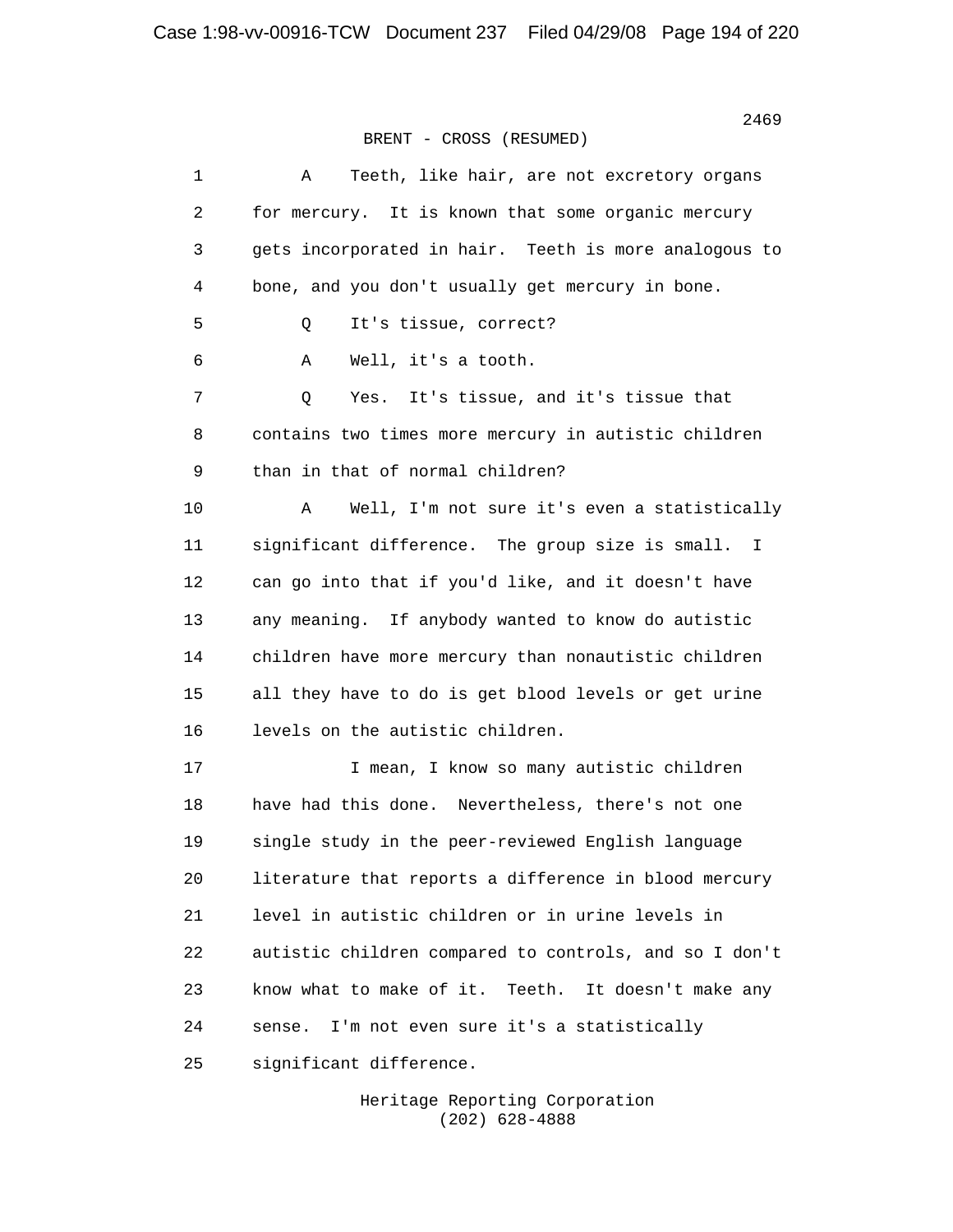2470 BRENT - CROSS (RESUMED) 1 Q Now, Doctor, you're familiar with the 2 Burbacher study, aren't you? 3 A Burbacher study? Yes. 4 Q Burbacher study. Yes. That was a study 5 done on primate monkeys? 6 A Yes. 7 Q That was a situation where they tried to 8 recreate the vaccine schedule. Was that it? 9 A Yes. 10 MS. CHIN-CAPLAN: Let me find it for you. 11 Twelve. 12 SPECIAL MASTER HASTINGS: I'm sorry? 13 MS. CHIN-CAPLAN: Twelve. 14 SPECIAL MASTER HASTINGS: Tab 12. 15 MS. CHIN-CAPLAN: Yes. 16 SPECIAL MASTER HASTINGS: Of Dr. Brent? 17 MS. CHIN-CAPLAN: Dr. Brent. 18 SPECIAL MASTER HASTINGS: All right. Thank 19 you. 20 BY MS. CHIN-CAPLAN: 21 Q So, Doctor, tell the Court what this study 22 consists of. 23 A Sure. I would be glad to. Thank you. This 24 was a comparison of mercury levels in infant monkeys 25 who were given either dietary methyl mercury or Heritage Reporting Corporation (202) 628-4888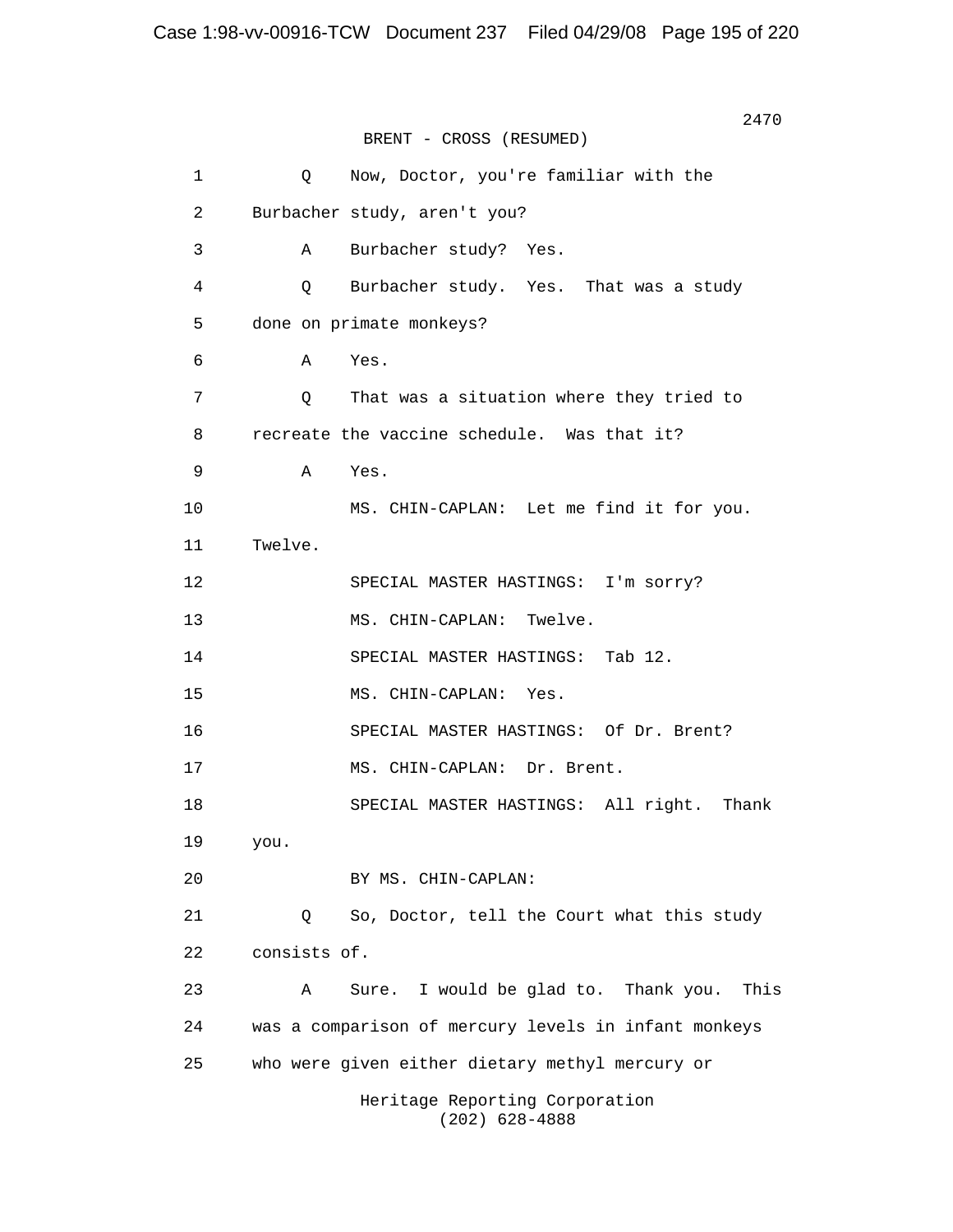| 1  | intramuscular thimerosal as in a vaccine.<br>They did  |
|----|--------------------------------------------------------|
| 2  | the intramuscular injections once a week and gave over |
| 3  | a period of about three weeks roughly the amount of    |
| 4  | thimerosal that an infant would receive in about six   |
| 5  | months of vaccinations on a per kilogram basis.        |
| 6  | Then they assessed the kinetics of what                |
| 7  | happened following the exposure. In other words,       |
| 8  | where the mercury went, what the rate of excretion     |
| 9  | was, what was left behind, half-life, that kind of     |
| 10 | thing.                                                 |
| 11 | Q<br>They found out what the half-life was in the      |
| 12 | primates at least for ethyl mercury, didn't they?      |
| 13 | Right.<br>Α                                            |
| 14 | And it was comparable to what has been noted<br>Q      |
| 15 | in humans, correct?                                    |
| 16 | Very, very close. It was about eight days.<br>Α        |
| 17 | Did they measure the amount of mercury<br>Q<br>Yes.    |
| 18 | that was in the brain?                                 |
| 19 | Yes, they did.<br>Α                                    |
| 20 | When they measured the amount of mercury<br>Q          |
| 21 | that was in the brain what was the comparison between  |
| 22 | the inorganic mercury from methyl mercury exposure and |
| 23 | that of ethyl mercury exposure?                        |
| 24 | Well, it depends on the timeframe.<br>Ethyl<br>Α       |
| 25 | mercury entered the brain and then effluxed from the   |
|    | Heritage Reporting Corporation<br>$(202)$ 628-4888     |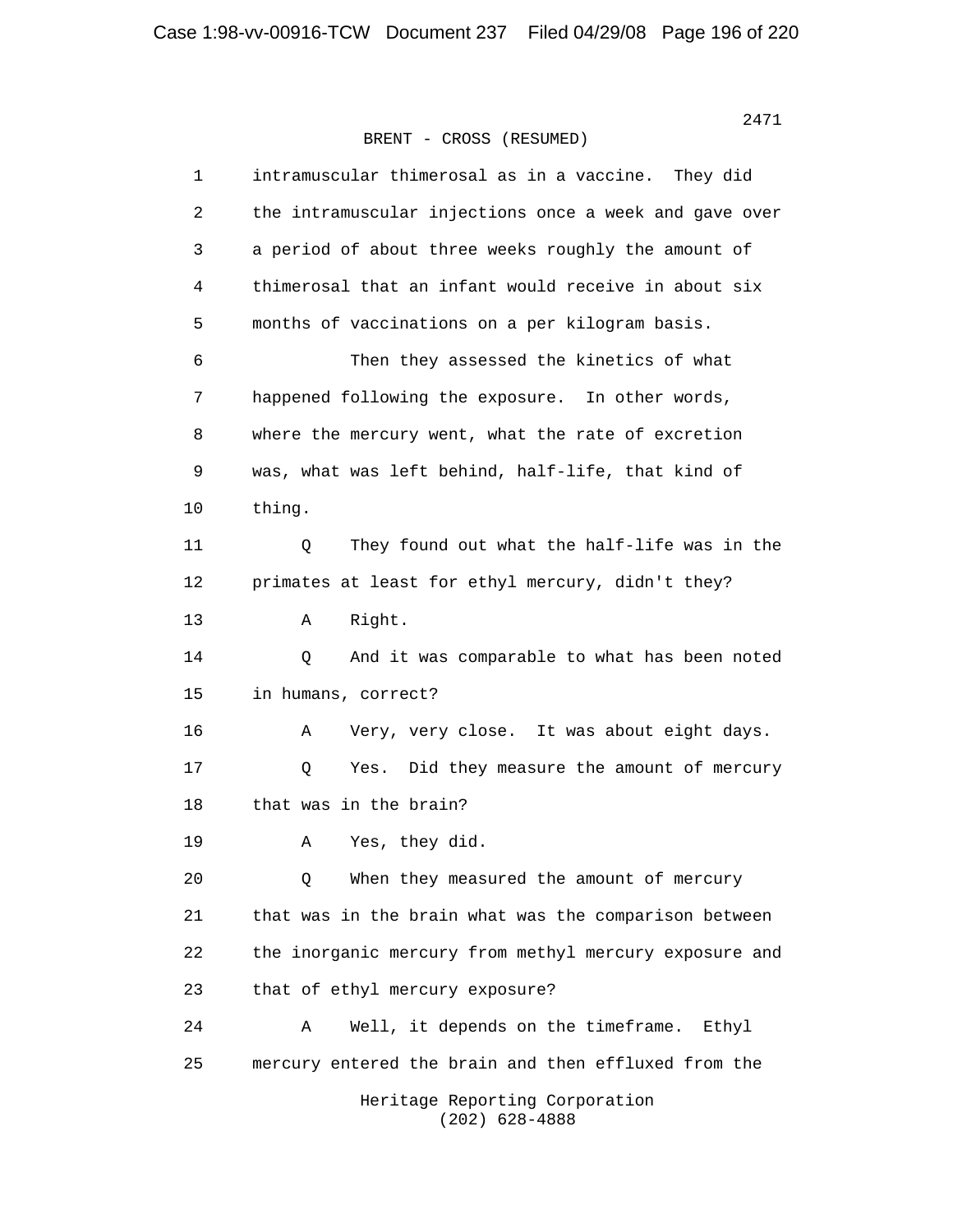> 1 brain. 2 0 It what? 3 A Effluxed. Left the brain. The other 4 process that goes on for both methyl mercury and ethyl 5 mercury is that there is some deorganification of the 6 mercury. In other words, it becomes inorganic 7 mercury. It happens a little bit more with ethyl 8 mercury than with methyl mercury. So as time goes on 9 there is faster loss in the brain with ethyl mercury 10 than with methyl mercury, but there's also faster 11 conversion of ethyl mercury to inorganic mercury in 12 the brain. 13 Q And the conversion of organic to inorganic 14 in the brain occurred with roughly three times the 15 amount for ethyl as opposed to methyl, wasn't it? 16 A I can give you the exact amount. Let me 17 just take a look here. It was more like twice the 18 amount, but you might be right. I'm just trying to 19 see where I can find it here in the paper. Well, I 20 can't find it right now. Instead of taking time 21 looking for it I thought it was twice as much, three 22 times as much, that ballpark. 23 Q Around three times more? 24 A Two or three times. Yes. 25 Q Right. So, Doctor, once it turns into Heritage Reporting Corporation (202) 628-4888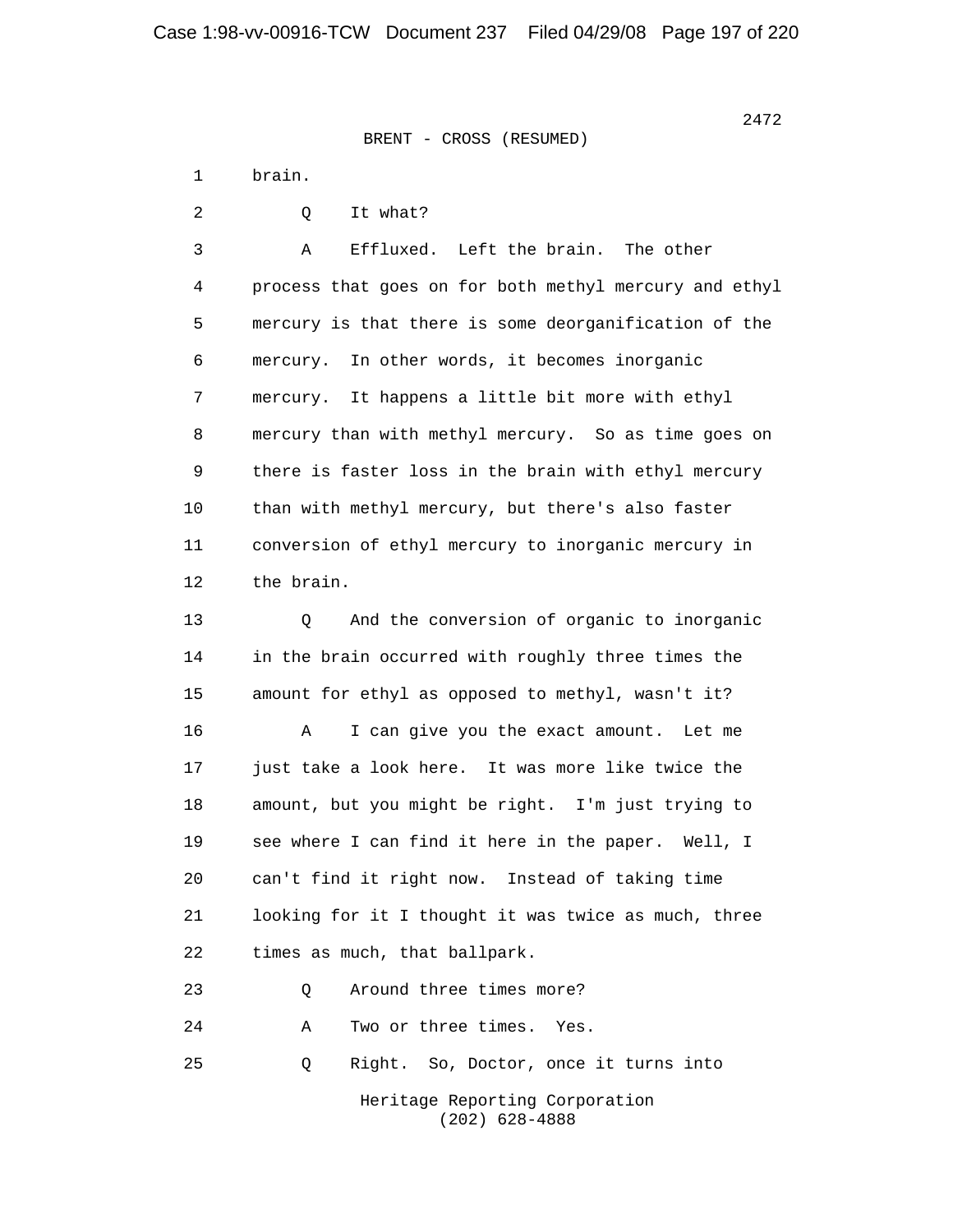> 1 mercuric mercury or inorganic mercury in the brain can 2 it leave? 3 A There is an efflux. It's very, very, very 4 slow. 5 Q Dr. Aposhian had given this example about a 6 family who ate a pig that drank mercury, and when the 7 woman died 29 years later the mercury was still 100 8 times the normal amount that was seen. 9 A Yeah. This is a very highly exposed 10 population. They had a huge exposure to mercury, and 11 a number of the family members died and there's one 12 survivor who when she ultimately died still had a 13 significant amount of mercury in her brain. That's 14 correct. 15 Q So inorganic mercury can be pretty toxic to 16 the brain, correct? 17 A Well, not necessarily. You wouldn't 18 necessarily expect that because the bad news, Ms. 19 Chin-Caplan, is that you, and I and everybody else in 20 this courtroom have nontoxicologically consequential 21 but significant amounts of inorganic mercury in our 22 brain. As a matter of fact, every time we eat a 23 seafood meal we're getting a bolus, some of which 24 becomes inorganic mercury in the brain. 25 We know that if people ate through both Heritage Reporting Corporation (202) 628-4888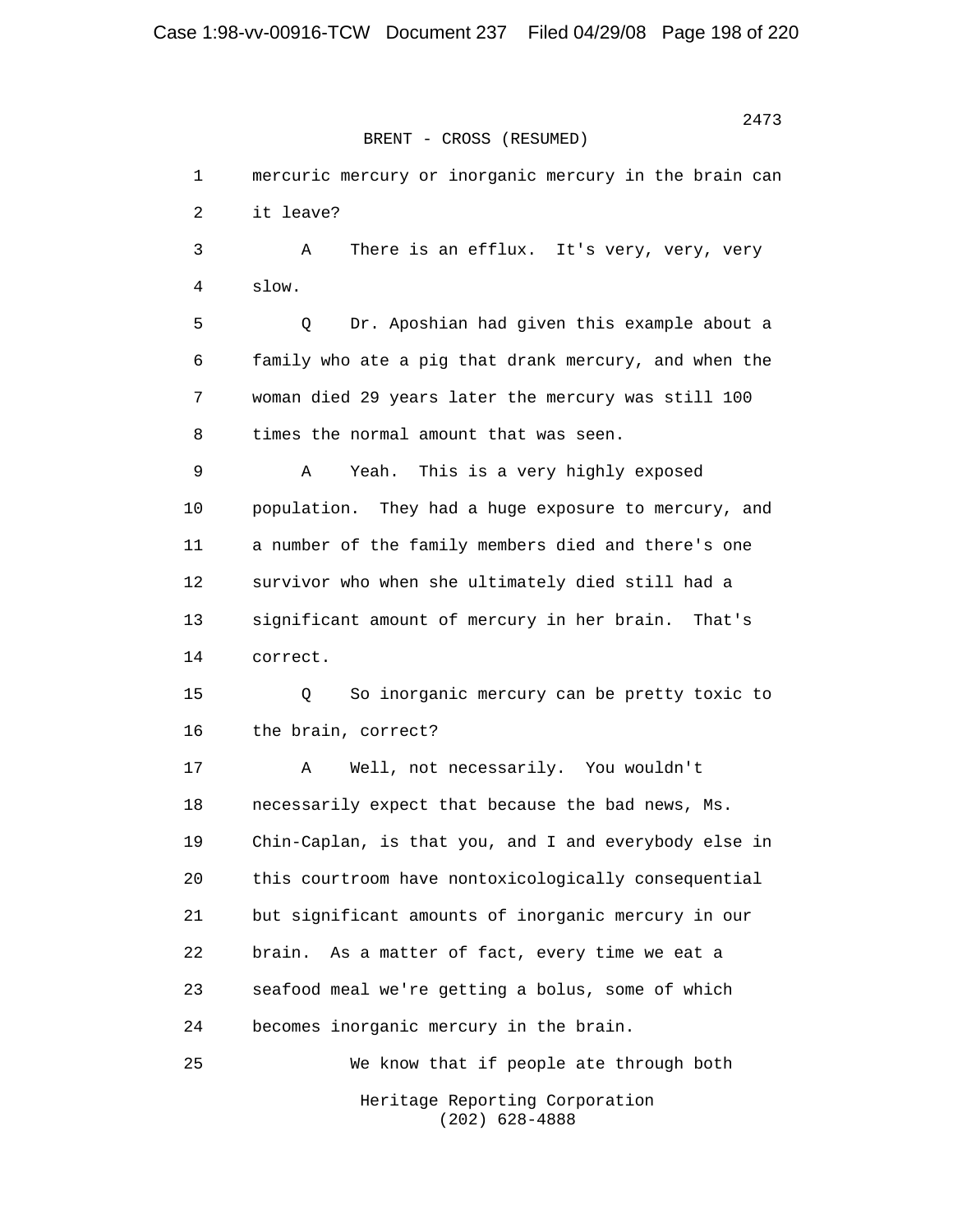| $\mathbf 1$ | their diet, maybe to some degree from their dental     |
|-------------|--------------------------------------------------------|
| 2           | amalgams if they have it and from just the air around  |
| 3           | us, which has mercury in it, we naturally accumulate   |
| 4           | mercury in the brain, which becomes inorganic mercury  |
| 5           | and stays there for a very long time, and that has no  |
| 6           | pathological significance at all.                      |
| 7           | It doesn't cause an adverse effect unless              |
| 8           | you get to very high levels, and there have been       |
| $\mathsf 9$ | multiple studies demonstrating that. So, yes, you get  |
| 10          | inorganic mercury in your brain. You get inorganic     |
| 11          | mercury in the brain from many, many, many different   |
| 12          | Not only people, every animal on the Earth<br>sources. |
| 13          | has a significant amount of inorganic mercury in the   |
| 14          | brain because mercury is a naturally occurring         |
| 15          | It's in the air.<br>substance.                         |
| 16          | We've all developed very sophisticated                 |
| 17          | mechanisms to inactivate the mercury in the brain, and |
| 18          | you only actually can get an adverse effect from the   |
| 19          | inorganic mercury in the brain if you have so much in  |
| 20          | your brain that you overwhelm the very well-developed  |
| 21          | defense mechanisms that we have.                       |
| 22          | Now, Doctor, you're a pediatrician, correct?<br>Q      |
| 23          | I'm a toxicologist.<br>Α                               |
| 24          | Did I also hear you say that you were a<br>Q           |
| 25          | pediatrician?                                          |
|             |                                                        |

 Heritage Reporting Corporation (202) 628-4888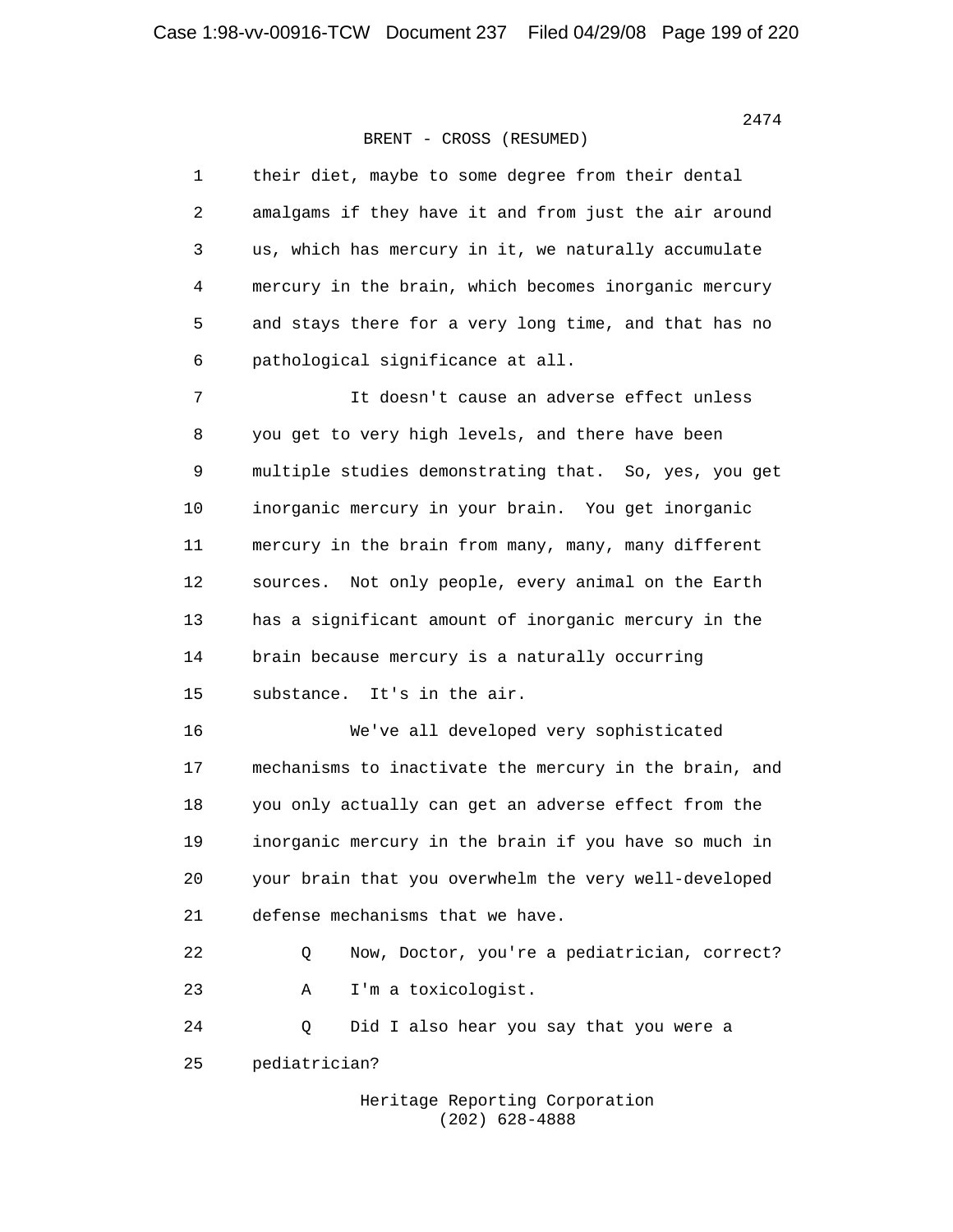2475 BRENT - CROSS (RESUMED) 1 A I'm a professor of pediatrics, but I'm a 2 medical toxicologist. 3 Q Okay. You do know that the nervous system 4 and the immune system of infants are continuing to 5 develop for the first two years of their lives, 6 correct? 7 A To some degree. 8 Q Yes. And during those first two years is 9 the same time that the thimerosal containing vaccines 10 are being administered, correct? 11 A They were. 12 Q Yes. So these vaccines are being 13 administered at one of the most vulnerable periods in 14 their lives? 15 A Yes, that's right, but very unlikely with 16 any ill effect. 17 Q How do you know that? 18 A Well, number one, there has never been, 19 other than the very, very rare allergy -- we're not 20 talking about allergy, you can get allergy with any 21 medication, I assume you don't want to talk about that 22 -- a demonstration that thimerosal in doses in 23 vaccines given to infants causes an adverse effect. 24 As you know this has been extremely well- 25 studied, this has been extremely well-scrutinized and Heritage Reporting Corporation (202) 628-4888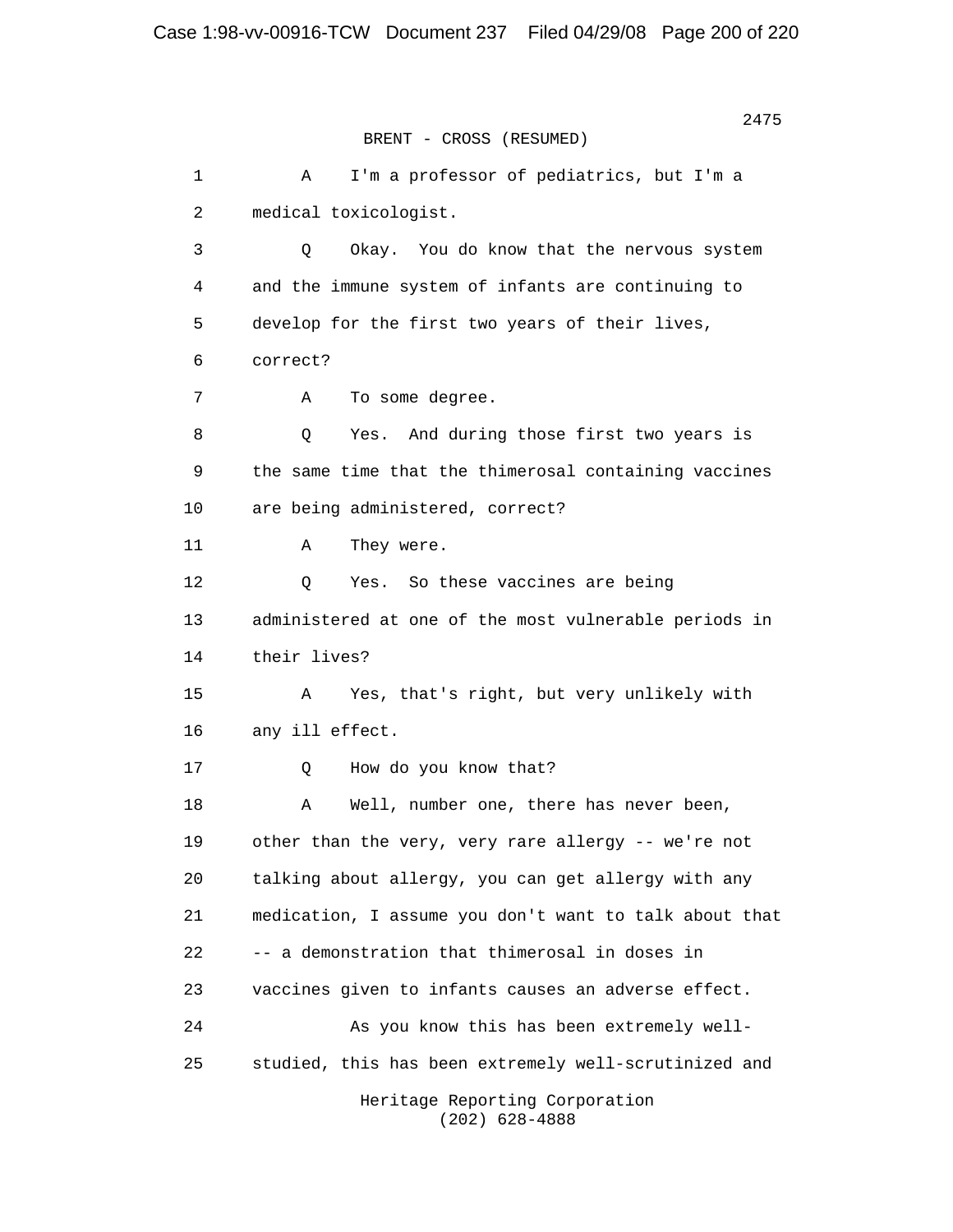| 1  | as a matter of fact it wouldn't even be plausible, and |
|----|--------------------------------------------------------|
| 2  | I'll tell you why. It's a very interesting analysis    |
| 3  | that was just published from Brazil where their        |
| 4  | immunization schedule using thimerosal was pretty much |
| 5  | similar to the United States.                          |
| 6  | Did you say McGill?<br>Q                               |
| 7  | Brazil.<br>Α                                           |
| 8  | Brazil?<br>Q                                           |
| 9  | The country Brazil. They looked at<br>Α<br>Yes.        |
| 10 | the mercury exposure from breast feeding, and they     |
| 11 | breast feed about the same amount in Brazil as they do |
| 12 | here, and from the thimerosal in the vaccines.<br>It   |
| 13 | turns out there's twice as much mercury exposure from  |
| 14 | breast feeding as there is from ethyl mercury in the   |
| 15 | vaccines.                                              |
| 16 | So it's hard to imagine how the amount of              |
| 17 | mercury that we get from breast feeding is going to    |
| 18 | have an adverse effect or that the amount of mercury   |
| 19 | that we get from vaccines is going to have an adverse  |
| 20 | effect.                                                |
| 21 | Well, Doctor, you are aware that there's at<br>Q       |
| 22 | least one breast feeding study that was done from the  |
| 23 | Iraqi grain contamination cases, aren't you?           |
| 24 | Well, yeah, but those were very, very highly<br>Α      |
| 25 | exposed individuals.                                   |
|    |                                                        |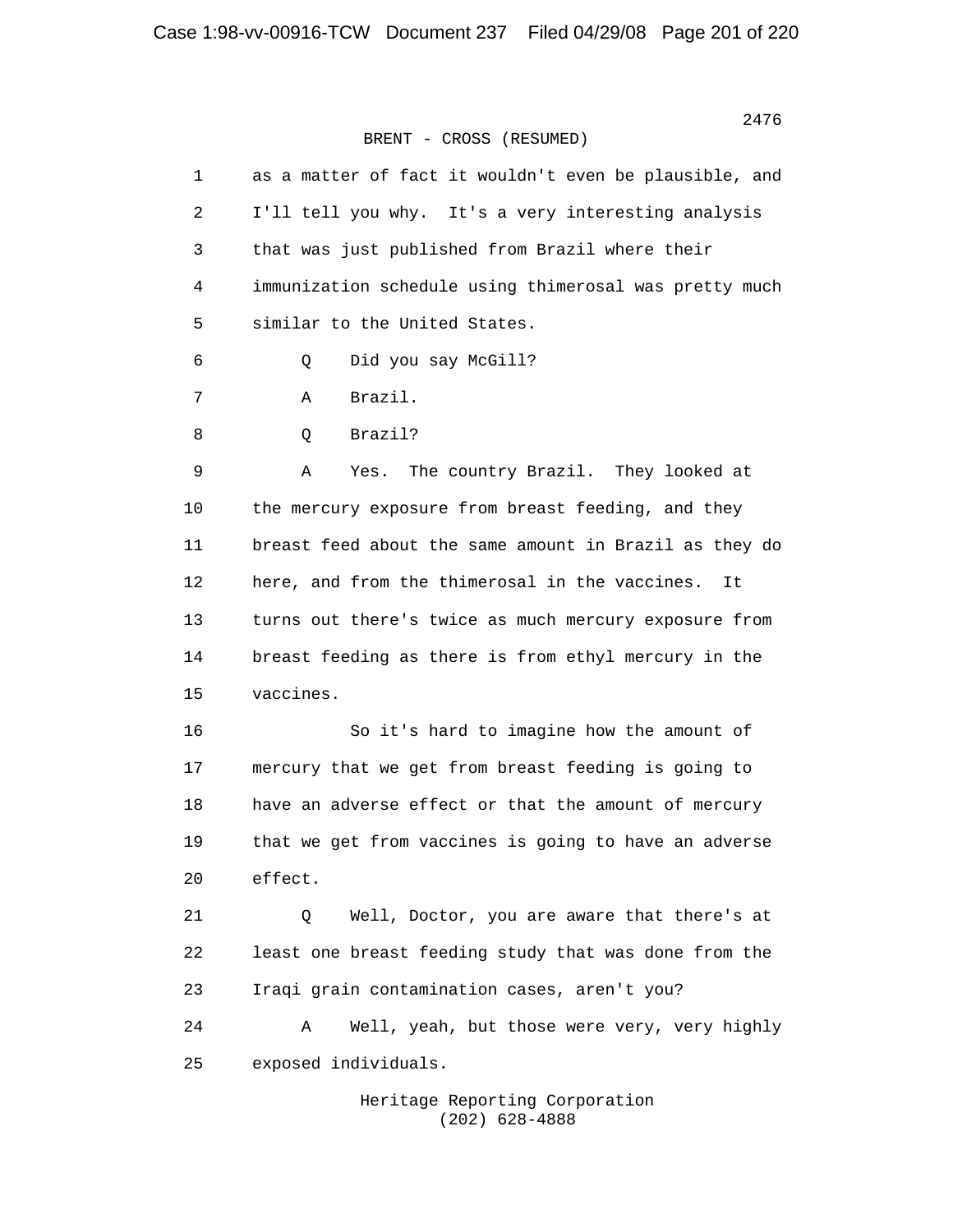> 1 Q You must know that those babies did not 2 demonstrate ill effects for quite some time after they 3 were exposed? 4 A That's true, but this was following a very 5 large exposure. We've had a number of epidemiological 6 studies now, which I think will be discussed on 7 Monday, where children have been followed for long 8 periods of time following their thimerosal containing 9 vaccines and at least with regard to the question of 10 autism or ASD there's clearly no relationship based 11 on -- 12 Q Well, when you say there's no relationship 13 you're relying solely on the epidemiological studies? 14 Is that it? 15 A I'm relying on the epidemiological studies 16 and the fact that there's nothing to the contrary that 17 suggests there is a relationship. 18 0 However, the molecular study seems to 19 indicate that there is an effect, doesn't it? 20 A What molecular study? 21 Q Well, the studies that we looked at on the 22 immune system. 23 A At high doses of mercury chloride or methyl 24 mercury? 25 Q Yes, those studies. Heritage Reporting Corporation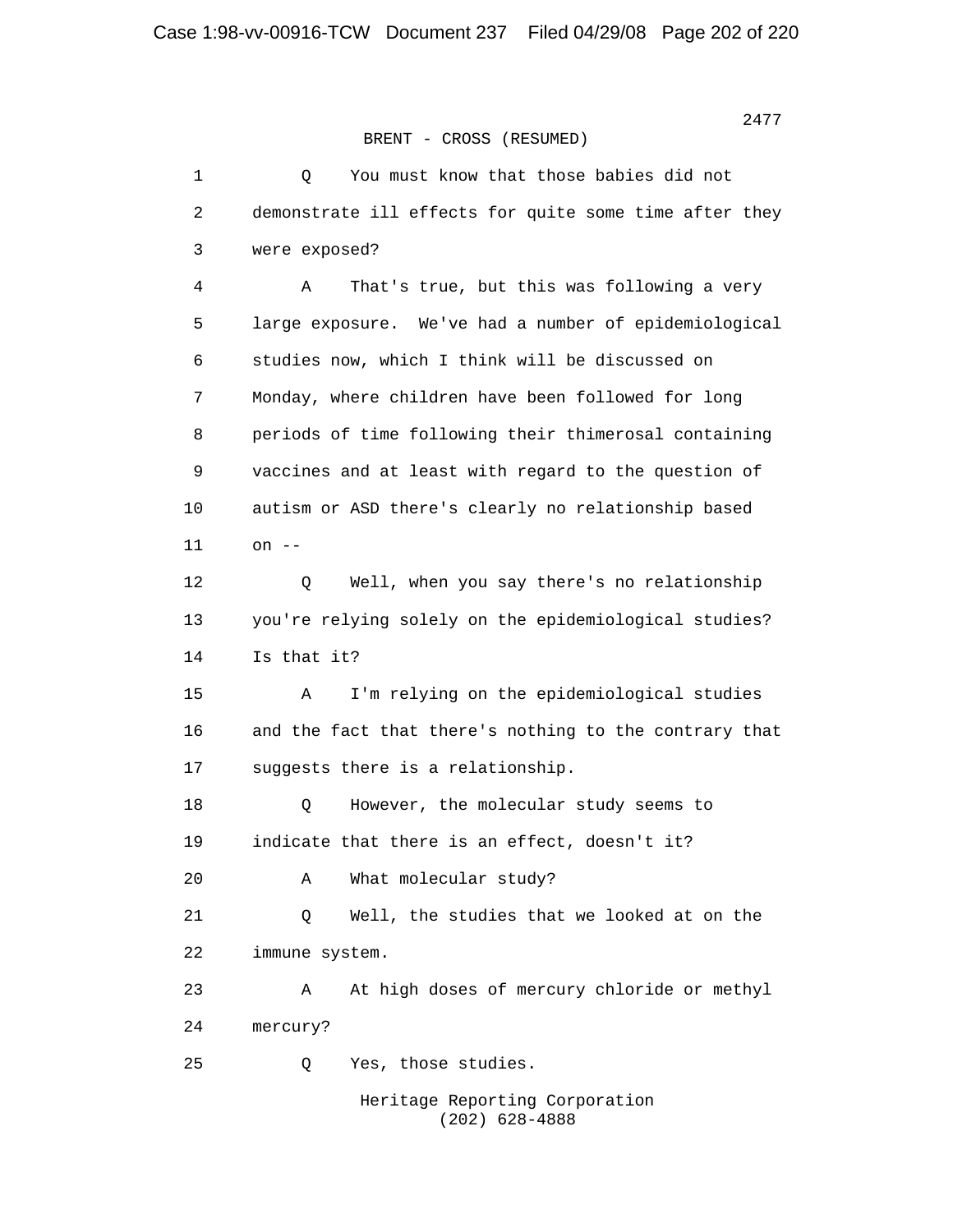2478 **2478** BRENT - CROSS (RESUMED) 1 A Well, no. You can't translate that to say 2 that low doses of ethyl mercury are going to have an 3 effect. 4 Q So you disagree with the statement earlier 5 that people could be asymptomatic from low doses, but 6 that further on in their lives that it would result in 7 symptomatic disease? 8 A Which statement was that? Was that the 9 reference statement about heavy metals? Is that what 10 you're referring to? 11 (Pause.) 12 Q Maybe it's Shenker. Yes, it's in Shenker. 13 A Was that the reference statement about heavy 14 metals? 15 Q Yes. It was on Tab 51 on page 540, and 16 you've already indicated with me that you agree with 17 these statements. 18 A Let me just take a look here. 19 Q It says epidemiological surveys and 20 laboratory studies have shown that when individuals 21 are exposed to low concentrations of heavy metals the 22 clinical symptoms appear to be silent or asymptomatic. 23 However, when the health status of asymptomatic 24 subjects is followed for long time periods there is 25 clear evidence of tissue or organ dysfunction.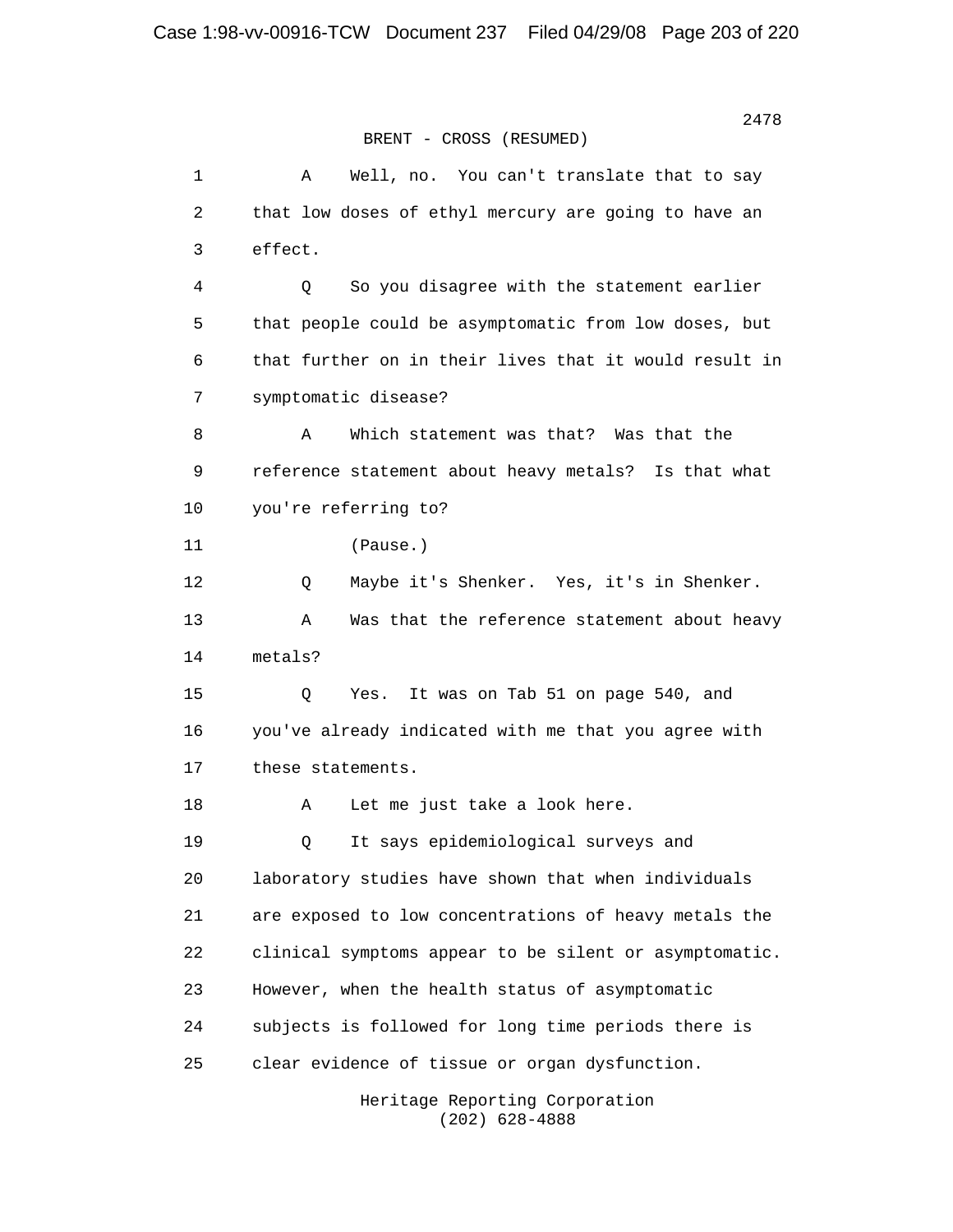| 1  | That's a heavy metals statement, it's not a<br>Α        |
|----|---------------------------------------------------------|
| 2  | mercury statement and it's completely unreferenced. I   |
| 3  | have no idea what they're talking about.                |
| 4  | Of course, the title of this article is<br>$\mathsf{Q}$ |
| 5  | Immunotoxic Effects of Mercuric Compounds, correct?     |
| 6  | That's true. If they were talking about<br>Α            |
| 7  | mercury here in a specific study they would have said   |
| 8  | mercury, and they would have cited the study.           |
| 9  | So the fact that the title was on mercuric<br>Q         |
| 10 | compounds and they mentioned heavy metals makes you     |
| 11 | think it's not mercuric compounds that they're talking  |
| 12 | about?                                                  |
| 13 | I think what they were trying to do is try<br>Α         |
| 14 | to generalize some other heavy metal and relate it to   |
| 15 | mercuric compound.                                      |
| 16 | Is there any reason to believe that mercury<br>Q        |
| 17 | does not act in the same manner as these other heavy    |
| 18 | metals?                                                 |
| 19 | Absolutely there are. There are no two<br>Α             |
| 20 | heavy metals that I can think of that have a similar    |
| 21 | effect on the immune system. All of them at             |
| 22 | appropriate doses will potentially have adverse         |
| 23 | effects on the immune system, but they're different,    |
| 24 | just like even different forms of mercury have          |
| 25 | different effects on the immune system.                 |
|    |                                                         |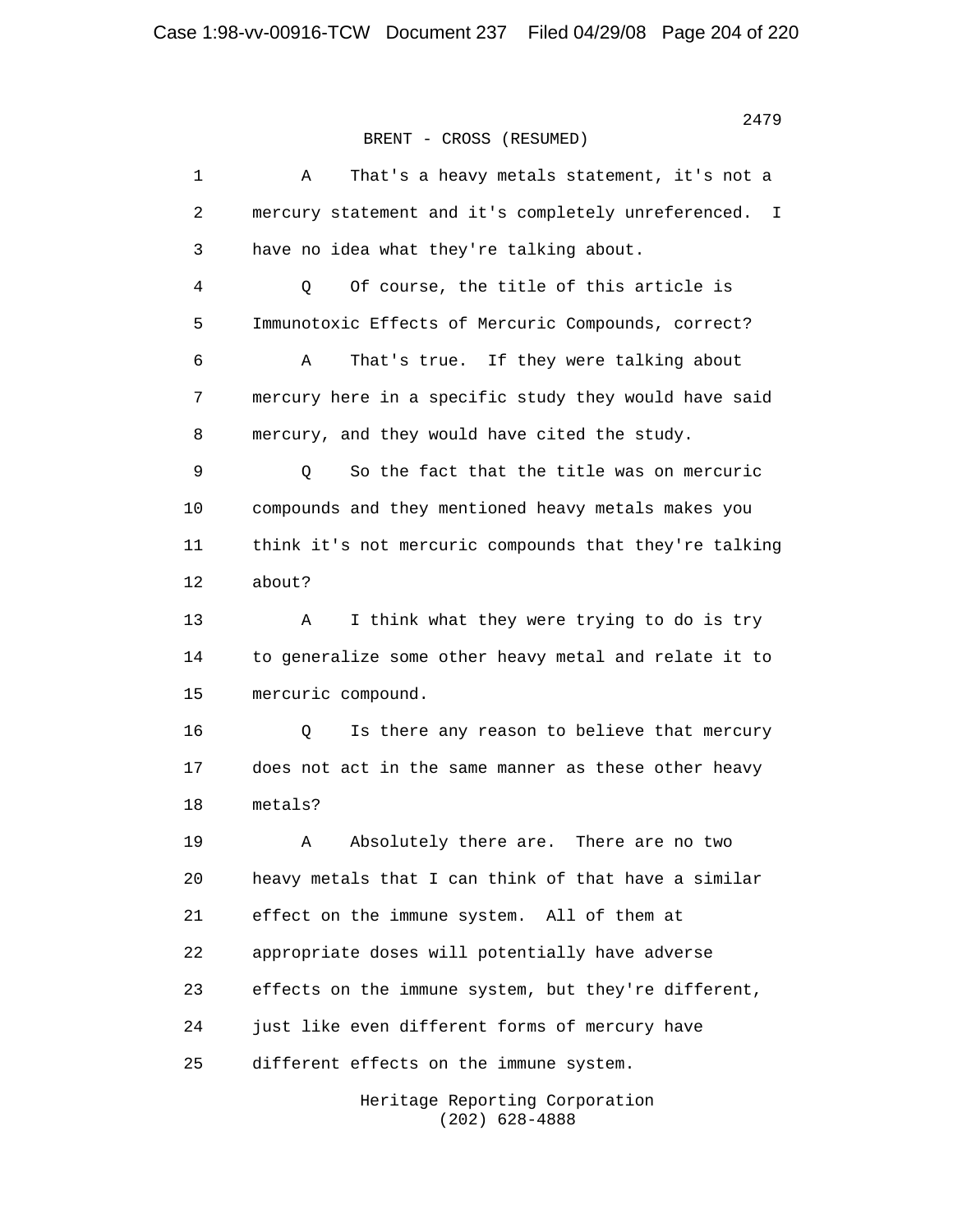2480<br>2480

BRENT - CROSS (RESUMED)

 1 MS. CHIN-CAPLAN: Okay. Thank you, Doctor. 2 THE WITNESS: Thank you. 3 SPECIAL MASTER VOWELL: Dr. Brent, I have a 4 number of questions for you. This is Special Master 5 Vowell speaking. 6 THE WITNESS: Please. 7 SPECIAL MASTER VOWELL: You've used two 8 terms, as did I believe Dr. Aposhian, efflux and 9 hypersusceptibility. Would you define those terms for 10 me, and are you both using them in the same way? 11 THE WITNESS: Thank you very much for asking 12 that question. That's a great question. Efflux. I'm 13 not sure how Dr. Aposhian viewed efflux, but from the 14 context in which he was talking it was clear by the 15 fact that he was stating that he was discussing the 16 hair studies of Amy Holmes and the chelation study of 17 Bradstreet, and in fact he pretty much came out and 18 said this, and it's certainly what he said before the 19 IOM, that autistic children do not excrete mercury 20 well. 21 When we talk about in biological processes 22 molecules moving from one place to another they either 23 move in or they move out between compartments, and 24 efflux is basically moving out meaning out of the body

> Heritage Reporting Corporation (202) 628-4888

25 in this case. So his efflux disorder hypothesis is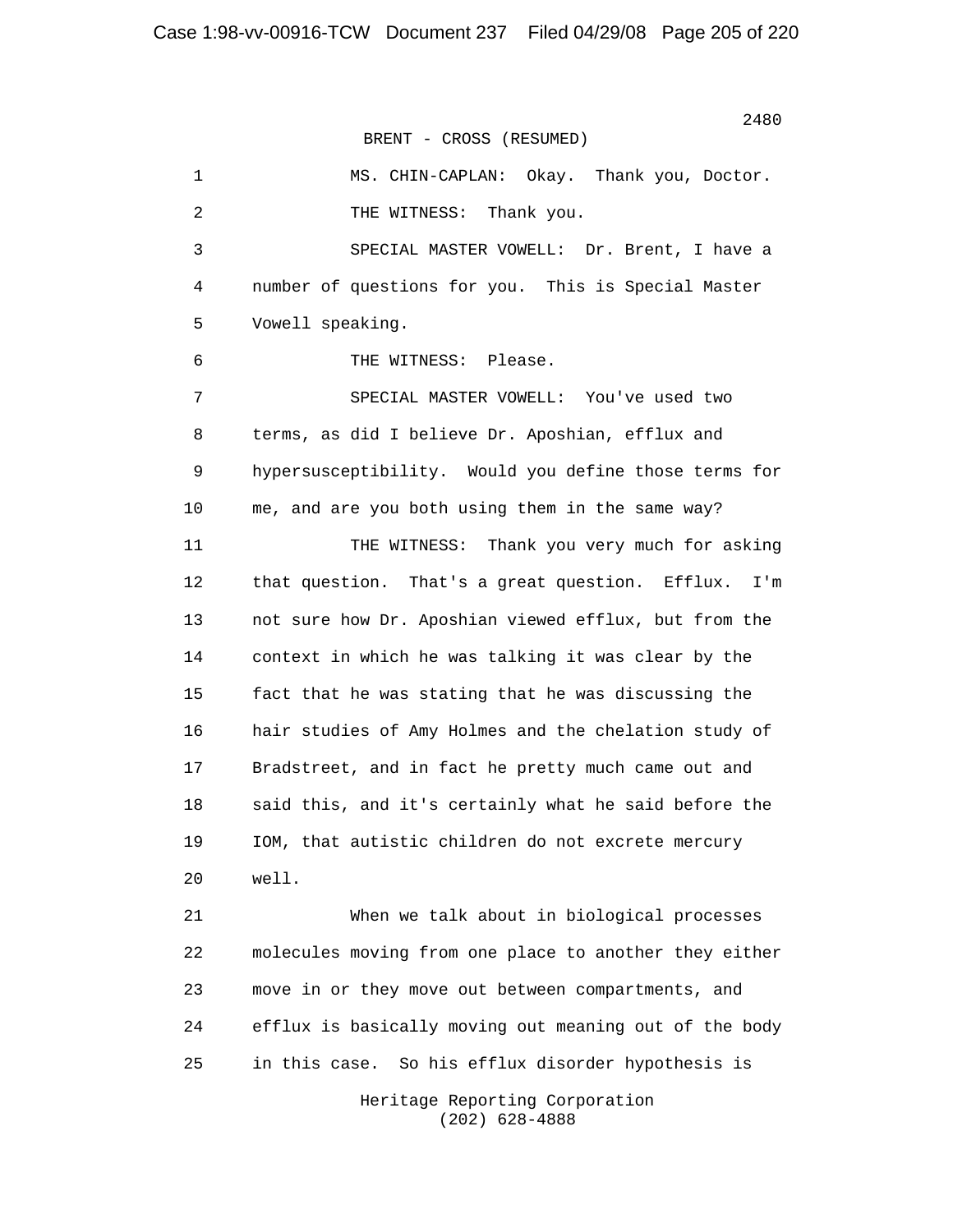| $\mathbf{1}$   | that the hair studies of Holmes and the chelation      |
|----------------|--------------------------------------------------------|
| $\overline{2}$ | study of Bradstreet are pointing to the fact that      |
| 3              | these kids don't excrete mercury, don't efflux it out  |
| 4              | of their bodies.                                       |
| 5              | SPECIAL MASTER VOWELL: So they retain it,              |
| 6              | and therefore more would be available to work its ill  |
| 7              | effects on whatever system we're talking about?        |
| 8              | That's exactly the hypothesis.<br>THE WITNESS:         |
| 9              | Precisely. Now, hypersusceptible, Dr. Aposhian did     |
| 10             | not really define what he meant by hypersusceptible    |
| 11             | other than, and this is what I infer from his          |
| 12             | testimony, some hypothesized group of children that    |
| 13             | react to mercury to get toxic at doses that nobody     |
| 14             | else in the world would ever get toxic to, so they're  |
| 15             | hypersusceptible.                                      |
| 16             | Because of that ambiguity in that testimony            |
| 17             | is one of the reasons I drew up that bell-shaped curve |
| 18             | with the second curve showing the hypersusceptible     |
| 19             | population.                                            |
| 20             | SPECIAL MASTER VOWELL:<br>Yes.                         |
| 21             | There is a formal<br>THE WITNESS:                      |
| 22             | toxicological concept of hypersusceptibility, and      |
| 23             | that's what I tried to illustrate by those curves and  |
| 24             | to say that when there is a hypersusceptible           |
| 25             | population we have a way of looking for it, we know    |
|                | Heritage Reporting Corporation<br>$(202)$ 628-4888     |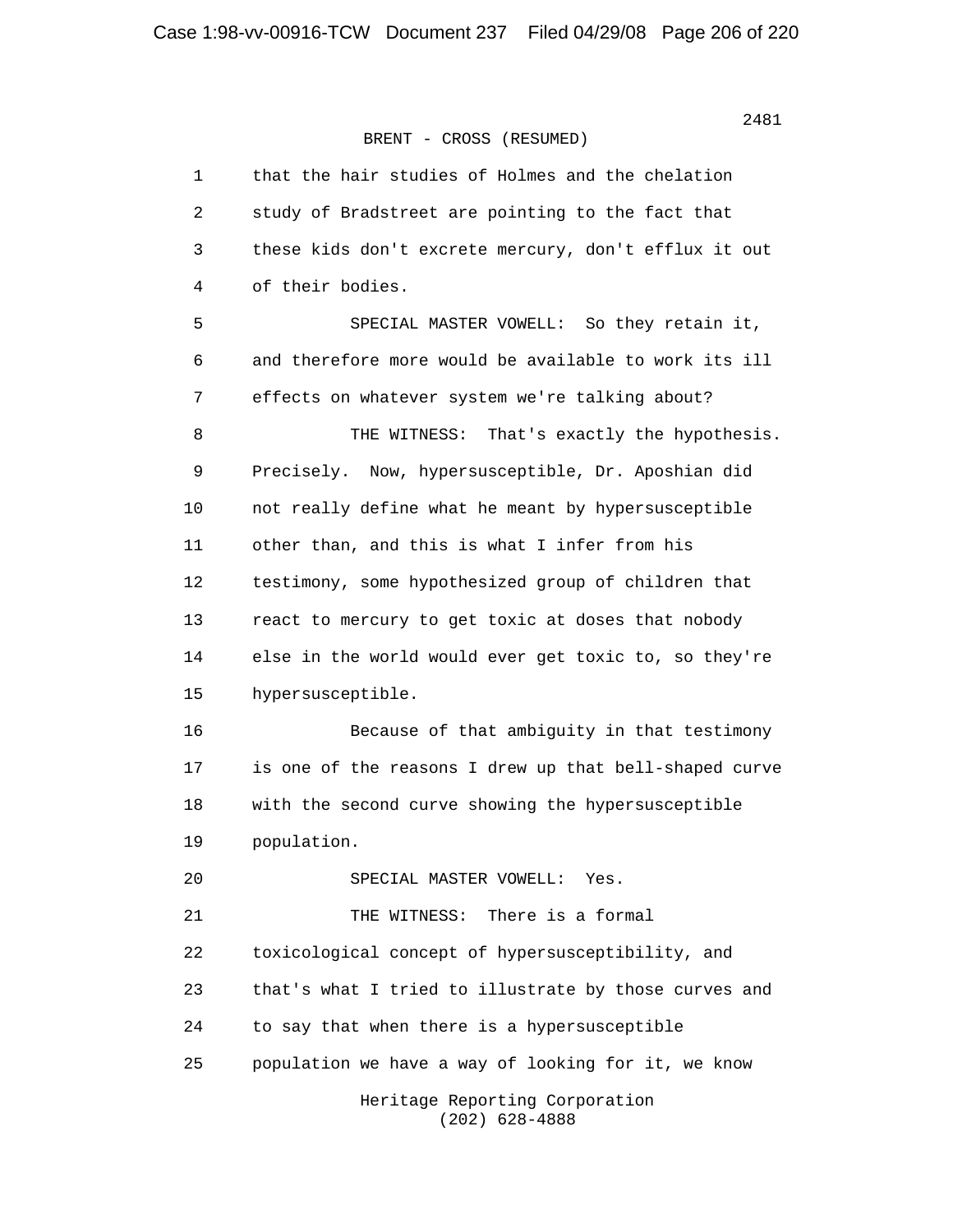| $\mathbf{1}$ | exactly what it is, although they've never been found  |
|--------------|--------------------------------------------------------|
| 2            | in the autistic group with regard to mercury.          |
| 3            | SPECIAL MASTER VOWELL: That was the example            |
| 4            | I think you used of Wilson?                            |
| 5            | THE WITNESS: Yes. That's exactly right.                |
| 6            | That where there is hypersusceptibility to toxins very |
| 7            | often with not too much research we've actually        |
| 8            | identified the hypersusceptibility. Wilson's disease,  |
| 9            | hypersusceptibility to copper. We know the gene.       |
| 10           | It's very clear. You can do a genetic test. They       |
| 11           | either have it or they don't.                          |
| 12           | SPECIAL MASTER VOWELL: Bear with me for a              |
| 13           | minute here.                                           |
| 14           | THE WITNESS: Take your time.                           |
| 15           | SPECIAL MASTER VOWELL: In Dr. Aposhian's               |
| 16           | testimony he talked about one in 500 children exposed  |
| 17           | to the teething powder that caused acrodynia or Pink   |
| 18           | disease developing the disease. Do you know how that   |
| 19           | figure was derived, the one in 500?                    |
| 20           | THE WITNESS: Yes. Yes, I do. That I                    |
| 21           | believe derives back from one of the Dr. Warkany       |
| 22           | articles.                                              |
| 23           | SPECIAL MASTER VOWELL: Doctor?<br>I'm sorry?           |
| 24           | Warkany, W-A-R-K-A-N-Y.<br>THE WITNESS:                |
| 25           | SPECIAL MASTER VOWELL:<br>Okay. The third              |
|              | Heritage Reporting Corporation<br>$(202)$ 628-4888     |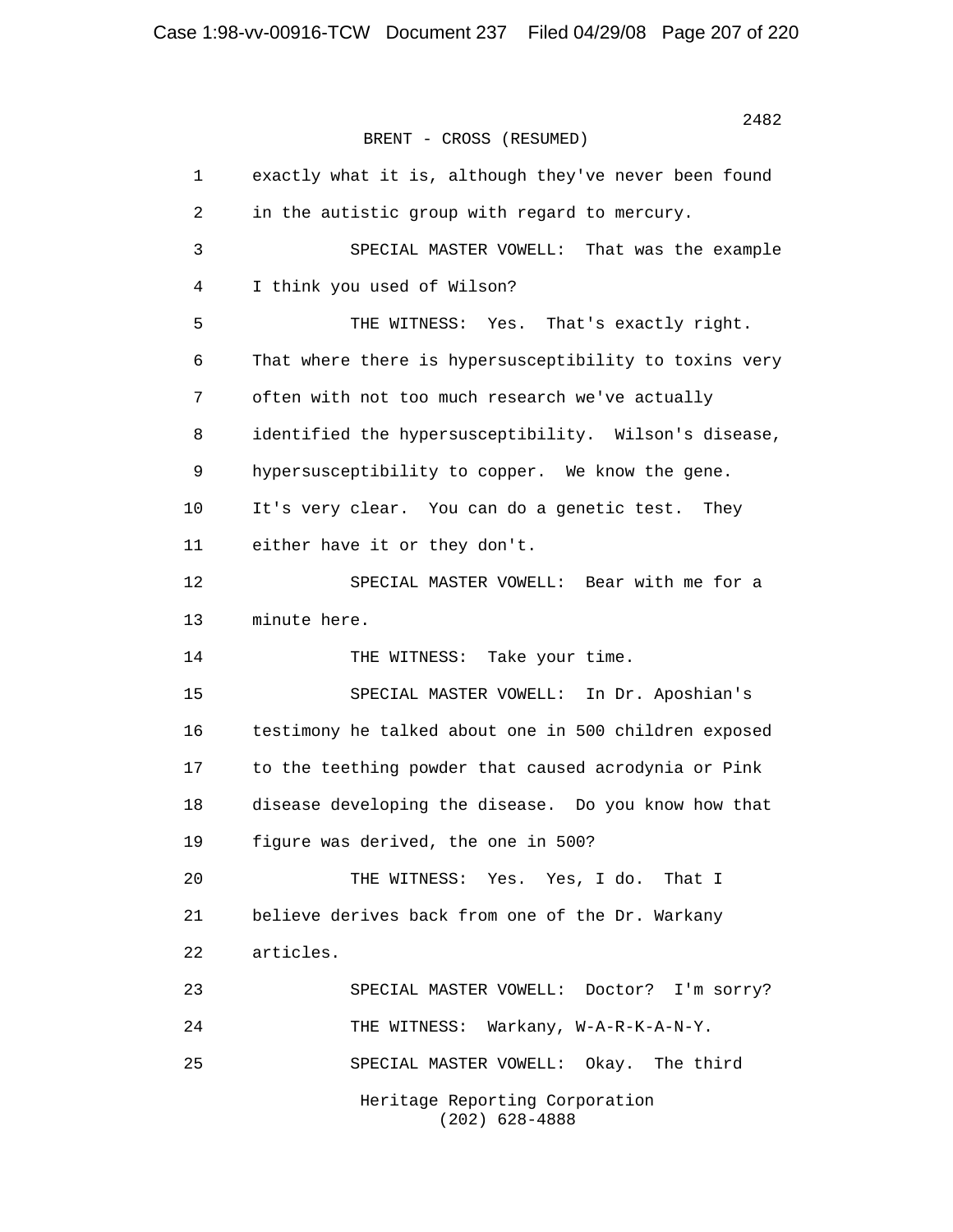1 exhibit?

 2 THE WITNESS: Yes. Well, he wrote a couple 3 of articles. I'm not sure if it's that exact one, but 4 it's from that body of research. That number has been 5 carried forward and requoted in the literature. 6 Basically, what that number is is that if you look at 7 kids who were exposed to mercurous chloride from the 8 teething powder not all of them get mercury toxic in 9 the form of acrodynia, only some of them do. 10 There are two potential explanations for 11 that. One is that it's a hypersusceptible population 12 that does, and the other, which would be the more 13 common reason in toxicology, is it's simply a matter 14 of dose. Some got more, some got less, and it's only 15 the ones that got quite a lot that came down with the 16 disease, so they got the high dose. 17 In fact, looking at that Warkany study that 18 the Court now has come up with that clearly 19 demonstrates that the children who get acrodynia have 20 very, very high mercury levels, so it appears to be 21 just simply a dose-related phenomenon. The reason 22 that not everybody got it is you had to get a 23 significant dose. 24 SPECIAL MASTER VOWELL: So you're not aware 25 of any study that looks at a dose response level to

 Heritage Reporting Corporation (202) 628-4888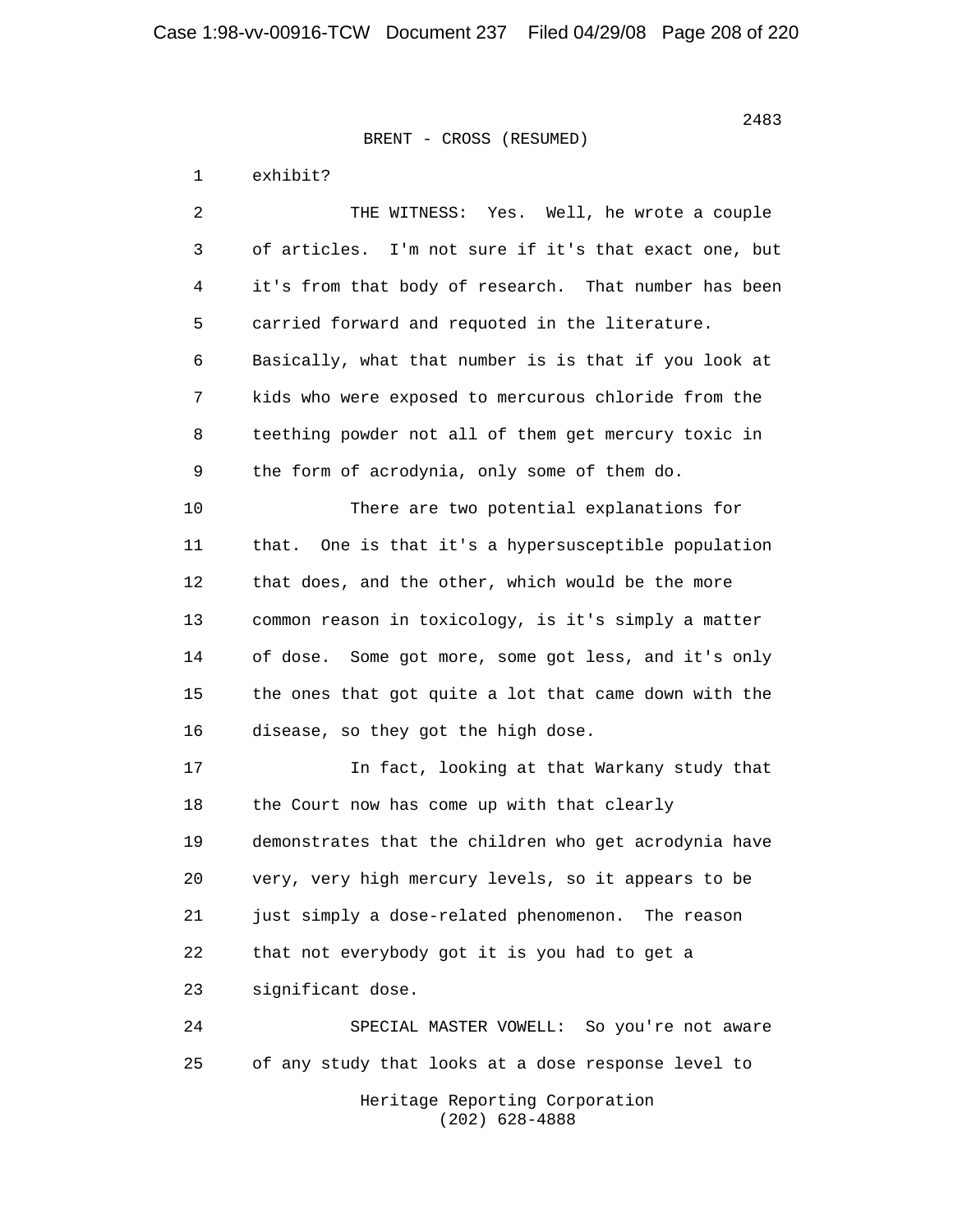1 teething powders?

 2 THE WITNESS: No. There's never been a dose 3 response level. We only have the study that shows 4 that children that have it have a very high titer in 5 terms of urine mercury, but it's never actually been 6 looked at in terms of a formal dose response analogy. 7 SPECIAL MASTER VOWELL: Right. And this was 8 not a study then that said of 2,000 children in this 9 town, assuming all of them were teething and got 10 teething powders, one in 500 developed this disease? 11 THE WITNESS: No. 12 SPECIAL MASTER VOWELL: Okay. All right. 13 Let me move on to a couple of other questions then. 14 One is the term used in much of the medical literature 15 you and Dr. Aposhian cited to refer to toxic I guess 16 levels of mercury is mercury intoxication. Does that 17 term have -- at some point you can say someone is 18 mercury intoxicated? Can you explain that term for 19 me? 20 THE WITNESS: Absolutely. Intoxication 21 simply means having enough of the substance on board 22 that it is causing some kind of an adverse of a toxic 23 effect. Classic example is alcohol. We use the word 24 intoxication all the time. You just have enough on 25 board, you get alcohol intoxicated, then you start to

> Heritage Reporting Corporation (202) 628-4888

 $2484A$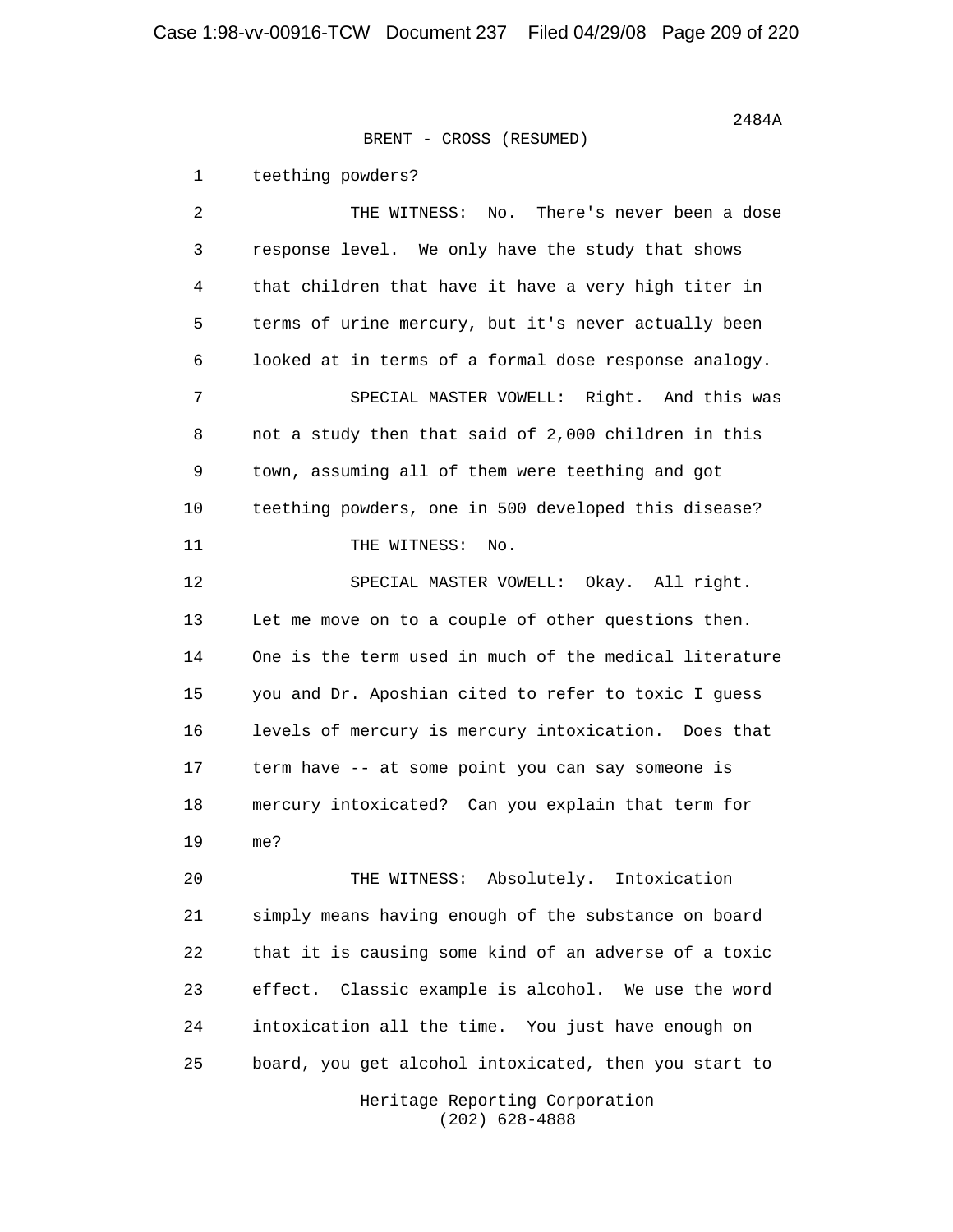1 stagger and so on.

 2 So toxicologically when you use the word 3 intoxication it simply means you've had a sufficient 4 exposure, you've had a sufficient dose, such that you 5 are now getting adverse effects from that substance. 6 SPECIAL MASTER VOWELL: Well, let me follow- 7 up on that compared to my previous question then. 8 THE WITNESS: Sure. 9 SPECIAL MASTER VOWELL: One of us could have 10 four drinks and the other have two drinks, each drink 11 containing the same amount of alcohol, and we would 12 have different reactions. One of us with four drinks 13 might be able to walk a straight line. If I had two 14 I'm sure I couldn't. Can you analogize the effects of 15 alcohol intoxication to mercury intoxication? 16 That if someone who is, for example, more 17 used to drinking, can walk that straight line at a 18 higher level of alcohol? 19 THE WITNESS: Yes. This is the bell-shaped 20 curve that we were talking about that if you look at 21 the dose of a substance, in this case alcohol, 22 necessary to cause a specific response, say walk a 23 straight line, that it's not going to be exactly the 24 same for everybody in the population, and that if you 25 look at enough people in the population it forms sort

 Heritage Reporting Corporation (202) 628-4888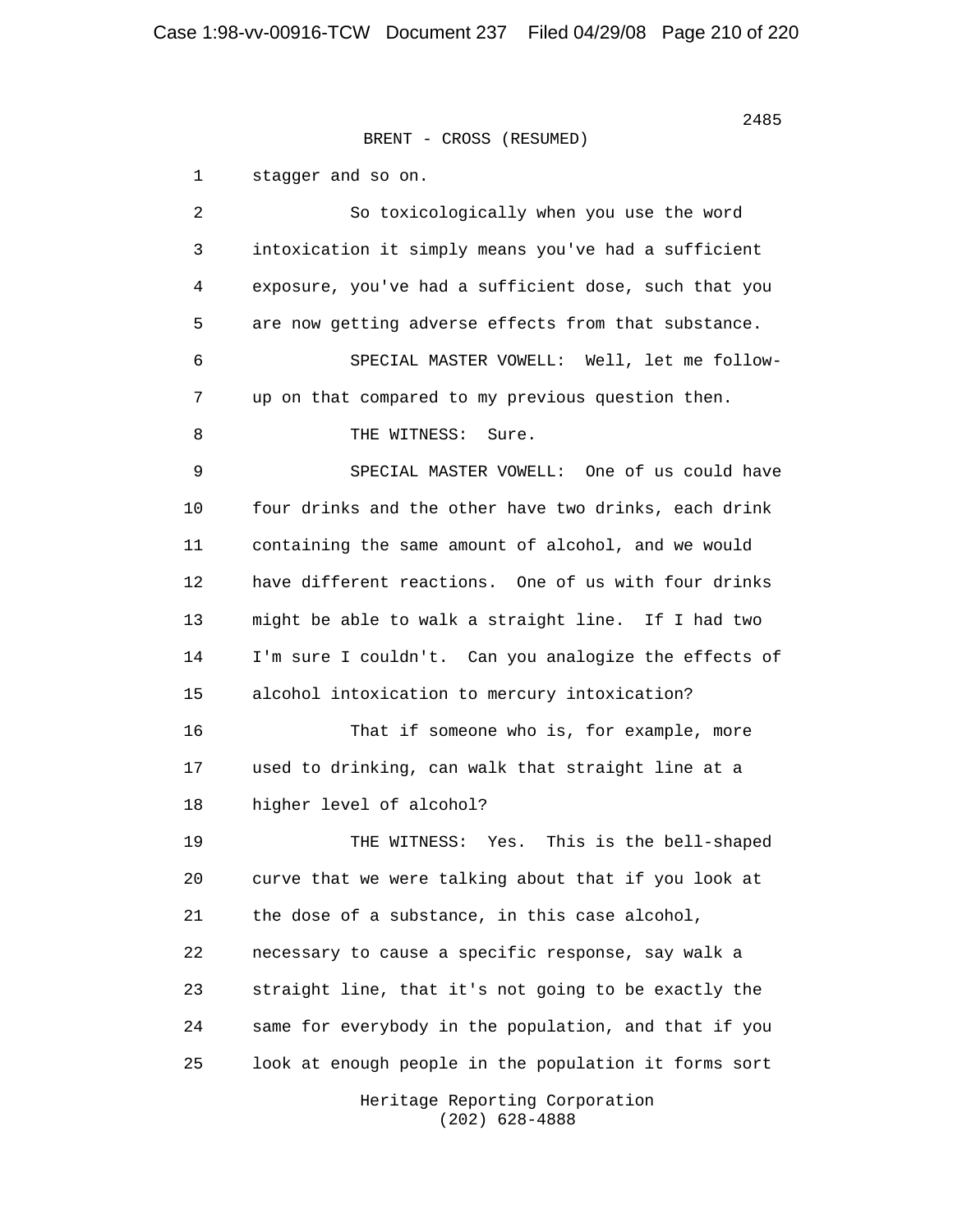| $\mathbf{1}$   | of this bell-shaped curve where most people are going  |
|----------------|--------------------------------------------------------|
| $\overline{c}$ | to sort of be in the middle, two to three drinks       |
| 3              | probably do it for most people, but for some people it |
| 4              | could be seven and for some people it could be one.    |
| 5              | So that's how this curve --                            |
| 6              | SPECIAL MASTER VOWELL: Okay. I'm not                   |
| 7              | articulating this well because I understand that.      |
| 8              | What I'm getting at is if I'm used to drinking a great |
| 9              | deal and then I have two drinks the alcohol might have |
| 10             | a less apparent effect on me.                          |
| 11             | THE WITNESS:<br>That's true.                           |
| 12             | SPECIAL MASTER VOWELL: So if someone is                |
| 13             | exposed to low levels of mercury over a period of time |
| 14             | would they show intoxication, that is ataxia at the    |
| 15             | same blood or urine mercury levels as someone else who |
| 16             | is getting a bolus dose?                               |
| 17             | I'm sorry. I misunderstood<br>THE WITNESS:             |
| 18             | your question. With alcohol there is a very well-      |
| 19             | known phenomena, which I think everybody has had a     |
| 20             | chance to see in people who drink a lot, it's known as |
| 21             | tolerance, where some people one or two drinks and as  |
| 22             | we were saying you have an excess, but if people drink |
| 23             | quite a bit that curve shifts for them and they        |
| 24             | develop a tolerance.                                   |
| 25             | They could have six or seven drinks and, you           |
|                | Heritage Reporting Corporation<br>$(202)$ 628-4888     |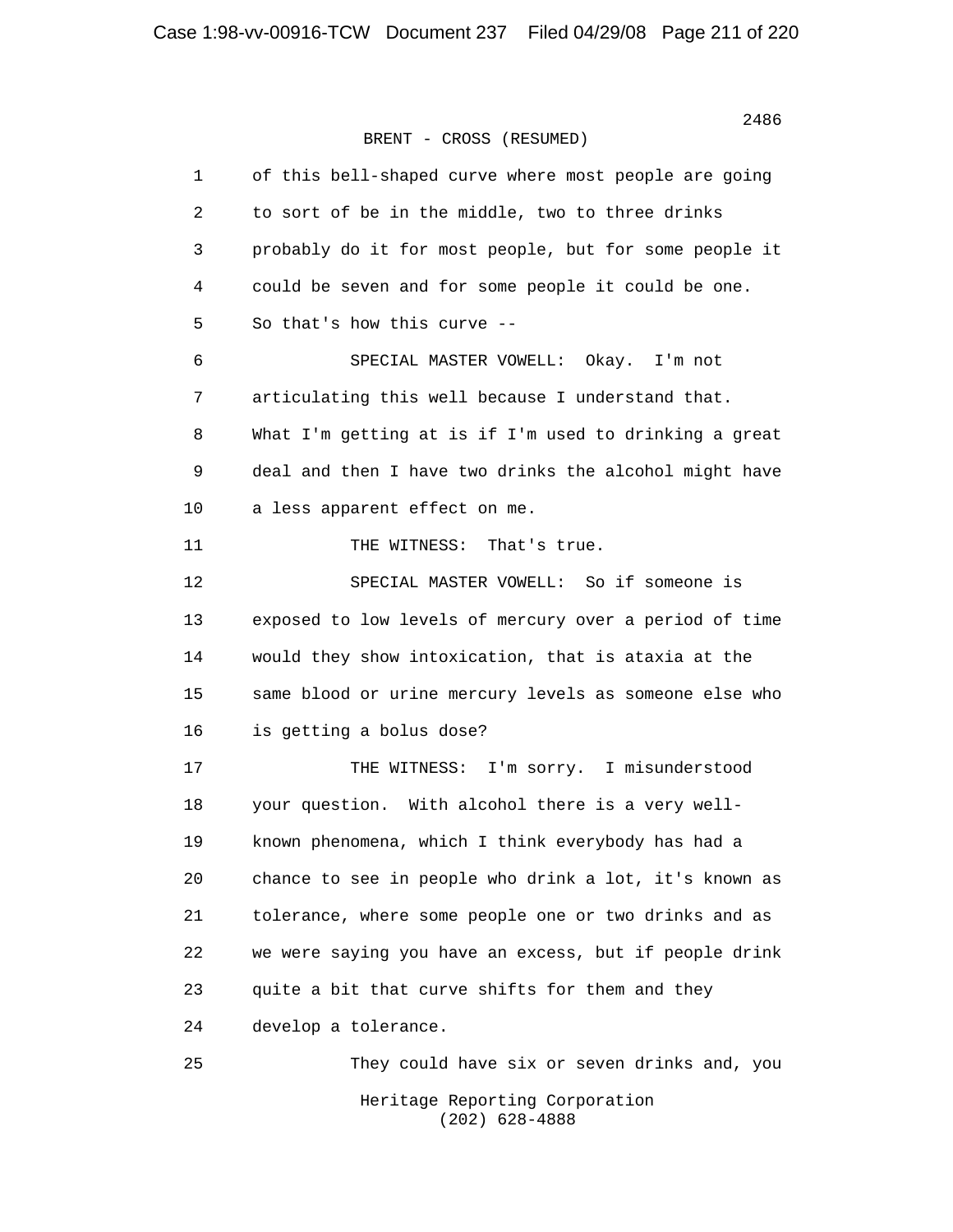1 know, we'd never know they were drinking. That's 2 tolerance. It happens with alcohol, well, for several 3 reasons, metabolic adaptations and so on. There is no 4 similar tolerance with mercury. There are some minor 5 adaptations, but for the most part there is no similar 6 tolerance for mercury. 7 We already have our body's protection in 8 place and they can up regulate and down regulate a 9 little bit, but they don't change in a marked fashion. 10 SPECIAL MASTER HASTINGS: So while people 11 might fall at a different place in the bell curve the 12 fact that you were working at a thermometer 13 manufacturing plant would not have any effect on where 14 you would fall on that bell curve? 15 THE WITNESS: That's exactly right. 16 SPECIAL MASTER VOWELL: Okay. You've 17 indicated the different species of mercury have 18 different effects. At the level of intoxication how 19 are the effects of methyl mercury distinguished from 20 ethyl mercury in terms of clinical signs and symptoms? 21 THE WITNESS: Yeah. That's a very good 22 question. This might be in the record. There was a 23 major review on this subject by Tom Clarkson where he 24 had listed all the different kinds of mercury and the 25 clinical effects of the different kinds of mercury to

> Heritage Reporting Corporation (202) 628-4888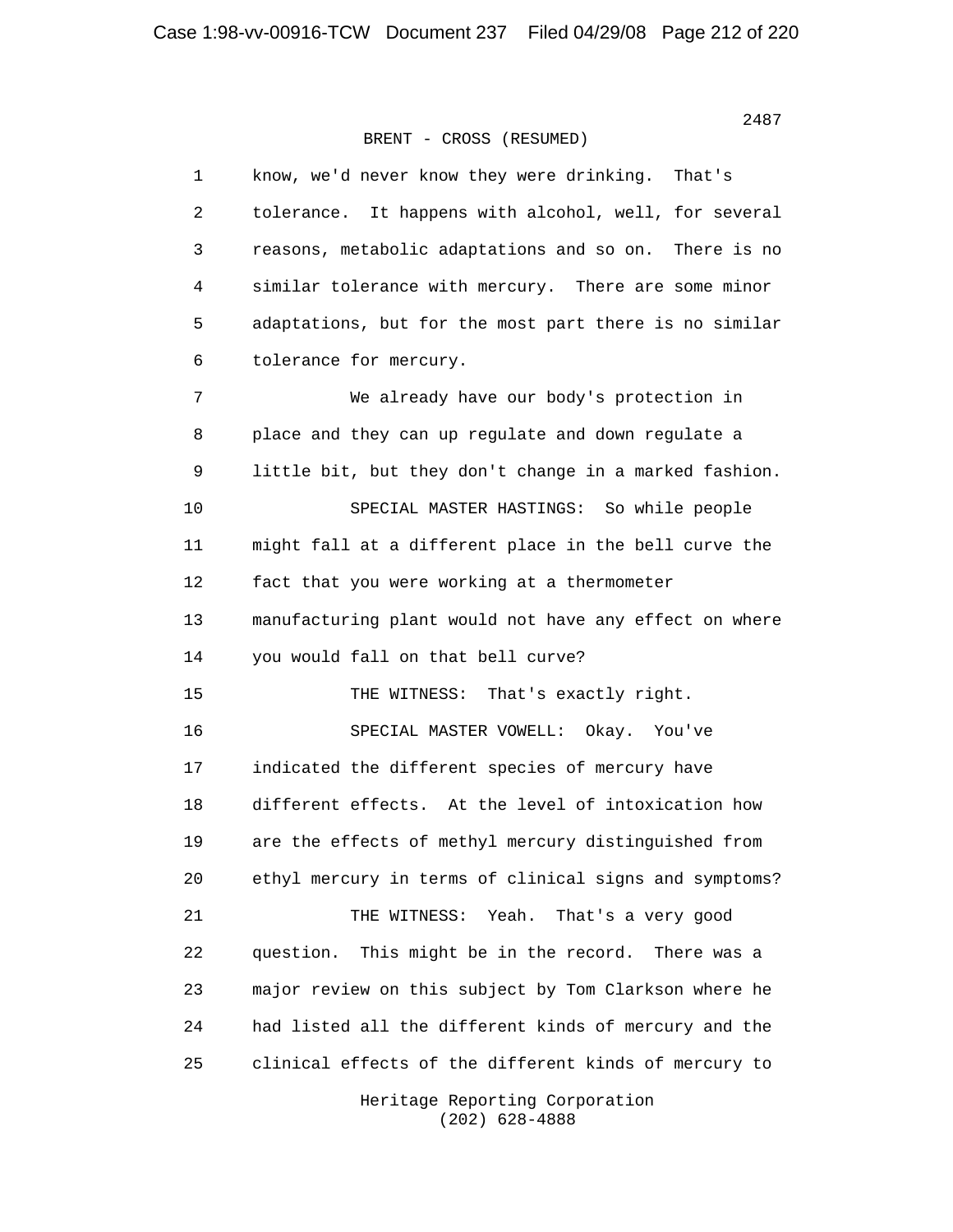| 1              | show how different they are. My reading of that        |
|----------------|--------------------------------------------------------|
| 2              | review is that it is a very good reflection of what I  |
| $\mathsf{3}$   | believe to be in the literature.                       |
| $\overline{4}$ | So, for example, with methyl mercury almost            |
| 5              | all of the effects are in the central nervous system,  |
| 6              | in the brain, as with methyl mercury. With ethyl       |
| $7\phantom{.}$ | mercury because of the rapid separation of the mercury |
| 8              | off the ethyl group then it generates this inorganic   |
| 9              | mercury as we were talking about before. Inorganic     |
| 10             | mercury tends to effect primarily the kidney.          |
| 11             | That doesn't happen much with methyl                   |
| 12             | mercury. So with methyl mercury we would see at high   |
| 13             | doses effecting the brain, low doses don't worry about |
| 14             | having your seafood dinner tonight, it's good for you. |
| 15             | Ethyl mercury on the other hand, similarly at high     |
| 16             | doses you could see the effects in the brain if you    |
| 17             | have a sufficient dose, but you will also see effects  |
| 18             | of the kidney.                                         |
| 19             | All right.<br>SPECIAL MASTER VOWELL:<br>Let's          |
| 20             | leave aside the things that we're not going to observe |
| 21             | with our eyes. Let's just talk about the clinical      |
| 22             | picture of the Iraqi farmer who ate the methyl mercury |
| 23             | contaminated wheat walks into a medical clinic along   |

25 contaminated rice. How are their symptoms going to

24 with the Chinese farmer who ate the ethyl mercury

 Heritage Reporting Corporation (202) 628-4888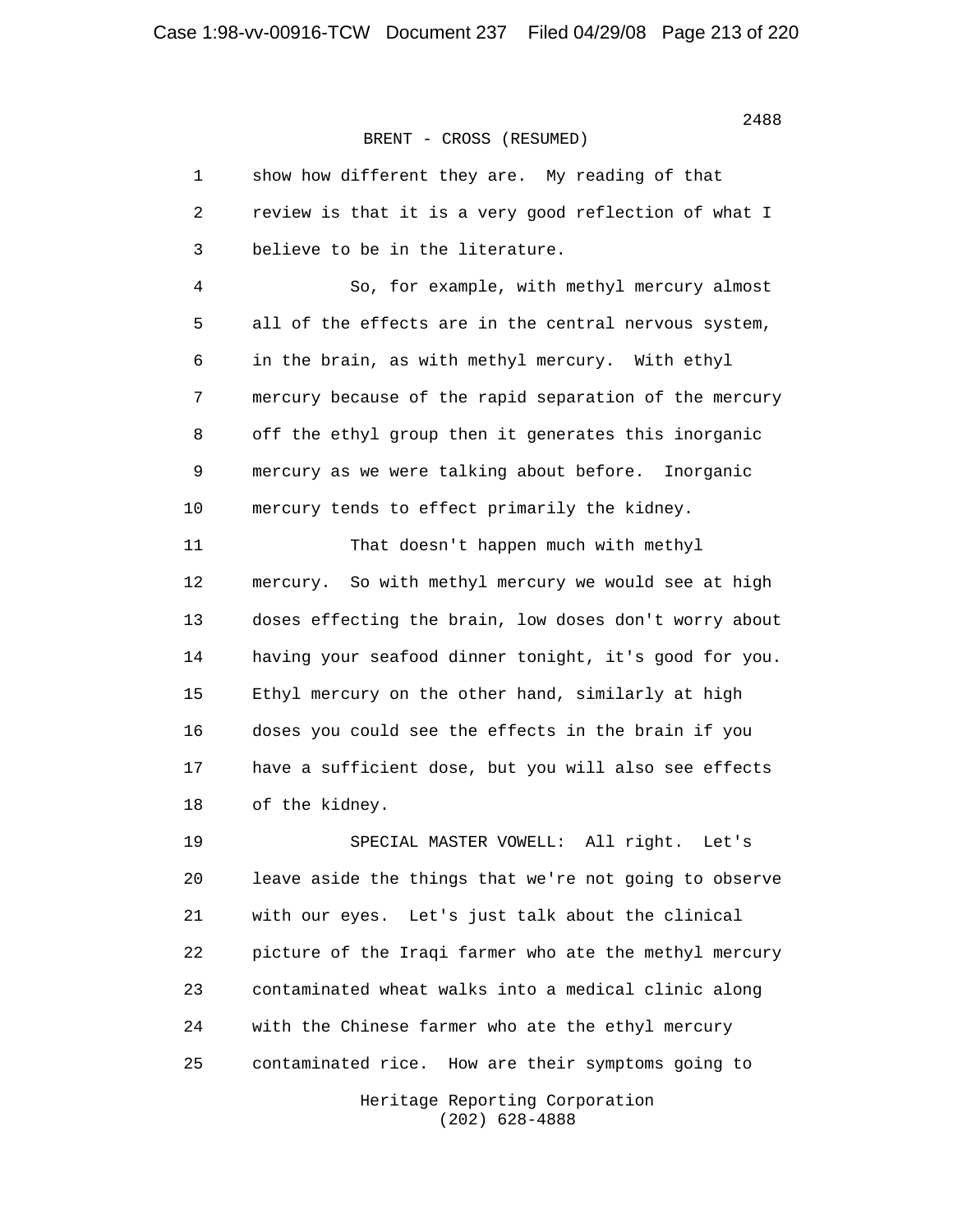> 1 differ at the level of intoxication? 2 THE WITNESS: Their central nervous system 3 symptoms would probably be the same, the tunnel vision 4 would probably be the same, the tremor would probably 5 be the same, the paresthesias would probably be the 6 same, but you would also see some renal effects, 7 abnormal renal function, in the ethyl mercury exposed 8 version. 9 SPECIAL MASTER VOWELL: Okay. Are the 10 amounts of ethyl mercury that would produce those 11 physically apparent toxic effects the same amounts as 12 ethyl mercury? 13 THE WITNESS: As methyl mercury? 14 SPECIAL MASTER VOWELL: Yes, as methyl 15 mercury. 16 THE WITNESS: Right. 17 SPECIAL MASTER VOWELL: I mean, if we're 18 comparing grain, rice, wheat, whichever we're eating, 19 does the amount of the ethyl mercury in the rice 20 differ from the amount of methyl mercury in the 21 wheat -- 22 THE WITNESS: Yeah. That was well-covered 23 in the Burbacher paper that we were just discussing 24 because one of the things that they considered was 25 this whole business about the difference between the Heritage Reporting Corporation (202) 628-4888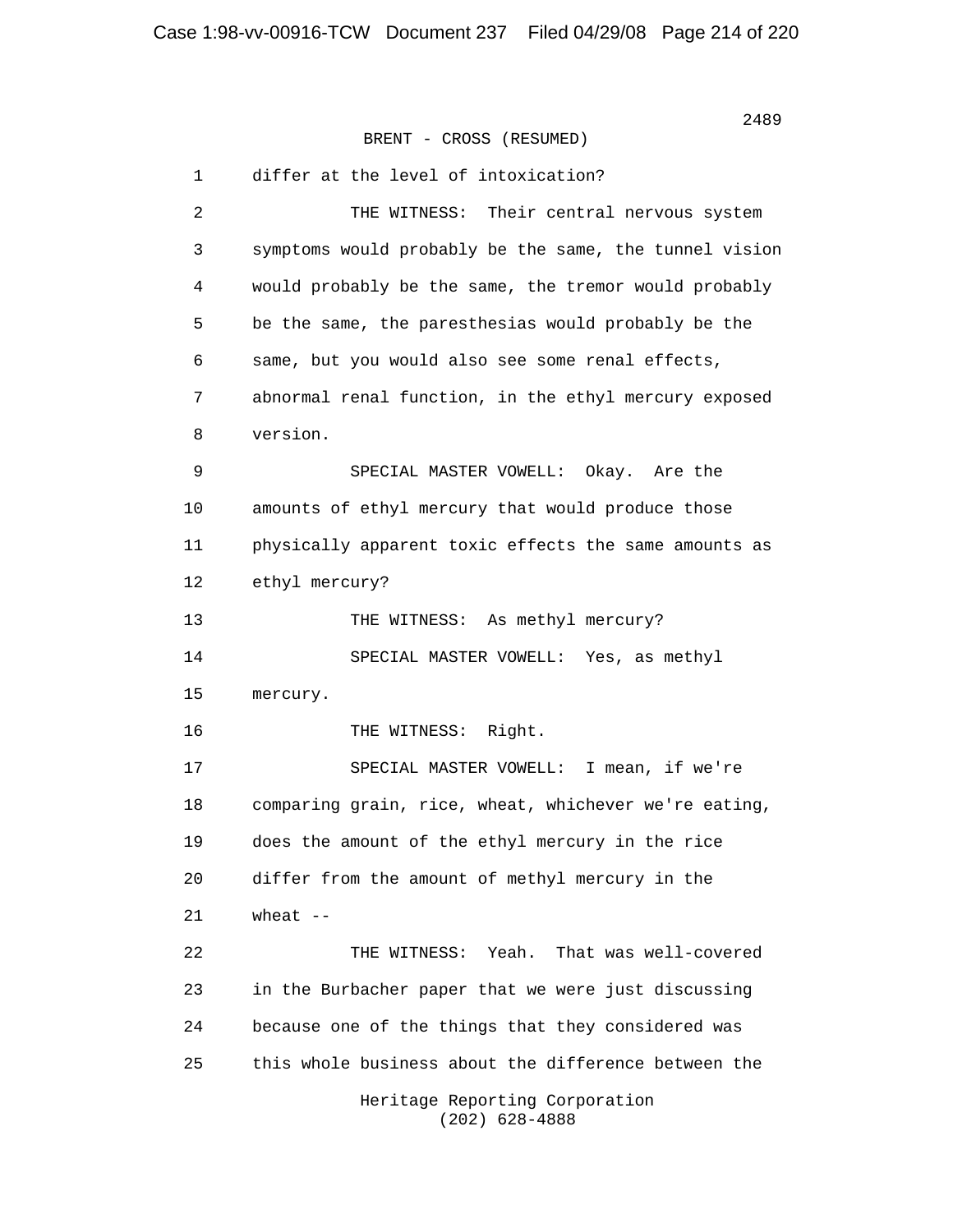| 1  | reference dose for methyl mercury in application to    |
|----|--------------------------------------------------------|
| 2  | ethyl mercury, and he pointed out that if you use the  |
| 3  | reference dose for methyl mercury and apply it to      |
| 4  | ethyl mercury you will over estimate its toxicity      |
| 5  | compared to what it really is because you would expect |
| 6  | the ethyl mercury to be less toxic.                    |
| 7  | SPECIAL MASTER VOWELL: Okay. So if I                   |
| 8  | understand what you're saying it would take more ethyl |
| 9  | mercury to produce the same effect that you would see  |
| 10 | with a smaller amount of methyl mercury?               |
| 11 | THE WITNESS: Right. And in fact, that's                |
| 12 | only experimentally shown. Laslo Magos published a     |
| 13 | paper in 1985 where he gave animals equivalent doses   |
| 14 | of methyl mercury and ethyl mercury and then higher    |
| 15 | doses, and he showed that you need more ethyl mercury  |
| 16 | to get a degree of damage to the brain than you need   |
| 17 | methyl mercury.                                        |
| 18 | SPECIAL MASTER VOWELL: If I ingest a                   |
| 19 | certain amount of ethyl mercury versus having it       |
| 20 | injected, how does that impact the toxicity of the     |
| 21 | substance?                                             |
| 22 | Well, the toxicity will depend<br>THE WITNESS:         |
| 23 | on the blood level, and so you would probably get a    |
| 24 | little higher blood level from an ingestion than you   |
| 25 | would from an injection.                               |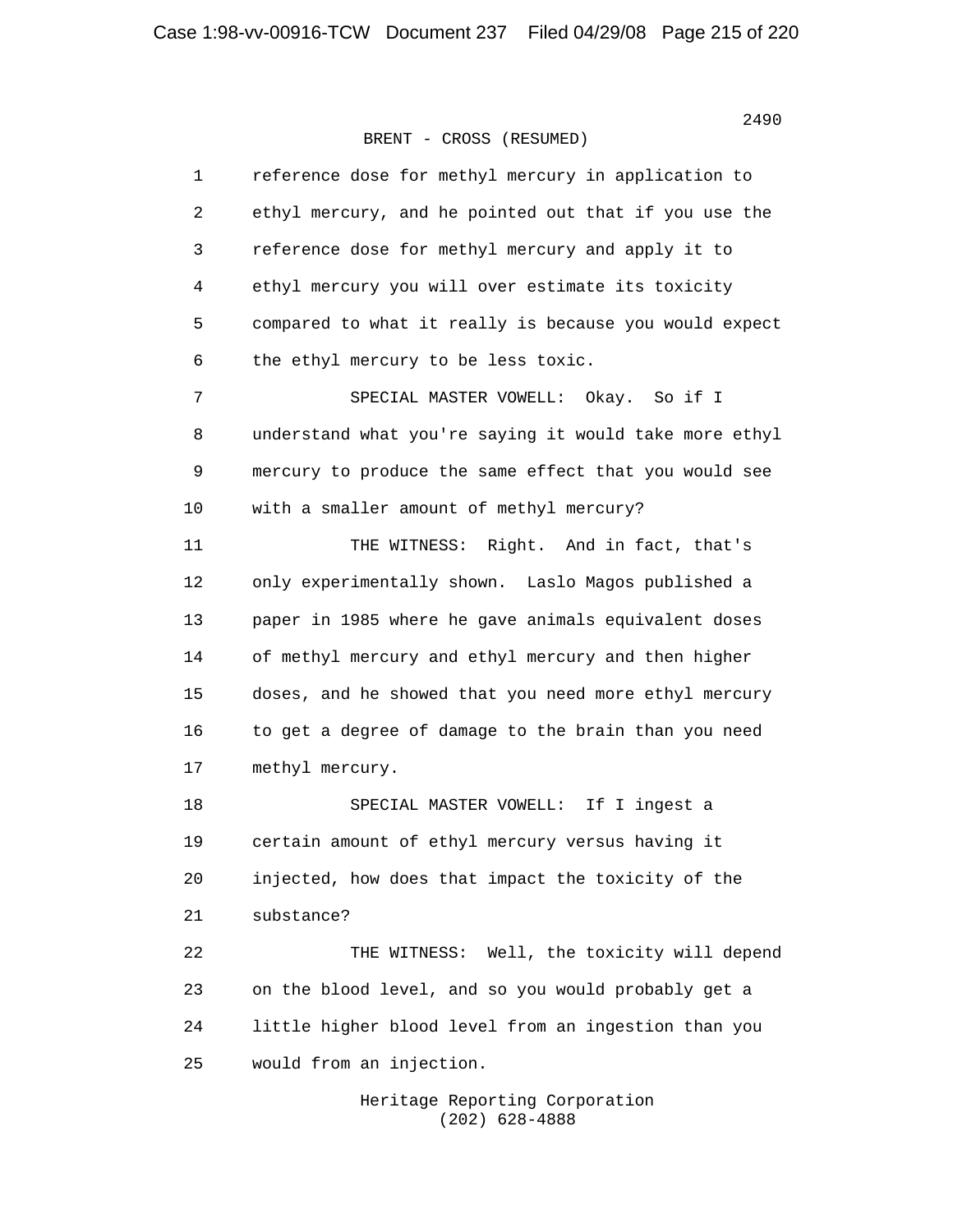BRENT - REDIRECT

 1 SPECIAL MASTER VOWELL: I'm talking about 2 intramuscular injection. 3 THE WITNESS: That's exactly right. The 4 reason is because it's an intramuscular injection and 5 it's slowly absorbed you don't get very high blood 6 levels. 7 SPECIAL MASTER VOWELL: So intravenous 8 injection versus ingestion you would get a higher 9 level depending on how you were administering it? 10 THE WITNESS: Absolutely. 11 SPECIAL MASTER VOWELL: All right. I think 12 those are all my questions. Thank you very much, Dr. 13 Brent. 14 THE WITNESS: Thank you. 15 SPECIAL MASTER HASTINGS: Any redirect for 16 this witness? 17 MS. RENZI: I just have one question. 18 SPECIAL MASTER HASTINGS: Please go ahead. 19 REDIRECT EXAMINATION 20 BY MS. RENZI: 21 Q Dr. Brent, Ms. Chin-Caplan spent a great 22 deal of time this afternoon going through the 23 literature on mercury and its effect on the immune 24 system. At one point you said that you would agree 25 with any of the statements that she read from that Heritage Reporting Corporation

(202) 628-4888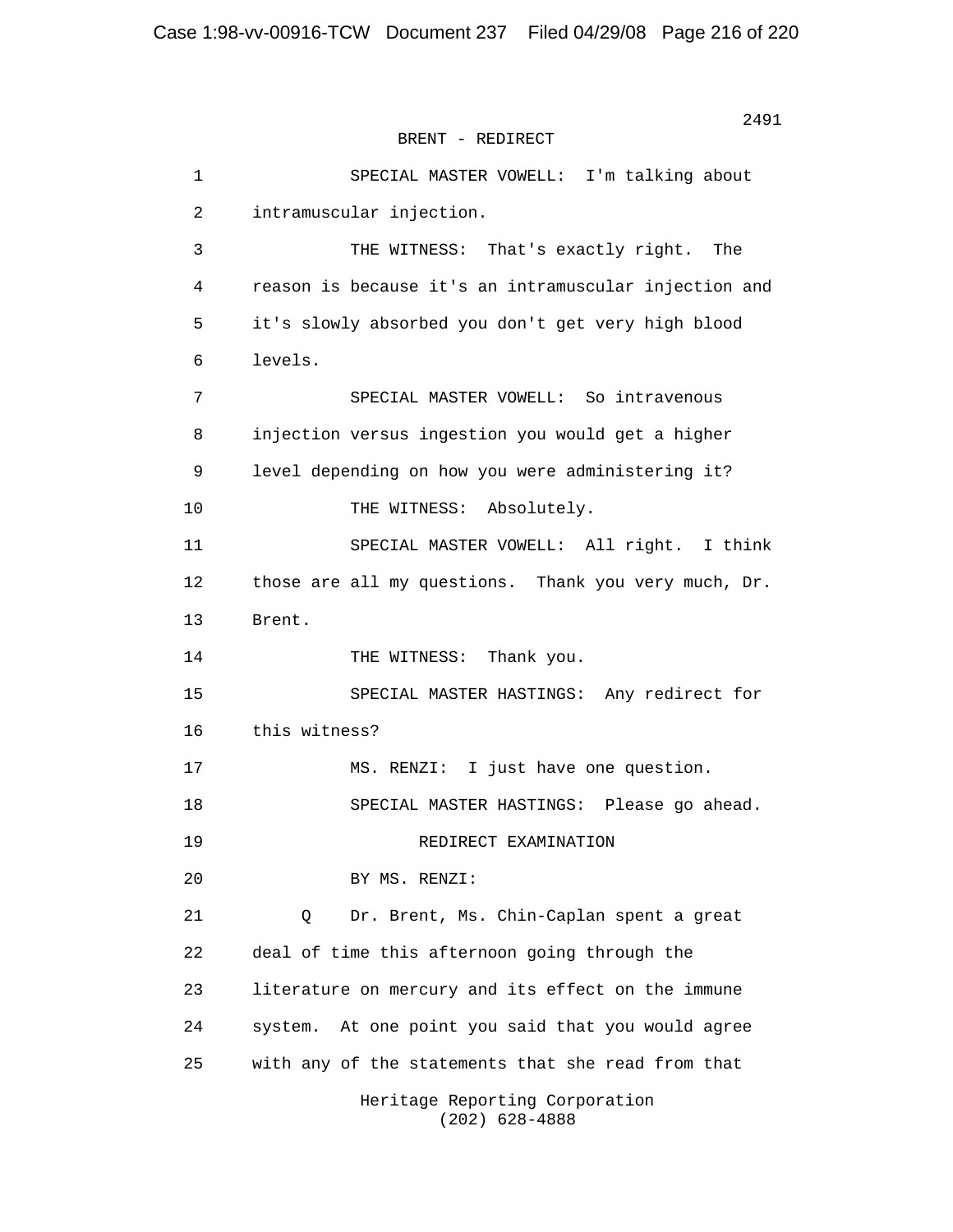## BRENT - REDIRECT

 1 literature to the effect of mercury on the immune 2 system. I know you've said this, but I want to make 3 it abundantly clear. 4 What significant caveats do you place on the 5 statement with respect to the form of mercury, and 6 also, the dose? 7 A Well, those are the two most important 8 considerations. I hope I haven't been redundant 9 today, but I really wanted to make these points. 10 They're fundamental points. 11 When we're talking about mercuric chloride, 12 when we're talking about methyl mercury, we're not 13 talking about ethyl mercury, we're not talking about 14 the exposures in vaccines, so you cannot assume that 15 all the statements, which I agreed with -- yeah, 16 methyl mercury at this concentration will cause that, 17 and mercuric chloride at that concentration will cause 18 something else -- have anything do with the exposures 19 to ethyl mercury. 20 The other issue of course is that ethyl 21 mercury we can make to have adverse effects on the 22 immune system. They won't be exactly the same as 23 methyl mercury or mercuric chloride, but it can be 24 shown to have some adverse effects on the immune 25 system, but you have to go once again to very, very

> Heritage Reporting Corporation (202) 628-4888

2492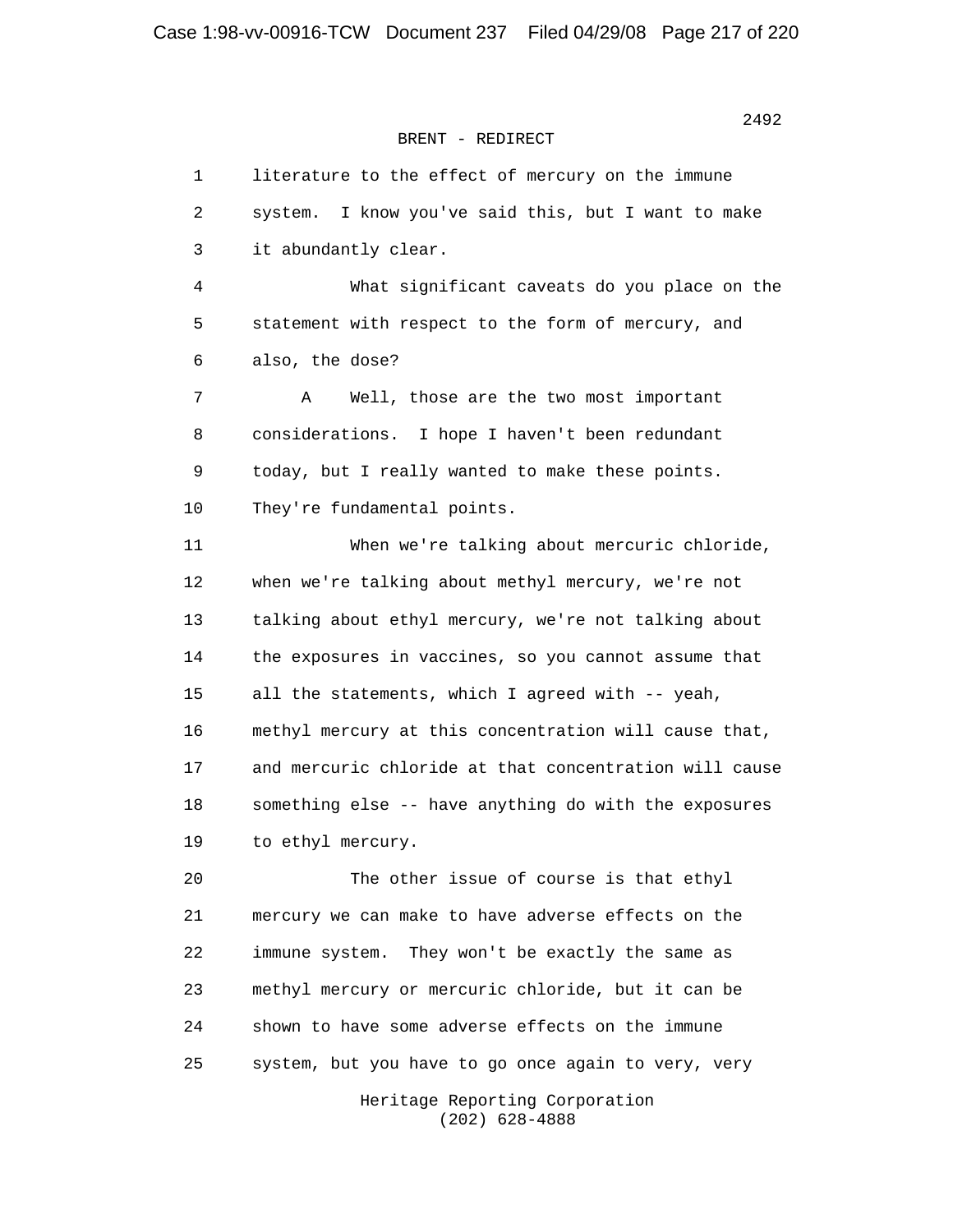2493 BRENT - REDIRECT

> 1 high doses compared to anything that anybody could 2 possibly expect to experience from a vaccine. 3 So both of those concepts have to be taken 4 into consideration. You want to know about ethyl 5 mercury you have to ask what the data is on ethyl 6 mercury. If you want to know what happens in a 7 vaccine you have to ask what happens if the dose is 8 associated with a vaccine? 9 MS. RENZI: Thank you. I have no further 10 questions. 11 THE WITNESS: Thank you. 12 SPECIAL MASTER HASTINGS: Anything further 13 for this witness? 14 MS. CHIN-CAPLAN: No, Special Master. 15 SPECIAL MASTER HASTINGS: All right. Dr. 16 Brent, we kept you up there all day. We thank you 17 very much. You're excused at this point. 18 THE WITNESS: Well, thank you, Special 19 Master. 20 (Witness excused.) 21 SPECIAL MASTER HASTINGS: Before we break 22 for the day I understand that's all the testimony we 23 have for today. 24 Mr. Matanoski? 25 MR. MATANOSKI: That's correct, sir. Heritage Reporting Corporation (202) 628-4888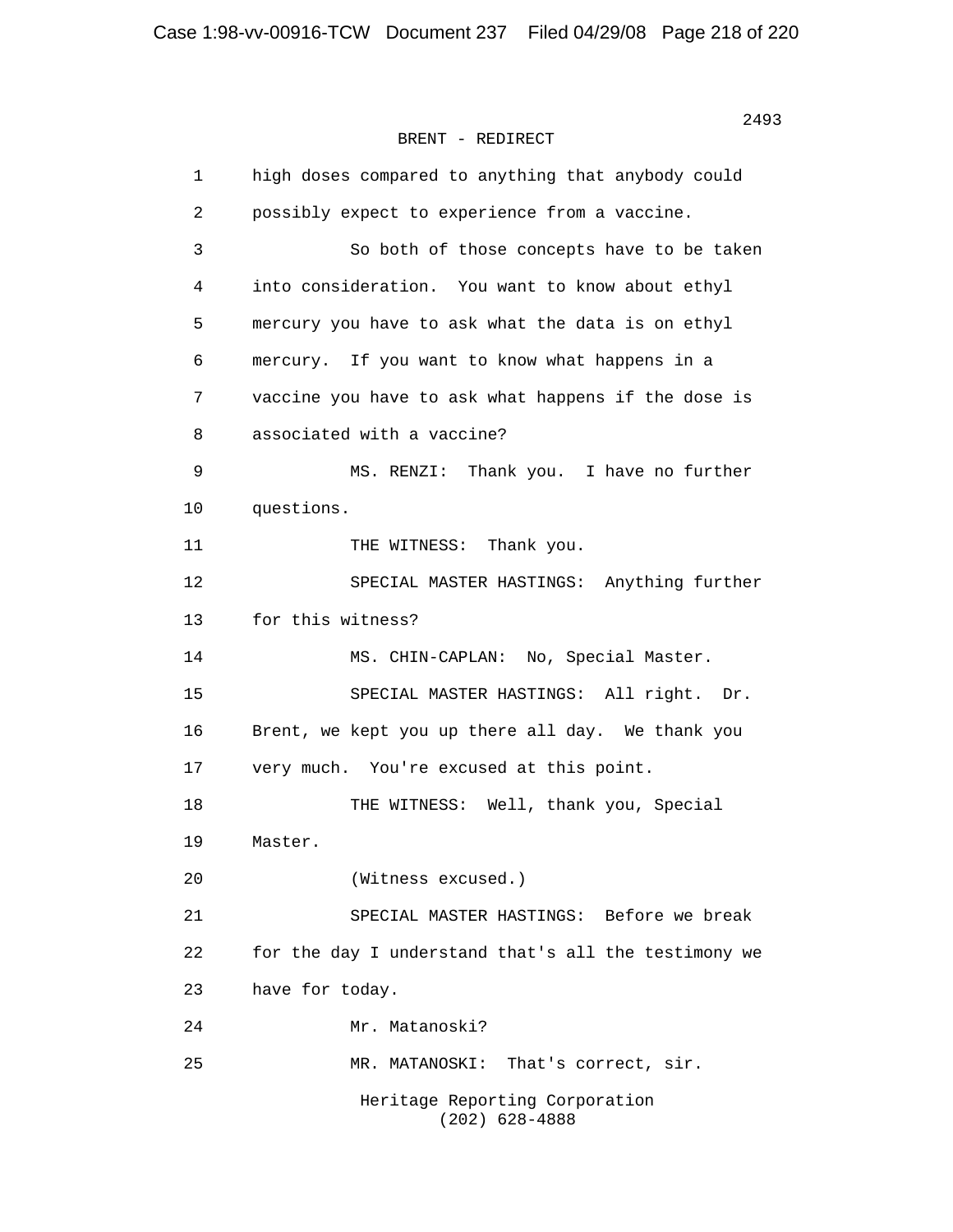2494 1 SPECIAL MASTER HASTINGS: The schedule for 2 Monday is Dr. Griffin and Dr. Fombonne? 3 MR. MATANOSKI: That's correct. 4 SPECIAL MASTER HASTINGS: In what order? 5 MR. MATANOSKI: I believe it will be Dr. 6 Fombonne first, sir. 7 SPECIAL MASTER HASTINGS: Okay. All right. 8 So that's the witnesses we have for Monday, and that 9 will conclude the government's case I assume? 10 MR. MATANOSKI: That's the government's case 11 in chief, yes, sir. 12 SPECIAL MASTER HASTINGS: Case in chief. 13 Correct. Then we'll be adjourned for today. We'll 14 see you folks Monday morning at 9:00 a.m. Thank you, 15 all. 16 (Whereupon, at 3:32 p.m., the hearing in the 17 above-entitled matter was adjourned, to reconvene on 18 Monday, June 25, 2007, at 9:00 a.m.) 19 // 20 // 21 // 22 // 23 //  $24$  //  $25$  //

 Heritage Reporting Corporation (202) 628-4888